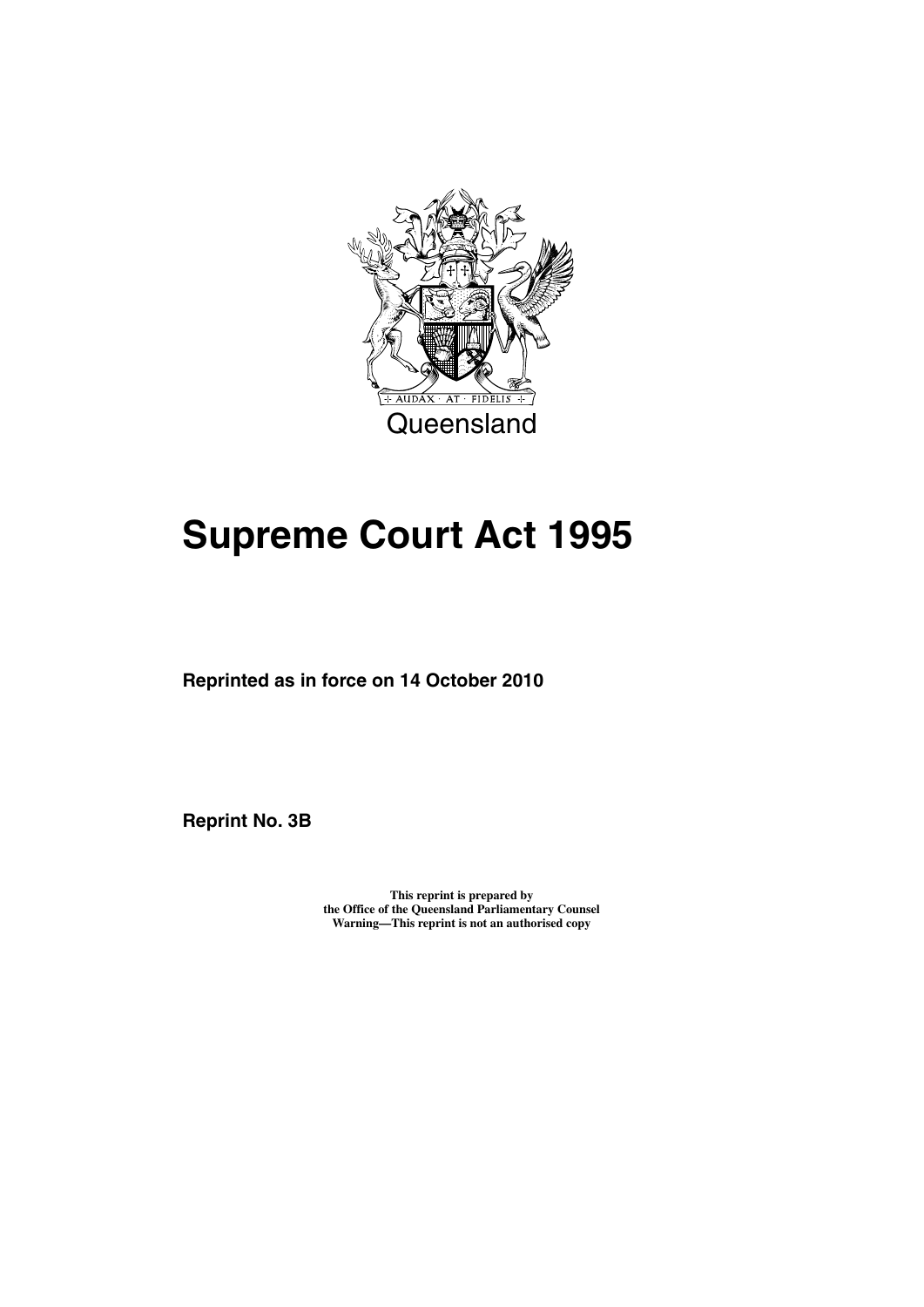## **Information about this reprint**

This Act is reprinted as at 14 October 2010. The reprint shows the law as amended by all amendments that commenced on or before that day (Reprints Act 1992 s 5(c)).

The reprint includes a reference to the law by which each amendment was made—see list of legislation and list of annotations in endnotes. Also see list of legislation for any uncommenced amendments.

This page is specific to this reprint. See previous reprints for information about earlier changes made under the Reprints Act 1992. A table of reprints is included in the endnotes.

#### **Also see endnotes for information about—**

- **when provisions commenced**
- **editorial changes made in earlier reprints.**

#### **Spelling**

The spelling of certain words or phrases may be inconsistent in this reprint or with other reprints because of changes made in various editions of the Macquarie Dictionary (for example, in the dictionary, 'lodgement' has replaced 'lodgment'). Variations of spelling will be updated in the next authorised reprint.

#### **Dates shown on reprints**

**Reprints dated at last amendment** All reprints produced on or after 1 July 2002, authorised (that is, hard copy) and unauthorised (that is, electronic), are dated as at the last date of amendment. Previously reprints were dated as at the date of publication. If an authorised reprint is dated earlier than an unauthorised version published before 1 July 2002, it means the legislation was not further amended and the reprint date is the commencement of the last amendment.

If the date of an authorised reprint is the same as the date shown for an unauthorised version previously published, it merely means that the unauthorised version was published before the authorised version. Also, any revised edition of the previously published unauthorised version will have the same date as that version.

**Replacement reprint date** If the date of an authorised reprint is the same as the date shown on another authorised reprint it means that one is the replacement of the other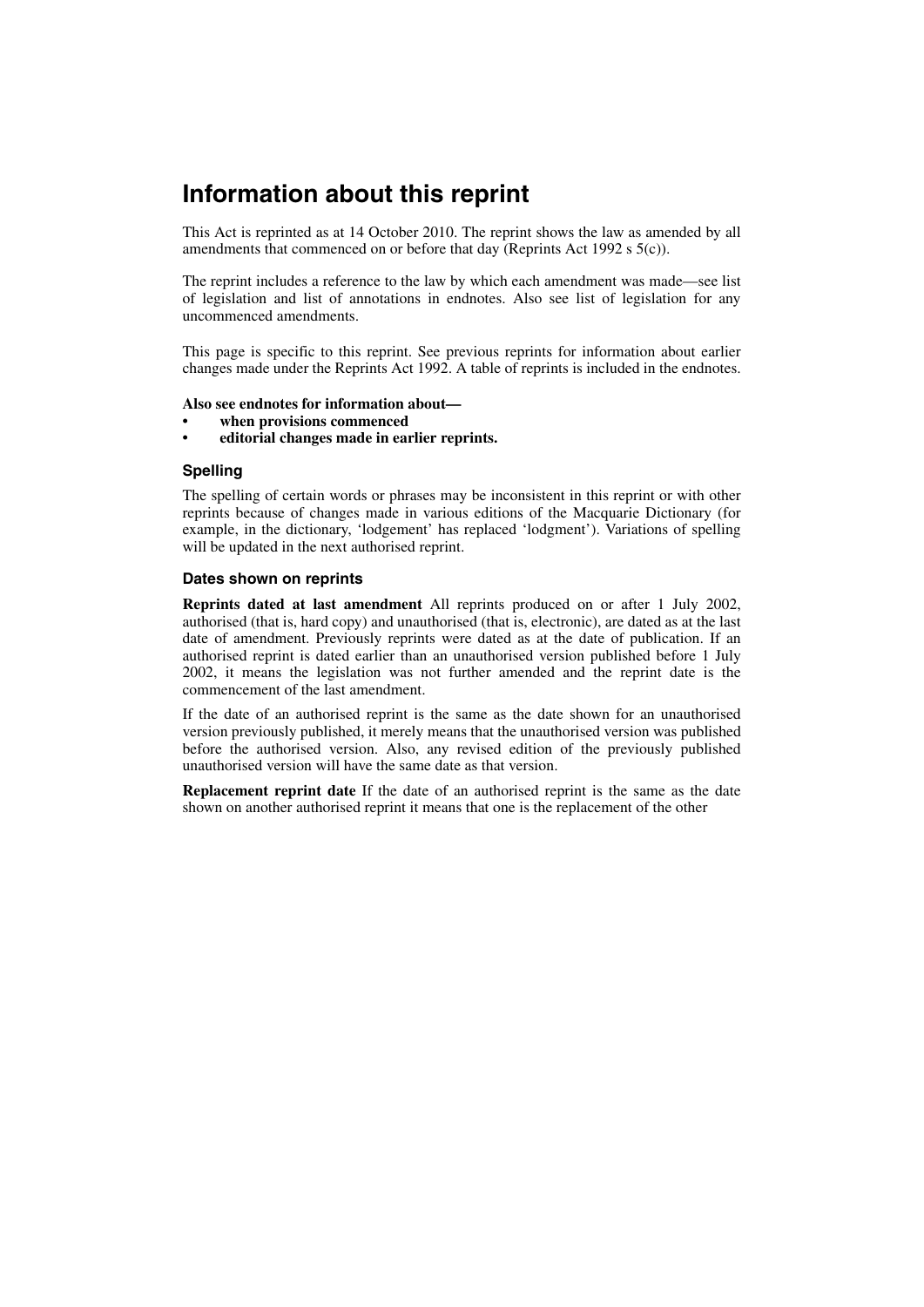

**Queensland** 

# **Supreme Court Act 1995**

|                   |                                                                                                                   | Page |
|-------------------|-------------------------------------------------------------------------------------------------------------------|------|
| Part 1            | Preliminary                                                                                                       |      |
| 1                 |                                                                                                                   | 15   |
| $\overline{c}$    |                                                                                                                   | 15   |
| 2Α                | Provision about the Child Protection (International Measures)<br>Act 2003                                         | 17   |
| Part 2            | <b>Provisions from Supreme Court Constitution Amendment</b><br><b>Act 1861</b>                                    |      |
| 3                 |                                                                                                                   | 17   |
| 4                 |                                                                                                                   | 17   |
| 5                 | As to examination of witnesses on interrogatories                                                                 | 17   |
| 6                 |                                                                                                                   | 18   |
| Part 3            | Provisions from Common Law Pleading Act 1867                                                                      |      |
| <b>Division 1</b> | <b>Purpose of part</b>                                                                                            |      |
| 7                 |                                                                                                                   | 18   |
| <b>Division 2</b> | <b>Payment</b>                                                                                                    |      |
| 8                 | Action of debt being brought on judgment after money paid such<br>payment may be pleaded in bar the like in bonds | 19   |
| <b>Division 3</b> | <b>Payment into court</b>                                                                                         |      |
| 9                 | Principal and interest on bonds payable into court                                                                | 19   |
| 10                |                                                                                                                   | 20   |
| 11                |                                                                                                                   | 20   |
| Part 4            | <b>Provisions from Common Law Practice Act 1867</b>                                                               |      |
| <b>Division 1</b> | <b>Purpose of part</b>                                                                                            |      |
| 12                |                                                                                                                   | 20   |
| <b>Division 2</b> | Interpretation                                                                                                    |      |
| 13                |                                                                                                                   | 20   |
| Division 3        | Abolition of wager of law                                                                                         |      |
| 14                |                                                                                                                   | 21   |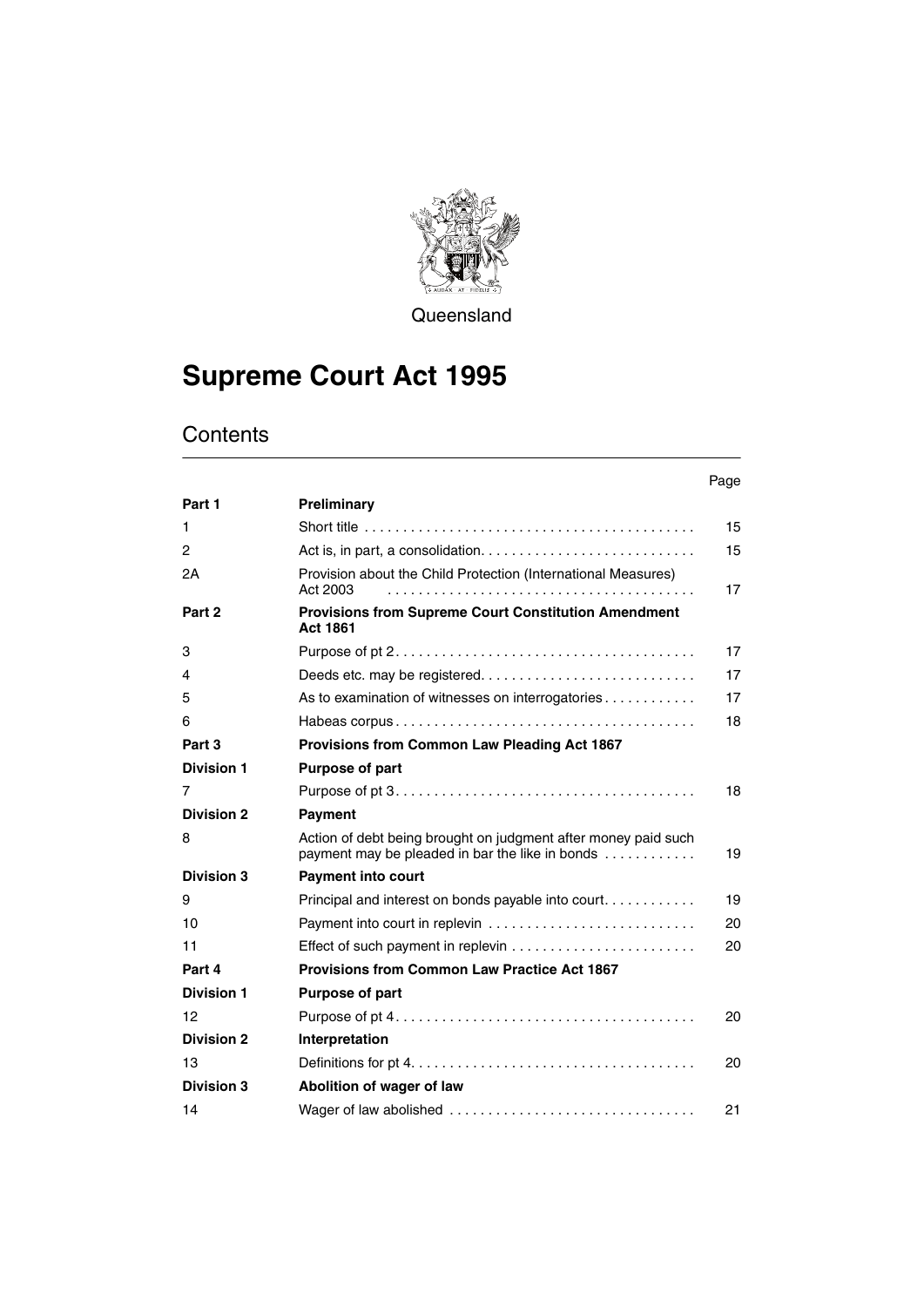| <b>Division 4</b>  | <b>Assessment of damages</b>                                                                                                                                                                             |    |
|--------------------|----------------------------------------------------------------------------------------------------------------------------------------------------------------------------------------------------------|----|
| 15                 | Loss of earnings and future earnings                                                                                                                                                                     | 21 |
| 16                 | Compensation for future loss to be discounted                                                                                                                                                            | 21 |
| <b>Division 5</b>  | Actions against and by executors                                                                                                                                                                         |    |
| 17                 |                                                                                                                                                                                                          | 22 |
| 18                 |                                                                                                                                                                                                          | 22 |
| 19                 |                                                                                                                                                                                                          | 24 |
| 20                 | Particulars of demand                                                                                                                                                                                    | 24 |
| 21                 | Where no action brought within 6 months by executor, then<br>action may be brought by persons beneficially interested                                                                                    | 24 |
| 22                 | Payment into court in one sum                                                                                                                                                                            | 25 |
| 23                 | Exclusion of certain payments in assessment of damages                                                                                                                                                   | 25 |
| 23A                | Damages for spouse's benefit in wrongful death proceeding                                                                                                                                                | 26 |
| 23B                | Damages for child's benefit in wrongful death proceeding                                                                                                                                                 | 27 |
| 23C                |                                                                                                                                                                                                          | 28 |
| 23D                | Transitional provision for Justice and Other Legislation                                                                                                                                                 | 28 |
| Division 6         | Specific delivery of chattels                                                                                                                                                                            |    |
| 24                 | Procedure after verdict for recovery of specific goods                                                                                                                                                   | 28 |
| 25                 | Specific delivery of chattels                                                                                                                                                                            | 29 |
| <b>Division 7</b>  | <b>Execution on decrees and orders</b>                                                                                                                                                                   |    |
| 26                 | Decrees and orders of courts of equity etc. to have effect of<br>judgments                                                                                                                               | 29 |
| <b>Division 8</b>  | <b>Execution on foreign judgment</b>                                                                                                                                                                     |    |
| 27                 | Memorial of judgment etc. under seal of Supreme Court of any<br>other Australasian colony filed in Supreme Court at Brisbane<br>shall be a record thereof and execution may issue $\ldots \ldots \ldots$ | 30 |
| 28                 |                                                                                                                                                                                                          | 30 |
| 29                 |                                                                                                                                                                                                          | 31 |
| Division 9         | <b>Description of parties</b>                                                                                                                                                                            |    |
| 30                 | Initials of names may be used in some cases                                                                                                                                                              | 32 |
| 31                 | Misnomer not to be pleaded in abatement                                                                                                                                                                  | 32 |
| <b>Division 10</b> | Style of defendant                                                                                                                                                                                       |    |
| 32                 | Copartnerships all of whose members are not known                                                                                                                                                        | 32 |
| 33                 |                                                                                                                                                                                                          | 33 |
| <b>Division 11</b> | <b>Refusal to make affidavit</b>                                                                                                                                                                         |    |
| 34                 | Examination of person who refuses to make an affidavit                                                                                                                                                   | 33 |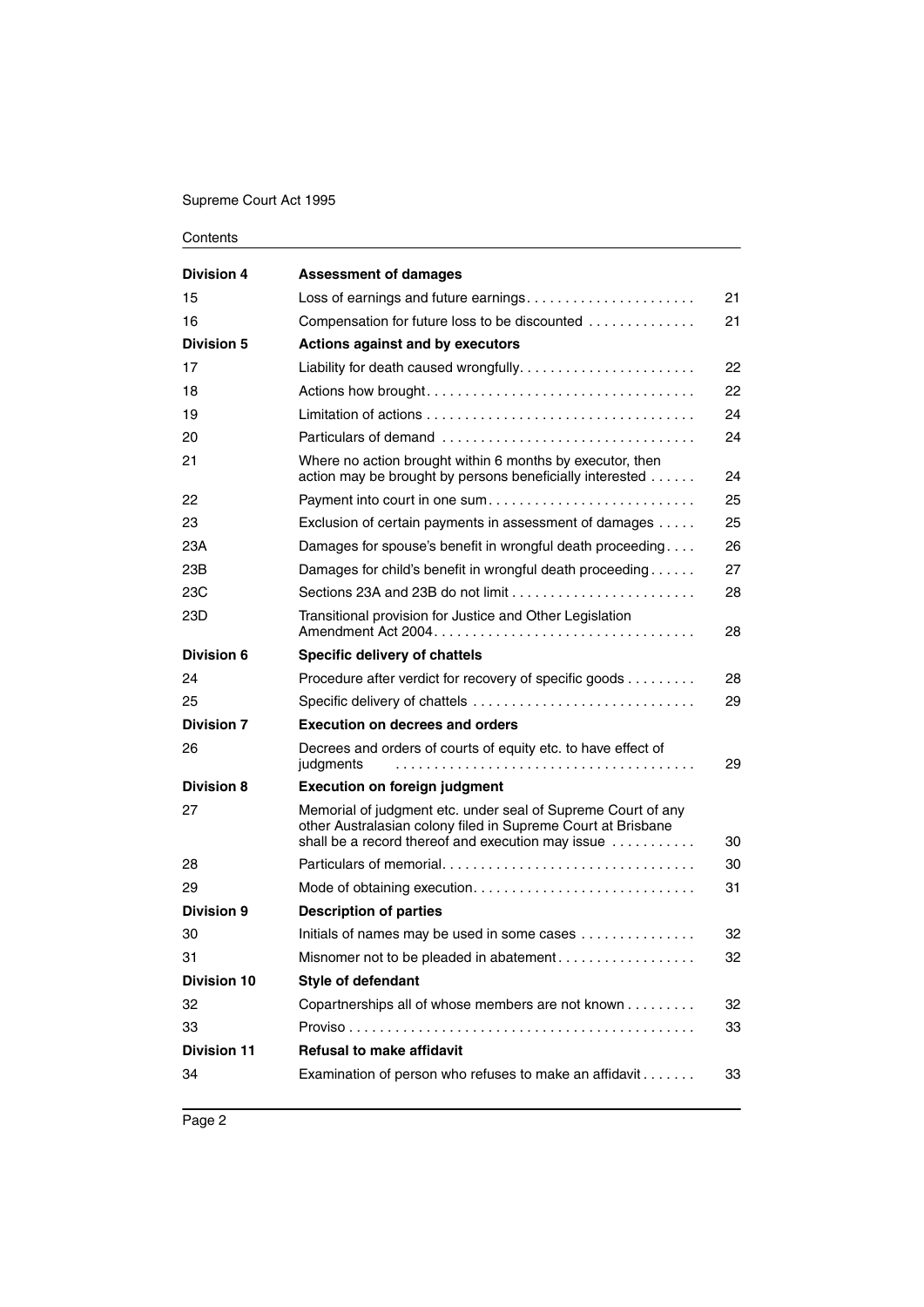|                                                                                                                                                                         | 34 |
|-------------------------------------------------------------------------------------------------------------------------------------------------------------------------|----|
| No new trial about stamp rulings                                                                                                                                        |    |
|                                                                                                                                                                         | 34 |
| <b>Execution</b>                                                                                                                                                        |    |
| Securities not realised to be relinquished if the person be taken<br>in execution $\ldots \ldots \ldots \ldots \ldots \ldots \ldots \ldots \ldots \ldots \ldots \ldots$ | 35 |
| <b>Distringas</b>                                                                                                                                                       |    |
| Stock and shares in public companies belonging to the debtor<br>and standing in the debtor's own name to be charged by order                                            | 35 |
| Order of judge to be made in the first instance ex parte and on<br>notice to the bank or company etc. to operate as a distringas                                        | 36 |
| Garnishment                                                                                                                                                             |    |
| Judge may refuse to interfere in proceeding to attach debts                                                                                                             | 37 |
| <b>View</b>                                                                                                                                                             |    |
|                                                                                                                                                                         | 37 |
| Inquiry before prothonotary                                                                                                                                             |    |
| Inquiry of damages may be directed to take place before the                                                                                                             | 38 |
| Writs of trial and inquiry                                                                                                                                              |    |
|                                                                                                                                                                         | 38 |
| Proceedings on return of writs of inquiry or trial                                                                                                                      | 38 |
|                                                                                                                                                                         | 39 |
| <b>Precepts</b>                                                                                                                                                         |    |
| Rule or order for summoning jury                                                                                                                                        | 39 |
| <b>Practice at the trial</b>                                                                                                                                            |    |
|                                                                                                                                                                         | 40 |
| Interest on debt under judgment or order                                                                                                                                | 40 |
| Persons may be examined without a subpoena                                                                                                                              | 41 |
|                                                                                                                                                                         | 41 |
| Trial without jury                                                                                                                                                      |    |
| Judge may by consent try questions of fact                                                                                                                              | 42 |
| Power to judge to direct arbitration at time of trial when issues of<br>fact left to the judge's decision $\ldots \ldots \ldots \ldots \ldots \ldots \ldots \ldots$     | 42 |
| <b>Amendment</b>                                                                                                                                                        |    |
|                                                                                                                                                                         | 43 |
|                                                                                                                                                                         |    |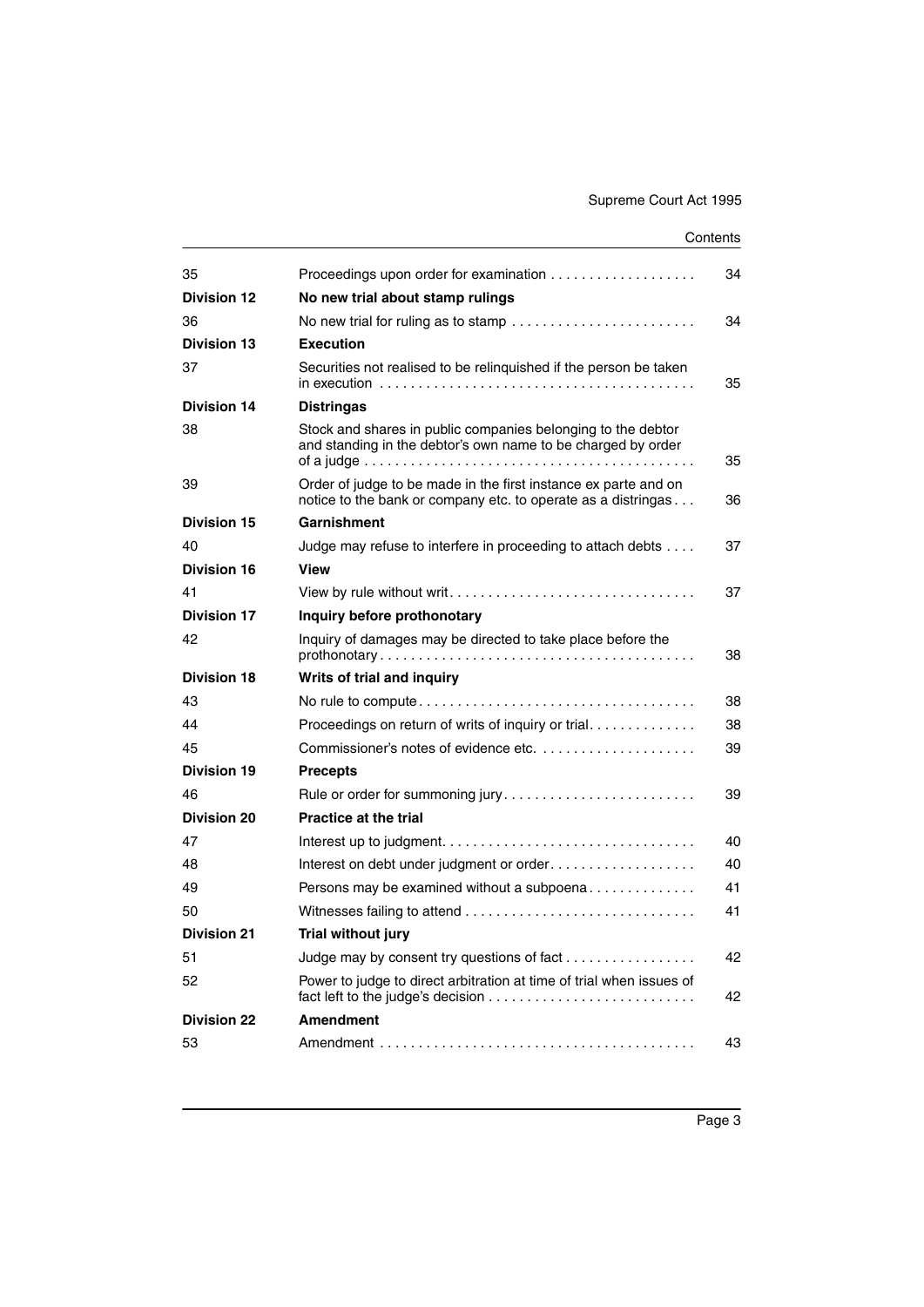| Contents |
|----------|
|----------|

| 54                 | In cases where a variance shall appear between written or<br>printed evidence and the record the court may order the record<br>to be amended $\ldots$ $\ldots$ $\ldots$ $\ldots$ $\ldots$ $\ldots$ $\ldots$ $\ldots$ $\ldots$ $\ldots$ $\ldots$ | 43 |
|--------------------|-------------------------------------------------------------------------------------------------------------------------------------------------------------------------------------------------------------------------------------------------|----|
| 55                 | Amendments to be made in the record in certain cases                                                                                                                                                                                            | 44 |
| 56                 |                                                                                                                                                                                                                                                 | 45 |
| <b>Division 23</b> | <b>Warrants of attorney</b>                                                                                                                                                                                                                     |    |
| 57                 | Warrants of attorney and cognovit actionem to be executed in<br>the presence of an attorney on behalf of the person                                                                                                                             | 46 |
| 58                 | Warrant etc. not formally executed invalid                                                                                                                                                                                                      | 46 |
| 59                 | Warrants of attorney in personal actions to be filed within                                                                                                                                                                                     | 46 |
| 60                 | In what case warrant of attorney deemed fraudulent $\ldots \ldots \ldots$                                                                                                                                                                       | 47 |
| <b>Division 24</b> | Cognovit                                                                                                                                                                                                                                        |    |
| 61                 | Cognovit actionem to be filed in like manner or void against<br>creditors                                                                                                                                                                       | 47 |
| <b>Division 25</b> | <b>Warrants and cognovits</b>                                                                                                                                                                                                                   |    |
| 62                 | Defeasance of warrant of attorney etc. to be written on same<br>paper                                                                                                                                                                           | 48 |
| 63                 | Officer of court to keep a book containing list and particulars of<br>each warrant of attorney and cognovit                                                                                                                                     | 48 |
| 64                 | Satisfaction entered on warrants of attorney and cognovits                                                                                                                                                                                      | 49 |
| Part 5             | <b>Provisions from Common Law Process Act 1867</b>                                                                                                                                                                                              |    |
| <b>Division 1</b>  | <b>Purpose of part</b>                                                                                                                                                                                                                          |    |
| 66                 |                                                                                                                                                                                                                                                 | 49 |
| <b>Division 2</b>  | <b>Execution of writs on Sunday</b>                                                                                                                                                                                                             |    |
| 67                 | Writs when executed on Sunday                                                                                                                                                                                                                   | 49 |
| <b>Division 3</b>  | Affidavits sworn before a consul                                                                                                                                                                                                                |    |
| 68                 | Affidavits in certain cases may be sworn before a consul                                                                                                                                                                                        | 50 |
| <b>Division 4</b>  | <b>Meaning of absent defendants</b>                                                                                                                                                                                                             |    |
| 69                 | If defendant shall be absent at the commencement of foreign                                                                                                                                                                                     | 51 |
| 70                 |                                                                                                                                                                                                                                                 | 51 |
| Division 5         | Proceedings against absent defendants                                                                                                                                                                                                           |    |
| 71                 |                                                                                                                                                                                                                                                 | 51 |
| 72                 | Form of attachment and how served $\ldots, \ldots, \ldots, \ldots, \ldots, \ldots$                                                                                                                                                              | 52 |
| 73                 | Plaintiff to enter into a bond to account etc                                                                                                                                                                                                   | 53 |
| 74                 | After judgment plaintiff may issue fieri-facias                                                                                                                                                                                                 | 53 |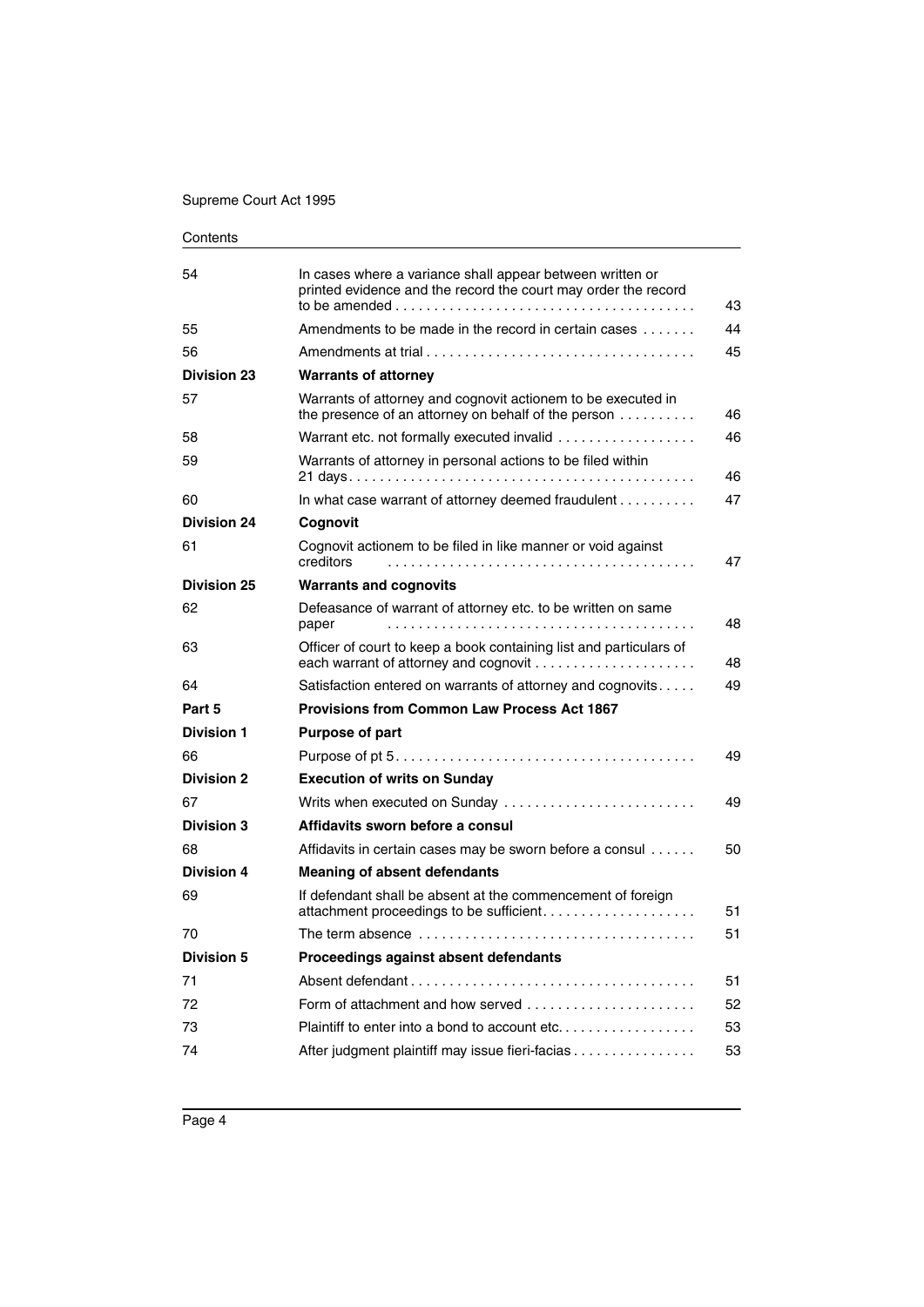| <b>Division 6</b>  | Proceeding in the action                                                                                              |    |
|--------------------|-----------------------------------------------------------------------------------------------------------------------|----|
| 75                 | After attachment returned plaintiff may proceed in the action                                                         | 54 |
| <b>Division 7</b>  | <b>Advertisement</b>                                                                                                  |    |
| 76                 |                                                                                                                       | 55 |
| <b>Division 8</b>  | The garnishees                                                                                                        |    |
| 77                 | Property and debts bound from the time attachment served                                                              | 55 |
| 78                 | Inquiry as to property in garnishee's hand-attendance of                                                              | 56 |
| 79                 |                                                                                                                       | 57 |
| 80                 | Court to determine what property is to continue subject to<br>attachment                                              | 58 |
| 81                 | Property in possession of any codefendant or spouse                                                                   | 59 |
| 82                 | Attachment and execution may be pleaded in bar                                                                        | 59 |
| Division 9         | Defendant's rights                                                                                                    |    |
| 83                 | Provision for dissolving foreign attachment                                                                           | 60 |
| 84                 | Provision enabling absent defendant to come in and defend<br>notwithstanding judgment against absent defendant        | 60 |
| <b>Division 10</b> | <b>Copartners</b>                                                                                                     |    |
| 85                 | Provision in case of absent defendants sued as copartners                                                             | 61 |
| 86                 | Similar provision where defendants not sued as copartners                                                             | 62 |
| 87                 | Provisions to extend only to cases of contract                                                                        | 63 |
| <b>Division 11</b> | <b>Attachment of goods</b>                                                                                            |    |
| 88                 | Attachment upon goods of absconding debtor                                                                            | 63 |
| <b>Division 12</b> | Capias ad respondendum                                                                                                |    |
| 89                 | Arrest on mesne process abolished except in certain cases                                                             | 64 |
| 90                 | When person may be arrested or held to bail                                                                           | 65 |
| 91                 | Sheriff may proceed to arrest defendant—defendant to remain<br>in custody until defendant finds bail or makes deposit | 65 |
| 92                 | Order may be made at any stage of the proceedings before final                                                        | 66 |
| <b>Division 13</b> | <b>Discharge of prisoner</b>                                                                                          |    |
| 93                 | Defendant may apply for defendant's discharge forthwith-judge<br>may discharge defendant or not                       | 66 |
| <b>Division 14</b> | Capias ad satisfaciendum                                                                                              |    |
| 94                 | As to arrests on Supreme Court writs                                                                                  | 66 |
| 95                 | Writs of ca. sa. to fix bail                                                                                          | 67 |
| 96                 | Proceedings for charging in execution a person already in prison                                                      | 67 |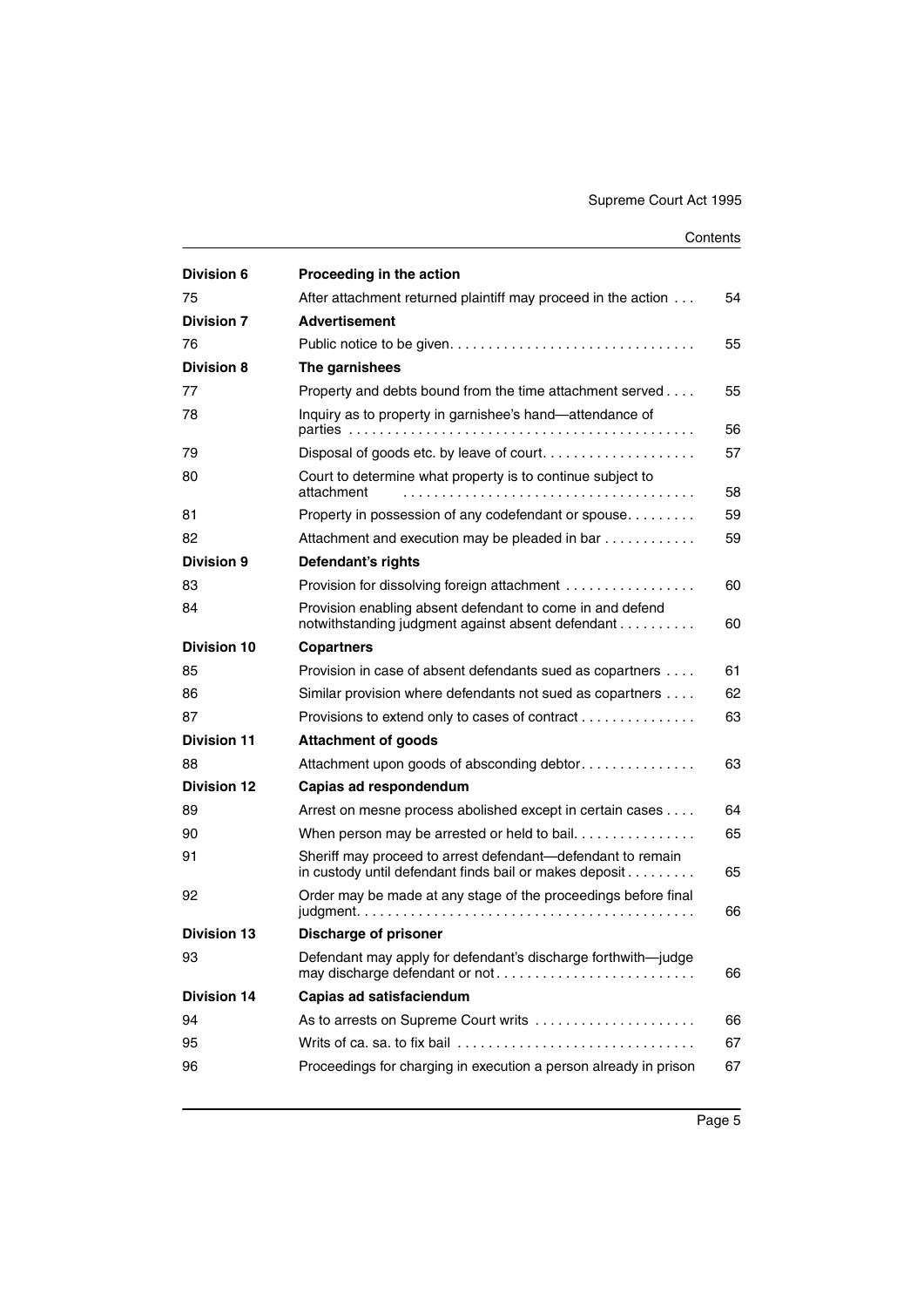| <b>Division 15</b> | <b>Discharge of prisoner</b>                                                                                                     |    |
|--------------------|----------------------------------------------------------------------------------------------------------------------------------|----|
| 97                 | Sheriff or gaoler may discharge prisoner by authority of the                                                                     | 67 |
| <b>Division 16</b> | <b>Fieri-facias</b>                                                                                                              |    |
| 98                 | Sheriff empowered to seize moneys banknotes etc.                                                                                 | 68 |
| 99                 | Property of debtors liable to be sold in execution                                                                               | 69 |
| 100                | Sheriff to execute deed of bargain and sale to purchaser                                                                         | 70 |
| 101                |                                                                                                                                  | 70 |
| 102                | Deeds of sale by sheriff                                                                                                         | 70 |
| 103                | Sheriff may sell equities of redemption                                                                                          | 70 |
| <b>Division 17</b> | <b>Special commissioners</b>                                                                                                     |    |
| 104                | Chief justice to appoint commissioners in certain towns                                                                          | 71 |
| 105                | No writ of capias to issue unless upon proof that defendant is<br>about to leave the State-security to be given by the plaintiff | 72 |
| 106                | Memorandum by commissioner on writ of capias                                                                                     | 73 |
| 107                | Writs of capias to be directed to special bailiff                                                                                | 73 |
| 108                | Copies of writs to be transmitted to Supreme Court in Brisbane.                                                                  | 73 |
| 109                |                                                                                                                                  | 73 |
| 110                |                                                                                                                                  | 74 |
| 111                | Commissioners may issue writs of summons and subpoena to                                                                         | 74 |
| Part 6             | <b>Provisions from Costs Act 1867</b>                                                                                            |    |
| 112                | Executors suing in right of the testator to pay costs                                                                            | 75 |
| Part 7             | <b>Provisions from Equity Act 1867</b>                                                                                           |    |
| <b>Division 1</b>  | Purpose of part                                                                                                                  |    |
| 113                |                                                                                                                                  | 75 |
| <b>Division 2</b>  | Interpretation                                                                                                                   |    |
| 114                |                                                                                                                                  | 76 |
| <b>Division 3</b>  | <b>Substituted service</b>                                                                                                       |    |
| 115                | Equity process to be served in parts beyond jurisdiction                                                                         | 76 |
| 116                |                                                                                                                                  | 77 |
| 117                | Special order for absolute decree                                                                                                | 77 |
| <b>Division 4</b>  | Joinder of parties                                                                                                               |    |
| 118                | Court may proceed without representative of deceased person                                                                      | 78 |
| 119                | Court may decide between some of the parties without making                                                                      | 78 |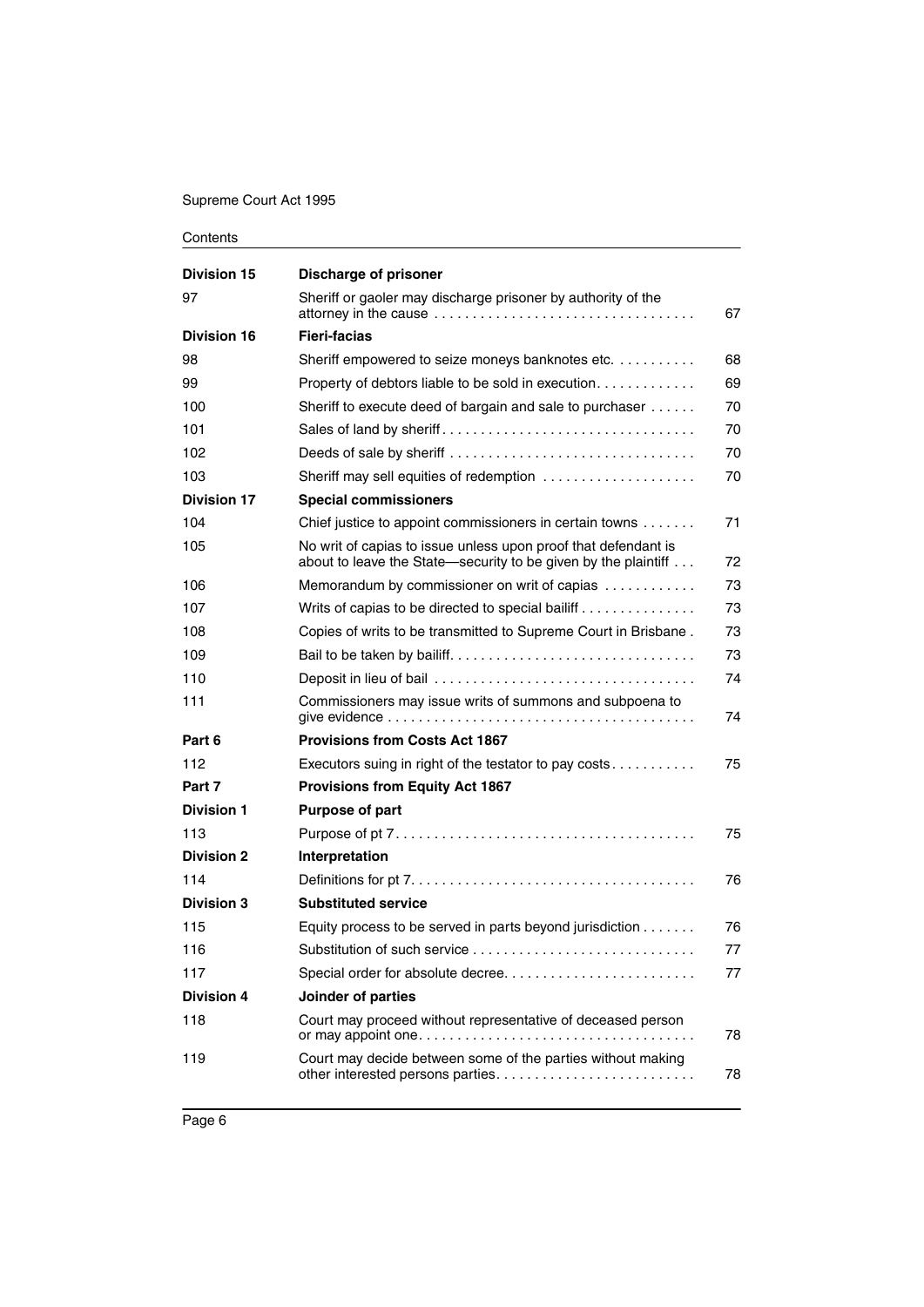| 120                | Objections for want of parties                                                                                                                                      | 79 |
|--------------------|---------------------------------------------------------------------------------------------------------------------------------------------------------------------|----|
| <b>Division 5</b>  | <b>Examination of defendants</b>                                                                                                                                    |    |
| 121                | In the court of equity defendant may be examined on behalf of<br>the plaintiff or any codefendant                                                                   | 81 |
| 122                |                                                                                                                                                                     | 81 |
| Division 6         | Evidence on motions, petitions etc.                                                                                                                                 |    |
| 123                | Any party in a cause may by subpoena require attendance of                                                                                                          | 82 |
| 124                | Parties who have deposed by affidavit bound to attend for                                                                                                           | 82 |
| <b>Division 7</b>  | Evidence taken out of the jurisdiction                                                                                                                              |    |
| 125                | Pleas declarations etc. how to be sworn and taken in places out                                                                                                     | 82 |
| <b>Division 8</b>  | <b>Scientific assistance</b>                                                                                                                                        |    |
| 126                | Court in equity may obtain assistance of scientific persons and<br>others                                                                                           | 83 |
| 127                |                                                                                                                                                                     | 84 |
| <b>Division 9</b>  | <b>Declarations</b>                                                                                                                                                 |    |
| 128                | Suit may be for declaratory order only                                                                                                                              | 84 |
| <b>Division 10</b> | <b>Directions</b>                                                                                                                                                   |    |
| 129                | Where account required to be taken court may give special<br>directions as to the mode of taking same                                                               | 84 |
| 130                | Where property is the subject of proceedings court may allow to                                                                                                     | 85 |
| 131                | Heir or devisee of real estate not to claim payment of mortgage                                                                                                     | 85 |
| <b>Division 11</b> | Contempt                                                                                                                                                            |    |
| 132                | Sheriff to keep a register of persons committed and report<br>4 times a year to the court                                                                           | 86 |
| 133                | Defendants brought into court by habeas corpus or in custody<br>and refusing to enter appearance court may enter it for them                                        | 86 |
| 134                | Any person in custody for contempt for not executing any deed<br>etc. and after 2 months still refusing to execute court may order<br>registrar to execute the same | 87 |
| 135                | A person committed for contempt for not delivering up books<br>etc. any sequestrator may seize the same                                                             | 88 |
| 136                | Other cases of contempt court may order discharge upon terms                                                                                                        | 88 |
| 137                | A person committed for contempt omitting to apply for the<br>person's discharge the court may compulsorily discharge the<br>person                                  | 89 |
|                    |                                                                                                                                                                     |    |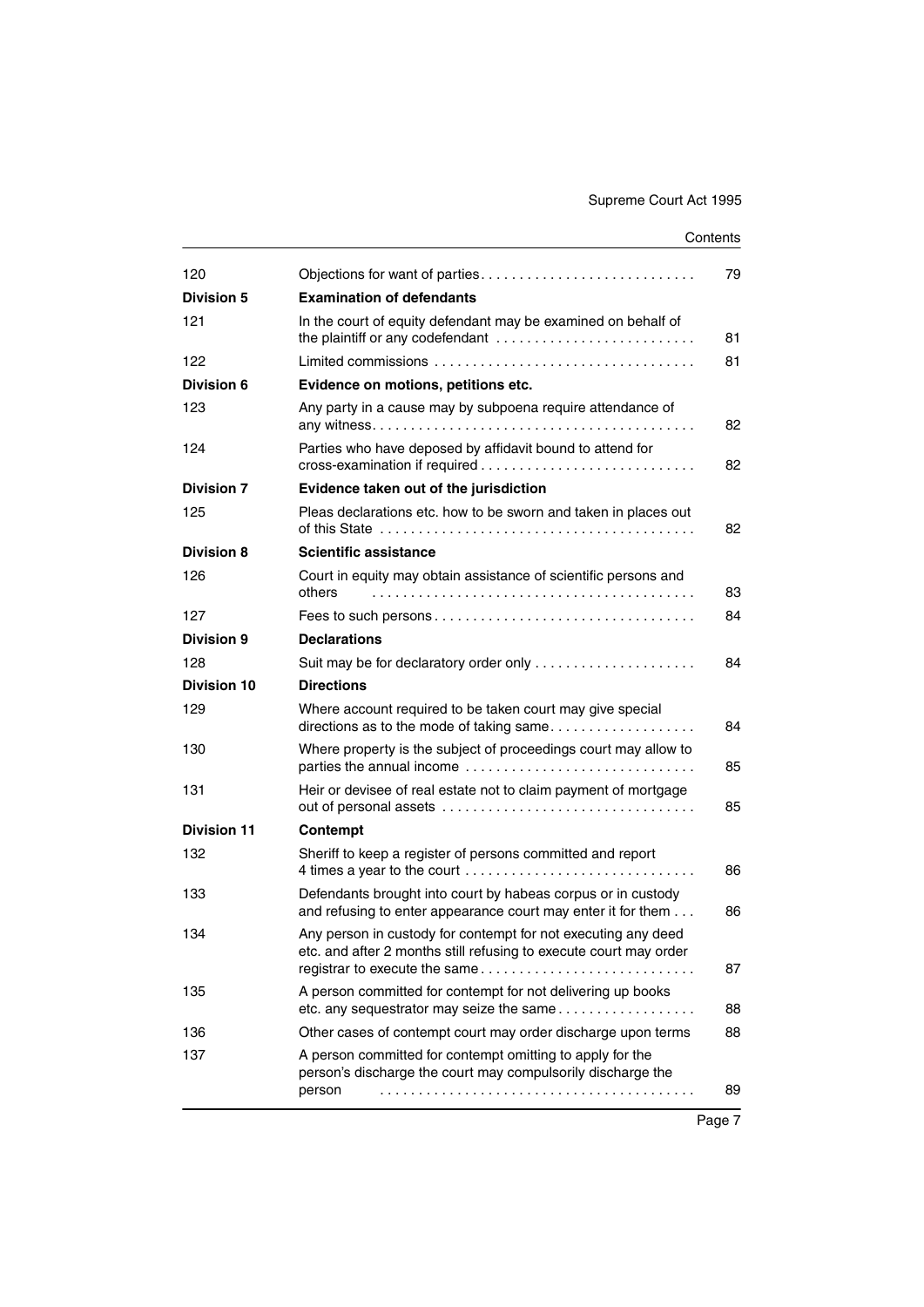| <b>Division 12</b> | <b>Insolvents</b>                                                                                                                      |    |
|--------------------|----------------------------------------------------------------------------------------------------------------------------------------|----|
| 138                | Discharge of insolvent may extend to process for contempt in<br>nonpayment of money and to costs incurred by creditor but              | 89 |
| <b>Division 13</b> | <b>Privilege</b>                                                                                                                       |    |
| 139                | Appearances may be put in for defendants having privilege of<br>Parliament in court of equity on return of process of<br>sequestration | 90 |
| <b>Division 14</b> | <b>Attestations upon honour</b>                                                                                                        |    |
| 140                | Commissioners and others may take attestations upon honour                                                                             | 91 |
| <b>Division 15</b> | Jurisdiction in infancy                                                                                                                |    |
| 141                | Mother petitioning may obtain access to mother's infant under                                                                          | 91 |
| 142                | Orders may be enforced by process of contempt                                                                                          | 92 |
| 143                | Unless in cases of adultery                                                                                                            | 92 |
| 144                | Infants may with the approbation of the Supreme Court make<br>valid settlements or contracts for settlements of their real and         | 92 |
| 145                | In case infant die under age appointment etc. to be void                                                                               | 92 |
| 146                | The sanction of the Supreme Court to be given upon petition                                                                            | 93 |
| 147                | Not to apply to males under 17 or females under 17 years of<br>age                                                                     | 93 |
| 148                | Jurisdiction given to the primary judge in equity or 1 other judge                                                                     | 93 |
| Part 8             | <b>Provisions from Interdict Act 1867</b>                                                                                              |    |
| <b>Division 1</b>  | <b>Purpose of part</b>                                                                                                                 |    |
| 149                |                                                                                                                                        | 94 |
| <b>Division 2</b>  | Interpleader                                                                                                                           |    |
| 150                | Action that may be taken by the court                                                                                                  | 94 |
| 151                | Judgment and decision to be final                                                                                                      | 95 |
| 152                | If such third party shall not appear etc. the court may bar his or                                                                     | 95 |
| 153                | Proviso as to orders made by a single judge                                                                                            | 95 |
| 154                | If a judge thinks the matter more fit for the decision of the court                                                                    | 96 |
| 155                | Interpleader may be granted though titles have not a common<br>origin                                                                  | 96 |
| 156                | Power to court or judge to decide summarily in certain cases                                                                           | 96 |
| 157                | Special case may be stated where facts undisputed                                                                                      | 97 |
| 158                |                                                                                                                                        | 97 |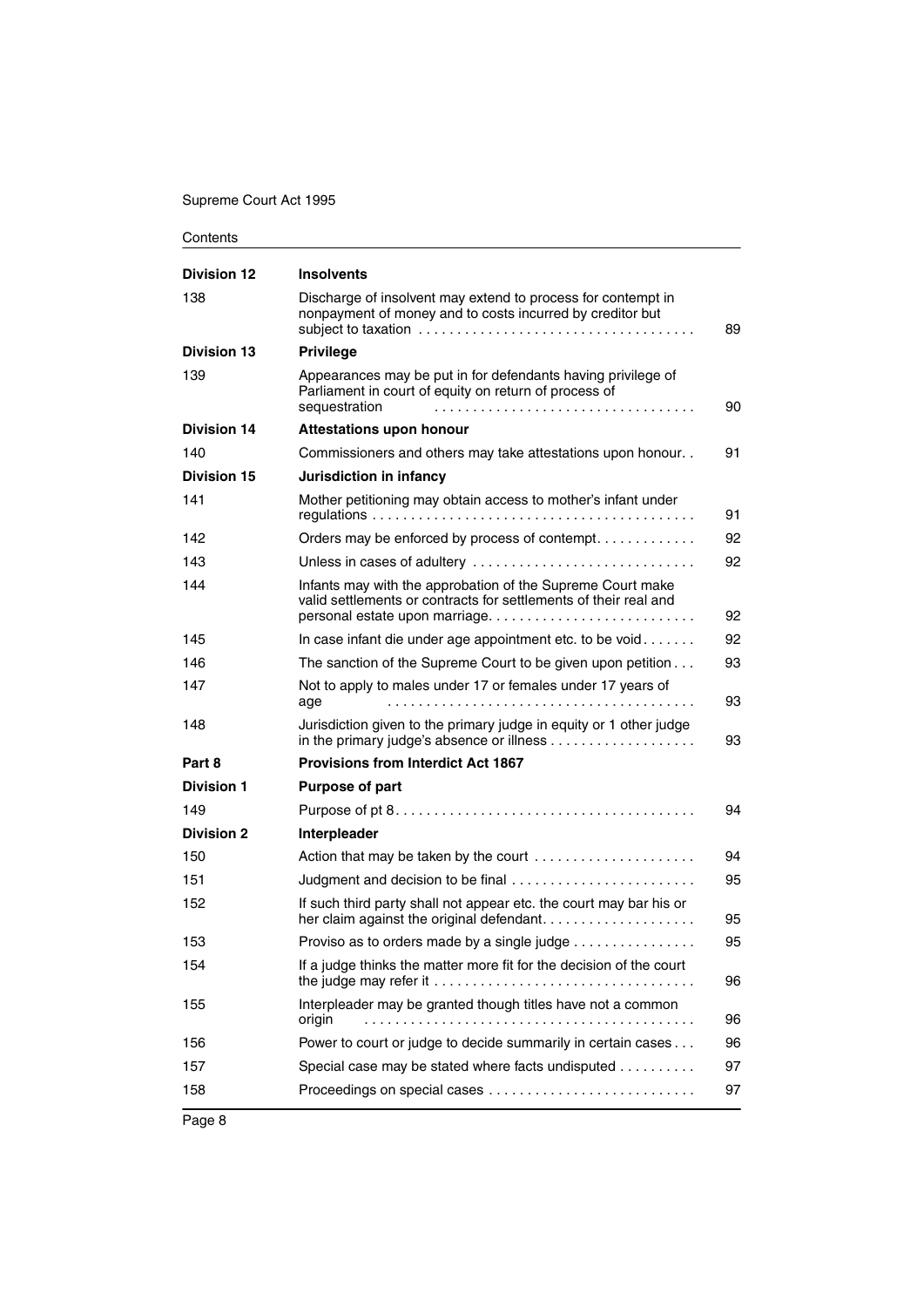| Judgment and decision when to be final                                                                                      | 97  |
|-----------------------------------------------------------------------------------------------------------------------------|-----|
| Interpleader by sheriff                                                                                                     |     |
| For relief of sheriffs and other officers in execution of process                                                           | 97  |
| Court or judge may direct sale of goods seized in execution                                                                 | 98  |
|                                                                                                                             | 98  |
| Rules orders etc. in interpleader proceedings                                                                               |     |
| Rules orders etc. made in interpleader proceedings may be<br>entered of record and made evidence                            | 99  |
| Prerogative writ of mandamus                                                                                                |     |
| Return to be made to first writ $\ldots, \ldots, \ldots, \ldots, \ldots, \ldots, \ldots$                                    | 99  |
|                                                                                                                             | 99  |
| Person against whom damages shall be recovered not liable to                                                                | 100 |
| For protection of certain officers to whom writs of mandamus                                                                | 100 |
| Proceedings not to abate by removal of officer                                                                              | 101 |
|                                                                                                                             | 102 |
| Proceedings for prerogative writ of mandamus accelerated                                                                    | 102 |
| The enactments herein relating to returns to writs of mandamus<br>therein mentioned and the proceedings thereon extended to | 102 |
| <b>Action for mandamus</b>                                                                                                  |     |
| Action for mandamus to enforce the performance of duties                                                                    | 103 |
|                                                                                                                             | 103 |
| Proceedings upon claim for mandamus                                                                                         | 103 |
|                                                                                                                             | 103 |
| Form of peremptory writ                                                                                                     | 104 |
| Effect of mandamus $\ldots \ldots \ldots \ldots \ldots \ldots \ldots \ldots \ldots \ldots \ldots \ldots$                    | 104 |
| The court may order the act to be done at the expense of the<br>defendant                                                   | 104 |
| Prerogative writ of mandamus preserved                                                                                      | 104 |
| Injunction                                                                                                                  |     |
|                                                                                                                             | 105 |
| Form of writ of summons and endorsement thereon                                                                             | 105 |
|                                                                                                                             | 106 |
| Writ of injunction may be applied for at any stage of the cause                                                             | 106 |
| Mode of enforcing writs of injunction against corporations.                                                                 | 107 |
|                                                                                                                             |     |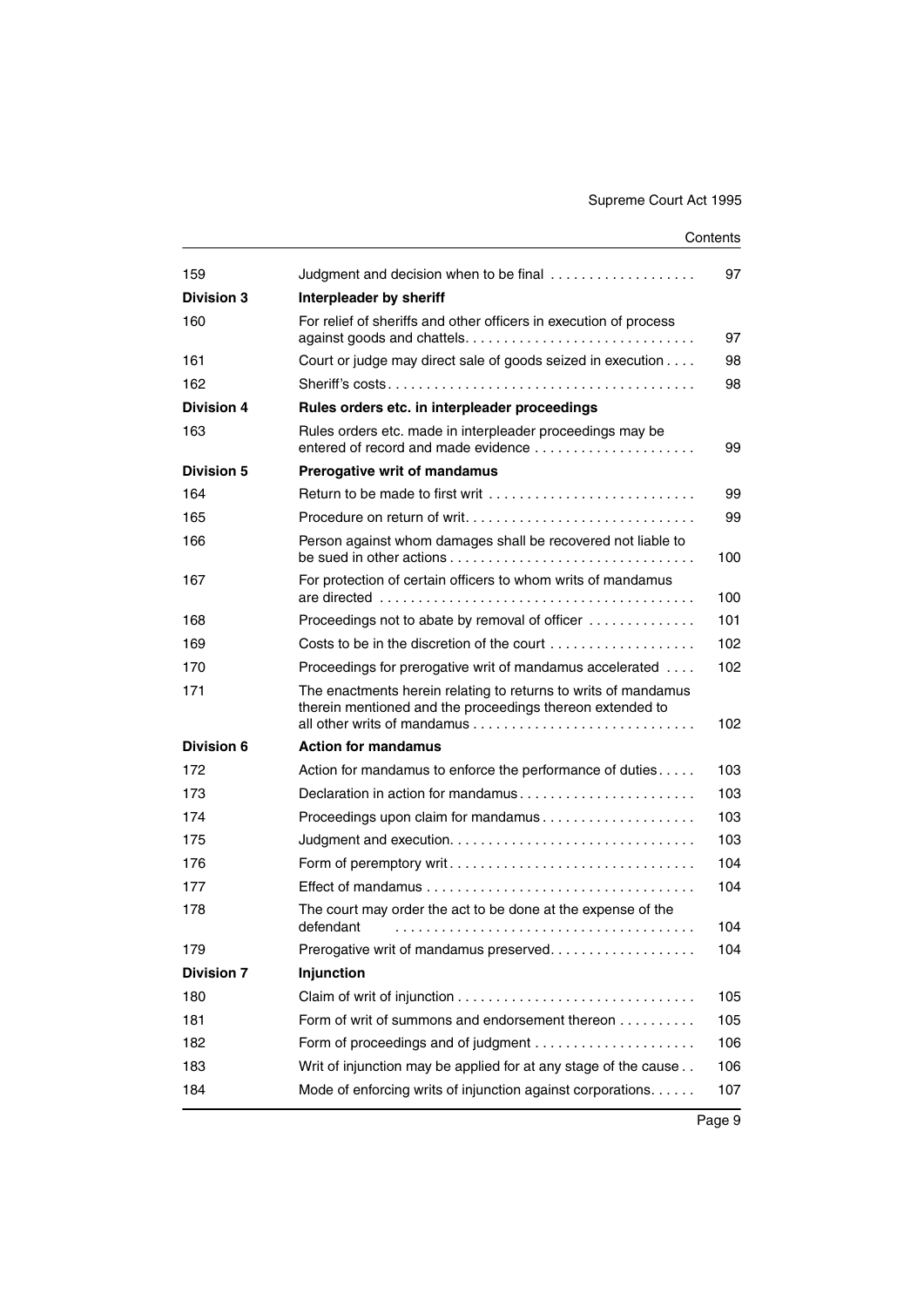| Contents |
|----------|
|----------|

| <b>Division 8</b>  | Costs of mandamus and injunctions                                                                                                                                  |     |
|--------------------|--------------------------------------------------------------------------------------------------------------------------------------------------------------------|-----|
| 185                | Costs of writs of mandamus and injunctions may be included in<br>writs                                                                                             | 107 |
| <b>Division 9</b>  | Quo warranto                                                                                                                                                       |     |
| 186                | How informations in the nature of quo warranto may be exhibited<br>against such as intrude etc. into offices etc                                                   | 108 |
| 187                | Judgment of ouster shall be given against persons found guilty<br>of usurpation etc. $\dots\dots\dots\dots\dots\dots\dots\dots\dots\dots\dots\dots\dots\dots\dots$ | 109 |
| <b>Division 10</b> | <b>Prohibition</b>                                                                                                                                                 |     |
| 188                |                                                                                                                                                                    | 110 |
| <b>Division 11</b> | <b>General provision</b>                                                                                                                                           |     |
| 189                | Proceedings on prerogative writ of mandamus                                                                                                                        | 111 |
| Part 9             | <b>Provisions from Supreme Court Act 1867</b>                                                                                                                      |     |
| <b>Division 1</b>  | Seals of the court                                                                                                                                                 |     |
| 190                |                                                                                                                                                                    | 111 |
| 191                | Judge's stamp $\ldots \ldots \ldots \ldots \ldots \ldots \ldots \ldots \ldots \ldots \ldots \ldots$                                                                | 111 |
| 192                |                                                                                                                                                                    | 112 |
| 193                |                                                                                                                                                                    | 112 |
| 194                |                                                                                                                                                                    | 112 |
| <b>Division 2</b>  | <b>Constitution of the court</b>                                                                                                                                   |     |
| 197                |                                                                                                                                                                    | 112 |
| 198                | Proceedings to be dated and how tested                                                                                                                             | 113 |
| <b>Division 3</b>  | <b>Criminal jurisdiction</b>                                                                                                                                       |     |
| 203                |                                                                                                                                                                    | 113 |
| 204                |                                                                                                                                                                    | 113 |
| 205                | Attorney-General to issue warrant for discharge of prisoner<br>against whom the Attorney-General does not file information                                         | 113 |
| <b>Division 4</b>  | <b>Special commissions</b>                                                                                                                                         |     |
| 208                | Special commission may issue to 1 or more District Court<br>judges enabling them to discharge duties of a judge of the                                             | 114 |
| <b>Division 5</b>  | <b>Appearances</b>                                                                                                                                                 |     |
| 209                | Appearance to be in person or by lawyer or person allowed by<br>the judge                                                                                          | 115 |
| <b>Division 6</b>  | <b>Officers of the court</b>                                                                                                                                       |     |
| 210                | Principal registrar and associates                                                                                                                                 | 115 |
| 210A               | Other registrars and officers                                                                                                                                      | 116 |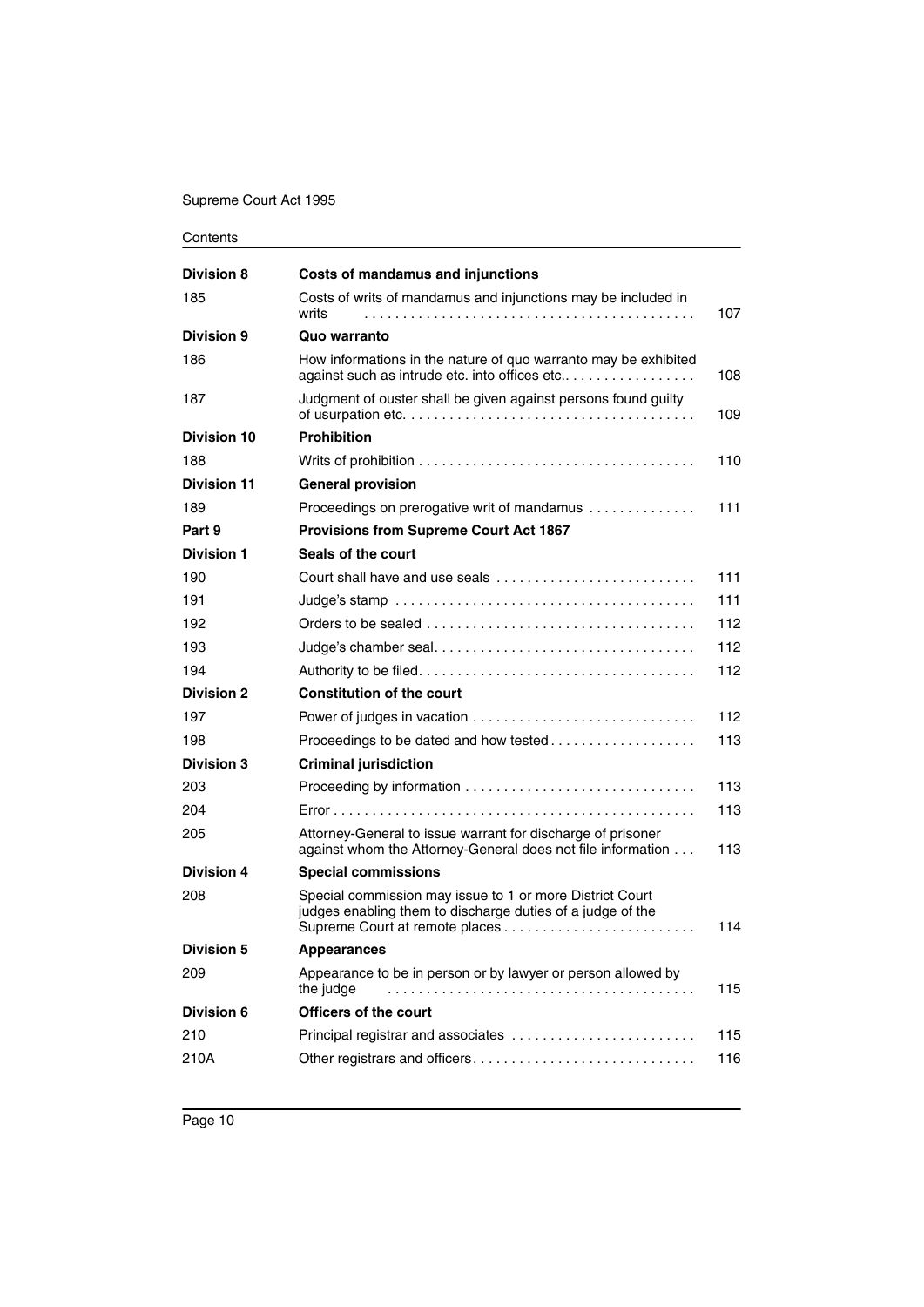| <b>Division 7</b>  | <b>Masters</b>                                                                                                                       |     |
|--------------------|--------------------------------------------------------------------------------------------------------------------------------------|-----|
| 211                |                                                                                                                                      | 116 |
| <b>Division 8</b>  | The sheriff                                                                                                                          |     |
| 212                |                                                                                                                                      | 118 |
| 213                |                                                                                                                                      | 119 |
| 216                | Sheriff may sell property without taking out an auctioneer's<br>licence                                                              | 119 |
| 217                | Sheriff may act as justice of peace                                                                                                  | 119 |
| 218                | Deposit for expenses to be made with the sheriff                                                                                     | 119 |
| Division 9         | Costs                                                                                                                                |     |
| 219                | Fees of officers of court to be paid to Her Majesty                                                                                  | 120 |
| 220                | Commissioners of Supreme Court may receive fees                                                                                      | 120 |
| 221                |                                                                                                                                      | 120 |
| Division 10        | Effect of decrees, rules and orders                                                                                                  |     |
| 222                | Decrees rules and orders to have effect of judgments                                                                                 | 121 |
| <b>Division 11</b> | <b>Change of venue</b>                                                                                                               |     |
| 223                |                                                                                                                                      | 121 |
| <b>Division 12</b> | <b>Questions of fact</b>                                                                                                             |     |
| 224                | Power of court to direct trial of feigned issues                                                                                     | 121 |
| 225                |                                                                                                                                      | 122 |
| Part 10            | <b>Provisions from Writs of Dedimus Act 1871</b>                                                                                     |     |
| 226                | Writs of dedimus potestatem and commissions for affidavits<br>may be issued and executed outside the State                           | 123 |
| Part 11            | <b>Provisions from Supreme Court Act 1874</b>                                                                                        |     |
| 227                | Salaries to be charged on consolidated fund                                                                                          | 123 |
| 228                | Supreme Court to be court of error                                                                                                   | 123 |
| 229                | Power to amend defects or errors                                                                                                     | 123 |
| 230                | New trials only where substantial wrong occasioned                                                                                   | 124 |
| Part 12            | <b>Provisions from Sheriff's Act 1875</b>                                                                                            |     |
| 231                |                                                                                                                                      | 124 |
| 232                | Appointment of bailiffs                                                                                                              | 124 |
| 233                | Officers so appointed to be deemed sheriff's officers                                                                                | 124 |
| 234                | Persons aggrieved by acts of officers may sue the sheriff by that<br>name and not personally-mode of payment of damages<br>recovered | 125 |
| 235                | Power to appoint person to execute process where sheriff ought                                                                       | 125 |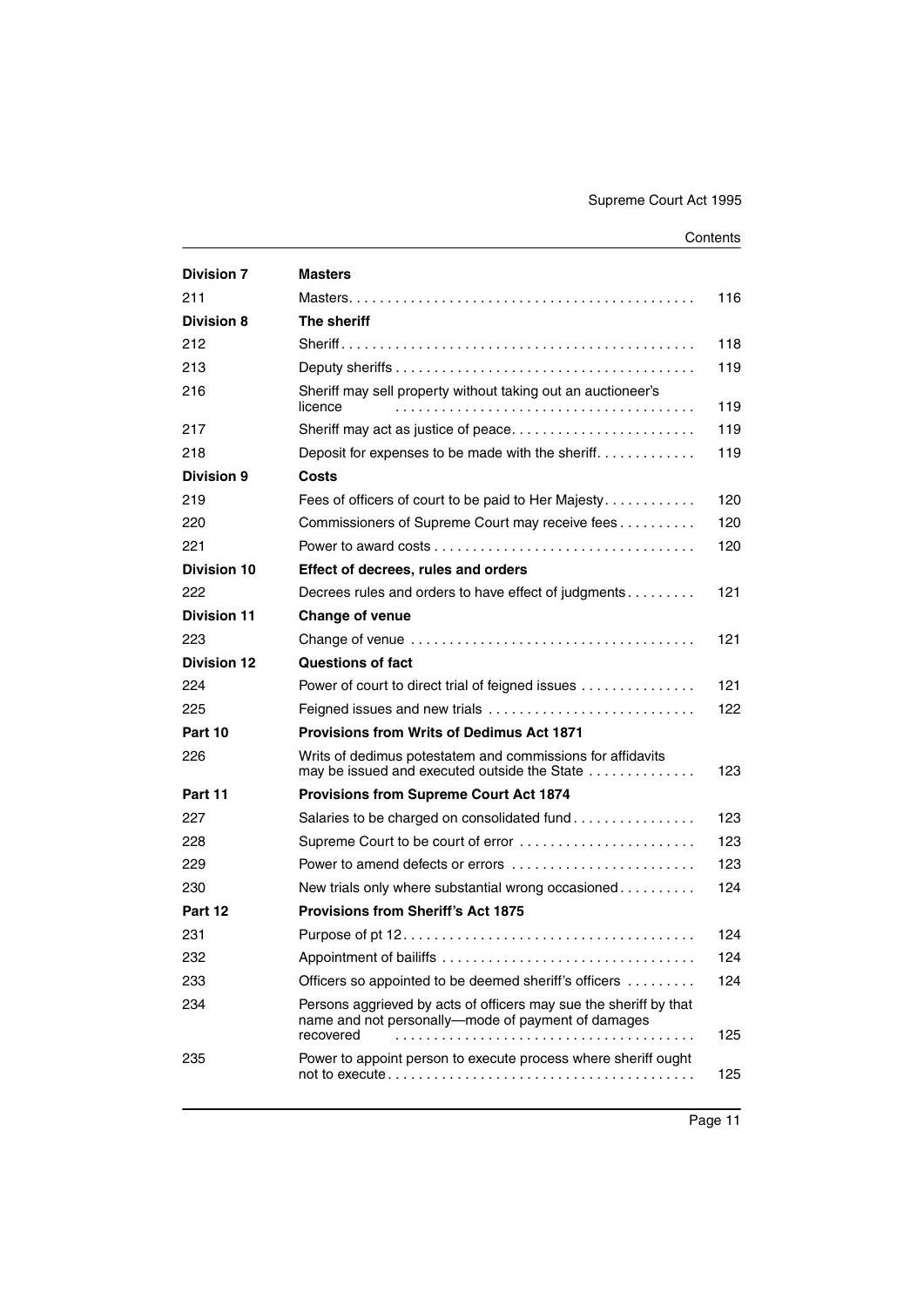| 236     | Power to appoint special bailiff                                                                                 | 125 |
|---------|------------------------------------------------------------------------------------------------------------------|-----|
| 237     | Action of debt not to lie on escape of debtor                                                                    | 126 |
| 238     | Jurisdiction and accountability of sheriff                                                                       | 126 |
| 239     | Sheriff and officers personally accountable for their own acts or<br>defaults                                    | 126 |
| Part 13 | <b>Provisions from Judicature Act 1876</b>                                                                       |     |
| 240     |                                                                                                                  | 127 |
| 241     |                                                                                                                  | 127 |
| 242     |                                                                                                                  | 128 |
| 243     | Provision for saving of existing procedure of courts when not<br>inconsistent with this part or rules of court   | 128 |
| 244     | Law and equity to be administered in all suits by Supreme Court                                                  | 129 |
| 245     | Estates of persons deceased to be administered as in                                                             | 132 |
| 246     | Writs of mandamus and injunction may be granted and<br>receivers appointed in all cases when just or convenient. | 133 |
| 247     | In cases of collision rules of admiralty to prevail                                                              | 133 |
| 248     | In questions relating to infants rules of equity to prevail                                                      | 133 |
| 249     | Rules of equity to prevail where any conflict between them and                                                   | 133 |
| 250     |                                                                                                                  | 134 |
| 251     | Cases and points may be reserved for or directed to be argued<br>before the Court of Appeal                      | 134 |
| 252     | Motions for new trials to be heard by Court of Appeal                                                            | 134 |
| 253     | What orders shall not be subject to appeal                                                                       | 135 |
| 254     | As to appeals from orders made by single judge                                                                   | 135 |
| 255     |                                                                                                                  | 135 |
| 256     | Power to direct trials before referees                                                                           | 135 |
| 257     | Power of referees and effect of their finding                                                                    | 136 |
| 258     | Powers of court with respect to proceedings before referees                                                      | 136 |
| 259     |                                                                                                                  | 136 |
| Part 14 | <b>Provisions from Supreme Court Act 1892</b>                                                                    |     |
| 260     |                                                                                                                  | 137 |
| 261     |                                                                                                                  | 137 |
| Part 16 | <b>Provisions from Supreme Court Act 1895</b>                                                                    |     |
| 266     |                                                                                                                  | 138 |
| 266A    | Central, northern and far northern districts                                                                     | 138 |
| 267     | Sittings in central, northern and far northern districts                                                         | 139 |
|         |                                                                                                                  |     |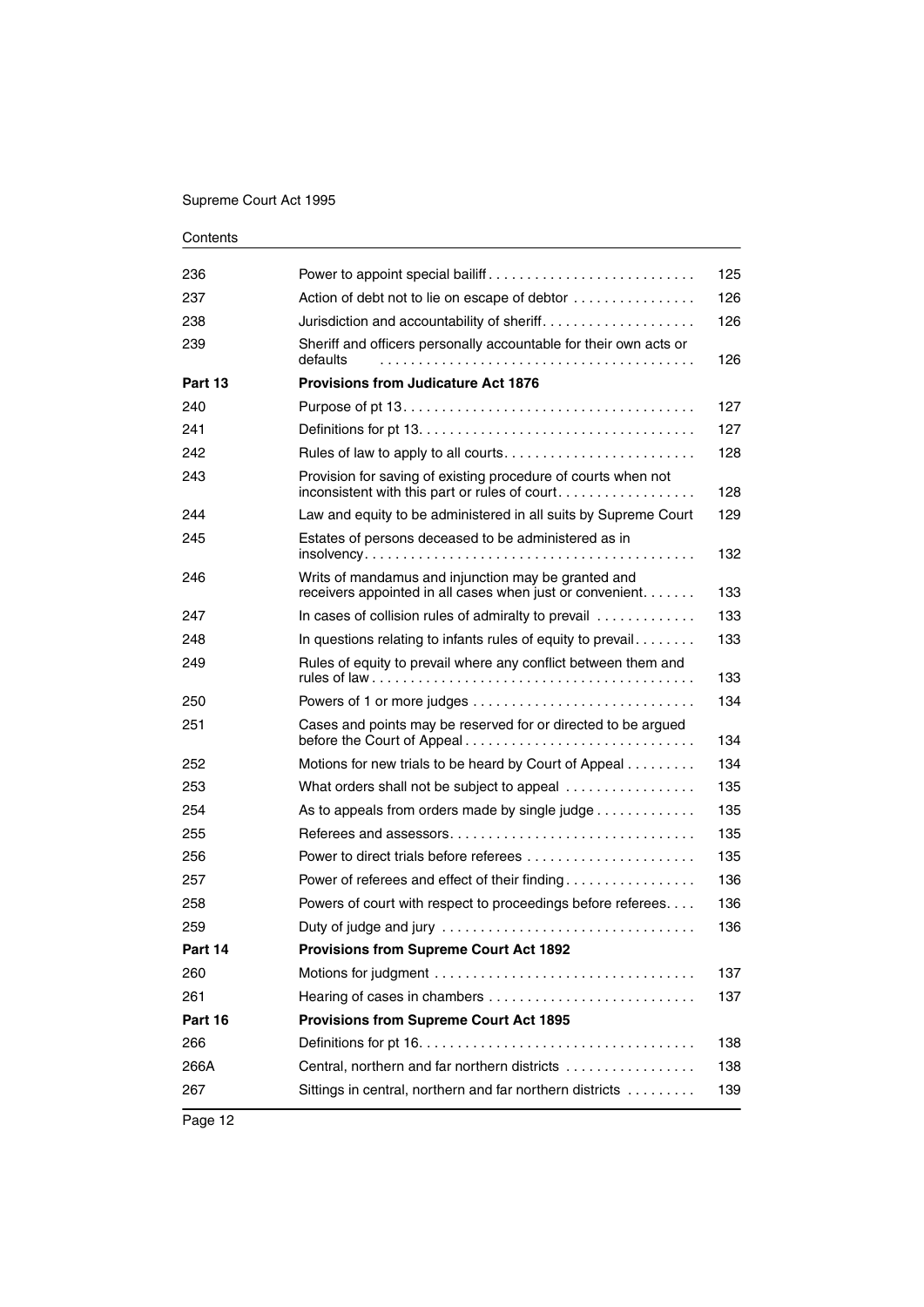| Jurisdiction etc. of judges sitting in Central, Northern and Far                                                                                               | 139                    |
|----------------------------------------------------------------------------------------------------------------------------------------------------------------|------------------------|
| Central, northern and far northern judges                                                                                                                      | 139                    |
|                                                                                                                                                                | 139                    |
| General jurisdiction of central judge, northern judge and far<br>northern judge $\ldots \ldots \ldots \ldots \ldots \ldots \ldots \ldots \ldots \ldots \ldots$ | 140                    |
|                                                                                                                                                                | 140                    |
| Duties and status of central, northern and far northern sheriffs                                                                                               | 141                    |
| Causes may be transferred                                                                                                                                      | 141                    |
| Construction of Acts in which Brisbane is mentioned                                                                                                            | 141                    |
| Process where returnable                                                                                                                                       | 142                    |
| Transitional—references to northern district and Northern Court.                                                                                               | 142                    |
| <b>Provisions from Commercial Causes Act 1910</b>                                                                                                              |                        |
|                                                                                                                                                                | 143                    |
|                                                                                                                                                                | 143                    |
| A list of commercial causes to be kept                                                                                                                         | 143                    |
| Either party may apply to have action placed on such list                                                                                                      | 143                    |
|                                                                                                                                                                | 144                    |
| Jury's verdict or judge's decision may be final                                                                                                                | 145                    |
| Commercial dispute concerning construction of document                                                                                                         | 145                    |
| <b>Provisions from Supreme Court Act 1921</b>                                                                                                                  |                        |
| Districts etc.                                                                                                                                                 |                        |
|                                                                                                                                                                | 146                    |
| Magistrates Court registrar is Supreme Court registrar and                                                                                                     | 147                    |
|                                                                                                                                                                | 147                    |
| <b>Civil causes and matters</b>                                                                                                                                |                        |
|                                                                                                                                                                | 147                    |
|                                                                                                                                                                | 148                    |
|                                                                                                                                                                | 148                    |
|                                                                                                                                                                | 148                    |
| Writs and appearance to be endorsed with statement of claim                                                                                                    | 149                    |
| Summons for directions to be issued by registrar                                                                                                               | 149                    |
| Provisions from Supreme Court Acts Amendment Act (No.<br>2) 1958                                                                                               |                        |
|                                                                                                                                                                | 149                    |
|                                                                                                                                                                | Proceedings on removal |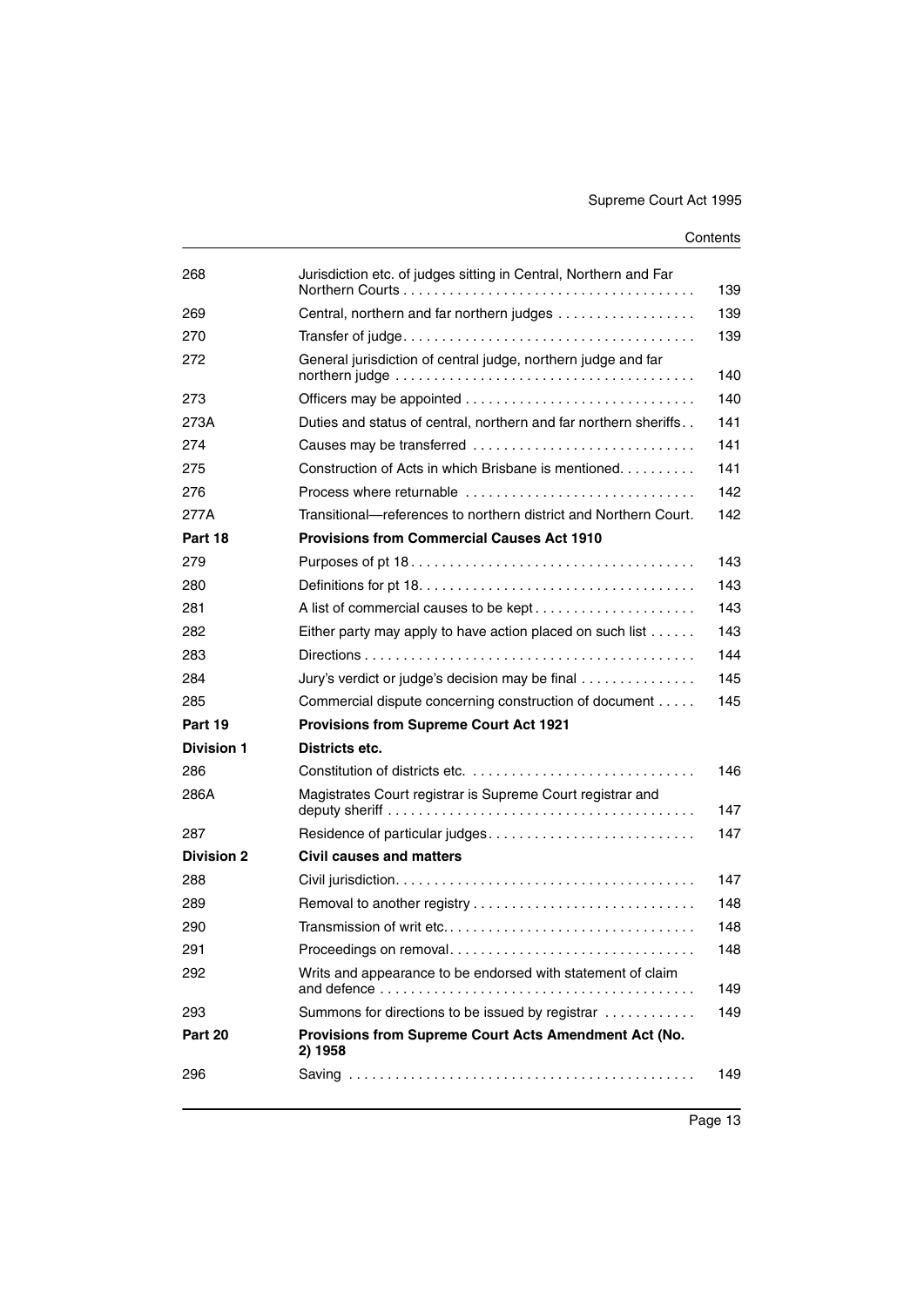| 297        | Hearing de novo when trial judge unable to continue                       | 149 |
|------------|---------------------------------------------------------------------------|-----|
| 298        | Proof of incapacity of judge                                              | 150 |
| Part 21    | <b>Miscellaneous</b>                                                      |     |
| 299        |                                                                           | 151 |
| 300        |                                                                           | 151 |
| 301        | Transitional provision-Guardianship and Administration Act<br>2000        | 152 |
| 302        | Transitional provision for Justice and Other Legislation                  | 152 |
| 303        | Transitional provision for Discrimination Law Amendment Act<br>2002       | 153 |
| 304        | Transitional provision—Magistrates Court registrar acting as<br>registrar | 153 |
| 305        | Transitional provision for Justice and Other Legislation                  | 153 |
| 306        | Transitional provision for Justice and Other Legislation                  | 154 |
| Schedule 1 |                                                                           | 155 |
| Schedule 2 |                                                                           | 157 |
| Schedule 3 |                                                                           | 159 |

#### **[Endnotes](#page-161-0)**

| $\mathbf{1}$   |                                                                                                           | 160 |
|----------------|-----------------------------------------------------------------------------------------------------------|-----|
| $\overline{2}$ |                                                                                                           | 160 |
| -3             |                                                                                                           | 160 |
| $\overline{4}$ |                                                                                                           | 161 |
| -5             |                                                                                                           | 162 |
| 6              |                                                                                                           | 164 |
| 7              |                                                                                                           | 166 |
| 8              | List of annotations $\ldots \ldots \ldots \ldots \ldots \ldots \ldots \ldots \ldots \ldots \ldots \ldots$ | 182 |
| -9             |                                                                                                           | 216 |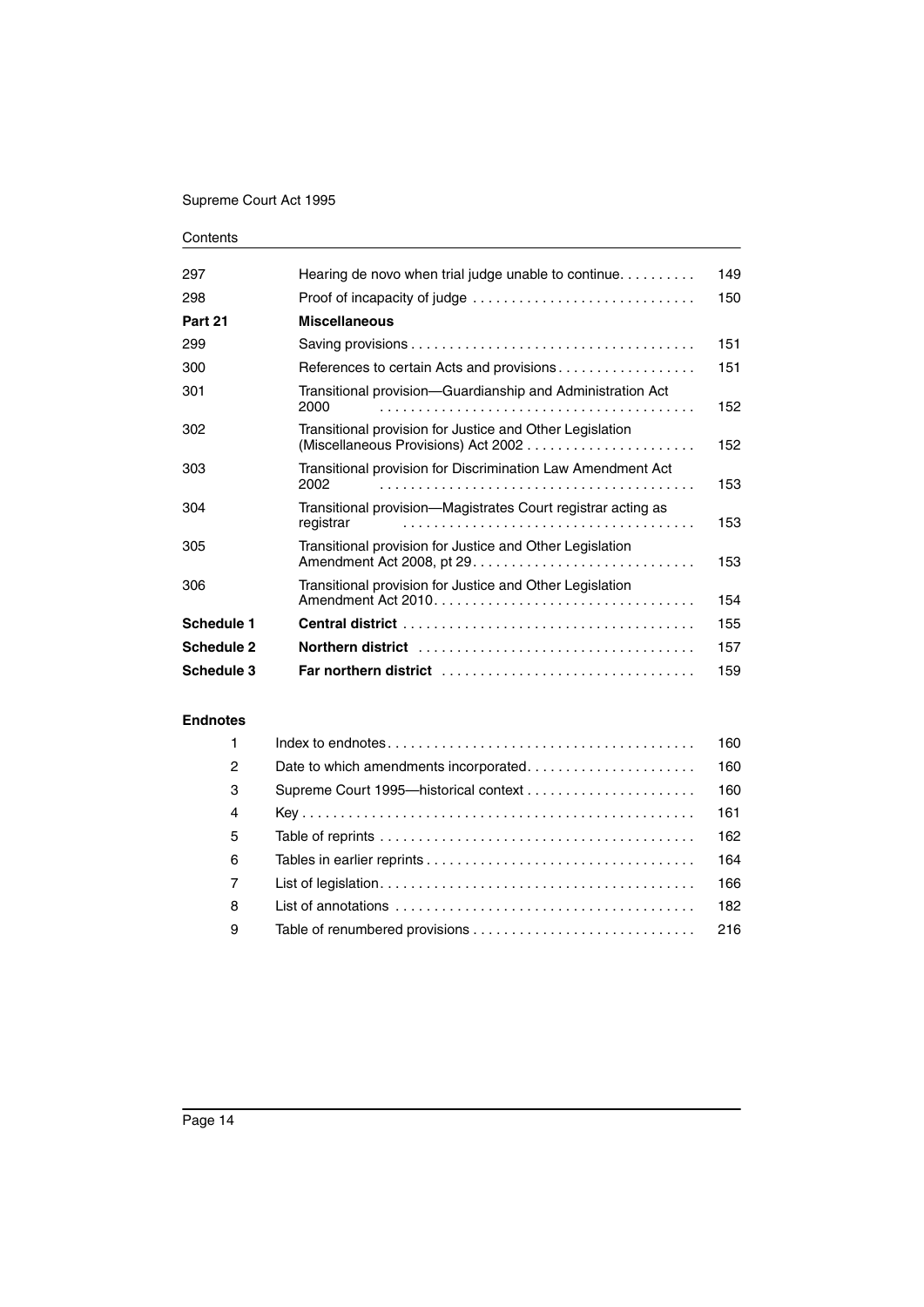## **Supreme Court Act 1995**

[as amended by all amendments that commenced on or before 14 October 2010]

**An Act to make better provision for the trial of civil and criminal causes, and to consolidate certain provisions about the Supreme Court, and for other purposes**

## <span id="page-16-0"></span>**Part 1** Preliminary

### <span id="page-16-1"></span>**1 Short title**

This Act may be cited as the *Supreme Court Act 1995*.

### <span id="page-16-2"></span>**2 Act is, in part, a consolidation**

- (1) This Act, as in force at the commencement of this section, is, in part, a consolidation of provisions of the *Supreme Court Act 1921* (the *existing provisions*) and provisions relocated from the following Acts (the *relocated provisions*)—
	- *Commercial Causes Act 1910*
	- *Common Law Pleading Act 1867*
	- *Common Law Practice Act 1867*
	- *Common Law Process Act 1867*
	- *Costs Act 1867*
	- *Equity Act 1867*
	- *Interdict Act 1867*
	- *Judicature Act 1876*
	- *Sheriff's Act 1875*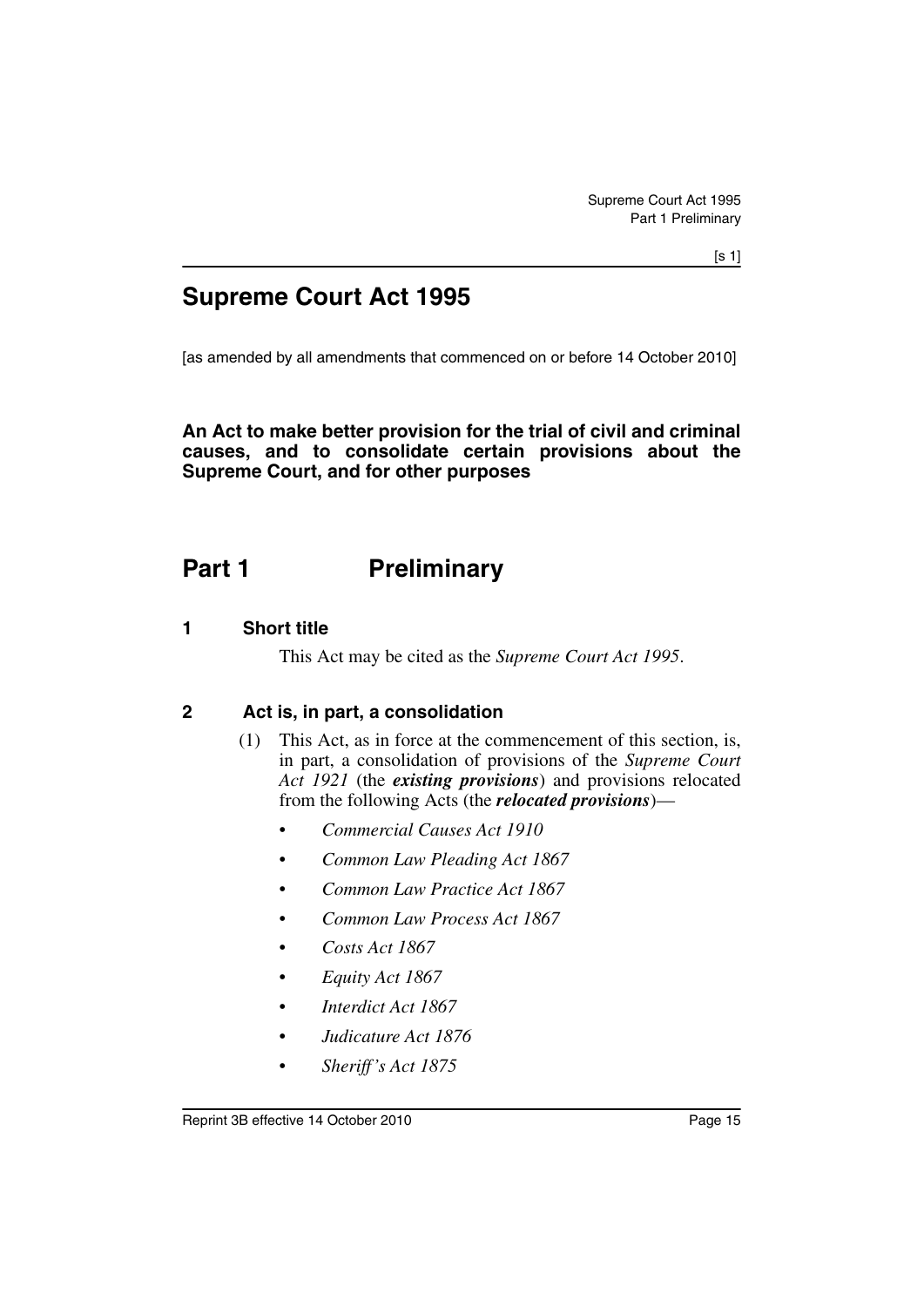#### [s 2]

- *Supreme Court Act 1867*
- *Supreme Court Act 1874*
- *Supreme Court Act 1892*
- *Supreme Court Act 1893*
- *Supreme Court Act 1895*
- *Supreme Court Act 1899*
- *Supreme Court Acts Amendment Act (No. 2) 1958*
- *Supreme Court Constitution Amendment Act 1861*
- *Writs of Dedimus Act 1871*.
- (2) To remove any doubt, it is declared that the relocated provisions were not re-enacted by the *Statute Law Revision Act (No. 2) 1995*, but merely moved (without re-enactment) from the Acts in which they were enacted to this Act.
- (3) Without limiting subsections (1) and (2) and to further remove any doubt, it is also declared that the relocation to this Act of the relocated provisions did not impliedly repeal or amend, or otherwise affect the operation of, the existing provisions, the relocated provisions or the provisions of any other law and, in particular, did not affect the meaning or effect that the existing or relocated provisions, or the provisions of the other law, had because of the respective times when they were enacted.
- (4) In addition, it is declared that the relocation did not—
	- (a) affect any jurisdiction or power of a court or judge; or
	- (b) affect any principle or rule of law or equity; or
	- (c) affect any right, privilege or liability; or
	- (d) revive anything not existing or in force.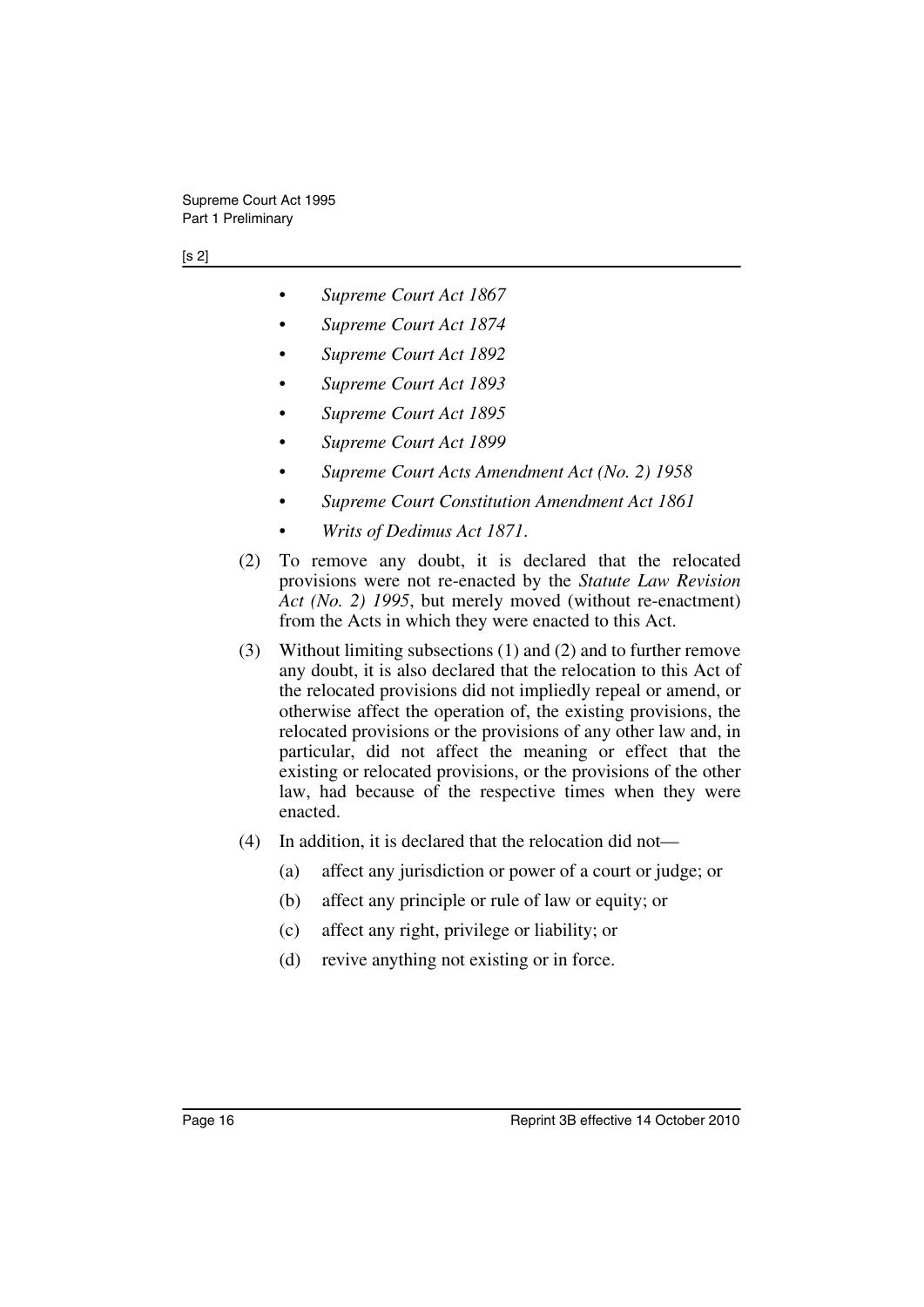[s 2A]

### <span id="page-18-0"></span>**2A Provision about the Child Protection (International Measures) Act 2003**

The *Child Protection (International Measures) Act 2003* includes provisions about the exercise of jurisdiction under this Act.

## <span id="page-18-1"></span>**Part 2** Provisions from Supreme Court **Constitution Amendment Act 1861**

### <span id="page-18-2"></span>**3 Purpose of pt 2**

The purpose of this part is to amend the constitution of the Supreme Court and provide for the better administration of justice.

## <span id="page-18-3"></span>**4 Deeds etc. may be registered**

All Acts of the legislature Crown grants wills and other instruments affecting land cattle mortgages and liens on wool and letters of naturalisation within the State may be enrolled or registered in the office of the registrar of the Supreme Court and for all purposes of and connected with such enrolment and registration the said registrar shall have the same powers liabilities and duties in every respect as the registrar-general would have had under any Act of Parliament for the registration of deeds except for the provisions of this part.

## <span id="page-18-4"></span>**5 As to examination of witnesses on interrogatories**

After the passing of the *Supreme Court Constitution Amendment Act 1861* the same powers and jurisdiction with respect to the examination of witnesses by commission or otherwise shall in every action and suit in the Supreme Court be vested in and may be exercised by the judge or judges of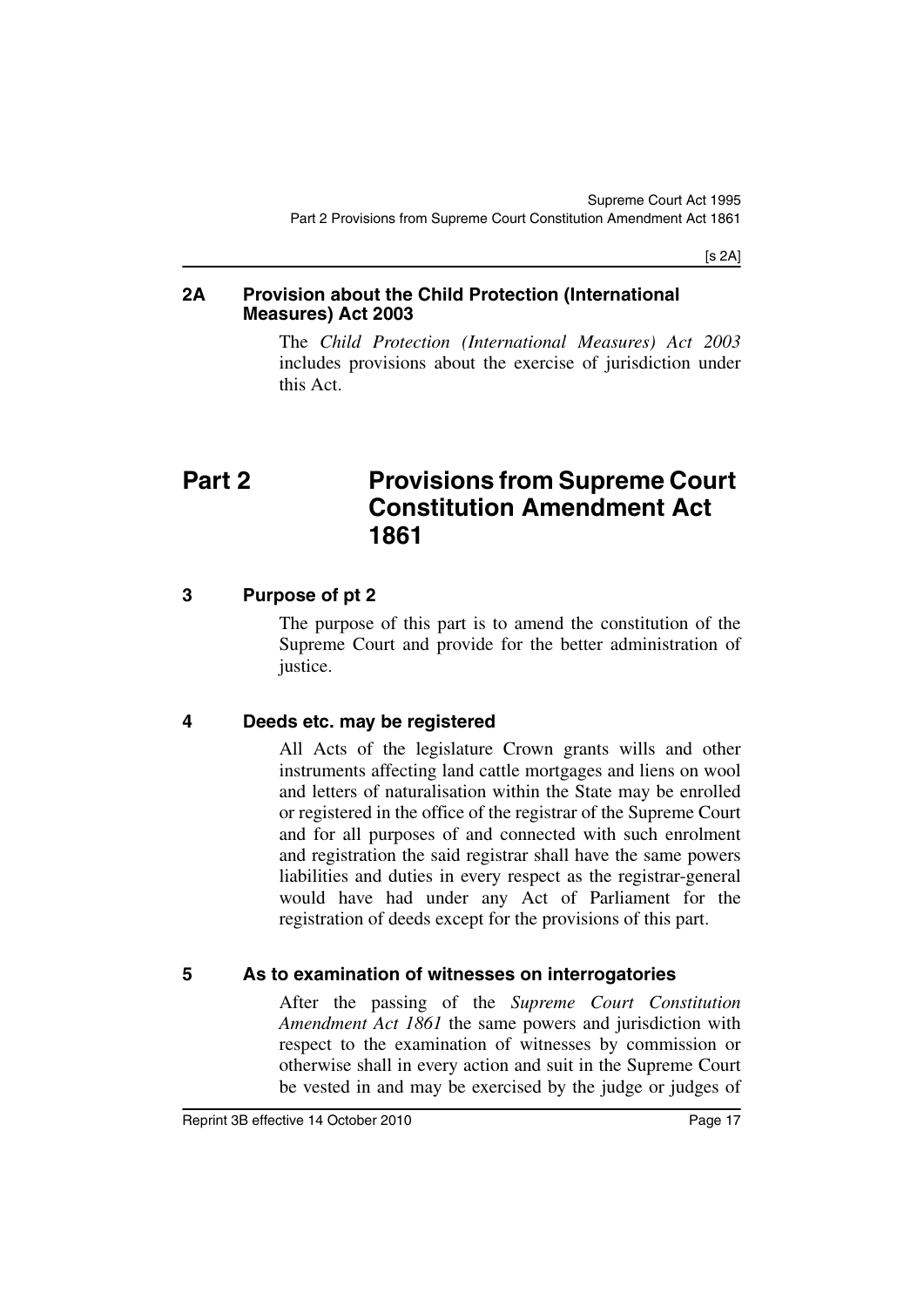$[s 6]$ 

the said court at Brisbane and each of them (whether any such witness shall reside within the jurisdiction of any such judge or not) as are vested in the several courts at Westminster and the judges thereof respectively in actions then pending by the Act passed in the first year of His late Majesty intituled 'An Act to enable Courts of Law to order the examination of witnesses upon interrogations and otherwise'.

### <span id="page-19-0"></span>**6 Habeas corpus**

- (1) It shall be lawful for any prisoner to apply to the magistrate of Brisbane for the time being for a conditional rule or order to grant any such prisoner bail on an application made to the magistrate for a writ of habeas corpus and such magistrate shall have power to issue the same if the magistrate shall think fit and the said rule or order shall have the same force and effect as if it had been granted by a judge of the Supreme Court.
- (2) However, no such rule or order shall be made absolute except by a judge of the Supreme Court.

## <span id="page-19-1"></span>**Part 3 Provisions from Common Law Pleading Act 1867**

## <span id="page-19-2"></span>**Division 1 Purpose of part**

### <span id="page-19-3"></span>**7 Purpose of pt 3**

The purpose of this part is to consolidate and amend the laws about pleading in actions at law.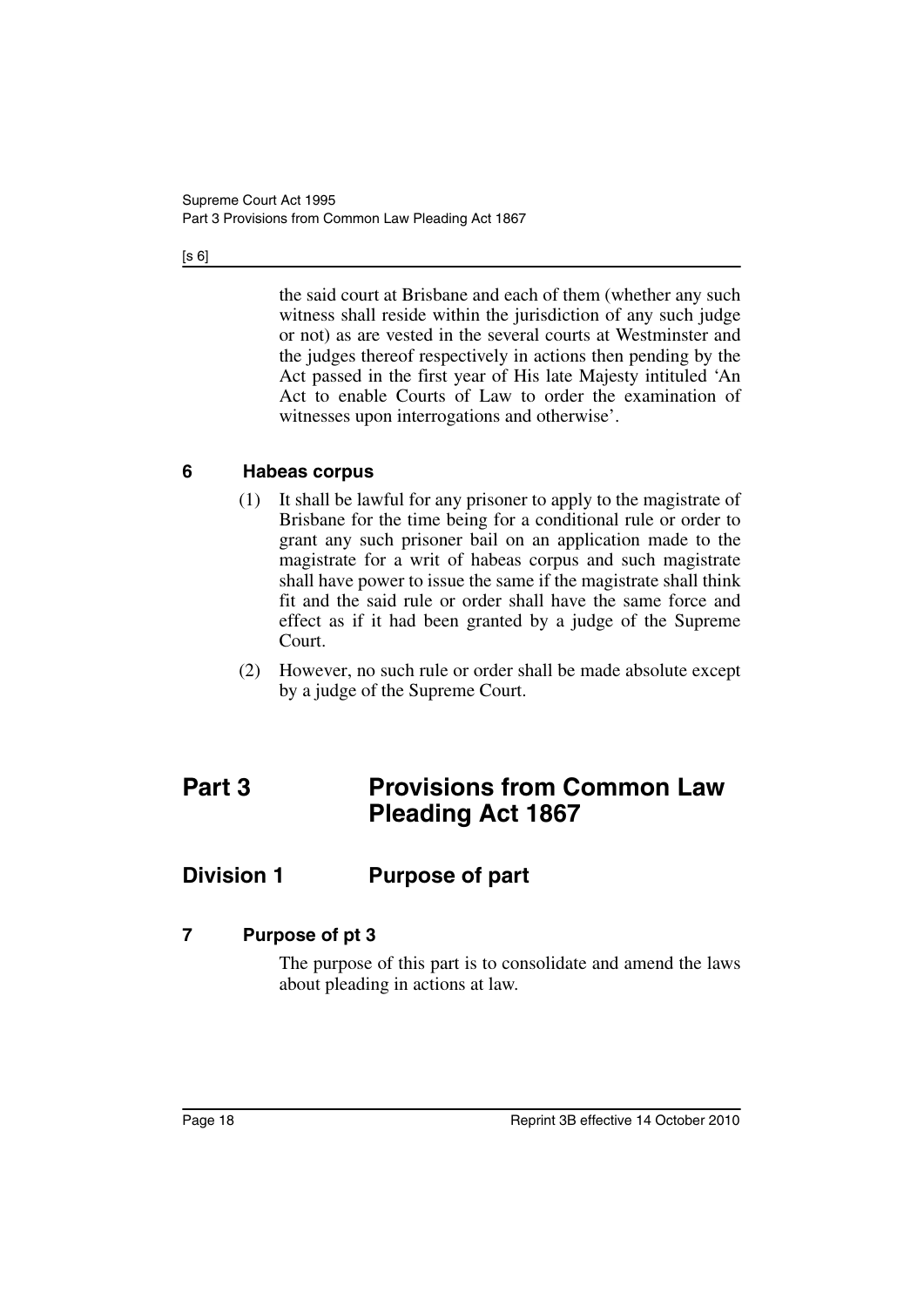## <span id="page-20-0"></span>**Division 2 Payment**

### <span id="page-20-1"></span>**8 Action of debt being brought on judgment after money paid such payment may be pleaded in bar the like in bonds**

When any action of debt or *scire facias* shall be brought upon any judgment if the defendant hath paid the money due upon such judgment such payment shall and may be pleaded in bar of such action or suit and where an action of debt is brought upon any bond which hath a condition or defeasance to make void the same upon payment of a lesser sum at a day or place certain if the obligor the obligor's heirs executors or administrators have before the action brought paid to the obligee the obligee's executors or administrators the principal and interest due by the defeasance or condition of such bond though such payment was not made strictly according to the condition or defeasance yet it shall and may nevertheless be pleaded in bar of such action and shall be as effectual a bar thereof as if the money had been paid at the day and place according to the condition or defeasance and had been so pleaded.

## <span id="page-20-2"></span>**Division 3 Payment into court**

<span id="page-20-3"></span>

### **9 Principal and interest on bonds payable into court**

If at any time pending an action upon any such bond with a penalty the defendant shall bring into court all the principal money and interest due on such bond and also all such costs as have been expended in any suit or suits in law or equity upon such bond the said money so brought in shall be deemed and taken to be in full satisfaction and discharge of the said bond and court shall and may give judgment to discharge every such defendant of and from the same accordingly.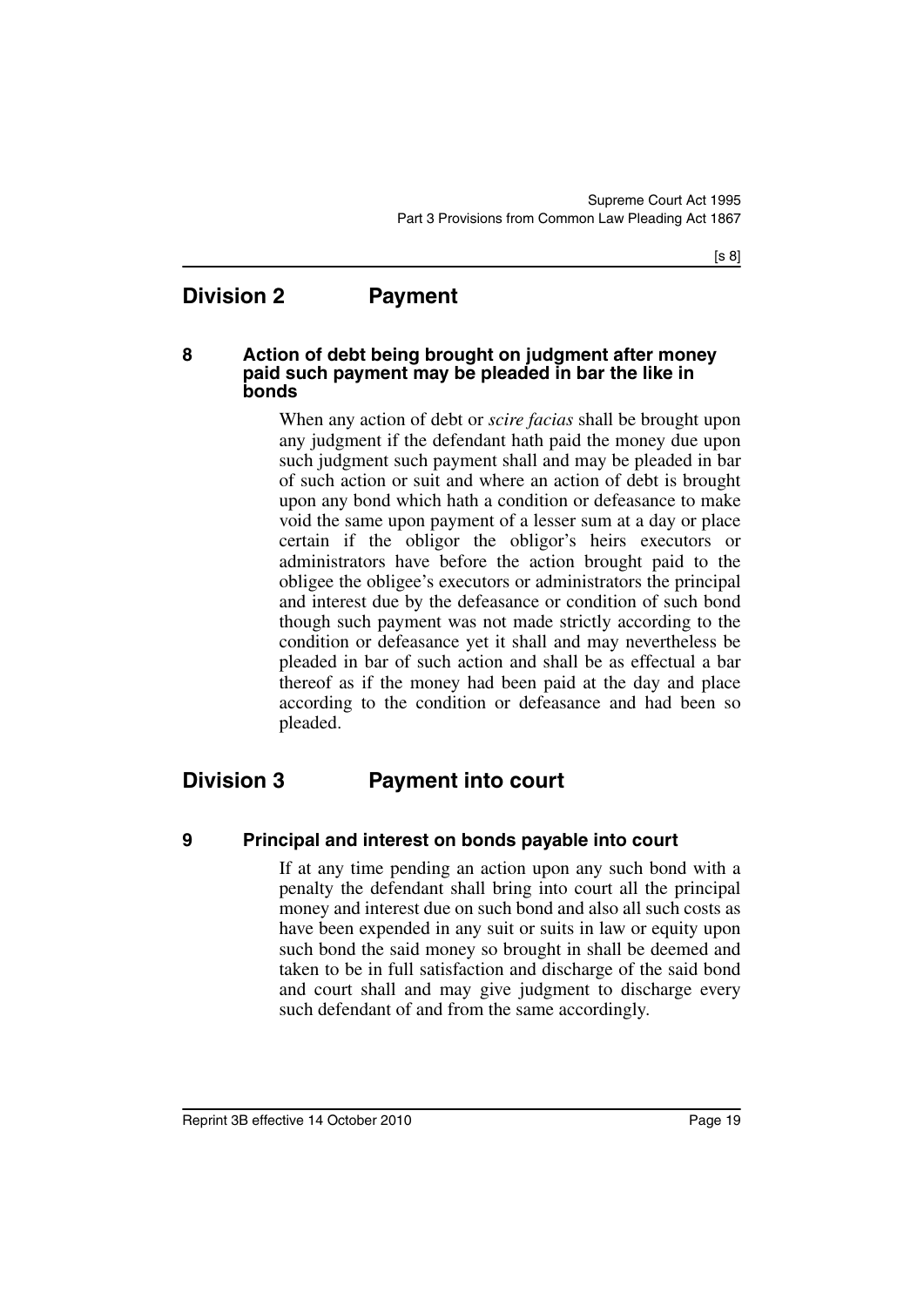#### [s 10]

### <span id="page-21-0"></span>**10 Payment into court in replevin**

The plaintiff in replevin may in answer to an avowry pay money into court in satisfaction in like manner and subject to the same proceedings as to costs and otherwise as upon a payment into court by a defendant in other actions.

### <span id="page-21-1"></span>**11 Effect of such payment in replevin**

Such payment into court in replevin shall not nor shall the acceptance thereof by the defendant in satisfaction work a forfeiture of the replevin bond.

## <span id="page-21-2"></span>**Part 4 Provisions from Common Law Practice Act 1867**

## <span id="page-21-3"></span>**Division 1 Purpose of part**

### <span id="page-21-4"></span>**12 Purpose of pt 4**

The purpose of this part is to consolidate and amend the laws about practice at common law.

## <span id="page-21-5"></span>**Division 2 Interpretation**

### <span id="page-21-6"></span>**13 Definitions for pt 4**

In this part—

*child* includes—

- (a) son or daughter; and
- (b) grandson or granddaughter; and
- (c) stepson or stepdaughter; and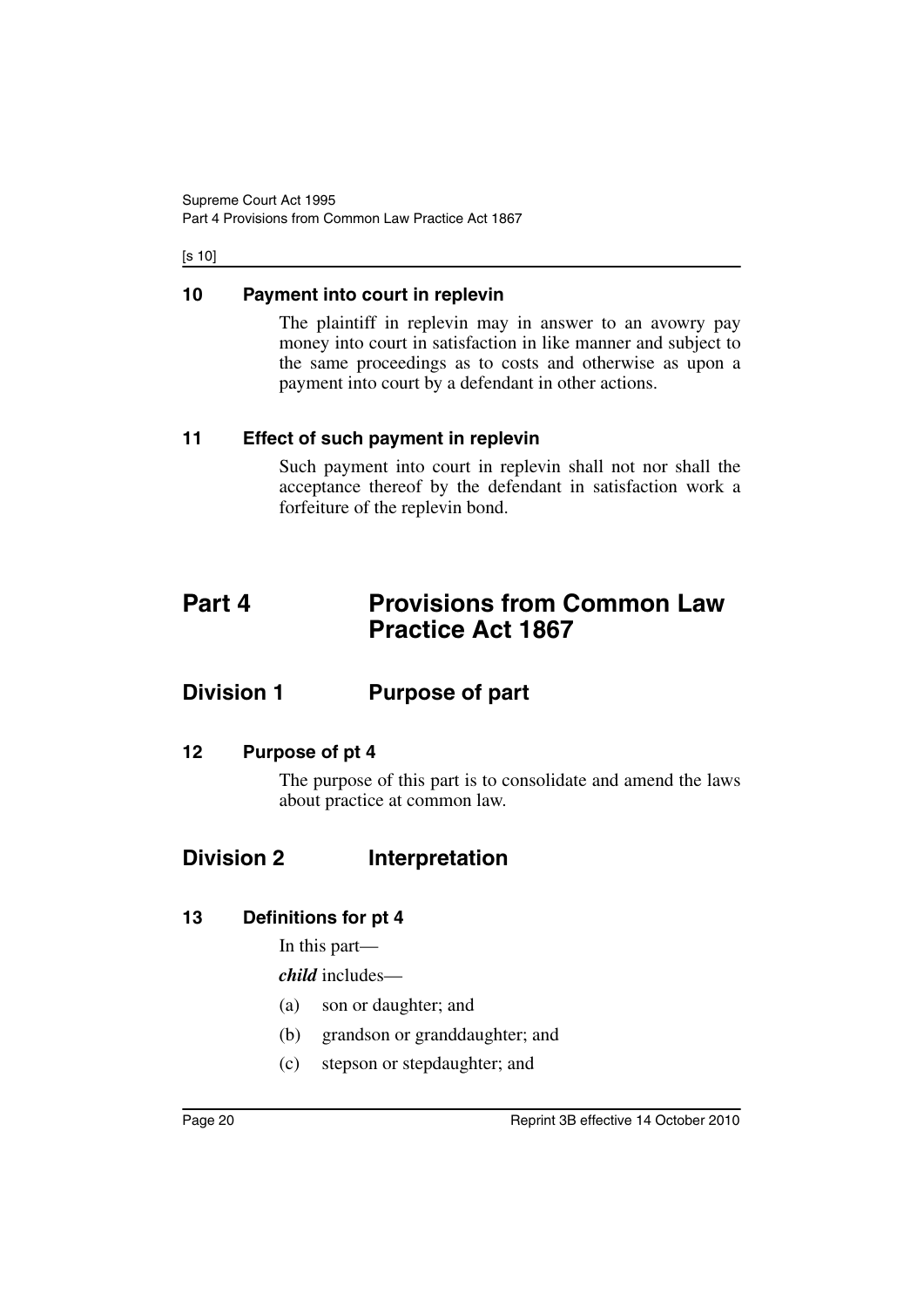(d) a person for whom someone stands in place of a parent. *parent* includes—

- (a) father or mother; and
- (b) grandfather or grandmother; and
- (c) stepfather or stepmother; and
- (d) a person standing in place of a parent.

*prothonotary* includes the registrar, a master in equity and other proper officer of the Supreme Court.

## <span id="page-22-0"></span>**Division 3 Abolition of wager of law**

### <span id="page-22-1"></span>**14 Wager of law abolished**

No wager of law shall be allowed.

## <span id="page-22-2"></span>**Division 4 Assessment of damages**

### <span id="page-22-3"></span>**15 Loss of earnings and future earnings**

Where in relation to a claim for damages for deprivation or impairment of earning capacity, for wrongful dismissal or for other personal injury it becomes material to assess such damages having regard to loss of earnings or of future probable earnings there shall be taken into account in reduction of the sum assessed such amount as is reasonably considered to be the amount that would have been payable as income tax by reason of the receipt of such earnings by the person who has suffered loss of the same, had the person received them.

### <span id="page-22-4"></span>**16 Compensation for future loss to be discounted**

(1) Where an award of damages is to include compensation, assessed as a lump sum, in respect of damage that is referable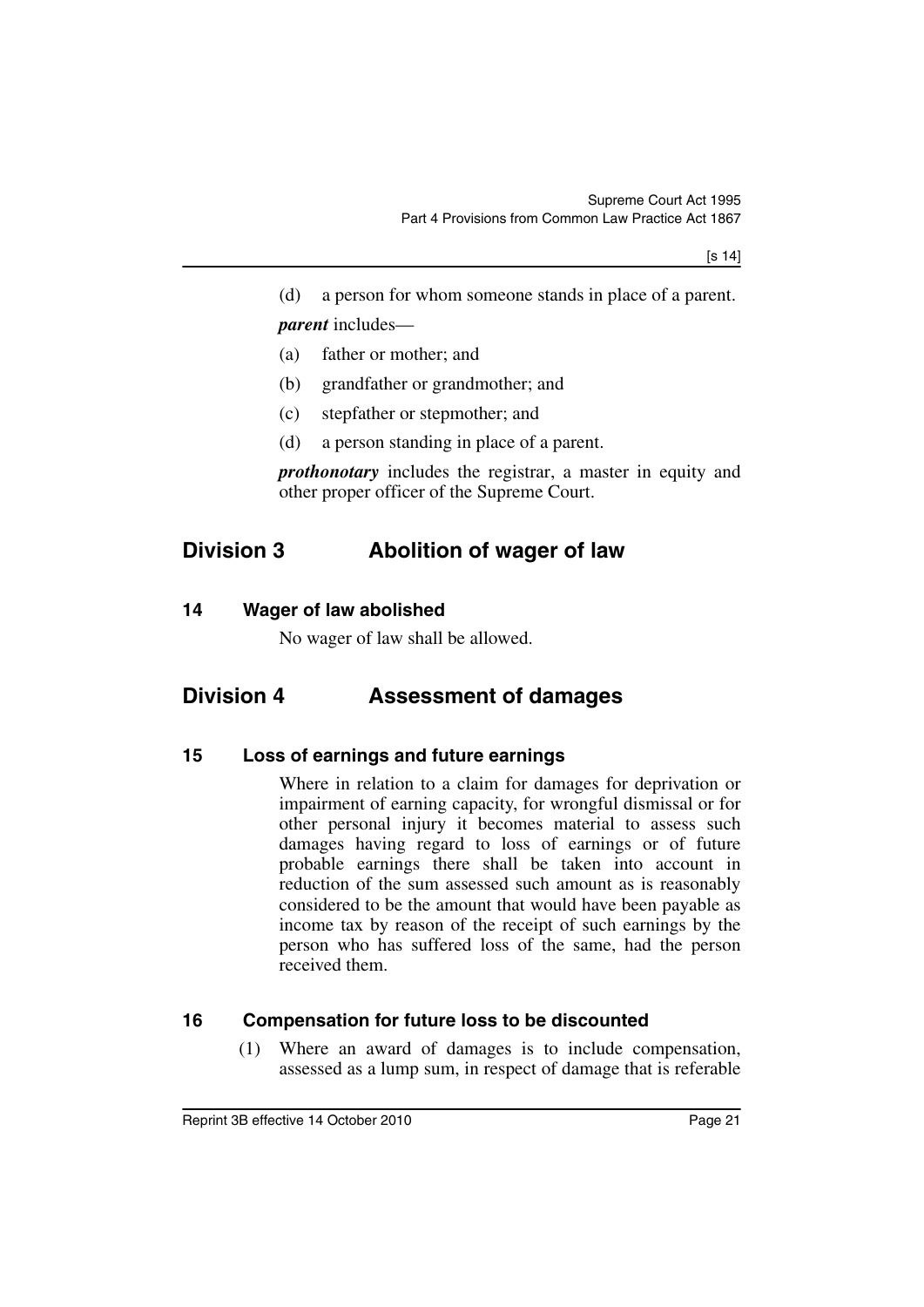#### [s 17]

to deprivation or impairment of earning capacity or to a liability to incur expenditure in the future the amount of that compensation shall be the present value of that sum calculated in accordance with actuarial tables at a discount rate fixed by the Governor in Council under a regulation as at the time of making the award or, in the absence of a rate so fixed, at a discount rate of 5%.

- (2) In fixing a discount rate for the purposes of subsection (1) the Governor in Council—
	- (a) may fix a positive, zero or negative rate; and
	- (b) shall have regard to the prevailing rates of inflation, the prevailing interest yields on fixed-term investment, the prevailing yields on investment in equities and such other economic factors as in the Governor in Council's opinion are relevant to the fixing of an appropriate discount rate.

## <span id="page-23-0"></span>**Division 5 Actions against and by executors**

### <span id="page-23-1"></span>**17 Liability for death caused wrongfully**

Whensoever the death of a person shall be caused by a wrongful act neglect or default and the act neglect or default is such as would (if death had not ensued) have entitled the party injured to maintain an action and recover damages in respect thereof then and in every such case the person who would have been liable if death had not ensued shall be liable to an action for damages notwithstanding the death of the person injured and although the death shall have been caused under such circumstances as amount in law to crime.

## <span id="page-23-2"></span>**18 Actions how brought**

(1) Every such action shall be for the benefit of the spouse, parent and child of the person whose death shall have been so caused and shall be brought by and in the name of the executor or administrator of the person deceased and in every such action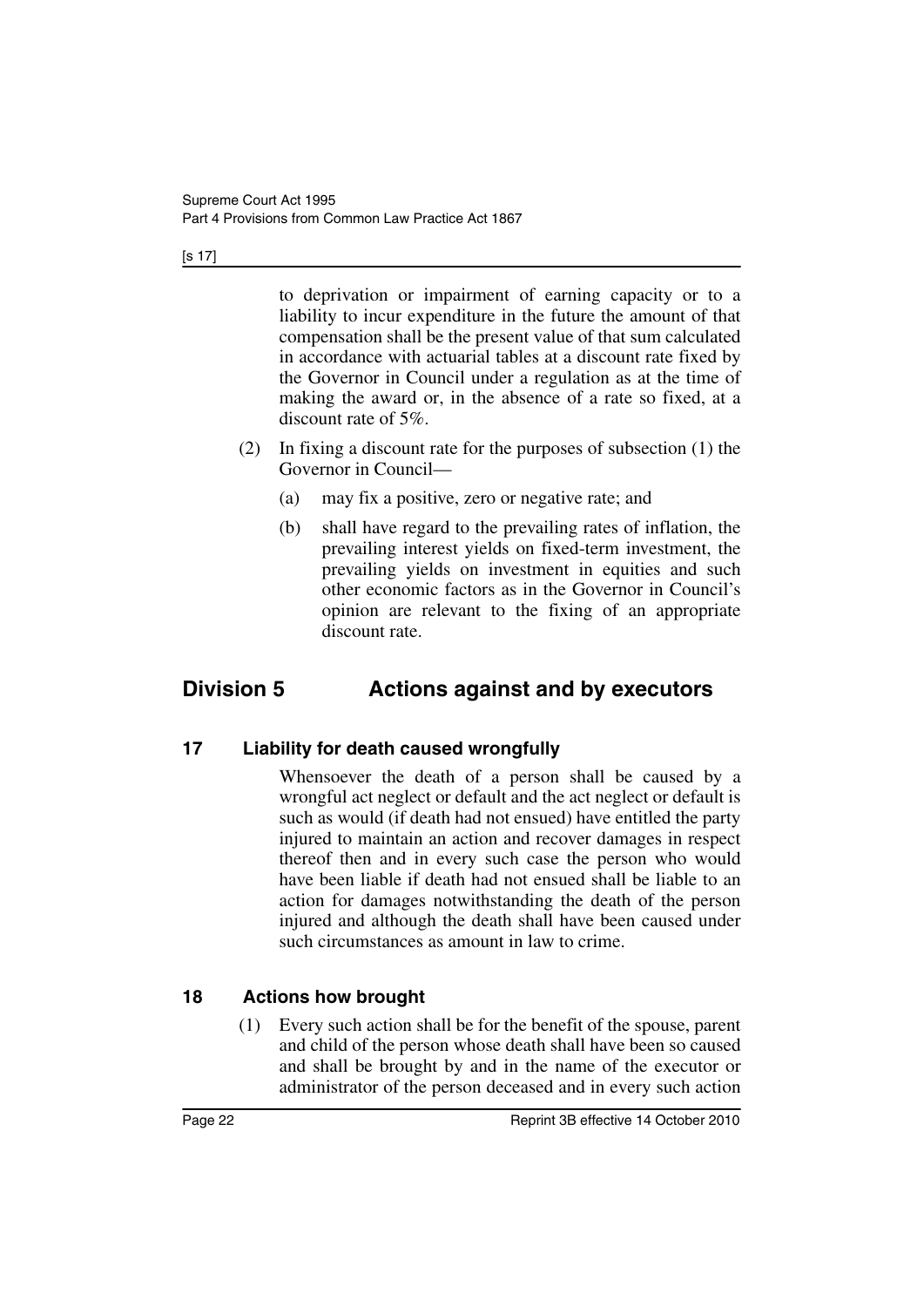[s 18]

the court may give such damages as the court may think proportioned to the injury resulting from such death to the parties respectively for whom and for whose benefit such action shall be brought and the amount so recovered after deducting the costs not recovered from the defendant shall be divided amongst the before mentioned parties in such shares as the court shall find and direct.

- (2) For subsection (1), the spouse of a deceased person includes a de facto partner of the deceased only if the deceased and the de facto partner lived together as a couple on a genuine domestic basis within the meaning of the *Acts Interpretation Act 1954*, section 32DA—
	- (a) generally—
		- (i) for a continuous period of at least 2 years ending on the deceased's death; or
		- (ii) for a shorter period ending on the deceased's death, if the circumstances of the de facto relationship of the deceased and the de facto partner evidenced a clear intention that the relationship be a long term, committed relationship; or
	- (b) if the deceased left a dependant who is a child of the relationship—immediately before the deceased's death.
- (3) Subsection (2) applies despite the *Acts Interpretation Act 1954*, section 32DA(6).
- (4) In this section—

*child of the relationship* means a child of the deceased person and the de facto partner, and includes a child born after the death.

*dependant*, of a deceased person, includes a child born after the death happens who would have been wholly or partially dependant on the deceased person's earnings after the child's birth if the person had not died.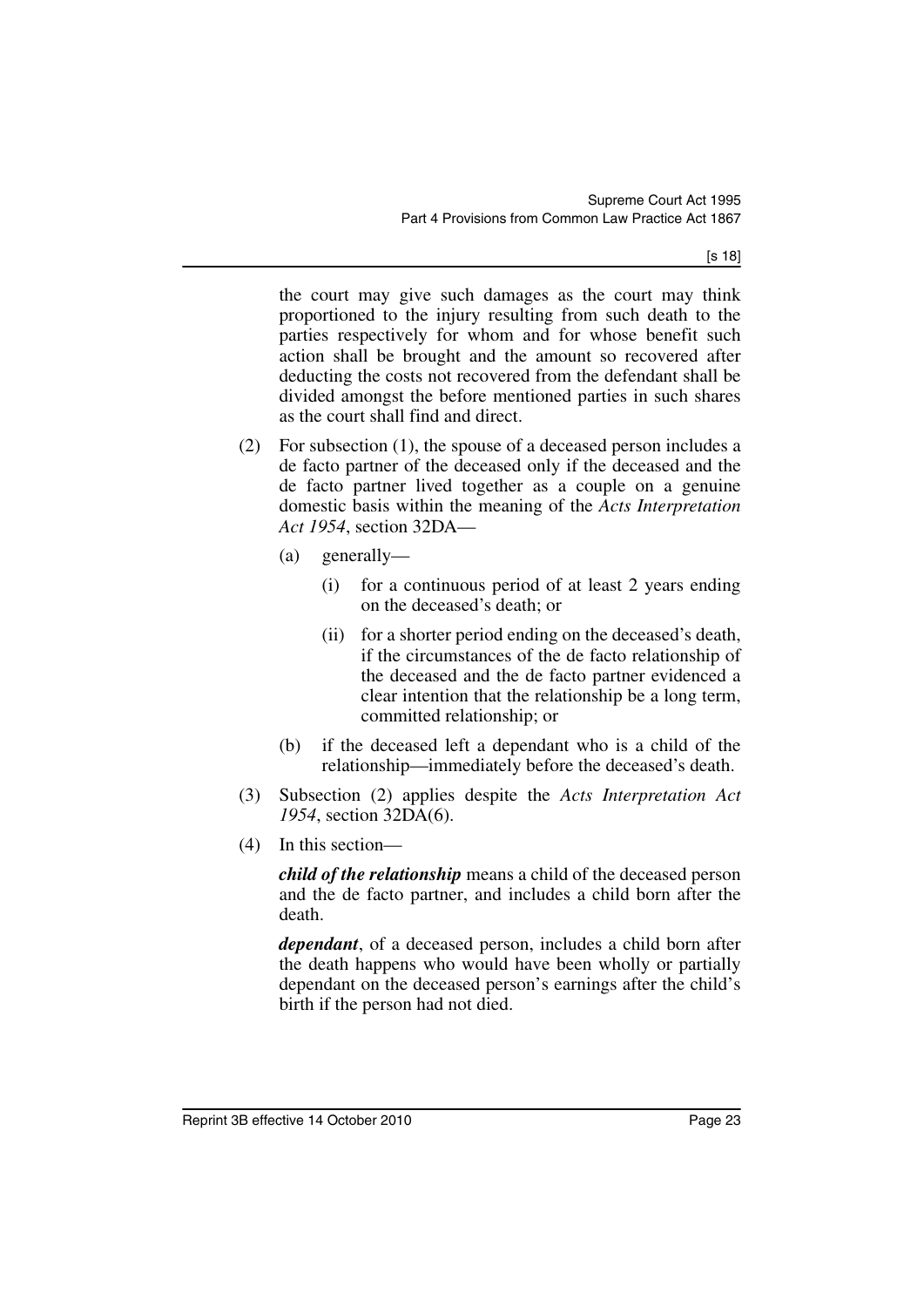#### [s 19]

### <span id="page-25-0"></span>**19 Limitation of actions**

However, not more than 1 action shall lie for and in respect of the same subject matter of complaint.

### <span id="page-25-1"></span>**20 Particulars of demand**

In every such action the plaintiff on the record shall be required together with the declaration to deliver to the defendant or the defendant's attorney a full particular of the person or persons for whom and on whose behalf such action shall be brought and of the nature of the claim in respect of which damages shall be sought to be recovered.

### <span id="page-25-2"></span>**21 Where no action brought within 6 months by executor, then action may be brought by persons beneficially interested**

- (1) If it happens in any case intended and provided for by sections 17 to 20 that there is no personal representative of such deceased person, or if, although there is such personal representative, no such action is brought by and in the name of the personal representative within 6 months after the death of such deceased person, then such action may be brought by and in the name or names of all or any of the persons (if more than 1) for whose benefit such action would have been, if it had been brought by and in the name of the personal representative.
- (2) Every such action so brought shall be for the benefit of the same person or persons, and shall be subject to the same rules and procedure, as nearly as may be, as if it were brought by and in the name of the personal representative.
- (3) In this section—

*personal representative* means the executor or administrator of the deceased person.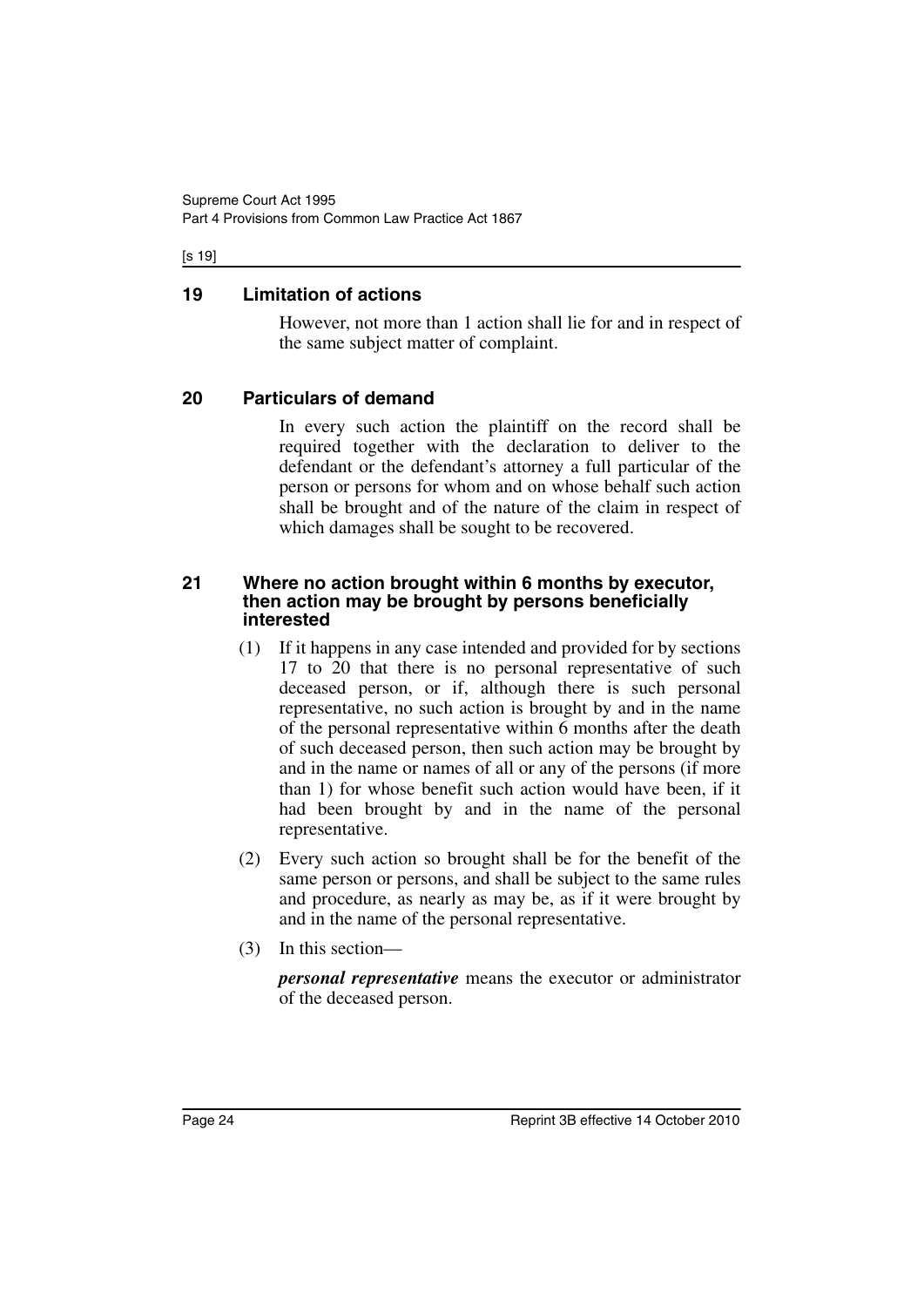### <span id="page-26-0"></span>**22 Payment into court in one sum**

- (1) It shall be sufficient, if the defendant is advised to pay money into court, that the defendant pays it as a compensation in one sum to all persons entitled under sections 17 to 21 for the defendant's wrongful act, neglect, or default, without specifying the shares into which it is to be divided by the court.
- (2) If the said sum is not accepted, and an issue is raised by the plaintiff as to its sufficiency, and the court thinks the same sufficient, the defendant shall be entitled to the court's decision upon that issue.

### <span id="page-26-1"></span>**23 Exclusion of certain payments in assessment of damages**

In assessing damages in respect of a person's death in any such action, there shall not be taken into account—

- (a) a sum paid or payable on the death under any contract of assurance or insurance; or
- (b) a sum paid or payable on the death under a contract made with a friendly or other benefit society, or association or trade union that is not a contract of insurance or assurance; or
- (c) a sum paid or payable on the death out of any superannuation, provident or like fund; or
- (d) a sum paid or payable on the death by way of pension, benefit or allowance under any law of the Commonwealth or of any State or Territory or of any other country; or
- (e) a gratuity in whatever form received or receivable on the death;

whether any such sum or gratuity is paid or payable to or is received or receivable by the estate of the deceased person or by any person for whose benefit the action is brought.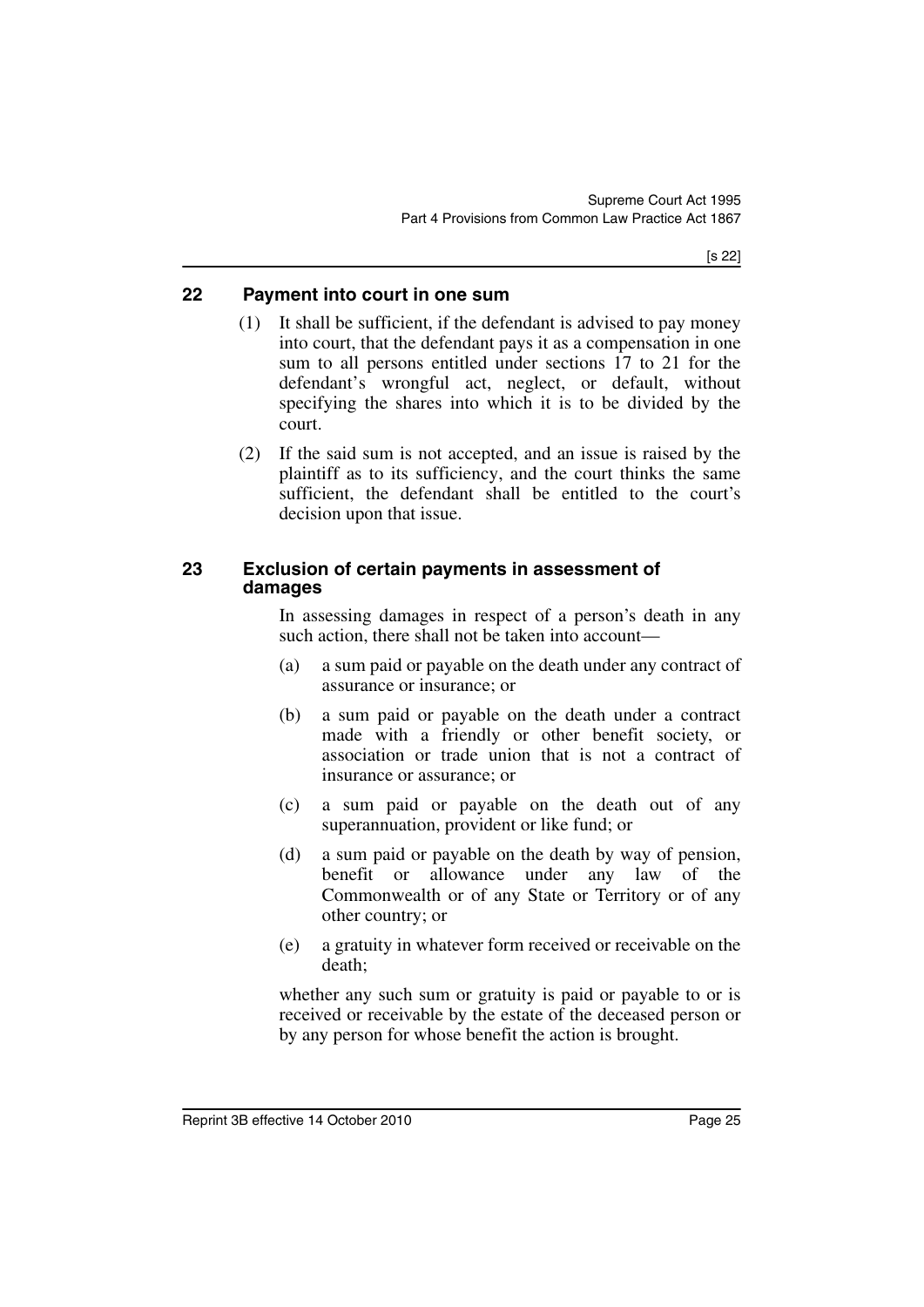#### [s 23A]

### <span id="page-27-0"></span>**23A Damages for spouse's benefit in wrongful death proceeding**

- (1) This section applies if, in a proceeding under this division, a court is assessing damages in relation to financial benefits lost by a spouse of the deceased person as a result of the deceased person's death.
- (2) The court must not take into account any financial benefits that the spouse may receive as a result of a new relationship that the spouse may enter into after the assessment.
- (3) Subsection (2) applies even if the spouse intends to enter into a new relationship.
- (4) However, if the spouse has entered into a new relationship since the deceased person's death, the court may take into account any financial benefits that the spouse has received, and any financial benefits that the spouse is likely to receive, as a result of the new relationship.
- (5) Subsection (4) applies even if the new relationship ends before the assessment.
- (6) In considering what financial benefits the spouse is likely to receive as a result of the new relationship, the court must not assume—
	- (a) that the new relationship will necessarily continue; or
	- (b) that the spouse will necessarily continue to receive the same financial benefits as a result of the new relationship as the spouse has already received as a result of the new relationship.
- (7) In this section—

*financial benefits* means either or both of the following—

- (a) monetary benefits;
- (b) other material benefits having a monetary value, including, for example, domestic services.

*relationship* means—

(a) a marriage; or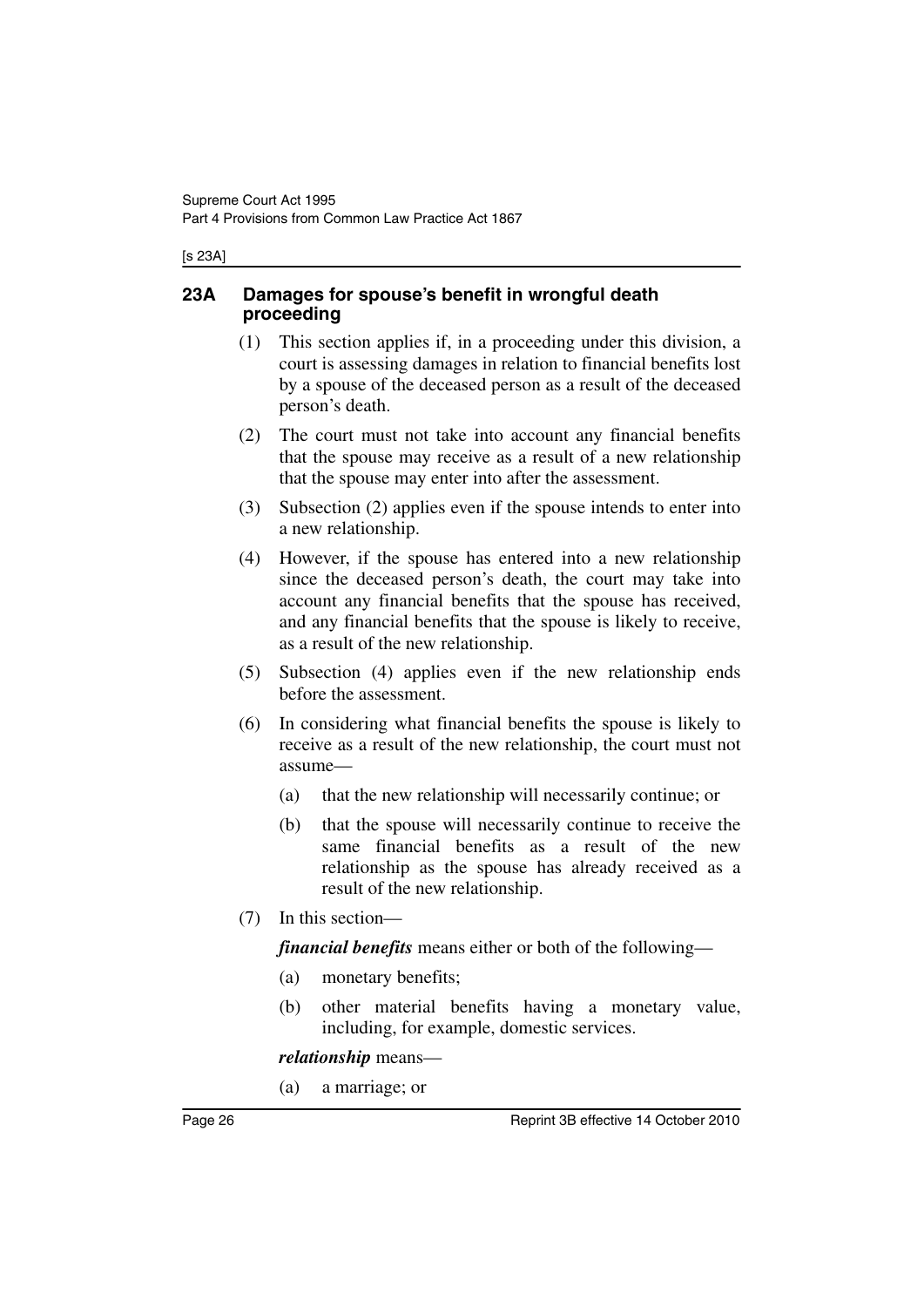[s 23B]

(b) a de facto relationship within the meaning of the *Acts Interpretation Act 1954*, section 36.

*spouse*, of a deceased person, includes a de facto partner of the deceased person only if section 18(2) is satisfied in relation to the de facto partner.

### <span id="page-28-0"></span>**23B Damages for child's benefit in wrongful death proceeding**

- (1) This section applies if—
	- (a) in a proceeding under this division, a court is assessing damages in relation to financial benefits lost by a child of the deceased person as a result of the deceased person's death; and
	- (b) the deceased person predeceases another parent of the child (the *surviving parent*).
- (2) If there was a relationship between the deceased person and the surviving parent immediately before the deceased person's death, it is irrelevant to the assessment whether or not the relationship would have continued apart from the death.
- (3) If there was a relationship between the deceased person and the surviving parent that ended before the deceased person's death, any damages assessed must not be reduced because the relationship ended before the death.
- (4) In assessing damages, the court must not take into account any financial benefits that the child has received, or may receive, from any person other than the deceased person, including any financial benefits that the child has received, or may receive, as a result of—
	- (a) a new relationship that the surviving parent may enter into after the assessment; or
	- (b) a new relationship entered into by the surviving parent since the death of the deceased person.
- (5) In this section—

*financial benefits* see section 23A.

*relationship* see section 23A.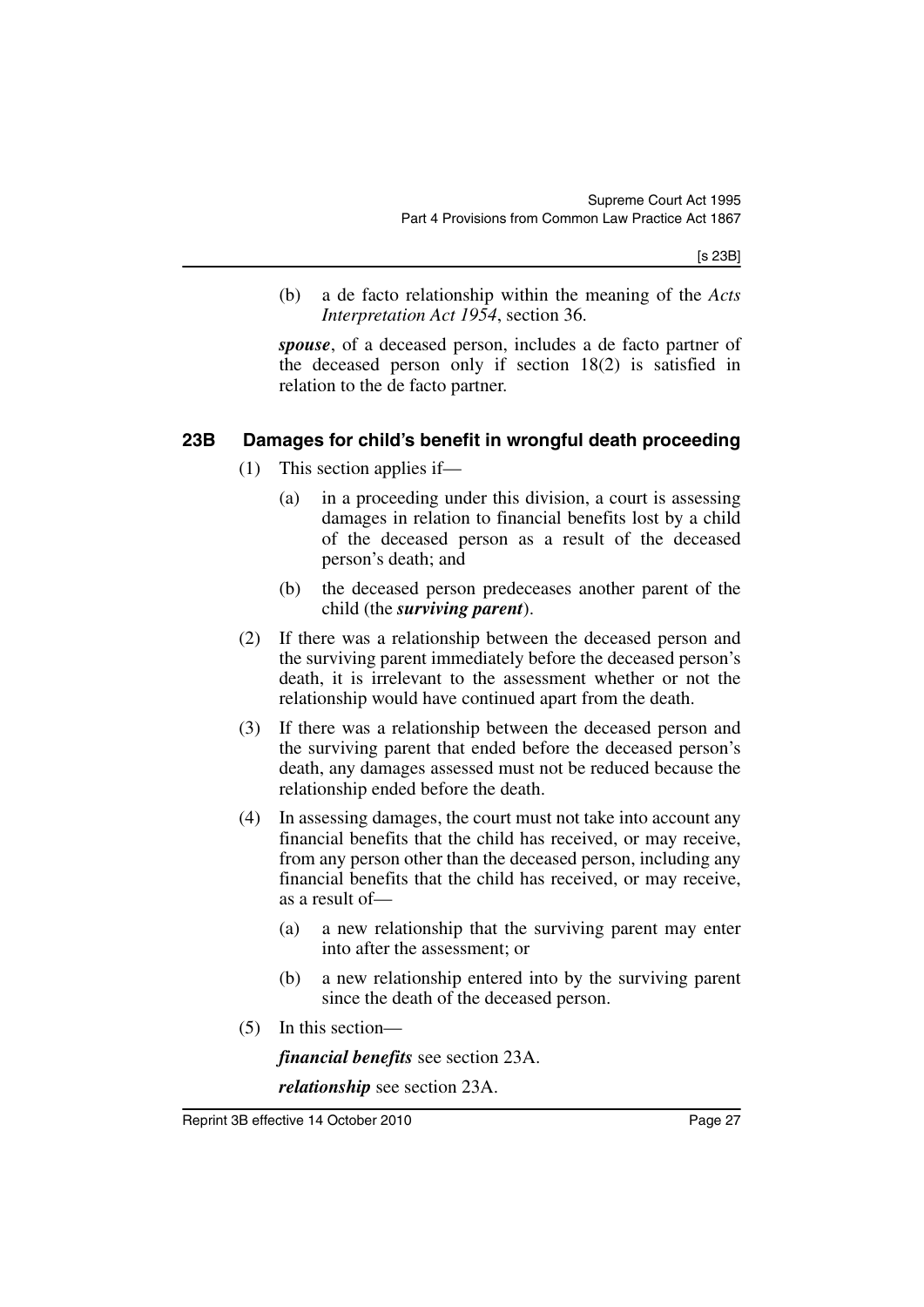[s 23C]

### <span id="page-29-0"></span>**23C Sections 23A and 23B do not limit**

Sections 23A and 23B apply without limiting—

- (a) the other matters the court must or may take into account in assessing damages; or
- (b) the other matters the court must not or may not take into account in assessing damages.

### <span id="page-29-1"></span>**23D Transitional provision for Justice and Other Legislation Amendment Act 2004**

- (1) Sections 23A and 23B apply if, after the commencement of this section, the court assesses damages in a proceeding under this division in relation to a person's death.
- (2) It does not matter whether the proceeding was started before the commencement of this section.

## <span id="page-29-2"></span>**Division 6 Specific delivery of chattels**

### <span id="page-29-3"></span>**24 Procedure after verdict for recovery of specific goods**

When the action shall have been brought to recover specific goods and the plaintiff shall have claimed a return of such goods or their value and damages for their detention and shall have recovered a verdict and judgment in such action it shall be lawful for the sheriff if so required by the plaintiff to demand and seize the specific goods claimed if they can be found by the sheriff and to deliver them to the plaintiff and if the sheriff shall not find and seize the said goods it shall be lawful for the court or a judge if the said court or judge shall see fit on the application of the plaintiff to order the actual return thereof and to enforce such order by process of attachment and if such application be refused or if such order be not obeyed the plaintiff may by leave of a judge procure a separate writ of fieri-facias to be issued for the value of the goods without prejudice to the plaintiff's right to issue execution either before or after or concurrently therewith for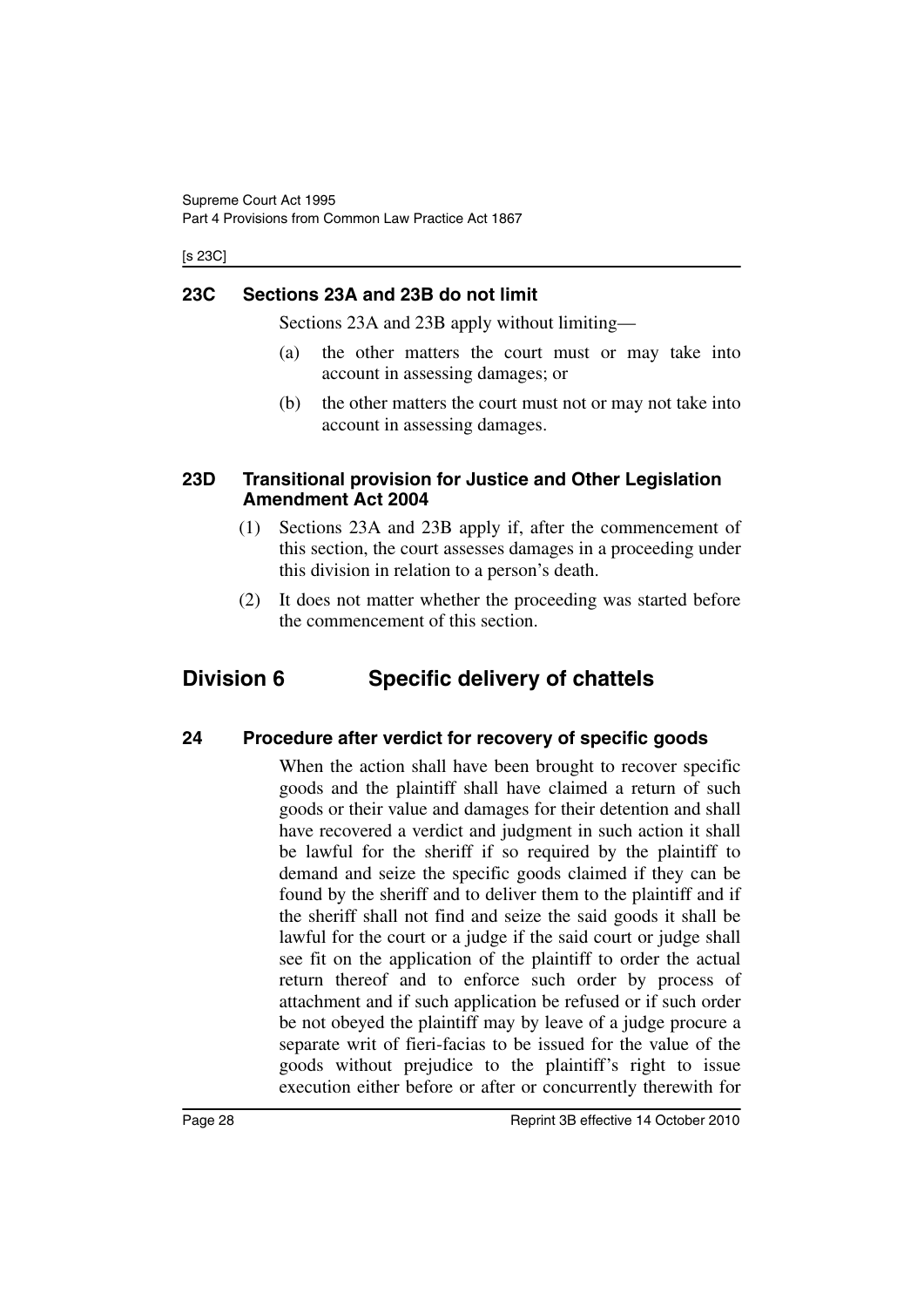the plaintiff's costs of suit and the damages awarded for the detention of the goods.

### <span id="page-30-0"></span>**25 Specific delivery of chattels**

- (1) The court or a judge shall have power if they or the judge see fit to do so upon the application of the plaintiff in any action for the detention of any chattel to order that execution shall issue for the return of the chattel detained without giving the defendant the option of retaining such chattel upon paying the value assessed and if the said chattel can not be found and unless the court or a judge shall otherwise order the sheriff shall distrain the defendant by all the defendant's lands and chattels in the said sheriff's bailiwick till the defendant render such chattel or at the option of the plaintiff that the defendant cause to be made of the defendant's goods the assessed value of such chattel.
- (2) However, the plaintiff shall either by the same or a separate writ of execution be entitled to have made of the defendant's goods the damages costs and interest in such action.
- (3) Also, the plaintiff may proceed under section 24 anything this section contained notwithstanding.

## <span id="page-30-1"></span>**Division 7 Execution on decrees and orders**

### <span id="page-30-2"></span>**26 Decrees and orders of courts of equity etc. to have effect of judgments**

All remedies hereby given to judgment creditors are likewise given to any persons to whom any moneys or costs charges or expenses are by any decree or order in equity or any rule or order at common law by the Supreme Court or any decree rule or order of the said court in its ecclesiastical or matrimonial jurisdiction respectively directed to be paid.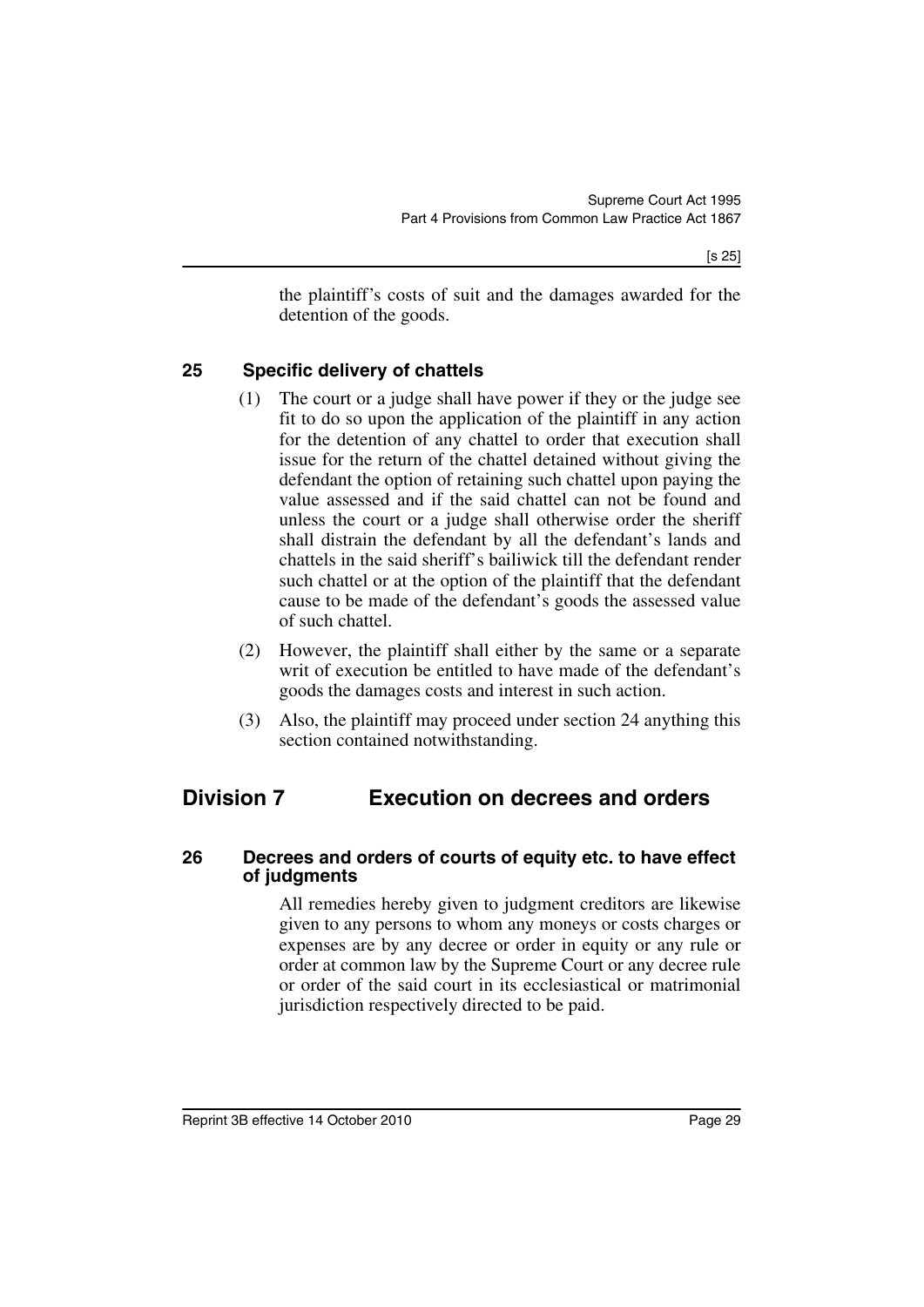#### [s 27]

## <span id="page-31-0"></span>**Division 8 Execution on foreign judgment**

### <span id="page-31-1"></span>**27 Memorial of judgment etc. under seal of Supreme Court of any other Australasian colony filed in Supreme Court at Brisbane shall be a record thereof and execution may issue**

It shall be lawful for any person in whose favour any judgment decree rule or order whereby any sum of money is made payable shall have been obtained in the Supreme Court of any of Her Majesty's Australasian colonies (including the islands and colonies of New Zealand) to cause a memorial of the same containing the particulars hereinafter mentioned and authenticated by the seal of the court wherein such judgment decree rule or order was obtained to be filed in the office of the Supreme Court at Brisbane and such memorial being so filed shall thenceforth be a record of such judgment decree rule or order and execution may issue thereon as hereinafter provided.

### <span id="page-31-2"></span>**28 Particulars of memorial**

Every such memorial shall be on parchment and signed by the party in whose favour such judgment decree rule or order was obtained or the party's attorney and shall contain the following particulars all of which shall be fairly written without interlineations or erasures and (with the exception of dates) in words at length (that is to say) the names and additions of the parties the form or nature of the action or suit or other proceeding and when commenced the date of the signing or entering up of the judgment or of passing the decree or of making the rule or order and the amount recovered or the decree pronounced or rule or order made and if there was a trial the date of such trial and the amount of verdict given.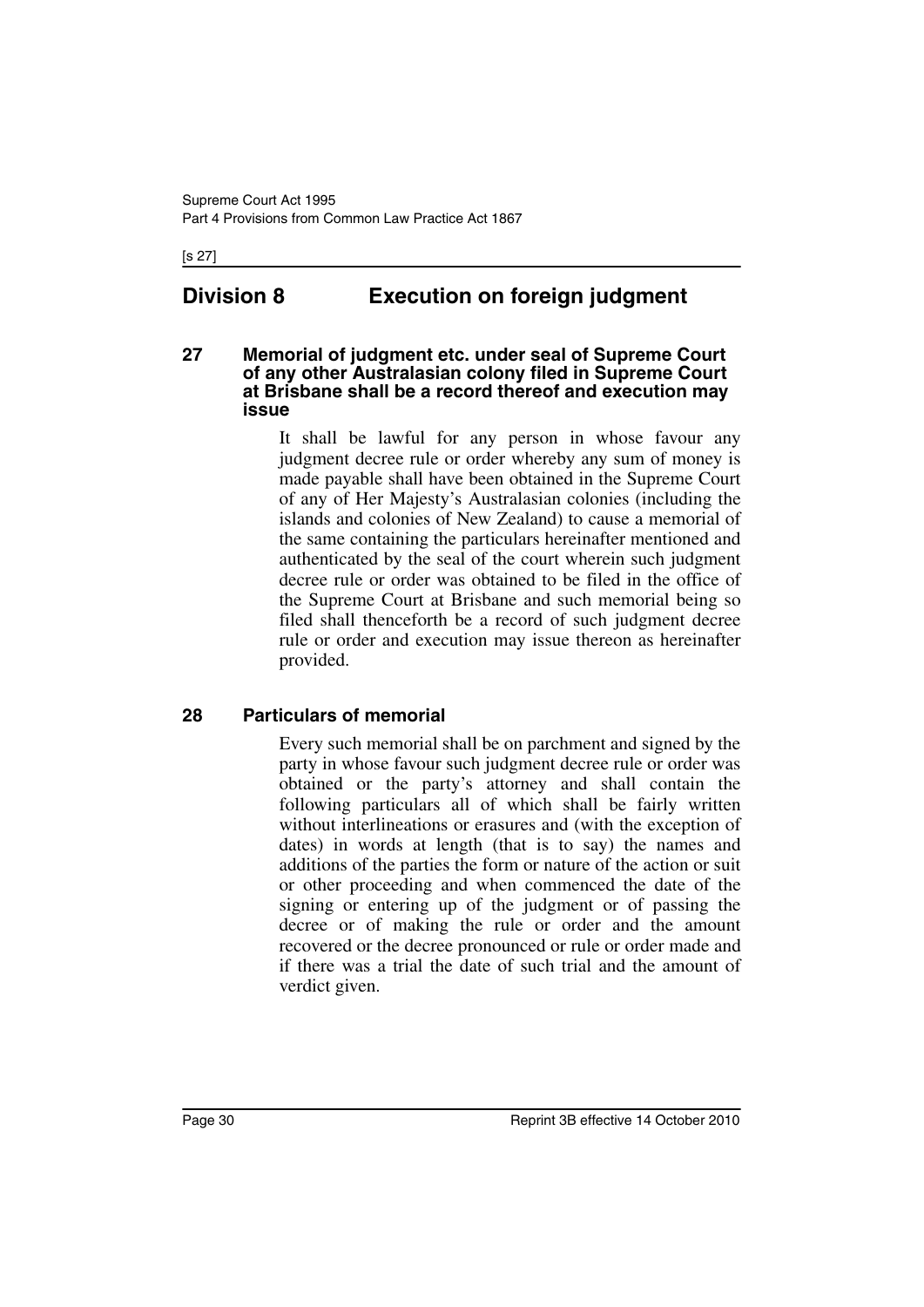### <span id="page-32-0"></span>**29 Mode of obtaining execution**

- (1) It shall be lawful for any judge of the Supreme Court upon the application of the person in whose favour such judgment decree rule or order was obtained or the person's attorney to issue a summons calling upon the person against whom such judgment decree rule or order was obtained to show cause within such time after personal or other service of the summons as such judge shall direct why execution should not issue upon such judgment decree rule or order and such summons shall give notice that in default of appearance execution may issue accordingly.
- (2) If the person so summoned does not appear or does not show sufficient cause against such summons it shall be lawful for any judge of the Supreme Court or the said court on due proof of such service as aforesaid to order execution to issue as upon a judgment decree rule or order of the Supreme Court subject to such terms and conditions (if any) as to such judge or court may seem fit.
- (3) Thereupon and subject thereto the person entitled to such execution shall have and be entitled to all such process and to all such rights and remedies for the enforcement thereof and the person against whom such execution is ordered shall in like manner be entitled to all such protective rights and advantages as they would respectively have been entitled to had such judgment decree rule or order been obtained in the Supreme Court and all such proceedings may be had or taken for the revival of such judgment decree rule or order or the enforcement thereof by and against persons not parties to such judgment decree rule or order as may be had for the like purposes upon any judgment decree rule or order of the Supreme Court.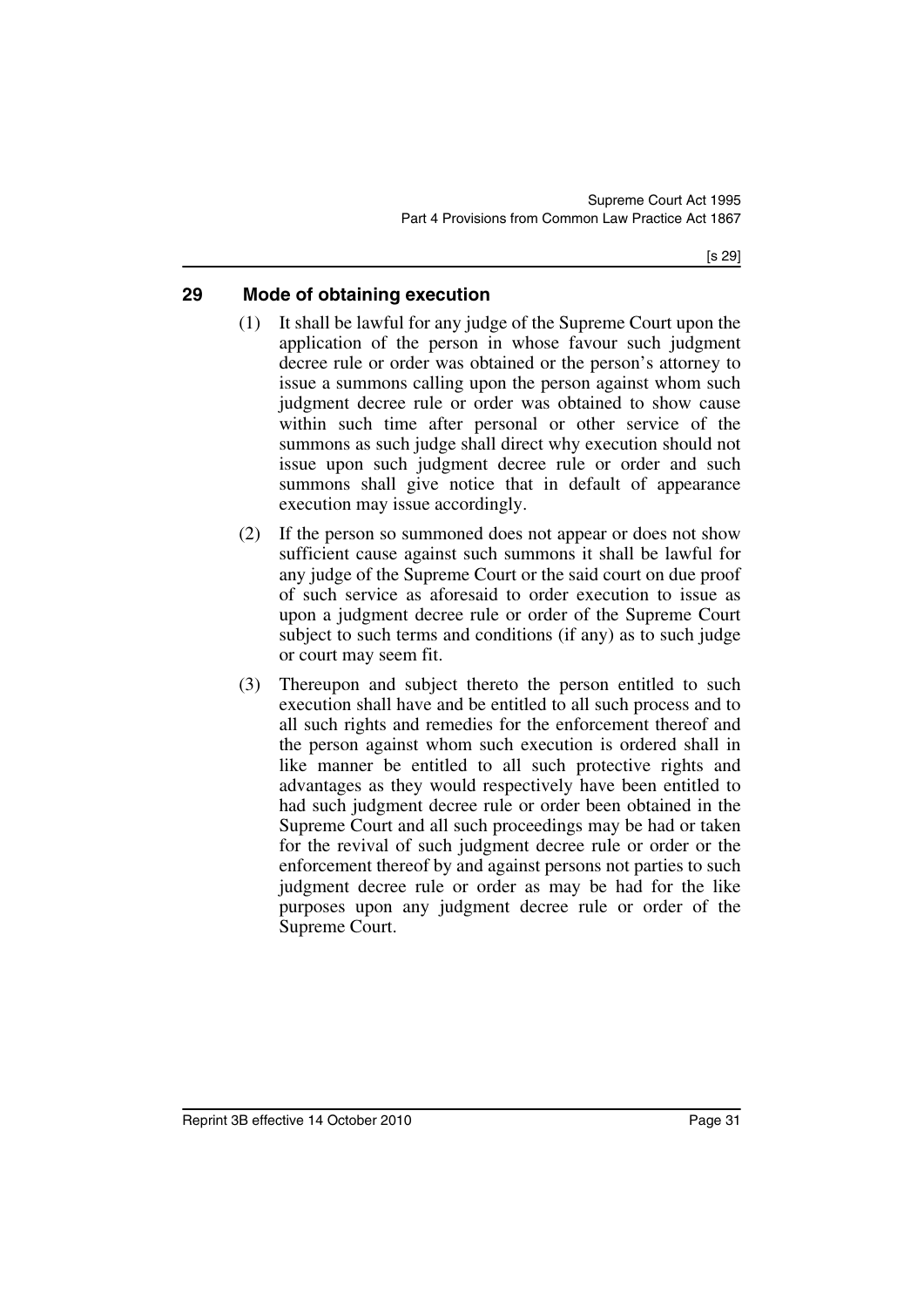[s 30]

## <span id="page-33-0"></span>**Division 9 Description of parties**

### <span id="page-33-1"></span>**30 Initials of names may be used in some cases**

In all actions upon bills of exchange or promissory notes or other written instruments any of the parties to which are designated by the initial letter or letters or some contraction of the christian or first name or names it shall be sufficient in every affidavit to hold to bail and in the process or declaration to designate such persons by the same initial letter or letters or contraction of the christian or first name or names instead of stating the christian or first name or names in full.

### <span id="page-33-2"></span>**31 Misnomer not to be pleaded in abatement**

No plea in abatement for a misnomer shall be allowed in any personal action but in all cases in which a misnomer would apart from this part have been by law pleadable in abatement in such actions the defendant shall be at liberty to cause the declaration to be amended at the costs of the plaintiff by inserting the right name upon a judge's summons founded on an affidavit of the right name and in case such summons shall be discharged the costs of such application shall be paid by the party applying if the judge shall think fit.

## <span id="page-33-3"></span>**Division 10 Style of defendant**

### <span id="page-33-4"></span>**32 Copartnerships all of whose members are not known**

- (1) And whereas in some cases business is carried on in the State by persons in copartnership or by 1 individual or more assuming the style of a copartnership or acting as agent or agents for a copartnership and in some of those cases the names of the actual members of such copartnership or of some of them are or may be unknown in order to prevent any failure of justice in such cases be it enacted.
- (2) That every such copartnership and the several members thereof or the persons or person having carried on business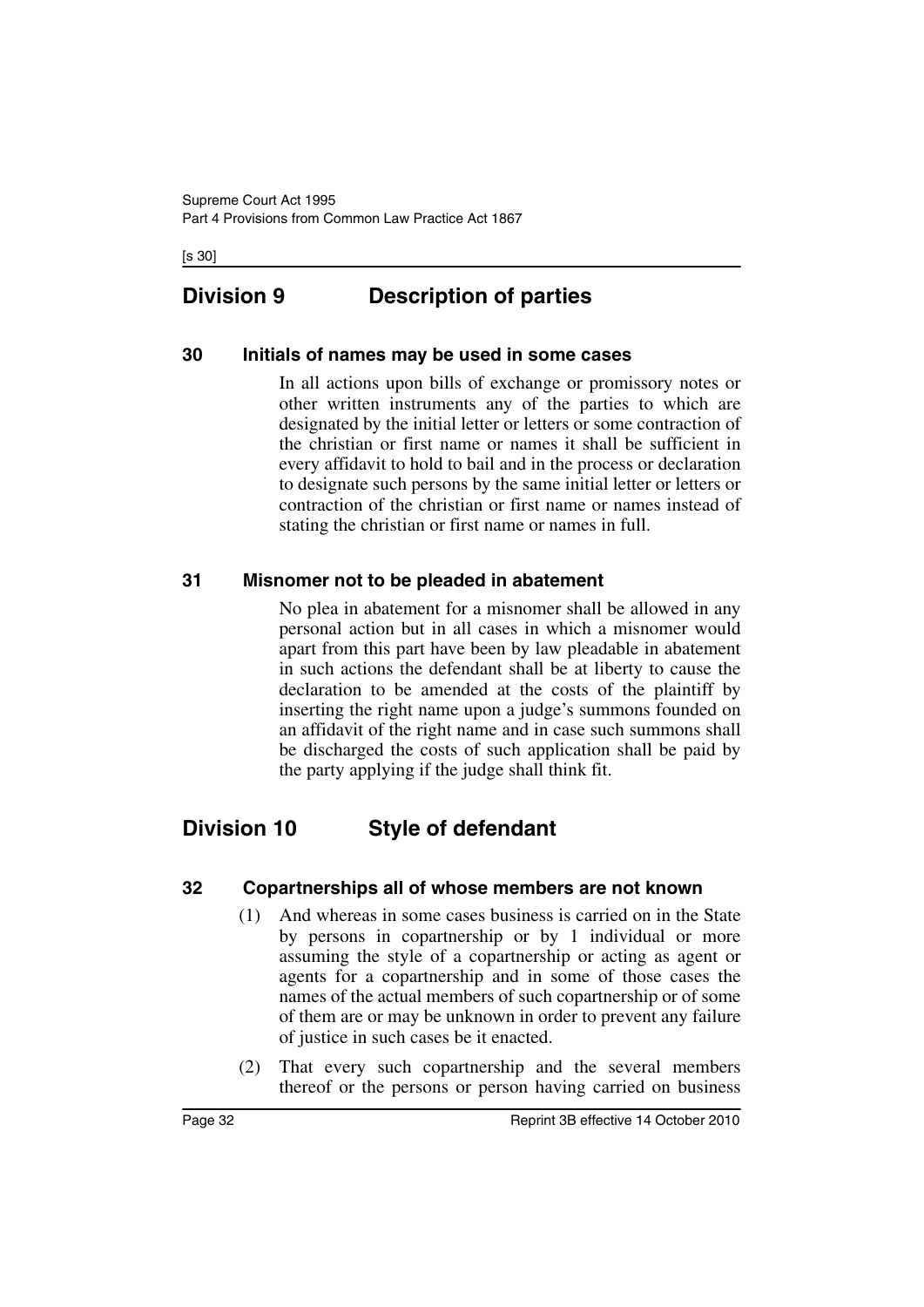[s 33]

under the style of any such copartnership may be sued in any action at law in the name or names of any 1 or more of the members of such copartnership on behalf of all the members composing the same or in the name or names of any such agent or agents for and on behalf of such copartnership so as that in all cases wherein it would have been necessary if this part had not been passed to mention the names of all the members composing any such copartnership it shall be sufficient to mention only the name or names of such 1 or more member or members or of such agent or agents on behalf of such copartnership.

(3) Every judgment obtained in any such action shall have the same effect and operation upon the property both real and personal of such copartnership and also upon the property and persons of the several members thereof when discovered whether such property be joint or separate as if every member of such copartnership had been actually and in fact a defendant in the action.

## <span id="page-34-0"></span>**33 Proviso**

- (1) In every summons and other writ issued and declaration or other pleading filed on behalf of the plaintiff in any action brought under the provisions of section 32 the style or firm of the copartnership shall be specified and it shall distinctly appear that the defendant sued is so sued either as a member or as agent for and on behalf of a copartnership.
- (2) However, no agent sued on behalf of a copartnership shall by reason only of the agent being so sued be liable in person or in property to any judgment obtained in such action.

## <span id="page-34-1"></span>**Division 11 Refusal to make affidavit**

## <span id="page-34-2"></span>**34 Examination of person who refuses to make an affidavit**

Any party to any civil proceeding or motion for a criminal information in the Supreme Court requiring the affidavit of a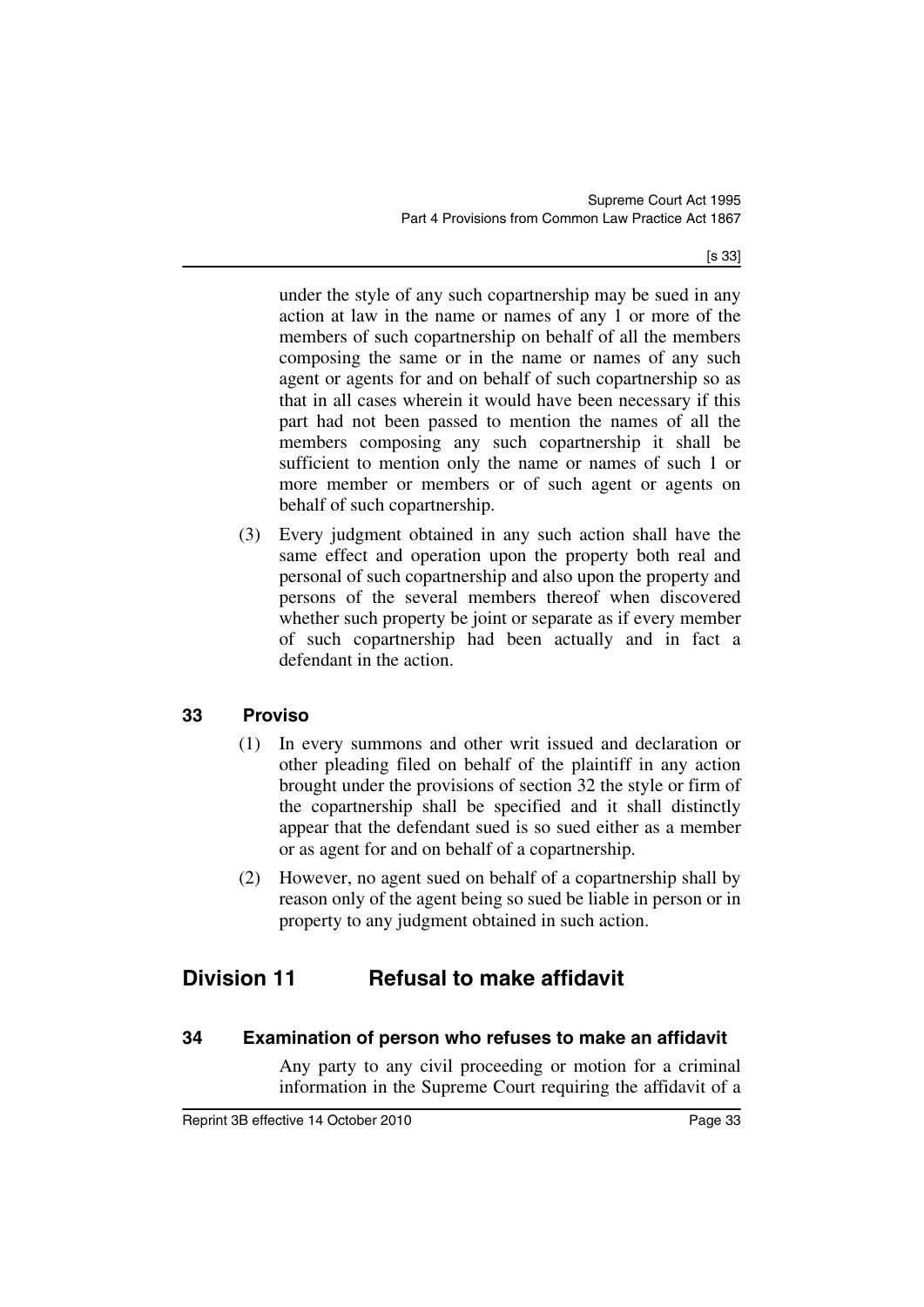#### [s 35]

person who refuses to make an affidavit may apply by summons for an order to such person to appear and be examined upon oath before a judge or any commissioner for taking affidavits to whom it may be most convenient to refer such examination as to the matters concerning which the person has refused to make an affidavit and a judge may if the judge thinks fit make such order for the attendance of such person before the person therein appointed to take such examination for the purpose of being examined as aforesaid and for the production of any writings or documents to be mentioned in such order and may therein impose such terms as to such examination and costs of the application and proceedings thereon as the judge shall think fit.

### <span id="page-35-0"></span>**35 Proceedings upon order for examination**

Such order shall be proceeded upon in like manner as an order for a commission made under the Rules of the Supreme Court for the time being and the examination thereon shall be conducted and the depositions taken down and returned as nearly as may be in the mode used on viva voce examinations under such a commission.

*Editor's note*—

Rules of the Supreme Court—now see the *Supreme Court of Queensland Act 1991*, section 130.

## <span id="page-35-1"></span>**Division 12 No new trial about stamp rulings**

### <span id="page-35-2"></span>**36 No new trial for ruling as to stamp**

No new trial shall be granted by reason of the ruling of any judge that the stamp upon any document is sufficient or that the document does not require a stamp.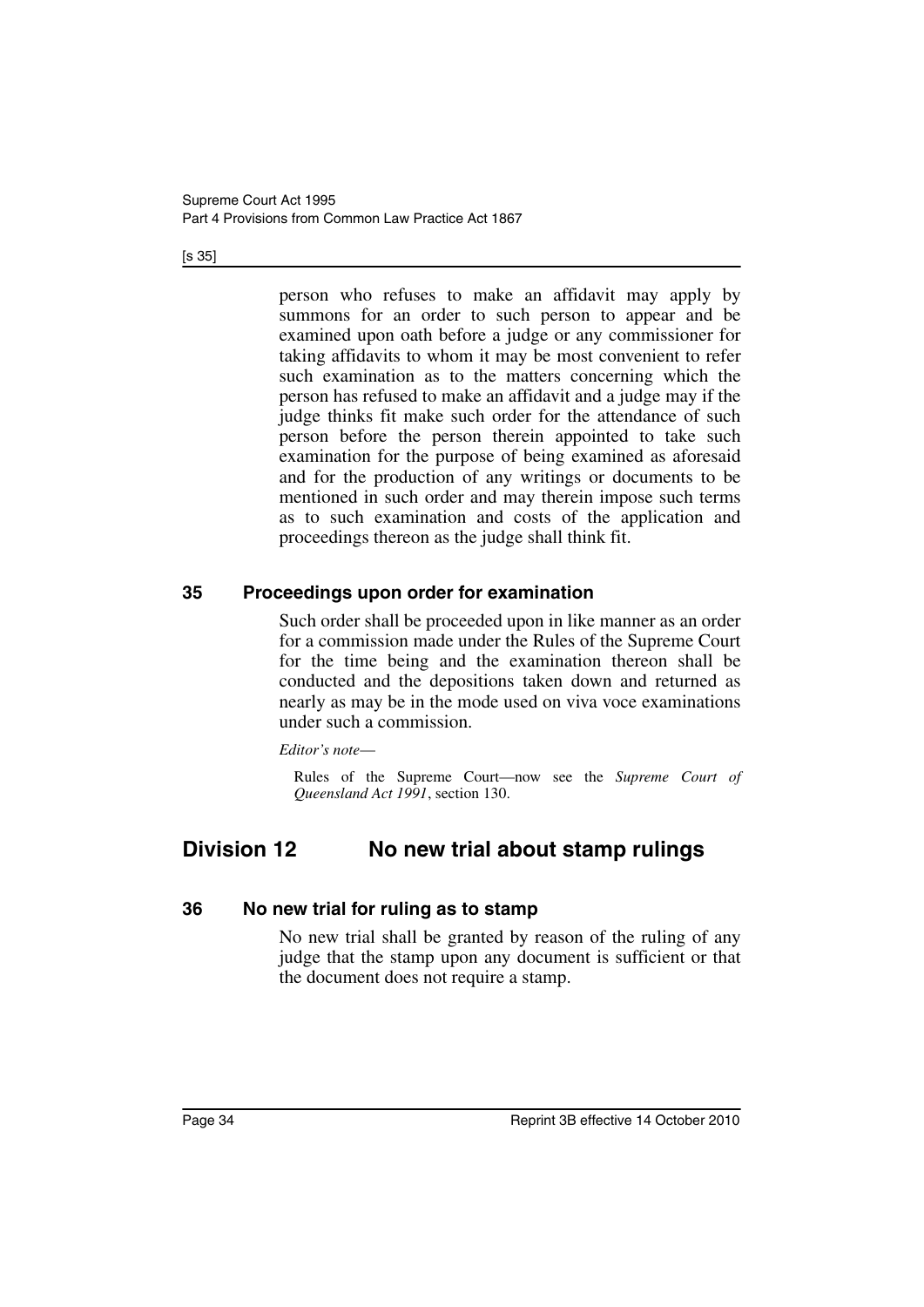## **Division 13 Execution**

#### **37 Securities not realised to be relinquished if the person be taken in execution**

If any judgment creditor who under the powers of section 38, 39 or 98 shall have obtained any such charge or be entitled to the benefit of any security whatsoever shall afterwards and before the property so charged or secured shall have been converted into money or realised and the produce thereof applied towards payment of the judgment debt cause the person of the judgment debtor to be taken or charged in execution upon such judgment then and in such case such judgment creditor shall be deemed and taken to have relinquished all right and title to the benefit of such charge or security and shall forfeit the same accordingly.

# **Division 14 Distringas**

#### **38 Stock and shares in public companies belonging to the debtor and standing in the debtor's own name to be charged by order of a judge**

(1) If any person against whom any judgment shall have been entered up in the Supreme Court shall have any annuities funds stock or shares of or in any public company (whether incorporated or not) or any deposit in any bank in Queensland standing in the person's name or in the person's own right or in the name of any person in trust for the person or shall have or be entitled to any equity of redemption or other equitable interest which at law can not be taken in execution it shall be lawful for a judge of the said court on the application of any judgment creditor to order that such annuities funds stock shares or deposits or any such equity of redemption or equitable interest or such of them or such part thereof respectively as the judge shall think fit shall stand charged with the payment of the amount for which judgment shall have been so recovered and interest thereon and such order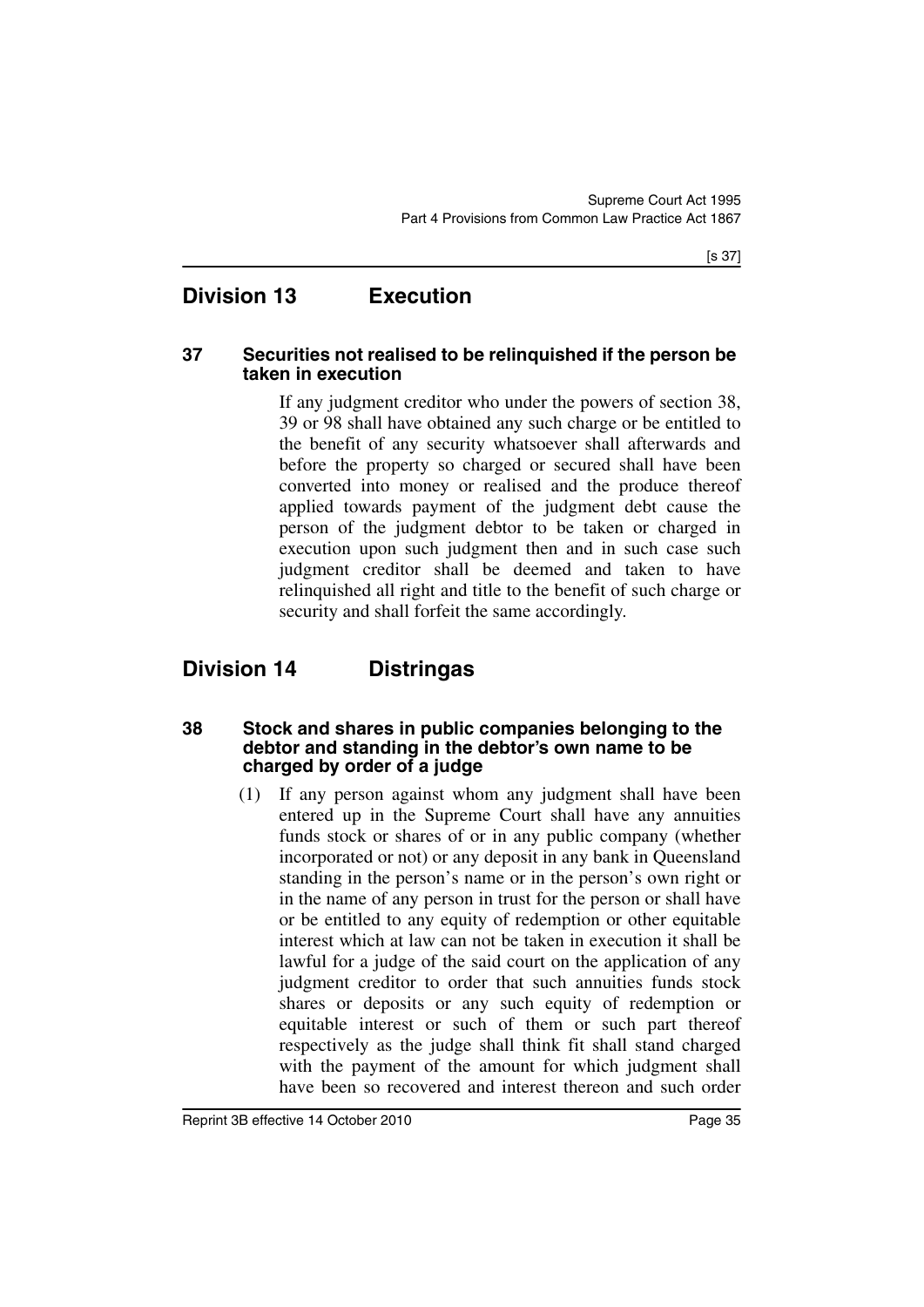[s 39]

shall entitle the judgment creditor to all such remedies as the judgment creditor would have been entitled to if such charge had been made in the judgment creditor's favour by the judgment debtor.

(2) However, no proceedings shall be taken to have the benefit of such charge until after the expiration of 3 calendar months from the date of such order.

#### **39 Order of judge to be made in the first instance ex parte and on notice to the bank or company etc. to operate as a distringas**

(1) And in order to prevent any person against whom judgment shall have been obtained from transferring receiving or disposing of any annuities funds stock shares or deposits hereby authorised to be charged for the benefit of the judgment creditor under an order of a judge as aforesaid every order of a judge charging any annuities funds stock or shares in any such public company or any deposit in any such bank under this part may be made in the first instance ex parte and without any notice to the judgment debtor and shall be an order to show cause only and such order if any annuities funds stock shares or deposits standing in the name of the judgment debtor in the judgment debtor's own right or in the name of any person in trust for the person is to be affected by such order shall restrain such public company and the accountant and cashier of every such bank from permitting the transfer or disposal thereof and if after notice of such order to the person or persons to be restrained thereby or in case of corporations to any authorised agent of such corporation and before the same order shall be discharged or made absolute such corporation or person or persons shall permit any such transfer or disposal to be made then and in such case the corporation or person or persons so permitting such transfer or disposal shall be liable to the judgment creditor for the value or amount of the property so charged or so transferred or disposed of or such part thereof as may be sufficient to satisfy the judgment and no disposition of the judgment debtor in the meantime shall be valid or effectual as against the judgment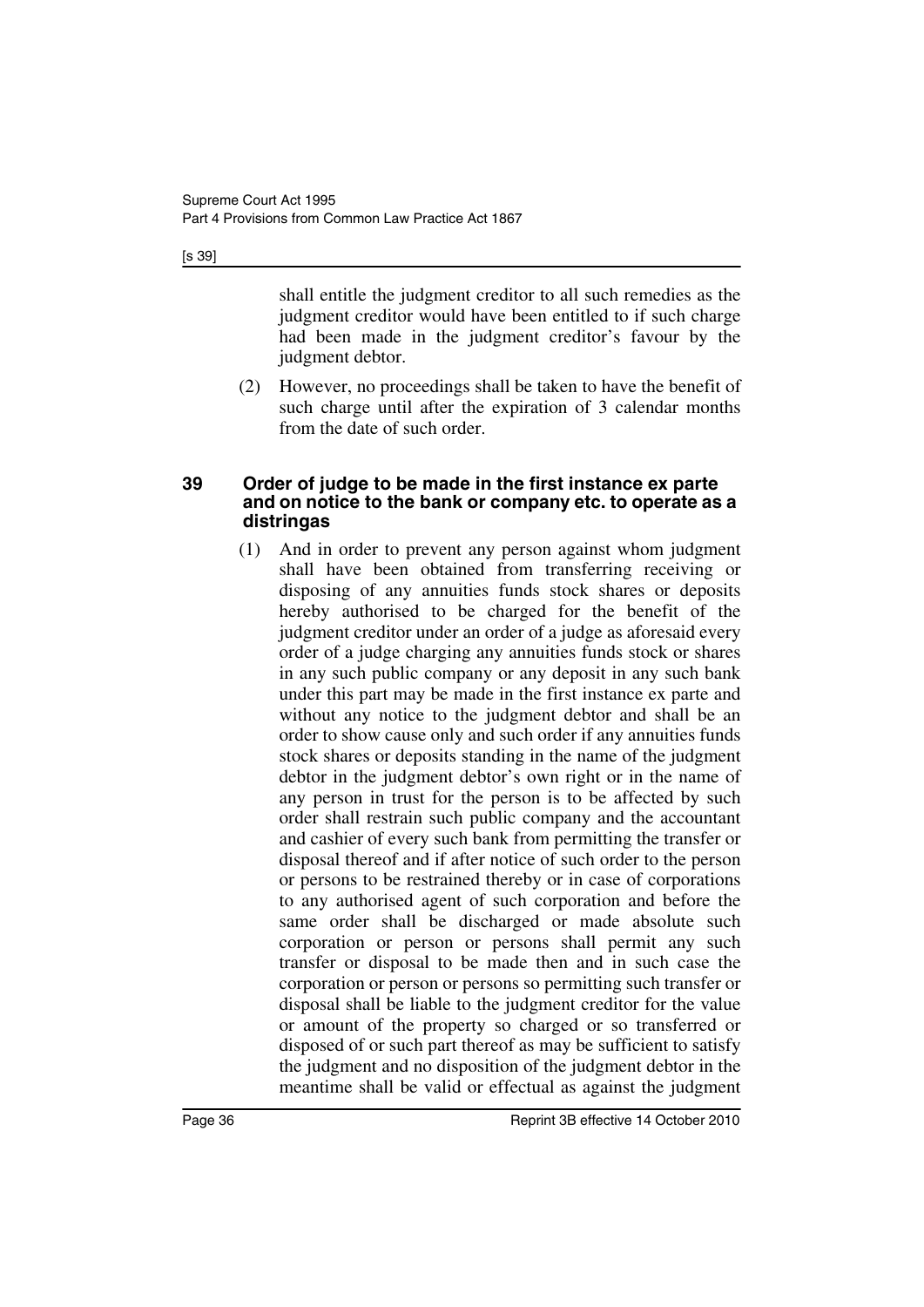[s 40]

creditor and further unless the judgment debtor shall within a time to be mentioned in such order show to a judge of the said court sufficient cause to the contrary the said order shall after proof of notice thereof to the judgment debtor the judgment debtor's attorney or agent be made absolute.

(2) However, any such judge shall upon application of the judgment debtor or any person interested have full power to discharge or vary such order and to award such costs upon such application as the judge may think fit.

# **Division 15 Garnishment**

### **40 Judge may refuse to interfere in proceeding to attach debts**

In proceedings to obtain an attachment of debts under this part the judge may in the judge's discretion refuse to interfere where from the smallness of the amount to be recovered or of the debt sought to be attached or otherwise the remedy sought would be worthless or vexatious.

## **Division 16 View**

### **41 View by rule without writ**

A writ of view shall not be necessary or used but whether the view is to be had by a common or special jury it shall be sufficient to obtain a rule of the court or judge's order directing a view to be had and the sheriff upon request shall deliver to either party the names of the viewers and shall also return their names to the associate for the purpose of their being called as jurors upon the trial.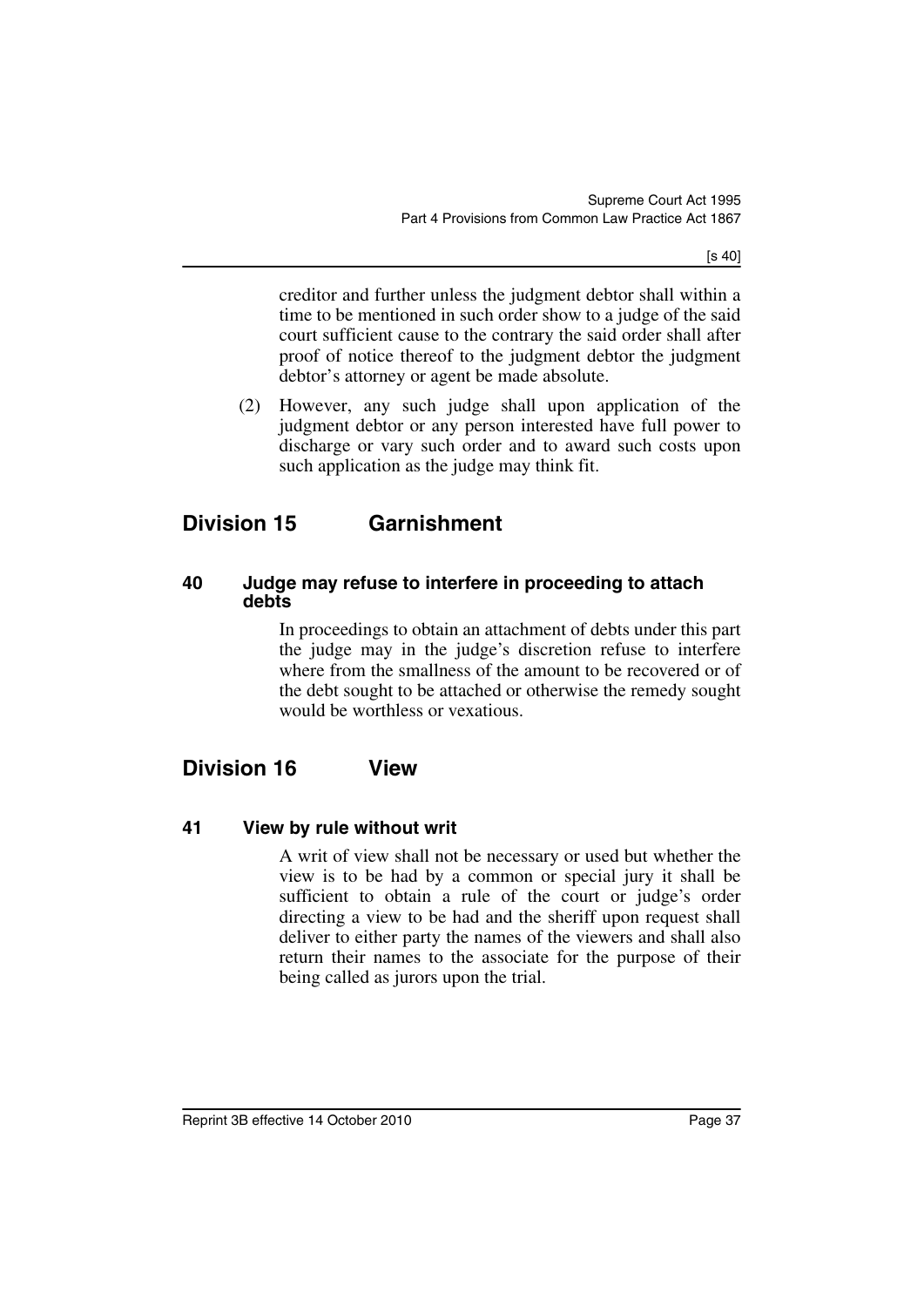#### [s 42]

# **Division 17 Inquiry before prothonotary**

#### **42 Inquiry of damages may be directed to take place before the prothonotary**

- (1) In actions in which it shall appear to the court or a judge that the amount of damages sought to be recovered by the plaintiff is substantially a matter of calculation it shall not be necessary to issue a writ of inquiry but the court or a judge may direct that the amount for which final judgment is to be signed shall be ascertained by the prothonotary of the said court and the attendance of witnesses and the production of documents before such prothonotary may be compelled by subpoena in the same manner as before a jury upon a writ of inquiry and it shall be lawful for such prothonotary to receive affidavits and depositions as evidence upon the inquiry and to adjourn the inquiry from time to time as occasion may require.
- (2) The prothonotary shall endorse upon the rule or order for referring the amount of damages to the prothonotary the amount found by the prothonotary and shall deliver the rule or order with such endorsement to the plaintiff and such and the like proceedings may thereupon be had as to taxation of costs signing judgment and otherwise as upon the finding of a jury upon a writ of inquiry.

## **Division 18 Writs of trial and inquiry**

#### **43 No rule to compute**

No rule to compute shall be necessary or used.

### **44 Proceedings on return of writs of inquiry or trial**

On the return of every writ of inquiry or writ of trial issued or to be issued in any of the cases contemplated by this part for the more effectual administration of justice in that behalf the party succeeding may tax the party's costs and sign judgment and issue execution forthwith unless the sheriff commissioner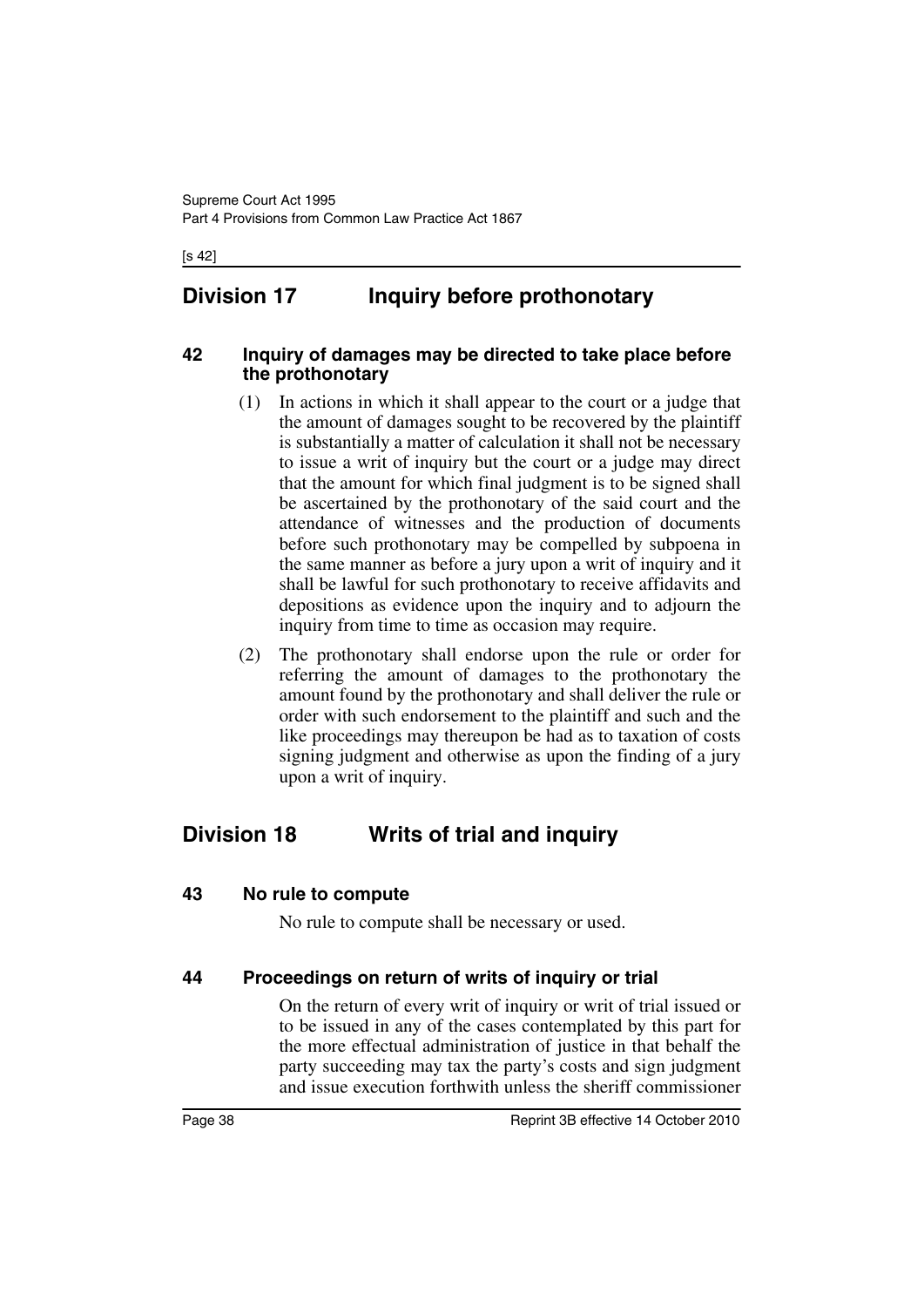[s 45]

judge or chairperson to whom such writ shall have been directed shall certify to the court that in his or her opinion an opportunity should be afforded to the unsuccessful party to move for a new trial or assessment (as the case may be) or unless a judge shall stay judgment or execution therein.

## **45 Commissioner's notes of evidence etc.**

- (1) Every such person shall together with the writ and the endorsement of the verdict thereon return to the Supreme Court the person's notes of the evidence on such inquiry or trial and it shall be lawful for the said court or any judge thereof to permit any amendment of the said endorsement in accordance with such notes and not being repugnant to the verdict but so as to give effect to the same.
- (2) However, where justice shall appear to have been done by such verdict on the merits the same shall not in any case be set aside or impeached for any mere omission to find any issue or for any technical defect or error whatsoever.
- (3) Also, where any application shall be made to the court or a judge either to set aside such verdict or to amend the endorsement thereof on the writ such reasonable terms may be imposed on the parties and such order made respecting the costs as to such court or judge shall seem meet.

# **Division 19 Precepts**

## **46 Rule or order for summoning jury**

The court or any judge thereof may make all such rules or orders upon the sheriff or other person as may be necessary to procure the attendance of a special or common jury for the trial of any cause or matter depending in such court at such time and place and in such manner as they or the judge may think fit.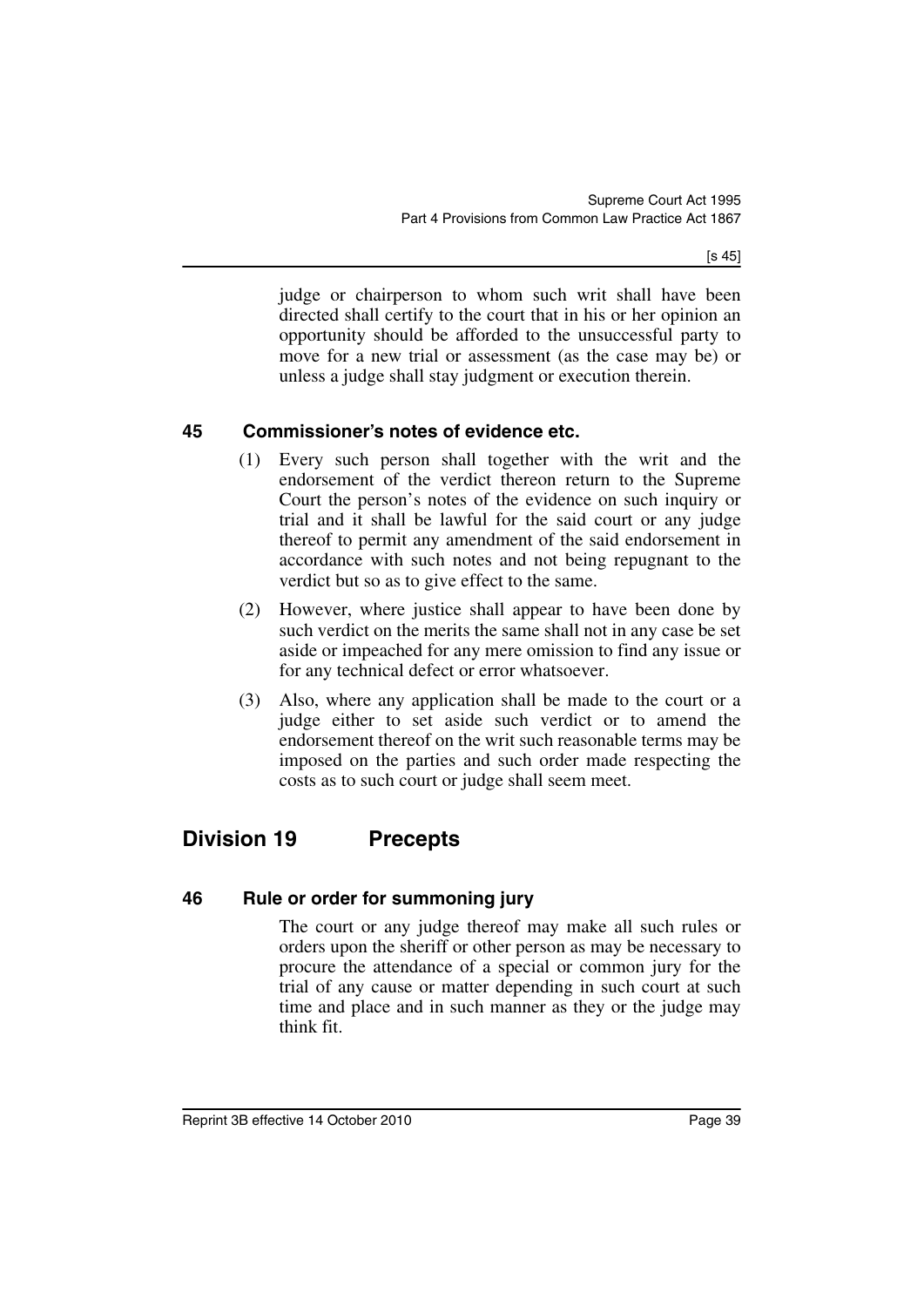[s 47]

# **Division 20 Practice at the trial**

## **47 Interest up to judgment**

- (1) In any proceedings in respect of a cause of action that arises after the commencement of the *Common Law Practice Act Amendment Act 1972* in a court of record for the recovery of money (including proceedings for debt, damages or the value of goods) the court may order that there shall be included in the sum for which judgment is given interest at such rate as it thinks fit on the whole or any part of that sum for the whole or any part of the period between the date when the cause of action arose and the date of the judgment.
- (2) The powers conferred on a court of record by subsection (1) may be exercised by an arbitrator or umpire.
- (3) This section—
	- (a) does not authorise the giving of interest upon interest;
	- (b) does not apply in respect of any debt on which interest is payable as of right whether by virtue of an agreement or otherwise;
	- (c) does not affect damages recoverable for the dishonour of a bill of exchange.

### **48 Interest on debt under judgment or order**

- (1) Where judgment is given or an order is made by a court of record for the payment of money in a cause of action that arose after the commencement of the *Common Law Practice Act Amendment Act 1972*, interest shall, unless the court otherwise orders, be payable at the rate prescribed under a regulation from the date of the judgment or order on so much of the money as is from time to time unpaid.
- (2) Notwithstanding anything contained in subsection (1)—
	- (a) where the court directs the entry of judgment for damages and the damages are paid within 21 days after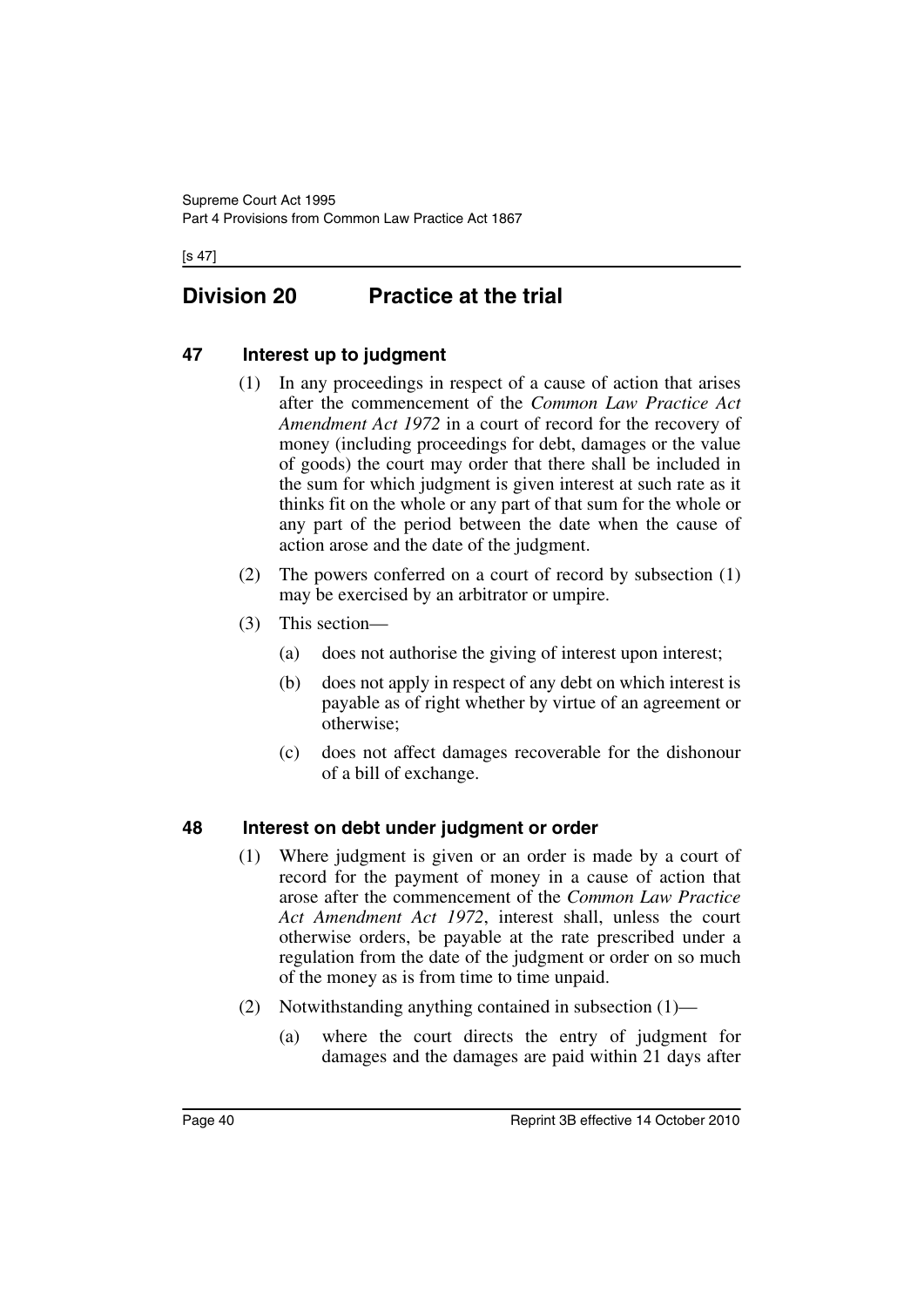the date of the direction—interest on the damages shall not be payable unless the court otherwise orders;

(b) where the court makes an order for the payment of costs and the costs are paid within 21 days after the ascertainment thereof by taxation or otherwise—interest on the costs shall not be payable unless the court otherwise orders.

### **49 Persons may be examined without a subpoena**

Any person present at any trial or other proceeding wherein the person might have been compellable to give evidence and produce documents by virtue of a subpoena or other summons or order duly issued and served for that purpose shall be compellable to give evidence and produce documents then in the person's possession and power in the same manner and in case of refusal shall be subject to the same penalties and liabilities as if the person had been duly subpoenaed or summoned for that purpose.

## **50 Witnesses failing to attend**

- (1) Where, in any proceeding in or before the court or a judge, whether in civil or criminal jurisdiction, a person fails to attend as a witness, or to produce any books, deeds, papers or writings, in accordance with a recognisance or subpoena thereunto binding or requiring the person, the court or judge may issue a warrant to bring and have that person at the time and place therein specified before the court or judge therein named.
- (2) So far as relates to securing the attendance and punishing the nonattendance of witnesses and to rights and remedies had by parties against witnesses for failure to attend, this section applies in aid of and not in derogation from the jurisdiction had by a court or judge otherwise than under this section, and so that a warrant under this section shall not prejudice or affect in any way any such other jurisdiction or the aforesaid rights and remedies.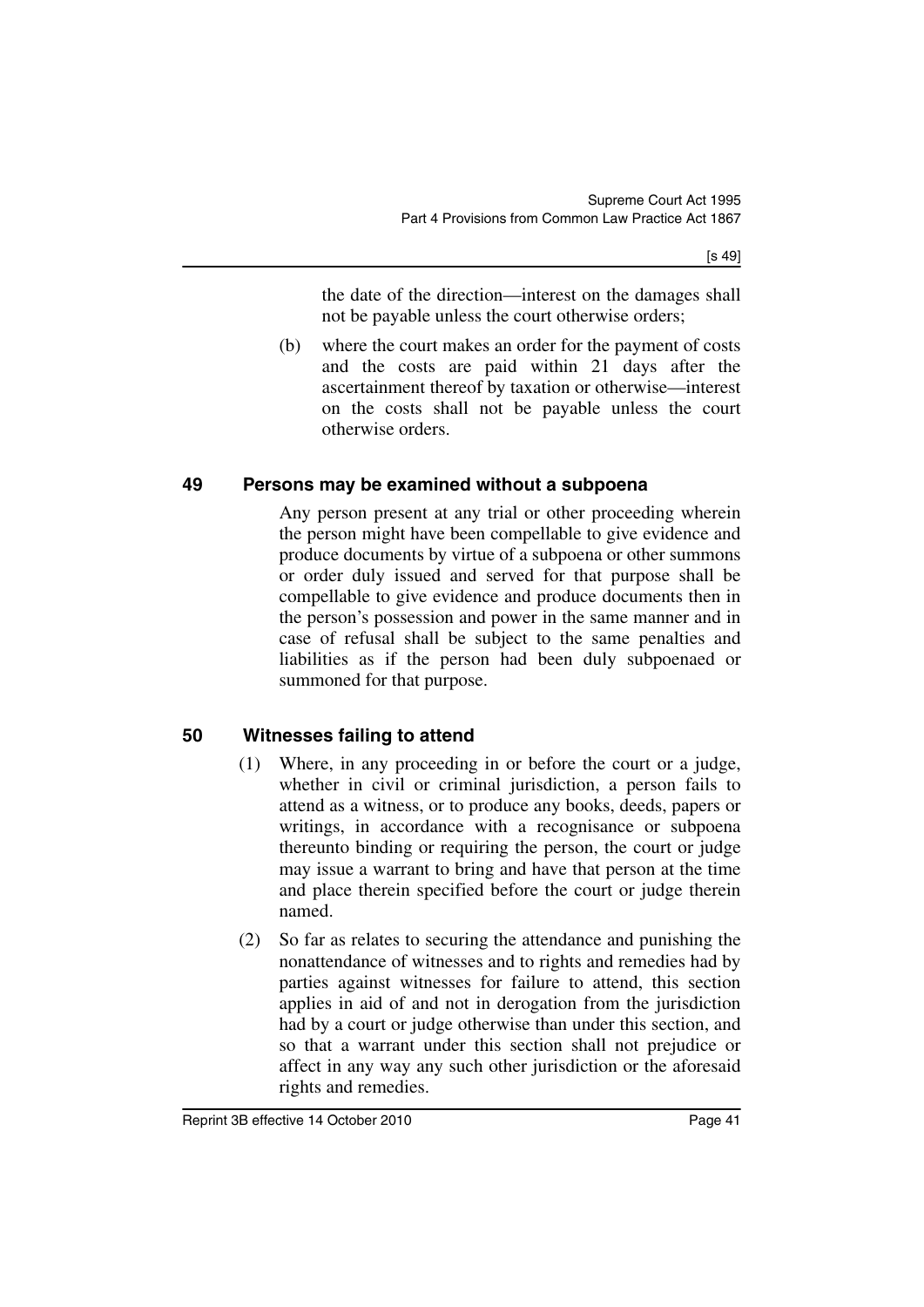[s 51]

# **Division 21 Trial without jury**

### **51 Judge may by consent try questions of fact**

- (1) The parties to any cause may by consent in writing signed by them or their attorneys as the case may be leave the decision of any issue of fact to the court.
- (2) However, the court upon a rule to show cause or a judge on summons shall in their, his or her discretion think fit to allow such trial and such issue of fact may thereupon be tried and determined and damages assessed where necessary in open court either in term or vacation by any judge who might otherwise have presided at the trial thereof by jury either with or without the assistance of any other judge or judges of the said Supreme Court and the verdict of such judge or judges shall be of the same effect as the verdict of a jury save that it shall not be questioned upon the ground of being against the weight of evidence and the proceedings upon and after such trial as to the power of the court or judge the evidence and otherwise shall be the same as in case of trial by jury.

#### **52 Power to judge to direct arbitration at time of trial when issues of fact left to the judge's decision**

If upon the trial of any issue of fact by a judge under this part it shall appear to the judge that the questions arising thereon involve matter of account which can not conveniently be tried before the judge it shall be lawful for the judge at the judge's discretion to order that such matter of account be referred to an arbitrator appointed by the parties or to an officer of the court or an associate or in country cases to a judge of any District Court or a commissioner of the Supreme Court upon such terms as to costs and otherwise as such judge shall think reasonable and the award or certificate of such referee shall have the same effect as hereinbefore provided as to the award or certificate of a referee before trial and it shall be competent for the judge to proceed to try and dispose of any other matters in question not referred in like manner as if no reference had been made.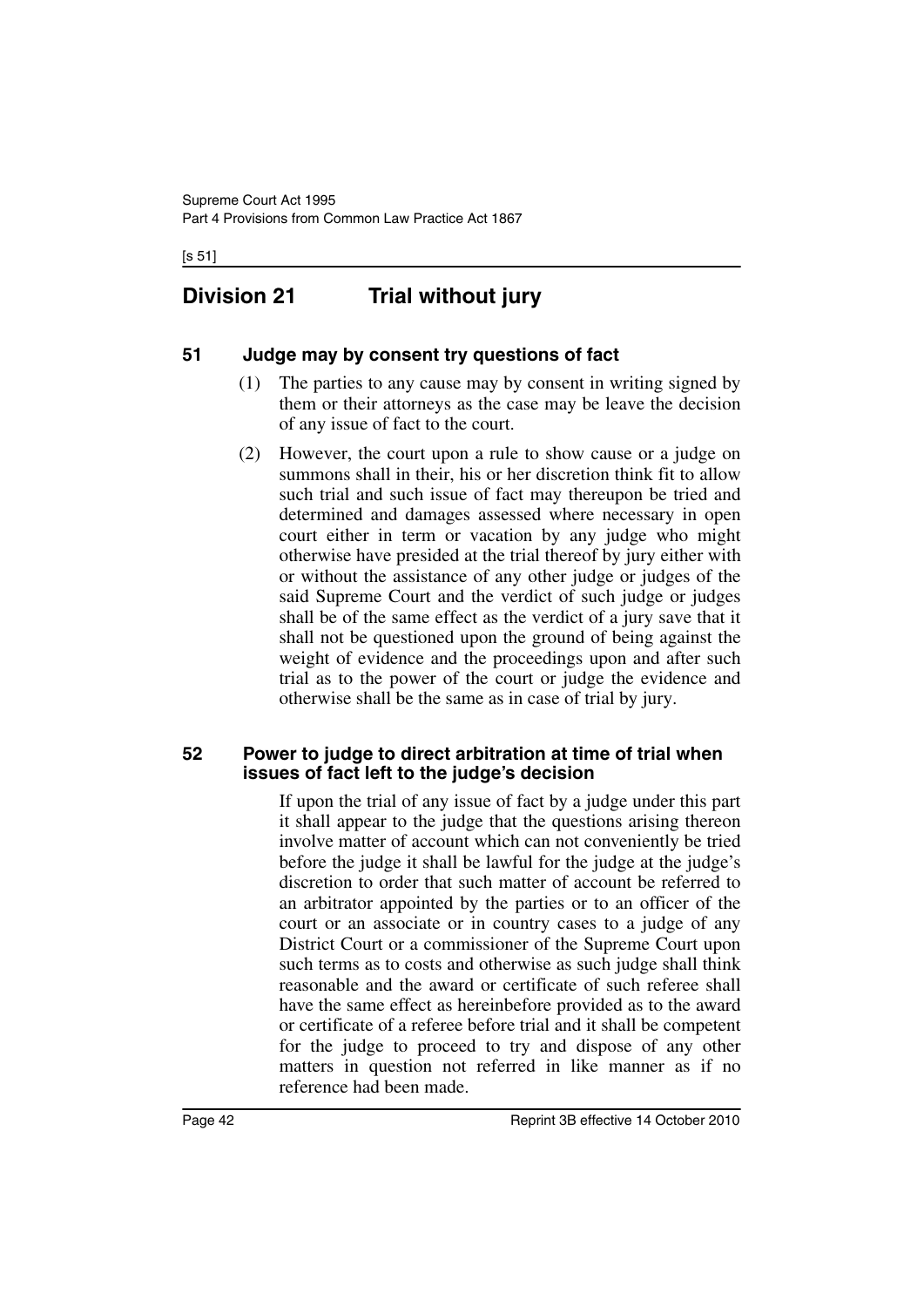## **Division 22 Amendment**

### **53 Amendment**

It shall be lawful for the Supreme Court and every judge thereof and any judge sitting at *nisi prius* at all times to amend all defects and errors in any proceeding in civil causes whether there is anything in writing to amend by or not and whether the defect or error be that of the party applying to amend or not and all such amendments may be made with or without costs and upon such terms as to the court or judge may seem fit and all such amendments as may be necessary for the purpose of determining in the existing suit the real question in controversy between the parties shall be so made.

#### **54 In cases where a variance shall appear between written or printed evidence and the record the court may order the record to be amended**

It shall and may be lawful for every court of record holding plea in civil actions any judge sitting at *nisi prius* if such court or judge shall see fit so to do to cause the record writ or document on which any trial may be pending before any such judge or court in any civil action when any variance shall appear between any matter in writing or in print produced in evidence and the recital or setting forth thereof upon the record writ or document whereon the trial is pending to be forthwith amended in such particular by some officer of the court on payment of such costs (if any) to the other party as such judge or court shall think reasonable and thereupon the trial shall proceed as if no such variance had appeared and in case such trial shall be had at *nisi prius* the order for the amendment shall be endorsed on the postea and returned together with the record and thereupon the papers rolls and other records of the court from which such record issued shall be amended accordingly.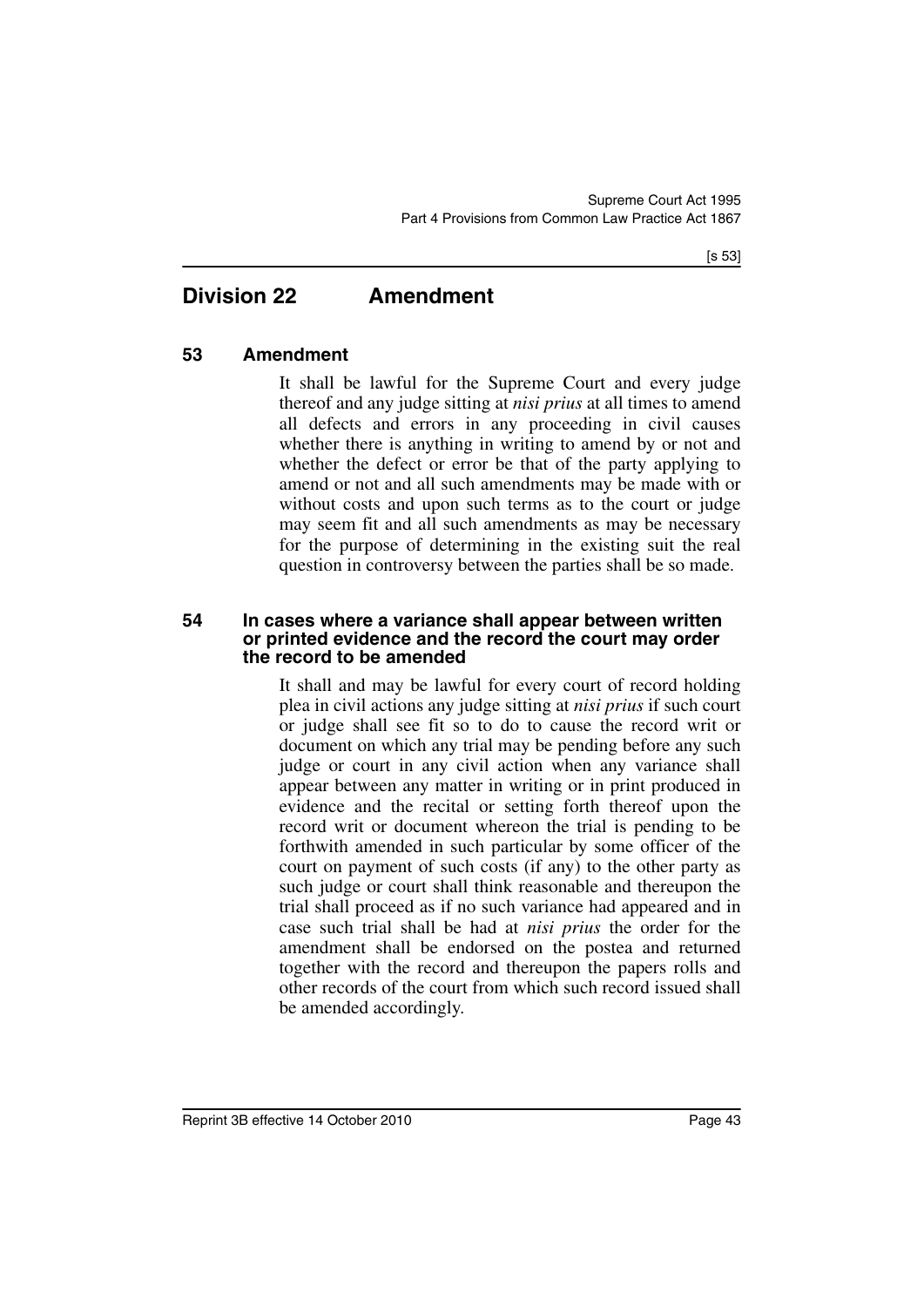#### [s 55]

### **55 Amendments to be made in the record in certain cases**

- (1) It shall be lawful for any court of record holding plea in civil actions and any judge sitting at *nisi prius* and any judge or other officer presiding at the trial of any writ if such court or judge or officer shall see fit so to do to cause the record writ or document on which any trial may be pending before any such court or judge in any civil action or in any information in the nature of a *quo warranto* or proceedings on a mandamus when any variance shall appear between the proof and the recital or setting forth on the record writ or document on which the trial is proceeding of any contract custom prescription name or other matter in any particular or particulars in the judgment of such court or judge or officer not material to the merits of the case and by which the opposite party can not have been prejudiced in the conduct of the opposite party's action prosecution or defence to be forthwith amended by some officer of the court or otherwise both in the part of the pleadings where such variance occurs and in every other part of the pleadings which may become necessary to amend on such terms as to payment of costs to the other party or postponing the trial to be had before the same or another jury or both payment of costs and postponement as such court or judge or officer shall think reasonable.
- (2) In case such variance shall be in some particular or particulars in the judgment of the court or judge or officer not material to the merits of the case but such as that the opposite party may have been prejudiced thereby in the conduct of the opposite party's action prosecution or defence then such court or judge or officer shall have power to cause the same to be amended upon payment of costs to the other party and withdrawing the record or postponing the trial as aforesaid as such court or judge or officer shall think reasonable.
- (3) After any such amendment the trial shall proceed in case the same shall be proceeded with in the same manner in all respects both with respect to the liability of witnesses to be indicted for perjury and otherwise as if no such variance had appeared.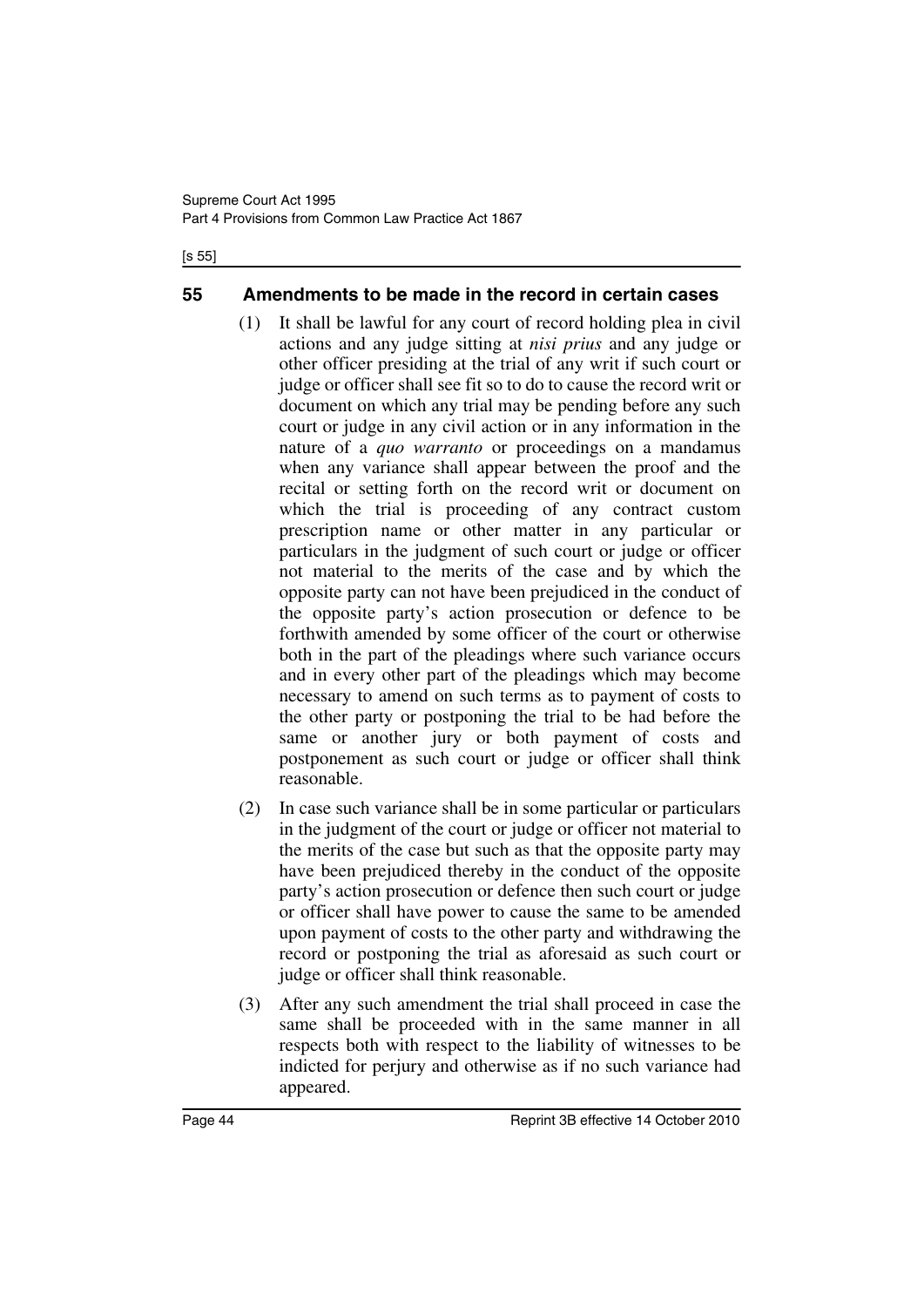[s 56]

- (4) In case such trial shall be had at *nisi prius* or by virtue of such writ as aforesaid the order for the amendment shall be endorsed on the postea or the writ as the case may be and returned together with the record or writ and thereupon such papers rolls and other records of the court from which such record or writ issued as it may be necessary to amend shall be amended accordingly.
- (5) In case the trial shall be had in any court of record then the order for amendment shall be entered on the roll or other document upon which the trial shall be had.
- (6) However, it shall be lawful for any party who is dissatisfied with the decision of such judge or other officer respecting his or her allowance of any such amendment to apply to the court from which such record or writ issued for a new trial upon that ground and in case any such court shall think such amendment improper a new trial shall be granted accordingly on such terms as the court shall think fit or the court shall make such other order as to it may seem meet.

## **56 Amendments at trial**

In all cases of variance between the proof and the record in any action at law now or hereafter depending in the Supreme Court it shall be lawful for the said court or the judge before whom the trial is had if such court or judge shall think fit instead of causing the record or document on which such trial is proceeding to be amended at such trial as by the rules and course of practice of the said court is provided in that behalf to direct the jury to find the fact or facts according to the evidence and thereupon such finding shall be stated on the said record or document and notwithstanding the finding on the issue or issues joined the said Supreme Court shall thereafter if it shall appear to the said court that the variance was immaterial to the merits of the case and such as could not have prejudiced the opposite party in the conduct of the action or defence give judgment according to the right and justice of the case.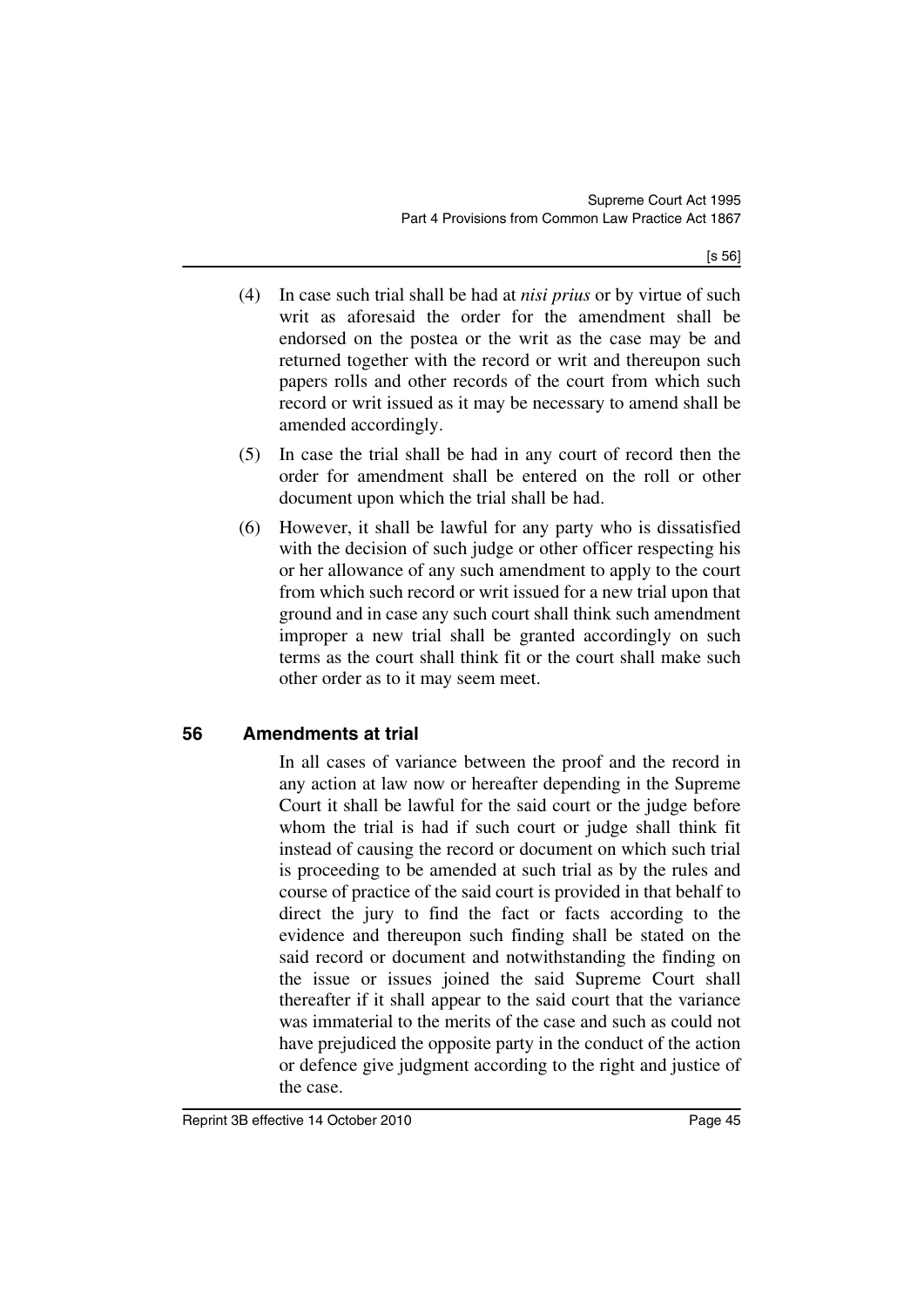#### [s 57]

## **Division 23 Warrants of attorney**

#### **57 Warrants of attorney and cognovit actionem to be executed in the presence of an attorney on behalf of the person**

No warrant of attorney to confess judgment in any personal action or *cognovit actionem* given by any person shall be of any force unless there shall be present some attorney of the Supreme Court on behalf of such person expressly named by the person and attending at the person's request to inform the person of the nature and effect of such warrant or cognovit before the same is executed which attorney shall subscribe the attorney's name as a witness to the due execution thereof and thereby declare himself or herself to be attorney for the person executing the same and state that the attorney subscribes as such attorney.

#### **58 Warrant etc. not formally executed invalid**

A warrant of attorney to confess judgment or *cognovit actionem* not executed in manner aforesaid shall not be rendered valid by proof that the person executing the same did in fact understand the nature and effect thereof or was fully informed of the same.

#### **59 Warrants of attorney in personal actions to be filed within 21 days**

If the holder thereof shall think fit every warrant of attorney to confess judgment in any personal action or a true copy thereof and of the attestation thereof and the defeasance and endorsements thereon in case such warrant of attorney shall be given to confess judgment in the Supreme Court or such a true copy thereof as aforesaid in case such warrant of attorney shall be given to confess judgment in any other court shall within 21 days after the execution of such warrant of attorney be filed together with an affidavit of the time of the execution thereof with the prothonotary of the Supreme Court.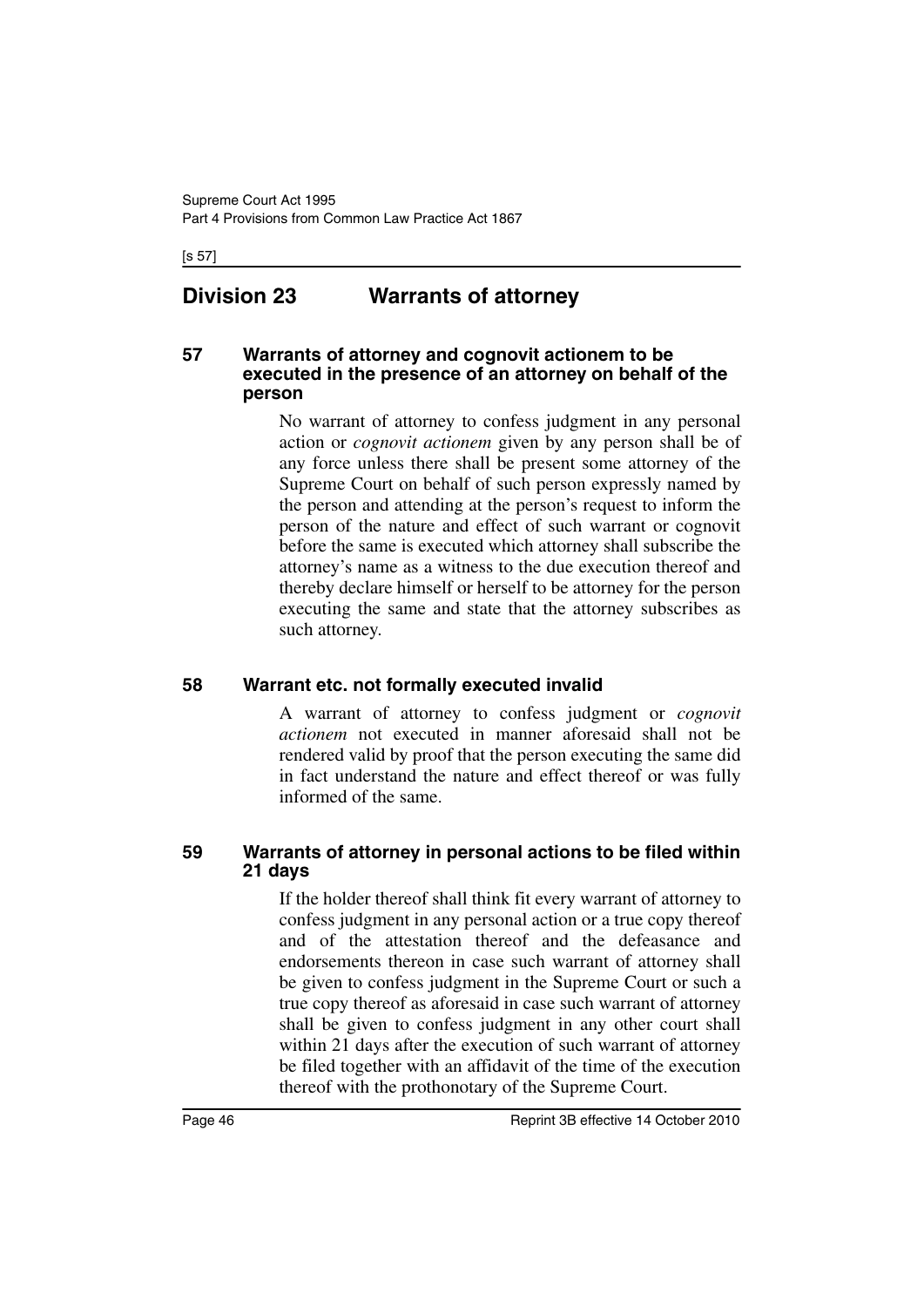[s 60]

### **60 In what case warrant of attorney deemed fraudulent**

If at any time after the expiration of 21 days next after the execution of such warrant of attorney an adjudication of insolvency shall be issued against the person who shall have given such warrant of attorney under which the person shall be duly found and declared an insolvent then and in such case unless such warrant of attorney or a copy thereof shall have been filed as aforesaid within the said space of 21 days from the execution thereof or unless judgment shall have been signed or execution issued on such warrant of attorney within the same period such warrant of attorney and the judgment and execution thereon shall be deemed fraudulent and void against the assignees under such adjudication and such assignees shall be entitled to recover back and receive for the use of the creditors of such insolvent at large all and every the moneys levied or effects seized under and by virtue of such judgment and execution.

# **Division 24 Cognovit**

#### **61 Cognovit actionem to be filed in like manner or void against creditors**

Every *cognovit actionem* given by any defendant in any personal action in case the action in which such *cognovit actionem* shall be given shall be in the said Supreme Court or a true copy of such *cognovit actionem* in case the action wherein the same is given shall be in any other court shall together with an affidavit of the time of the execution thereof be filed with the said prothonotary in like manner as such warrants of attorney or copies thereof and affidavits within the space of 21 days after such *cognovit actionem* shall have been executed otherwise such cognovit actionem and any judgment entered up thereon and any execution taken out on such judgment shall be deemed fraudulent and void against the assignees of the person giving such *cognovit actionem* under an adjudication of insolvency issued against the person after the expiration of the 21 days in like manner as warrants of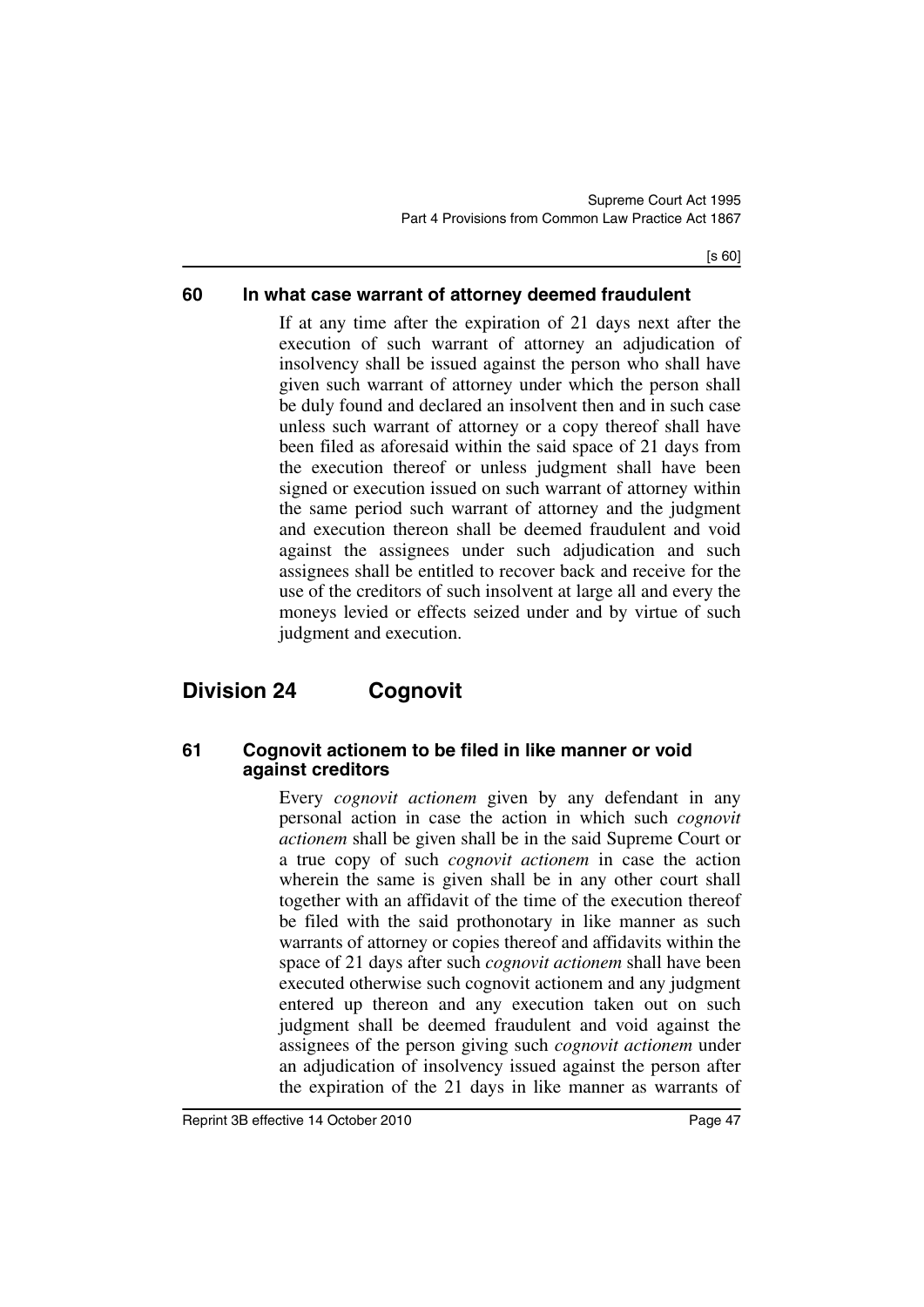#### [s 62]

attorney and judgments and executions thereon are deemed and taken to be fraudulent and void by this part.

## **Division 25 Warrants and cognovits**

#### **62 Defeasance of warrant of attorney etc. to be written on same paper**

If such warrant of attorney or cognovit shall be given subject to any defeasance or condition such defeasance or condition shall be written on the same paper or parchment on which such warrant of attorney or *cognovit actionem* shall be written before the time when the same or a copy thereof respectively shall be filed otherwise such warrant of attorney or *cognovit actionem* shall be null and void to all intents and purposes.

#### **63 Officer of court to keep a book containing list and particulars of each warrant of attorney and cognovit**

The said officer of the said Supreme Court shall cause every warrant of attorney and *cognovit actionem* in any personal action and every copy thereof filed in the officer's said office to be numbered and shall keep a book or books in which the officer shall cause to be fairly entered an alphabetical list of every such warrant of attorney or cognovit containing therein the names and additions and descriptions of the respective defendants or persons giving such warrants of attorney or cognovits and also the names additions and descriptions of the plaintiff or persons in whose favour the same shall have been given together with the number and dates of the execution and filing of the same or of a copy thereof respectively and the sums for which judgment is to be entered up and also the sums which are specified to be paid by the defeasances or conditions in such warrant of attorney or *cognovit actionem* and the times when the same are thereby made payable.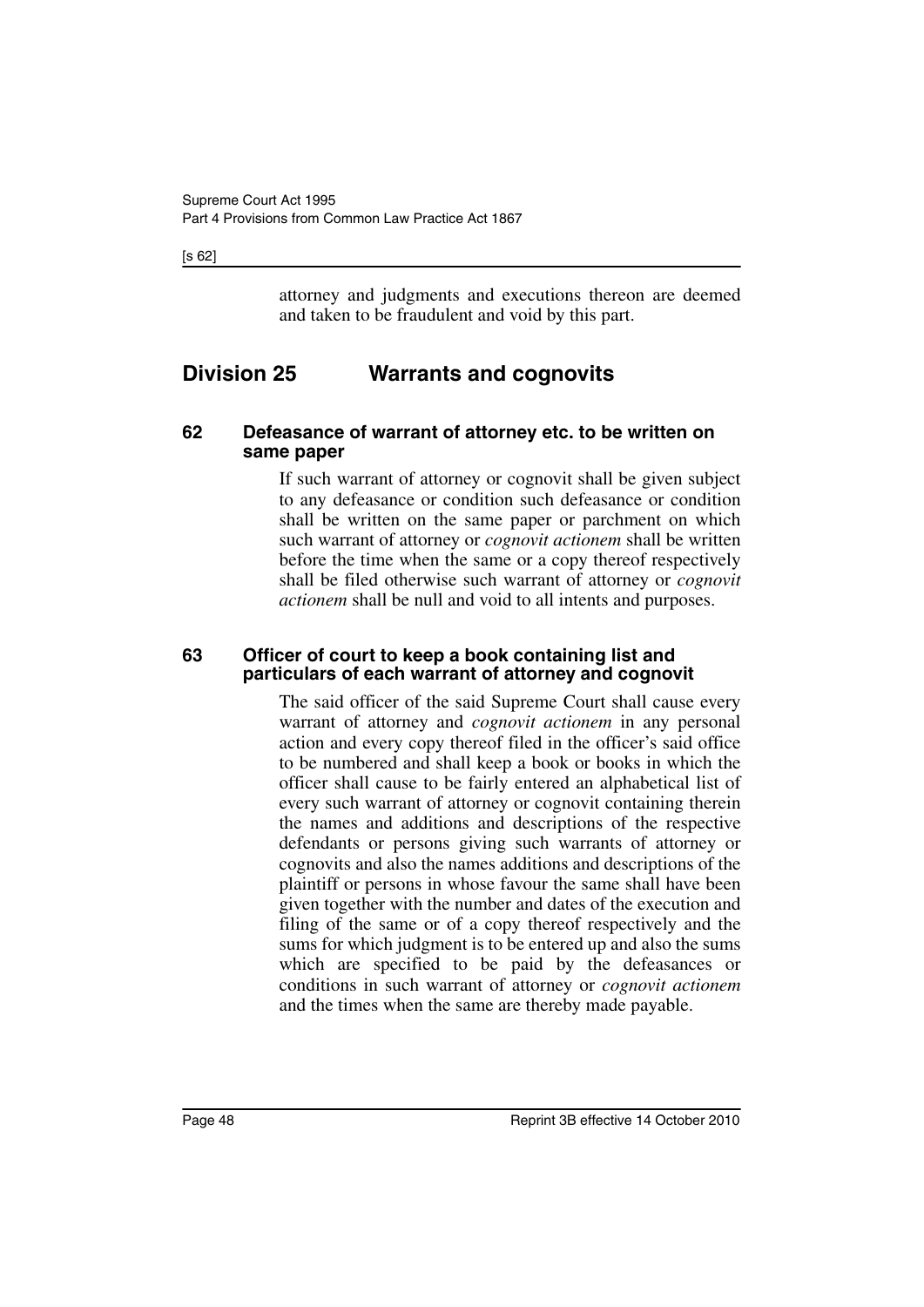[s 64]

#### **64 Satisfaction entered on warrants of attorney and cognovits**

It shall be lawful for any of the judges of the court in which such warrant of attorney or *cognovit actionem* is given to order a memorandum of satisfaction to be written upon such warrant of attorney *cognovit actionem* or copy thereof respectively as aforesaid if it shall appear to the judge that the debt for which such warrant of attorney or *cognovit actionem* is given as a security shall have been satisfied or discharged.

# **Part 5 Provisions from Common Law Process Act 1867**

## **Division 1 Purpose of part**

#### **66 Purpose of pt 5**

The purpose of this part is to consolidate the laws about mesne process and process of execution and to the remedies of plaintiffs in actions at common law.

## **Division 2 Execution of writs on Sunday**

#### **67 Writs when executed on Sunday**

Any writ of *capias ad respondendum* or of *capias ad satisfaciendum* issued or to be issued out of the Supreme Court shall and may respectively be lawfully executed upon a Sunday in like manner in all respects as the same respectively may now be executed upon any other day any law statute or usage to the contrary in anywise notwithstanding.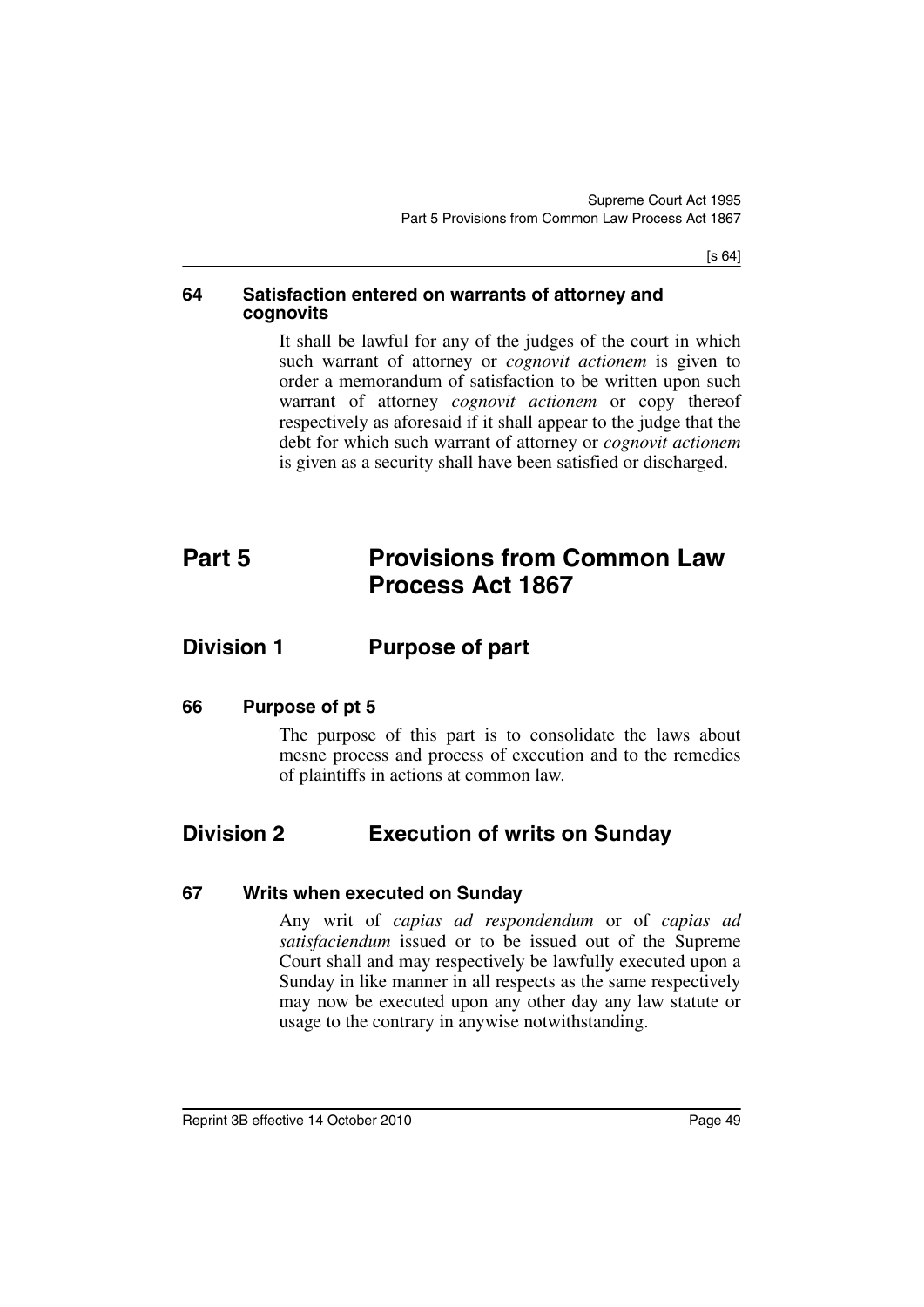[s 68]

## **Division 3 Affidavits sworn before a consul**

### **68 Affidavits in certain cases may be sworn before a consul**

- (1) Any affidavit for the purpose of enabling the court or a judge to direct proceedings to be taken against a defendant residing out of the jurisdiction of the said court may, in any country or place outside the Commonwealth, be sworn before any consul general consul vice-consul or consular agent for the time being appointed by Her Majesty or before any Australian consular officer within the meaning of the *Australian Consular Officers' Notarial Powers and Evidence Act 1946*, or before any other person who is a consular officer within the meaning of the *Evidence and Discovery Act 1867*, section 37A, or before an authorised employee exercising his or her functions in that country or place and every affidavit so sworn by virtue of this part may be used and shall be admitted in evidence saving all just exceptions provided it be signed by such consul general consul vice-consul or consular agent, or by such Australian consular officer or, as the case may be, by such other person who is a consular officer within the meaning of the *Evidence and Discovery Act 1867*, section 37A, or before an authorised employee and it shall be taken to be so signed if it purport to be so signed without proof of the official character and signature of the person appearing to have signed the same.
- (2) In this section—

*authorised employee* means an employee of—

- (a) the Commonwealth authorised under section  $3(c)$  of the *Consular Fees Act 1955* (Cwlth); or
- (b) the Australian Trade Commission authorised under section 3(d) of the *Consular Fees Act 1955* (Cwlth).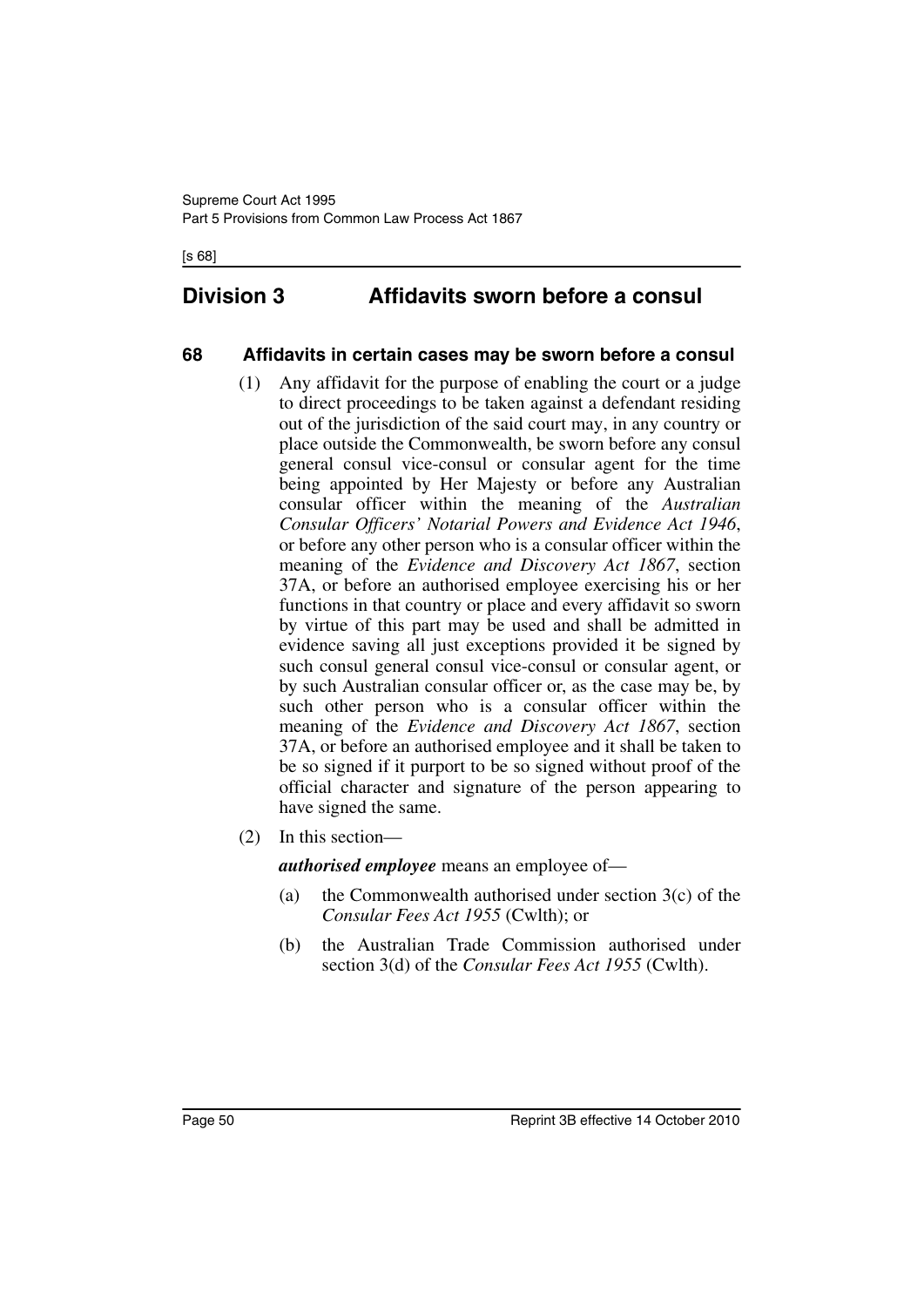## **Division 4 Meaning of absent defendants**

#### **69 If defendant shall be absent at the commencement of foreign attachment proceedings to be sufficient**

- (1) Divisions 5 to 10 apply to any defendant who shall be absent from the State at the time of proceeding thereunder notwithstanding that the defendant may have been within the State at the time of issuing the writ of summons against the defendant.
- (2) However, it shall appear by affidavit that reasonable efforts were made and with due diligence to serve such summons on the defendant but without effect.
- (3) In addition, at any time during such proceedings a judge may require proof to the judge's satisfaction that the plaintiff has no sufficient remedy under divisions 5 to 17 and in default thereof may stay proceedings or make such order as to the judge may seem just.

#### **70 The term** *absence*

Absence from the said State shall for divisions 5 to 10 be taken to mean absence for the time being whether the party shall ever have been within the said State or not.

## **Division 5 Proceedings against absent defendants**

### **71 Absent defendant**

(1) In every action at law commenced in the Supreme Court wherein it shall appear by an endorsement upon the writ of summons made by the officer or person and by an affidavit of such officer or person who shall be charged or entrusted with the service thereof upon any defendant in such action to the effect that the officer or person has made diligent search for such defendant and has been unable to find the defendant if an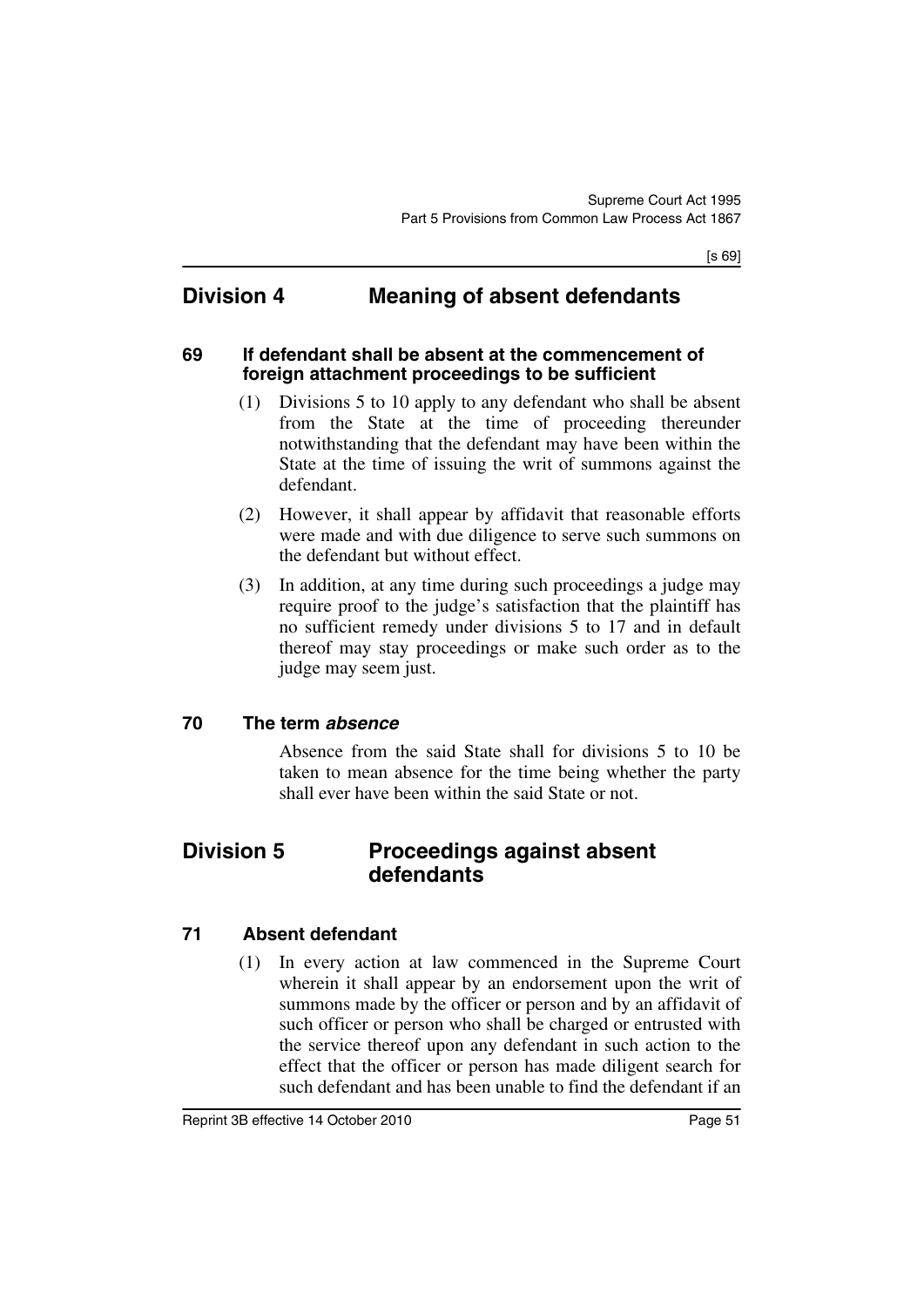#### [s 72]

affidavit shall be filed on behalf of the plaintiff (in addition to a full affidavit of the cause of action) that such cause of action arose within the said State and that to the best of the deponent's belief such defendant does not reside within the said State and is to the best of the deponent's belief possessed of or entitled to or otherwise beneficially interested in any lands moneys securities for money chattels or other property in the custody or under the control of any person or persons in the said State (to be named in such affidavit) or that any such person or persons is or are indebted to such defendant the plaintiff may proceed against such defendant by process of foreign attachment in the manner hereinafter directed.

(2) However, by leave of a judge (where it shall appear that plaintiff may sustain injury by the delay) such affidavit may be filed before the return of such writ of summons.

## **72 Form of attachment and how served**

- (1) At any time after the filing of such endorsement and affidavits as aforesaid a writ of foreign attachment may be issued at the plaintiff's instance as of course and every such writ shall be in such form as the Supreme Court shall prescribe and be returnable into the said court either in term or in vacation on some day not less than 14 days nor more than 60 days next after the date thereof and shall be served upon the several garnishees or persons therein named in whose hands it is intended thereby to attach any such lands moneys chattels property or debts by delivering a copy thereof to each such garnishee personally or by leaving the same at his or her then or last usual place of abode.
- (2) However, final judgment shall in no case be signed in any such action until an entry shall have been made on the record of the issue of such writ of attachment with a suggestion of the fact that the cause or causes of action so arose as aforesaid and in case it shall at any time appear that the cause of action did not arise within the said State the attachment shall be forthwith dissolved with costs to be paid by the plaintiff to such parties and in such manner as the court or any judge thereof shall direct.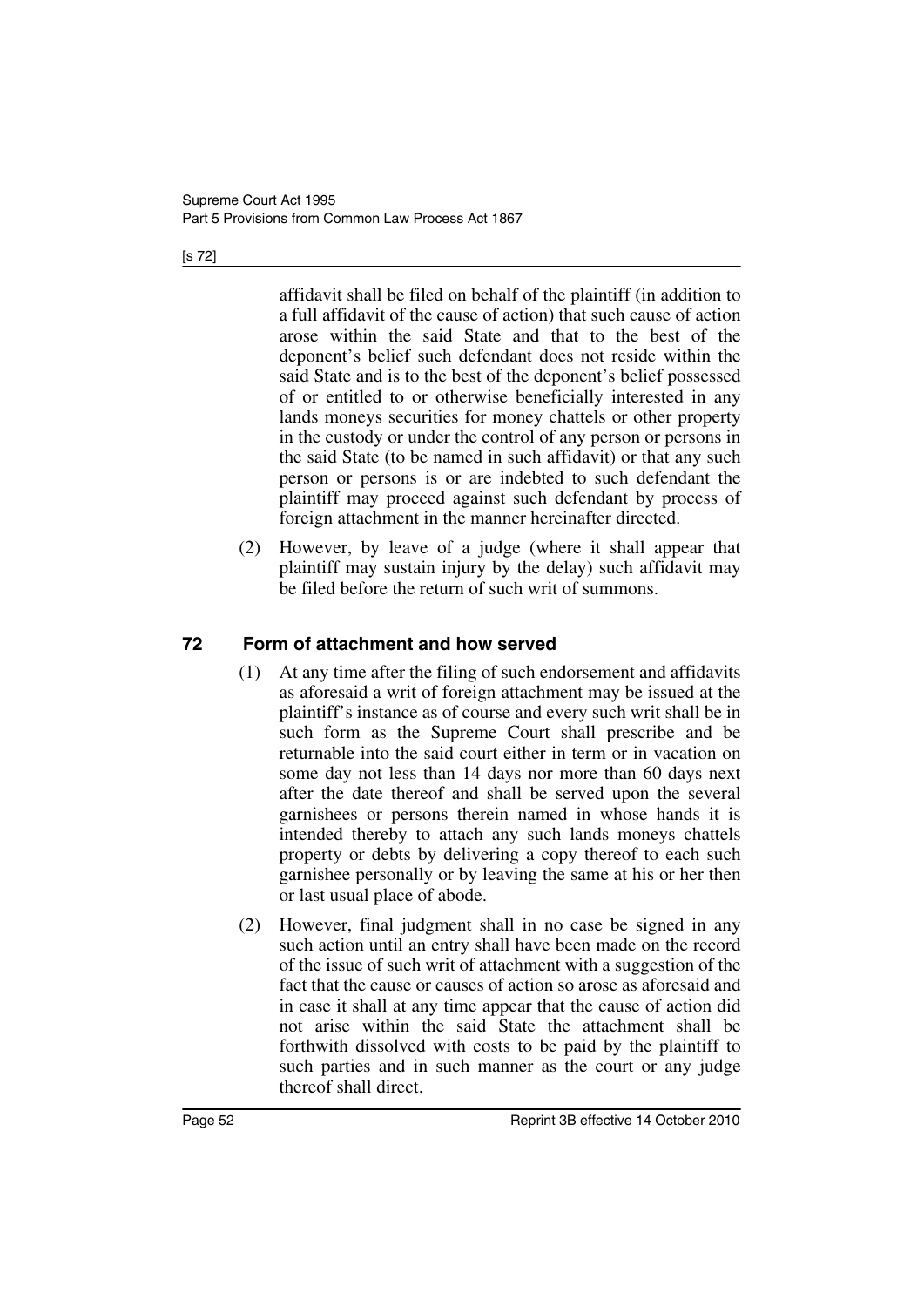## **73 Plaintiff to enter into a bond to account etc.**

Within 14 days next after any such writ of attachment shall have issued as aforesaid the plaintiff at whose suit the same shall have been issued or if absent some person on the plaintiff's behalf shall before the prothonotary registrar or some commissioner of the Supreme Court enter into a bond with 2 sufficient sureties to be approved of by such prothonotary registrar or commissioner acknowledging himself or herself and themselves to be indebted to the defendant against whom such attachment shall have so issued in such sum as one of the judges shall think fit to order conditioned amongst other things to repay all such sums as the said plaintiff shall recover in the action in case the judgment therein shall be thereafter vacated reversed or altered together with all costs sustained by the defendant which said bond and condition shall be in such form as the said court shall prescribe and in case of any breach or alleged breach of such condition the defendant shall be at liberty to sue the parties to such bond thereon at any time and if such bond be not so entered into as aforesaid the attachment shall be ipso facto dissolved.

## **74 After judgment plaintiff may issue fieri-facias**

(1) At any time after such bond shall have been so entered into and after final judgment in favour of the plaintiff shall have been obtained it shall be lawful for the plaintiff to cause a writ or writs of fieri-facias upon such judgment to be from time to time issued as in any ordinary case for the amount of the debt or damages and costs thereby recovered and to cause to be taken in execution under any such writ (as against any defendant whose property shall have been so attached as aforesaid) not only all or any part of the lands goods moneys and other property so attached and which shall then continue subject to such attachment as aforesaid in whose hands soever the same property shall then be (and whatever may be the nature of such property whether ordinarily liable to be taken in execution or not and although the same or part thereof may be of the nature of a chose in action) but also by leave of a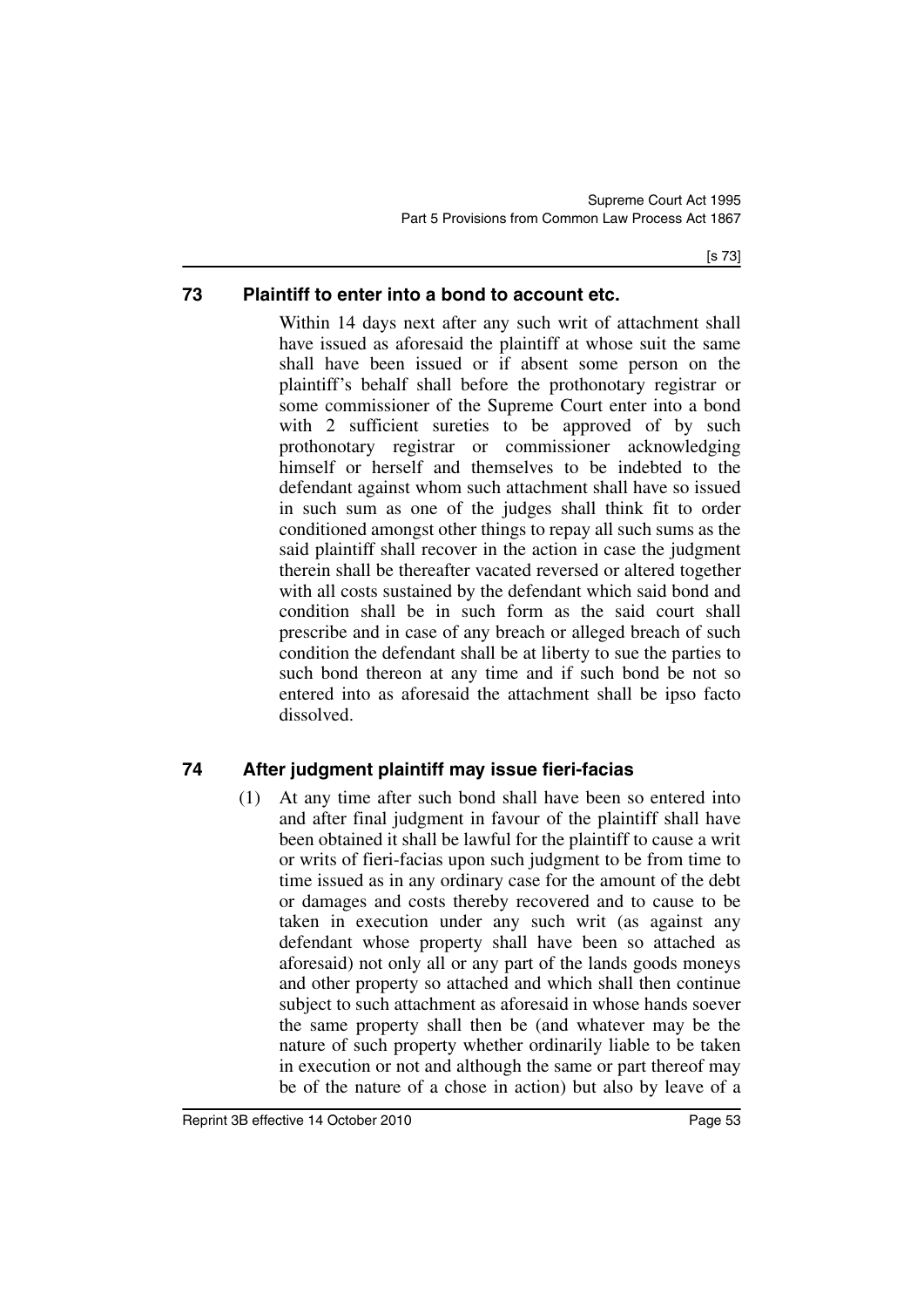[s 75]

judge any other real or personal property of the defendant which the said plaintiff shall then be able to find and to receive any such goods moneys or property in satisfaction or part satisfaction of such debt or damages and costs at an amount to be fixed by the sheriff or to cause all such property (except as nextmentioned) to be sold under such writ or writs as in ordinary cases.

- (2) However, with respect to any such debt or other chose in action as aforesaid no sale or other disposition thereof shall take place except by order of the court or one of the judges thereof and upon the application of the plaintiff it shall be lawful for the said court or any judge thereof at any time in a summary manner to authorise an action for the amount of any such debt to be brought in the name of the creditor being such defendant as aforesaid or to cause the debtor to be summoned to attend such court or judge to show cause why the debtor should not forthwith pay the amount of such debt to such plaintiff and if no sufficient cause be shown to order such payment accordingly and to enforce such order together with all costs attending the same by an attachment for a contempt as in other cases.
- (3) In addition, where such leave of a judge shall not have been obtained the writ of fieri-facias shall be special and limited to the property so attached or to part thereof.

# **Division 6 Proceeding in the action**

### **75 After attachment returned plaintiff may proceed in the action**

- (1) At any time after the return day of any such writ of attachment it shall be lawful for the plaintiff to proceed in the action as if the defendant against whom the same shall have so issued resided in Brisbane in the State aforesaid and had appeared to such action in person.
- (2) However, such bond as is hereinafter in that behalf prescribed shall have been first duly entered into.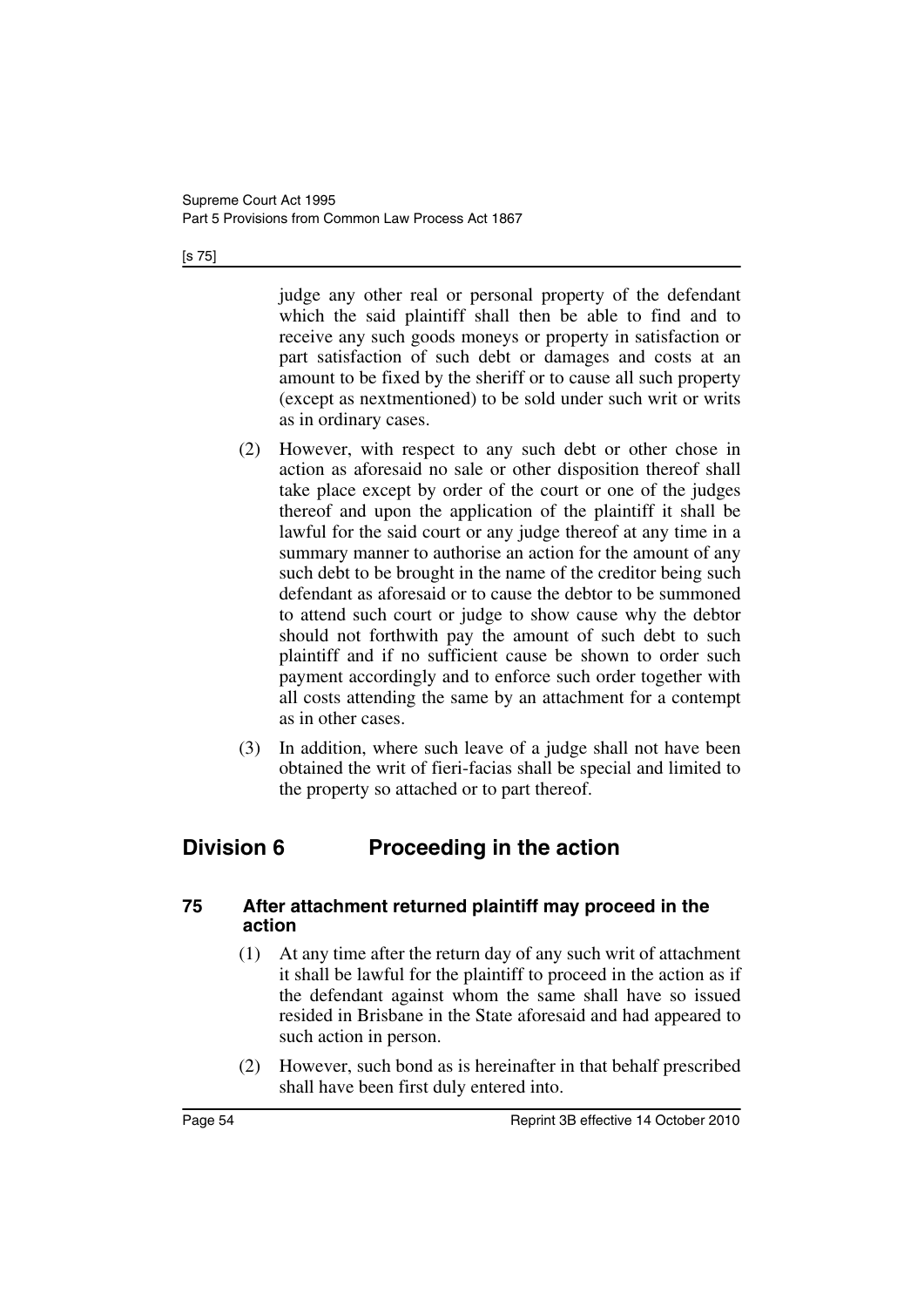## **Division 7 Advertisement**

### **76 Public notice to be given**

In addition to service of the writ of foreign attachment the plaintiff shall also cause a notice of the issue of such writ signed by the plaintiff or the plaintiff's attorney to be published in the gazette and not less than twice in 1 other Brisbane newspaper and if the defendant or any garnishee shall reside within any other electoral district than Brisbane then not less than twice also in some newspaper published within such district or nearest thereto if none be published within it and every such notice shall be in such form as the court shall direct and the last of such publications thereof shall be 1 week at the least before the day on which the writ of attachment shall be made returnable.

# **Division 8 The garnishees**

### **77 Property and debts bound from the time attachment served**

From the time of the service of such writ upon any such garnishee or person as aforesaid all and singular the lands and other hereditaments moneys and chattels bills bonds and other property of whatsoever nature in the custody or under the control of such garnishee then belonging to the defendant against whom such writ issued or to or in which such defendant shall then be legally or equitably entitled or otherwise beneficially interested (and whether solely or jointly with any person or persons) and all debts of every kind then due by any such garnishee to such defendant although the same or part thereof may be payable only at a future day shall to the extent of such defendant's right title and interest therein respectively be attached in the hands of such garnishee and (subject to any bona fide prior claims or liens thereon) be liable to the satisfaction of the particular demand or cause of action of which he or she shall by the said writ have had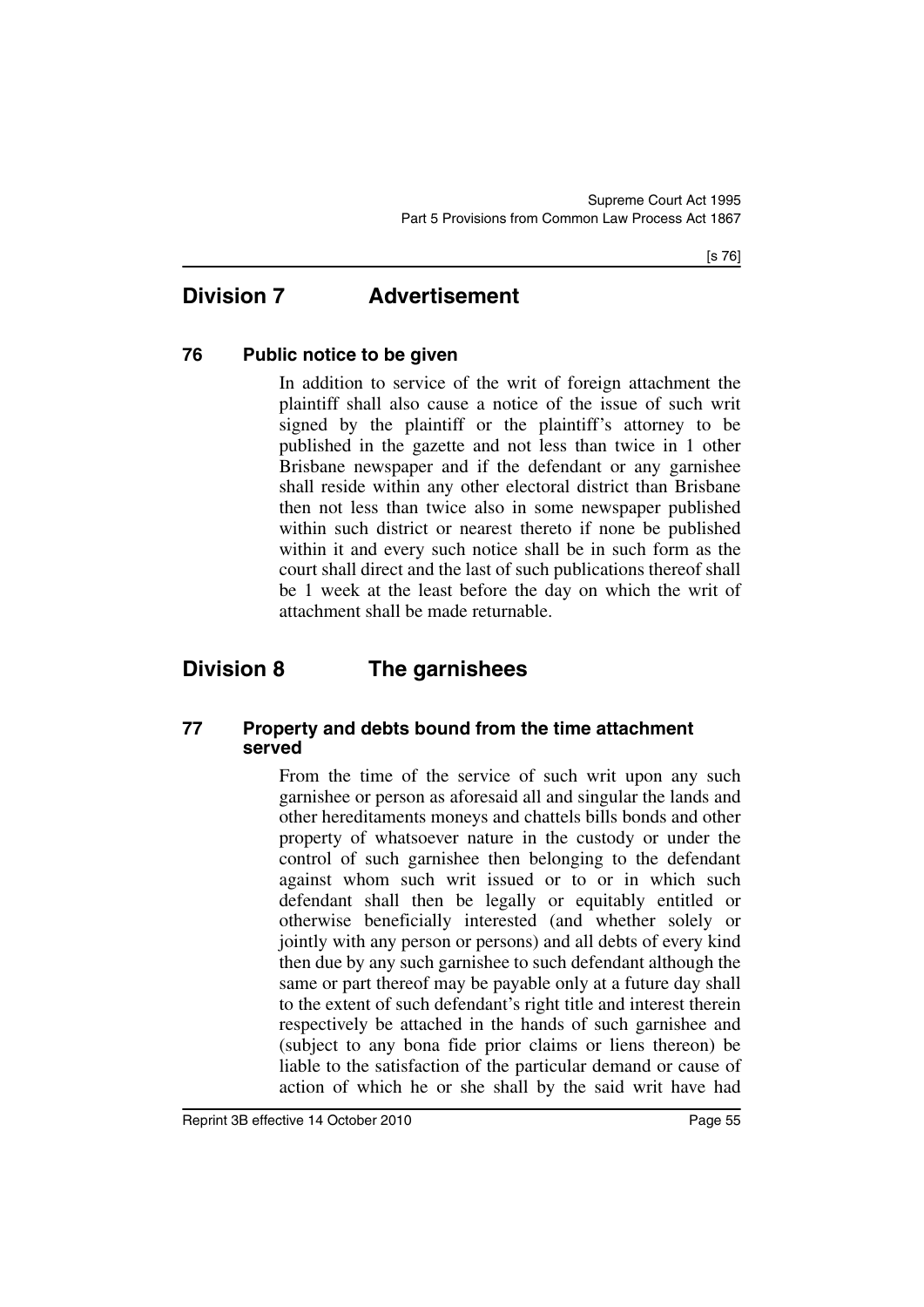#### [s 78]

notice and if any such garnishee or person without the leave of the court or one of the judges shall at any time after such service and before the said attachment shall be dissolved sell or otherwise knowingly dispose of or part with any such property or pay over any such debt or any part thereof excepting only to or to the use of the plaintiff in such writ he or she shall upon the application in a summary way of such plaintiff to the court or any judge thereof and on proof of the facts pay such damages to the plaintiff as such court or judge shall in that behalf think fit to order.

#### **78 Inquiry as to property in garnishee's hand—attendance of parties**

(1) Upon the return of every such writ of attachment as aforesaid or as soon after as conveniently may be and upon such other day or days of adjournment (if any) as shall in that behalf be directed the said court or one of the judges thereof shall proceed to inquire and determine whether in fact the plaintiff's cause of action arose within the said State and if so then what lands moneys chattels and other property as aforesaid (sufficient or not more than sufficient to satisfy the plaintiff's cause of action together with the plaintiff's costs of suit) then are or were at the time of the service of the said writ in the custody or under the control of any such garnishee or person as aforesaid belonging to the defendant or to or in which the defendant was at that time entitled or interested as aforesaid and what debts were then due to such defendant from any such garnishee or person and the particulars thereof and whether such lands moneys and other property and debts or any part or parts thereof are or can be made available for the purpose of making such satisfaction as aforesaid and to what amount respectively and for the purposes of such inquiry and determination it shall be lawful for the said court or judge in a summary way to permit the said plaintiff to examine (before the said court or a judge or before a commissioner of the said court) viva voce upon oath every such garnishee or person together with such witnesses (if any) as the said court or judge may think proper to be so examined and for that purpose to make such orders and issue such summonses to the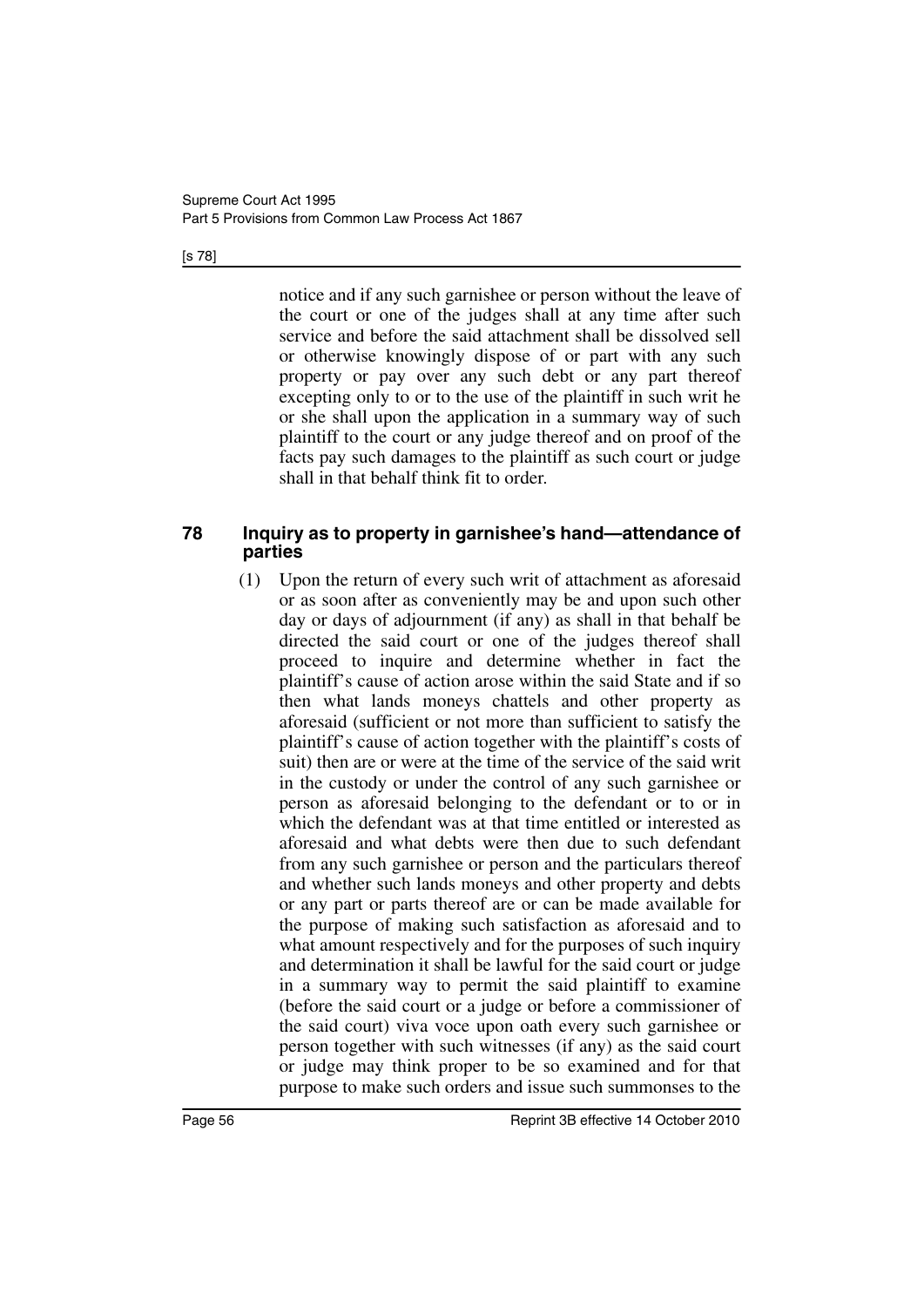[s 79]

several garnishees and to any witness or witnesses as may in that behalf be deemed expedient and any such garnishee or person as aforesaid or witness who shall refuse or neglect to attend according to the exigency of any such writ of attachment or to obey any such order or summons or shall refuse to be so examined shall be liable to be summarily proceeded against as in cases of contempt of court and to be punished accordingly.

(2) However, in any case where it shall under the circumstances appear to be reasonable or just so to do it shall be lawful for the court or any judge to dispense with the attendance of any such garnishee upon the garnishee submitting to be examined upon oath before a commissioner of the court or upon such other terms as such court or judge shall impose and where any such garnishee shall attend in obedience to any such writ or summons it shall be lawful for the court or sitting judge to award the garnishee the reasonable expenses of such attendance to be paid by the plaintiff.

## **79 Disposal of goods etc. by leave of court**

If any such garnishee or person in whose hands any such lands goods or property as aforesaid shall have been so attached shall be desirous of disposing of the same or any part thereof or of receiving or paying (as the case may be) the amount of any bill bond or debt or other chose in action or any part thereof pending such attachment and shall apply for that purpose to the court or to one of the judges it shall be lawful for the said court or judge (due notice having been given to the plaintiff of such intended application) to authorise such garnishee or person to sell or dispose of any such property or to receive or pay any such amount and the proceeds of such sale or disposal or the amount so received or paid (as the case may be) shall be thereafter held by such garnishee or person or be paid into court or invested or otherwise be detained or appropriated subject to such attachment as aforesaid or otherwise for the satisfaction of the plaintiff as such court or judge shall think fit to order.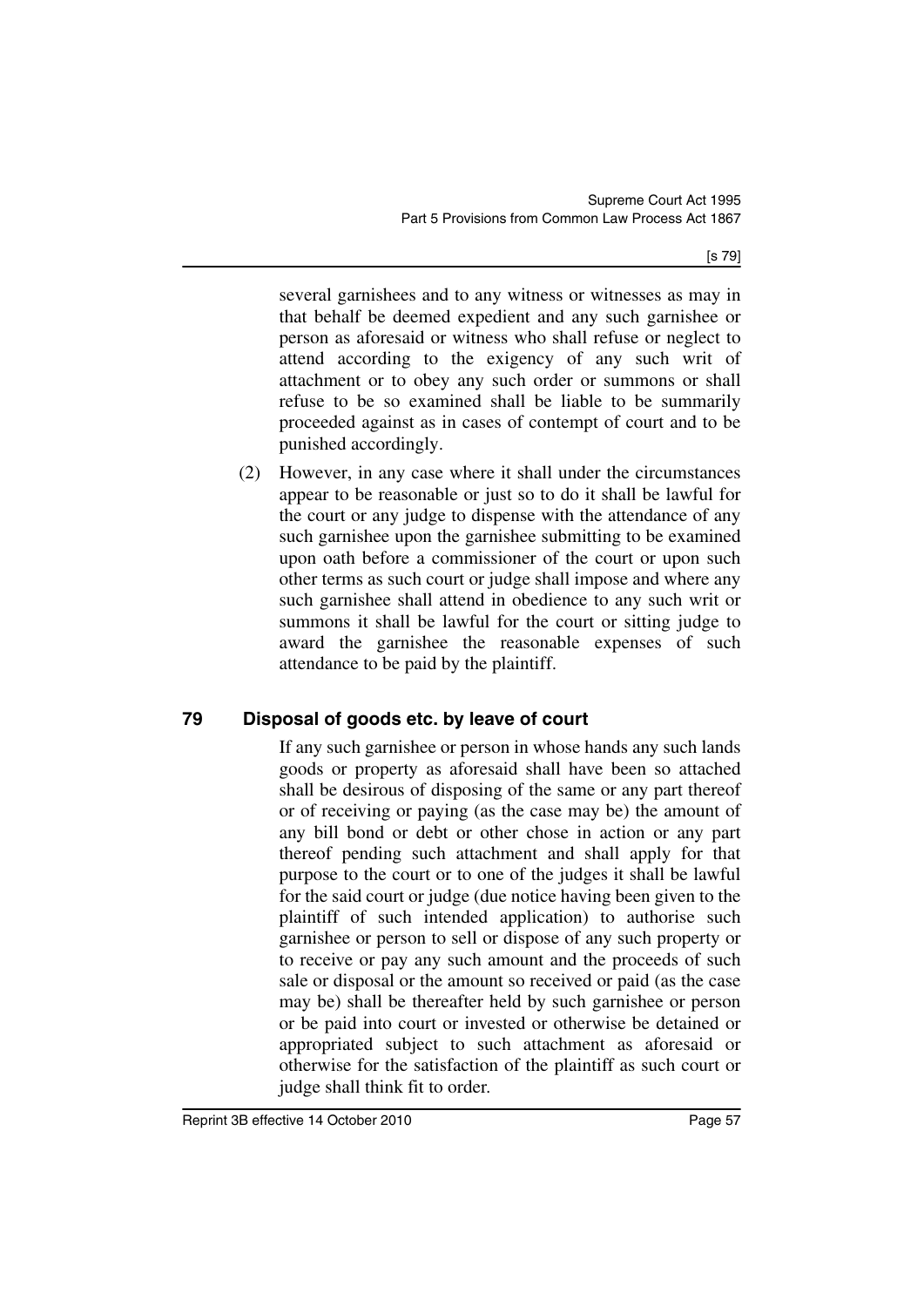#### [s 80]

### **80 Court to determine what property is to continue subject to attachment**

- (1) So soon as upon any such examination or inquiry as aforesaid it shall be ascertained by the court or sitting judge what lands moneys or other such property and debts as aforesaid can (consistently with existing liens or prior claims thereon to be determined by the said court or judge) be made available for the purpose of making satisfaction to the plaintiff as aforesaid the said court or judge shall forthwith order the same (or such part or parts thereof respectively as such court or judge shall think proper in that behalf) to be thenceforward holden for that purpose and to continue subject to such attachment accordingly or to be sold or otherwise disposed of if such court or judge shall think fit and the proceeds or (in case of debts then payable) the amount of such debts to be paid into the hands of some officer of the court subject to such attachment as the said court or judge may order and with respect to all and singular the lands moneys and other property debts and other choses in action to which no such order as aforesaid shall be intended to apply or as to which no such order can be made it shall be lawful for the said court or any of the judges at any time to direct that the said attachment shall be dissolved.
- (2) However, where more than 1 writ of attachment shall have issued against the same garnishee or person or the same property shall have been attached at the suit of more than 1 plaintiff it shall be lawful for the said court or any judge to award and determine how much and what parts of the property so attached or to what amount in value thereof shall be retained or holden under each of such writs or be paid into court or disposed of (as the case may be) for the separate benefit of each plaintiff and as to writs lodged with the sheriff on the same day the plaintiffs therein shall be entitled to satisfaction pari passu but if any of such writs shall have been lodged with the sheriff on different days the plaintiffs shall be entitled to satisfaction respectively according to the priority of each in such lodgment.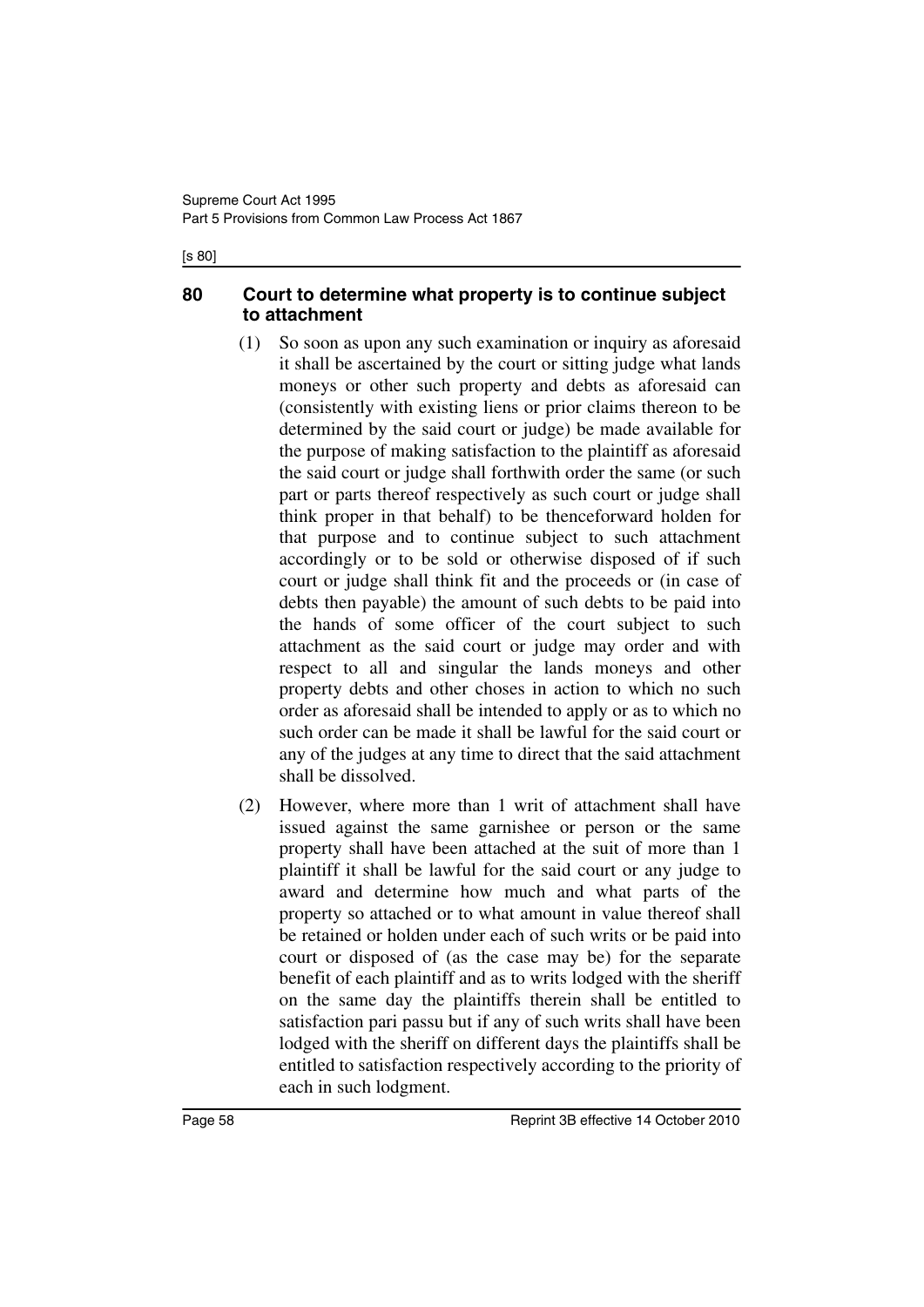### **81 Property in possession of any codefendant or spouse**

The property of any such absent defendant as aforesaid may under the provisions of this part be attached and taken in the custody or power of the defendant's spouse or of any codefendant and no process of foreign attachment against any such absent defendant nor any lien intended to be thereby created upon the land moneys securities debts and chattels or other property of such defendant thereby attached shall be defeated by reason of such codefendant or any other garnishee as aforesaid being or claiming to be jointly interested with such defendant therein either as partner or otherwise and in all cases it shall be sufficient for the purposes of this part to attach property in the hands of the person or persons having the actual care custody or control thereof for the time being.

### **82 Attachment and execution may be pleaded in bar**

Every writ of attachment upon which any order shall have been made as aforesaid where the same shall have been followed by execution levied may be pleaded in bar by any person or persons in whose hands any lands goods debts or effects as aforesaid shall be attached to any action brought by or on behalf of the defendant for the recovery of such property and if any such action shall be brought pending the attachment the same shall be stayed by order of the court or a judge until the attachment shall be dissolved or the proceedings thereupon be otherwise determined and in such plea it shall be necessary only to state shortly that such writ of attachment was issued and to set out the substance of the order finally made thereon and then to allege that the property sought to be recovered was taken under a writ of execution issued after such order.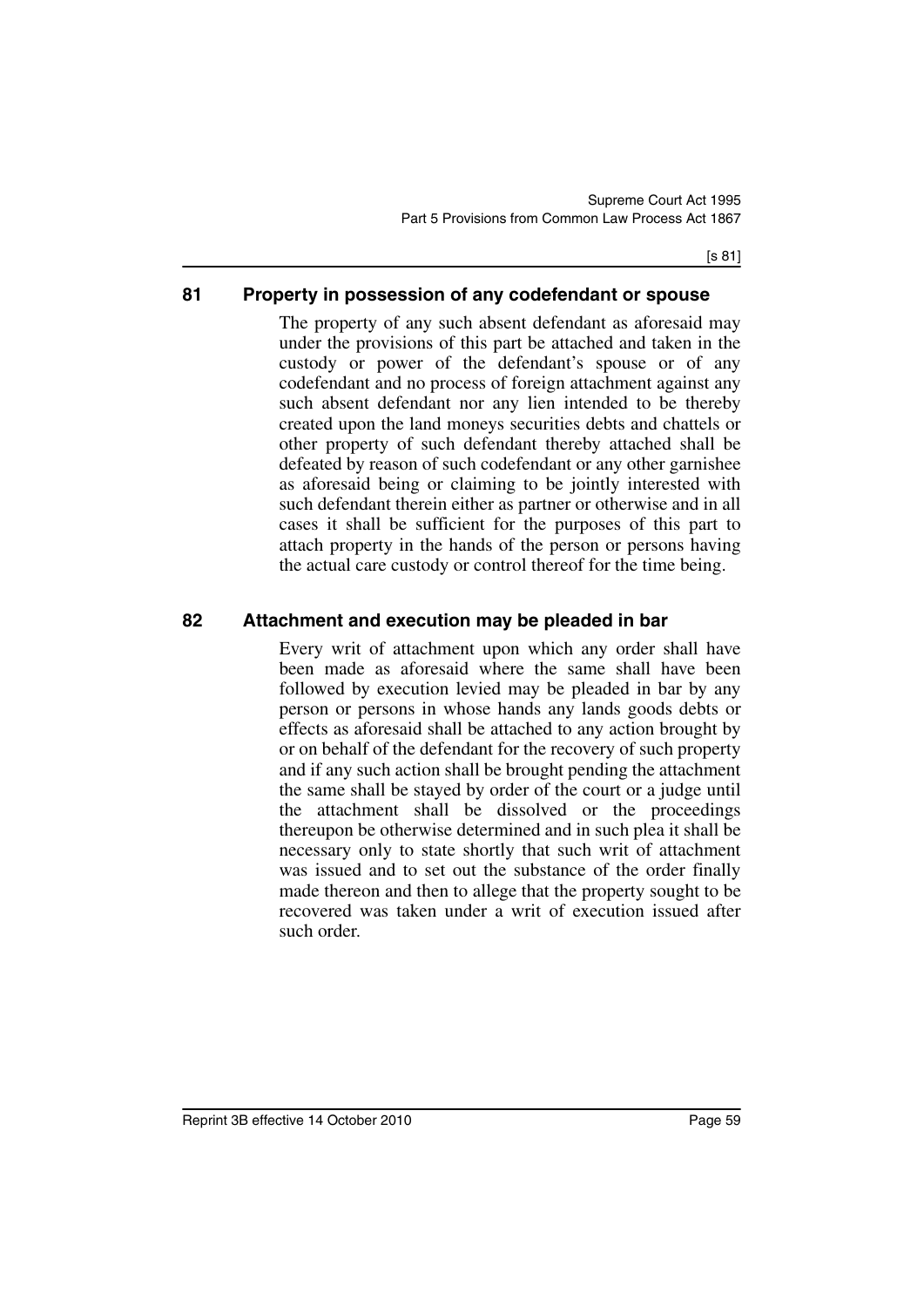[s 83]

# **Division 9 Defendant's rights**

## **83 Provision for dissolving foreign attachment**

If pending any such writ of foreign attachment as aforesaid or at any time before final judgment obtained in the action in which such writ issued the defendant against whom such attachment shall have issued or any person on the defendant's behalf shall before the registrar of the said court enter into a bond with 2 sufficient sureties to be approved of by such registrar acknowledging himself or herself and themselves to be indebted to the plaintiff in such sum as a judge shall think fit to order conditioned to pay the said plaintiff the amount of such debt or damages and costs as the plaintiff shall at any time thereafter recover in such action then it shall be lawful for such defendant or person entering into the said bond upon entering an appearance (or if such appearance shall previously have been entered by the plaintiff then upon filing a plea or pleas therein) to defend such action and upon giving notice thereof to the said plaintiff to apply to the said court by motion as of course that the said attachment may be dissolved and the same shall be dissolved accordingly and the action shall thereupon proceed to trial and judgment in the ordinary manner.

#### **84 Provision enabling absent defendant to come in and defend notwithstanding judgment against absent defendant**

If after any final judgment obtained as aforesaid an affidavit shall be made by the defendant against whom such process of foreign attachment shall have issued as aforesaid that such defendant had at the time of the obtaining of the said judgment and still hath a substantial ground of defence (either wholly or in part) to the plaintiff's action on the merits and such affidavit (sworn as next hereinafter mentioned) shall at any time before the expiration of 3 years next after such judgment be filed in the said court then upon motion thereupon for that purpose made to the said court on behalf of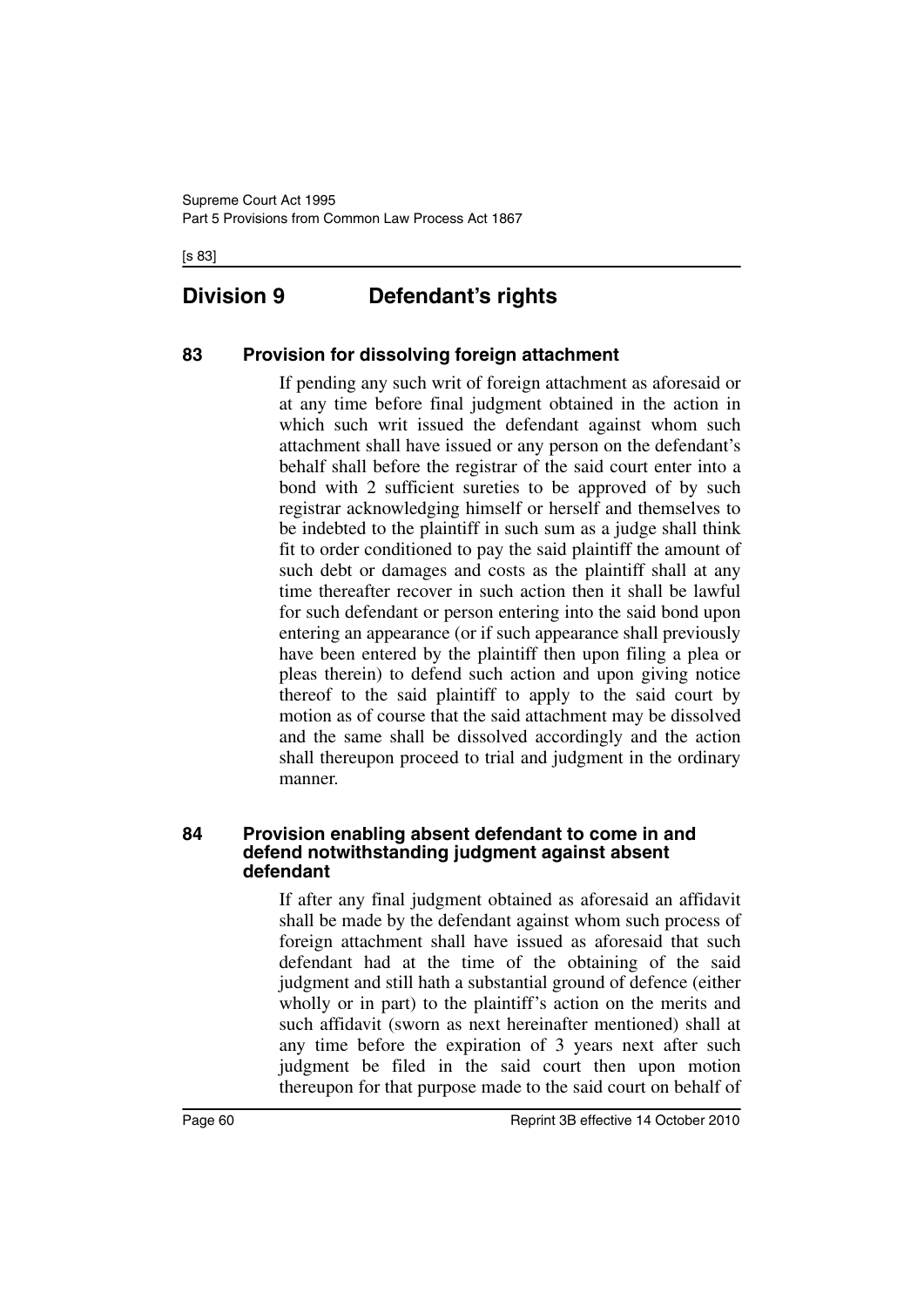[s 85]

the said defendant and after due notice thereof given to the said plaintiff (and security being entered into for the payment to the plaintiff of all costs by the plaintiff at any time thereby sustained) it shall be lawful for the said court to cause the merits so alleged as aforesaid to be inquired into and determined in such manner and form either by a feigned issue between the parties or otherwise and at such time and under terms and conditions for the purpose of securing the substantial ends of justice as to the said court shall seem meet and the said court after such inquiry and determination had shall thereupon give such judgment in the matter for the reversal of the judgment in the original action either in the whole or in part or shall or lawfully may from time to time make such order or orders in the premises between the parties as the justice of the case shall appear to require and every such judgment and order may at any time (if the party succeeding shall think fit) be suggested upon or added to the record of the original action in which such final judgment shall have been so obtained as aforesaid and every such affidavit if made within the said State shall be sworn before one of the judges or some officer of the court or person authorised to take affidavits to be used in the said court or if made elsewhere shall be sworn before a judge or master of some court of law or equity or the chief magistrate of some city or corporate town certified under the hand and seal of such magistrate.

# **Division 10 Copartners**

#### **85 Provision in case of absent defendants sued as copartners**

However, in all cases wherein 2 or more defendants shall be sued as copartners and as to any of such defendants there shall be such endorsement and affidavits as in section 71 mentioned but as to any other of such defendants there shall be a return of personal service or of *cipi corpus* then if at any time after any such return an affidavit shall be filed that to the best of the deponent's knowledge and belief the defendant served or arrested did in fact when the cause of action accrued carry on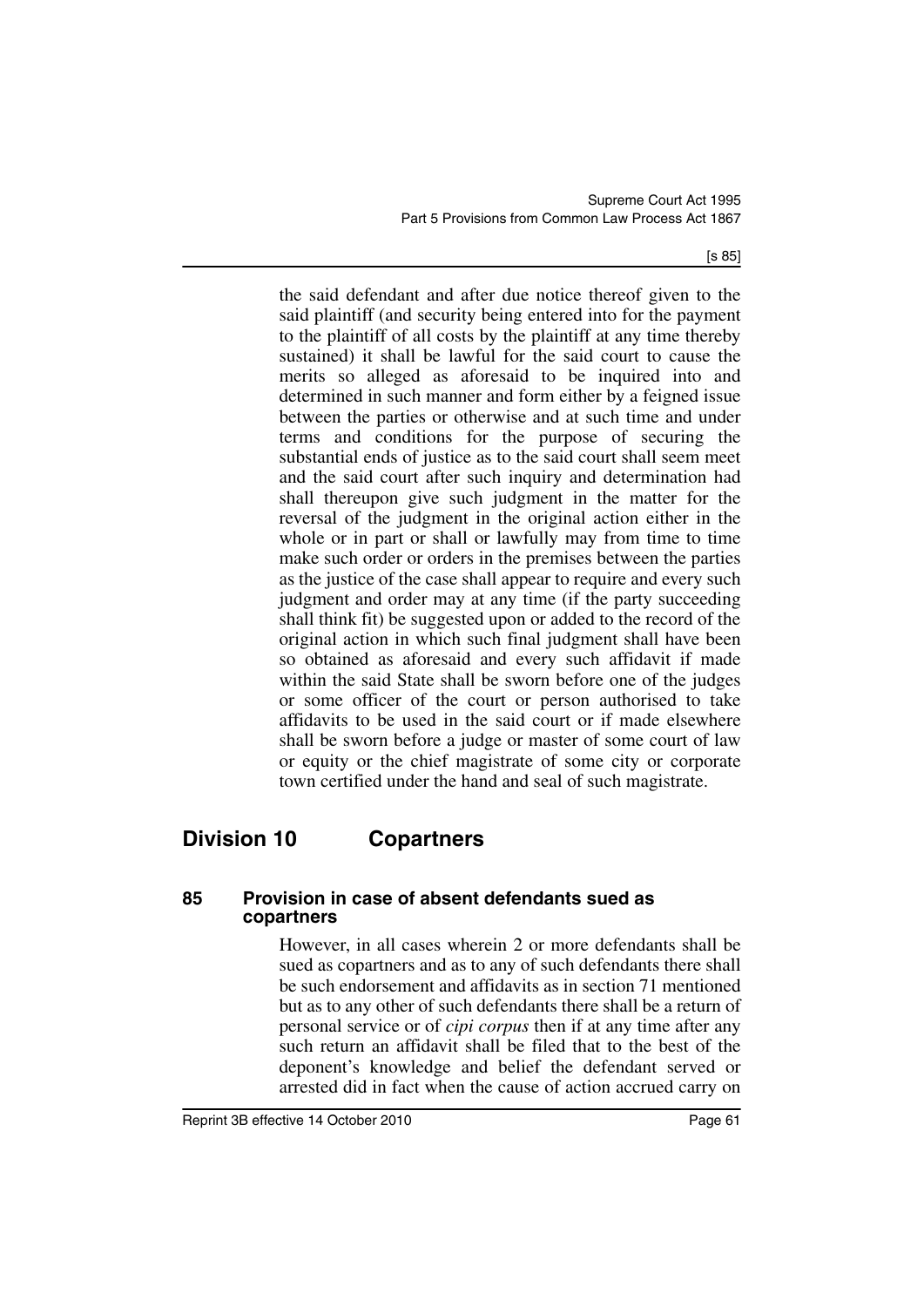#### [s 86]

business in the said State as a copartner jointly with the defendant or defendants as to whom there shall have been such endorsement and affidavits and that such lastmentioned defendant or defendants is or are absent from the State it shall be lawful for the plaintiff at the plaintiff's option to proceed against every such absent defendant (in case no appearance be entered for him or her) in the manner next hereinafter mentioned that is to say upon the filing of such affidavit or as soon after as conveniently may be the plaintiff shall cause a notice to every such defendant signed by himself or herself or the plaintiff's attorney to be published in the gazette and in not less than 1 other Brisbane newspaper in such form as the court shall for that purpose direct requiring every such defendant to appear and if on the day named in such notice (such day not being less than 10 days next after the day of the publication of the same in the said gazette) no appearance be entered for the defendant or defendants so being absent from the State the plaintiff may proceed as if he, she or they resided in the said State and had appeared to the action in person.

#### **86 Similar provision where defendants not sued as copartners**

- (1) The like appearance may be entered and proceedings had where 2 or more defendants shall be sued although not as copartners (where there shall be such endorsements and affidavits) upon an affidavit by or on behalf of the plaintiff that the cause of action against all the defendants accrued within the said State and that the defendant or defendants as to whom such endorsements and affidavits were made is or are absent from the State.
- (2) However, in addition to the publication of such notice as aforesaid the plaintiff shall give security by bond before any such appearance as aforesaid shall be entered by the plaintiff to such amount and in such form as a judge shall order conditioned to repay all such sums as the plaintiff shall recover in the action against any such absent defendant together with all costs sustained by such defendant in the premises in case the judgment therein against the defendant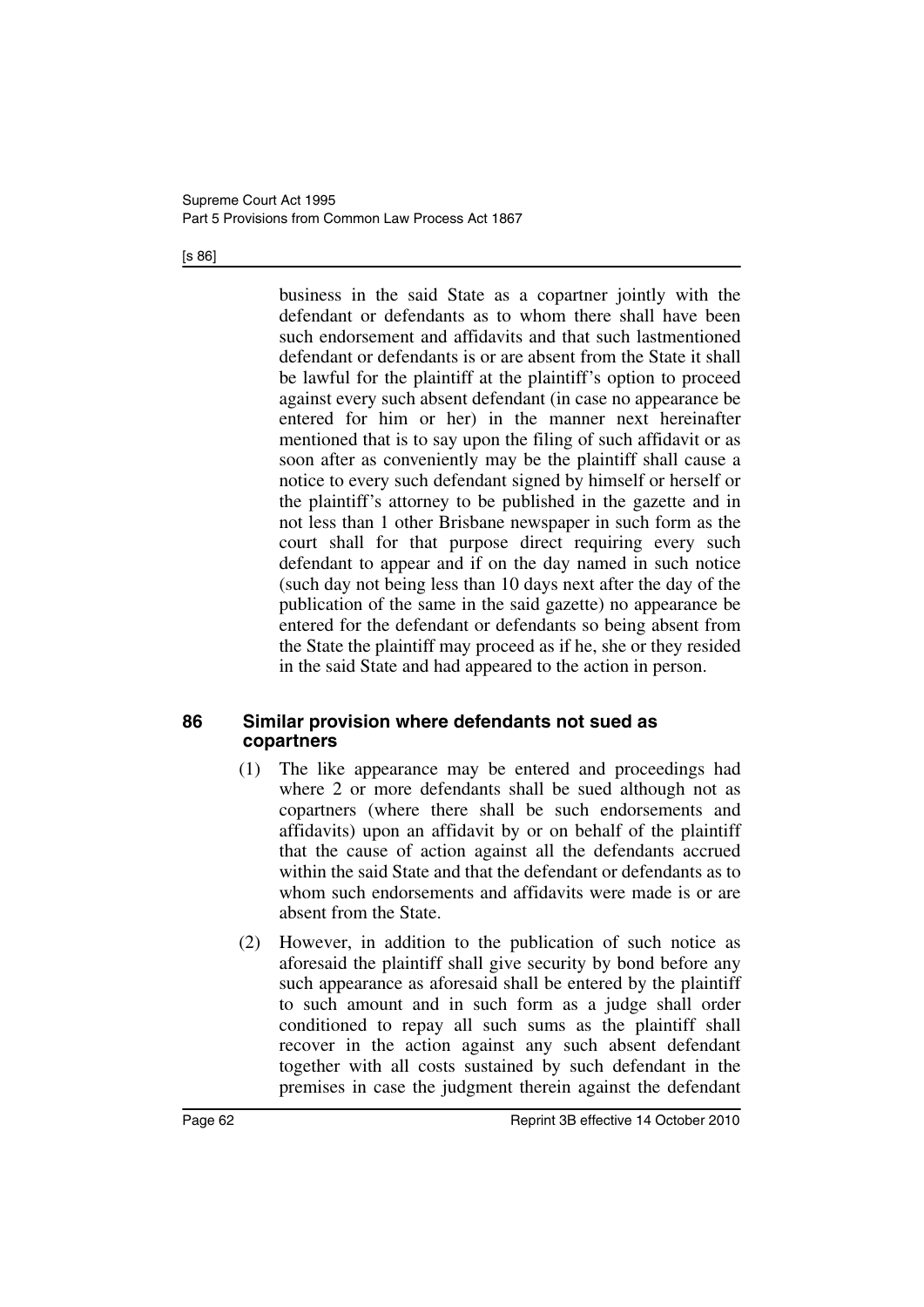[s 87]

shall afterwards be vacated reversed or altered and every such defendant shall have the like remedy and the same proceedings may be taken on the defendant's behalf for procuring the reversal of such judgment so far as the same affects such defendant as are hereinbefore provided with respect to defendants against whose property there shall have been issued as aforesaid any writ of foreign attachment.

## **87 Provisions to extend only to cases of contract**

Divisions 4 to 10 do not extend to any action of trespass or other action in tort (trover or detinue excepted) but to actions on or arising out of contract only.

# **Division 11 Attachment of goods**

## **88 Attachment upon goods of absconding debtor**

(1) If a plaintiff in any action shall by the affidavit of himself or herself or some other person or persons show to the satisfaction of a judge of the Supreme Court that such plaintiff has a cause of action against the defendant or defendants to the amount of \$20 or upwards or has sustained damage to that amount and that the defendant or defendants is or are about to remove or is or are making preparations to remove or has or have absconded out of the jurisdiction of the court or to remote parts within the State by which is intended parts beyond the limits which now are or hereafter may be prescribed for location within the same and that such action will be defeated thereby it shall be lawful for such judge of the Supreme Court by a special order upon such terms as to giving security or otherwise as the judge may deem fit to direct that the plaintiff have leave to issue a writ which said writ shall be called a writ of attachment and seizure and thereupon the sheriff shall seize and attach the goods and chattels of the defendant or defendants and if the defendant or defendants whose goods and chattels shall have been so seized and attached or any one on his, her or their behalf shall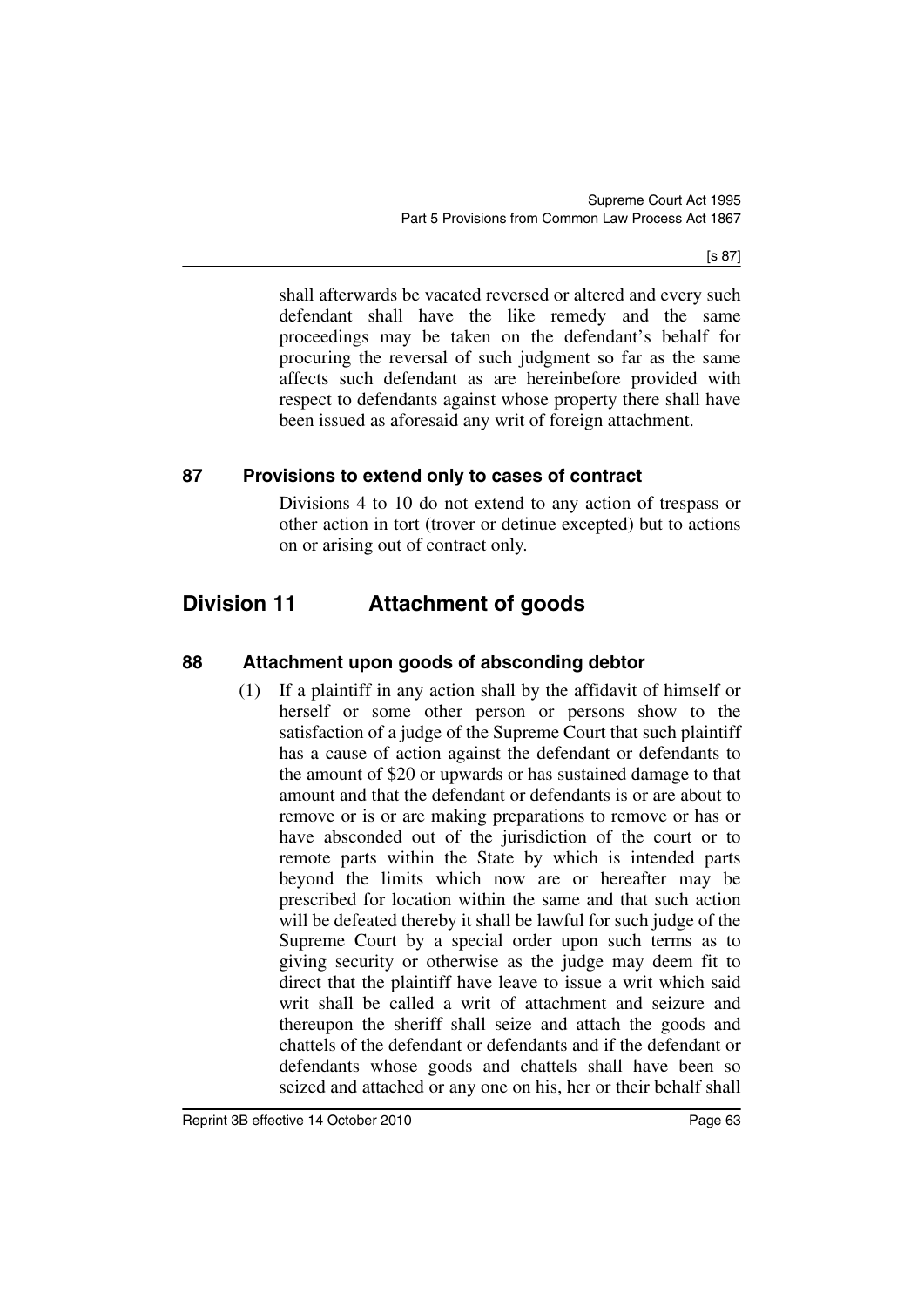#### [s 89]

give bail with 2 sufficient sureties in treble the amount of debt or damages sought to be recovered by the plaintiff the action shall proceed and the sheriff shall release the said goods from the sheriff's possession but in default of such bail at the expiration of 14 days from the return of the said writ of attachment the action shall or may be set down for trial before the registrar when the plaintiff shall prove the plaintiff's debt or damages viva voce to the satisfaction of the registrar and such proof shall be reduced to the form of a deposition and so signed by the deponents and also by the registrar and filed and thereupon judgment may be entered and a special writ of fieri-facias may issue thereon for the sale of the said goods and chattels.

- (2) However, if the goods and chattels so seized shall be of such a nature as to render the immediate sale thereof expedient the judge or in the judge's absence the said registrar upon proof thereof upon affidavit may order the same to be sold and the money to be deposited in court until such bail shall be given and if such bail shall not be given within the time aforesaid the proceeds of any such sale shall be paid to the sheriff in satisfaction of the debt or damages and costs in such writ of fieri-facias upon the said judgment.
- (3) In addition, nothing herein contained shall prevent the plaintiff from arresting the defendant on a *capias ad respondendum* under any law now or hereafter to be in force.
- (4) In addition, the plaintiff unless it be otherwise ordered by a judge shall enter into such bond as is required by section 73 mutatis mutandis.

## **Division 12 Capias ad respondendum**

#### **89 Arrest on mesne process abolished except in certain cases**

No person shall be arrested upon mesne process in any civil action in any court within the said State except in the cases and in the manner hereinafter provided.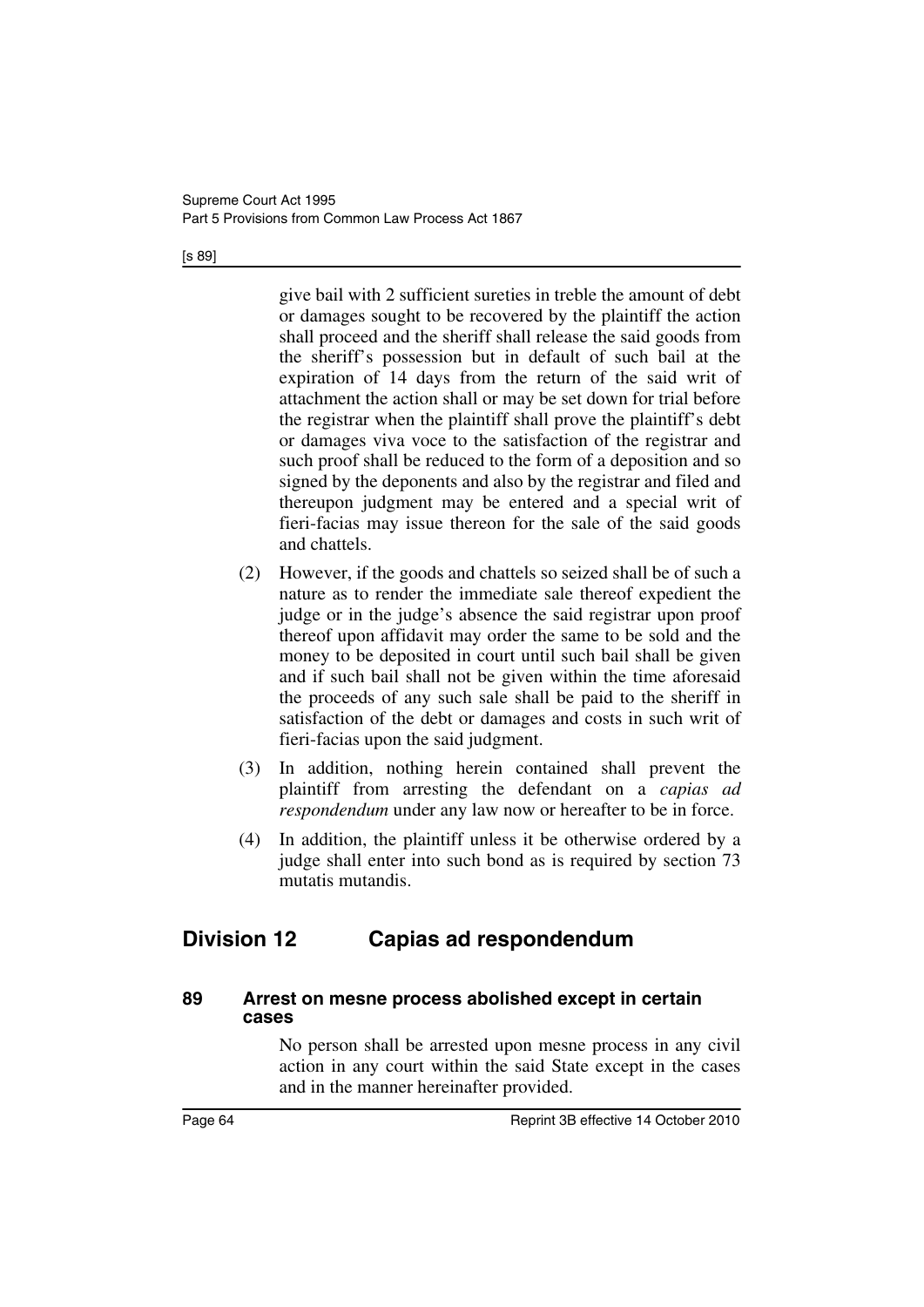[s 90]

### **90 When person may be arrested or held to bail**

If a plaintiff in any action in which the defendant is now liable to arrest whether upon the order of a judge or without such order shall by the affidavit of himself, herself or some other person or persons show to the satisfaction of a judge of the Supreme Court that such plaintiff has a cause of action against the defendant or defendants to the amount of \$40 or upwards or has sustained damage to that amount and that the defendant or any 1 or more of the defendants is about to remove or is making preparations to remove out of the jurisdiction of the Supreme Court or otherwise to abscond to remote parts within the said State (by which is intended parts beyond the limits which now are or hereafter may be prescribed for location within the same) and that such action will be defeated unless he, she or they be forthwith apprehended it shall be lawful for such judge by a special order to direct that such defendant or defendants so about to remove or abscond shall be held to bail for such sum as such judge shall think fit not exceeding the amount of the debt or damages and thereupon it shall be lawful for such plaintiff within the time which shall be expressed in such order but not afterwards to sue out 1 or more writ or writs of capias against any such defendant or defendants so directed to be held to bail which writ of capias shall be in the form to be prescribed as hereinafter mentioned by the judges of the Supreme Court.

#### **91 Sheriff may proceed to arrest defendant—defendant to remain in custody until defendant finds bail or makes deposit**

The sheriff or other officer to whom any such writ of *capias ad respondendum* shall be directed shall before the return of the said writ but not afterwards proceed to arrest the defendant thereupon and such defendant when so arrested shall remain in custody until the defendant shall have given a bail bond to the sheriff or other officer or shall have made deposit of the sum endorsed on such writ of capias together with \$20 costs.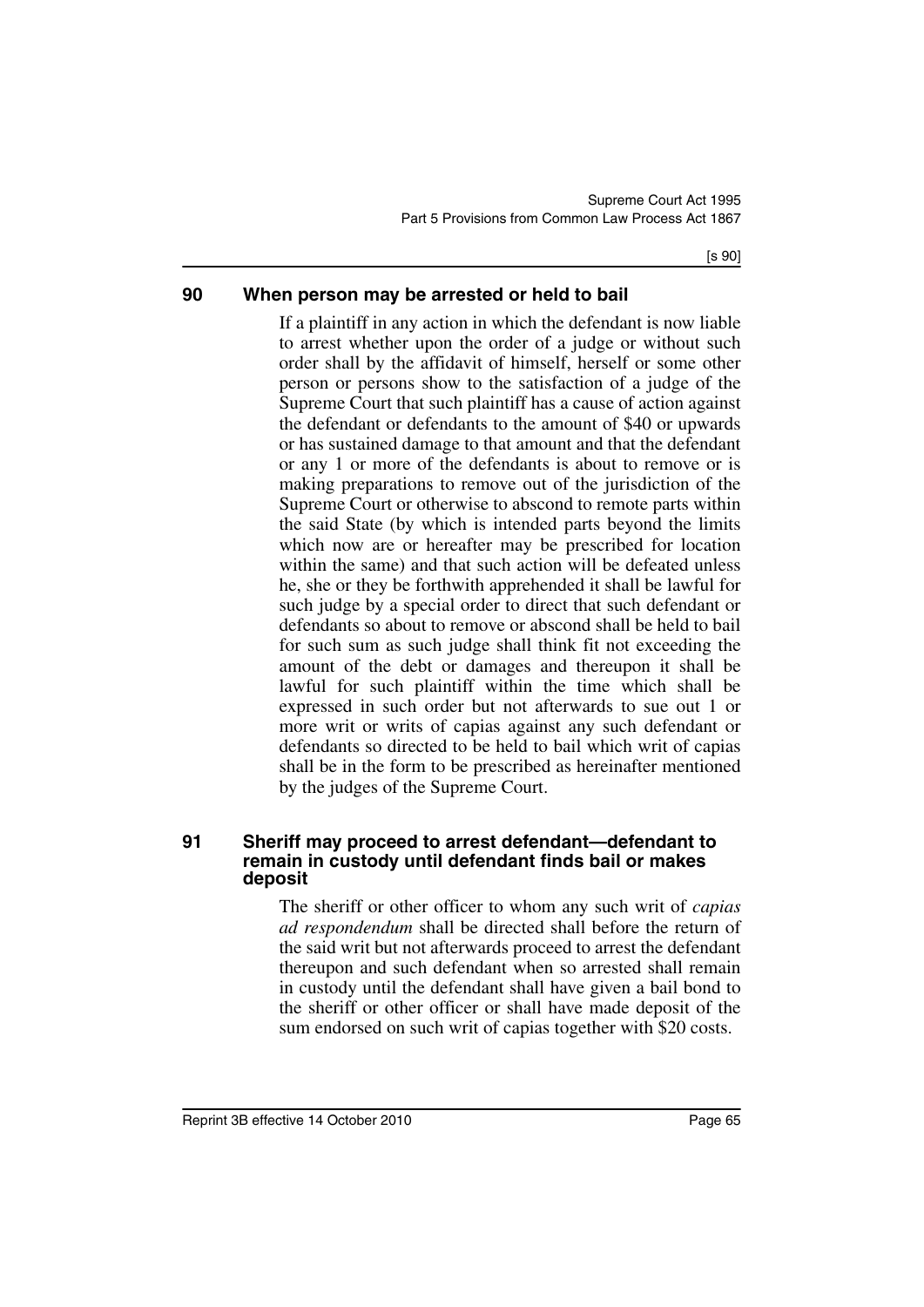[s 92]

### **92 Order may be made at any stage of the proceedings before final judgment**

Any such special order may be made and the defendant arrested in pursuance thereof at any time after the commencement of such action and before final judgment shall have been obtained therein.

# **Division 13 Discharge of prisoner**

#### **93 Defendant may apply for defendant's discharge forthwith—judge may discharge defendant or not**

- (1) It shall be lawful for any person arrested upon any such writ of *capias ad respondendum* to apply at any time after such arrest to a judge of the Supreme Court for an order or rule on the plaintiff in such action to show cause why the person arrested should not be discharged out of custody and it shall be lawful for such judge to make absolute or discharge such order or rule and to direct the costs of the application to be paid by either party or to make such other order therein as to such judge shall seem fit.
- (2) However, any such order made by a judge may be discharged or varied by the court on application made thereto by either party dissatisfied with such order.

# **Division 14 Capias ad satisfaciendum**

### **94 As to arrests on Supreme Court writs**

- (1) Except as hereinafter provided no person shall be arrested on any writ of *capias ad satisfaciendum* issuing out of the Supreme Court.
- (2) However, if any judge of the said Supreme Court shall be satisfied by affidavit that the defendant fraudulently conceals money goods or valuable securities from the judge's judgment creditor or that the defendant is about to leave the State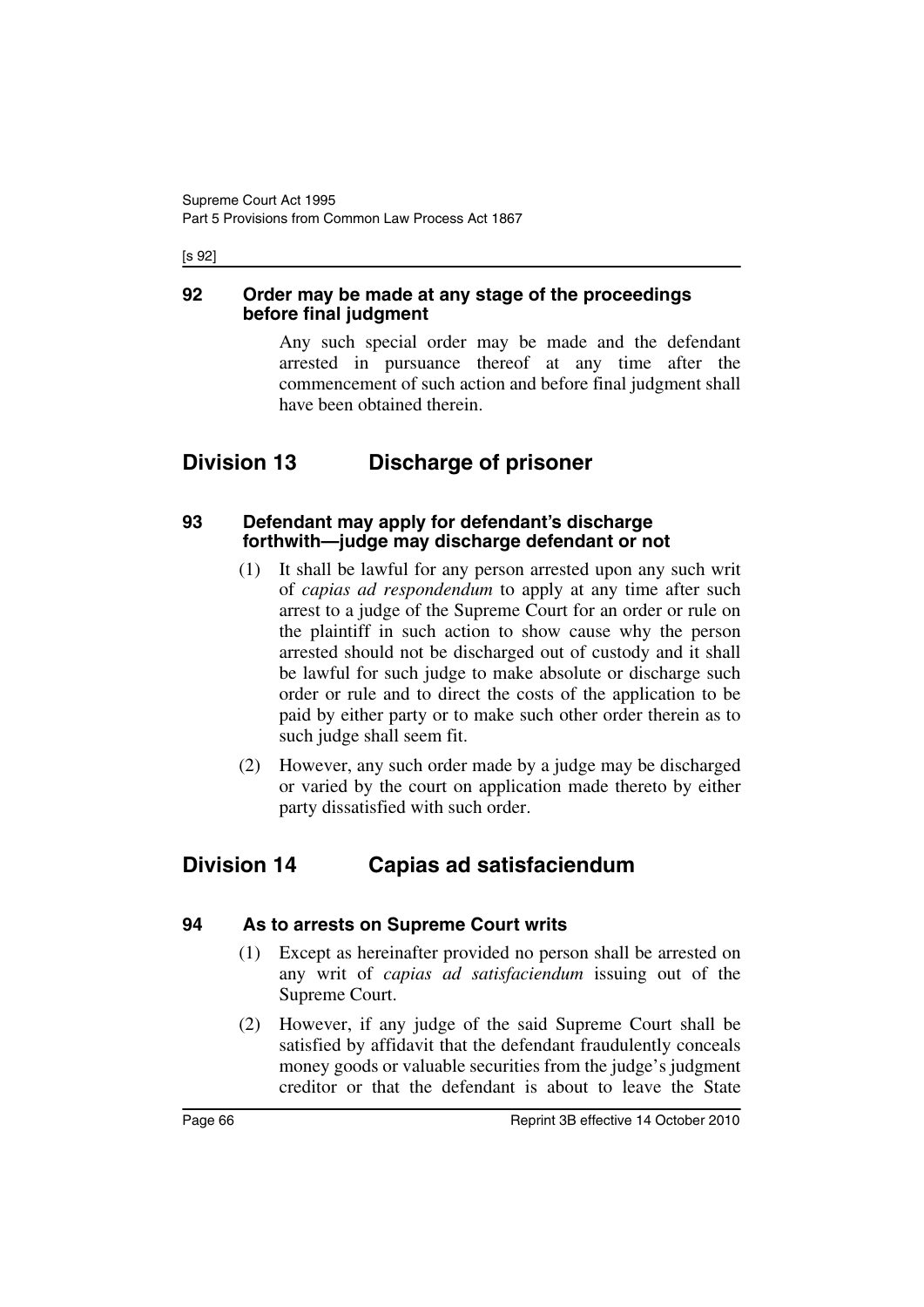[s 95]

without satisfying the judgment the said judge shall order such writ to issue and the defendant may be arrested on such writ anything hereinbefore contained notwithstanding.

(3) In addition, nothing in this section contained shall extend to any writ of *capias ad satisfaciendum* issued in any action for breach of promise of marriage libel slander seduction criminal conversation with the plaintiff's wife or any malicious injury.

### **95 Writs of ca. sa. to fix bail**

In any case in which a defendant shall have been arrested or have given bail upon a writ of *capias ad respondendum* a writ of *capias ad satisfaciendum* may be issued to fix the bail or charge the defendant in execution as of course.

### **96 Proceedings for charging in execution a person already in prison**

It shall not be necessary in any case to sue out a writ of *habeas corpus ad satisfaciendum* to charge in execution a person already in the prison of the court but such person may be so charged in execution by a *capias ad satisfaciendum* in all cases where by law such lastmentioned writ may now issue and the service of such lastmentioned writ upon the keeper of the prison for the time being shall have the effect of a detainer.

# **Division 15 Discharge of prisoner**

#### **97 Sheriff or gaoler may discharge prisoner by authority of the attorney in the cause**

A written order under the hand of the attorney in the cause by whom any writ of *capias ad satisfaciendum* shall have been issued shall justify the sheriff gaoler or person in whose custody the party may be under such writ in discharging such party unless the party for whom such attorney professes to act shall have given written notice to the contrary to such sheriff gaoler or person in whose custody the opposite party may be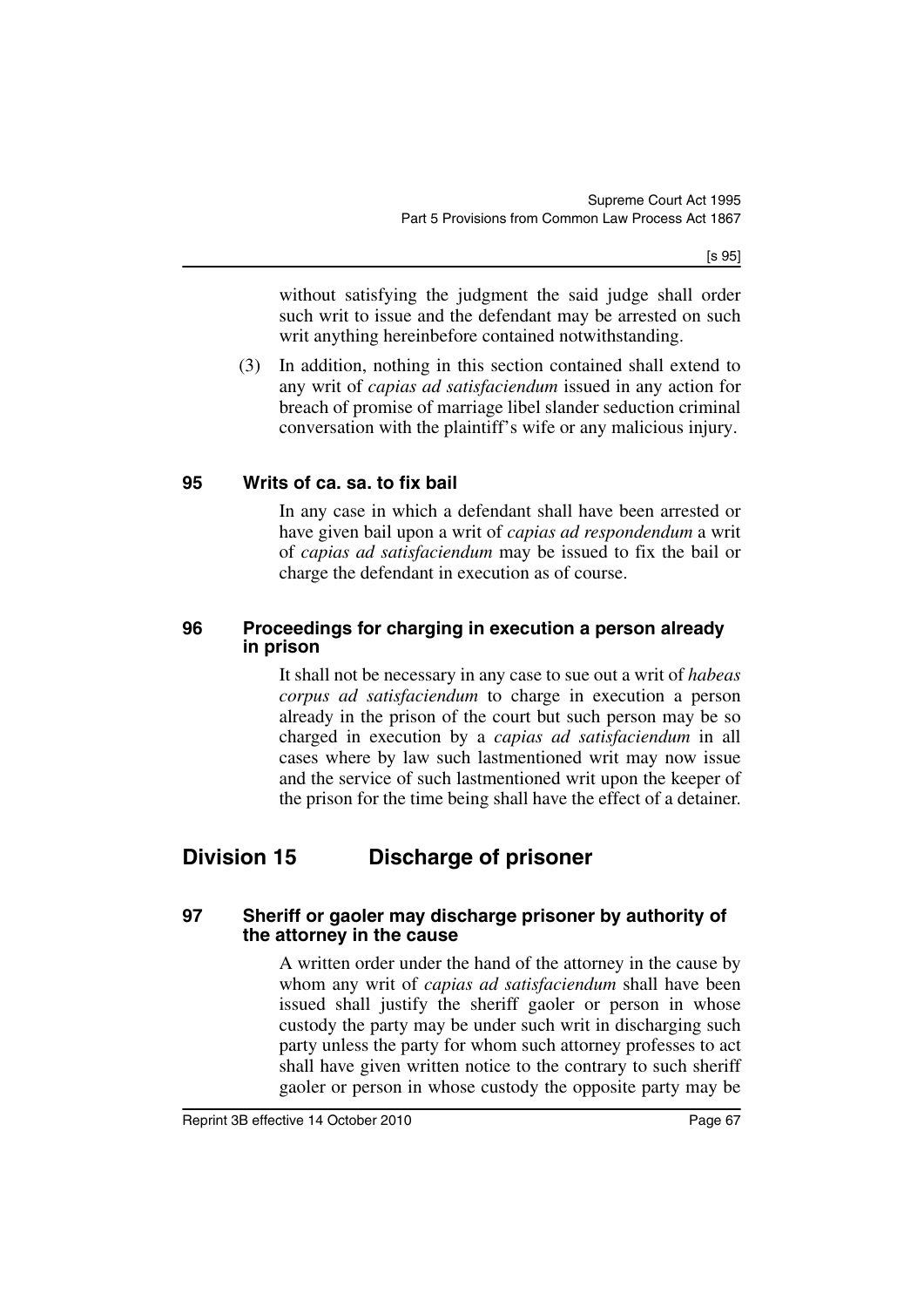#### [s 98]

but such discharge shall not be a satisfaction of the debt unless made by the authority of the creditor and nothing herein contained shall justify any attorney in giving such order for discharge without the consent of the attorney's client.

# **Division 16 Fieri-facias**

### **98 Sheriff empowered to seize moneys banknotes etc.**

(1) By virtue of any writ of fieri-facias to be sued out of the Supreme Court or any precept in pursuance thereof the sheriff or other officer having the execution thereof may and shall seize and take any money or banknote or notes of any banking society or company established in Queensland or elsewhere and any cheques bills of exchange promissory notes bonds specialties or other securities for money belonging to the person against whose effects such writ of fieri-facias shall be sued out and may and shall pay or deliver to the party suing out such execution any money or banknotes which shall be so seized or a sufficient part thereof and may and shall hold any such cheques bills of exchange promissory notes bonds specialties or other securities for money as a security or securities for the amount by such writ of fieri-facias directed to be levied or so much thereof as shall not have been otherwise levied and raised and may sue in the name of such sheriff or other officer for the recovery of the sum or sums secured thereby if and when the time of payment thereof shall have arrived and the payment to such sheriff or other officer by the party liable on any such cheque bill of exchange promissory note bond specialty or other security with or without suit or the recovery and levying execution against the party so liable shall discharge the party to the extent of such payment or of such recovery and levy in execution as the case may be from the party's liability on any such cheque bill of exchange promissory note bond specialty or other security and such sheriff and other officer may and shall pay over to the party suing out such writ the money so to be recovered or such part thereof as shall be sufficient to discharge the amount by such writ directed to be levied and if after satisfaction of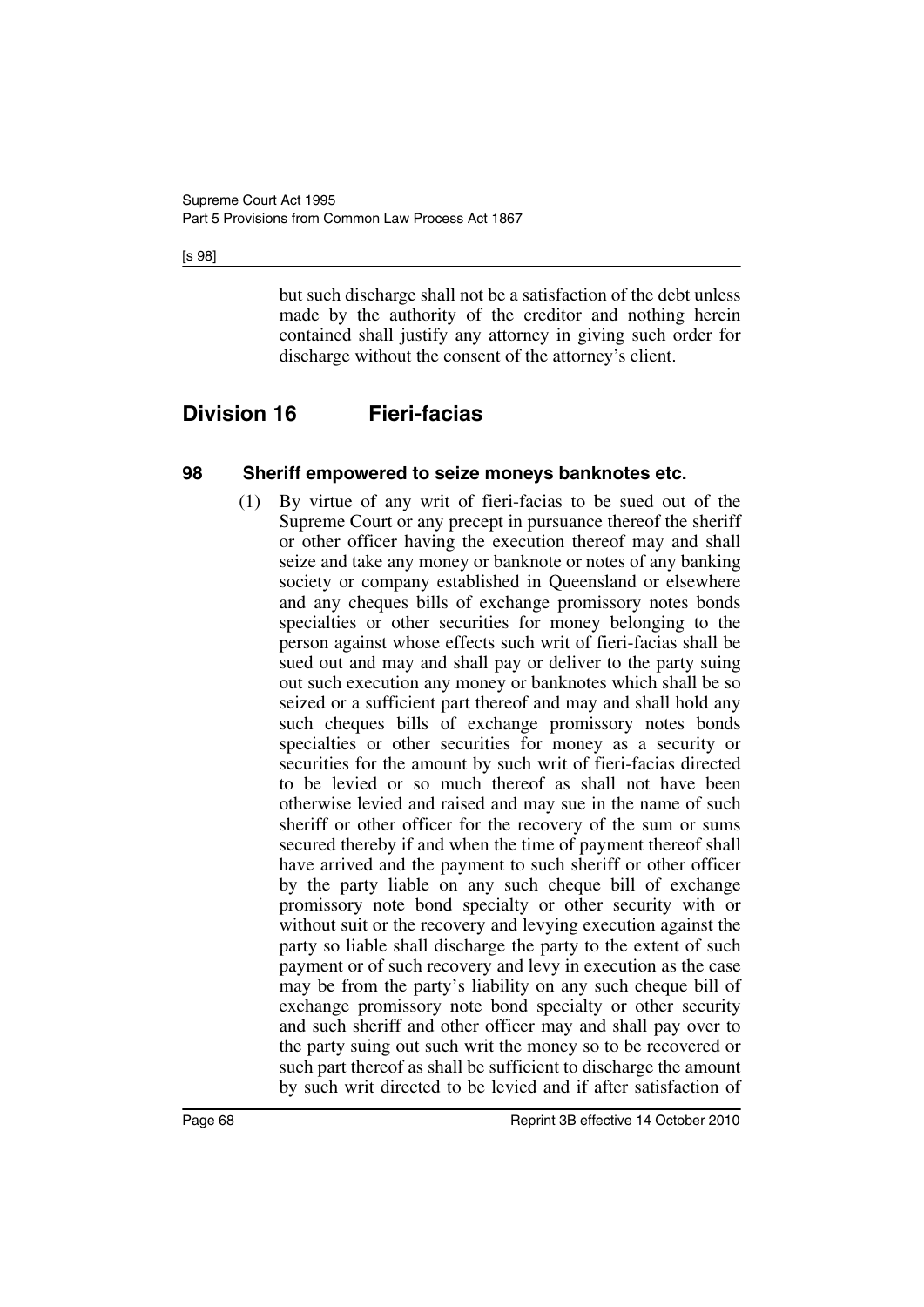the amount so to be levied together with sheriff's poundage and expenses any surplus shall remain in the hands of such sheriff or other officer the same shall be paid to the party against whom such writ shall be so issued.

- (2) However, no such sheriff or other officer shall be bound to sue any party liable upon any such cheque bill of exchange promissory note bond specialty or other security unless the party suing out such execution shall enter into a bond with 2 sufficient sureties for indemnifying him or her from all costs and expenses to be incurred in the prosecution of such action or to which he or she may become liable in consequence thereof the expense of such bond to be deducted out of any money to be recovered in such action.
- (3) For the purposes of this section—

*writ of fieri-facias* includes a warrant or precept in the nature of such writ sued out of any inferior court in the said State.

## **99 Property of debtors liable to be sold in execution**

- (1) It shall be lawful for the sheriff under any writ of execution issued out of the Supreme Court whereby the sheriff is directed to levy any sum of money and whereby the sheriff is directed in the behalf herein mentioned to execute the same as herein mentioned (that is to say) to seize and take and to cause to be sold all and singular the lands tenements goods chattels choses in action and other property within the said State of or to which the person named in the said writ against whom any judgment decree or order has been recovered or pronounced is or may be seized possessed or entitled or which the sheriff can either at law or in equity assign or dispose of whether such person be resident or domiciled within or without the said State.
- (2) However, this part shall not empower such sheriff to sell any mere claim or right of entry to which such person is or may be entitled.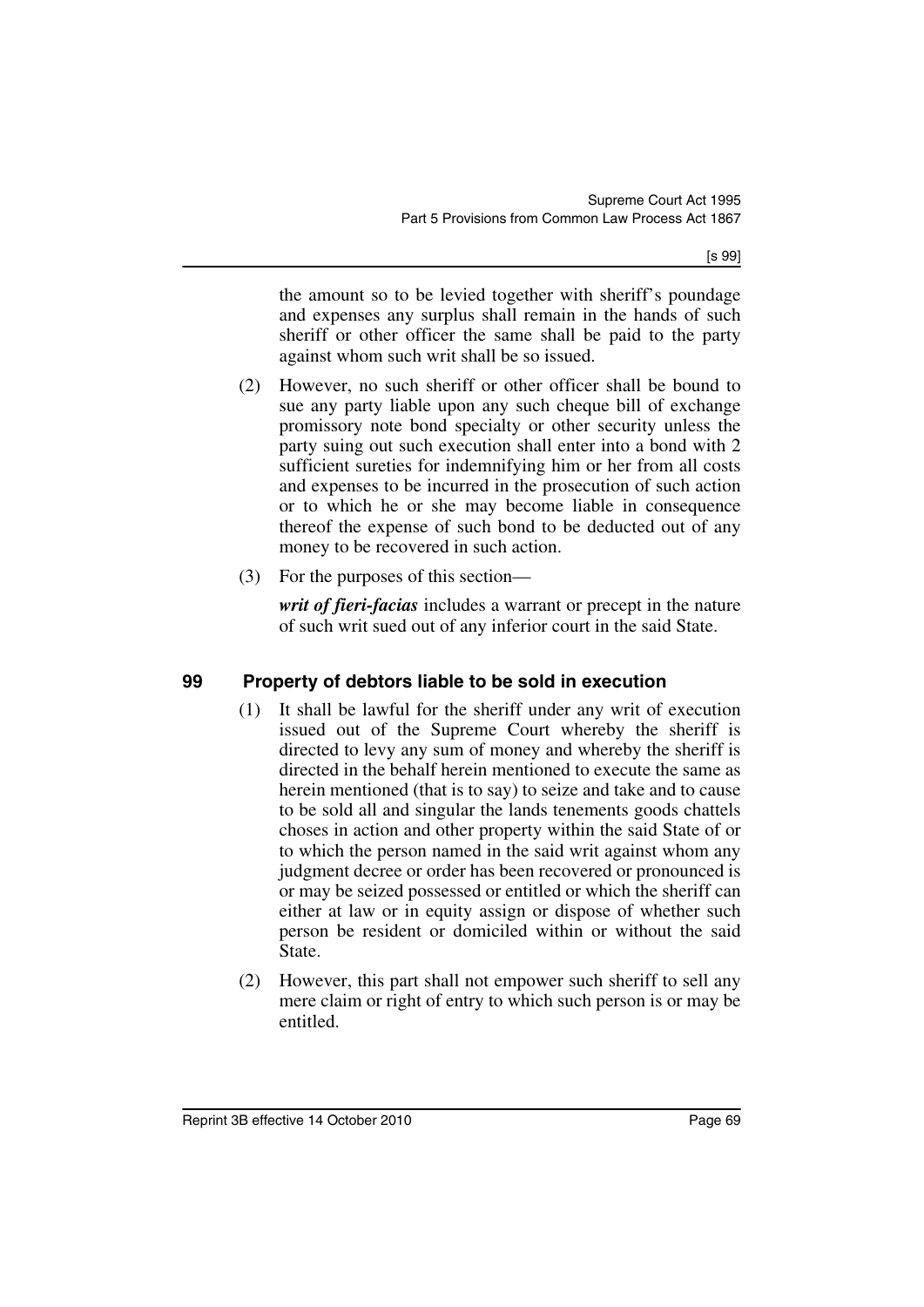#### [s 100]

## **100 Sheriff to execute deed of bargain and sale to purchaser**

In case of any sale by the said sheriff by himself, herself or the sheriff's deputy of the right title and interest of any person of to or in any lands the said sheriff is hereby required to execute a proper deed of bargain and sale of the right title and interest of such person to the purchaser thereof.

## **101 Sales of land by sheriff**

It shall not hereafter be necessary for any sheriff to make an actual seizure of land under any writ in order to authorise a sale thereof but instead of such seizure the sheriff shall cause notice of the writ and of the intended day and place of sale and the particulars of the property to be published in accordance with the Rules of the Supreme Court and the publication of such notice shall be equivalent to an actual levy by the sheriff on the land indicated by such notice.

*Editor's note*—

Rules of the Supreme Court—now see the *Supreme Court of Queensland Act 1991*, section 130.

## **102 Deeds of sale by sheriff**

Every deed of sale heretofore or hereafter executed by any sheriff of the land of a judgment debtor or of the right title and interest of such debtor to and in any land shall be prima facie evidence of the existence of a valid judgment and writ to support a levy by such sheriff on the land and of the fact of a levy having been duly made on such land if stated in the deed or of such notice as aforesaid having been duly published if that fact be so stated and no such deed shall be deemed invalid by reason only of nonregistration within 1 calendar month.

### **103 Sheriff may sell equities of redemption**

(1) It shall be lawful for the sheriff to whom any writ of fieri-facias issued out of the Supreme Court shall be directed to take in execution and cause to be put up for sale and to be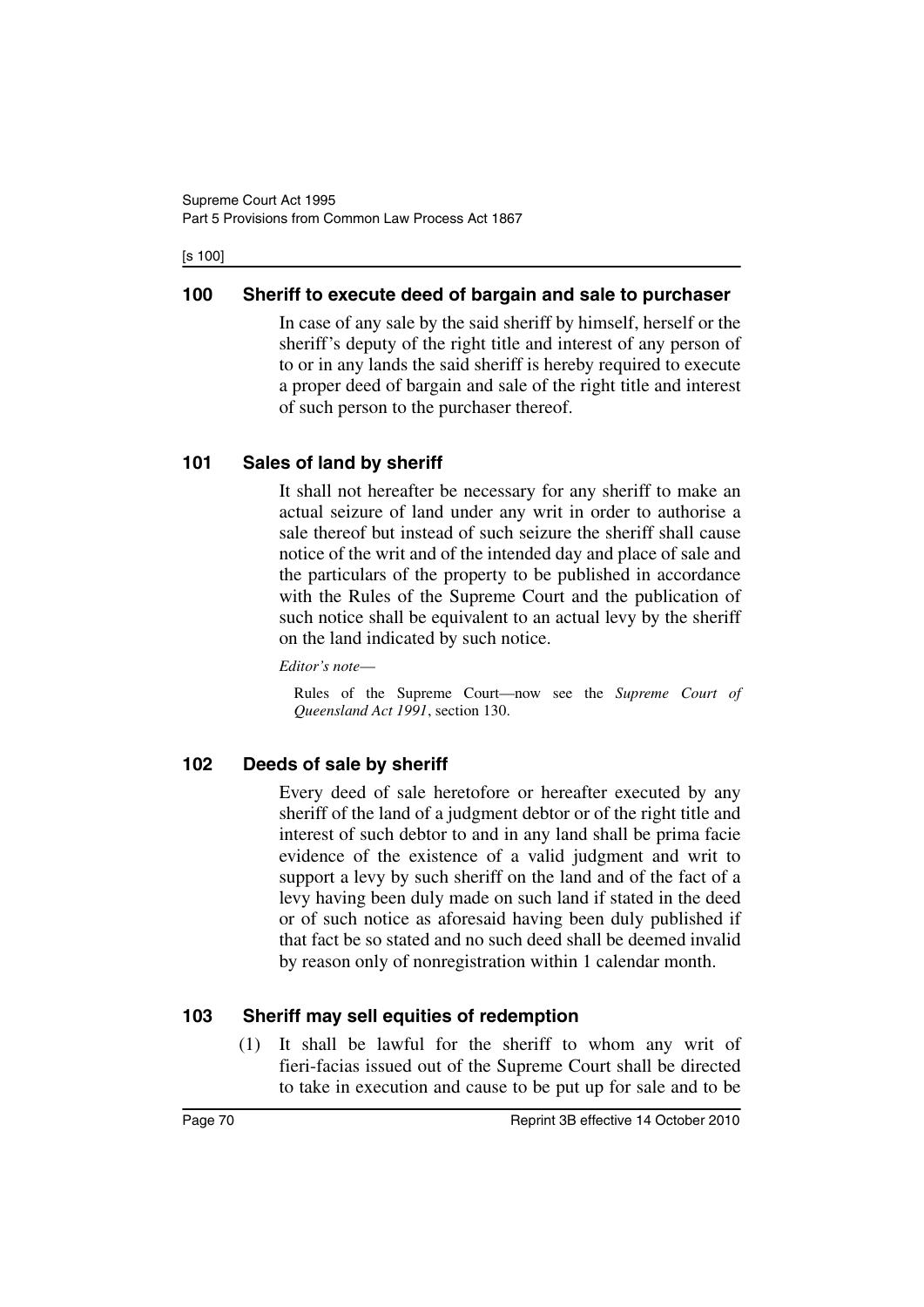[s 104]

sold under such writ any equity of redemption or other equitable interest of or belonging to the defendant therein named and every such sale (the same being by public auction only and in cases of equity of redemption being previously advertised in the gazette and in 1 or more newspaper or newspapers at least 1 calendar month before the same shall take place) shall be as valid and effectual to pass all such defendant's right and title to and interest in such equity or equitable interest as if the same had been conveyed or assigned to the purchaser by such defendant.

(2) However, where any such equity or equitable interest shall relate to real estate a deed of bargain and sale thereof or of such defendant's right and title to and interest therein shall be executed by such sheriff to such purchaser and be by him or her duly registered within 1 calendar month next after sale.

# **Division 17 Special commissioners**

## **104 Chief justice to appoint commissioners in certain towns**

It shall be lawful for the chief justice of the Supreme Court to appoint from time to time by commission under the chief justice's hand and the seal of the said court some fit persons residing respectively at the towns of Maryborough Gladstone Rockhampton Bowen and Warwick or within 4km of the said places to be commissioners of the said court for the purposes of this part which commissioners shall at the instance of any plaintiff have power to issue writs of summons and of *capias ad respondendum* in the said court against any defendant about to depart out of the State from any of the said towns in cases where by law an arrest upon mesne process is now allowed in the said court and every such writ of capias shall (except where hereby otherwise provided) have the same force and effect as an ordinary writ of *capias ad respondendum* issued out of the said court at Brisbane.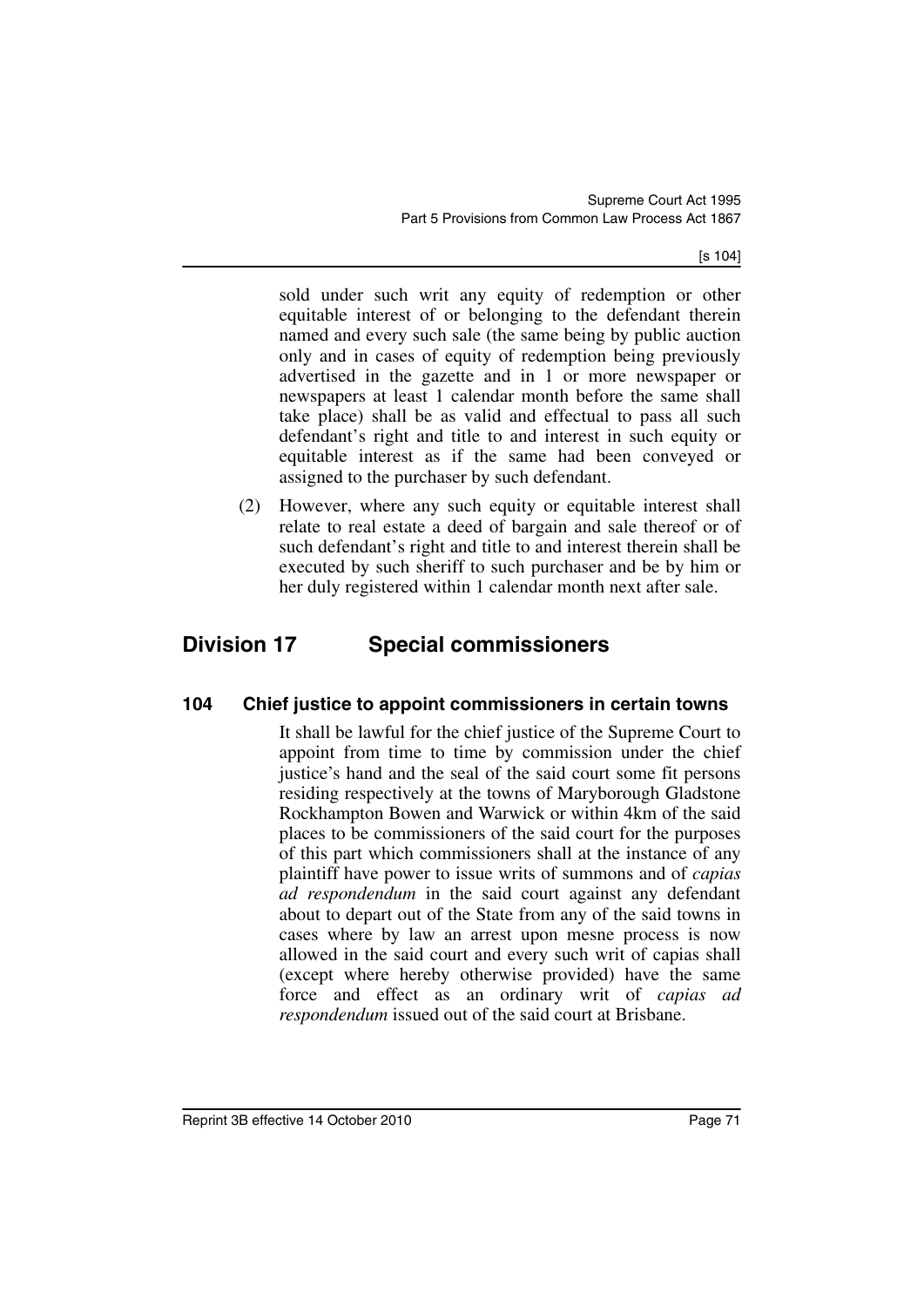#### [s 105]

#### **105 No writ of capias to issue unless upon proof that defendant is about to leave the State—security to be given by the plaintiff**

- (1) No writ of capias shall be issued under section 104 unless proof by affidavit shall be first given to the commissioner issuing the same that the defendant is about to depart out of the State from any of the said towns and of all such other facts and matters which are or may be necessary to be given and established to obtain an order from a judge of the said court for the issue of an ordinary writ of *capias ad respondendum* out of the said court at Brisbane nor unless the plaintiff shall first give a bond of 2 sufficient persons (of whom the plaintiff if in the opinion of the said commissioner the plaintiff is of sufficient ability may be one) to the satisfaction of the said commissioner to the defendant in a sum of money to be fixed by said commissioner not being less than double the amount for which the defendant shall be liable to be arrested or held to bail under such writ conditioned to be void on payment to the defendant of all damages costs and charges which may be adjudged to the defendant in any action by the defendant against the plaintiff and the bailiff to whom such writ of capias shall be directed or either of them for or by reason of such writ having been issued or of the defendant being arrested thereunder or of any wrong or damage sustained by the defendant on account thereof or of any wrongful act or omission of such bailiff in or about the execution thereof or otherwise in relation thereto and of all costs charges and expenses which upon any application by the defendant to the said court or any judge thereof for any rule or order to set aside any such writ or to discharge the defendant from custody thereunder or to cancel any bail bond given thereunder or otherwise in relation or connection with such writ or anything done thereunder may be adjudged or ordered to be paid to the defendant.
- (2) However, the amount for which such bail bond shall be given shall in no case exceed the sum of \$800 and such commissioner shall forthwith transmit such bond to the prothonotary of the said court at Brisbane and such prothonotary shall upon demand deliver such bond to the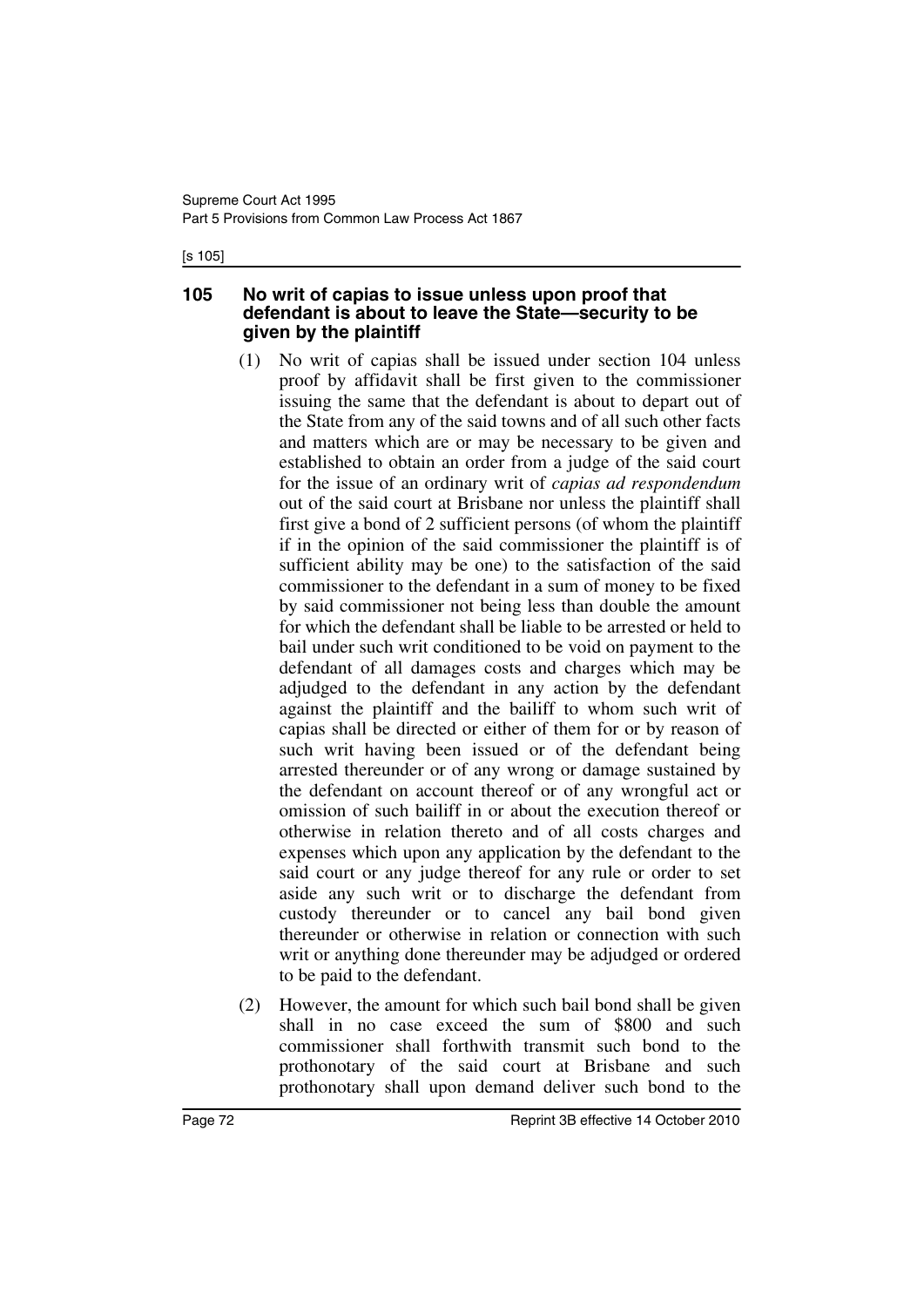defendant or anyone applying for the same on the defendant's behalf.

## **106 Memorandum by commissioner on writ of capias**

It shall not be necessary for any order to be made to warrant the issuing of any writ of capias under section 104 but the commissioner shall by memorandum thereon under the commissioner's hand certify on whose application and on what affidavit or affidavits and when it was issued and the amount for which the defendant is to be arrested or held to bail.

## **107 Writs of capias to be directed to special bailiff**

Every writ of capias issued under section 104 shall instead of being directed to the sheriff be directed to some person to be specially named by the plaintiff as bailiff to execute the same and shall be issued under the signature and seal of the commissioner issuing the same.

### **108 Copies of writs to be transmitted to Supreme Court in Brisbane**

Every writ of summons issued under section 104 shall be the commencement of an action in the said court by the plaintiff against the defendant and such commissioner upon issuing any such writ of summons or capias shall forthwith transmit copies thereof and of every endorsement thereon and the original affidavits upon which any such writ of capias was issued by the commissioner to the office of the prothonotary of the said Supreme Court at Brisbane to be there filed and kept.

## **109 Bail to be taken by bailiff**

The bailiff acting under any writ of capias issued under section 104 shall have authority and shall be bound to take bail by bond of the defendant and 2 sureties to himself or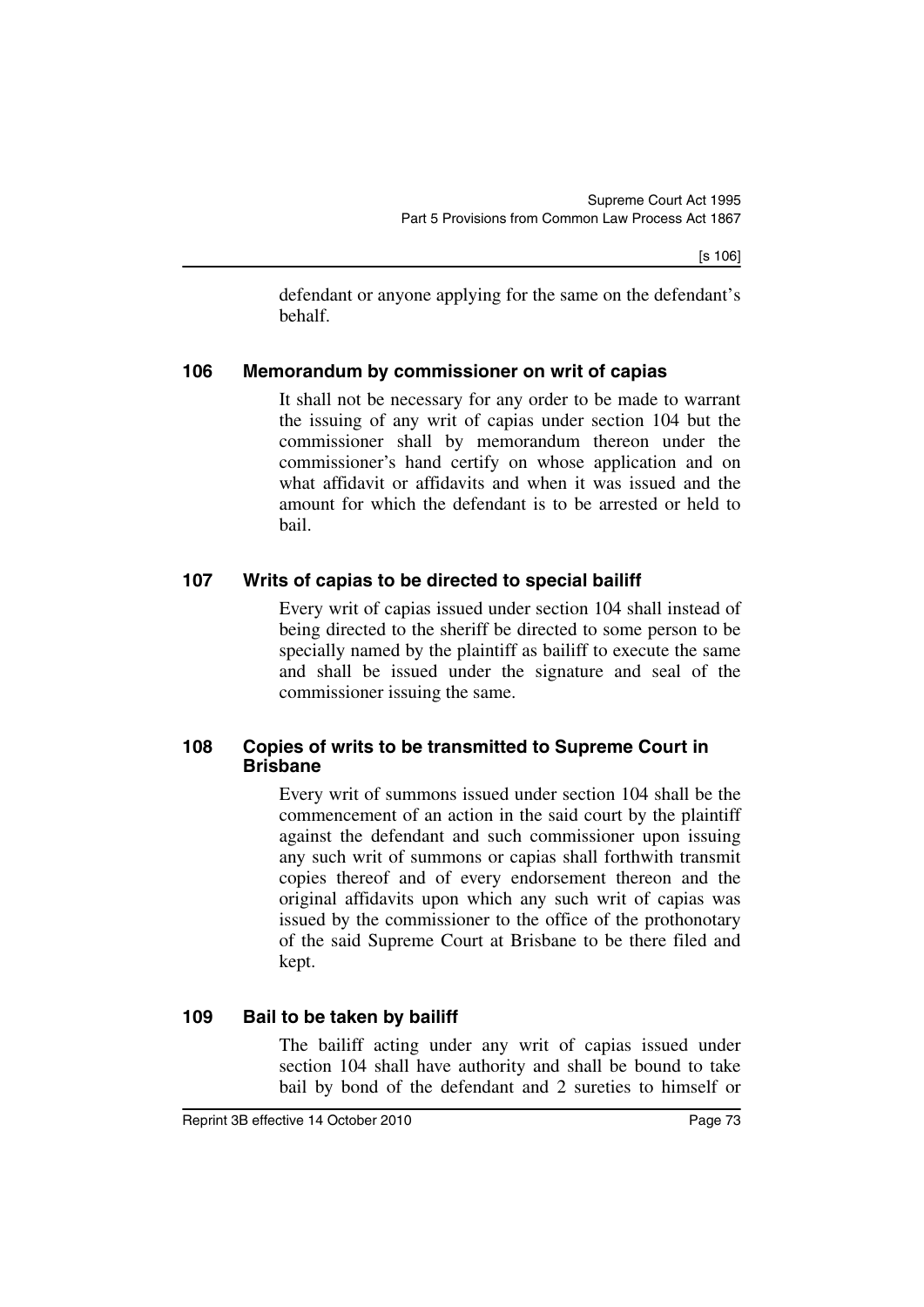#### [s 110]

herself for the appearance and rendering of the body of the defendant according to the exigency of such writ and the practice of the said court of the same kind and in like manner in all respects as the sheriff is bound to take bail from a defendant arrested under an ordinary writ of *capias ad respondendum* issued out of the said court at Brisbane directed to himself or herself and such bailiff upon such bail bond being entered into and given to the bailiff shall release the defendant from the bailiff's custody under such writ and every such bail bond shall be assignable by such bailiff to the plaintiff and such bailiff upon being required so to do shall assign the same to the plaintiff and the plaintiff upon such assignment thereof may sue thereon in like manner in all respects as if it was an ordinary bail bond to the sheriff.

## **110 Deposit in lieu of bail**

Every bailiff acting under any writ of capias issued under section 104 shall be bound to receive from the defendant as a deposit in lieu of bail the amount for which the defendant is to be arrested or held to bail thereunder and the sum of \$20 for costs in like manner as the sheriff is bound to do under an ordinary writ of *capias ad respondendum* issued out of the said court at Brisbane directed to and executed by the bailiff and upon receipt of such deposit such bailiff shall release the defendant from the bailiff's custody under such writ and shall forthwith pay or cause to be paid to the prothonotary of the said court at Brisbane the money so deposited by such defendant as aforesaid to be held and disposed of by such prothonotary according to law.

### **111 Commissioners may issue writs of summons and subpoena to give evidence**

(1) It shall be lawful for any of the said commissioners residing at any of the towns aforesaid to receive any praecipe for and to issue any writ of summons for the said Supreme Court at Brisbane and also to issue any writ of subpoena to give evidence in any case civil or criminal.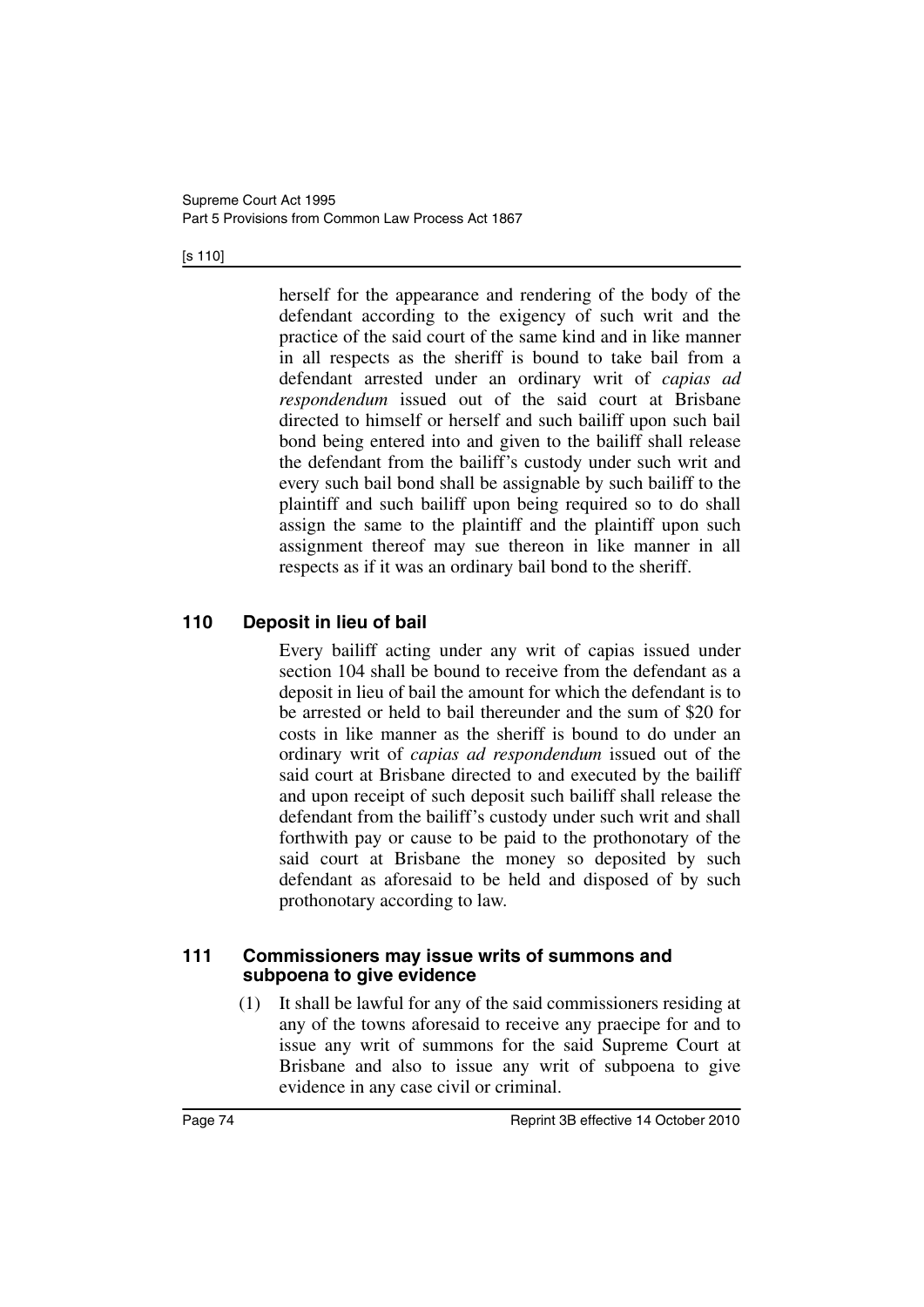[s 112]

(2) However, every such writ of summons shall be returnable in the Supreme Court at Brisbane and that every such praecipe shall as soon as conveniently may be after the issue of the writ to which the same relates be transmitted by the commissioner who received the same to the office of the prothonotary of the Supreme Court.

# **Part 6 Provisions from Costs Act 1867**

### **112 Executors suing in right of the testator to pay costs**

In all actions hereafter brought by executors or administrators in right of their testator or intestate such executors or administrators (unless the court or a judge shall otherwise order) shall be liable to pay costs to the defendant in case of being nonsuited or a verdict passing against them and in all other cases in which they would be liable to costs if suing upon a cause of action accruing to themselves in their own right and the defendant shall have judgment for such costs accordingly.

# **Part 7** Provisions from Equity Act **1867**

## **Division 1 Purpose of part**

## **113 Purpose of pt 7**

The purpose of this part is to consolidate and amend the laws about proceedings in equity.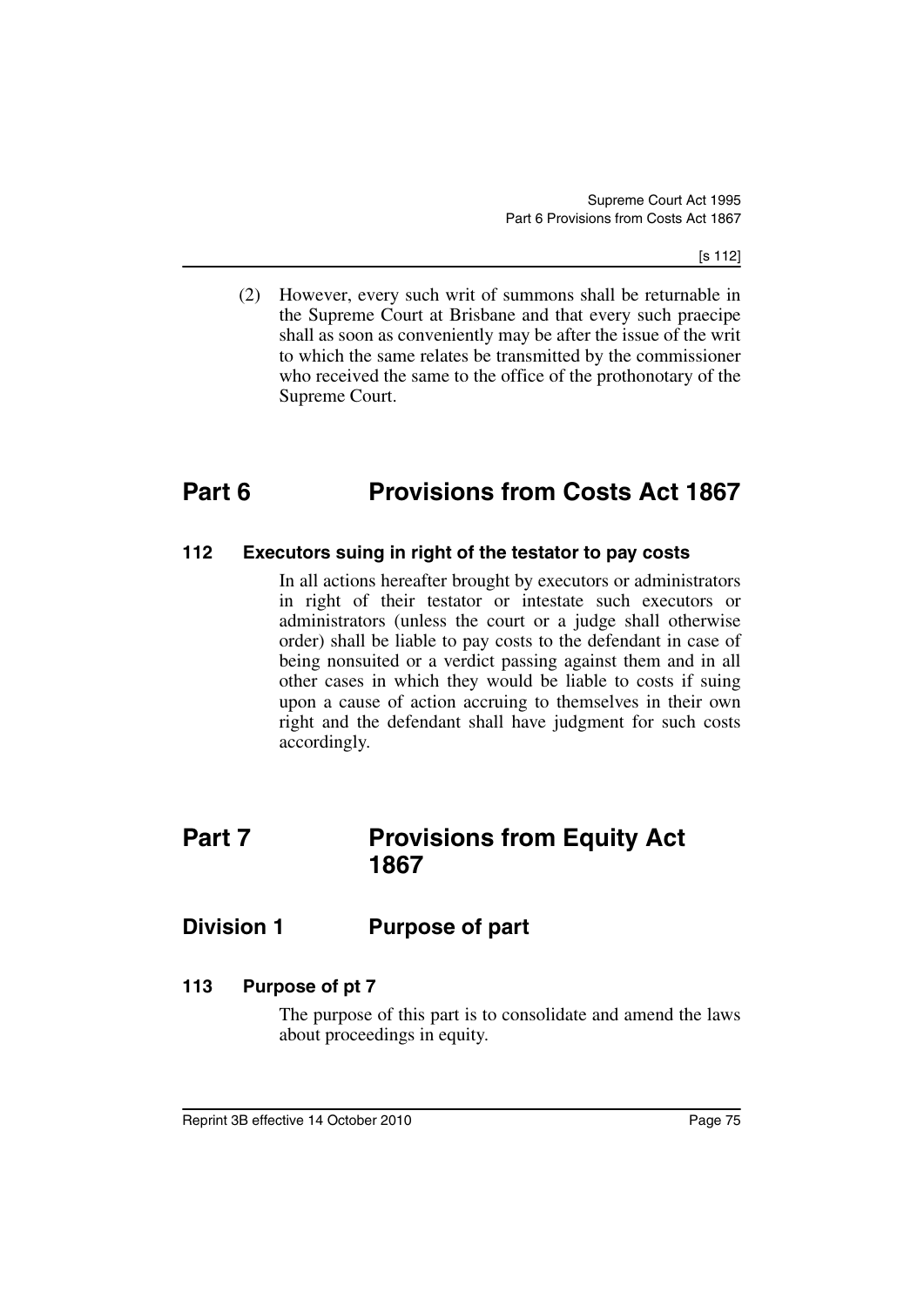[s 114]

# **Division 2 Interpretation**

## **114 Definitions for pt 7**

In this part—

*affidavit* includes affirmation.

*bill of complaint* includes information.

# **Division 3 Substituted service**

## **115 Equity process to be served in parts beyond jurisdiction**

It shall be lawful for the Supreme Court in its equitable jurisdiction in any suit instituted in the said court—

- (a) concerning lands or hereditaments situate in the State; or
- (b) concerning any charge lien judgment or encumbrance thereon; or
- (c) concerning any money vested in any government or public stock or public shares in public or joint stock companies or concerns in the said State; or
- (d) concerning the interests dividends or produce thereof;

upon special motion in open court on behalf of the complainant in such suit founded upon affidavit and such other documents as may be applicable for the purpose of ascertaining the residence of defendants in such suit or parties sought to be served and the particulars material to identify them and their residence and also specifying the means whereby such service may be authenticated and especially where there are any officers civil or military appointed or serving under the Government of the said State residing at or near the place of the alleged residence of the said defendants or parties to order that service of any bill and endorsement thereon and of all subsequent process thereupon upon any defendant in such suit then residing out of the jurisdiction of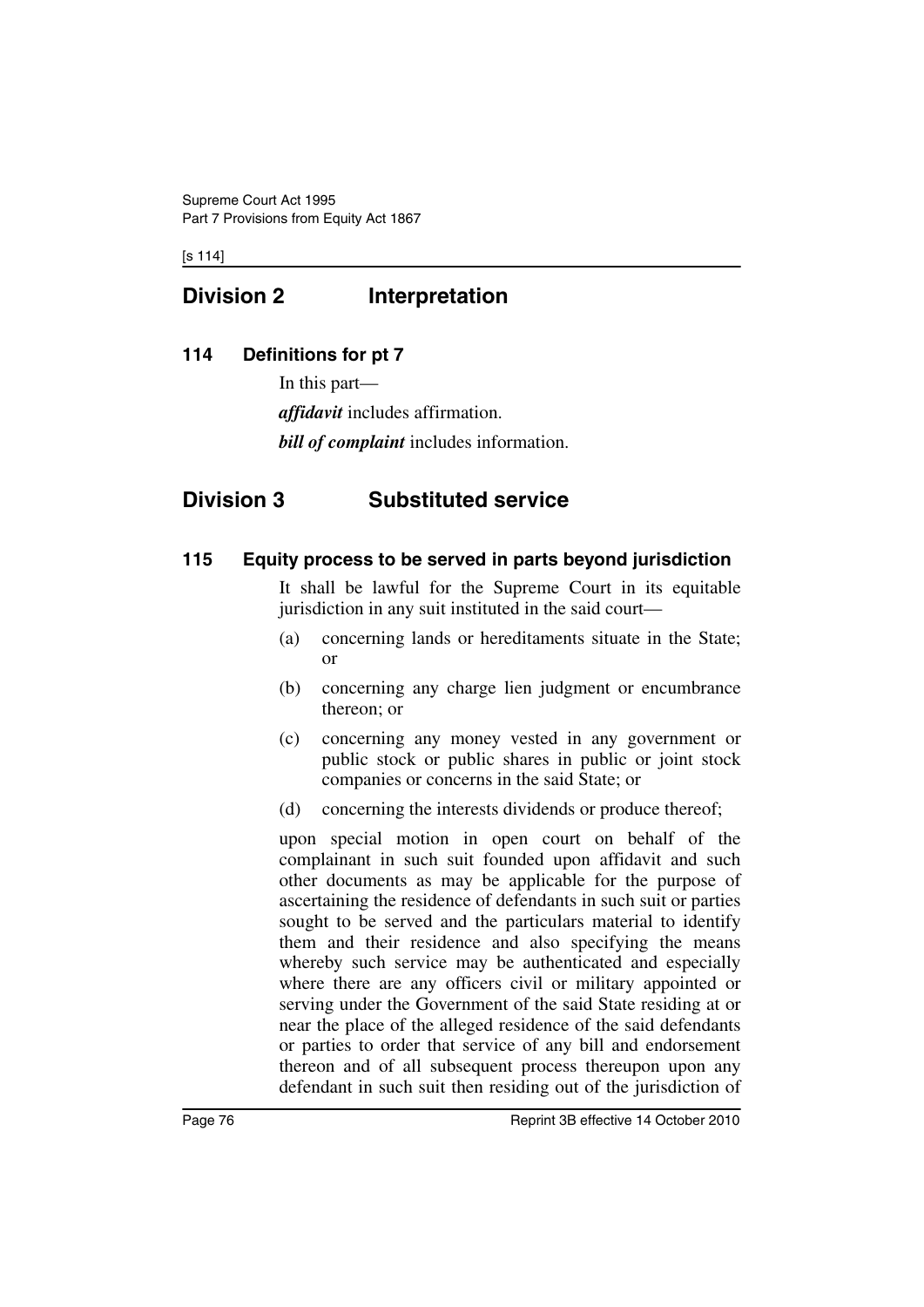[s 116]

the said court in such parts in which the defendant shall so reside and be so served or in case the said court shall deem fit upon the receiver steward agent or other person receiving or remitting the rents of the premises or the dividends and profits of the said stock or concerns hereinbefore mentioned (if any) the subject or in part the subject matter of the suit returnable at such time as the court shall direct shall be deemed good service on every such defendant or party and afterwards upon an affidavit of such service had to order an appearance to be entered for such defendant or party in such manner and at such times as the court shall direct and thereupon it shall be lawful for such court and the plaintiff to proceed upon such appearance entered or such service so made as aforesaid as fully and effectually as if such appearance had been duly entered by a defendant residing or such service had been duly made within the jurisdiction of the said court.

## **116 Substitution of such service**

When it shall appear upon affidavit to the satisfaction of the said court that any defendant in any such suit can not by reasonable diligence be served with the bill and endorsement thereon or that upon inquiry at the defendant's last or usual place of abode the defendant could not be found so as to be served with such process and there is just ground for believing that such defendant secretes or withdraws himself or herself so as to avoid being served with the process of such court then it shall be lawful for the said court to order such substitution of such service of the bill and endorsement thereon as the said court shall think reasonable.

## **117 Special order for absolute decree**

- (1) However, no decree in cases within sections 115 and 116 shall be made absolute in the said court without the special order of such court made upon a special motion for that purpose.
- (2) In addition, nothing in this part shall be held to make it compulsory upon the complainant in any suit to serve or bring before such court any party or person further or otherwise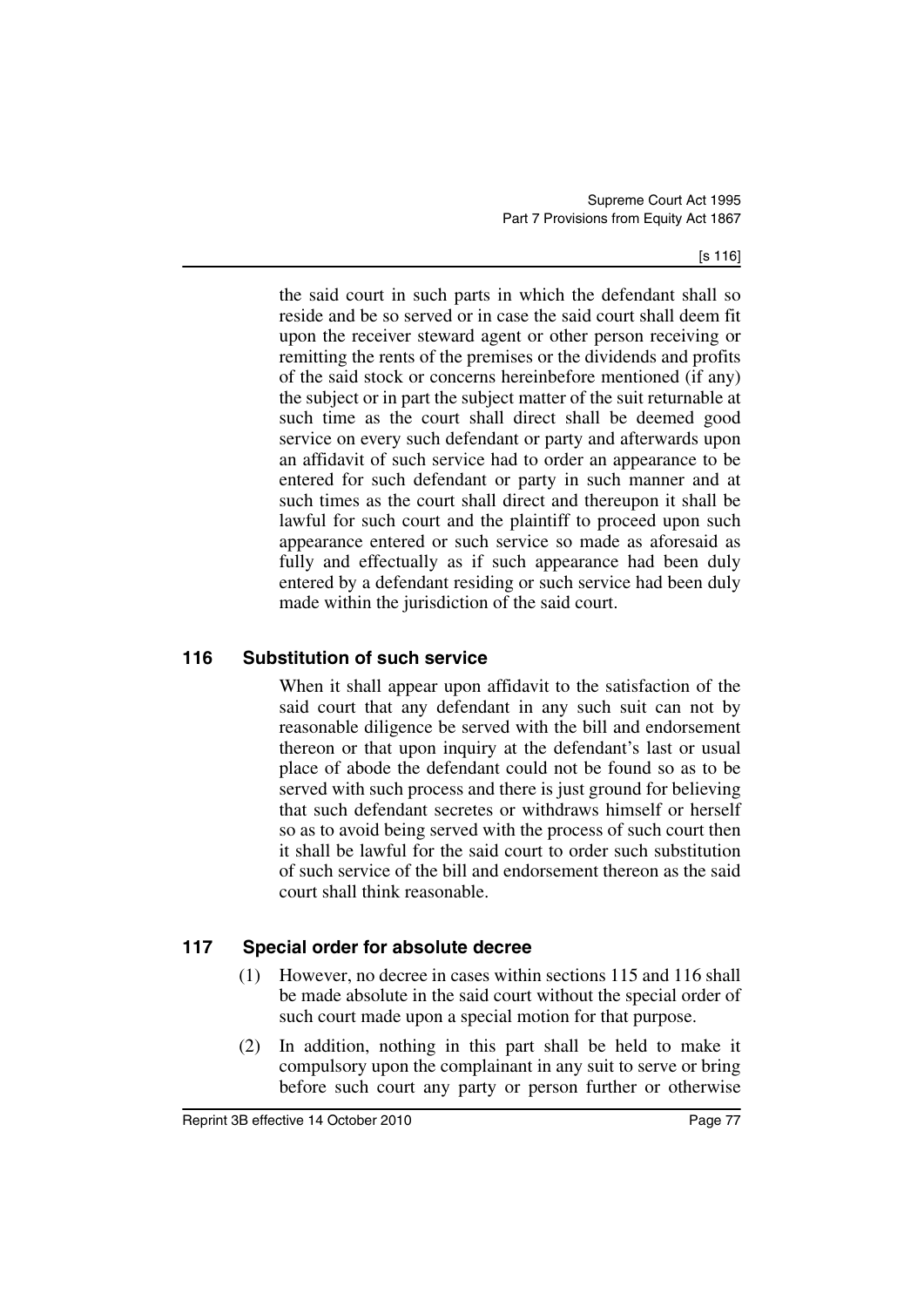#### [s 118]

than such complainant is now by law or the practice of such court required to do.

# **Division 4 Joinder of parties**

#### **118 Court may proceed without representative of deceased person or may appoint one**

If in any suit or proceeding before the court it shall appear to the court that any deceased person who was interested in the matters in question has no legal personal representative it shall be lawful for the court either to proceed in the absence of any person representing the estate of such deceased person or to appoint some person to represent such estate for all the purposes of the suit or proceeding on such notice (if any) as the court shall think fit either specially or generally by public advertisement and every order made by the said court in reference to the matter and any orders consequent thereon shall bind the estate of such deceased person in the same manner in every respect as if there had been a duly constituted legal personal representative of such deceased person and such legal personal representative had been a party to the suit or proceeding and had duly appeared and submitted the personal representative's rights and interests to the protection of the court.

#### **119 Court may decide between some of the parties without making other interested persons parties**

(1) It shall be lawful for the court to adjudicate on questions arising between parties notwithstanding that they may be some only of the parties interested in the property respecting which the question may have arisen or that the property in question is comprised with other property in the same settlement will or other instrument without making the other parties interested in the property respecting which the question may have arisen or interested under the same settlement will or other instrument parties to the suit and without requiring the whole trusts and purposes of the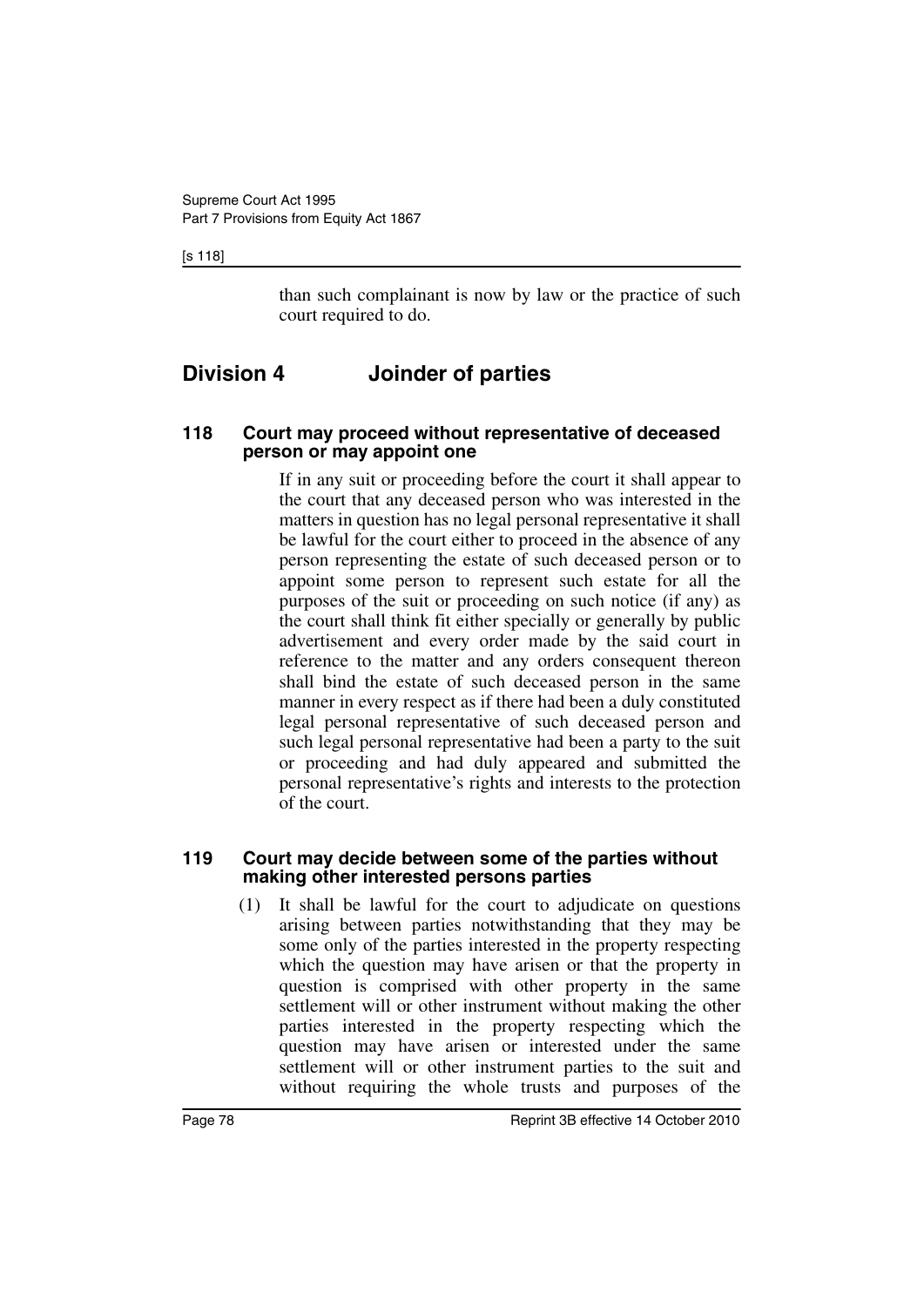[s 120]

settlement will or other instrument to be executed under the direction of the court and without taking the accounts of the trustees or other accounting parties or ascertaining the particulars or amount of the property touching which the question or questions may have arisen.

(2) However, if the court shall be of opinion that the application is fraudulent or collusive or for some other reason ought not to be entertained it shall have power to refuse to make the order prayed.

## **120 Objections for want of parties**

It shall not be competent to any defendant to take any objection for want of parties in any case to which the rules next hereinafter set forth extend and such rules shall be taken as part of the law and practice of the court and any law or practice inconsistent therewith is hereby annulled—

### **Rule 1**

Any residuary legatee or next of kin may without serving the remaining residuary legatees or next of kin have a decree for the administration of the personal estate of a deceased person.

## **Rule 2**

Any legatee interested in a legacy charged upon real estate and any person interested in the proceeds of real estate directed to be sold may without serving any other legatee or person interested in the proceeds of the estate have a decree for the administration of the estate of a deceased person.

## **Rule 3**

Any residuary devisee or heir may without serving any coresiduary devisee or coheir have the like decree.

## **Rule 4**

Any one of several cestui que trust under any deed or instrument may without serving any other of such cestuis que trust have a decree for the execution of the trusts of the deed or instrument.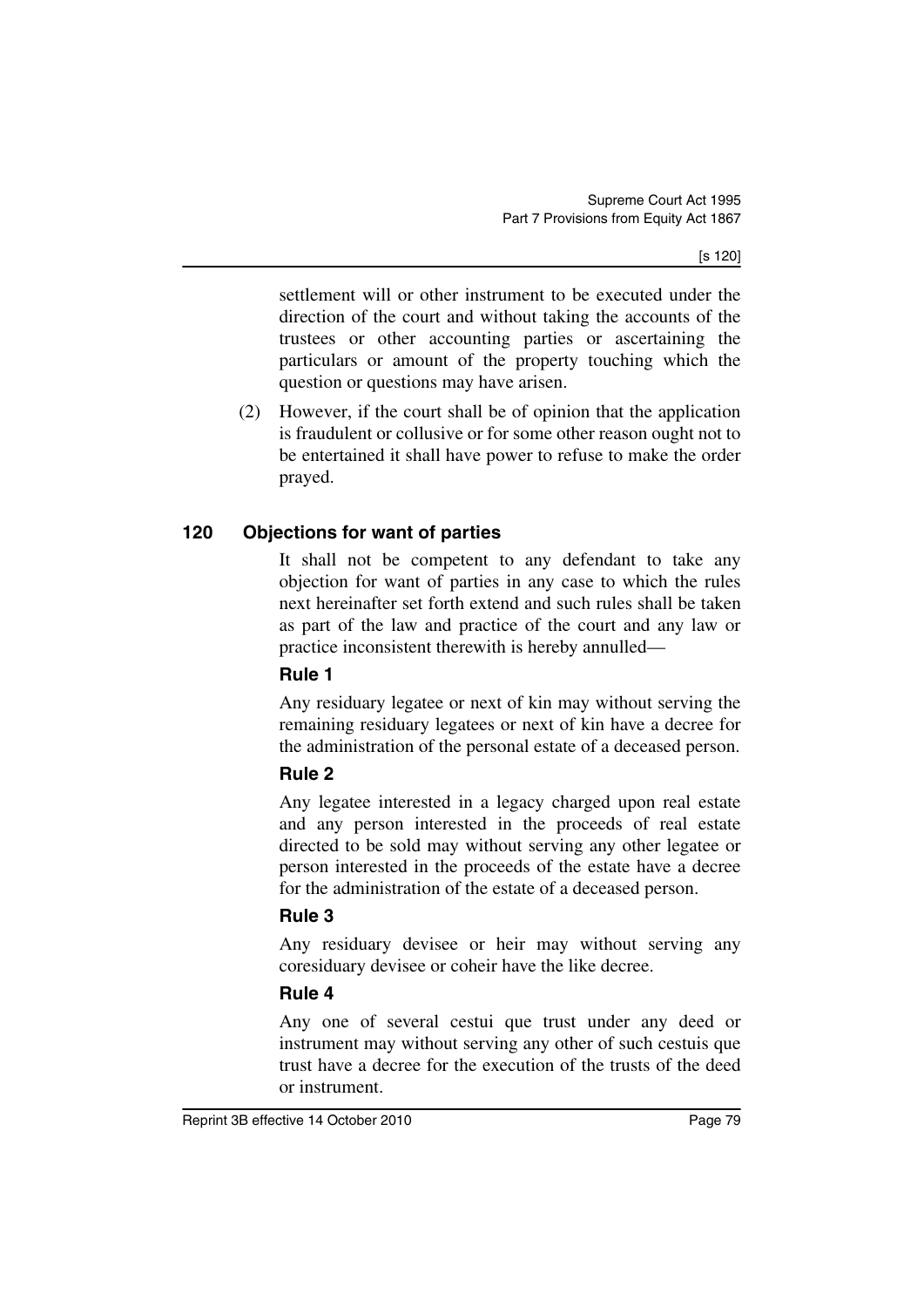[s 120]

## **Rule 5**

In all cases of suits for the protection of property pending litigation and in all cases in the nature of waste 1 person may sue on behalf of himself or herself and of all persons having the same interest.

## **Rule 6**

Any executor administrator or trustee may obtain a decree against any 1 legatee next of kin or cestui que trust for the administration of the estate or the execution of the trusts.

## **Rule 7**

In all the above cases the court if it shall see fit may require any other person or persons to be made a party or parties to the suit and may if it shall see fit give the conduct of the suit to such person as it may deem proper and may make such order in any particular case as it may deem just for placing the defendant on the record on the same footing in regard to costs as other parties having a common interest with the defendant in the matters in question.

## **Rule 8**

In all the above cases the persons who according to the previous practice of the court would be necessary parties to the suit shall be served with notice of the decree and after such notice they shall be bound by the proceedings in the same manner as if they had been originally made parties to the suit and they may by an order of course have liberty to attend the proceedings under the decree and any party so served may within such time as shall in that behalf be prescribed by the general order of the Supreme Court apply to the court to add to the decree.

## **Rule 9**

In all suits concerning real or personal estate which is vested in trustees under a will settlement or otherwise such trustees shall represent the persons beneficially interested under the trust in the same manner and to the same extent as the executors or administrators in suits concerning personal estate represent the persons beneficially interested in such personal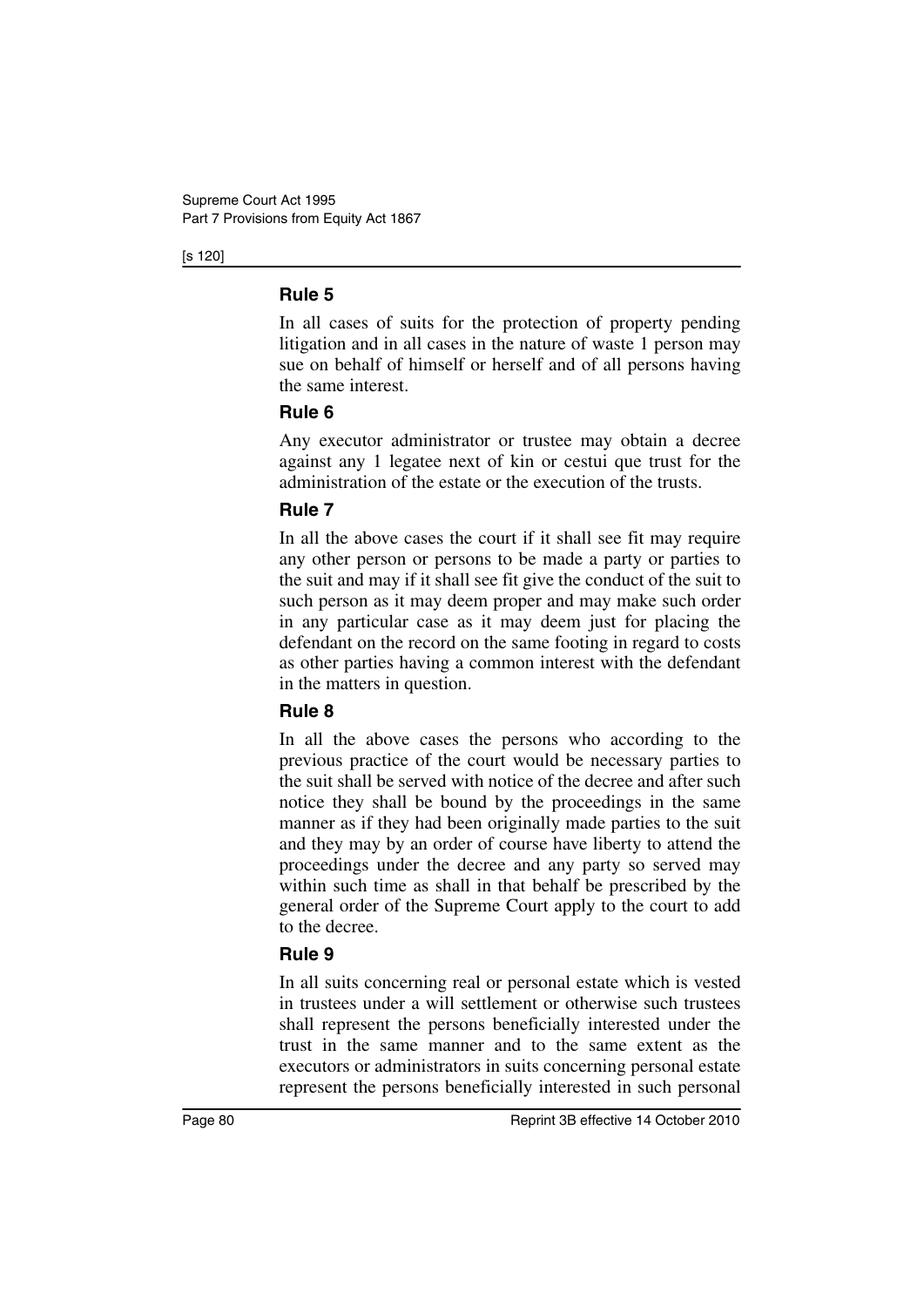[s 121]

estate and in such cases it shall not be necessary to make the persons beneficially interested under the trusts parties to the suit but the court may upon consideration of the matter on the hearing if it shall so think fit order such persons or any of them to be made parties.

# **Division 5 Examination of defendants**

#### **121 In the court of equity defendant may be examined on behalf of the plaintiff or any codefendant**

In the court of equity any defendant to any cause pending in such court may be examined as a witness on the behalf of the plaintiff or of any codefendant in any such cause saving just exceptions and any interest which such defendant so to be examined may have in the matters or any of the matters in question in the cause shall not be deemed a just exception to the testimony of such defendant but shall only be considered as affecting or tending to affect the credit of such defendant as a witness.

## **122 Limited commissions**

In order to relieve persons in prison from the expense of a master's attendance to take affidavits or answers the chief justice may in the chief justice's discretion by 1 or more commission or commissions under the seal of the court upon or in respect of which no fee shall be payable nominate and appoint the warden keeper or other chief officer of any prison within the State and their deputies to be commissioners for the Supreme Court in equity for the purpose of taking and receiving such affidavits and answers as any person or persons within any such prison shall be willing or desirous to make and for no other purpose.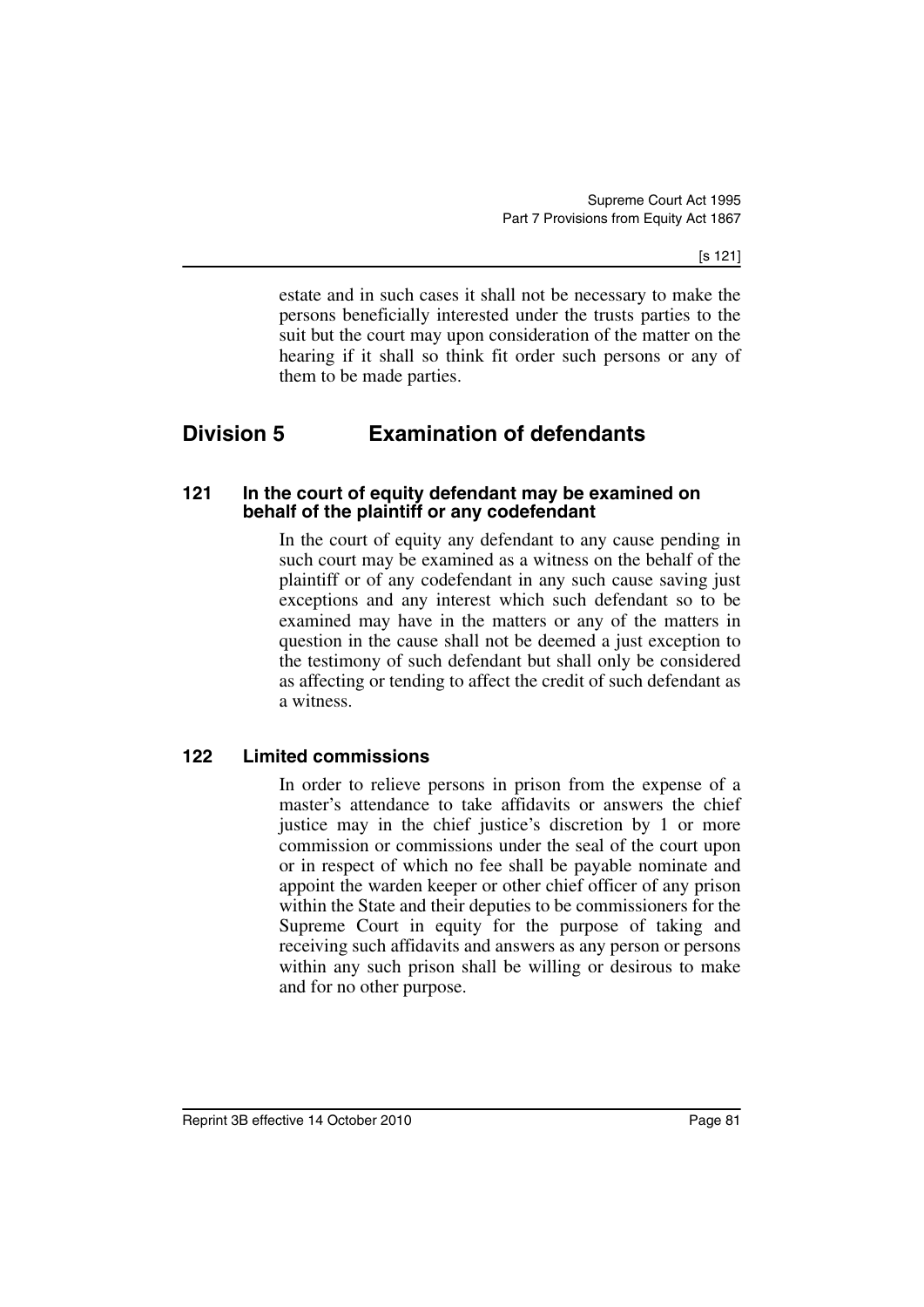[s 123]

# **Division 6 Evidence on motions, petitions etc.**

#### **123 Any party in a cause may by subpoena require attendance of any witness**

Any party in any cause or matter depending in the said court may by a writ of subpoena ad testificandum or duces tecum require the attendance of any witness before the master in equity or before a commissioner specially appointed for the purpose and examine such witness orally for the purpose of using the witness's evidence upon any motion petition or other proceeding before the court in like manner as such witness would be bound to attend and be examined with a view to the hearing of a cause.

### **124 Parties who have deposed by affidavit bound to attend for cross-examination if required**

- (1) And any party having made an affidavit to be used or which shall be used on any motion petition or other proceeding before the court shall be bound on being served with such writ to attend before the court master in equity or a commissioner for the purpose of being cross-examined.
- (2) However, the court shall always have a discretionary power of acting upon such evidence as may be before it at the time and of making such interim orders or otherwise as may appear necessary to meet the justice of the case.

# **Division 7 Evidence taken out of the jurisdiction**

#### **125 Pleas declarations etc. how to be sworn and taken in places out of this State**

(1) All pleas answers disclaimers examinations affidavits declarations affirmations and attestations of honour in causes or matters depending in the Supreme Court in equity may be sworn and taken in any place out of this State under the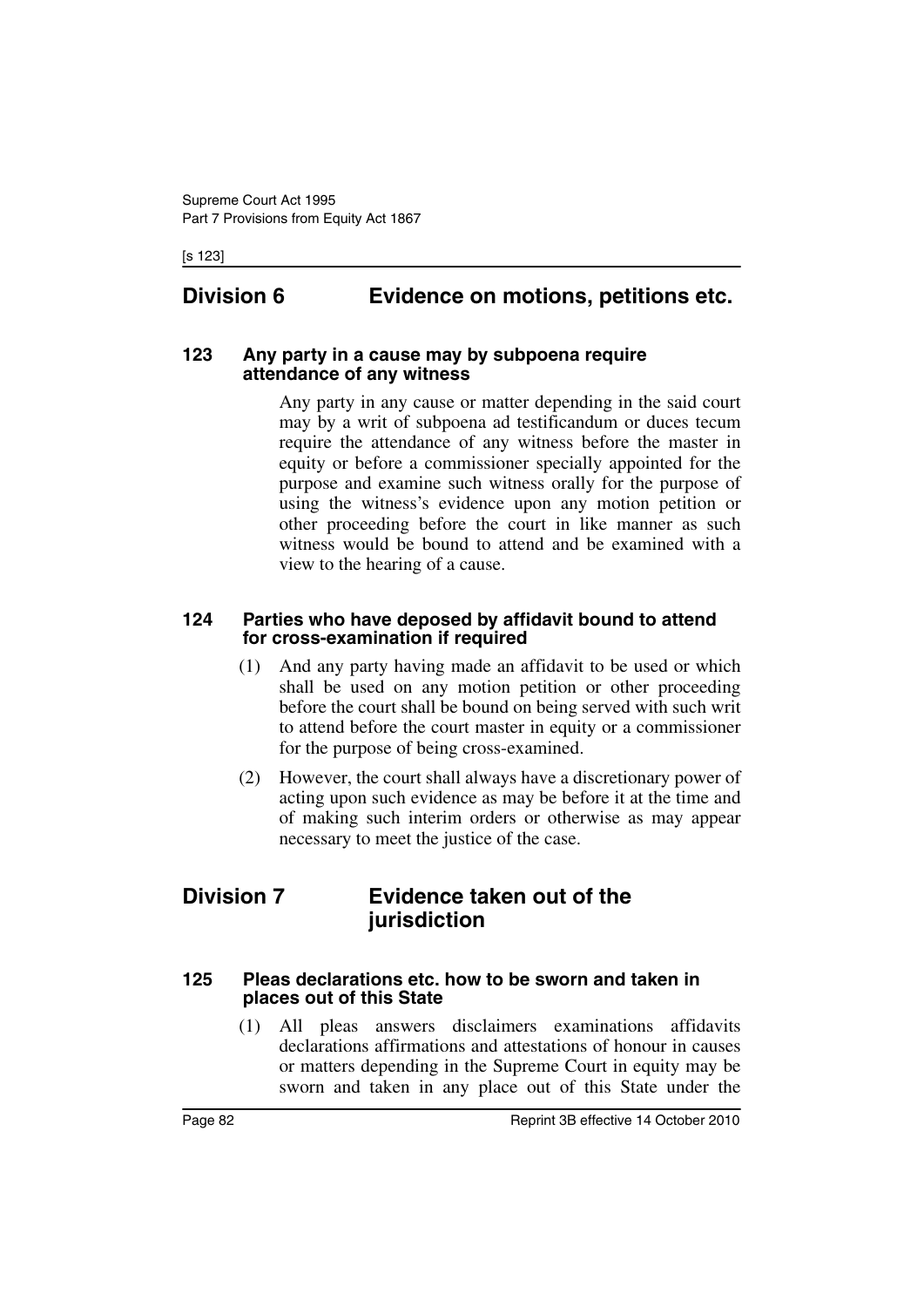[s 126]

dominion of Her Majesty before any judge court notary public or person lawfully authorised to administer oaths at such place or before any of Her Majesty's consuls or vice-consuls or before any Australian consular officer within the meaning of the *Australian Consular Officers' Notarial Powers and Evidence Act 1946* or before any other person who is a consular officer within the meaning of the *Evidence and Discovery Act 1867*, section 37A, or authorised employee in any place out of Her Majesty's dominions and the judges and other officers of the said Supreme Court shall take judicial notice of the seal or signature as the case may be and authority of any such court judge notary public person consul or vice-consul or of such Australian consular officer or, as the case may be, of such other person who is a consular officer within the meaning of the *Evidence and Discovery Act 1867*, section 37A or before an authorised employee attached appended or subscribed to any such plea answer disclaimer examination affidavit affirmation attestation of honour declaration or other document to be used in the said court.

(2) In this section—

*authorised employee* means an employee of—

- (a) the Commonwealth authorised under section  $3(c)$  of the *Consular Fees Act 1955* (Cwlth); or
- (b) the Australian Trade Commission authorised under section 3(d) of the *Consular Fees Act 1955* (Cwlth).

# **Division 8 Scientific assistance**

### **126 Court in equity may obtain assistance of scientific persons and others**

It shall be lawful for the Supreme Court or any judge thereof in such way as they may think fit to obtain the assistance of conveyancing counsel accountants merchants engineers actuaries or other scientific persons the better to enable such court or judge to determine any matter at issue in any cause or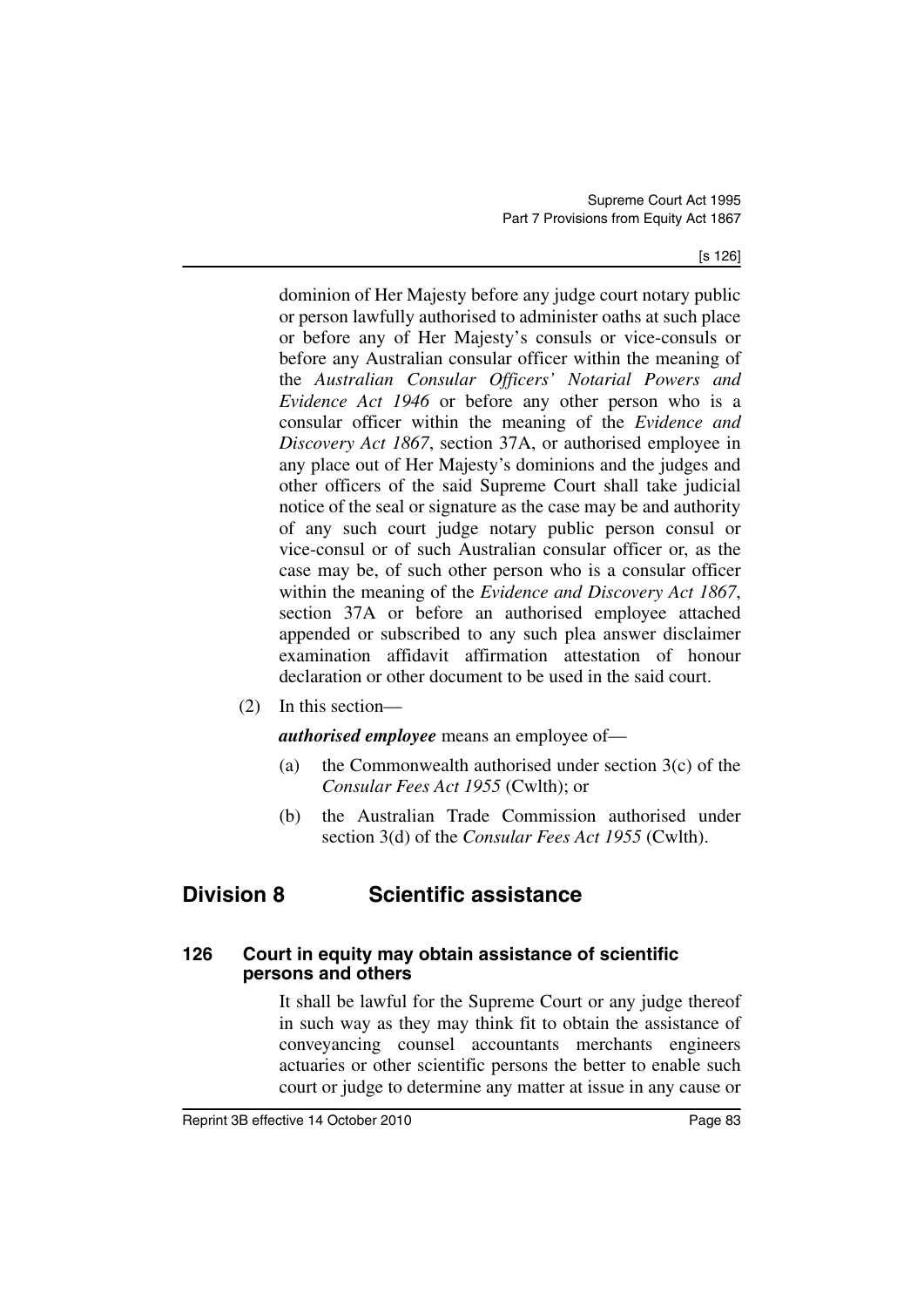#### [s 127]

proceeding depending in the equity jurisdiction of the court and to act upon the certificate of such persons.

## **127 Fees to such persons**

The allowances in respect of fees to such conveyancing counsel accountants merchants engineers actuaries and other scientific persons shall be regulated by the taxing officer of the said court subject to an appeal to any judge whose decision shall be final.

# **Division 9 Declarations**

## **128 Suit may be for declaratory order only**

No suit shall be open to objection on the ground that a merely declaratory decree or order is sought thereby and it shall be lawful for the court to make binding declarations of right without granting consequential relief.

# **Division 10 Directions**

### **129 Where account required to be taken court may give special directions as to the mode of taking same**

It shall be lawful for the court in any case where any account is required to be taken to give such special directions (if any) as it may think fit with respect to the mode in which the account should be taken or vouched and such special directions may be given either by the decree or order directing such account or by any subsequent order or orders upon its appearing to the court that the circumstances of the case are such as to require such special directions and particularly it shall be lawful for the court in cases where it shall think fit so to do to direct that in taking the account the books of account in which the accounts required to be taken have been kept or any of them shall be taken as prima facie evidence of the truth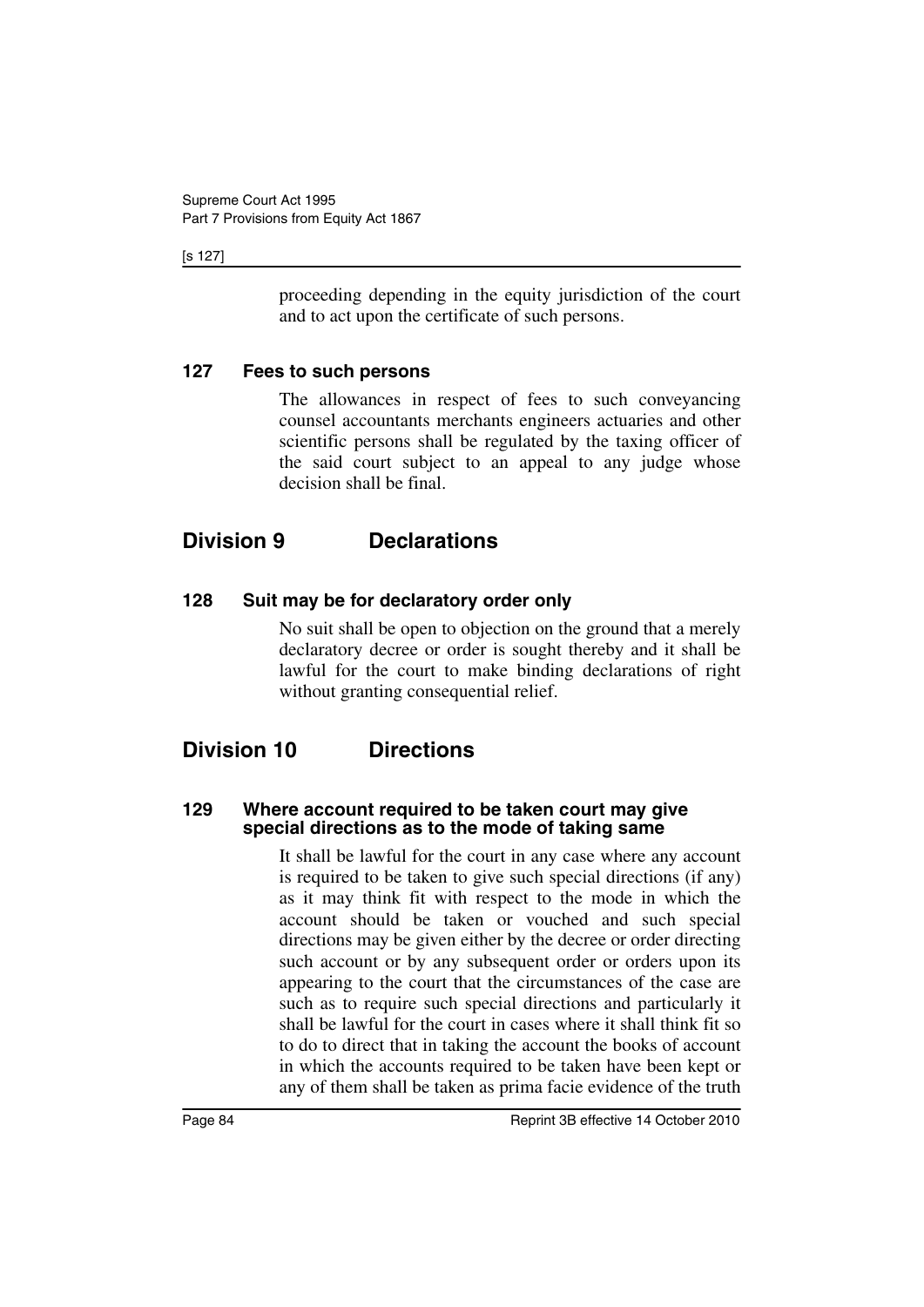[s 130]

of the matters therein contained with liberty to the parties interested to take such objections thereto as they may be advised.

### **130 Where property is the subject of proceedings court may allow to parties the annual income**

Where any real or personal property shall form the subject of any proceedings in the Supreme Court in equity and the court shall be satisfied that the same will be more than sufficient to answer all the claims thereon which ought to be provided for in such suit it shall be lawful for the said court at any time after the commencement of such proceedings to allow to the parties interested therein or any 1 or more of them the whole or part of the annual income of such real property or a part of such personal property or a part or the whole of the income thereof up to such time as the said court shall direct and for that purpose to make such orders as may appear to the said court necessary or expedient.

## **131 Heir or devisee of real estate not to claim payment of mortgage out of personal assets**

(1) When any person shall after 31 December 1855 have died seized of or entitled to any estate or interest in any land or other hereditaments which shall at the time of the person's death have been charged with the payment of any sum or sums of money by way of mortgage and such person shall not by the person's will or deed or other document have signified any contrary or other intention the heir or devisee to whom such land or hereditaments shall descend or be devised shall not be entitled to have the mortgage debt discharged or satisfied out of the personal estate or any other real estate of such person but the land or hereditaments so charged shall as between the different persons claiming through or under the deceased person be primarily liable to the payment of all mortgage debts with which the same shall be charged every part thereof according to its value bearing a proportionate part of the mortgage debts charged on the whole thereof.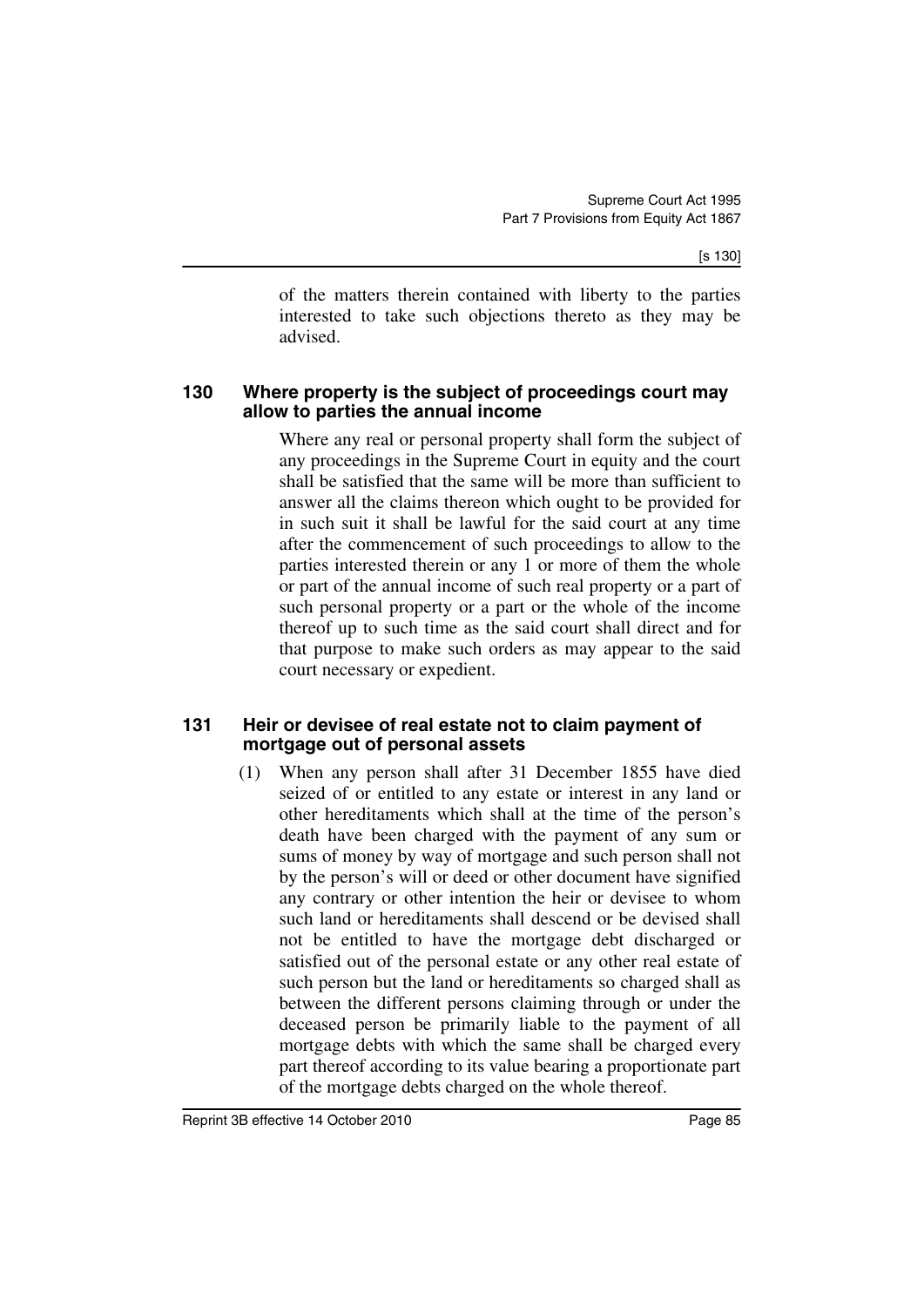#### [s 132]

- (2) However, nothing herein contained shall affect or diminish any right of the mortgagee on such lands or hereditaments to obtain full payment or satisfaction of the mortgagee's mortgage debt either out of the personal estate of the person so dying as aforesaid or otherwise.
- (3) In addition, nothing herein contained shall affect the rights of any person claiming under or by virtue of any will deed or document made before 1 January 1856.

# **Division 11 Contempt**

### **132 Sheriff to keep a register of persons committed and report 4 times a year to the court**

The sheriff shall keep a register of the names of all persons committed by the Supreme Court in equity for contempts stating the dates and the grounds of their several commitments and the dates of their respective discharges and shall in every term make a report to the Supreme Court of the names and descriptions of such prisoners in the sheriff's custody on each of such days respectively with the causes and dates of their respective commitments.

#### **133 Defendants brought into court by habeas corpus or in custody and refusing to enter appearance court may enter it for them**

If any defendant by virtue of any writ of habeas corpus or other process issuing out of the court in equity shall be brought into court and shall refuse or neglect or being within the walls of any prison in Queensland under or charged with an attachment or other process of contempt shall after 14 days previous notice in writing requiring the defendant to enter an appearance refuse or neglect to enter the defendant's appearance according to the rules or method required by the said court or to appoint an attorney of such court to act on the defendant's behalf such court may appoint an attorney of such court to enter an appearance for such defendant and such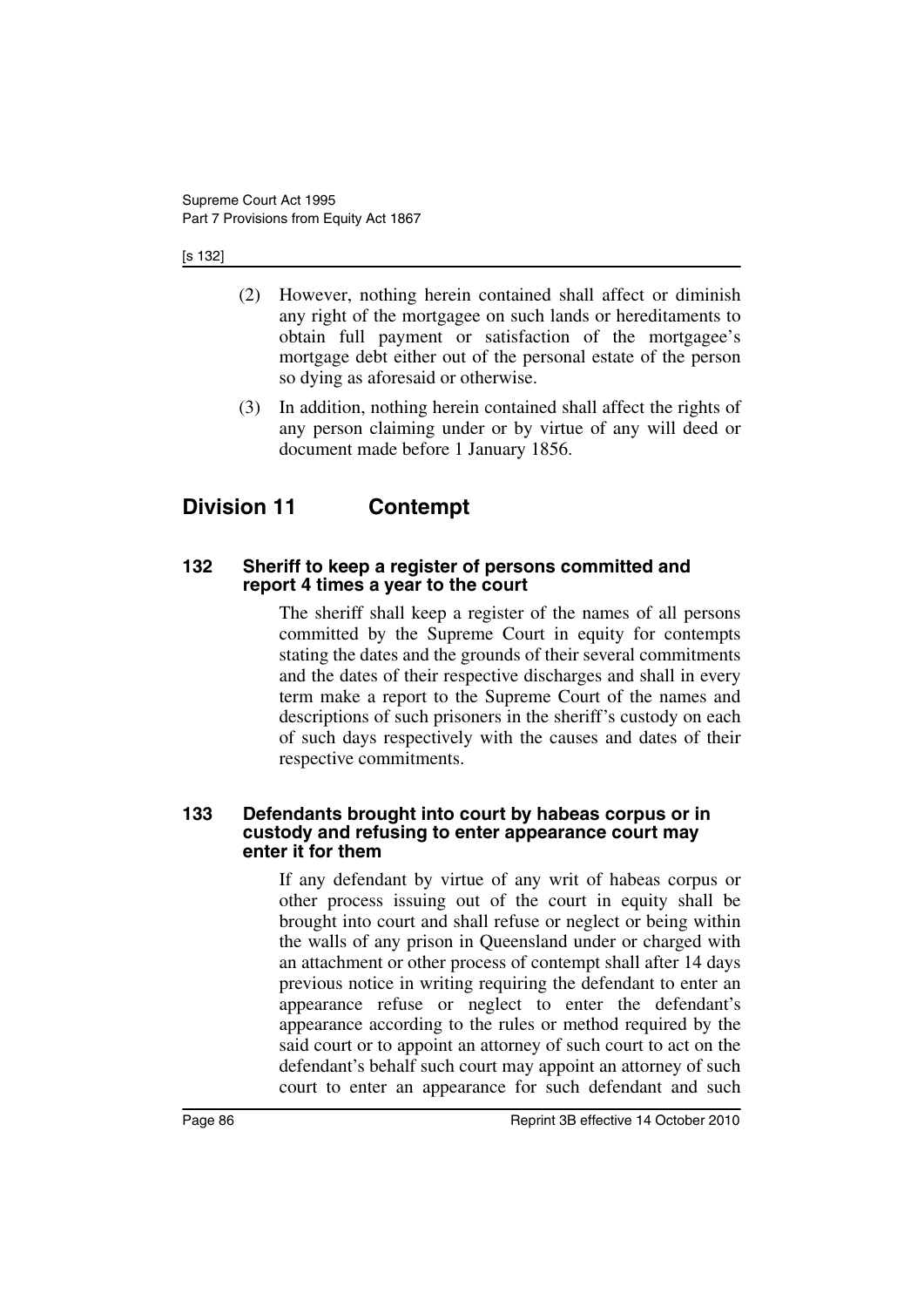proceedings may thereupon be had in the cause as if the party had actually appeared.

#### **134 Any person in custody for contempt for not executing any deed etc. and after 2 months still refusing to execute court may order registrar to execute the same**

(1) When any person shall have been directed by any decree or order to execute any deed or other instrument or make a surrender or transfer and shall have refused or neglected to execute make or transfer the same and shall have been committed to prison under process for such contempt or being confined in prison for any other cause shall have been charged with or detained under process for such contempt and shall remain in such prison the court may upon motion or petition and upon affidavit that such person has after the expiration of 2 calendar months from the time of the person being committed under or charged with or detained under such process again refused to execute such deed or instrument order or appoint the registrar or if the act is to be done out of Brisbane then if necessary one of the commissioners of the Supreme Court in equity to execute such deed or other instrument or to make such surrender or transfer for and in the name of such person and the execution of the said deed or other instrument and the surrender or transfer made by the said registrar or commissioner shall in all respects have the same force and validity as if the same had been executed or made by the party himself or herself and within 10 days after the execution or making of any such deed or other instrument or surrender or transfer notice thereof shall be given by the adverse lawyer to the party in whose name the same is executed or made and such party as soon as the deed or other instrument surrender or transfer shall be executed made levied or suffered shall be considered as having cleared the party's contempt except as far as regards the payment of the costs of the contempt and shall be entitled to be discharged therefrom under any of the provisions of this part applicable to the party's case and the court shall make such order as shall be just touching the payment of the costs of or attending any such deed surrender instrument or transfer.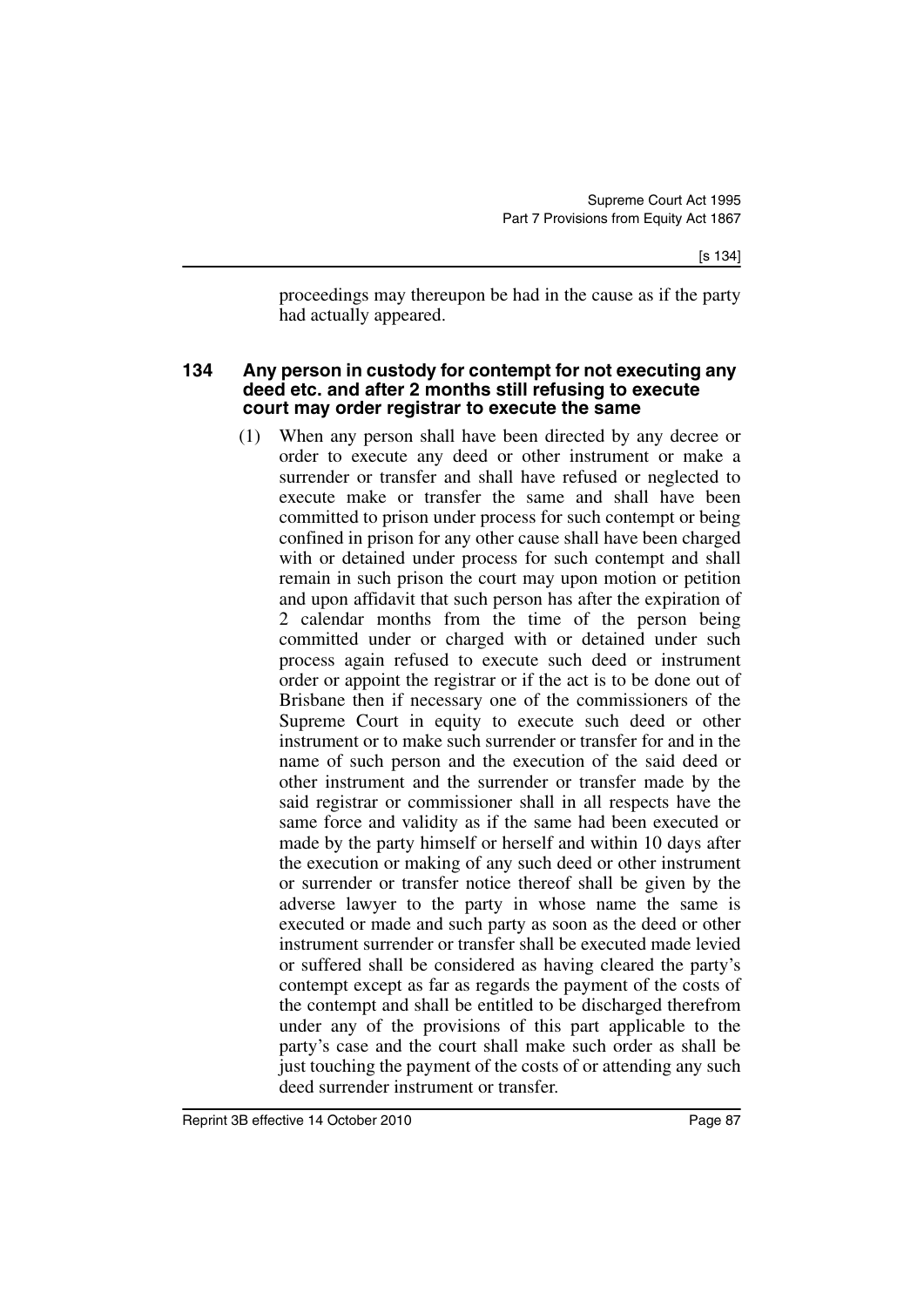#### [s 135]

(2) In this section—

*lawyer* means an Australian lawyer who, under the *Legal Profession Act 2007*, may engage in legal practice in this State.

#### **135 A person committed for contempt for not delivering up books etc. any sequestrator may seize the same**

Where a person shall be committed for a contempt in not delivering to any person or persons or depositing in court or elsewhere as by any order may be directed books papers or any other articles or things any sequestrator or sequestrators appointed under any commission of sequestration shall have the same power to seize and take such books papers writings or other articles or things being in the custody or power of the person against whom the sequestration issues as they would have over the person's own property and thereupon such articles or things so seized and taken shall be dealt with by the court as shall be just and after such seizure it shall be lawful for the court upon the application of the prisoner or of any other person in the cause or matter or upon any report to be made in pursuance of this part to make such order for the discharge of the prisoner upon such terms and if it shall see fit making any costs in the cause as to the court shall seem proper.

#### **136 Other cases of contempt court may order discharge upon terms**

In any other case of a commitment for contempt not herein specially provided for the court may upon any such application as last aforesaid or upon any such report as aforesaid make such order for the discharge of the prisoner upon any such terms and making if the court shall see fit any costs in the cause as to the court shall seem proper.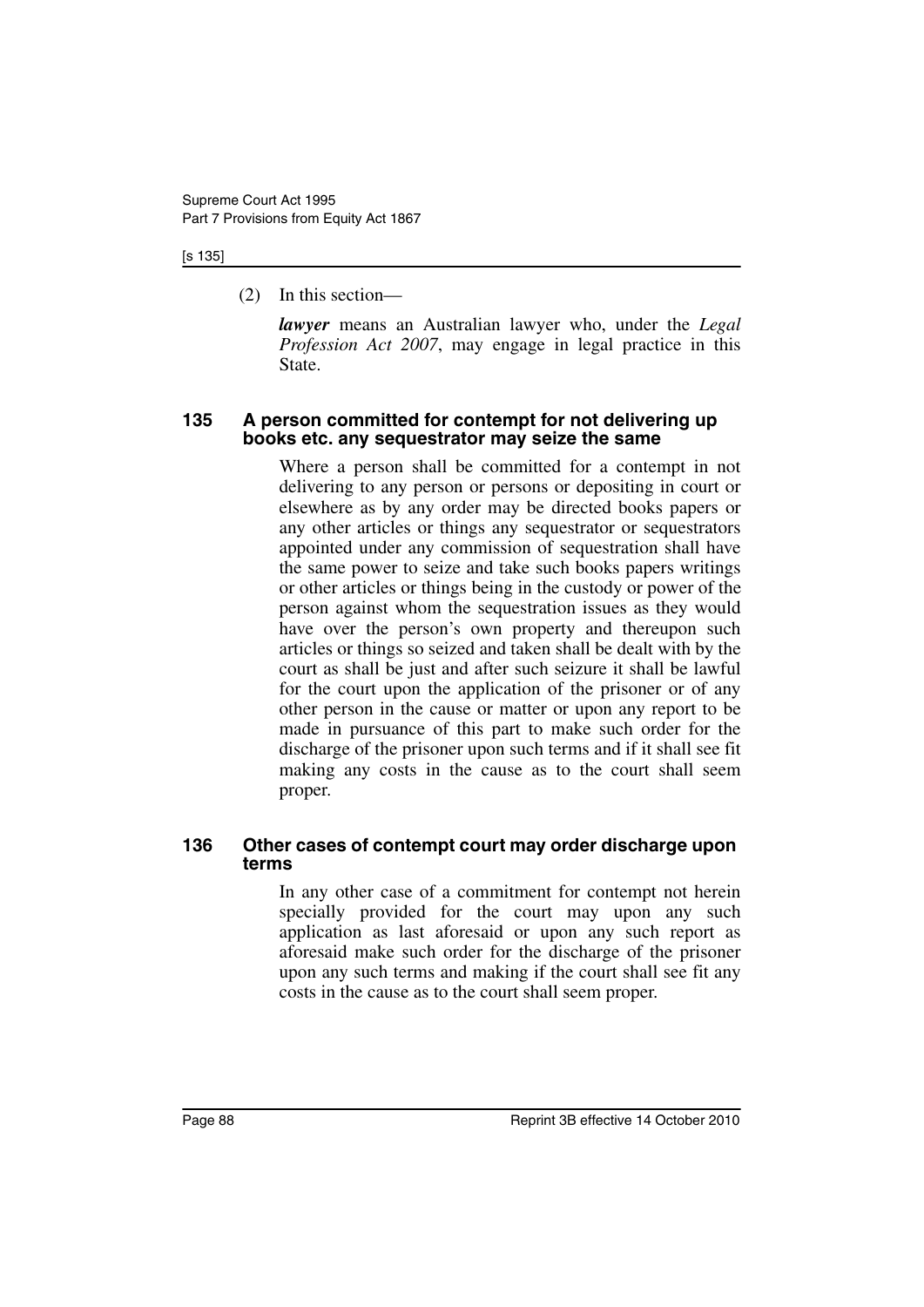#### **137 A person committed for contempt omitting to apply for the person's discharge the court may compulsorily discharge the person**

Where any person committed for a contempt shall be entitled to discharge upon applying to the court but shall omit to make such application the court may upon any such report as aforesaid compulsorily discharge such person from the contempt and from custody and pay the costs of the contempt out of any funds belonging to the person over which the court may have power or make them costs in the cause as against the person or may discharge the person from the contempt but leave the person in custody for the costs which may be cleared if the person be insolvent under the provisions hereinafter contained in that behalf.

# **Division 12 Insolvents**

#### **138 Discharge of insolvent may extend to process for contempt in nonpayment of money and to costs incurred by creditor but subject to taxation**

The discharge of any prisoner adjudicated upon under the authority of any Act already or which may hereafter be passed for the relief of insolvent debtors shall and may extend to all process issuing from any court of equity for any contempt of such court for nonpayment of money or of costs charges or expenses in any such court and in such case the said discharge shall be deemed to extend to all costs which such prisoner shall be liable to pay in consequence or by reason of such contempt or on purging the same and every discharge so adjudicated as aforesaid as to any debt or damages of any creditor of such prisoner shall be deemed to extend also to all costs incurred by such creditor before the filing of such prisoner's schedule in any action or suit brought by such creditor against such prisoner for the purpose for the recovery of the same and all persons as to whose demands for any such costs money or expenses any such persons shall be so adjudged to be discharged shall be deemed and taken to be creditors of such prisoner in respect thereof and entitled to the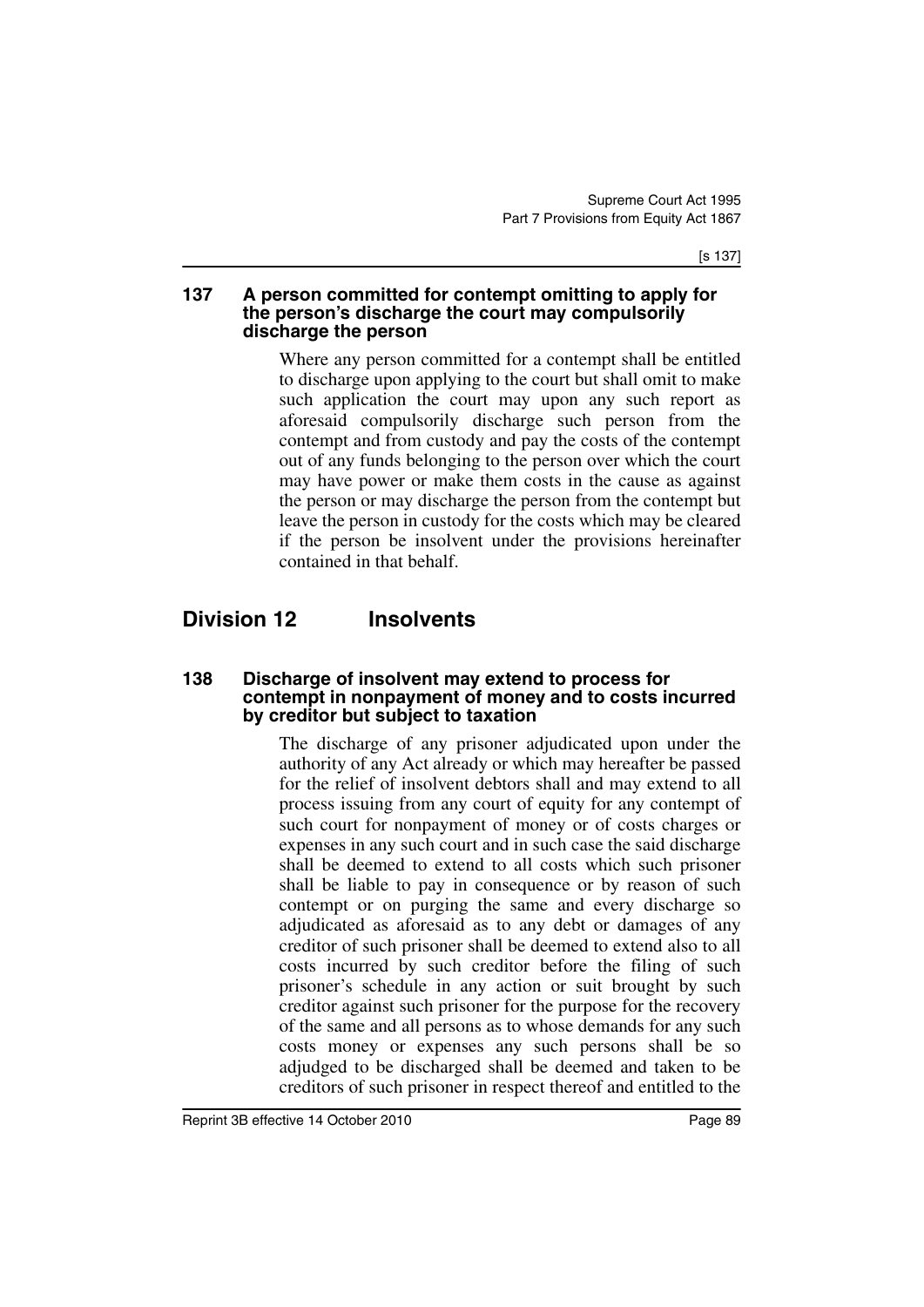#### [s 139]

benefits of all the provisions made for creditors by the said Act or any future Act subject nevertheless to such ascertaining of the amount of the said demands as may be had by taxation or otherwise and to such examination thereof as is in the said lastmentioned Act or as shall be in any future Act provided in respect of all claim to a dividend of such insolvent's estate and effects.

# **Division 13 Privilege**

#### **139 Appearances may be put in for defendants having privilege of Parliament in court of equity on return of process of sequestration**

- (1) And whereas in many cases persons having privilege of Parliament are named as defendants in suits instituted in courts of equity against them either alone or jointly with other persons for enforcing against them demands and duties cognisable in courts of equity and in some cases such defendants having privileges of Parliament have stood out to the return of process of sequestration issued against them for enforcing appearance and such process of sequestration hath not been found sufficient to enforce such appearance be it therefore enacted.
- (2) That in case any defendant having privilege of Parliament shall upon a return of process of sequestration issued against the defendant for not putting in an appearance to any original or other bill of complaint instituted against the defendant in a court of equity for enforcing discovery and relief or discovery alone (as the case may be) neglect to appear that then and in such case such court upon producing the return of such sequestration in court may on the motion or other application of the plaintiff in such cause appoint a lawyer to enter an appearance for such defendant so having privilege of Parliament and such proceedings may be thereupon had in the cause as if the party had actually appeared.
- (3) In this section—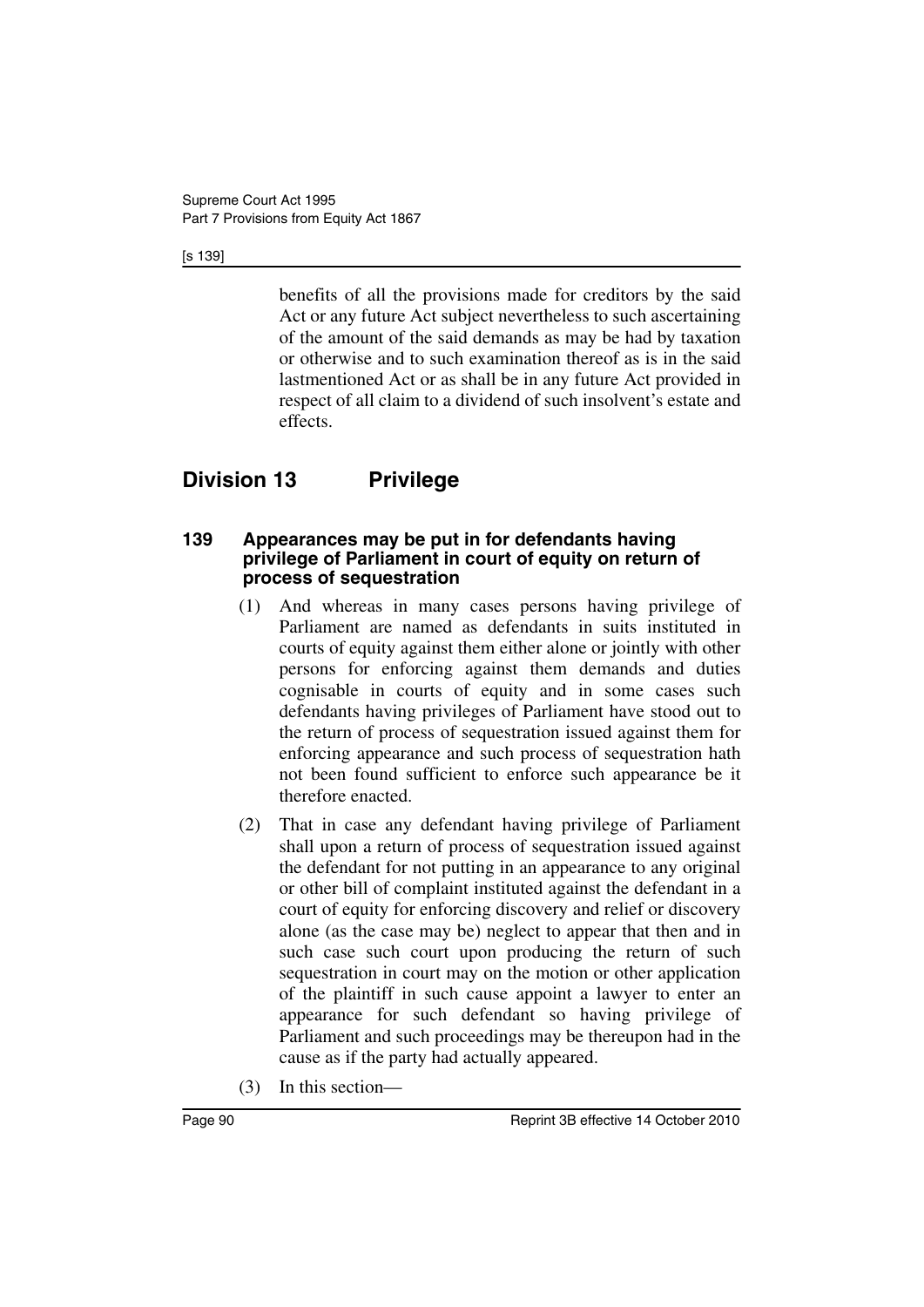[s 140]

*lawyer* means an Australian lawyer who, under the *Legal Profession Act 2007*, may engage in legal practice in this State.

## **Division 14 Attestations upon honour**

#### **140 Commissioners and others may take attestations upon honour**

Every person by law authorised to administer oaths and take declarations and affirmations shall be so authorised to take attestations upon honour.

# **Division 15 Jurisdiction in infancy**

#### **141 Mother petitioning may obtain access to mother's infant under regulations**

It shall be lawful for the Supreme Court or for the primary judge of the said court in equity or during the primary judge's absence or illness for any other judge of the said court upon hearing the petition of the mother of an infant being in the sole custody or control of the father thereof or of any person by the judge's authority or of any guardian after the death of the father if the said court or judge shall see fit to make order for the access of the petitioner to such infant at such times and subject to such regulations as the said court or judge shall deem convenient and just and if such infant shall be within the age of 7 years to make order that such infant shall be delivered to and remain in the custody of the petitioner until attaining such age subject to such regulations as the said court or judge shall deem convenient and just.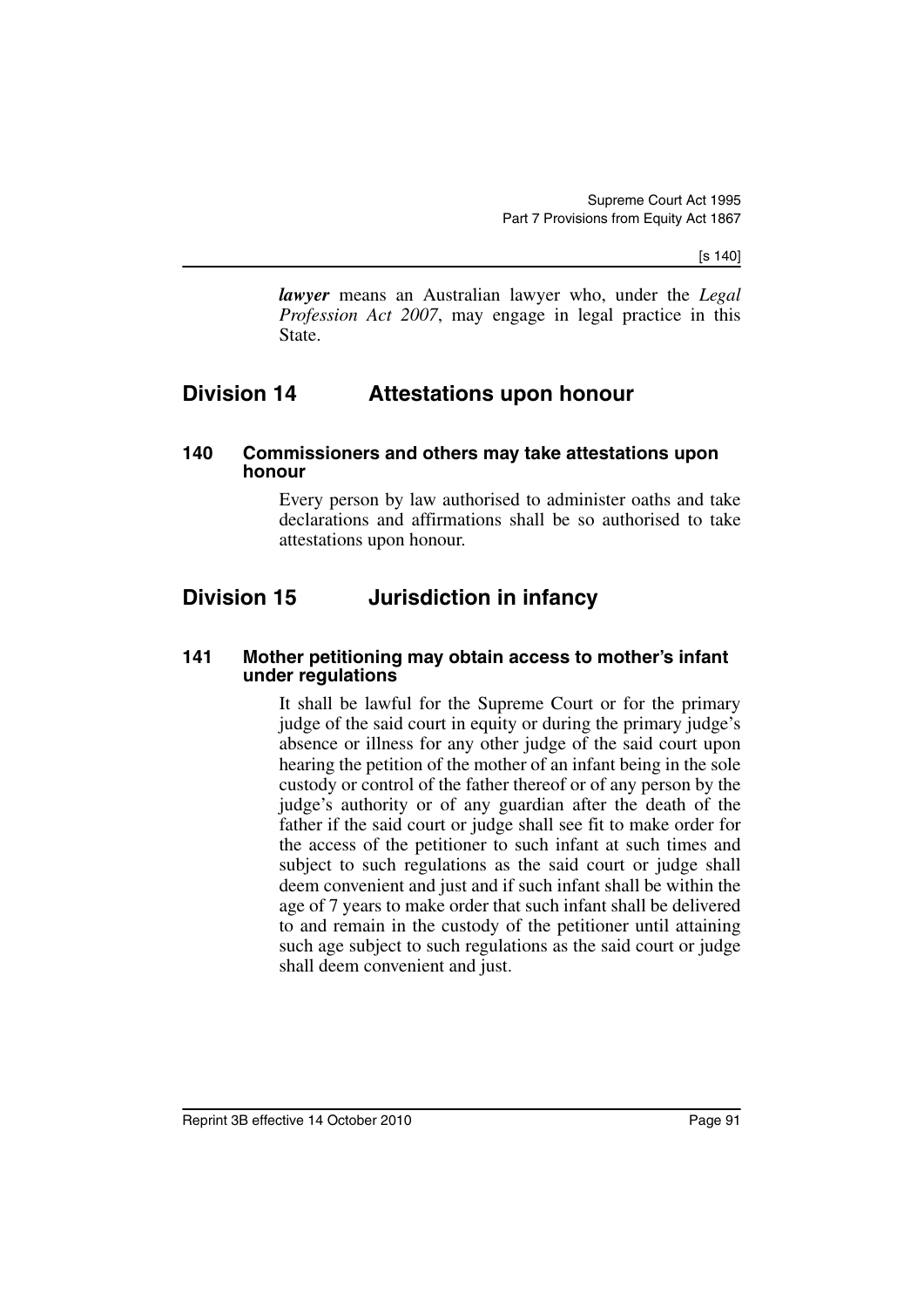#### [s 142]

## **142 Orders may be enforced by process of contempt**

All orders which shall be made by virtue of this part by the said court or judge shall be enforced by process of contempt of the said court.

## **143 Unless in cases of adultery**

However, no order shall be made by virtue of this part whereby the mother against whom adultery shall be established by the judgment decree or sentence of the court in its matrimonial causes jurisdiction shall have the custody of any infant or access to any infant anything herein contained to the contrary notwithstanding.

### **144 Infants may with the approbation of the Supreme Court make valid settlements or contracts for settlements of their real and personal estate upon marriage**

- (1) It shall be lawful for every infant upon or in contemplation of his or her marriage with the sanction of the Supreme Court in its equitable jurisdiction to make a valid and binding settlement or contract for a settlement of all or any part of his or her property or property over which he or she has any power of appointment whether real or personal and whether in possession reversion remainder or expectancy and every conveyance appointment and assignment of such real or personal estate or contract to make a conveyance appointment or assignment thereof executed by such infant with the approbation of the said court for the purpose of giving effect to such settlement shall be as valid and effectual as if the person executing the same were of full age.
- (2) However, this enactment shall not extend to powers of which it is expressly declared that they shall not be exercised by an infant.

### **145 In case infant die under age appointment etc. to be void**

In addition, in case any appointment under a power of appointment or any disentailing assurance shall have been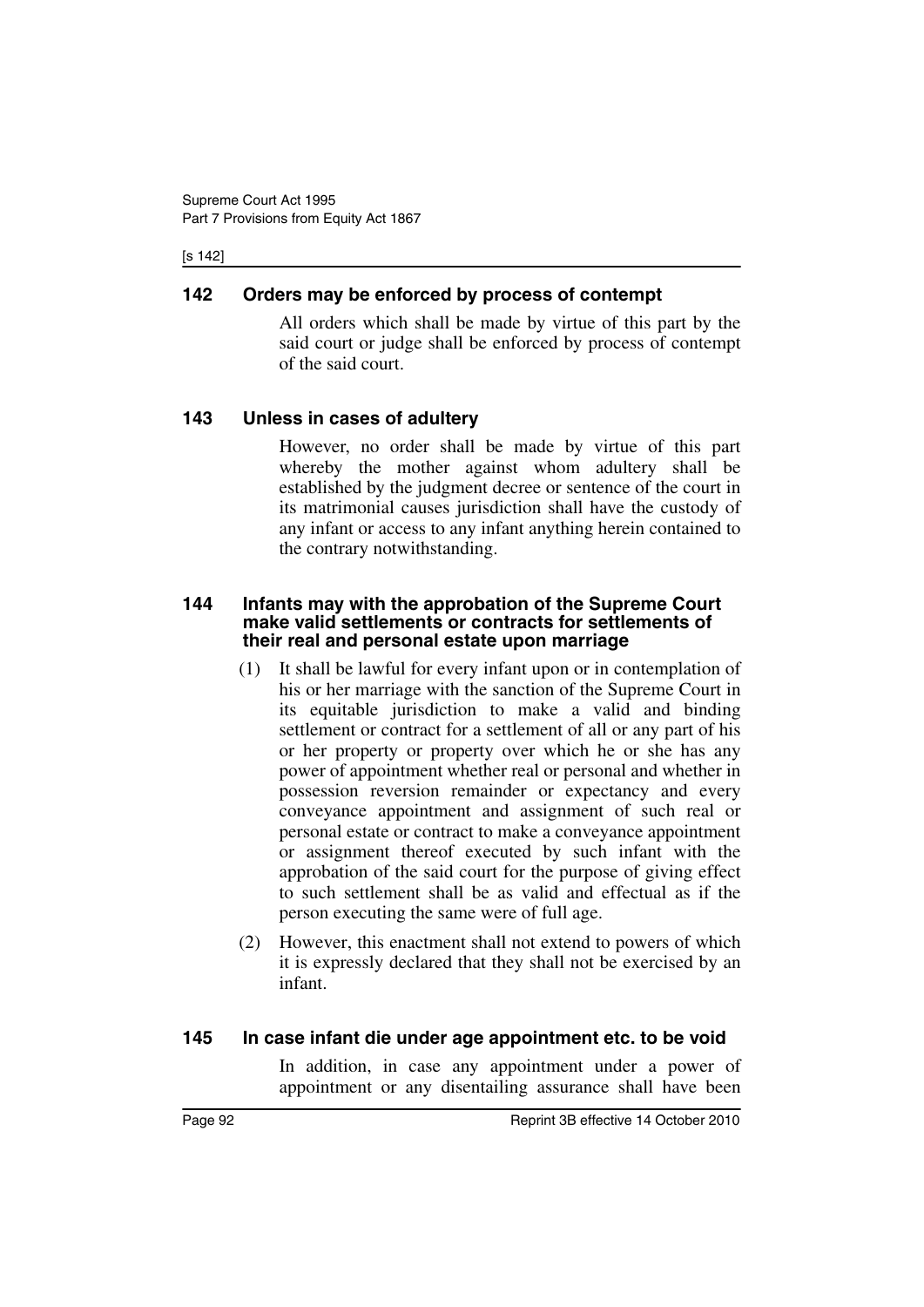[s 146]

executed by any infant tenant in tail under the provisions of this part and such infant shall afterwards die under age such appointment or disentailing assurance shall thereupon become absolutely void.

### **146 The sanction of the Supreme Court to be given upon petition**

The sanction of the Supreme Court in its equitable jurisdiction to any such settlement or contract for a settlement may be given upon petition presented by the infant or his or her guardian in a summary way without the institution of a suit and if there be no guardian the court may require a guardian to be appointed or not as it shall think fit and the court also may if it shall think fit require that any persons interested or appearing to be interested in the property should be served with notice of such petition.

### **147 Not to apply to males under 17 or females under 17 years of age**

However, nothing in this part contained shall apply to any male infant under the age of 17 years or to any female infant under the age of 17 years.

#### **148 Jurisdiction given to the primary judge in equity or 1 other judge in the primary judge's absence or illness**

The jurisdiction and powers by sections 144 to 147 vested in the Supreme Court may be exercised by the primary judge thereof in equity or 1 other judge acting as such in the primary judge's absence or during the primary judge's illness in the same manner as the ordinary equitable jurisdiction and powers of the Supreme Court are exercised and subject in like manner to appeal rehearing and review.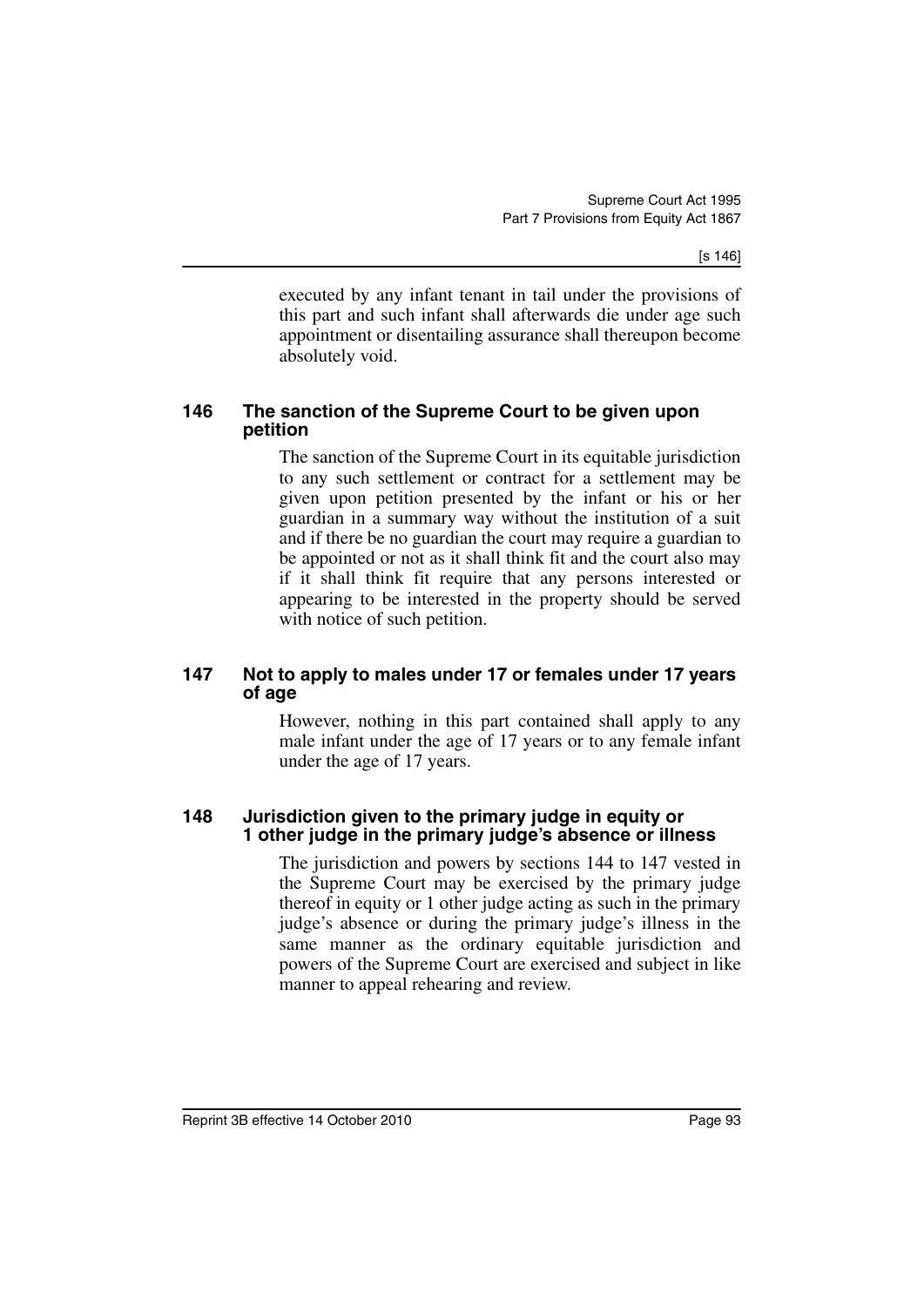[s 149]

# **Part 8 Provisions from Interdict Act 1867**

## **Division 1 Purpose of part**

## **149 Purpose of pt 8**

The purpose of this part is to consolidate and amend the law about arbitration, interpleader, mandamus, quo warranto, prohibition and injunction.

# **Division 2 Interpleader**

## **150 Action that may be taken by the court**

Upon application made by or on behalf of any defendant sued in the Supreme Court in any action of assumpsit debt detinue or trover such application being made after declaration and before plea by affidavit or otherwise showing that such defendant does not claim any interest in the subject matter of the suit but that the right thereto is claimed or supposed to belong to some third party who has sued or is expected to sue for the same and that such defendant does not in any manner collude with such third party but is ready to bring into court or to pay or dispose of the subject matter of the action in such manner as the court (or any judge thereof) may order or direct it shall be lawful for the court or any judge thereof to make rules and orders calling upon such third party to appear and to state the nature and particulars of his or her claim and maintain or relinquish his or her claim and upon such rule or order to hear the allegations as well of such third party as of the plaintiff and in the meantime to stay the proceedings in such action and finally to order such third party to make himself or herself defendant in the same or some other action or to proceed to trial on 1 or more feigned issue or issues and also to direct which of the parties shall be plaintiff or defendant on such trial or with the consent of the plaintiff and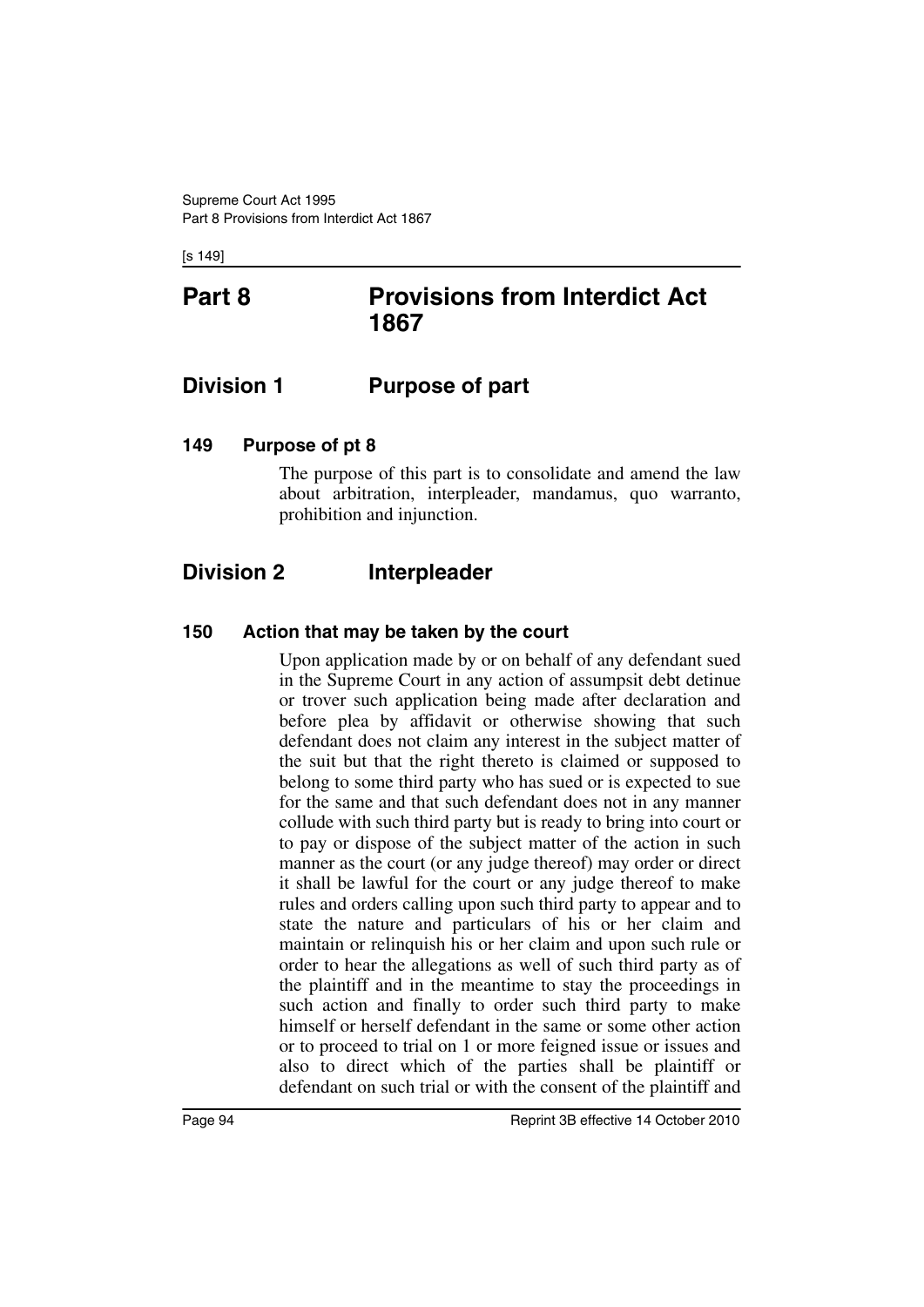[s 151]

such third party their counsel or attorneys to dispose of the merits of their claims and determine the same in a summary manner and to make such other rules and orders therein as to costs and all other matters as may appear to be just and reasonable.

## **151 Judgment and decision to be final**

The judgment in any such action or issue as may be directed by the court or judge and the decision of the court or judge in a summary manner shall be final and conclusive against the parties and all persons claiming by from or under them.

### **152 If such third party shall not appear etc. the court may bar his or her claim against the original defendant**

If such third party shall not appear upon such rule or order to maintain or relinquish his or her claim being duly served therewith or shall neglect or refuse to comply with any rule or order to be made after appearance it shall be lawful for the court or judge to declare such third party and all persons claiming by from or under him or her to be forever barred from prosecuting his or her claim against the original defendant his or her executors or administrators saving nevertheless the right or claim of such third party against the plaintiff and thereupon to make such order between such defendant and the plaintiff as to costs and other matters as may appear just and reasonable.

## **153 Proviso as to orders made by a single judge**

However, every order to be made in pursuance of this part by a single judge not sitting in open court shall be liable to be rescinded or altered by the court in like manner as other orders made by a single judge.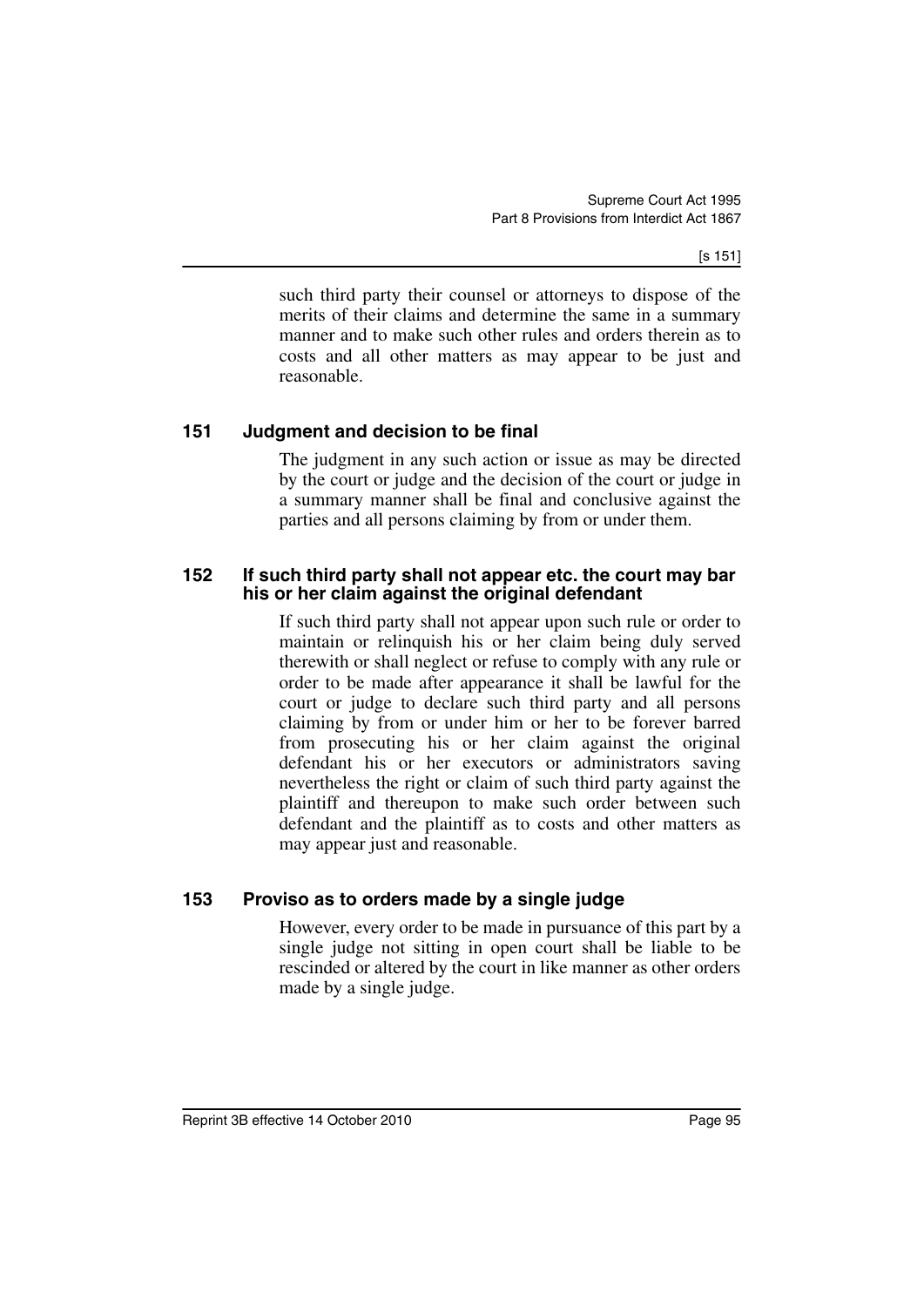#### [s 154]

### **154 If a judge thinks the matter more fit for the decision of the court the judge may refer it**

In addition, if upon application to a judge in the first instance or in any later stage of the proceedings the judge shall think the matter more fit for the decision of the court it shall be lawful for the judge to refer the matter to the court and thereupon the court shall and may hear and dispose of the same in the same manner as if the proceeding had originally commenced by rule of court instead of the order of a judge.

## **155 Interpleader may be granted though titles have not a common origin**

Where an action has been commenced in respect of a common law claim for the recovery of money or goods or when the goods and chattels have been taken or are intended to be taken in execution under process issued from the Supreme Court or any court of record in the State and the defendant in such action or the sheriff or other officer has applied for relief under the provisions of this part it shall be lawful for the court or a judge to whom such application is made to exercise all the powers and authorities given to them by this part though the titles of the claimants to the money goods or chattels in question or to the value or proceeds thereof have not a common origin but are adverse to and independent of one another.

## **156 Power to court or judge to decide summarily in certain cases**

Upon hearing of any rule or order calling upon persons to appear and state the nature and particulars of their claims it shall be lawful for the court or a judge wherever the amount in dispute or the value of the goods seized shall not exceed \$100 if it shall appear to them or the judge desirable and right to do so at the request of either party to dispose of the merits of the respective claims of such parties and to determine the same in a summary manner upon such terms as they or the judge shall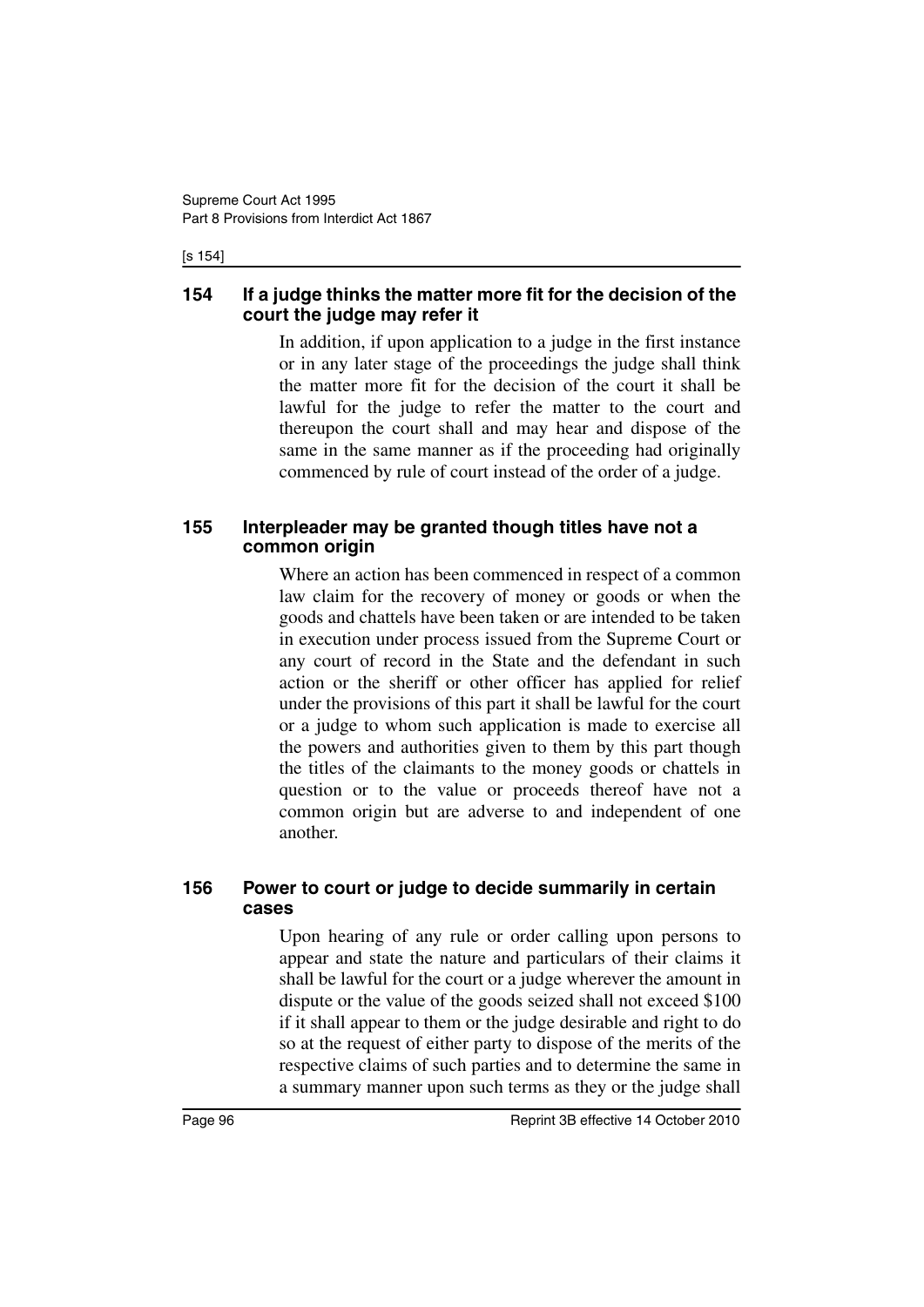think fit to impose and to make such other rules and orders therein as to costs and all other matters as may be just.

## **157 Special case may be stated where facts undisputed**

In all cases of interpleader proceedings where the question is one of law and the facts are not in dispute the judge shall be at liberty at the judge's discretion to decide the question without directing an action or issue and if the judge shall think it desirable to order that a special case be stated for the opinion of the court.

## **158 Proceedings on special cases**

The proceedings upon such case shall as nearly as may be the same as upon a special case stated under part 3.

## **159 Judgment and decision when to be final**

The judgment in any such action or issue as may be directed by the court or a judge in any interpleader proceedings and the decision of the court or a judge in a summary manner shall be final and conclusive against the parties and all persons claiming by from or under them.

# **Division 3 Interpleader by sheriff**

### **160 For relief of sheriffs and other officers in execution of process against goods and chattels**

And whereas difficulties sometimes arise in the execution of process against goods and chattels issued by or under the authority of the Supreme Court by reason of claims made to such goods and chattels by assignees of bankrupts and other persons not being the parties against whom such process has issued whereby sheriffs and other officers are exposed to the hazard and expense of actions and it is reasonable to afford relief and protection in such cases to such sheriffs and other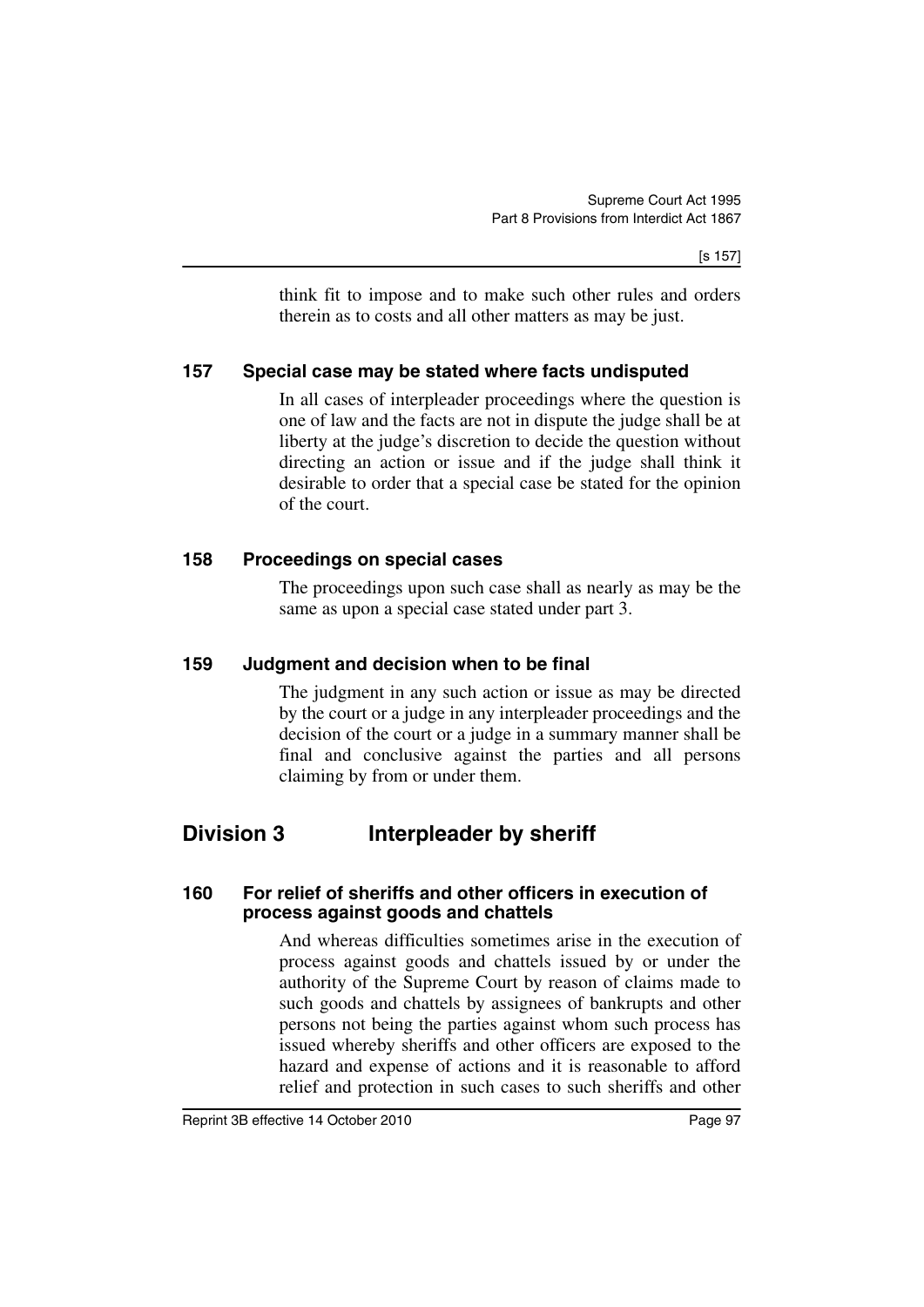#### [s 161]

officers be it therefore further enacted that when any such claim shall be made to any goods or chattels taken or intended to be taken in execution under any such process or to the proceeds or value thereof it shall and may be lawful to and for the Supreme Court or any judge thereof upon application of such sheriff or other officer made before or after the return of such process and as well before as after any action brought against such sheriff or other officer to call before them, him or her by rule of court as well the party issuing such process as the party making such claim and thereupon to exercise for the adjustment of such claims and the relief and protection of the sheriff or other officer all or any of the powers and authorities hereinbefore contained and make such rules and decisions as shall appear to be just according to the circumstances of the case and the costs of all such proceedings shall be in the discretion of the said court or judge.

### **161 Court or judge may direct sale of goods seized in execution**

Where goods or chattels have been seized in execution by a sheriff or other officer under process of the Supreme Court and some third party claims to be entitled under a bill of sale or otherwise to such goods or chattels by way of security for a debt the court or a judge may order a sale of the whole or part thereof upon such terms as to the payment of the whole or part of the secured debt or otherwise as they, he or she shall think fit and may direct the application of the proceeds of such sale in such manner and upon such terms as to such court or judge may seem just.

### **162 Sheriff's costs**

Where it shall appear to the Supreme Court or a judge thereof that the sheriff or other officer has acted bona fide and with due diligence in making application for relief under this part in case of adverse claims it shall be lawful for the said court or a judge thereof to allow the sheriff or other officer all reasonable costs and expenses which the sheriff or other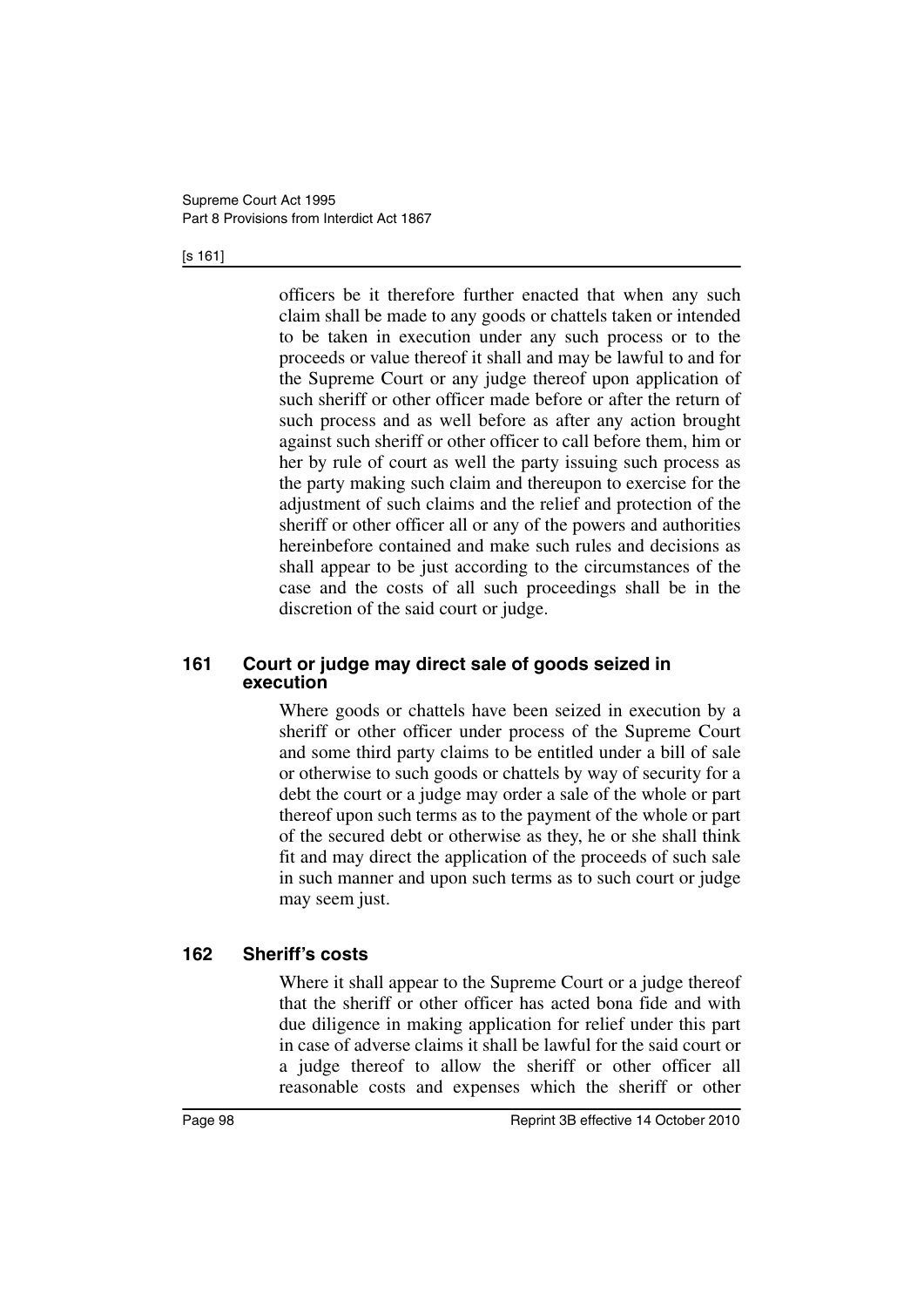[s 163]

officer shall have incurred as to the court or a judge shall seem fit.

## **Division 4 Rules orders etc. in interpleader proceedings**

### **163 Rules orders etc. made in interpleader proceedings may be entered of record and made evidence**

All rules orders matters and decisions to be made and done in interpleader proceedings under this part (excepting only any affidavits) may together with the declaration in the cause (if any) be entered of record with a note in the margin expressing the true date of such entry to the end that the same may be evidence in future times if required and to secure and enforce the payments of costs directed by any such rule or order and every such rule or order so entered shall have the force and effect of a judgment of the Supreme Court.

# **Division 5 Prerogative writ of mandamus**

### **164 Return to be made to first writ**

Persons required to make a return to a writ of mandamus shall make their return to the first writ.

### **165 Procedure on return of writ**

As often as any writ of mandamus shall issue out of the Supreme Court and a return shall be made thereunto it shall and may be lawful to and for the person or persons suing or prosecuting such writ of mandamus to plead to or traverse all or any the material facts contained within the said return to which the person or persons making such return shall reply take issue or demur and such further proceedings and in such manner shall be had therein for the determination thereof as might have been had if the person or persons suing such writ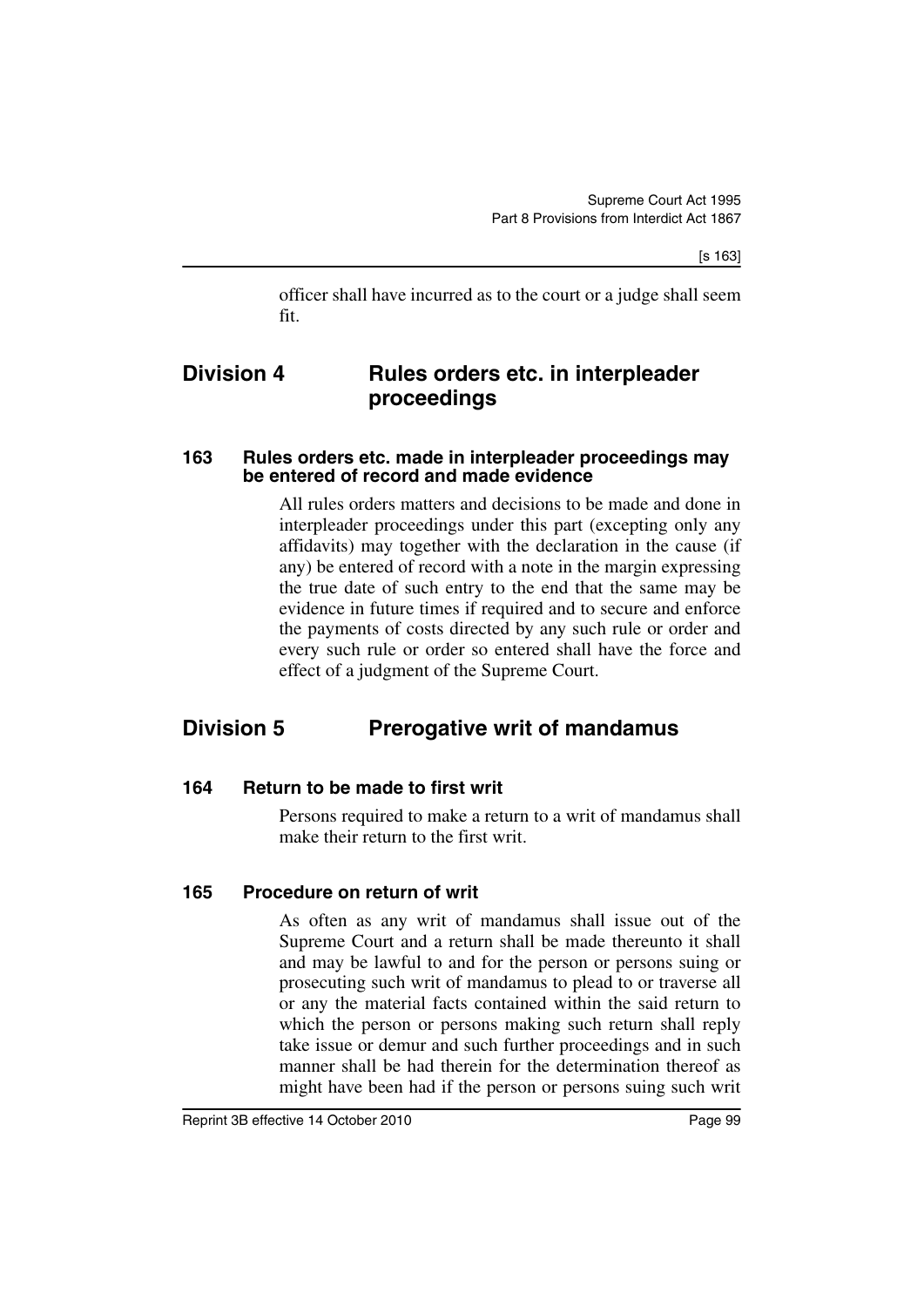#### [s 166]

had brought his, her or their action on the case for a false return and if any issue shall be joined on such proceedings the person or persons suing such writ shall and may try the same in such place as an issue joined in such action on the case should or might have been tried and in such case a verdict shall be found for the person or persons suing such writ or judgment given for the person or thereupon a demurrer or *nil dicit* or for want of a replication or other pleading he, she or they shall recover his, her or their damages and costs in such manner as he, she or they might have done in such action on the case as aforesaid such costs and damages to be levied by *capias ad satisfaciendum fieri-facias* or *elegit* and a peremptory writ of mandamus shall be granted without delay for him, her or them for whom judgment shall be given as might have been if such return had been adjudged insufficient and in case judgment shall be given for the person or persons making such return to such writ he, she or they shall recover his, her or their costs of suit to be levied in manner aforesaid.

#### **166 Person against whom damages shall be recovered not liable to be sued in other actions**

However, if any damages shall be recovered by virtue of this part against any such person or persons making such return to such writ as aforesaid he, she or they shall not be liable to be sued in any other action or suit for the making such return any law usage or custom to the contrary thereof in anywise notwithstanding.

#### **167 For protection of certain officers to whom writs of mandamus are directed**

And whereas writs of mandamus are sometimes issued to officers and other persons commanding them to admit to offices or do or perform other matters in respect whereof the persons to whom such writs are directed claim no right or interest or whose functions are merely ministerial in relation to such offices or matters and it may be proper that such officers and persons should in certain cases be protected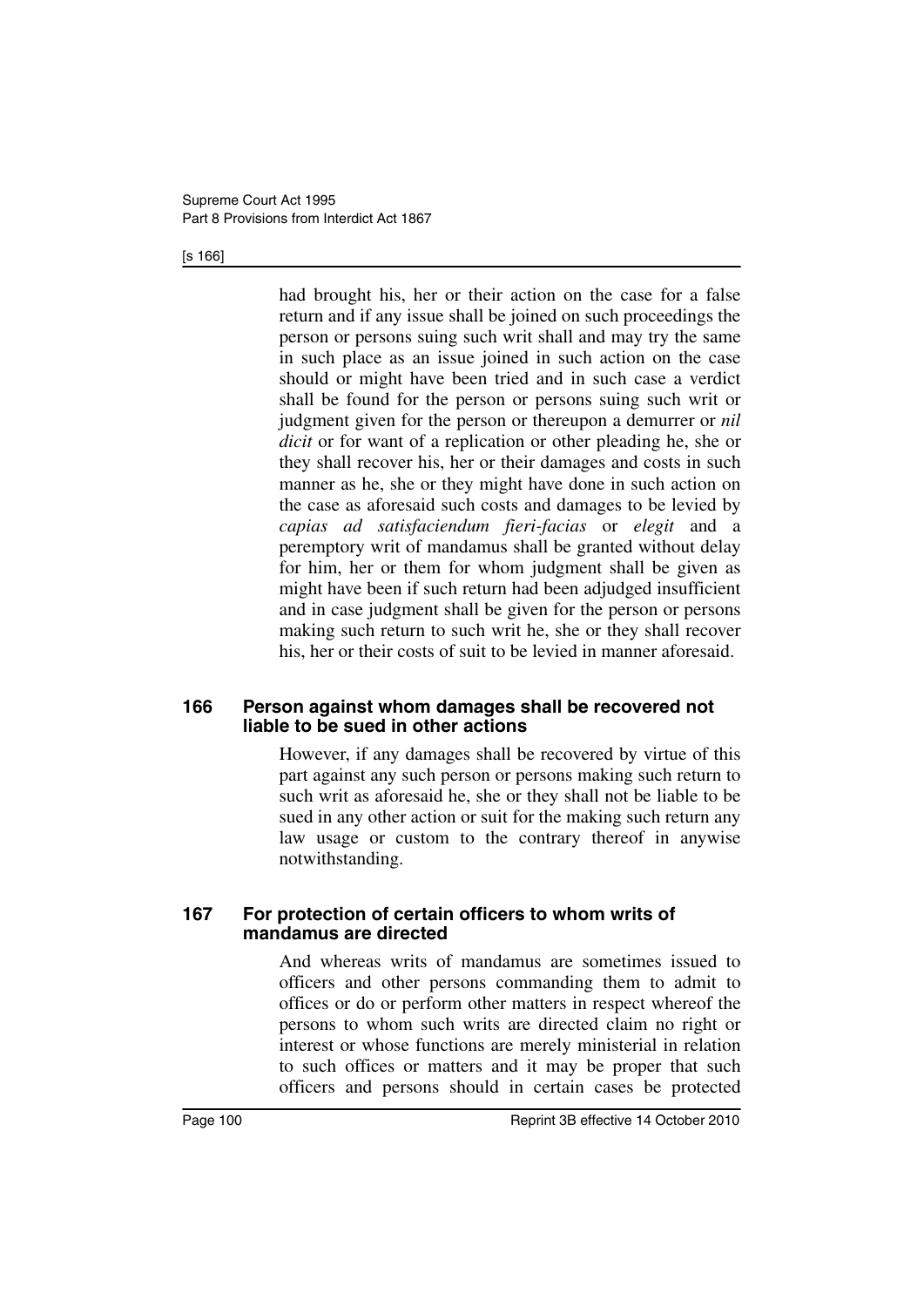against the payment of damages or costs to which they may otherwise become liable be it therefore enacted that—

- (1) It shall be lawful for the court to which application may be made for any writ of mandamus if such court shall see fit so to do to make rules and orders calling not only upon the person to whom such writ may be required to issue but also all and every other person having or claiming any right or interest in or to the matter of such writ to show cause against the issuing of such writ and payment of costs of the application and upon the appearance of such other person in compliance with such rules or in default of appearance after service thereof to exercise all such powers and authorities and make all such rules and orders applicable to the case as are or may be given or mentioned by or in this or any Act for giving relief against adverse claims made upon persons having no interest in the subject of such claims.
- (2) However, the return to be made to any such writ and issues joined in fact or in law upon any traverse thereof or upon any demurrer shall be made and joined by and in the name of the person to whom such writ shall be directed but nevertheless the same shall and may if the court shall think fit so to direct be expressed to be made and joined on the behalf of such other person as may be mentioned in such rules and in that case such other person shall be permitted to frame the return and to conduct the subsequent proceedings at the person's own expense and in such case if any judgment shall be given for or against the party suing such writ such judgment shall be given against or for the person or persons on whose behalf the return shall be expressed to be made and who shall have the like remedy for the recovery of costs and enforcing the judgment as the person to whom the writ shall have been directed might and would otherwise have had.

## **168 Proceedings not to abate by removal of officer**

In case the return to any such writ shall in pursuance of the authority given by this part be expressed to be made on behalf of any other person as aforesaid the further proceedings on such writ shall not abate or be discontinued by the death or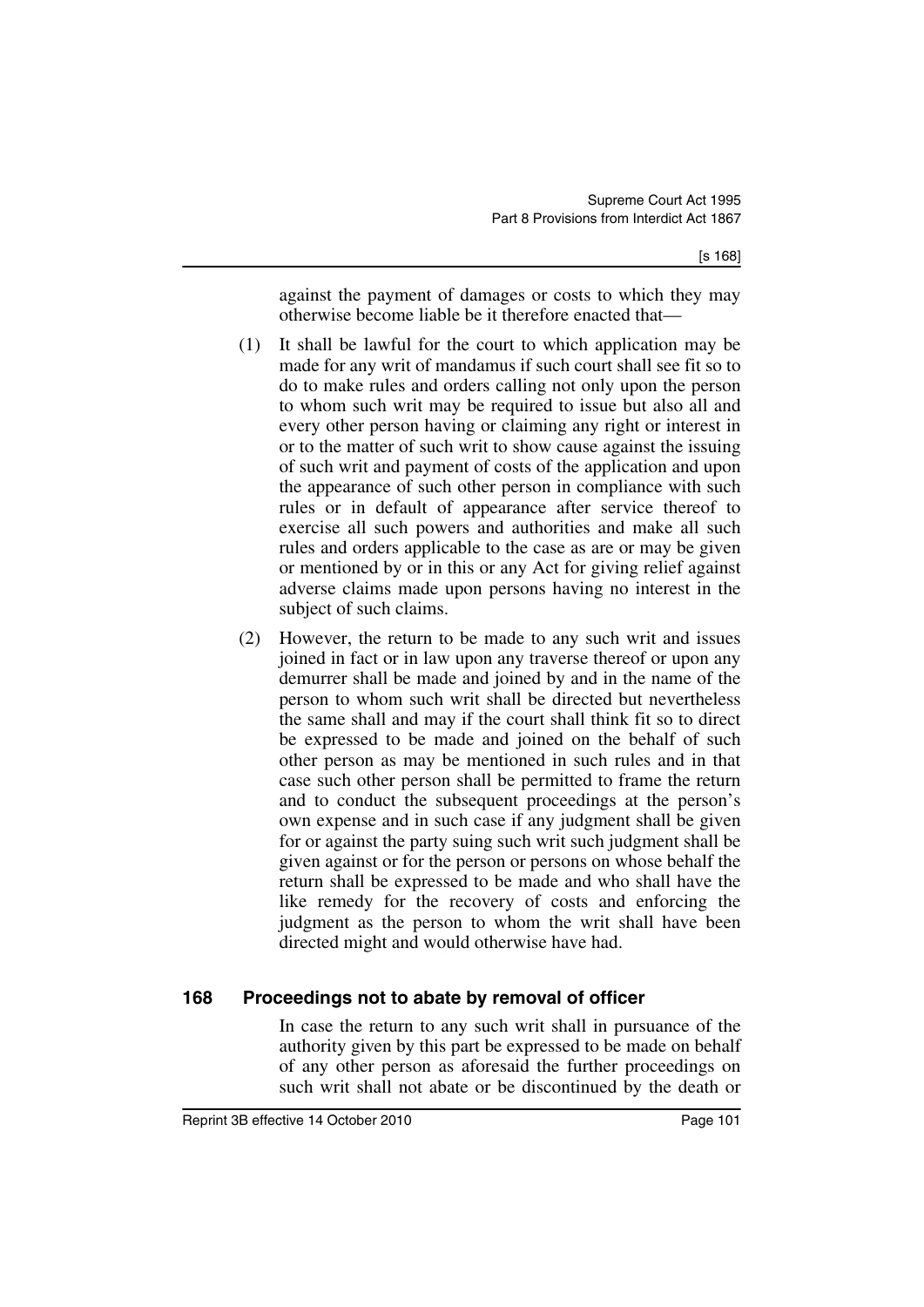#### [s 169]

resignation of or removal from office of the person having made such return but the same shall and may be continued and carried on in the name of such person and if a peremptory writ shall be awarded the same shall and may be directed to any successor in office or right to such person.

## **169 Costs to be in the discretion of the court**

In all cases of application for any writ of mandamus whatsoever the costs of such application whether the writ shall be granted or refused and also the costs of the writ if the same shall be issued and obeyed shall be in the discretion of the court and the court is hereby authorised to order and direct by whom and to whom the same shall be paid.

#### **170 Proceedings for prerogative writ of mandamus accelerated**

Upon application by motion for any writ of mandamus the rule may in all cases be absolute in the first instance if the court shall think fit and the writ may bear teste on the day of its issuing and may be made returnable forthwith whether in term or in vacation but time may be allowed to return it by the court or a judge either with or without terms.

#### **171 The enactments herein relating to returns to writs of mandamus therein mentioned and the proceedings thereon extended to all other writs of mandamus**

The several enactments contained herein relating to the return to writs of mandamus and the proceedings on such returns and to the recovery of damages and costs shall be and the same are hereby extended and made applicable to all other writs of mandamus and the proceedings thereon.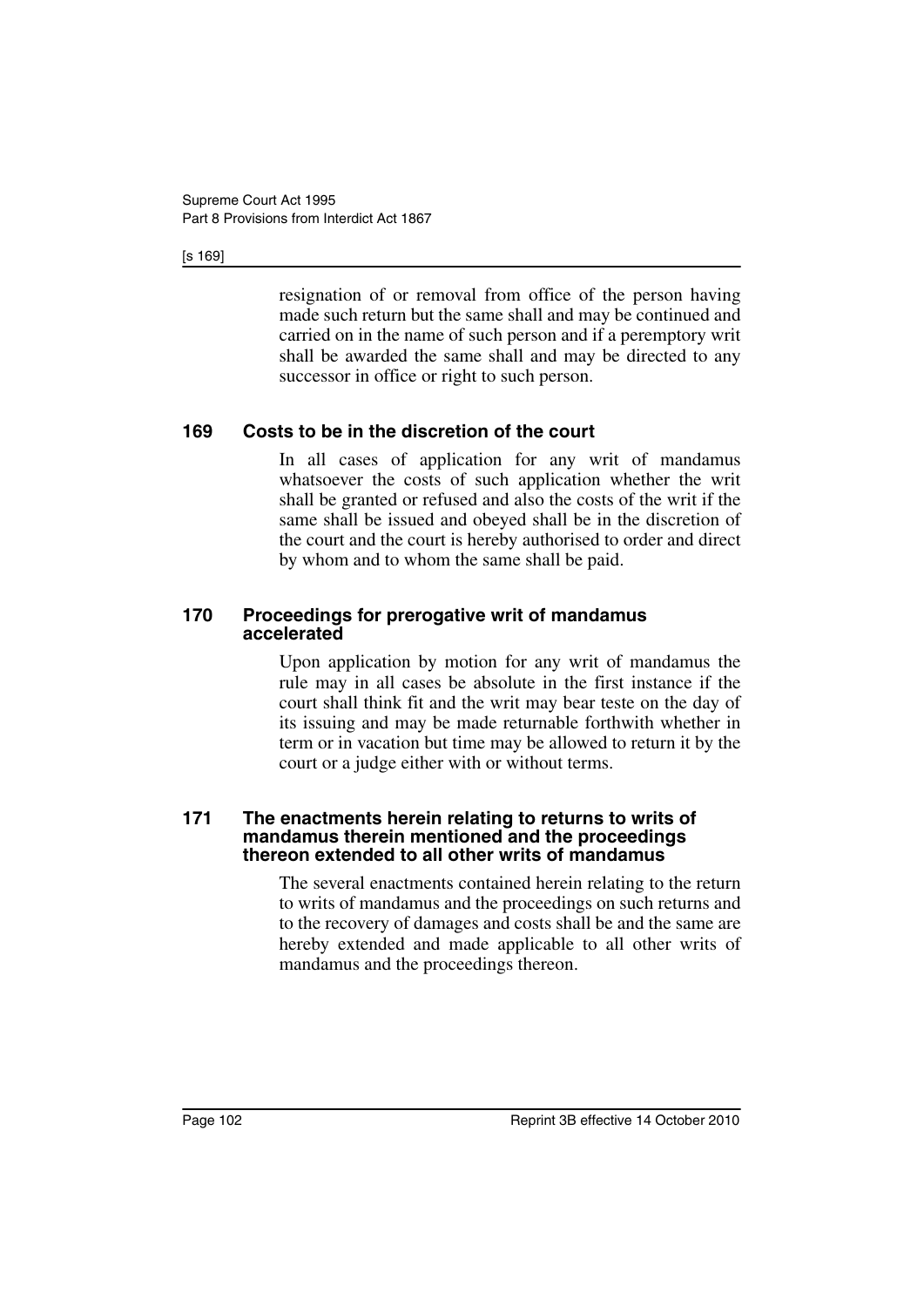# **Division 6 Action for mandamus**

## **172 Action for mandamus to enforce the performance of duties**

The plaintiff in any action in the Supreme Court except replevin and ejectment may endorse upon the writ and copy to be served a notice that the plaintiff intends to claim a writ of mandamus and the plaintiff may thereupon claim in the declaration either together with any other demand which may now be enforced in such action or separately a writ of mandamus commanding the defendant to fulfil any duty in the fulfilment of which the plaintiff is personally interested.

## **173 Declaration in action for mandamus**

The declaration in such action shall set forth sufficient grounds upon which such claim is founded and shall set forth that the plaintiff is personally interested therein and that the plaintiff sustains or may sustain damage by the nonperformance of such duty and that performance thereof has been demanded by the plaintiff and refused or neglected.

## **174 Proceedings upon claim for mandamus**

The pleadings and other proceedings in any action in which a writ of mandamus is claimed shall be the same in all respects as nearly as may be and costs shall be recoverable by either party as in an ordinary action for the recovery of damages.

## **175 Judgment and execution**

In case judgment shall be given to the plaintiff that a mandamus do issue it shall be lawful for the court if it shall see fit besides issuing execution in the ordinary way for the costs and damages also to issue a peremptory writ of mandamus to the defendant commanding the defendant forthwith to perform the duty to be enforced.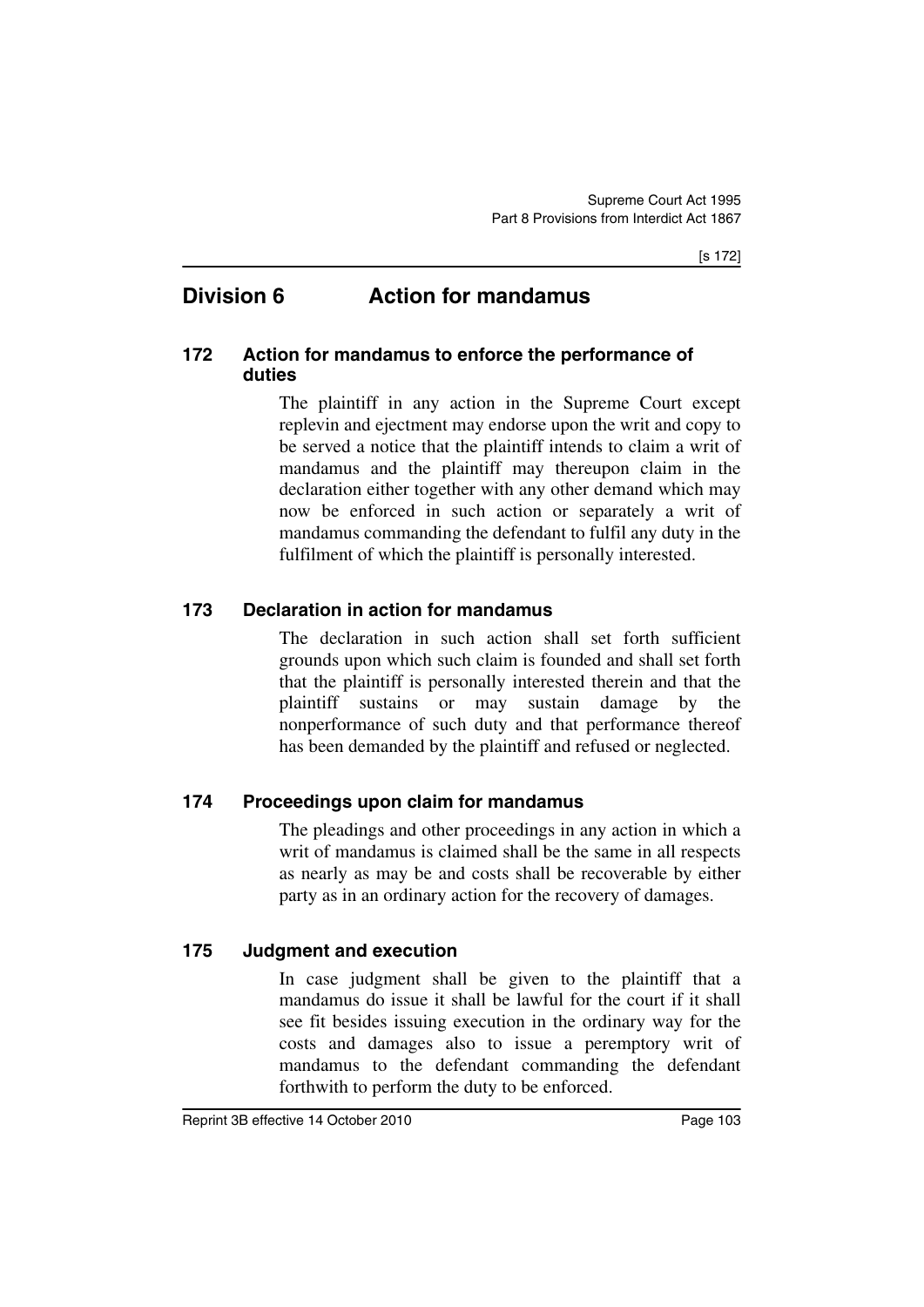#### [s 176]

## **176 Form of peremptory writ**

The writ need not recite the declaration or other proceedings or the matter therein stated but shall simply command the performance of the duty and in other respects shall be in the form of an ordinary writ of execution except that it shall be directed to the party and not to the sheriff and may be issued in term or vacation and returnable forthwith and no return thereto except that of compliance shall be allowed but time to return it may upon sufficient grounds be allowed by the court or a judge either with or without terms.

## **177 Effect of mandamus**

The writ of mandamus so issued as aforesaid shall have the same force and effect as a peremptory writ of mandamus and in case of disobedience may be enforced by attachment.

## **178 The court may order the act to be done at the expense of the defendant**

The court may upon application by the plaintiff besides or instead of proceeding against the disobedient party by attachment direct that the act required to be done may be done by the plaintiff or some other person appointed by the court at the expense of the defendant and upon the act being done the amount of such expense may be ascertained by the court either by writ of inquiry or reference to the prothonotary as the court or a judge may order and the court may order payment of the amount of such expenses and costs and enforce payment thereof by execution.

## **179 Prerogative writ of mandamus preserved**

Nothing herein contained shall take away the jurisdiction of the Supreme Court to grant writs of mandamus nor shall any writ of mandamus issued out of that court be invalid by reason of the right of the prosecutor to proceed by action for mandamus under this part.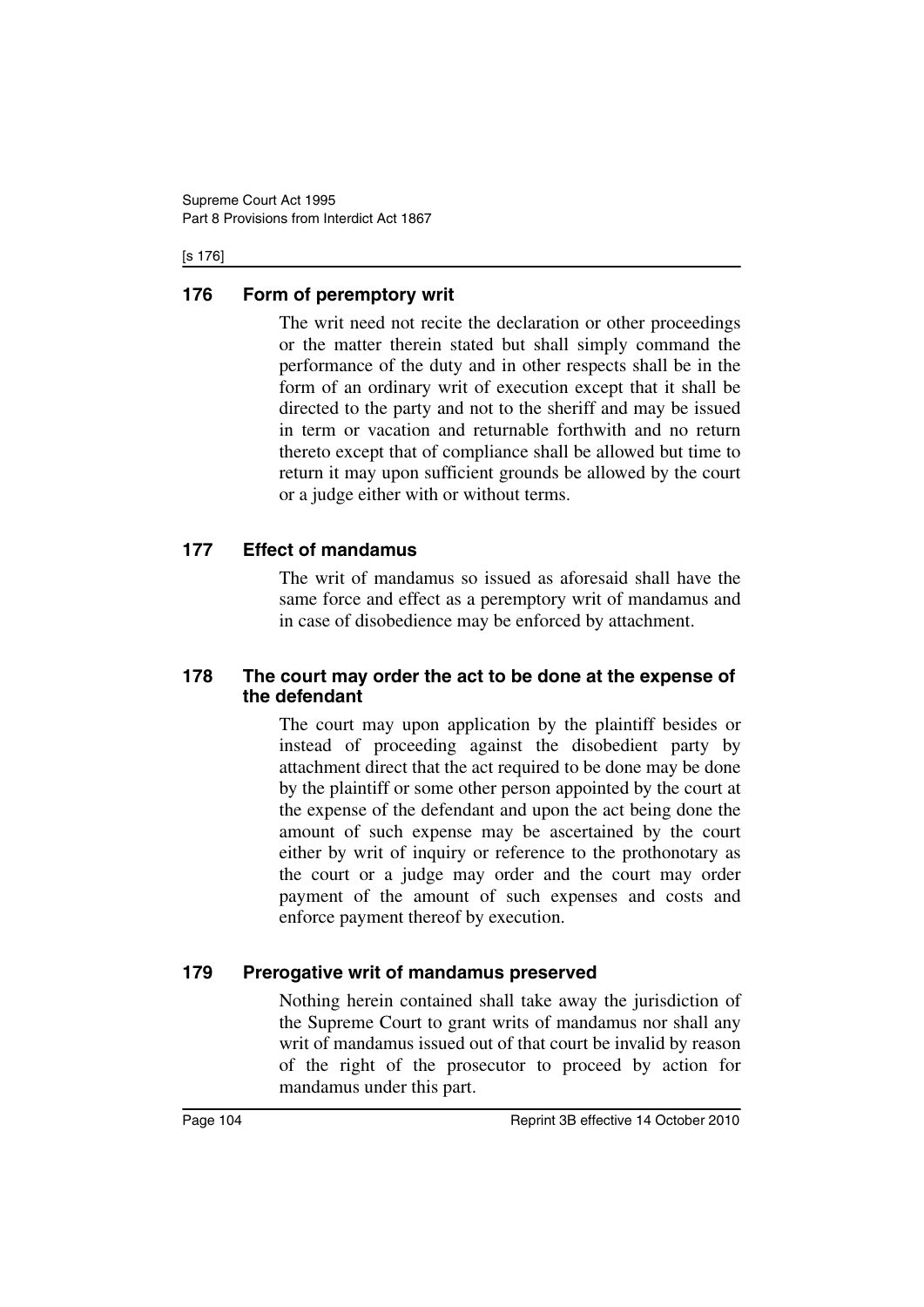#### *Editor's note*—

*Judicial Review Act 1991*, section 41—

#### **41 Certain prerogative writs not to be issued**

- (1) The prerogative writs of mandamus, prohibition or certiorari are no longer to be issued by the court.
- (2) If, before the commencement of this Act, the court had jurisdiction to grant any relief or remedy by way of a writ of mandamus, prohibition or certiorari, the court continues to have the jurisdiction to grant the relief or remedy, but must grant the relief or remedy by making an order, the relief or remedy under which is in the nature of, and to the same effect as, the relief or remedy that could, but for subsection (1), have been granted by way of such a writ.
- (3) In an enactment in force immediately before the commencement of this Act, a reference to a writ of mandamus, prohibition or certiorari is taken to be a reference to an order of a kind that the court is empowered to make under this section.

# **Division 7 Injunction**

## **180 Claim of writ of injunction**

In all cases of breach of contract or other injury where the party injured is entitled to maintain and has brought an action the party may in like case and manner as hereinbefore provided with respect to mandamus claim a writ of injunction against the repetition or continuance of such breach of contract or other injury or the committal of any breach of contract or injury of a like kind arising out of the said contract or relating to the same property or right and the party may also in the same action include a claim for damages or other redress.

### **181 Form of writ of summons and endorsement thereon**

The writ of summons in such action shall be in the same form as the writ of summons in any personal action but on every such writ and copy thereof there shall be endorsed a notice that in default of appearance the plaintiff may besides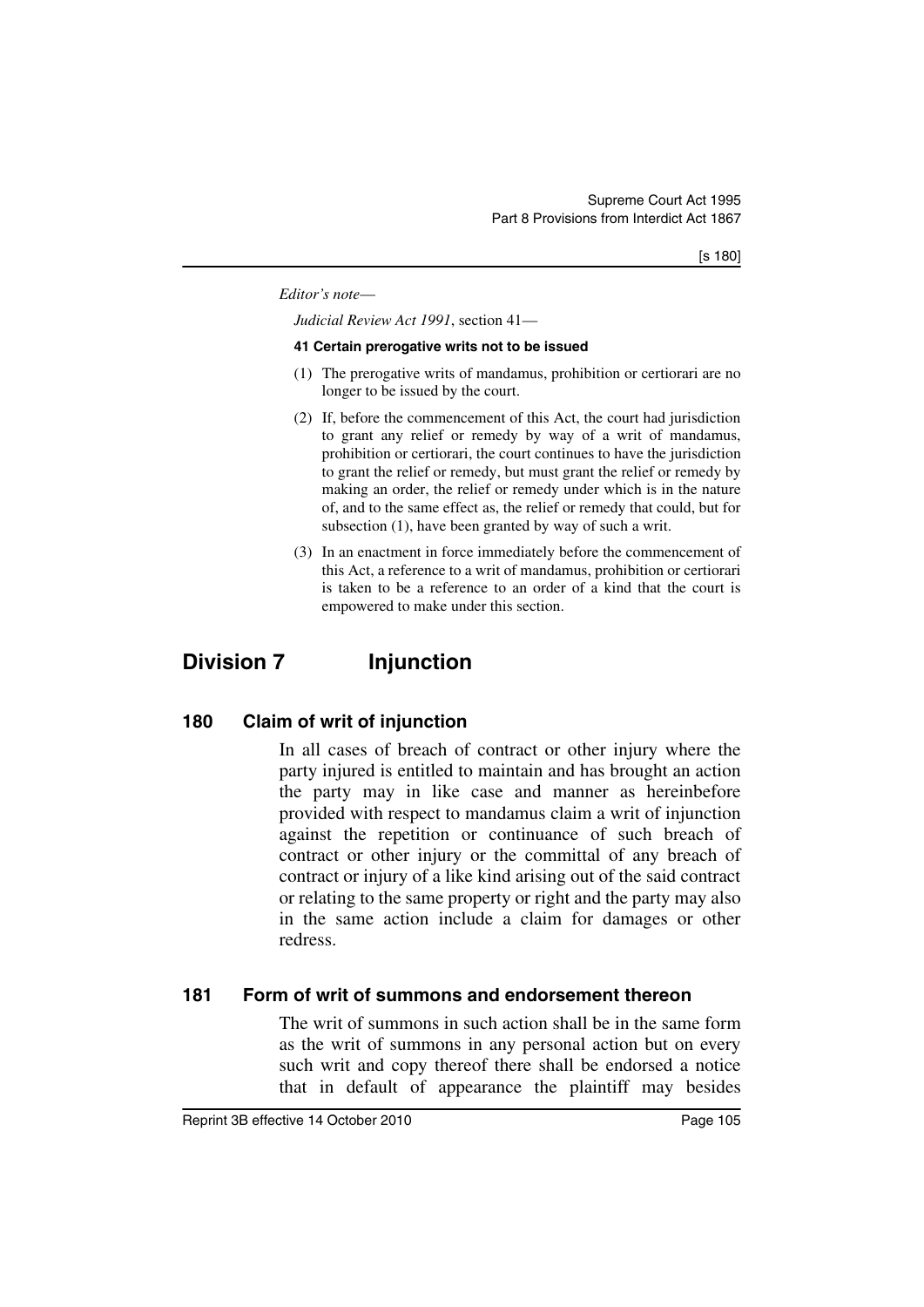#### [s 182]

proceeding to judgment and execution for damages and costs apply for and obtain a writ of injunction.

## **182 Form of proceedings and of judgment**

The proceedings in such action shall be the same as nearly as may be and subject to the like control as the proceedings in an action to obtain a mandamus under the provisions hereinbefore contained and in such action judgment may be given that the writ of injunction do or do not issue as justice may require and in case of disobedience such writ of injunction may be enforced by attachment by the court or where such court shall not be sitting by a judge.

### **183 Writ of injunction may be applied for at any stage of the cause**

- (1) It shall be lawful for the plaintiff at any time after the commencement of the action and whether before or after judgment to apply ex parte to the court or a judge for a writ of injunction to restrain the defendant in such action from the repetition or continuance of the wrongful act or breach of contract complained of or the committal of any breach of contract or injury of a like kind arising out of the same contract or relating to the same property or right and such writ may be granted or denied by the court or judge upon such terms as to the duration of the writ keeping an account giving security or otherwise as to such court or judge shall seem reasonable and just and in case of disobedience such writ may be enforced by attachment by the court or out of term by a judge.
- (2) However, an order for a writ of injunction made by a judge or any writ issued by virtue thereof may be discharged or varied or set aside by the court on application made thereto by any party dissatisfied with such order.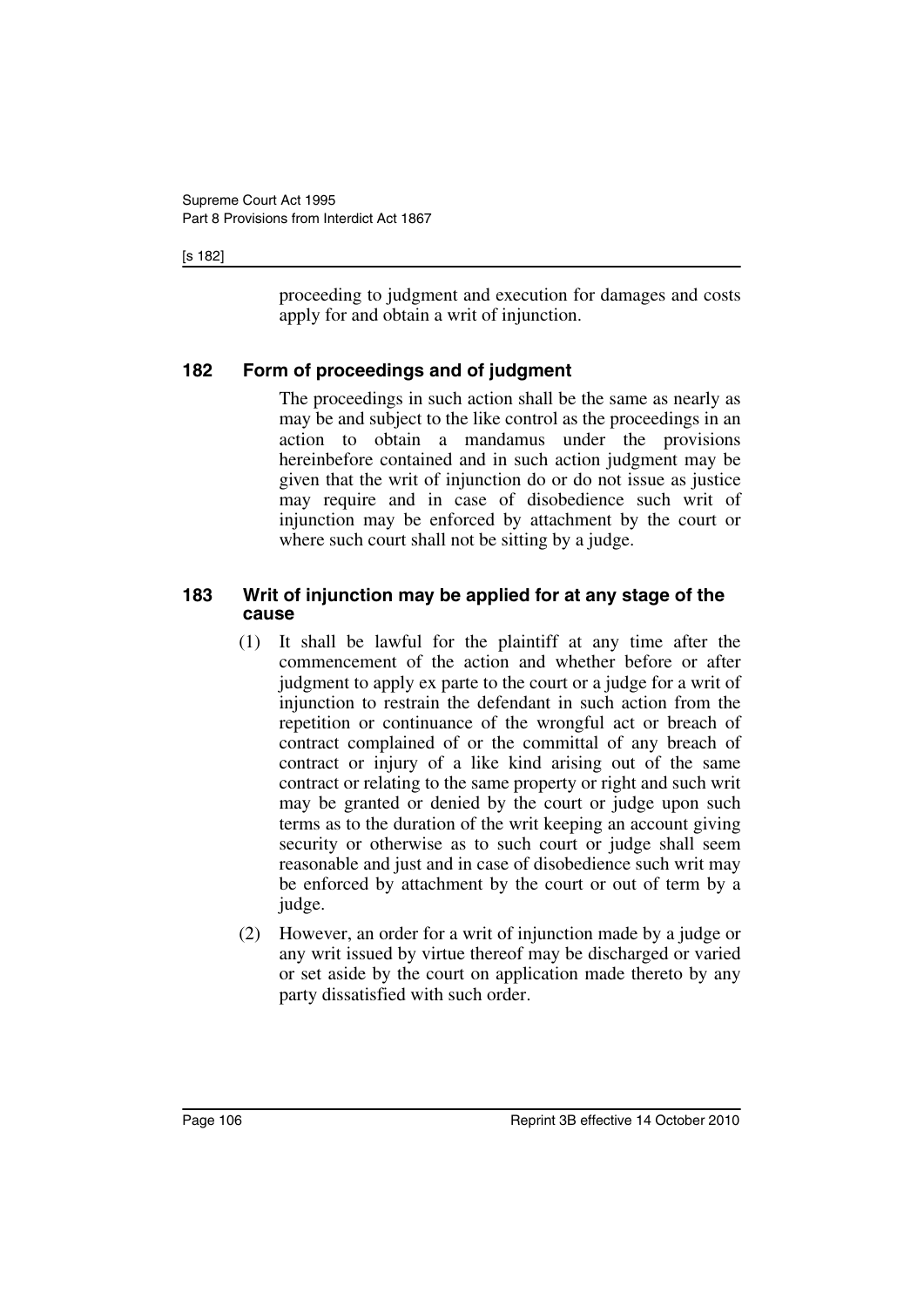[s 184]

#### **184 Mode of enforcing writs of injunction against corporations**

Writs of injunction against a corporation may be enforced either by attachment against the directors or other officers thereof as in the case of a mandamus or by writ of sequestration against their property and effects to be issued in such form and tested and returnable in like manner as writs of execution and to be proceeded upon and executed in like manner as writs of sequestration issuing out of the Court of Chancery.

# **Division 8 Costs of mandamus and injunctions**

#### **185 Costs of writs of mandamus and injunctions may be included in writs**

In all cases in which a writ of mandamus or of injunction is issued under this part for the time being such writ shall unless otherwise ordered by the court or a judge in addition to the matter directed to be inserted therein command the defendant to pay to the plaintiff the costs of preparing issuing and serving such writ and payment of such costs may be enforced in the same manner as costs payable under a rule of court are now by law enforceable.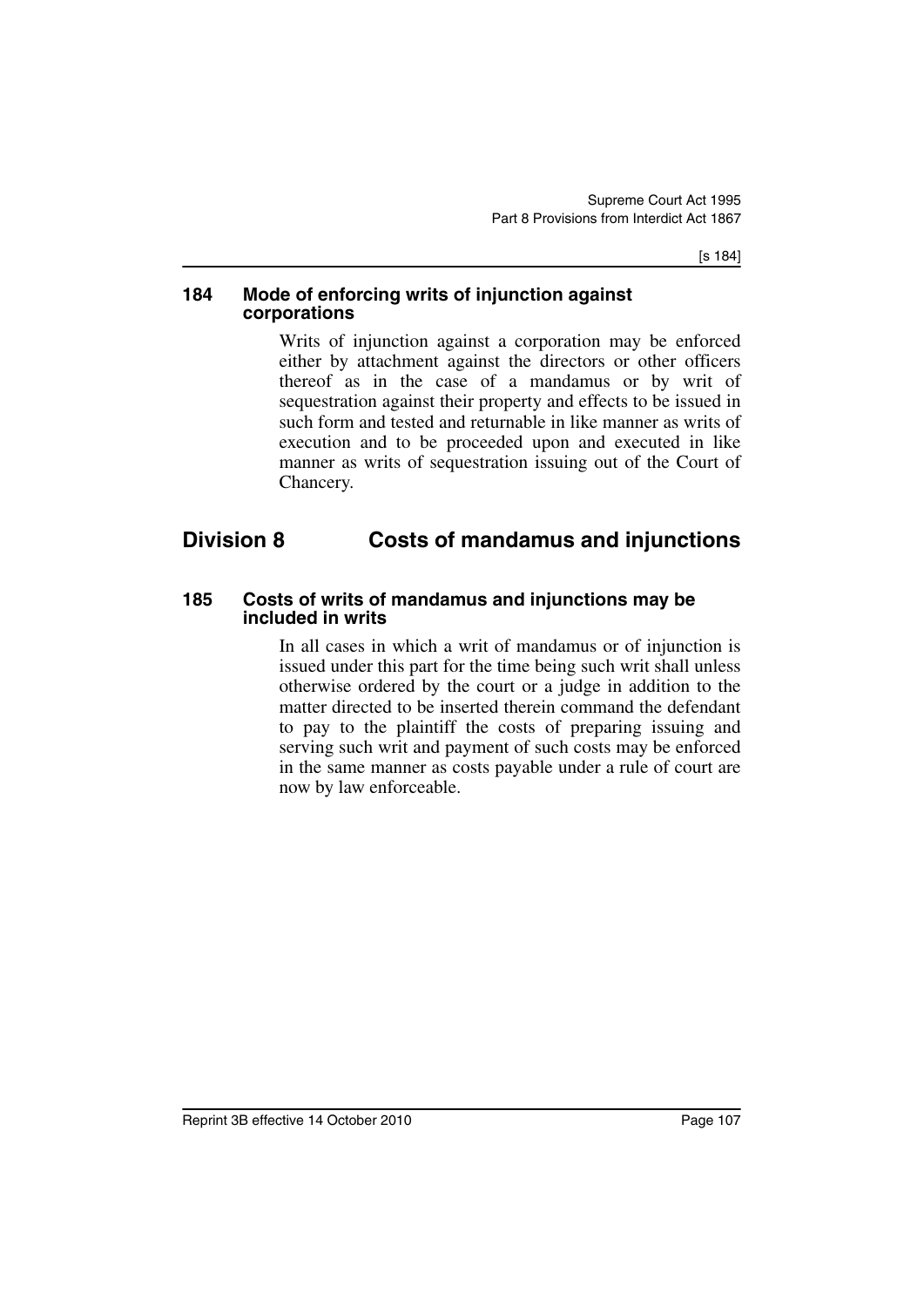[s 186]

# **Division 9 Quo warranto**

#### **186 How informations in the nature of quo warranto may be exhibited against such as intrude etc. into offices etc.**

In case any person or persons shall usurp intrude into or unlawfully hold and execute any offices or franchises it shall and may be lawful to and for the proper officer with the leave of the Supreme Court to exhibit 1 or more information or informations in the nature of a quo warranto at the relation of any person or persons desiring to sue or prosecute the same and who shall be mentioned in such information or informations to be the relator or the relators against such person or persons so usurping intruding into or unlawfully holding and executing any of the said offices or franchises and to proceed therein in such manner as is usual in cases of information in the nature of a quo warranto and if it shall appear to the court that the several rights of divers persons to the said offices or franchises may properly be determined on 1 information it shall and may be lawful for the court to give leave to exhibit 1 such information against several persons in order to try their respective rights to such offices or franchises and such person or persons against whom such information or informations in the nature of a quo warranto shall be sued or prosecuted shall appear and plead as of the same term or sessions in which the said information or informations shall be filed unless the court where such information shall be filed shall give further time to such person or persons against whom such information shall be exhibited to plead and such person or persons who shall sue or prosecute such information or informations in the nature of a quo warranto shall proceed thereupon with the most convenient speed that may be any law or usage to the contrary thereof in anywise notwithstanding.

#### *Editor's note*—

*Judicial Review Act 1991*, section 42—

#### **42 Abolition of quo warranto**

(1) Informations in the nature of *quo warranto* are abolished.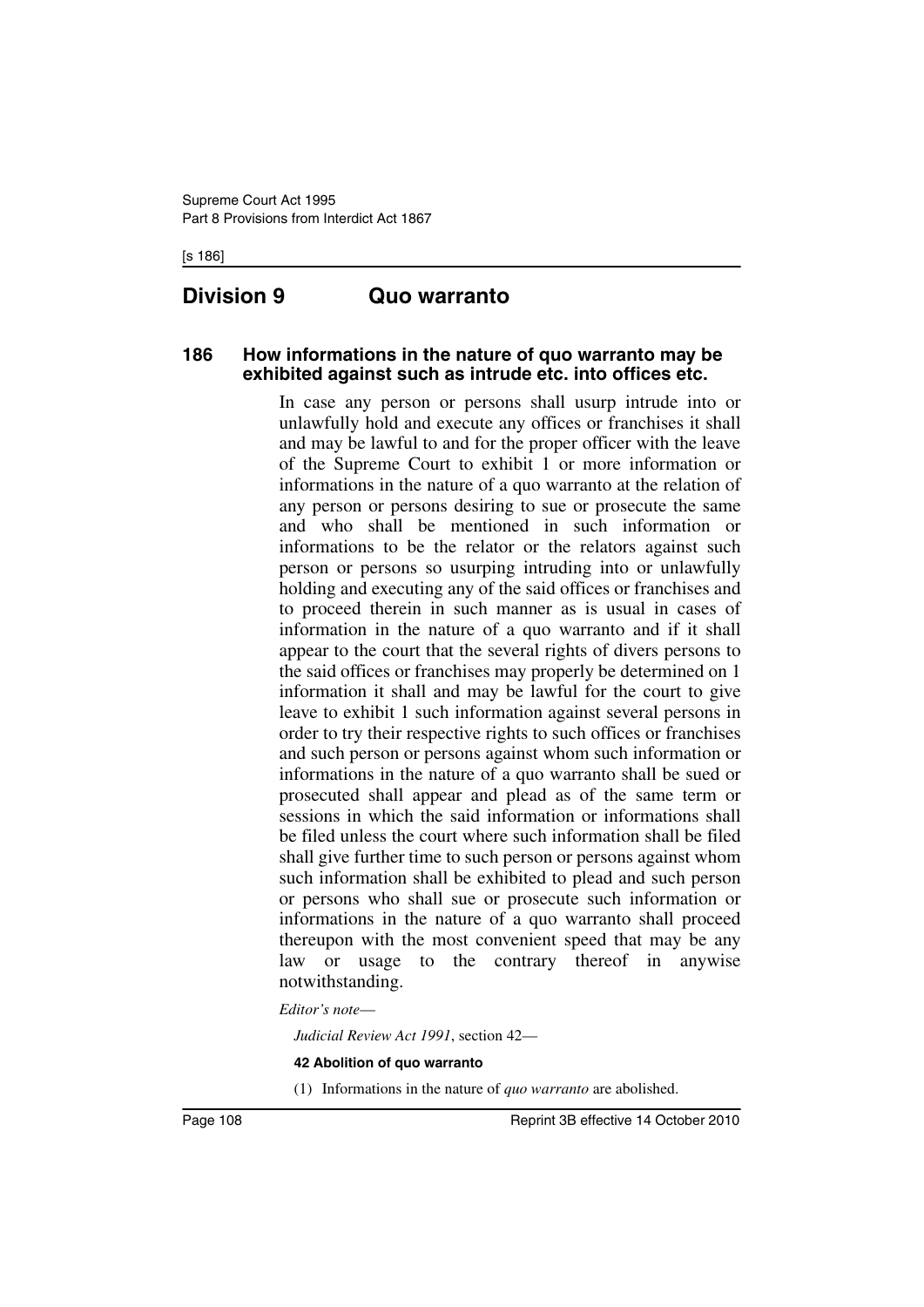- $(2)$  If—
	- (a) a person acts in an office in which the person is not entitled to act; and
	- (b) an information in the nature of *quo warranto* would, but for subsection (1), lie against the person;

the court may—

- (c) grant an injunction restraining the person from acting in the office; and
- (d) declare the office to be vacant.
- (3) In an enactment in force immediately before the commencement of this Act, a reference to an information in the nature of *quo warranto* is taken to be a reference to an injunction of the kind that the court is empowered to grant under this section.

#### **187 Judgment of ouster shall be given against persons found guilty of usurpation etc.**

- (1) In case any person or persons against whom any information or informations in the nature of a quo warranto shall in any of the said cases be exhibited in the Supreme Court shall be found or adjudged guilty of an usurpation or intrusion into or unlawfully holding and executing any of the said offices or franchises it shall and may be lawful to and for the said Supreme Court as well to give judgment of ouster against such person or persons of and from any of the said offices or franchises as to fine such person or persons respectively for his, her or their usurping intruding into or unlawfully holding and executing any of the said offices or franchises.
- (2) And also it shall and may be lawful to and for the said court to give judgment that the relator or relators in such information named shall recover his, her or their costs of such prosecution and if judgment shall be given for the defendant or defendants in such information he, she or they for whom such judgment shall be given shall recover his, her or their costs therein expended against such relator or relators such costs to be levied in manner aforesaid.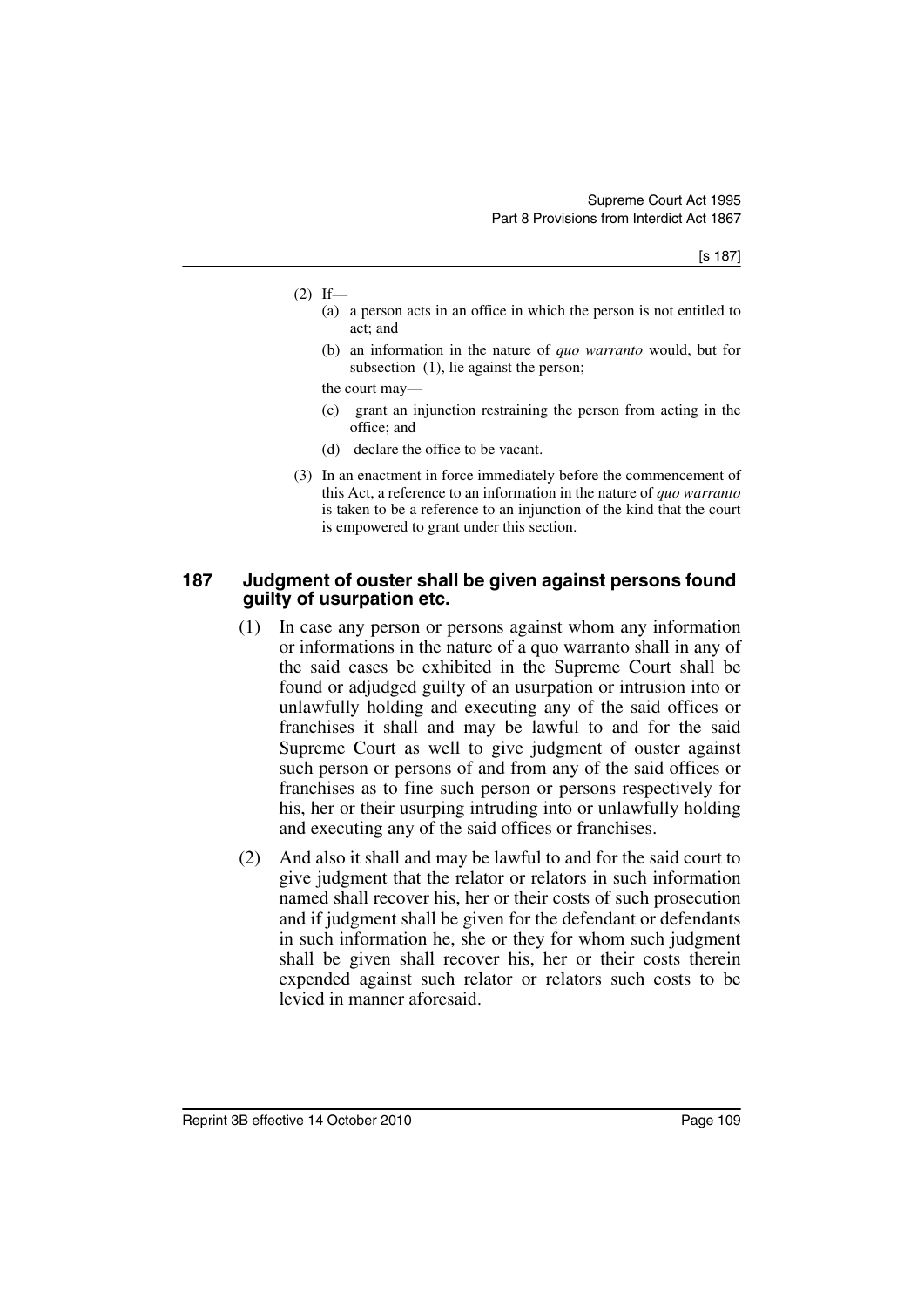[s 188]

# **Division 10 Prohibition**

#### **188 Writs of prohibition**

(1) It shall not be necessary to file a suggestion on any application for a writ of prohibition but such application may be made on affidavits only.

*Editor's note*—

See editor's note to section 179.

- (2) And in case the party applying shall be directed to declare in prohibition before writ issued such declaration shall be expressed to be on behalf of such party only and not as heretofore on the behalf of the party and of Her Majesty and shall contain and set forth in a concise manner so much only of the proceeding in the court below as may be necessary to show the ground of the application without alleging the delivery of a writ or any contempt and shall conclude by praying that a writ of prohibition may issue to which declaration the party defendant may demur or plead such matters by way of traverse or otherwise as may be proper to show that the writ ought not to issue and conclude by praying that such writ may not issue and judgment shall be given that the writ of prohibition do or do not issue as justice may require.
- (3) And the party in whose favour judgment shall be given whether on nonsuit verdict demurrer or otherwise shall be entitled to the costs attending the application and subsequent proceedings and have judgment to recover the same.
- (4) And in case a verdict shall be given for the party plaintiff in such declaration it shall be lawful for the jury to assess damages for which judgment shall also be given but such assessment shall not be necessary to entitle the plaintiff to costs.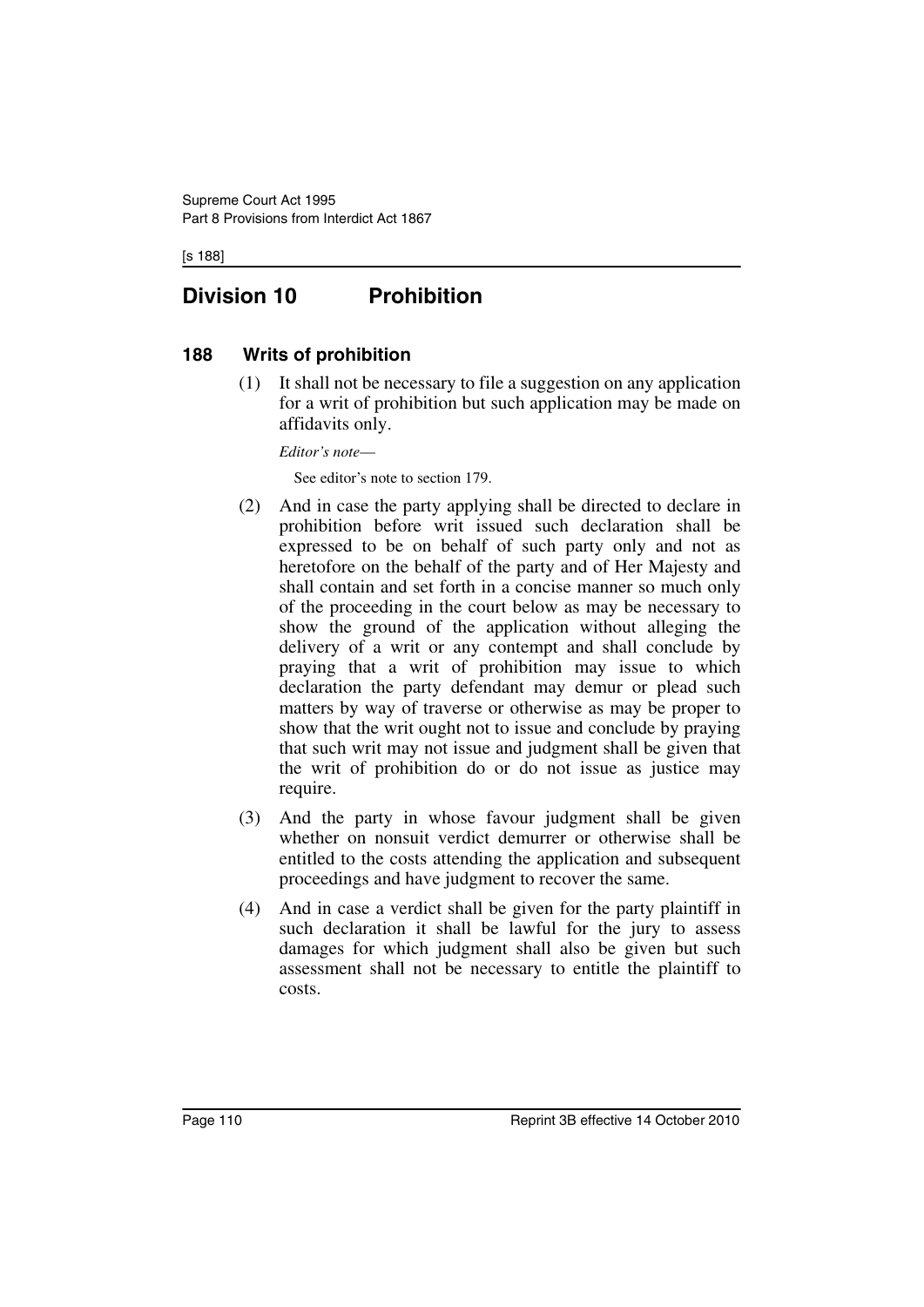[s 189]

# **Division 11 General provision**

#### **189 Proceedings on prerogative writ of mandamus**

The provisions of parts 3 to 5 and this part so far as they are applicable shall apply to the pleadings and proceedings upon a prerogative or other writ of mandamus or for an injunction quo warranto or prohibition.

# **Part 9 Provisions from Supreme Court Act 1867**

## **Division 1 Seals of the court**

#### **190 Court shall have and use seals**

The Supreme Court shall have and use as occasion may require a seal having inscribed on a label thereon the words 'The Seal of the Supreme Court of Queensland' and such other seals as may be required for the business of the court and the offices thereof.

### **191 Judge's stamp**

- (1) A judge of the Supreme Court may have a stamp for impressing the judge's name on summonses issued from and orders made in the judge's chambers and such impression on any such summons or order otherwise duly sealed shall have the force and effect of the judge's signature and the court or a judge may take judicial notice of such impression on any such summons or order otherwise duly sealed.
- (2) And such impression may be impressed by the judge's associate or clerk.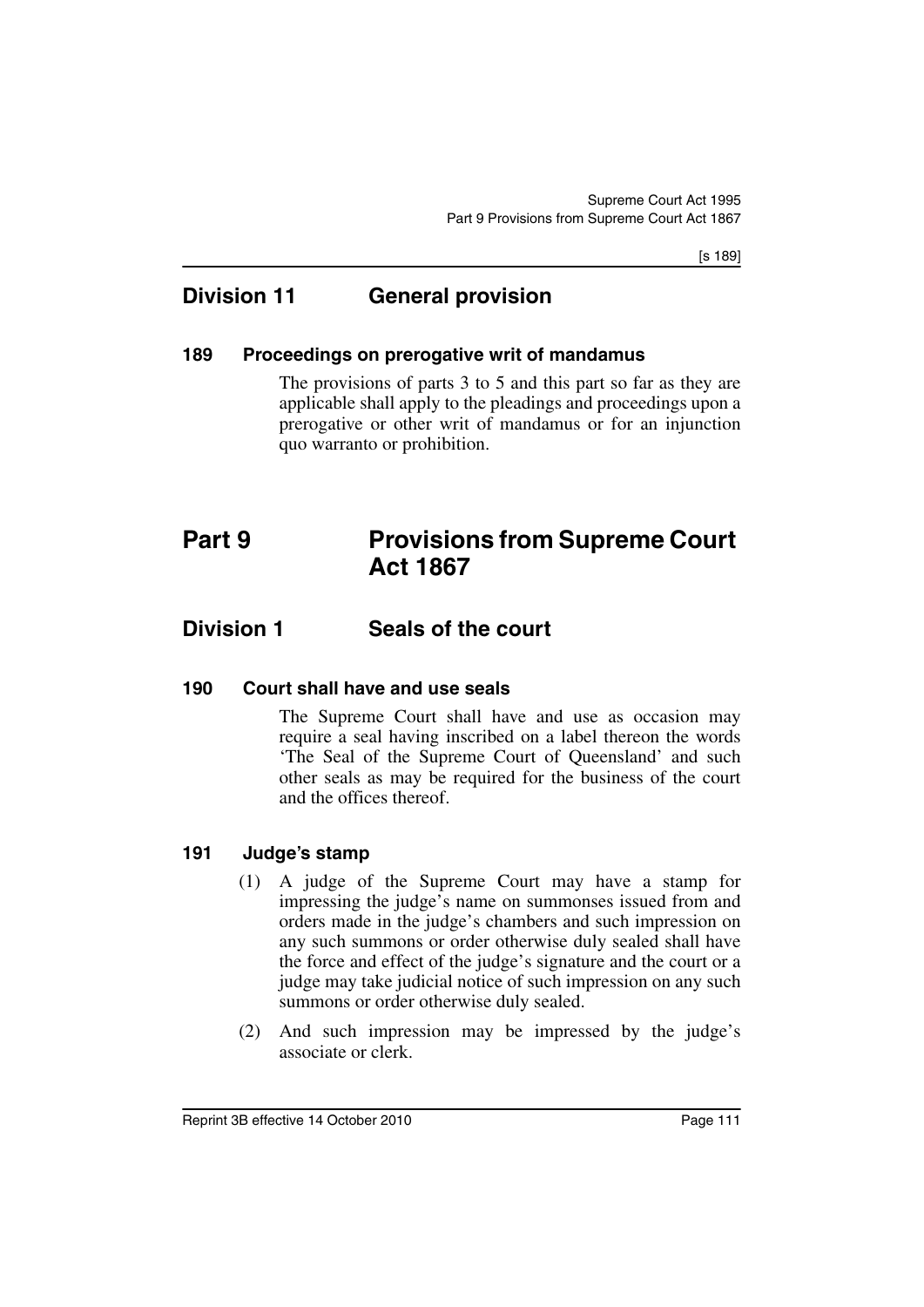#### [s 192]

### **192 Orders to be sealed**

The proper officer shall officially recognise such impressions on such precepts summonses and orders but no orders so impressed shall be sealed until the consent or judge's minute shall have been delivered to the sealing officer.

## **193 Judge's chamber seal**

A judge of the Supreme Court may have a chamber seal and such seal on any such summons or order or on any document used at chambers shall have the force and effect of a seal of the Supreme Court office.

## **194 Authority to be filed**

No document whatever shall be sealed and no judge's order shall be impressed with the judge's name unless all documents whereon the authority for the sealing and impression is or purports to be founded shall then be on the file unless the court or a judge shall otherwise order.

# **Division 2 Constitution of the court**

## **197 Power of judges in vacation**

- (1) Every judge of the said Supreme Court of the State shall have power in vacation if under the special circumstances of the case the judge shall see fit to make all such orders and grant all such writs as can only under ordinary circumstances be made or granted by the court and every such order and writ shall have the same force and effect as a rule of the said court without the necessity for any further motion or order of the said court.
- (2) However, every such order or writ so made shall be liable to be set aside on application to be made to the said court by motion or notice at any time within the first 4 days of the next ensuing term.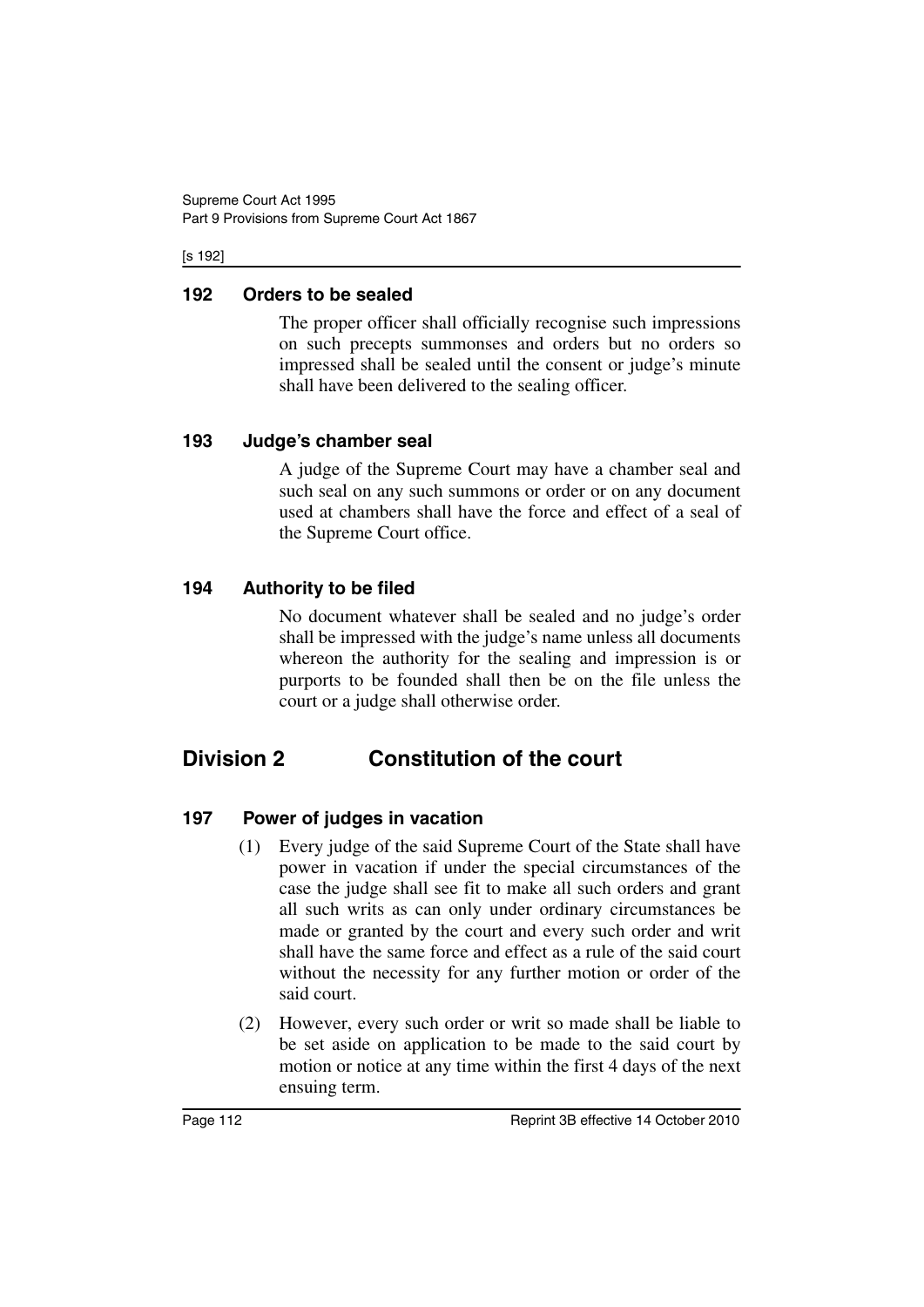[s 198]

#### **198 Proceedings to be dated and how tested**

Every writ process or other like proceeding and every commission issuing out of the Supreme Court shall in all cases civil criminal or other bear date the day on which the same shall be issued and shall be tested in the name of the chief justice.

# **Division 3 Criminal jurisdiction**

#### **203 Proceeding by information**

All indictments in which such treasons crimes misdemeanours and offences are charged may be preferred before any 1 or more judges of the said Supreme Court sitting in open court in Brisbane and all issues at law joined on every such indictment shall be determined by any 1 or more judge or judges of the said court and all issues of fact joined on every such indictment shall be tried by and before any 1 or more such judge or judges and a jury of 12 people to be summoned empanelled and sworn according to law.

#### **204 Error**

Error and appeal shall lie upon any proceeding had under section 203 in the same manner as upon any like proceeding had before an inferior court.

#### **205 Attorney-General to issue warrant for discharge of prisoner against whom the Attorney-General does not file information**

In order to prevent persons committed to gaol upon charges of crime or misdemeanour and against whom Her Majesty's Attorney-General or other duly appointed prosecuting officer declines to file an information from suffering unnecessary imprisonment it shall be lawful for the Attorney-General in respect of any such persons to issue at any time a warrant under the Attorney-General's signature addressed to the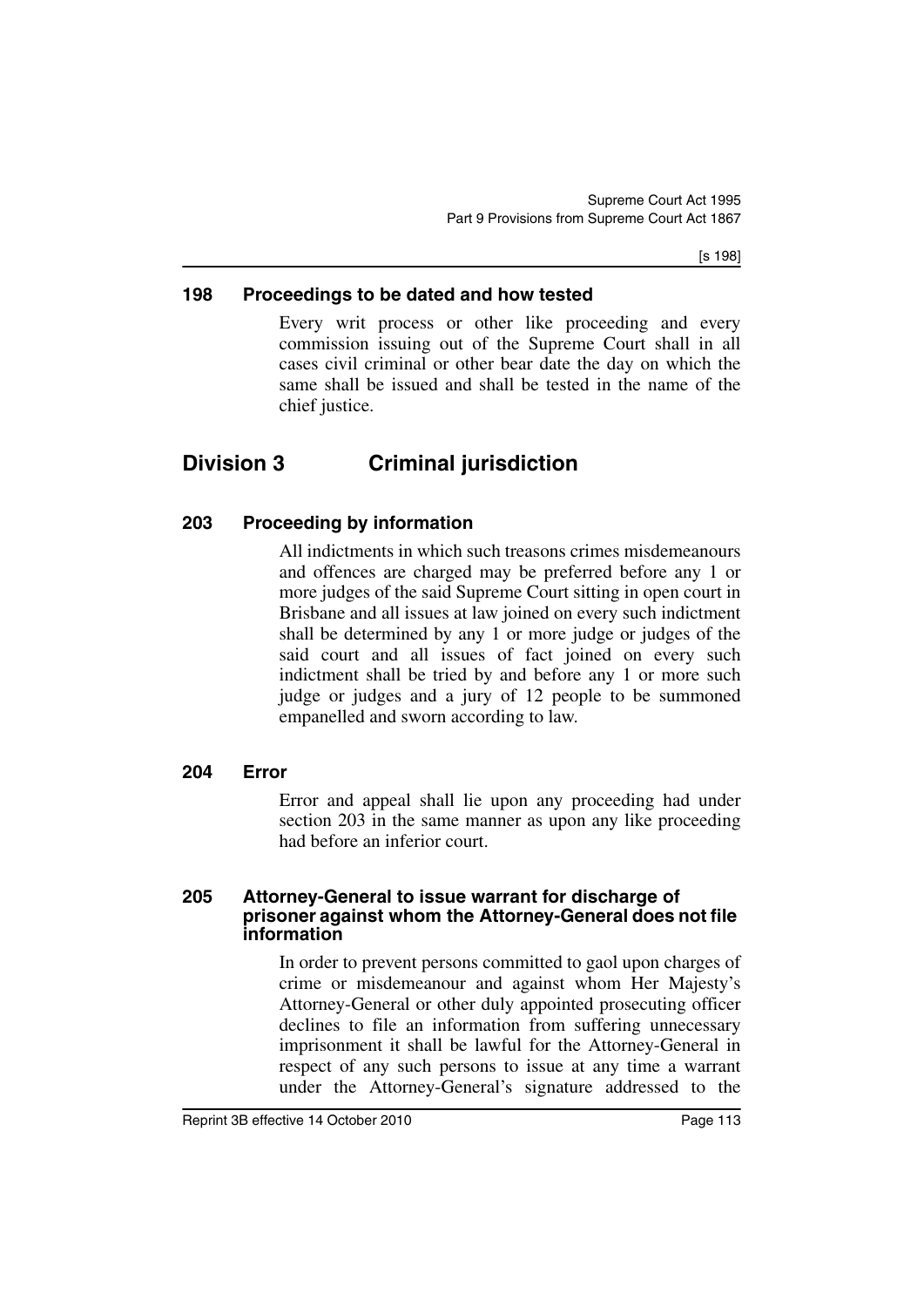#### [s 208]

sheriff or gaoler in whose custody any such prisoner shall be and in and by such warrant to authorise such sheriff or gaoler (who is hereby also authorised so to do) immediately and without fee or reward to discharge the prisoner therein mentioned from imprisonment in respect of the offence mentioned in the said warrant and if any such sheriff or gaoler shall refuse or neglect so to do the sheriff or gaoler shall for every such offence forfeit and pay to the use of Her Majesty a fine or penalty of \$100 to be recovered by action of debt in the name of the Attorney-General.

# **Division 4 Special commissions**

#### **208 Special commission may issue to 1 or more District Court judges enabling them to discharge duties of a judge of the Supreme Court at remote places**

- (1) It shall be lawful for the Governor in Council at any time to issue a special commission to any 1 or more District Court judge or judges or to any 1 or more lawyers of 5 years standing appointing him, her or them to act as judge or judges of the Supreme Court for the trial of issues civil or criminal at remote places at which a judge of the Supreme Court could not attend without detriment to the ordinary business of such court and thereupon the person or persons so appointed shall at the place and for the time specified in such commission have and exercise all the powers and privileges and discharge all the duties of a judge of the Supreme Court.
- (2) In this section—

*lawyer* means an Australian lawyer who, under the *Legal Profession Act 2007*, may engage in legal practice in this State.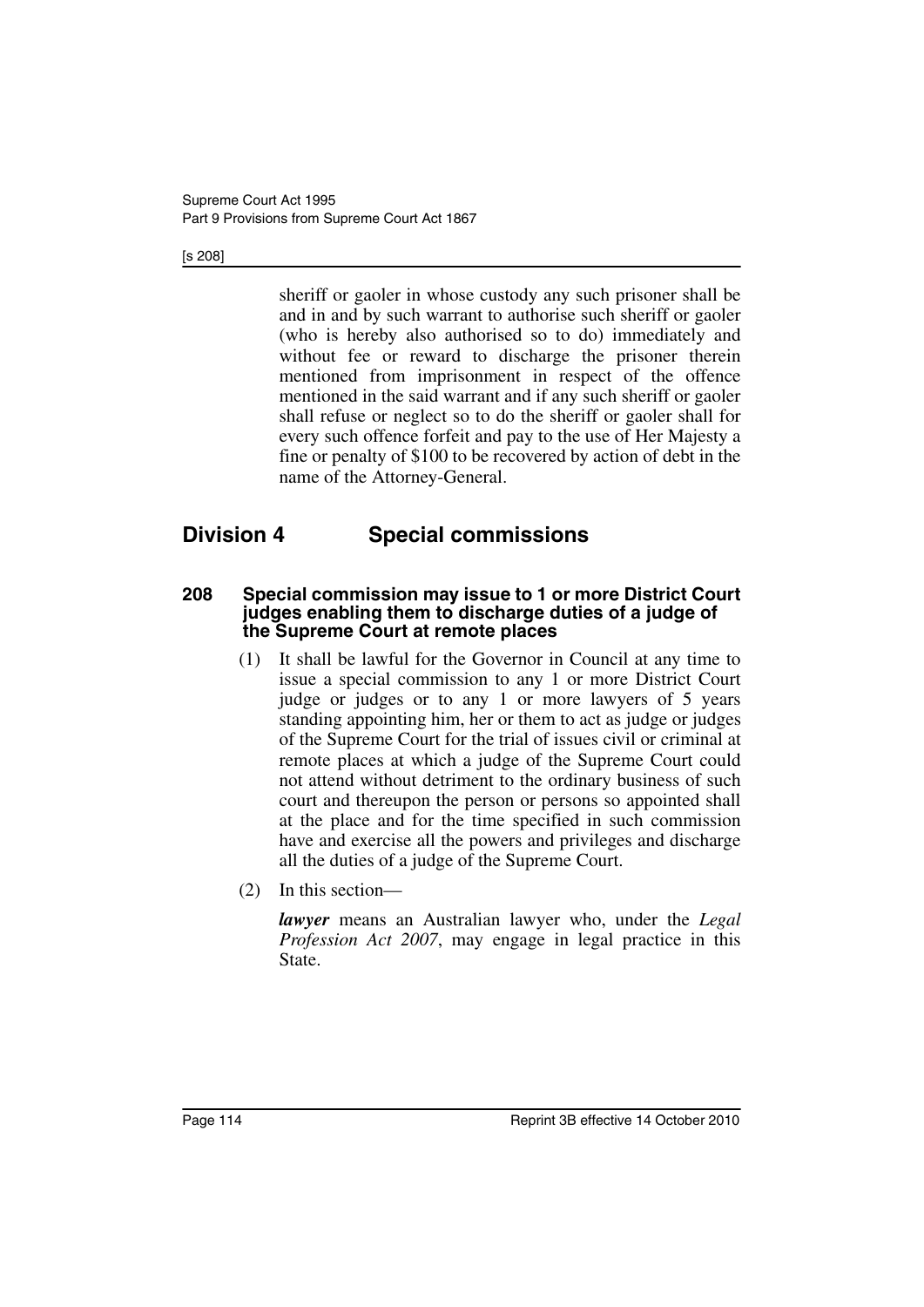# **Division 5 Appearances**

#### **209 Appearance to be in person or by lawyer or person allowed by the judge**

- (1) In all matters and proceedings in the Supreme Court a party may appear in person or by a lawyer or by any person allowed by special leave of the judge in any case.
- (2) A person who is not a lawyer is not entitled to claim or recover or receive directly or indirectly a sum of money or other remuneration for appearing or acting on behalf of another person in the Supreme Court.
- (3) In this section—

*lawyer* means an Australian lawyer who, under the *Legal Profession Act 2007*, may engage in legal practice in this State.

*party* includes a person served with notice of or attending a matter or proceeding although not named in the record.

# **Division 6 Officers of the court**

- **210 Principal registrar and associates**
	- (1) The Governor in Council may appoint a principal registrar.
	- (2) The Chief Justice may appoint a person nominated by a judge as an associate to the judge.
	- (3) An associate is appointed under this Act and not the *Public Service Act 2008*.
	- (4) The Governor in Council is to decide the salary and conditions of appointment for an associate appointed under subsection (2).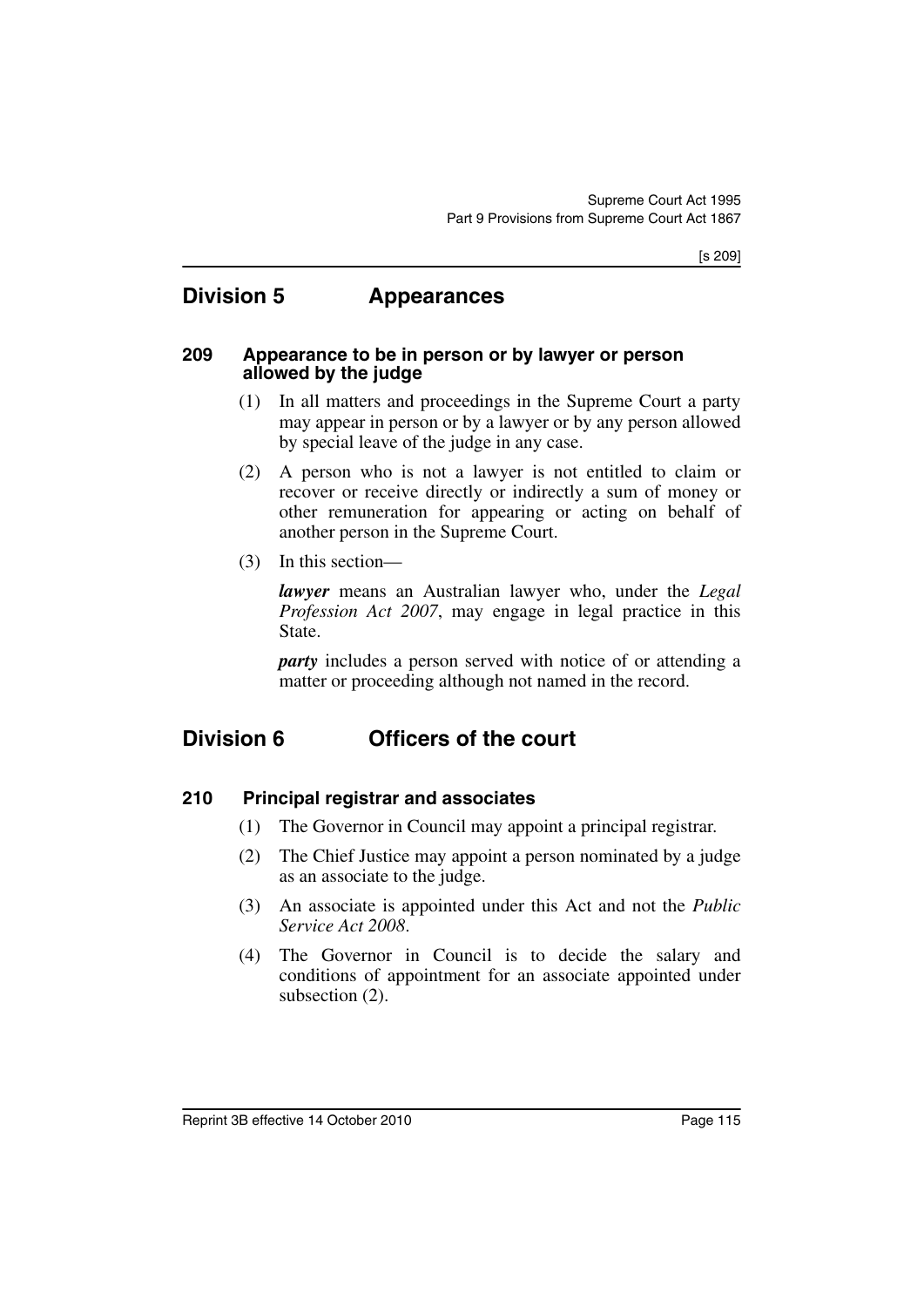#### [s 210A]

#### **210A Other registrars and officers**

The chief executive may appoint registrars (other than the principal registrar), deputy registrars and other officers the chief executive considers appropriate.

# **Division 7 Masters**

#### **211 Masters**

- (1) The Governor in Council may, by commission, appoint a person who is qualified to be appointed as a Supreme Court judge as master.
- (2) If there are 2 or more masters, the Governor in Council may, by commission, appoint a master to be the senior master.
- (3) The senior master shall have seniority ahead of any other master.
- (4) A master, other than the senior master, shall have seniority according to the date on which the master's appointment as master takes effect and where the appointment of 2 or more masters (other than the senior master) take effect on the same date, the seniority of each of them shall be such as is assigned to the master by the Governor in Council.
- (5) The Governor in Council, by commission in Her Majesty's name, may appoint a person qualified for appointment as a master to be an acting master if circumstances occur that in the Governor in Council's opinion make it necessary or desirable to do so.
- (6) An acting master so appointed, during the time for which the acting master is appointed, shall have the powers, jurisdiction and functions and perform the duties of a master.
- (7) The provisions of the law applicable to a District Court judge with respect to salary, allowances including allowances by way of travelling expenses and leave of absence are applicable to a master or an acting master, but excluding the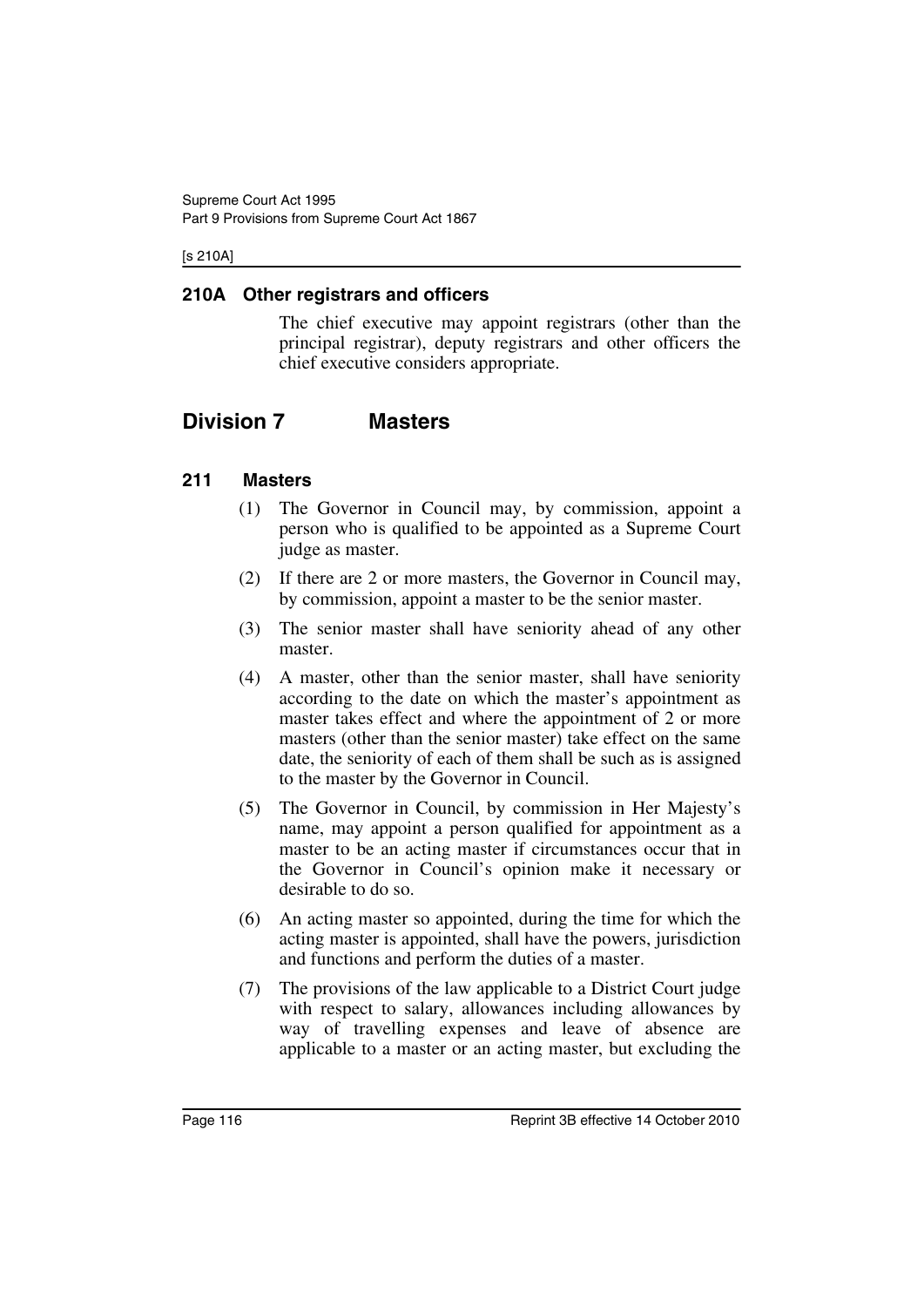senior master with respect to salary, as though the senior master were a District Court judge.

- (8) The provisions of the law applicable to the District Court judge designated as chief judge of the District Court with respect to salary are applicable to the senior master as though the senior master were the District Court judge designated as chief judge of the District Court save that the amount of the salary thereby payable to the senior master in accordance with those provisions shall be the amount which is \$500 per annum less than the annual rate of salary to which the District Court judge designated as chief judge of the District Court is entitled for the time being.
- (9) Salary payable to a master or an acting master shall be a charge upon and paid out of consolidated fund which is hereby appropriated accordingly.
- (10) The provisions of the law applicable to a District Court judge with respect to retirement and pensions (and, in the case of pensions, applicable to the spouse or any child of a District Court judge) are applicable to a master (and, in the case of pensions, to the spouse or any child of a master) as though the master were a District Court judge.
- (11) A master or an acting master shall not practise as a lawyer or notary or be directly or indirectly concerned or interested in the practice of a lawyer or notary or the legal practice of an incorporated legal practice; and he or she shall not be capable of being summoned or being chosen as a member of the Legislative Assembly.
- (12) The Governor in Council may remove a master or an acting master for incapacity or misbehaviour.
- (13) However, 21 days at the least before removal, the master or acting master shall receive notice of the intention to remove him or her, and he or she shall thereafter and before removal have the opportunity of being heard before the Governor in Council in his or her defence.
- (14) Subsection (13) shall not apply in the case of an acting master where the Governor in Council determines, because of the proximity of the expiration of the time for which the acting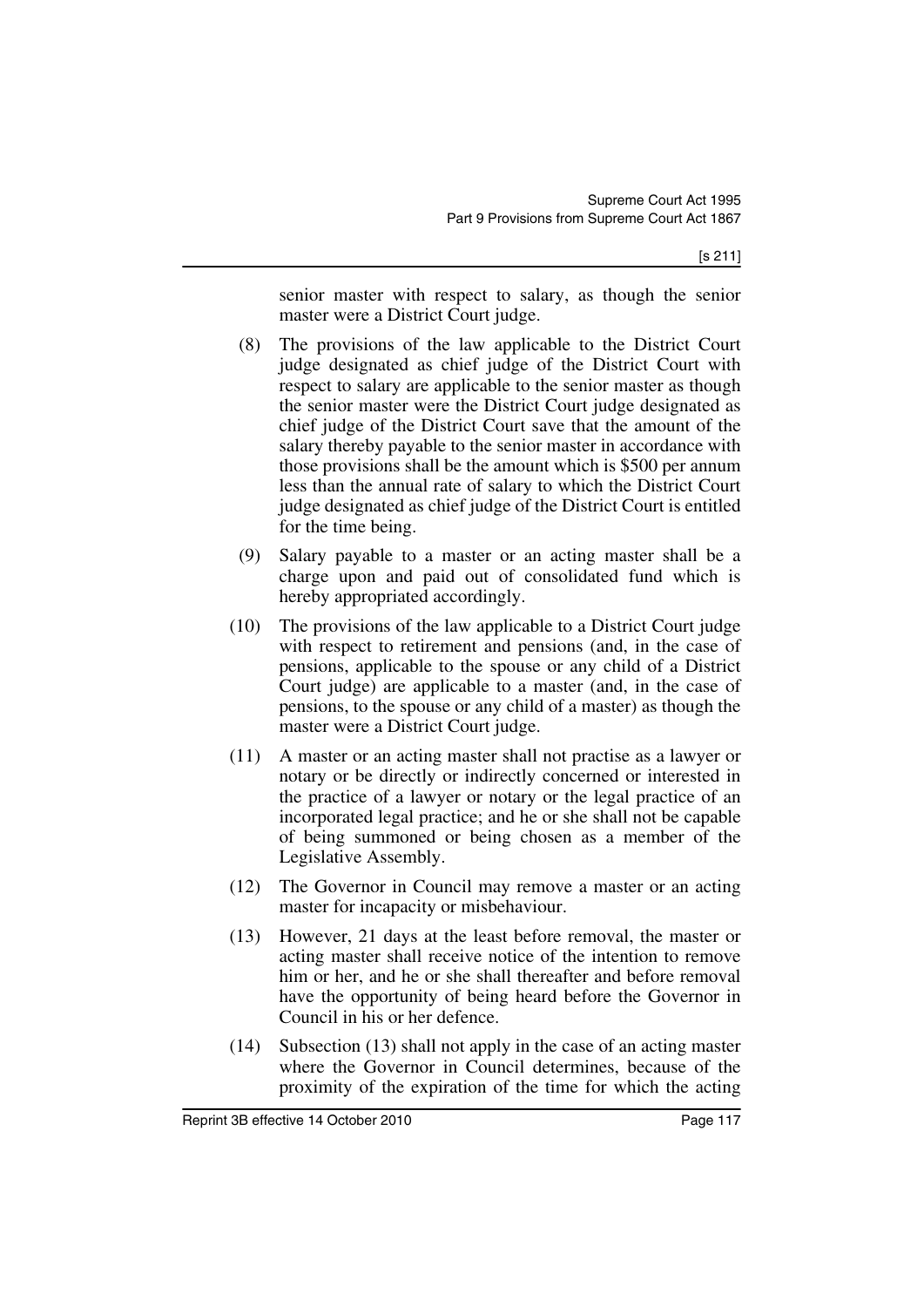#### [s 212]

master was appointed acting master, that the subsection should not apply and notifies such determination in the gazette.

- (15) If a District Court judge is appointed master or acting master, his or her service as a District Court judge shall be taken into account in computing length of service as a master or an acting master for the purpose of determining any matter relating to leave of absence, pension or any other entitlement.
- (16) If a master or an acting master is appointed a District Court judge, his or her service as a master or an acting master shall be taken into account in computing length of service as a District Court judge for the purpose of determining any matter relating to leave of absence, pension or any other entitlement.
- (17) The masters shall exercise such of the powers, jurisdiction and functions of the Supreme Court as may be prescribed in rules of court.
- (18) In this section—

*incorporated legal practice* see the *Legal Profession Act 2007*, schedule 2.

*lawyer* means an Australian lawyer who, under the *Legal Profession Act 2007*, may engage in legal practice in this State.

# **Division 8 The sheriff**

### **212 Sheriff**

The chief executive may appoint a sheriff who shall execute all writs summonses rules orders warrants precepts commands and process of the said court which may be from time to time directed to the sheriff and shall make return of the same to the said court together with the manner of the execution thereof as the sheriff may be thereby required and shall receive and detain all such persons as shall be committed into his or her custody and shall discharge such persons as the sheriff may be by law enjoined.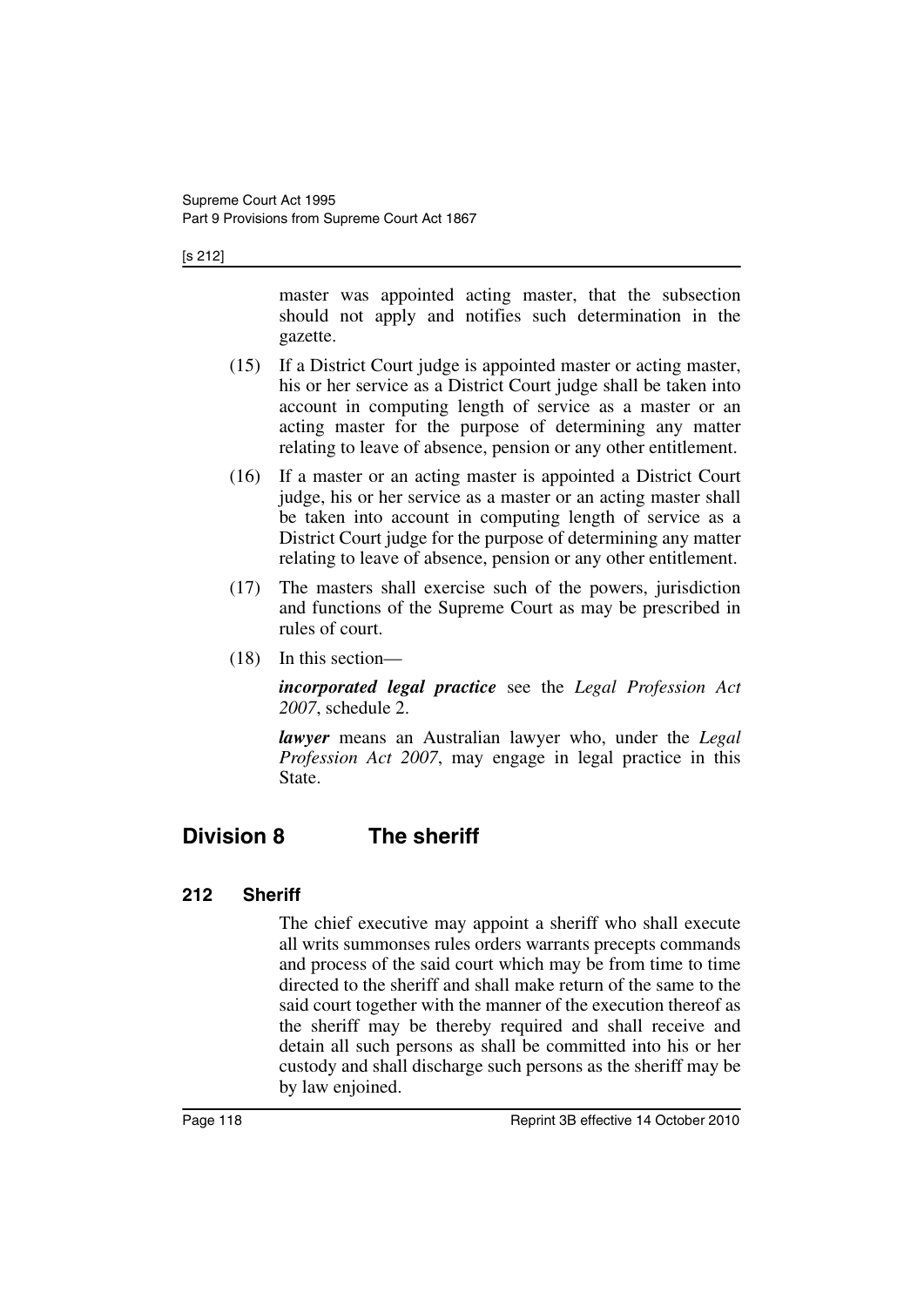### **213 Deputy sheriffs**

The chief executive may appoint deputies for the said sheriff in the districts in which circuits of the said court are to be held which deputies shall when required by the said court or any judge thereof by any writ process or other proceeding to them respectively directed or in any other manner perform within such districts all such acts as the sheriff would be bound to perform were the sheriff personally present and acting in such district.

#### **216 Sheriff may sell property without taking out an auctioneer's licence**

It shall be lawful for the said sheriff personally or by his or her deputy to sell by auction all property of whatever nature which may be taken by him or her in execution without having taken out an auctioneer's licence anything in any law now in force to the contrary notwithstanding.

### **217 Sheriff may act as justice of peace**

It shall be lawful for the sheriff of Queensland to act as a justice of the peace any law or custom to the contrary notwithstanding.

### **218 Deposit for expenses to be made with the sheriff**

On any writ or other process being left with the sheriff for execution by the sheriff the person so leaving such writ or other process as aforesaid shall if required deposit with the sheriff a sufficient sum for the payment of the necessary expenses in and about the execution of the writ or other process and if any dispute should arise as to the amount to be deposited as aforesaid a reference shall be made to the registrar of the Supreme Court whose decision shall be final unless a judge shall otherwise order.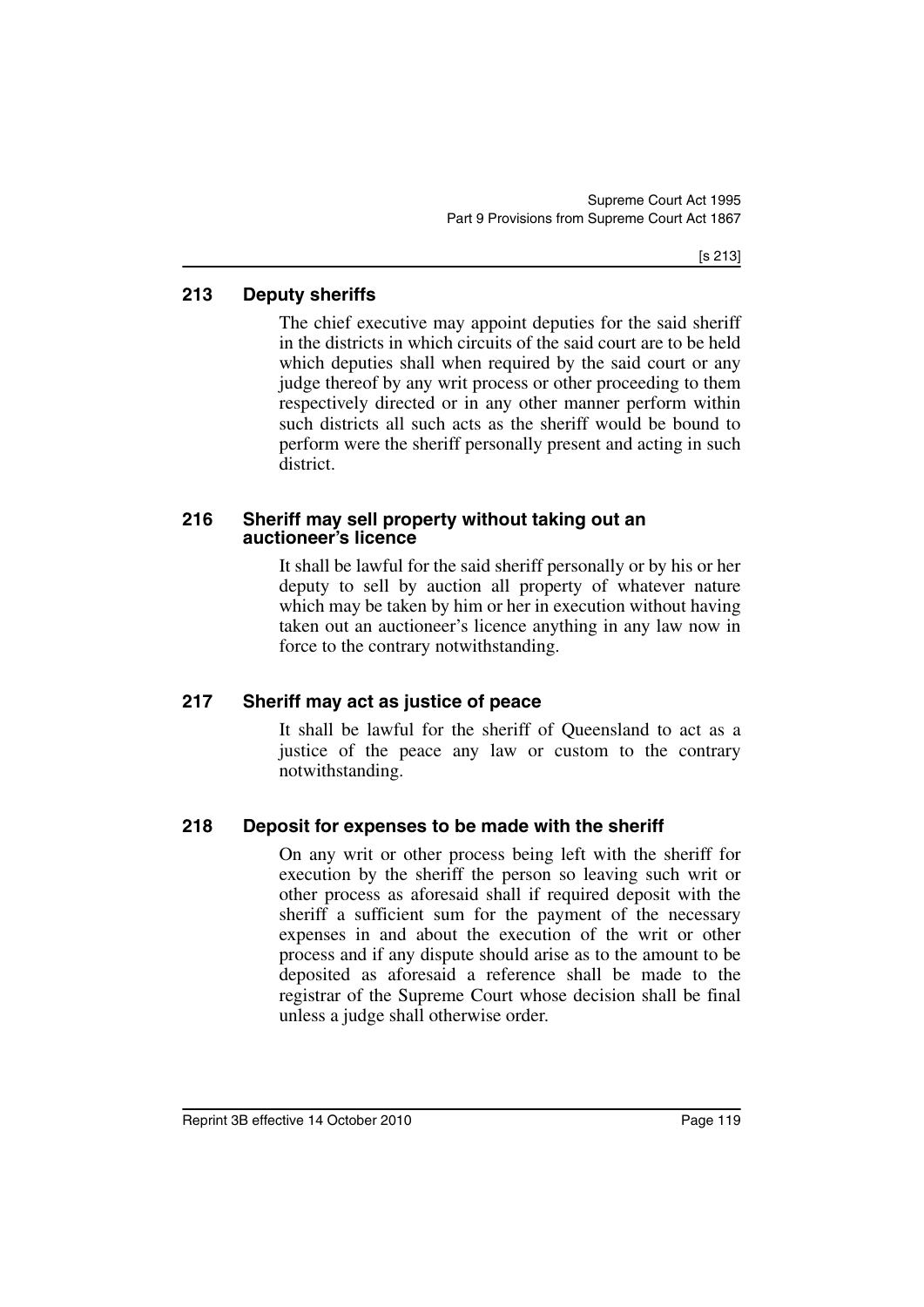[s 219]

# **Division 9 Costs**

## **219 Fees of officers of court to be paid to Her Majesty**

- (1) All fees poundage perquisites or costs of whatever nature received or receivable by any such officer of the said courts the fees properly due to and receivable by lawyers excepted under and by virtue of any such rule and order of the said judges shall be paid to Her Majesty her heirs and successors for the public uses of the said State and in support of the government thereof and shall be applied in such manner as may be from time to time directed by any Act and in no other manner.
- (2) In this section—

*lawyer* means an Australian lawyer who, under the *Legal Profession Act 2007*, may engage in legal practice in this State.

### **220 Commissioners of Supreme Court may receive fees**

The enactment of section 219 shall not be deemed to extend or to have extended to any commissioner of the Supreme Court for taking affidavits or recognisances or to any commissioner for taking acknowledgments under the Act for the registry of deeds except in respect of fees received by any salaried officer or clerk of the Supreme Court for anything done by him or her as such commissioner during the ordinary office hours.

### **221 Power to award costs**

The Supreme Court shall have power to award costs in all cases brought before it and not provided for otherwise than by this section.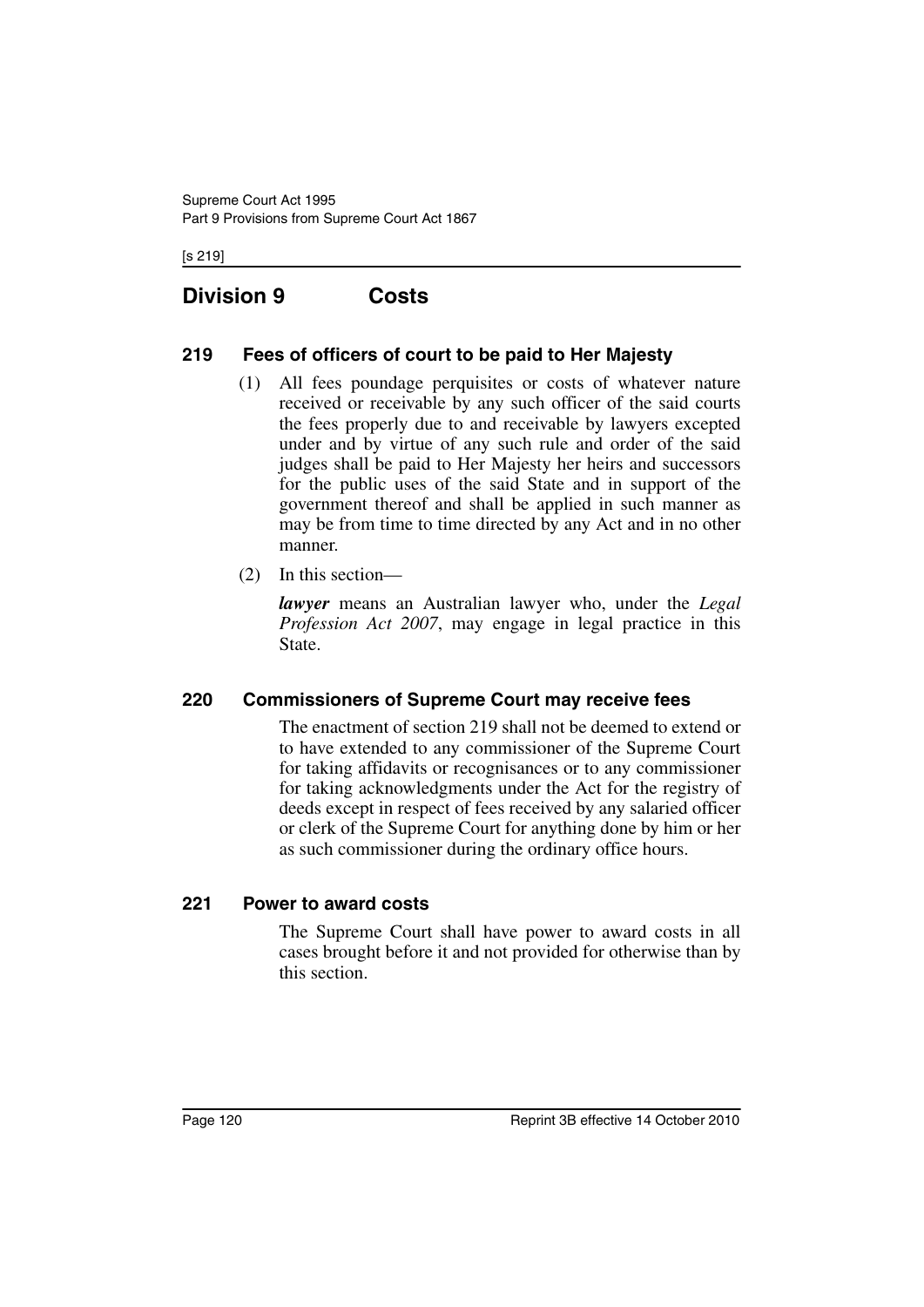# **Division 10 Effect of decrees, rules and orders**

#### **222 Decrees rules and orders to have effect of judgments**

All decrees and orders of the Supreme Court in equity and all rules and orders of the said court at common law or in its ecclesiastical or matrimonial jurisdiction whereby any sum of money or any costs charges or expenses shall be payable to any person shall have the effect of judgment at law and such person shall or lawfully may have execution thereon for the moneys so payable and the judges of the said court may from time to time cause writs of execution to be framed accordingly and to issue as they shall think fit and all such writs shall be enforced in the same manner as writs of execution are in ordinary cases.

# **Division 11 Change of venue**

#### **223 Change of venue**

It shall be lawful for the said court at any stage of any proceedings civil or criminal depending therein or in any Circuit Court whether the venue be by law local or not to order that the venue be changed and to direct that the trial thereof be had in Brisbane or in some particular circuit district of the said State in such cases and for such reasons as the justice of the case may require and subject to such conditions as the court may in its discretion impose.

## **Division 12 Questions of fact**

#### **224 Power of court to direct trial of feigned issues**

It shall be lawful for the court or a judge in every case in which the ends of justice shall appear to the court or judge to render that mode of inquiry expedient whether at common law or in its equitable insolvency matrimonial ecclesiastical or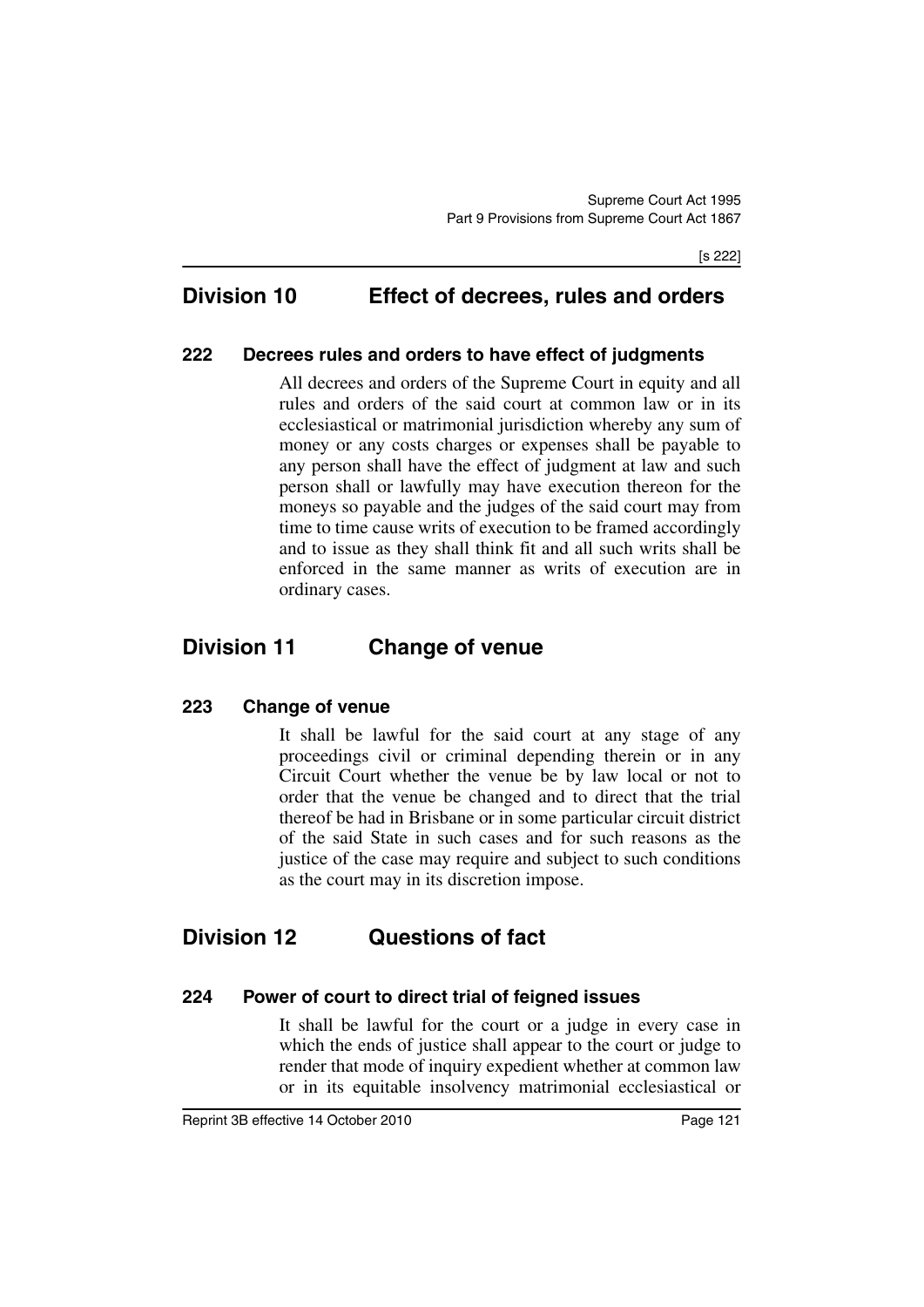#### [s 225]

other jurisdiction to direct the trial by a jury of any feigned issue or issues and for that purpose from time to time to make all such orders and issue all such writs and cause all such proceedings to be had and taken from time to time as the said court shall think necessary and upon the finding of such jury (unless a new trial shall for any sufficient reason in that behalf be ordered) to give such decision and make such decree or pronounce such judgment in the cause or matter pending before them as justice shall seem to such court to require.

#### **225 Feigned issues and new trials**

In all cases where the Supreme Court or any judge thereof now is or hereafter shall be authorised to direct the trial of any feigned issue or the said court shall in any action grant a new trial it shall be lawful for the said court or judge to impose such conditions on the parties respectively and to direct such admissions to be made by them or either of them for the purpose of any such trial or new trial and (in every case of new trial) to grant the same either generally or on some particular point or points only as to such court or judge respectively shall seem meet and (upon any such new trial as aforesaid) if the said court or judge shall think meet to order that the testimony of any witnesses examined at the former trial may be read from the judge's notes instead of any such witnesses being again examined in open court and upon any such feigned issue as aforesaid to permit both or any or either of the parties to examine on oath the other of them and for the several purposes aforesaid to make all such orders from time to time as may be necessary.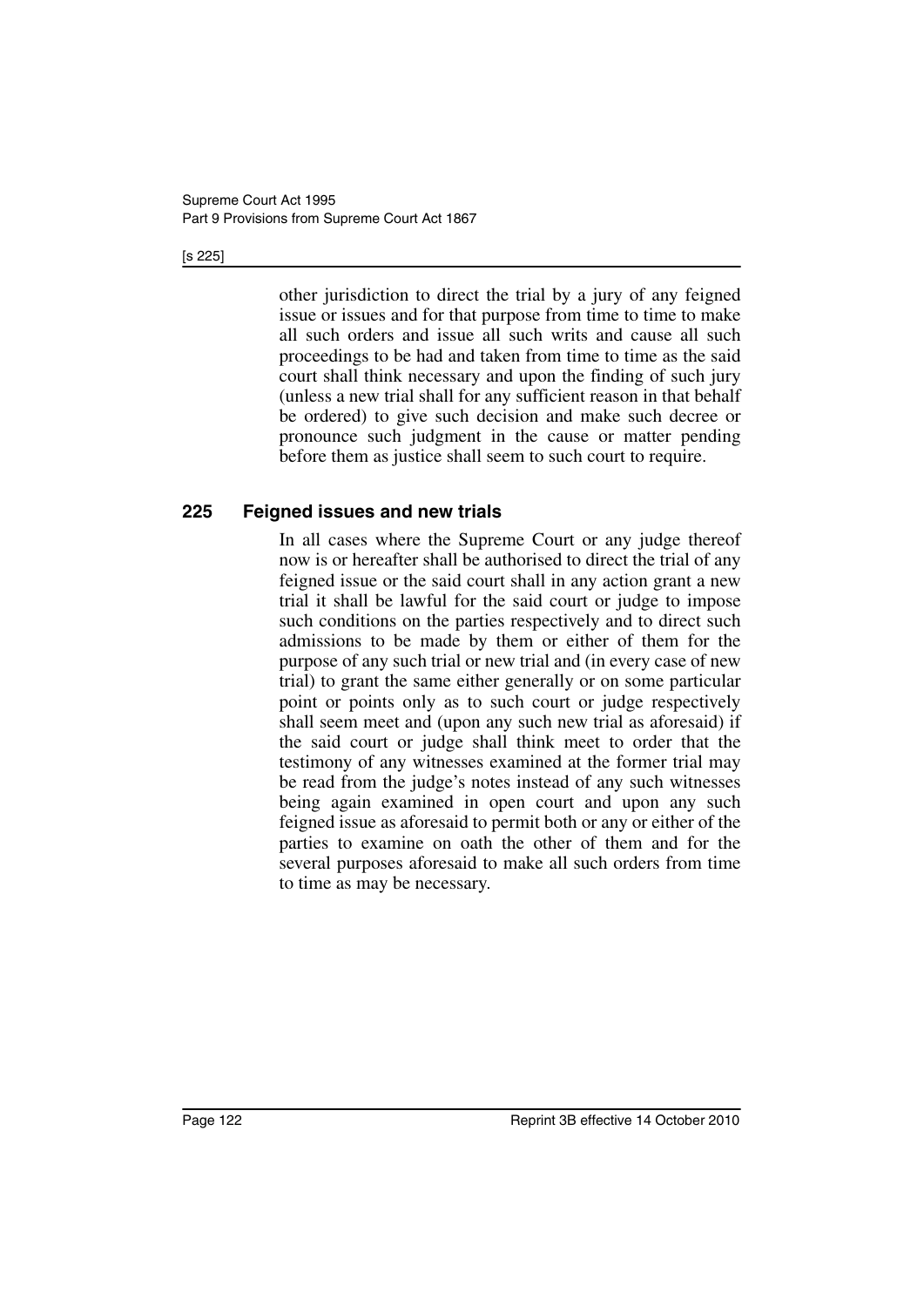[s 226]

# **Part 10 Provisions from Writs of Dedimus Act 1871**

#### **226 Writs of dedimus potestatem and commissions for affidavits may be issued and executed outside the State**

Writs of dedimus potestatem and commissions for taking affidavits in the Supreme Court may be issued as has been the practice heretofore and may be executed within and without the State and all such writs and commissions heretofore issued and all things done thereunder are hereby declared valid.

# **Part 11 Provisions from Supreme Court Act 1874**

### **227 Salaries to be charged on consolidated fund**

- (1) The salaries payable to the judges of the Supreme Court shall be charged on and paid out of the consolidated fund.
- (2) Such salaries shall grow due from day to day but shall be payable to the persons entitled thereto or to their executors or administrators on the usual monthly days of payment or at such other period as the Governor in Council may decide.

#### **228 Supreme Court to be court of error**

The Supreme Court shall for all purposes be the court of error for the State.

#### **229 Power to amend defects or errors**

The Supreme Court in all its civil jurisdictions and any judge thereof shall have power at all times and in all matters to amend defects or errors whether there be anything in writing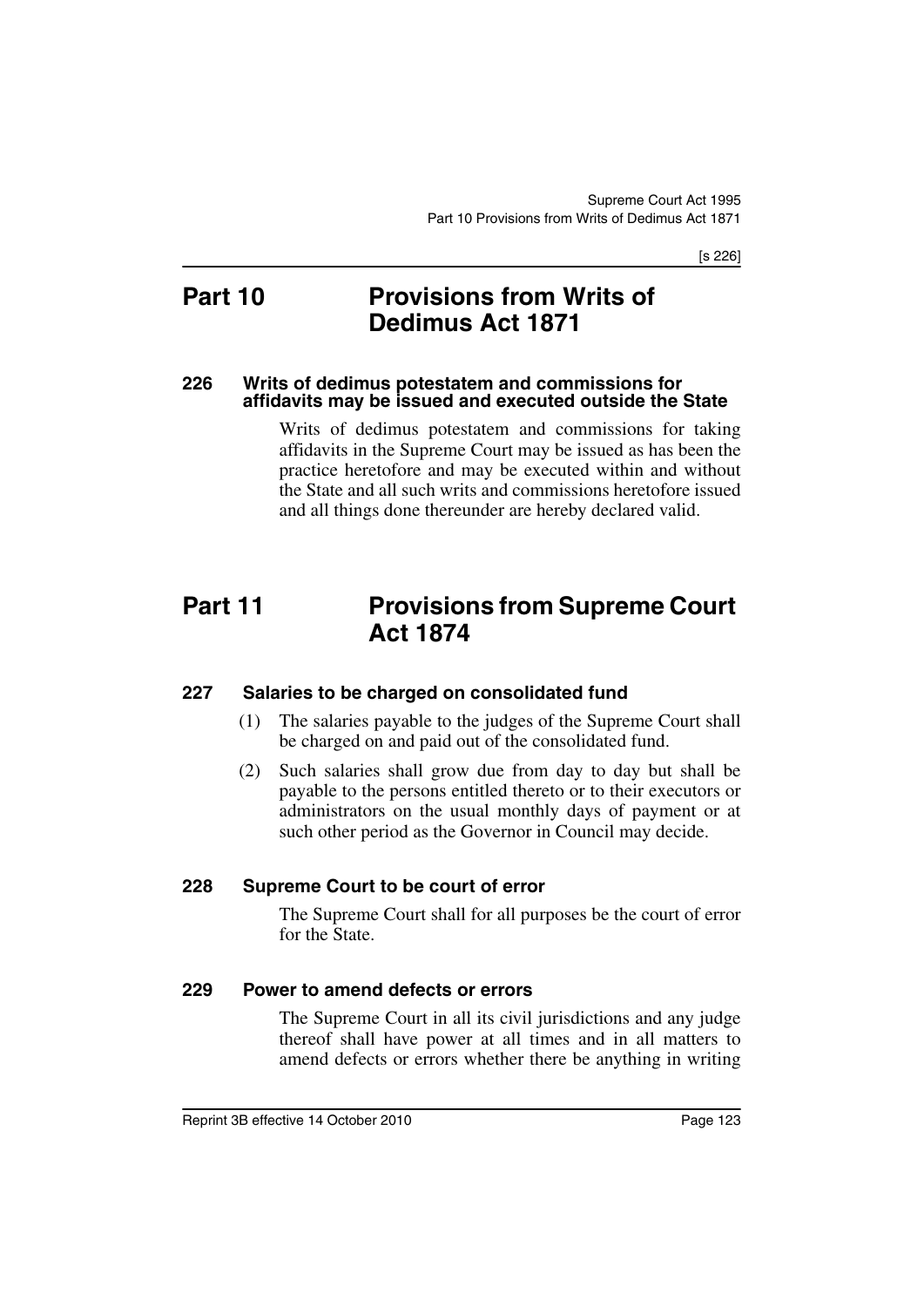#### [s 230]

to amend by or not and all such amendments may be made upon such terms as to the court or judge may seem fit.

#### **230 New trials only where substantial wrong occasioned**

A new trial shall not be granted in any action at common law on the ground of misdirection or of the improper admission or rejection of evidence unless in the opinion of the court some substantial wrong or miscarriage has been thereby occasioned in the trial of the action and if it appear to such court that such wrong or miscarriage affects part only of the matter in controversy the court may give final judgment as to part thereof and direct a new trial as to the other part only.

# **Part 12 Provisions from Sheriff's Act 1875**

#### **231 Purpose of pt 12**

The purpose of this part is to provide for the more speedy and effective execution of the process of the Supreme Court.

#### **232 Appointment of bailiffs**

The chief executive may appoint a fit and proper person to be a high bailiff or bailiff at a town or place as is necessary or expedient.

#### **233 Officers so appointed to be deemed sheriff's officers**

Every person so appointed as aforesaid shall for the purposes of this part be deemed to be an officer of the sheriff and shall be bound by himself, herself or the person's deputies to execute all lawful orders and precepts of the sheriff directed to the person and shall in all respects have and perform the same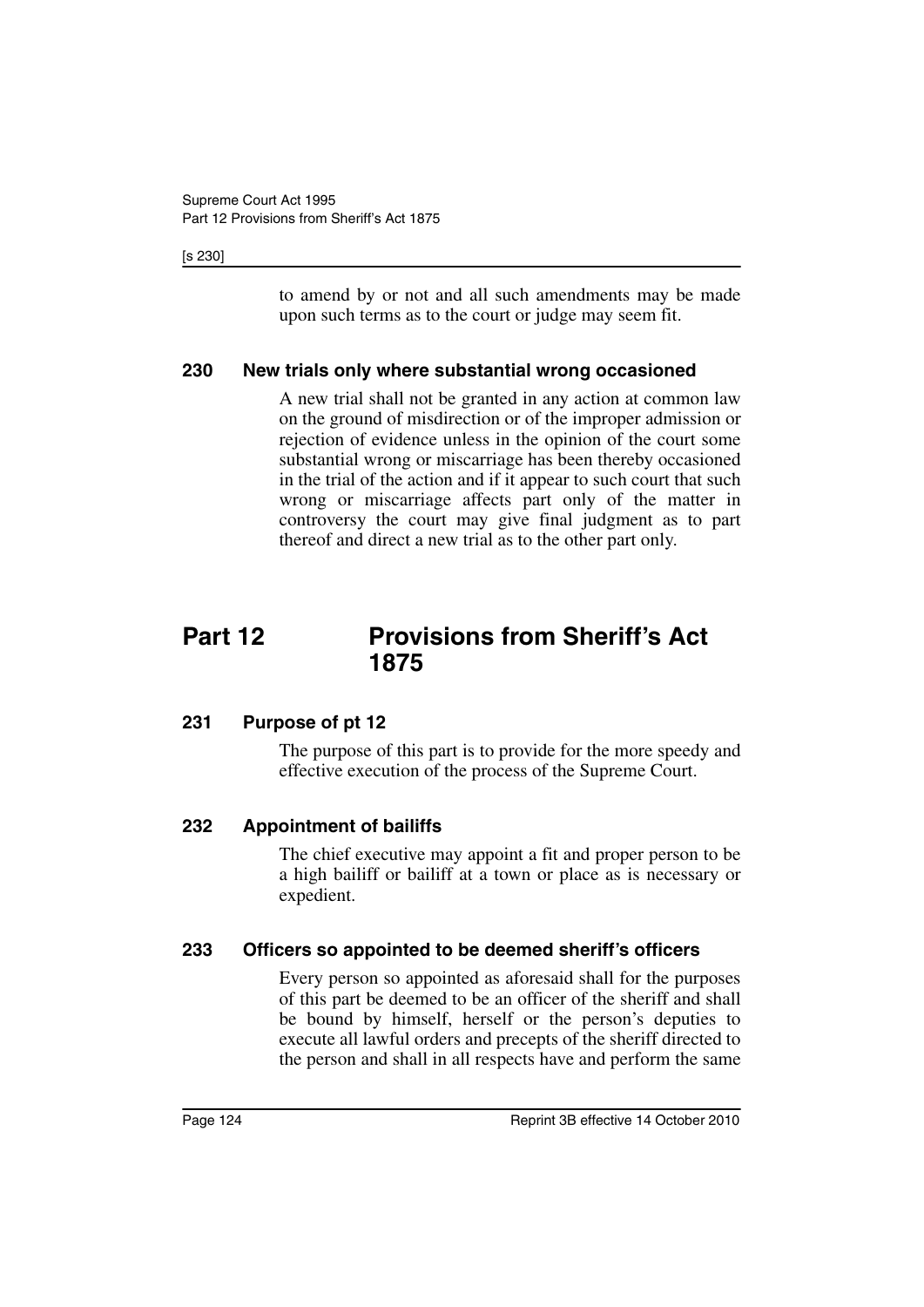duties as have been heretofore performed by the officers of the sheriff appointed under the sheriff's hand and seal.

#### **234 Persons aggrieved by acts of officers may sue the sheriff by that name and not personally—mode of payment of damages recovered**

- (1) Any person aggrieved by any act or default of any of the officers of the sheriff appointed as aforesaid shall have the like remedy as heretofore by action.
- (2) However, every such action brought against the sheriff shall be brought against the sheriff by the name of 'The Sheriff of Queensland' and not by the sheriff's own name and any damages or costs adjudged to be recovered by the plaintiff in any such action shall be paid by the Treasurer out of the consolidated fund.

#### **235 Power to appoint person to execute process where sheriff ought not to execute**

Whenever the said court or any judge thereof shall direct any process to issue against the sheriff or award any process in any cause matter or thing wherein the said sheriff on account of the sheriff being related to any of the parties thereto or by reason of any good cause of challenge which would be allowed against any sheriff in England ought not to execute the same it shall be lawful for the said court or any judge thereof to appoint some other fit person to execute the same.

### **236 Power to appoint special bailiff**

(1) Whenever the process of the court is to be executed in a remote part of the State and it shall appear to the court or any judge thereof that delay in the execution of such process would be likely to ensue if such process were directed to the sheriff it shall be lawful for the said court or any judge thereof upon the application of the party at whose suit such process is to be issued to order that such process shall be directed to some fit person instead of to the sheriff and executed in such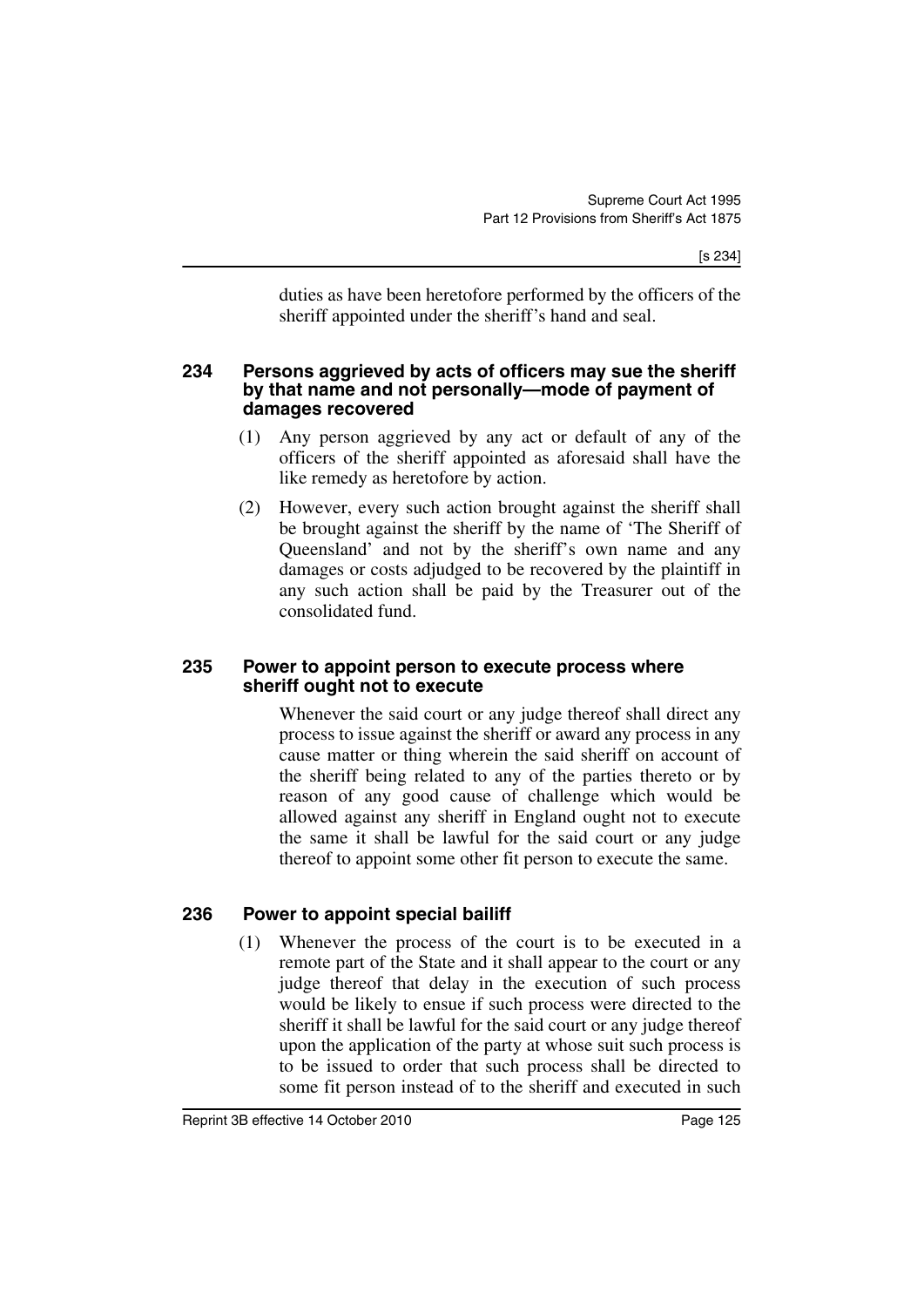[s 237]

manner and under such terms and conditions as the court or judge shall deem meet.

- (2) And in any such case no action shall be brought against the sheriff for any acts or defaults of the person named in such process but any party aggrieved by any act or default of such person shall have the like remedy against the person that he or she might have had by action against the sheriff in case such process had been directed to the said sheriff and the act or default had been committed by the sheriff or the sheriff's officers.
- (3) However, in any such case all fees of right payable to the sheriff by the person against whom such process is directed shall with the exception of those for registering the warrant and returning the same be paid to the person on whose behalf such process was issued.

### **237 Action of debt not to lie on escape of debtor**

If any debtor in execution shall escape out of legal custody the sheriff deputy sheriff bailiff or other person having the custody of such debtor shall not be liable to any action of debt in consequence of such escape but the party aggrieved shall be entitled to an action upon the case for the damages sustained by him or her.

### **238 Jurisdiction and accountability of sheriff**

- (1) The sheriff appointed under part 9 (the *sheriff of Queensland*) has jurisdiction throughout the entire State.
- (2) The sheriff of Queensland shall not be personally accountable for any acts or defaults of the central, northern or far northern sheriff.

#### **239 Sheriff and officers personally accountable for their own acts or defaults**

Notwithstanding anything hereinbefore contained every sheriff bailiff and other officer of the sheriff shall be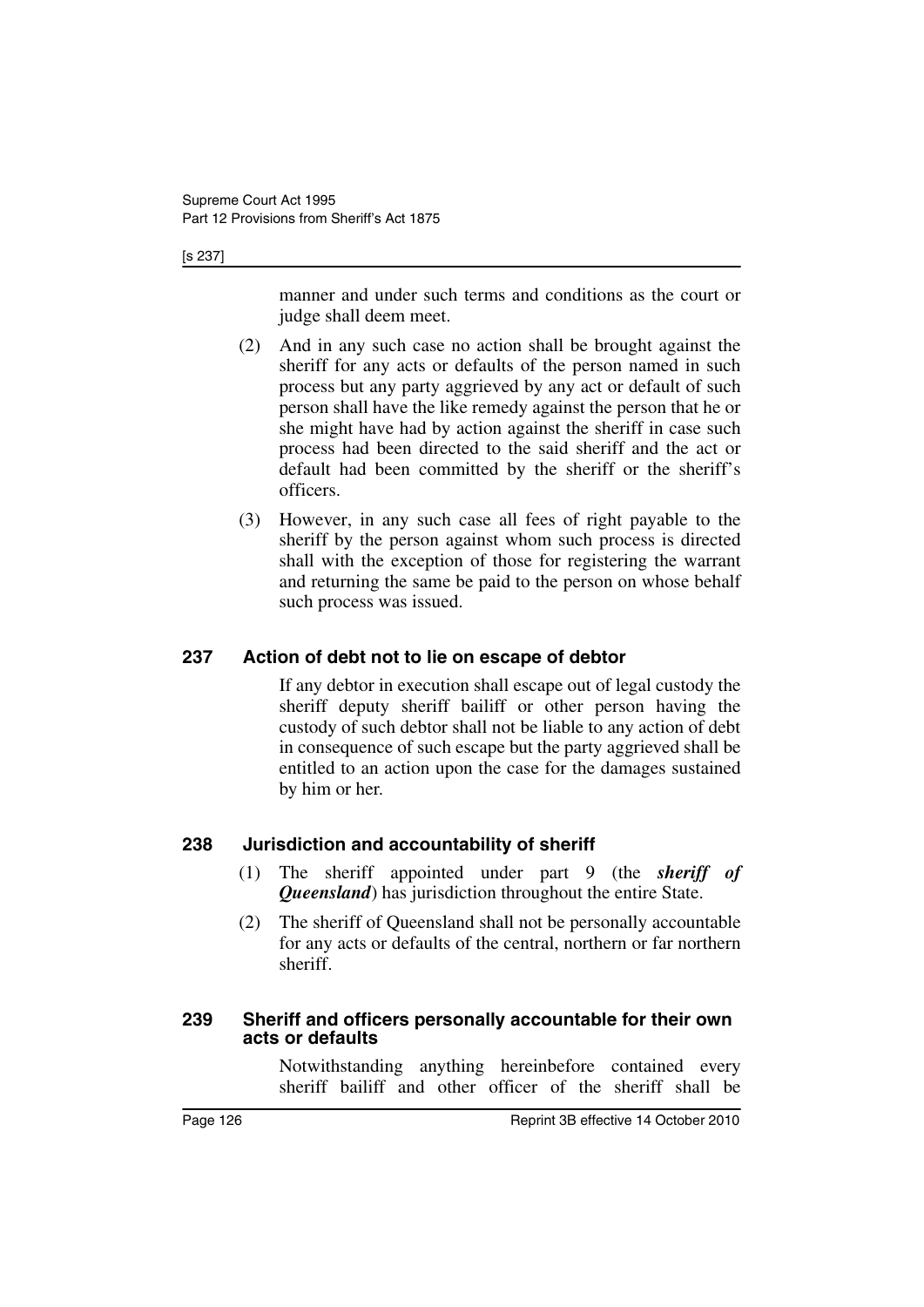[s 240]

accountable for his or her own acts and defaults in the same manner and to the same extent as heretofore.

# **Part 13 Provisions from Judicature Act 1876**

#### **240 Purpose of pt 13**

The purpose of this part is to provide for the administration of a uniform system of law in all courts of justice and to simplify and amend the practice of the Supreme Court.

#### **241 Definitions for pt 13**

In this part—

*action* means a civil proceeding commenced by writ or in such other manner as may be prescribed by rules of court.

*cause* includes any suit action or other original proceeding between a plaintiff and a defendant.

*court* means the Supreme Court.

*defendant* includes every person served with any writ of summons or process or served with notice of or entitled to attend any proceedings.

*existing* means existing at the time appointed for the commencement of the *Judicature Act 1876*.

*judgment* includes decree.

*matter* includes every proceeding in the court not in a cause.

*order* includes rule.

*party* includes every person served with notice of or attending any proceeding although not named on the record.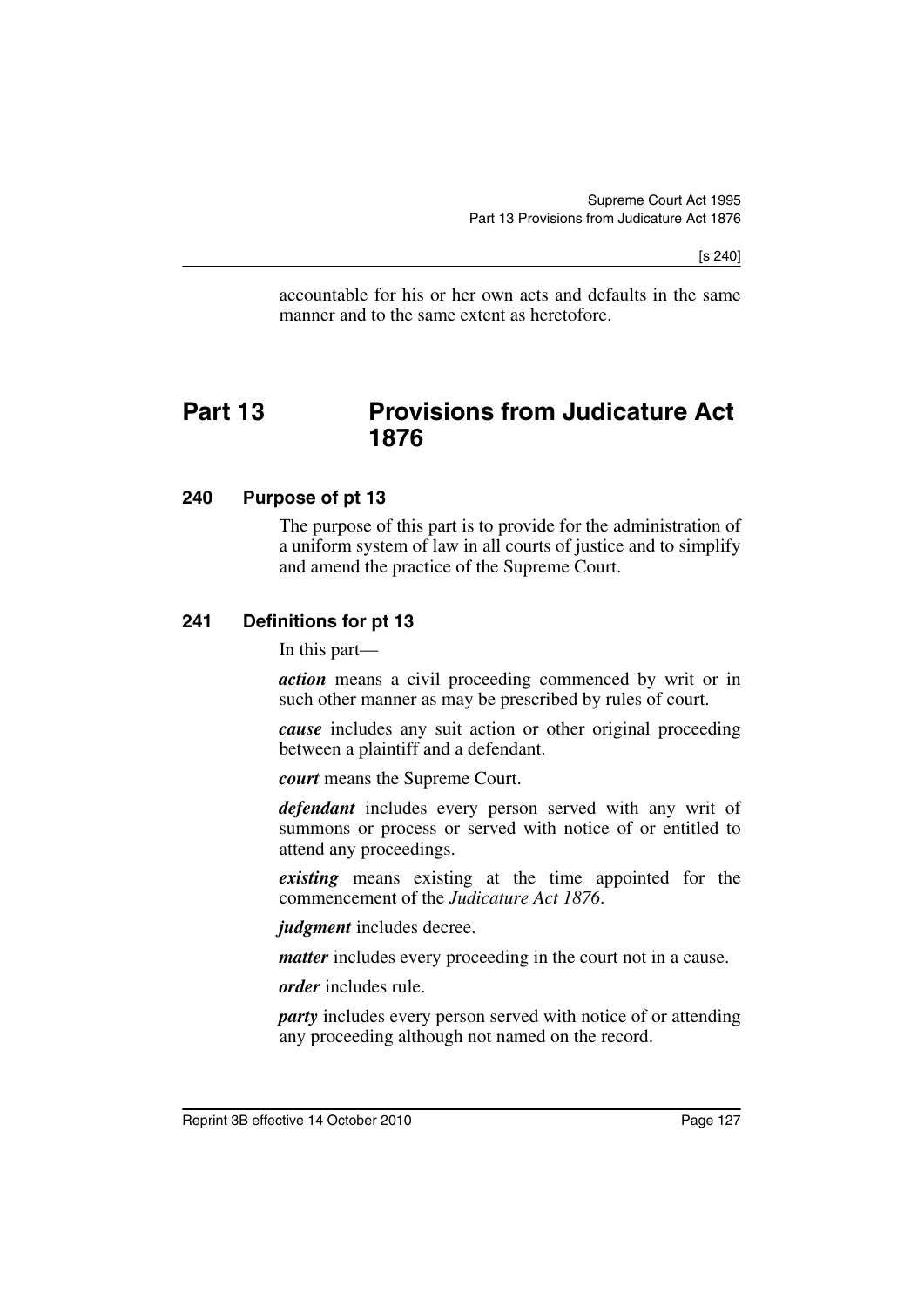#### [s 242]

*petitioner* includes every person making any application to the court either by petition motion or summons otherwise than as against any defendant.

*plaintiff* includes every person asking any relief (otherwise than by way of counterclaim as a defendant) against any other person by any form of proceeding whether the same be taken by action suit petition motion summons or otherwise.

*pleading* includes any petition or summons and includes the statements in writing of the claim or demand of any plaintiff and of the defence of any defendant thereto and of the answer of the plaintiff to any set-off or counterclaim of a defendant.

*suit* includes action.

## **242 Rules of law to apply to all courts**

The several rules of law enacted and declared by this part shall be in force and receive effect in all courts whatsoever in Queensland so far as the matters to which such rules relate shall be respectively cognisable by such courts.

#### **243 Provision for saving of existing procedure of courts when not inconsistent with this part or rules of court**

Save as by this part or by any rules of court may be otherwise provided all forms and methods of procedure which at the commencement of the *Judicature Act 1876* were in force in the Supreme Court under or by virtue of any law custom general order or rules whatsoever and which are not inconsistent with this part or with any rules of court may continue to be used and practised in the said court in such and the like cases and for such and the like purposes as those to which they would have been applicable if the *Judicature Act 1876* had not passed.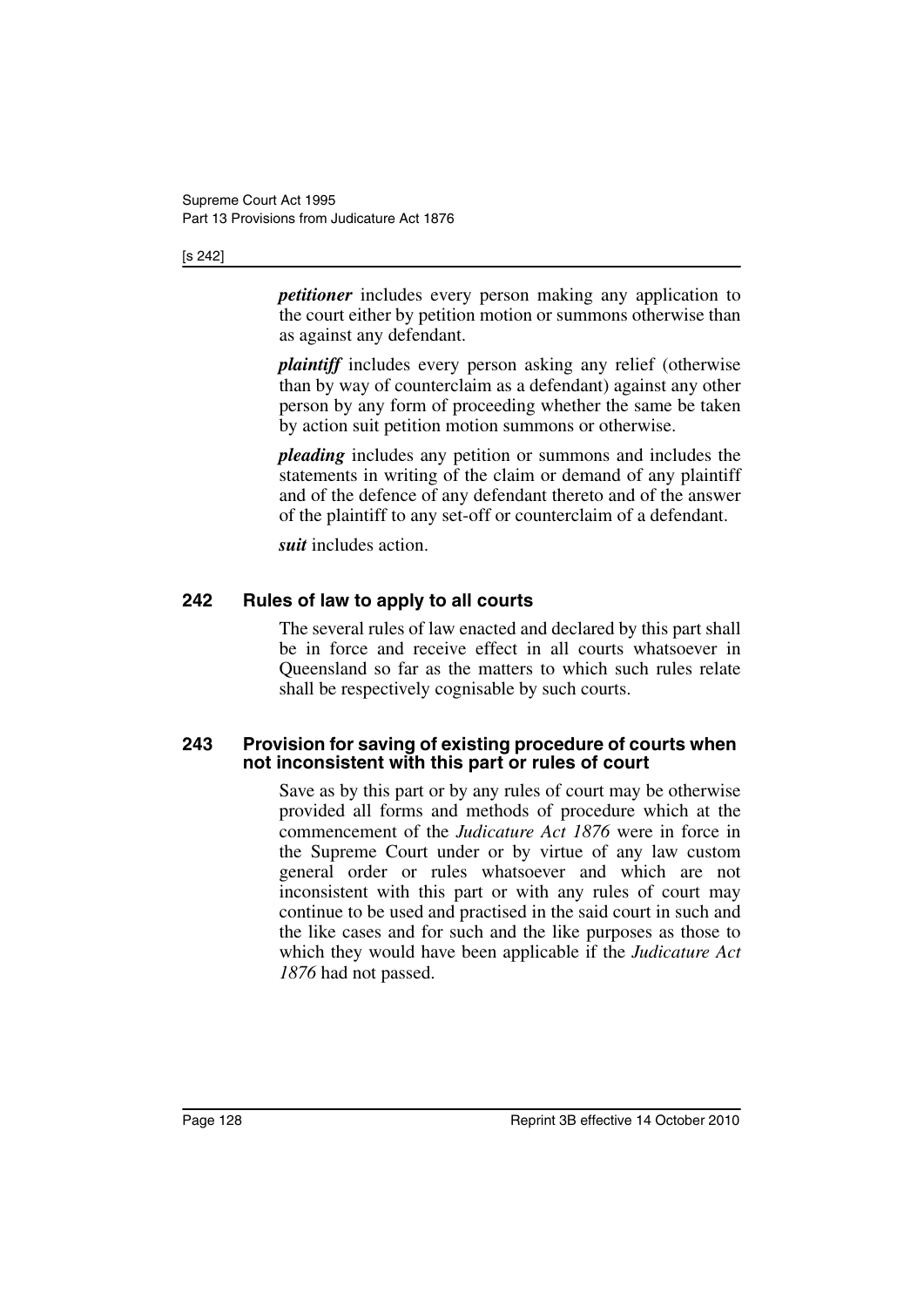#### **244 Law and equity to be administered in all suits by Supreme Court**

In every civil cause or matter commenced in the court law and equity shall be administered by such court and shall be administered according to the rules following—

#### **Equitable relief claimed by plaintiff to be given in all cases**

(1) If any plaintiff or petitioner claims to be entitled to any equitable estate or right or to relief upon any equitable ground against any deed instrument or contract or against any right title or claim whatsoever asserted by any defendant or respondent in such cause or matter or to any relief founded upon a legal right which heretofore could only have been given by a court of equity the said court and every judge thereof shall give to such plaintiff or petitioner such and the same relief as ought to have been given by the said court in its equitable jurisdiction in a suit or proceeding for the same or the like purpose properly instituted before the passing of the *Judicature Act 1876*.

## **Equitable relief to be given to defendants**

(2) If any defendant claims to be entitled to any equitable estate or right or to relief upon any equitable ground against any deed instrument or contract or against any right title or claim asserted by any plaintiff or petitioner in such cause or matter or alleges any ground of equitable defence to any claim of the plaintiff or petitioner in such cause or matter the said court and every judge thereof shall give to every equitable estate right or ground of relief so claimed and to every equitable defence so alleged such and the same effect by way of defence against the claim of such plaintiff or petitioner as the said court in its equitable jurisdiction ought to have given if the same or the like matters had been relied on by way of defence in any suit or proceeding instituted in that court for the same or the like purpose before the passing of the *Judicature Act 1876*.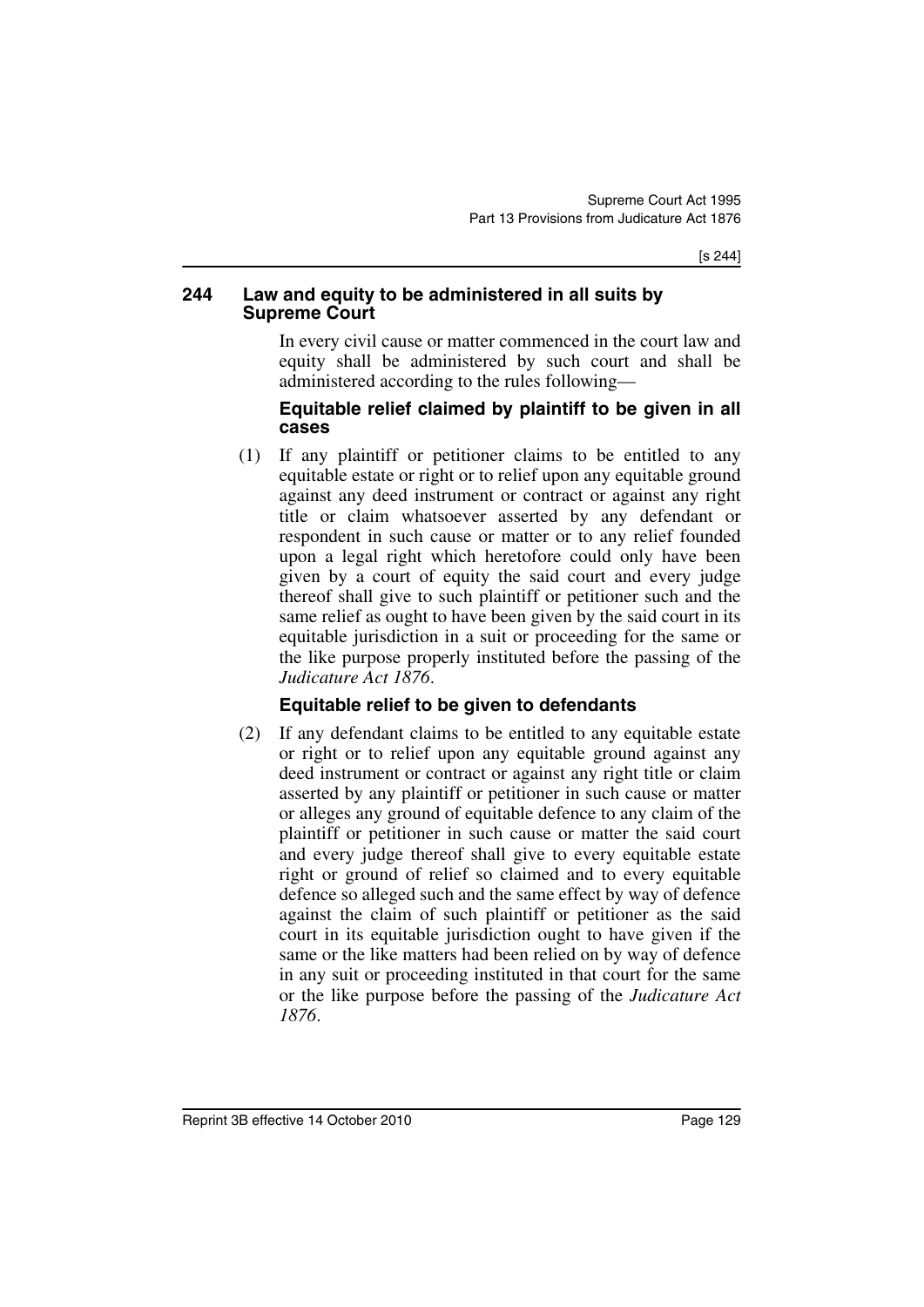#### [s 244]

#### **Or such equitable relief as defendant might obtain by cross bill**

(3) The said court and every judge thereof shall also have power to grant to any defendant in respect of any equitable estate or right or other matter of equity and also in respect of any legal estate right or title claimed or asserted by the defendant all such relief against any plaintiff or petitioner as such defendant shall have properly claimed by the defendant's pleading and as such court or any judge thereof might grant in any suit instituted for that purpose by the same defendant against the same plaintiff or petitioner and also all such relief relating to or connected with the original subject of the cause or matter and in like manner claimed against any other person whether already a party to the same cause or matter or not who shall have duly served with notice in writing of such claim pursuant to any rule of court or any order of the court as might properly have been granted against any such person if the person had been made a defendant to a cause duly instituted by the same defendant for the like purpose.

## **Other parties may be made parties by notice**

(4) And every person served with any such notice shall thenceforth be deemed a party to such cause or matter with the same rights in respect of the person's defence against such claim as if the person had been duly sued in the ordinary way by such defendant.

#### **Court to recognise equitable estates rights and liabilities**

(5) The said court and every judge thereof shall recognise and take notice of all equitable estates titles and rights and all equitable duties and liabilities appearing incidentally in the course of any cause or matter depending before it in the same manner in which the said court in its equitable jurisdiction would have recognised and taken notice of the same in any suit or proceeding duly instituted therein before the passing of the *Judicature Act 1876*.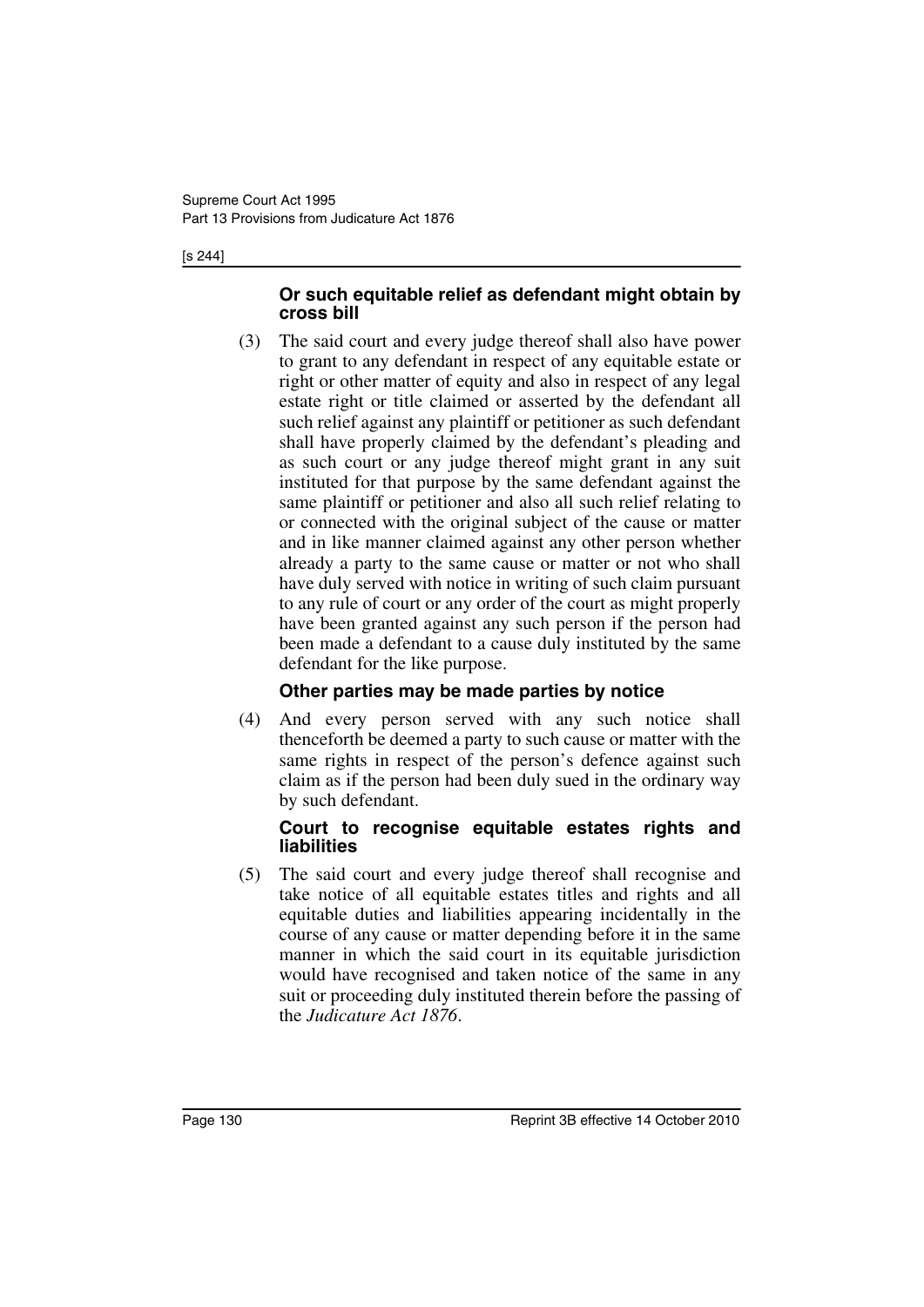[s 244]

## **No injunction to restrain proceedings**

(6) No cause or proceeding at any time pending in the said court shall be restrained by injunction but every matter of equity on which an unconditional injunction against the prosecution of any such cause or proceeding might have been obtained if the *Judicature Act 1876* had not passed may be relied on by way of defence thereto.

## **Stay of proceedings may be directed either generally or on terms**

(7) The said court or any judge thereof may direct a stay of proceedings in any cause or matter pending before it if the court or judge shall think fit and any person whether a party or not to any such cause or matter who would have been entitled if the *Judicature Act 1876* had not passed to apply to the said court to restrain the prosecution thereof or who may be entitled to enforce by attachment or otherwise any judgment decree rule or order contrary to which all or any part of the proceedings in such cause or matter may have been taken shall be at liberty to apply to the court or a judge by motion in a summary way for a stay of proceedings in such cause or matter either generally or so far as may be necessary for the purposes of justice and the court or judge shall thereupon make such order as shall be just.

## **All legal claims to be recognised**

(8) Subject to subsections (1) to (7) for giving effect to equitable rights and other matters of equity in manner aforesaid and to the other express provisions of this part the said court and every judge thereof shall recognise and give effect to all legal claims and demands and all estates titles rights duties obligations and liabilities existing by the common law or by any custom or created by any statute in the same manner as the same would have been recognised and given effect to by the said court if the *Judicature Act 1876* had not passed.

### **Complete justice to be done in 1 suit so far as possible**

(9) The said court and every judge thereof in the exercise of the jurisdiction conferred by this part in every cause or matter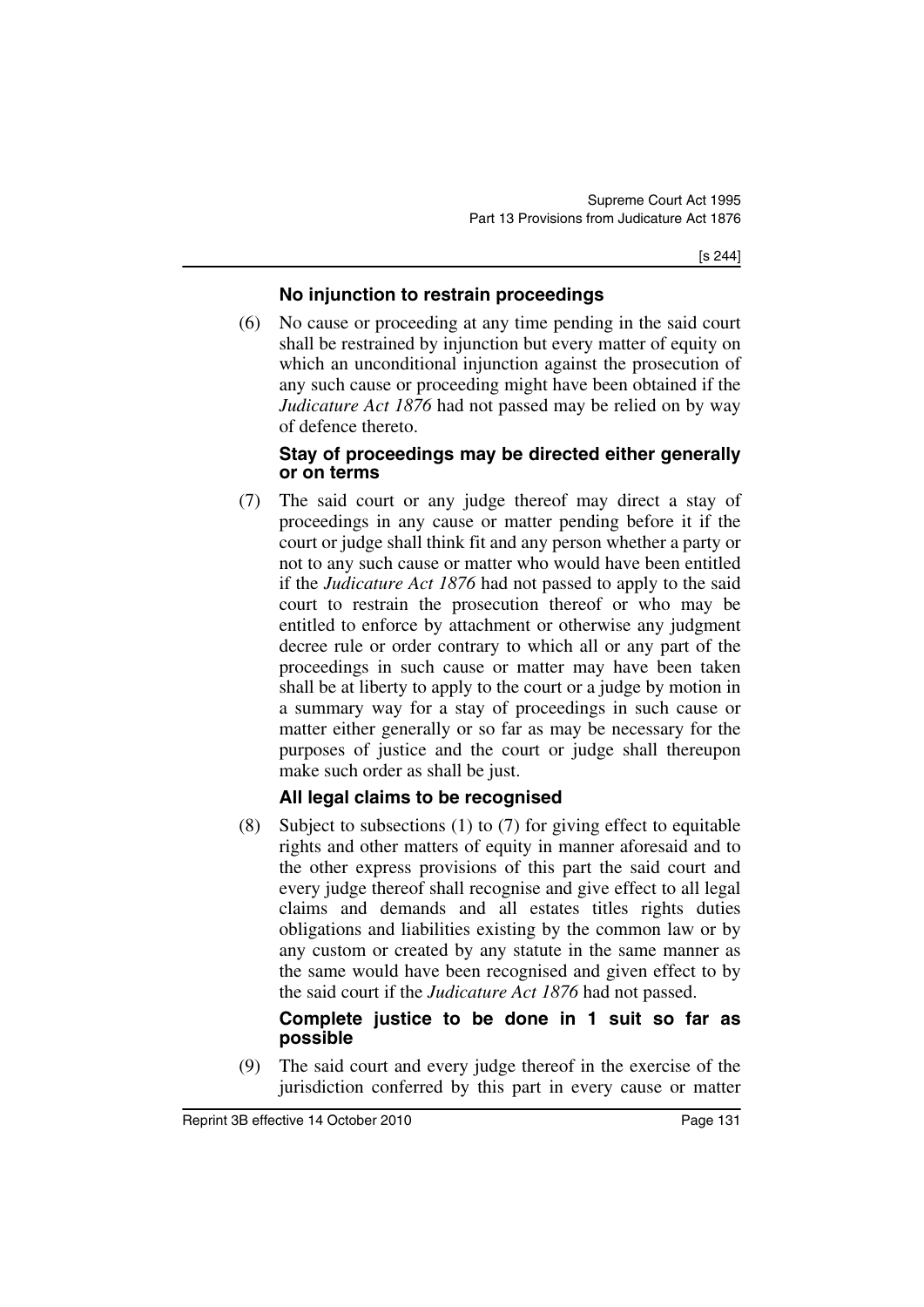#### [s 245]

pending before them respectively shall have power to grant and shall grant either absolutely or on such reasonable terms and conditions as to them shall seem just all such remedies whatsoever as any of the parties thereto may appear to be entitled to in respect of any and every legal or equitable claim properly brought forward by them respectively in such cause or matter so that as far as possible all matters so in controversy between the said parties respectively may be completely and finally determined and all multiplicity of legal proceedings concerning any of such matters avoided.

#### **245 Estates of persons deceased to be administered as in insolvency**

- (1) In the administration by any court of the assets of any person who may die after the passing of the *Judicature Act 1876* and whose estate may prove to be insufficient for the payment in full of the person's debts an liabilities and in the winding-up of any company under the *Companies Act 1863* whose assets may prove to be insufficient for the payment of its debts and liabilities and the costs of winding-up the same rules shall prevail and be observed as to the respective rights of secured and unsecured creditors and as to the debts and liabilities provable and as to the valuation of annuities and future or contingent liabilities respectively as may be in force for the time being under the law of insolvency with respect to the estates of persons adjudged insolvent.
- (2) And all persons who in any such case would be entitled to prove for and receive dividends out of the estate of any such deceased person or out of the assets of any such company may come in under the decree or order for the administration of such estate or under the winding-up of such company and may make such claims against the same as they may respectively be entitled to by virtue of this part.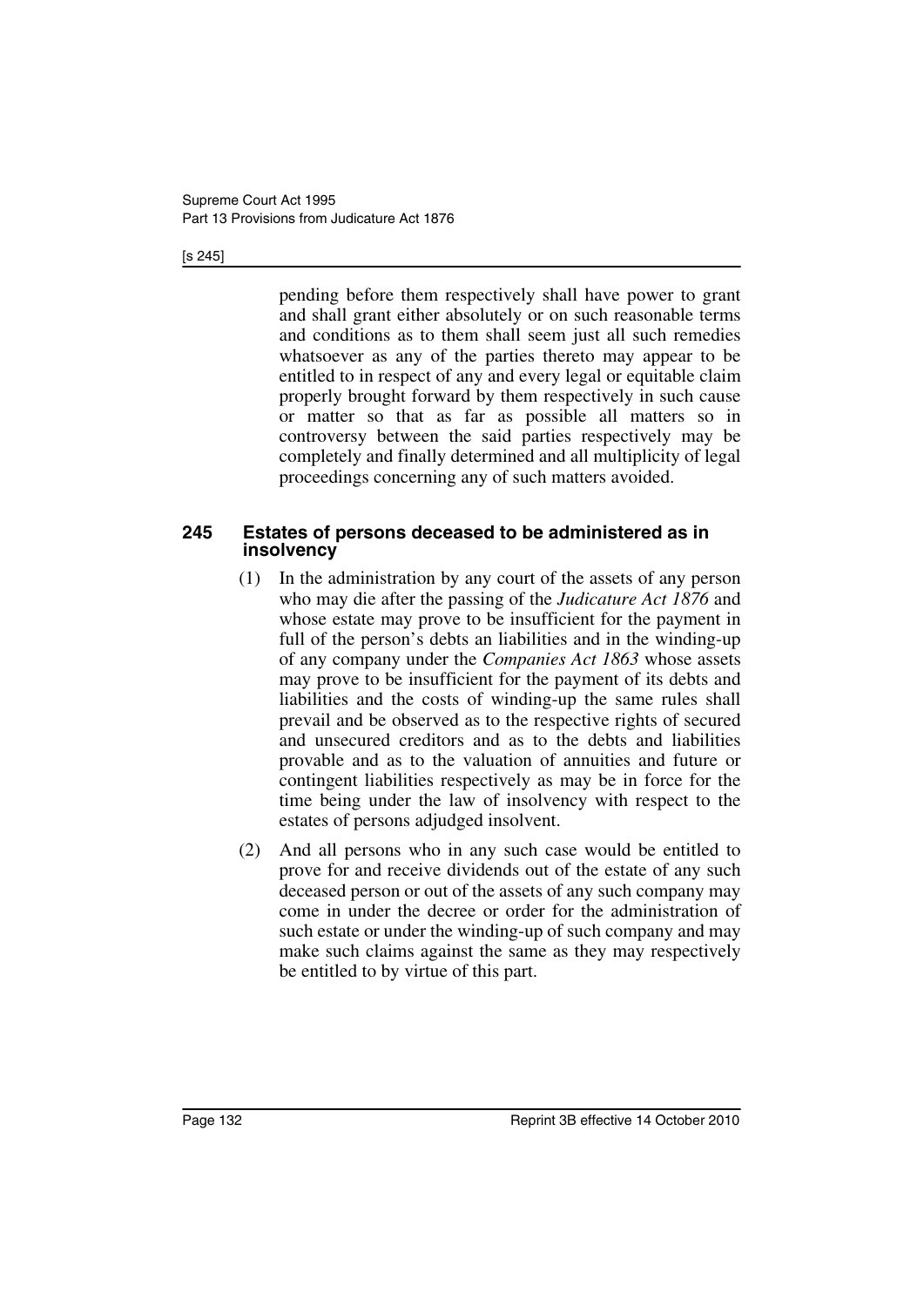#### **246 Writs of mandamus and injunction may be granted and receivers appointed in all cases when just or convenient**

A mandamus or an injunction may be granted or a receiver appointed by an interlocutory order of the court in all cases in which it shall appear to the court to be just or convenient that such order should be made and any such order may be made either unconditionally or upon such terms and conditions as the court shall think just and if an injunction is asked either before or at or after the hearing of any cause or matter to prevent any threatened or apprehended waste or trespass such injunction may be granted if the court shall think fit whether the person against whom such injunction is sought is or is not in possession under any claim of title or otherwise or (if out of possession) does or does not claim a right to do the act sought to be restrained under any colour of title and whether the estates claimed by both or by either of the parties are legal or equitable.

### **247 In cases of collision rules of admiralty to prevail**

In any cause or proceeding for damages arising out of a collision between 2 ships if both ships shall be found to have been in fault the rules hitherto in force in the High Court of Admiralty so far as they have been at variance with the rules in force in the courts of common law shall prevail.

## **248 In questions relating to infants rules of equity to prevail**

In questions relating to the custody and education of infants the rules of equity shall prevail.

#### **249 Rules of equity to prevail where any conflict between them and rules of law**

Generally in all matters not hereinbefore particularly mentioned in which there is any conflict or variance between the rules of equity and the rules of the common law with reference to the same matter the rules of equity shall prevail.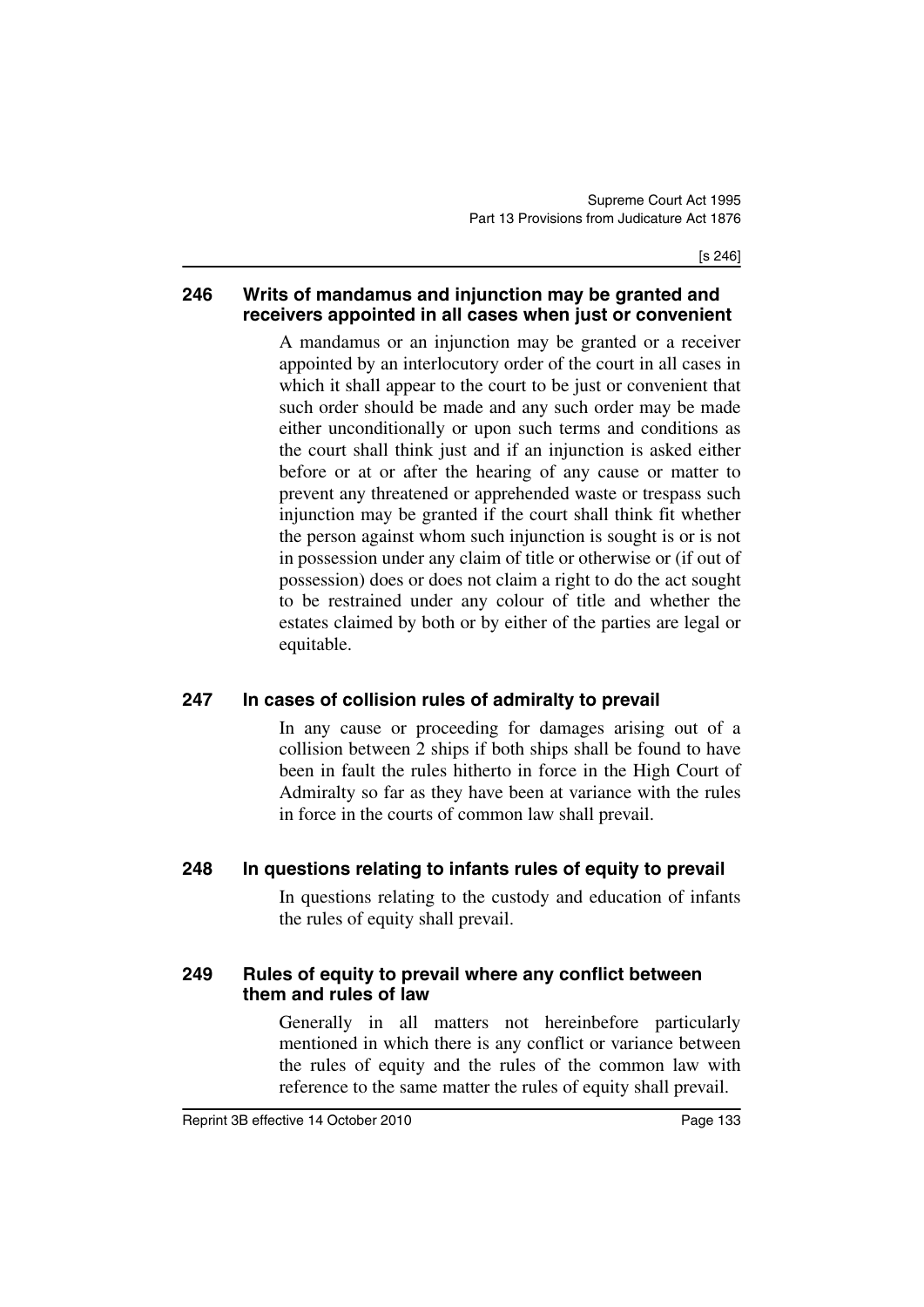#### [s 250]

### **250 Powers of 1 or more judges**

- (1) Any judge of the court may subject to any rules of court exercise in court or in chambers all or any part of the jurisdiction of the said court in all such causes and matters and in all such proceedings in any causes or matters as before the commencement of the *Judicature Act 1876* might have been heard in court or in chambers respectively by a single judge of the said court or as may be directed or authorised to be so heard by any rules of court to be hereafter made.
- (2) In all such cases any judge sitting in court shall be deemed to constitute the court.
- (3) However, every issue of law and every special case stated by consent of parties shall be heard and determined by a single judge in the first instance unless either party shall require that the same be heard and determined by the Court of Appeal in the first instance in which case the same shall be so heard and determined accordingly.

#### **251 Cases and points may be reserved for or directed to be argued before the Court of Appeal**

Subject to any rules of court, a judge of the Supreme Court sitting in the trial division may reserve any case or any point in a case for the consideration of the Court of Appeal or may direct any case or point in a case to be argued before the Court of Appeal.

### **252 Motions for new trials to be heard by Court of Appeal**

Every motion for a new trial of any cause or matter on which a verdict has been found by a jury or by a judge without a jury and every motion for judgment other than a motion for judgment on default in delivering a defence or demurrer and every motion to reduce damages shall be heard before the Court of Appeal.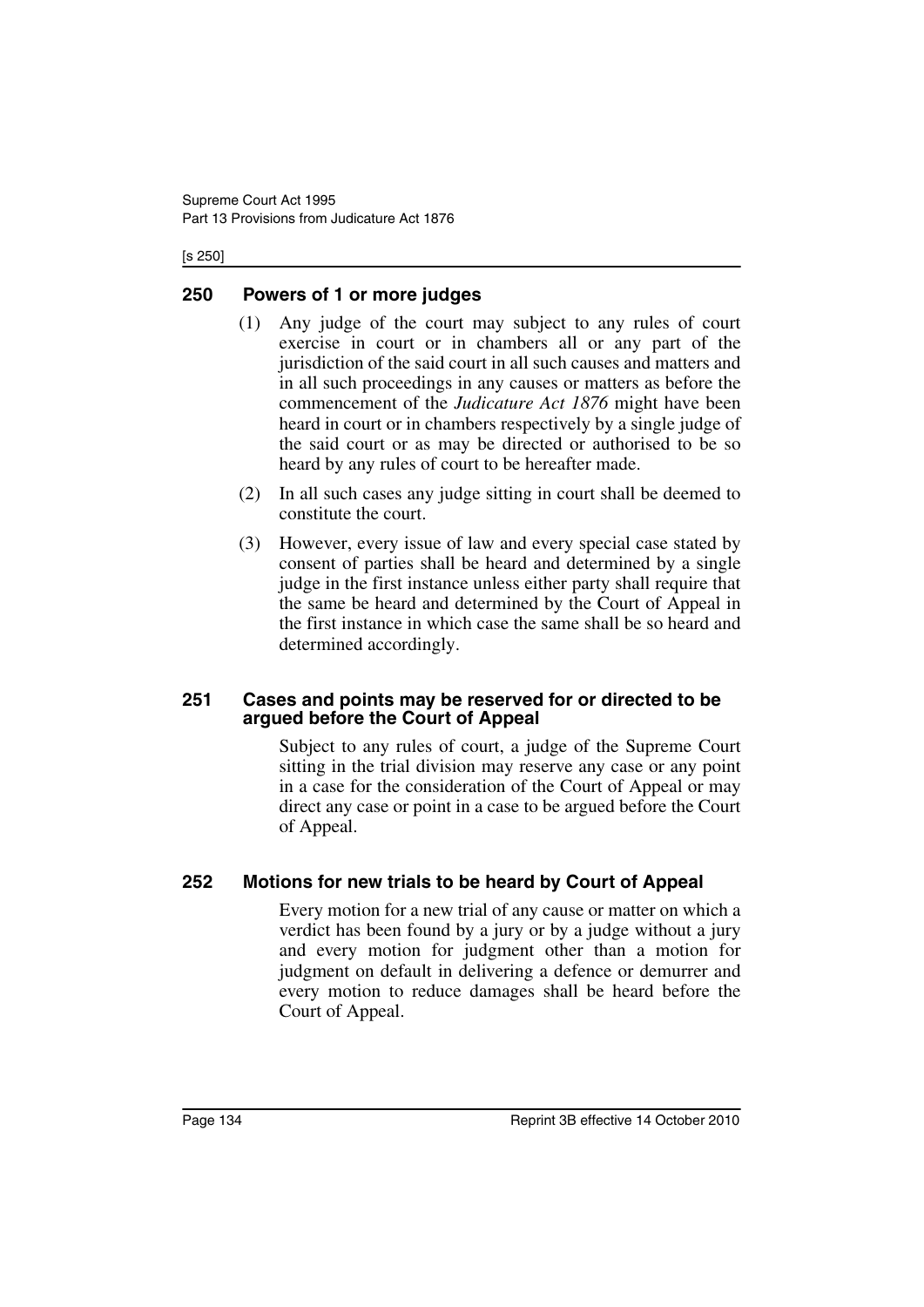[s 253]

### **253 What orders shall not be subject to appeal**

No order made by any judge of the said court by the consent of parties or as to costs only which by law are left to the discretion of the judge shall be subject to any appeal except by leave of the judge making such order.

## **254 As to appeals from orders made by single judge**

An appeal shall lie to the Court of Appeal from every order made by a judge in court or chambers except orders made in the exercise of such discretion as aforesaid.

### **255 Referees and assessors**

- (1) Subject to any rules of court and to such right as may now exist to have particular cases submitted to the verdict of a jury any question arising in any cause or matter before the court may be referred by the court or judge before whom such cause or matter may be pending for inquiry and report to a special referee and the report of any such referee may be adopted wholly or partially by the court and may (if so adopted) be enforced as a judgment by the court.
- (2) The court or judge may also in any such cause or matter as aforesaid in which it may think it expedient so to do call in the aid of 1 or more assessors specially qualified and try and hear such cause or matter wholly or partially with the assistance of such assessors.
- (3) The remuneration (if any) to be paid to such special referees or assessors shall be determined by the court or judge.

### **256 Power to direct trials before referees**

(1) In any cause or matter before the said court in which all parties interested who are under no disability consent thereto and also without such consent in any such cause or matter requiring any prolonged examination of documents or accounts or any scientific or local investigation which can not in the opinion of the court or a judge conveniently be made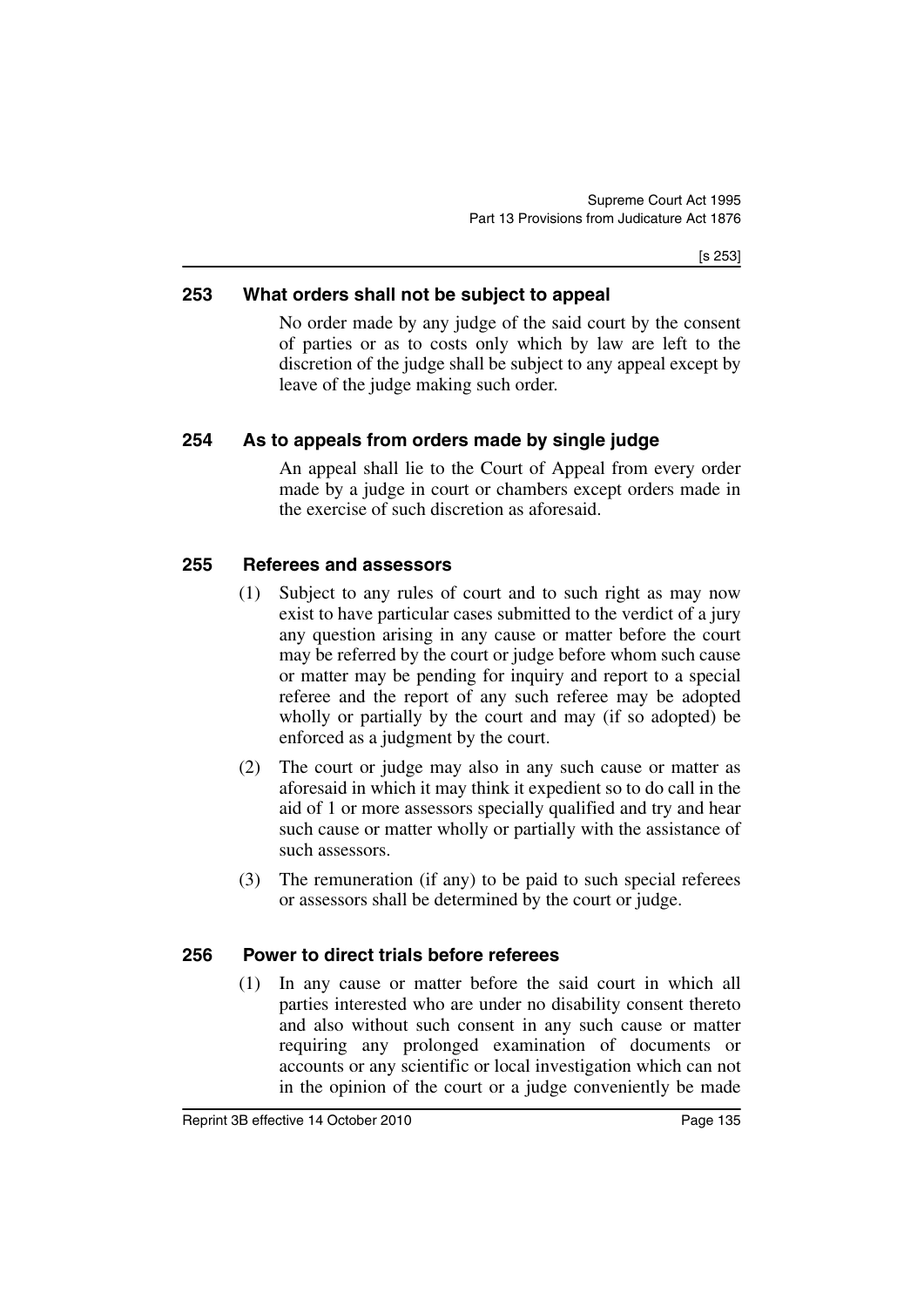#### [s 257]

before a jury or conducted by the court through its other ordinary officers the court or a judge may at any time on such terms as may be thought proper order any question or issue of fact or any question of account arising therein to be tried before a special referee to be appointed by the court or judge.

(2) All such trials before referees shall be conducted in such manner as may be prescribed by rules of court and subject thereto in such manner as the court or judge ordering the same shall direct.

### **257 Power of referees and effect of their finding**

- (1) In all cases of any reference to or trial by referees under this part the referees shall be deemed to be officers of the court and shall have such authority for the purpose of such reference or trial as shall be prescribed by rules of court or (subject to such rules) by the court or judge ordering such reference or trial.
- (2) And the report of any referee upon any question of fact on any such trial shall (unless set aside by the court) be equivalent to the verdict of a jury.

#### **258 Powers of court with respect to proceedings before referees**

With respect to all such proceedings before referees and their reports the court or such judge as aforesaid shall have in addition to any other powers the same or the like powers as are given to the court or a judge with respect to references to arbitration and proceedings before arbitrators and their awards respectively by part 8.

## **259 Duty of judge and jury**

- (1) It shall be the duty of a jury to answer any question of fact that may be left to them by the presiding judge at the trial.
- (2) But nothing herein or in any rule of court contained shall take away or prejudice the right of any party to any action to have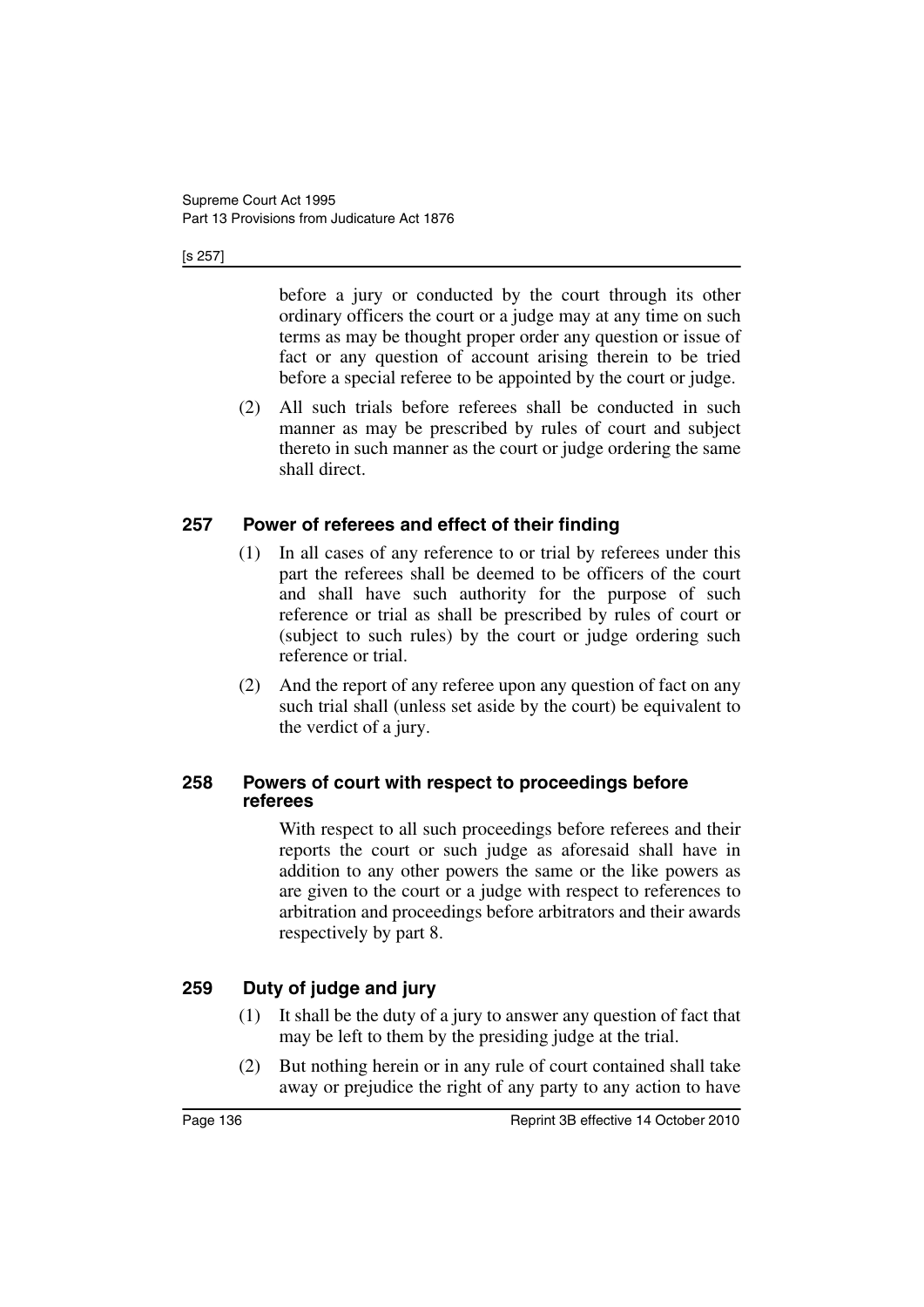the questions submitted and left by the judge to the jury with a proper and complete direction to the jury upon the law and as to the evidence applicable to such questions.

# **Part 14 Provisions from Supreme Court Act 1892**

### **260 Motions for judgment**

Notwithstanding anything in section 252 or in any other enactment to the contrary contained, every motion for judgment in any cause or matter in the court in which there has been a trial of the cause or matter, or of any issue therein, with or without a jury, shall be heard and determined in the first instance by the judge before whom the trial took place, unless it is impracticable or inconvenient that such judge should act, in which case the motion shall be heard and determined by some other judge.

### **261 Hearing of cases in chambers**

- (1) When, upon an opposed application coming on to be heard before a judge in chambers, either party appears by lawyer, the matter shall be adjourned into court, without any costs of the adjournment, and shall be heard in open court, unless all the parties consent to its being heard in chambers.
- (2) However, the same persons shall be entitled to audience in a matter so adjourned into court that would have been so entitled if it had not been so adjourned.
- (3) In addition, all existing forms and methods of procedure in relation to any proceeding in chambers may continue to be used and practised in relation to such proceeding when adjourned into court, in such and the like cases, and for such and the like purposes, as those to which they would have been applicable in relation to such proceeding in chambers.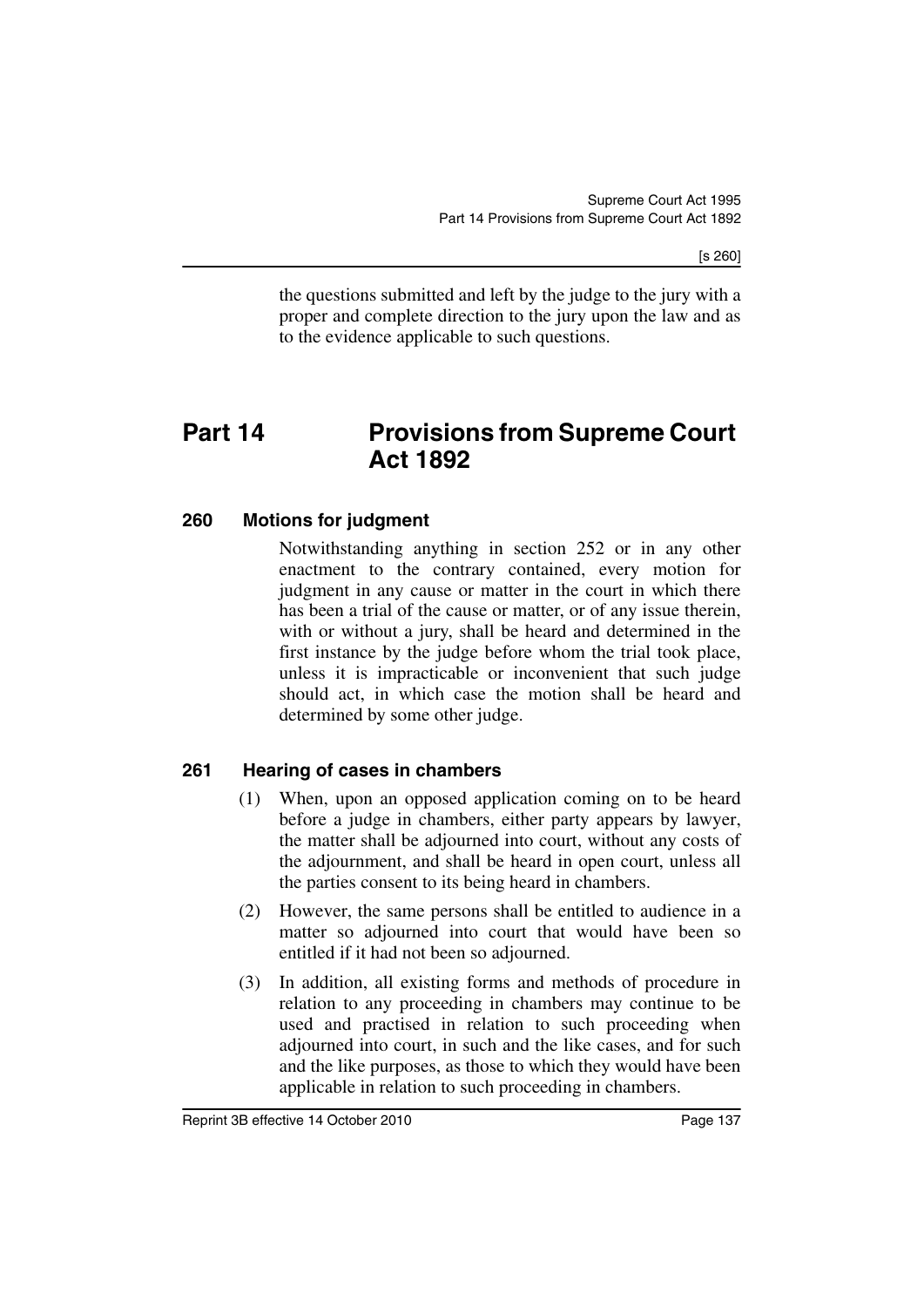#### [s 266]

(4) In this section—

*lawyer* means an Australian lawyer who, under the *Legal Profession Act 2007*, may engage in legal practice in this State.

# **Part 16 Provisions from Supreme Court Act 1895**

### **266 Definitions for pt 16**

In this part—

*Central Court* means the court as held within the central district as provided by this part.

*Far Northern Court* means the court as held within the far northern district as provided by this part.

*judge* means a judge of the court.

*Northern Court* means the court as held within the northern district as provided by this part.

*the court* means the Supreme Court.

### **266A Central, northern and far northern districts**

- (1) The central district of the Supreme Court is the part of the State comprised within the boundaries described in schedule 1.
- (2) The northern district of the Supreme Court is the part of the State comprised within the boundaries described in schedule 2.
- (3) The far northern district of the Supreme Court is the part of the State comprised within the boundaries described in schedule 3.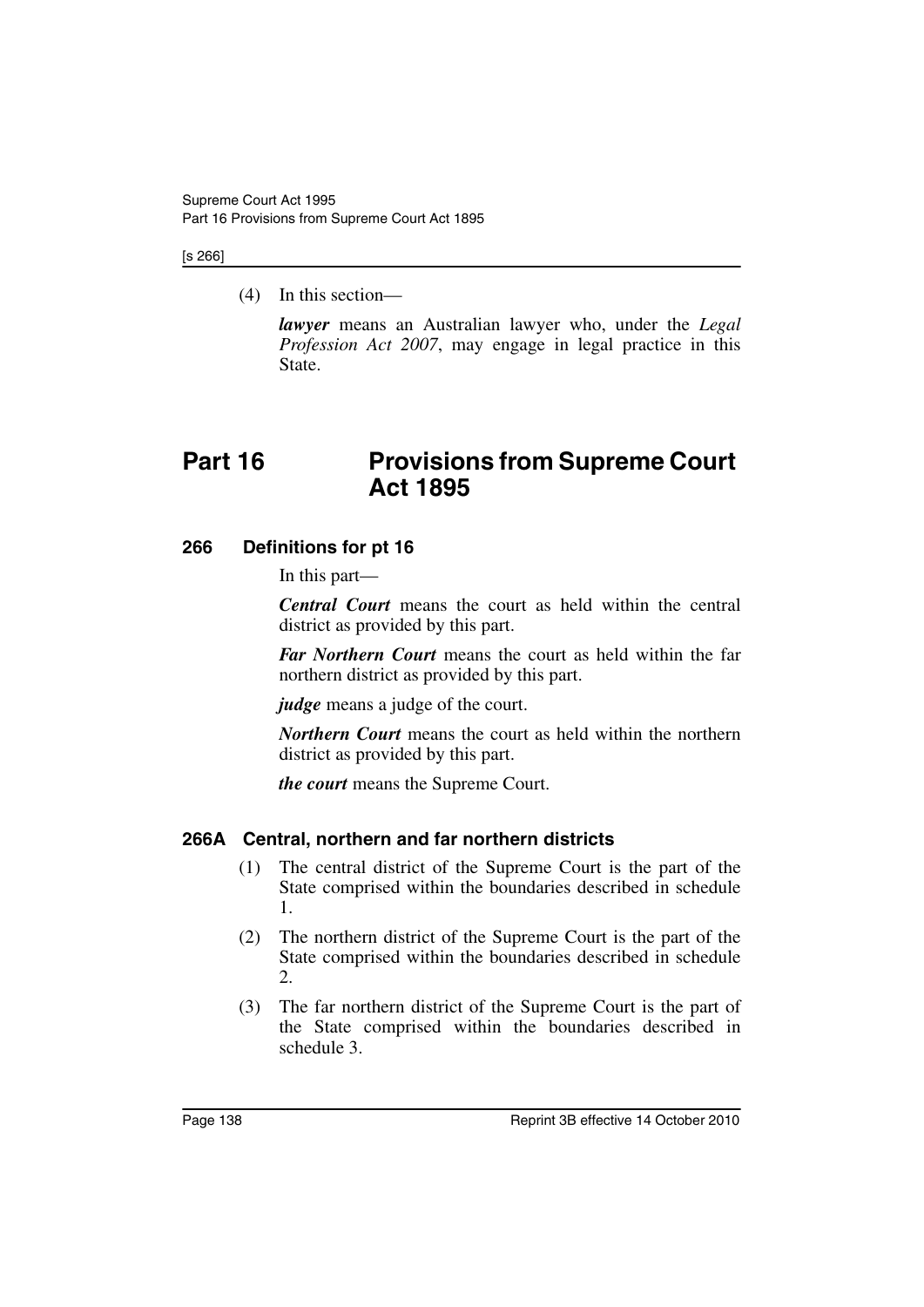#### **267 Sittings in central, northern and far northern districts**

- (1) Sittings of the Supreme Court shall be held within the central district, northern district and far northern district.
- (2) The Central Court, Northern Court and Far Northern Court, until other provision is made in that behalf, and without prejudice to the jurisdiction, powers, and authority exercisable in any Circuit Court within the central, northern or far northern district, as the case may be, shall be held at Rockhampton, Townsville and Cairns respectively.

#### **268 Jurisdiction etc. of judges sitting in Central, Northern and Far Northern Courts**

The judges sitting for the time being in the Central Court, Northern Court and Far Northern Court shall respectively have and exercise within the central district, northern district and far northern district all the jurisdiction, powers, and authorities of the court which may be exercised by a judge sitting alone.

## **269 Central, northern and far northern judges**

- (1) One of the judges of the court must be called 'the central judge', and must be designated as the central judge in the judge's commission of appointment as a judge.
- (2) One of the judges of the court must be called 'the northern judge', and must be designated as the northern judge in the judge's commission of appointment as a judge.
- (3) One of the judges of the court must be called 'the far northern judge', and must be designated as the far northern judge in the judge's commission of appointment as a judge.
- (4) The northern judge or another judge may act as the far northern judge until the appointment of the far northern judge.

## **270 Transfer of judge**

The Governor in Council may—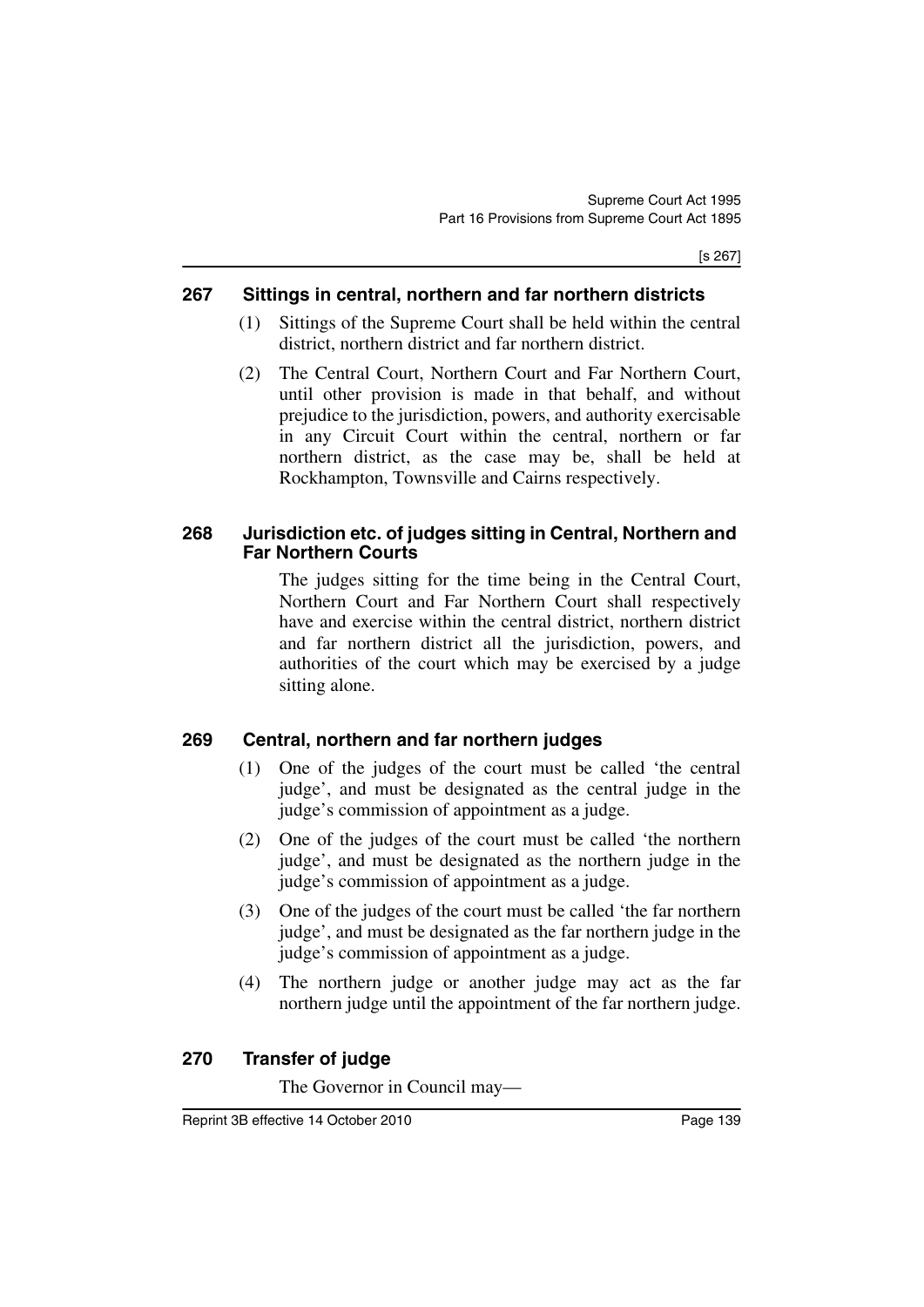- (a) in the event of a vacancy, appoint—
	- (i) the far northern judge to be the northern judge or the central judge; or
	- (ii) the northern judge to be the central judge or the far northern judge; or
	- (iii) the central judge to be the northern judge or the far northern judge; or
	- (iv) a judge at Brisbane to be the central judge, northern judge or far northern judge; or
- (b) transfer the central judge, the northern judge or the far northern judge to the Supreme Court at Brisbane.

## **272 General jurisdiction of central judge, northern judge and far northern judge**

Subject to the provisions of this part as to the jurisdiction to be exercised by the central judge within the central district, by the northern judge within the northern district, and by the far northern judge within the far northern district, every judge of the court shall have and shall be deemed to have always had, and may exercise, in any part of Queensland at which the Supreme Court is appointed to sit, all the jurisdiction, powers, and authorities of a judge of the court.

## **273 Officers may be appointed**

- (1) The chief executive may appoint, for the purposes of the Central, Northern and Far Northern Courts respectively, such and so many duly qualified persons as may be requisite to perform within those districts respectively the duties of sheriff, prothonotary, and registrar, and the duties of such other officers as may be necessary.
- (2) And the officers so appointed shall have and perform within the central, northern or far northern district, as the case may be, the like duties to those performed by the corresponding officers at Brisbane.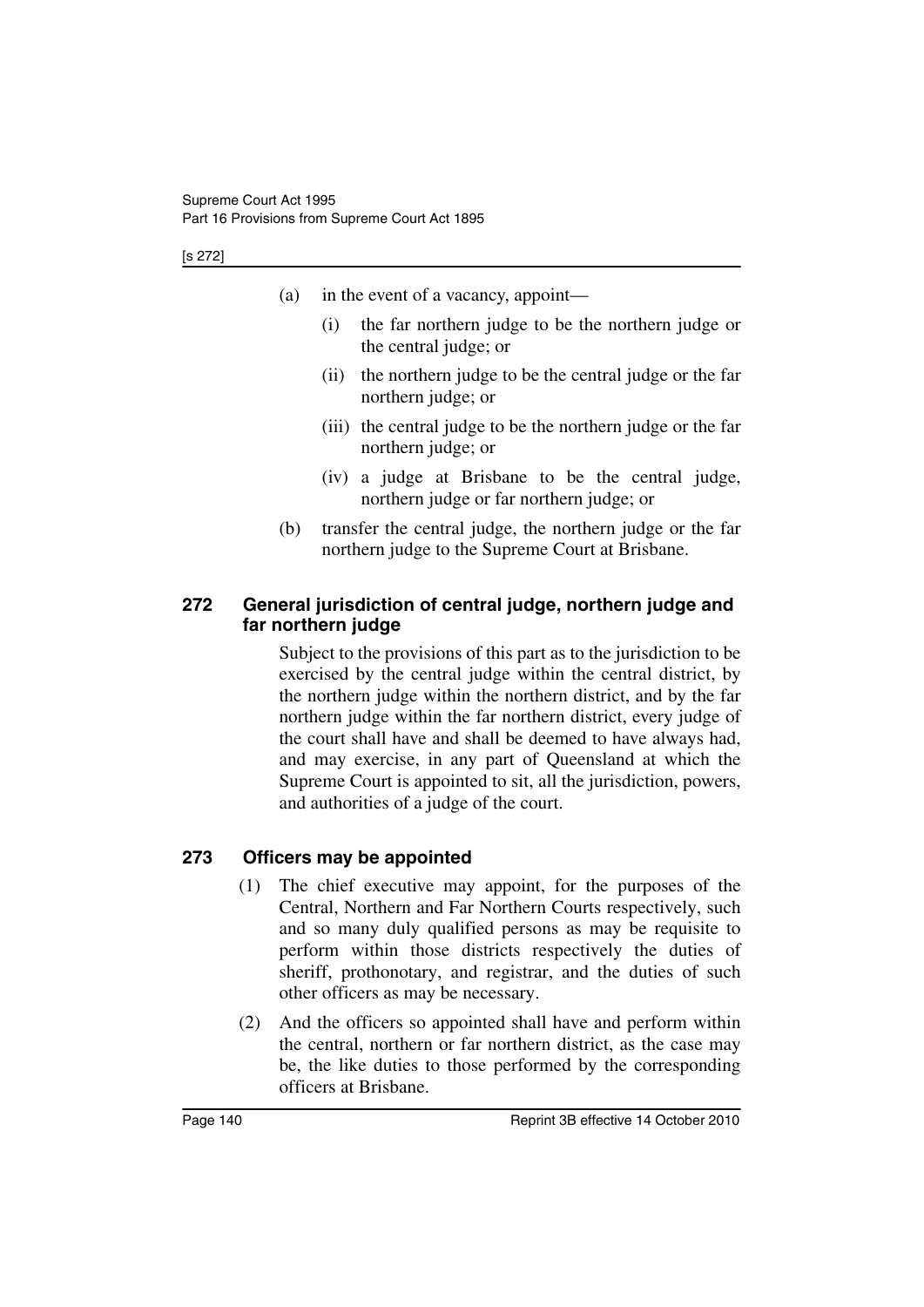- (3) The person appointed to perform the duties of sheriff is to be called—
	- (a) for the Central Court—the central sheriff; and
	- (b) for the Northern Court—the northern sheriff; and
	- (c) for the Far Northern Court—the far northern sheriff.

#### **273A Duties and status of central, northern and far northern sheriffs**

- (1) The central sheriff, the northern sheriff and the far northern sheriff are deputies of the sheriff of Queensland for the execution of all writs, summonses, rules, orders, warrants, precepts, commands and processes of the court that are to be executed within their respective districts.
- (2) A writ, summons, rule, order, warrant, precept, command or process of the court wherever it is to be executed must be directed to the sheriff of Queensland.
- (3) For the purpose of deciding any question of priority between writs of execution or other process, the office of the sheriff at Brisbane and the offices of the central sheriff, northern sheriff and far northern sheriff are taken to be the same office.

#### **274 Causes may be transferred**

All matters pending in the Supreme Court at Brisbane or in the Central, Northern or Far Northern Court may be transferred to any other one of the said courts in such manner as may be prescribed by rules of court.

#### **275 Construction of Acts in which Brisbane is mentioned**

Whenever in any Act relating to the court the word 'Brisbane' is used, or any act or thing is required to be done or performed at Brisbane, such Act shall, so far as may be necessary or convenient for the exercise of the jurisdiction of the Central, Northern or Far Northern Court, be read and construed as if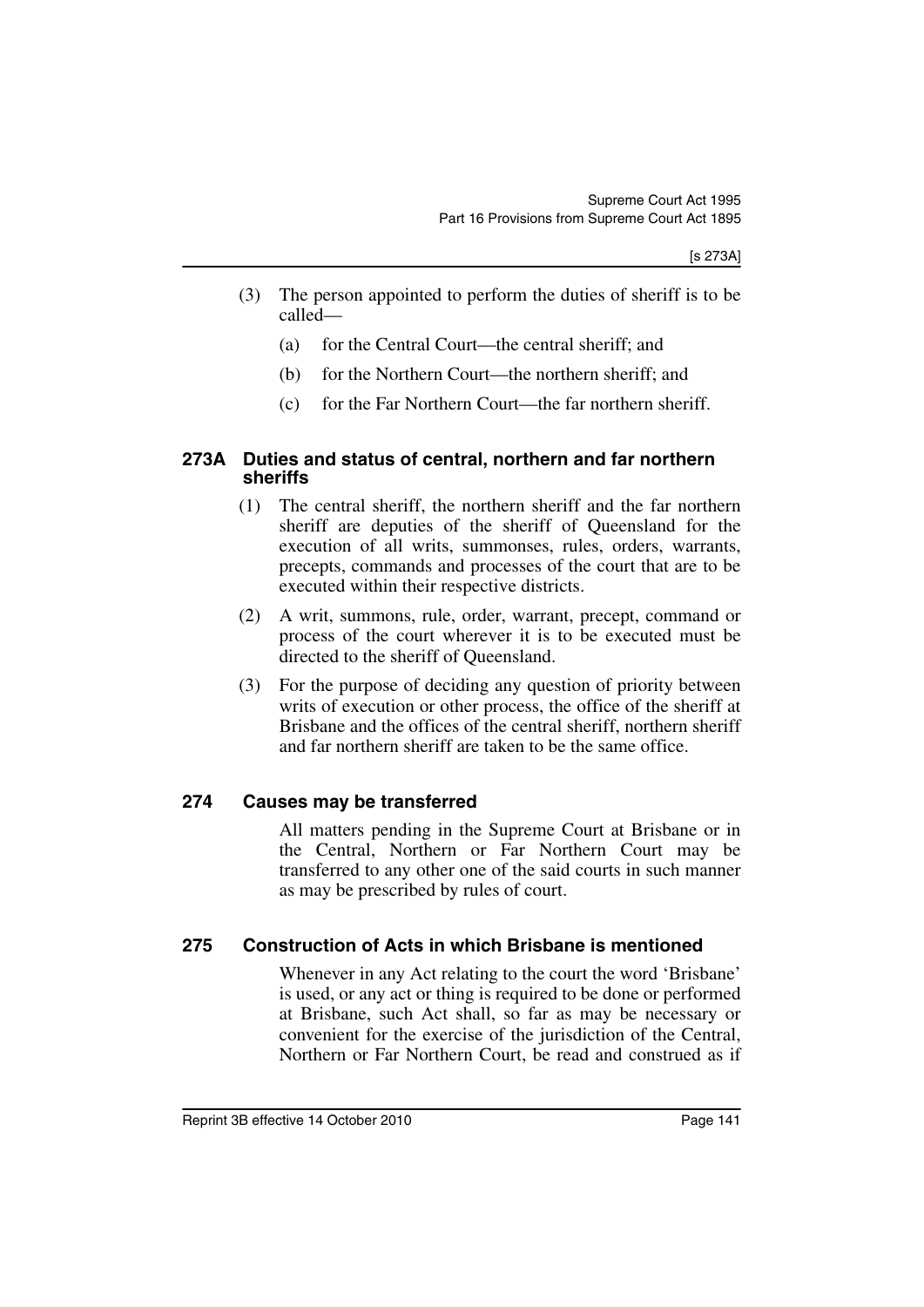[s 276]

the word 'Rockhampton' or 'Townsville' or 'Cairns', as the case requires, were substituted for the word 'Brisbane'.

### **276 Process where returnable**

- (1) Any writ or other process issued out of the office of the Central Court, or by any commissioner residing within the central district, shall be returnable in the office of the Central Court.
- (2) Any writ or other process issued out of the office of the Northern Court, or by any commissioner residing within the northern district, shall be returnable in the office of the Northern Court.
- (3) A writ or other process issued out of the Far Northern Court is returnable in the Far Northern Court.
- (4) But every writ or other process shall have full force and effect, and may be enforced at any place within the State.

#### **277A Transitional—references to northern district and Northern Court**

- (1) This section applies if, under an Act as in force immediately before the commencement of this section, a thing is required or permitted to be done in the northern district or the Northern Court.
- (2) The thing may be done in the far northern district or Far Northern Court if, having regard to the place where the thing happens or some other relevant factor, it is more appropriate for the thing to be done in the far northern district or Far Northern Court.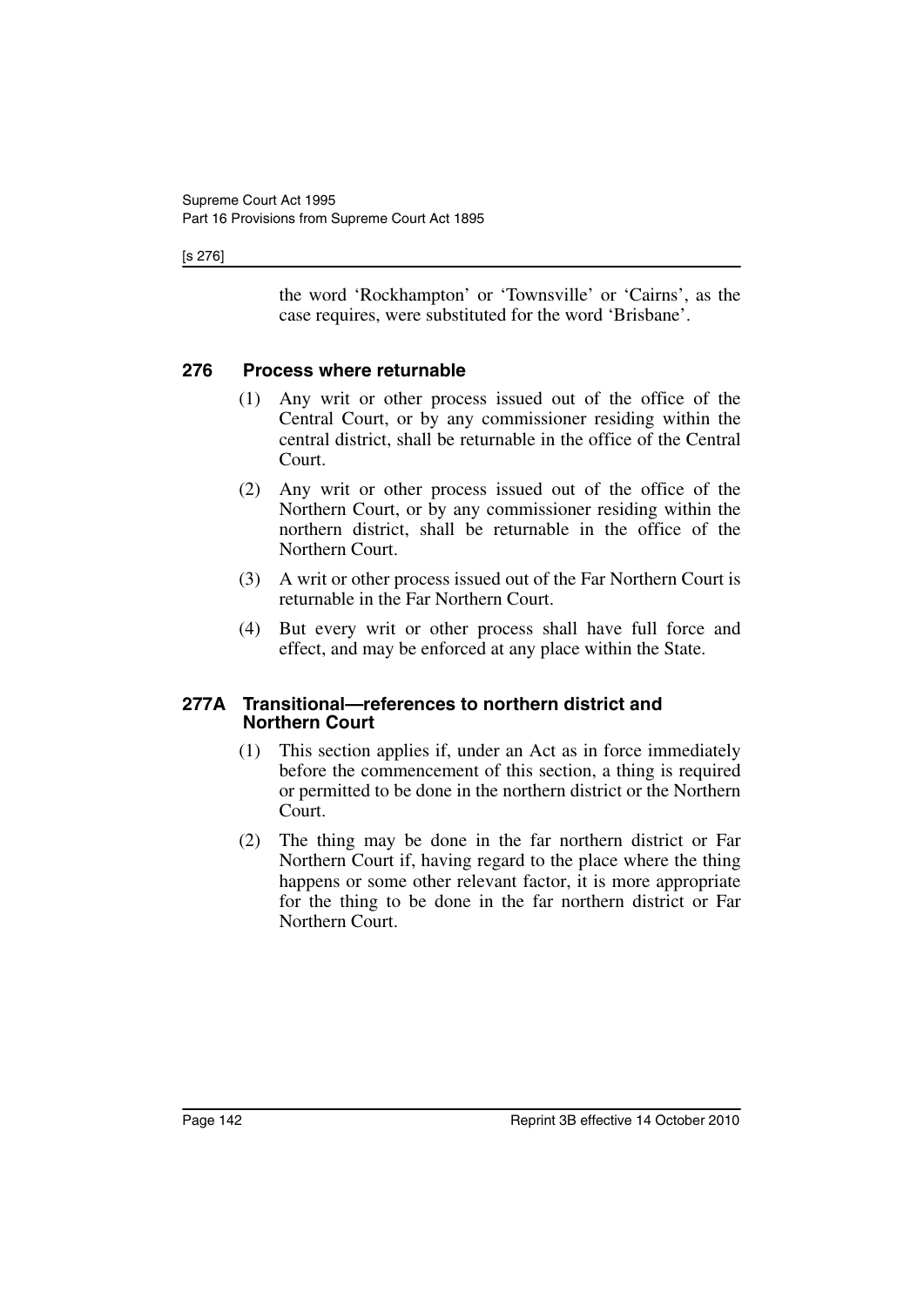[s 279]

# **Part 18 Provisions from Commercial Causes Act 1910**

# **279 Purposes of pt 18**

The purpose of this part is to make better provision for the trial of commercial causes.

# **280 Definitions for pt 18**

In this part—

*commercial causes* include causes arising out of the ordinary transactions of merchants and traders; amongst others those relating to the construction of mercantile documents, export or import of merchandise, carriage of goods, sale of goods, building contracts, engineering contracts, insurance, banking, money lending, mercantile agency and mercantile usages.

*prescribed* means prescribed by rules of court.

# **281 A list of commercial causes to be kept**

- (1) A list of commercial causes shall be kept by the registrar.
- (2) All proceedings in the causes on such list shall be in accordance with the provisions of this part.
- (3) No cause shall be entered on such list except upon the order of a judge as hereinafter provided.

# **282 Either party may apply to have action placed on such list**

- (1) Either party to an action in the Supreme Court may, at any time after the commencement of the action, call upon the other party to show cause before a judge in chambers why such action should not be entered on the list of commercial causes.
- (2) The judge may order the action to be so entered, and from such order there shall be no appeal.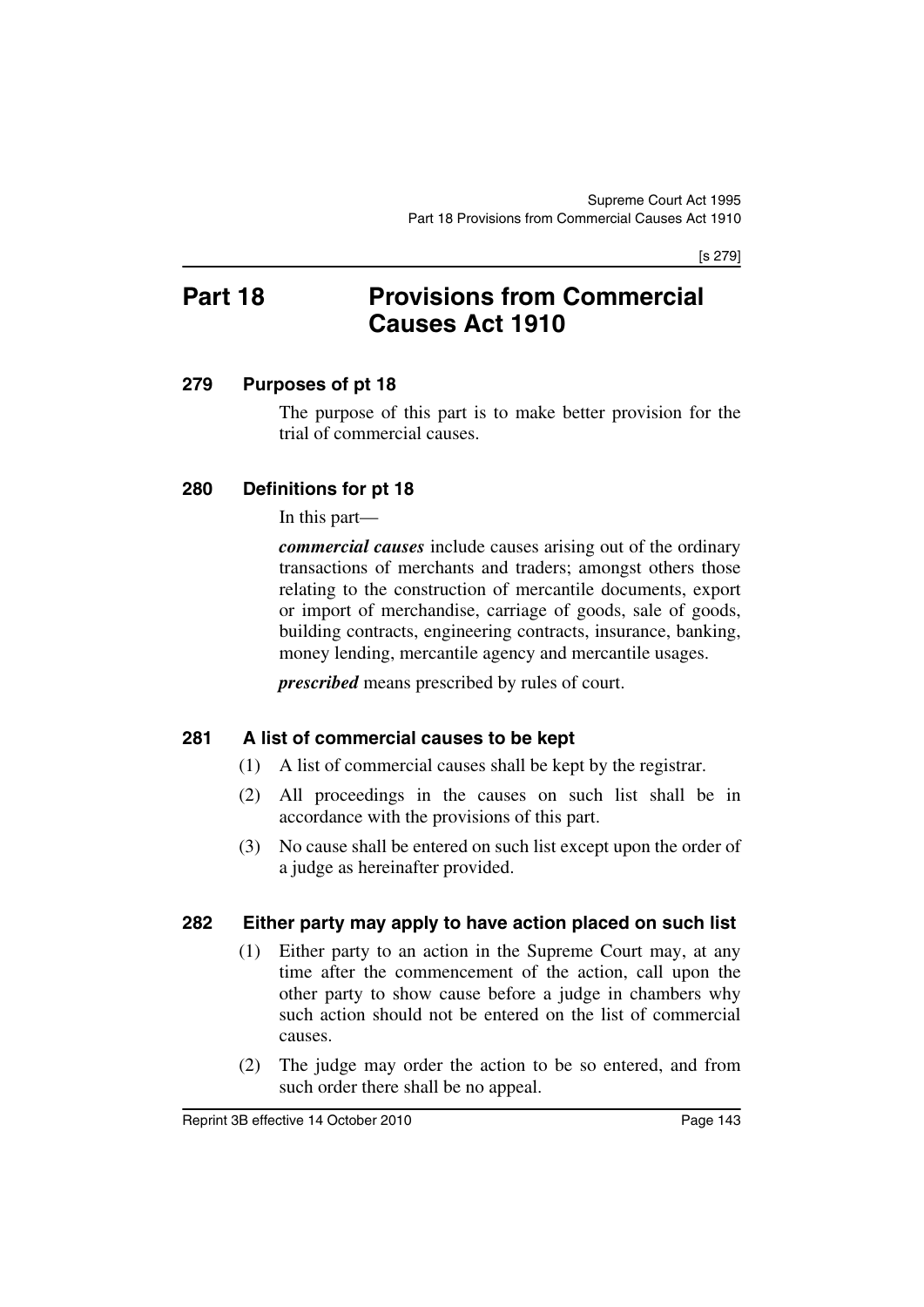[s 283]

# **283 Directions**

- (1) Such judge or any other judge shall, by such or a subsequent order, give such directions as in the judge's opinion are expedient for the speedy and inexpensive determination of the questions in the action really at issue between the parties.
- (2) To effect this purpose the judge may inter alia do any or all of the following things—
	- (a) dispense with pleadings;
	- (b) dispense with the rules of evidence for proving any matter where it is just to do so (including cases where expense and delay might otherwise be caused); and without limiting the generality of this power, dispense with the proof of handwriting, of documents, of the identity of parties or parcels, or of authority;
	- (c) require particulars of the cause of action, of the grounds of defence, or of any other facts or circumstances connected with the action to be served within a specified time by either party;
	- (d) order mutual discoveries and inspection within a specified time;
	- (e) require either party to make admissions with respect to any question of fact involved in the action;
	- (f) settle the issues for trial;
	- (g) order the action to be tried without a jury unless a jury is demanded by both parties;
	- (h) order the trial to be expedited;
	- (i) direct that notes of the evidence at the trial shall be taken in shorthand;
	- (j) state a case on matters of law for the Court of Appeal;
	- (k) fix the amount of party and party costs to be paid by the unsuccessful party.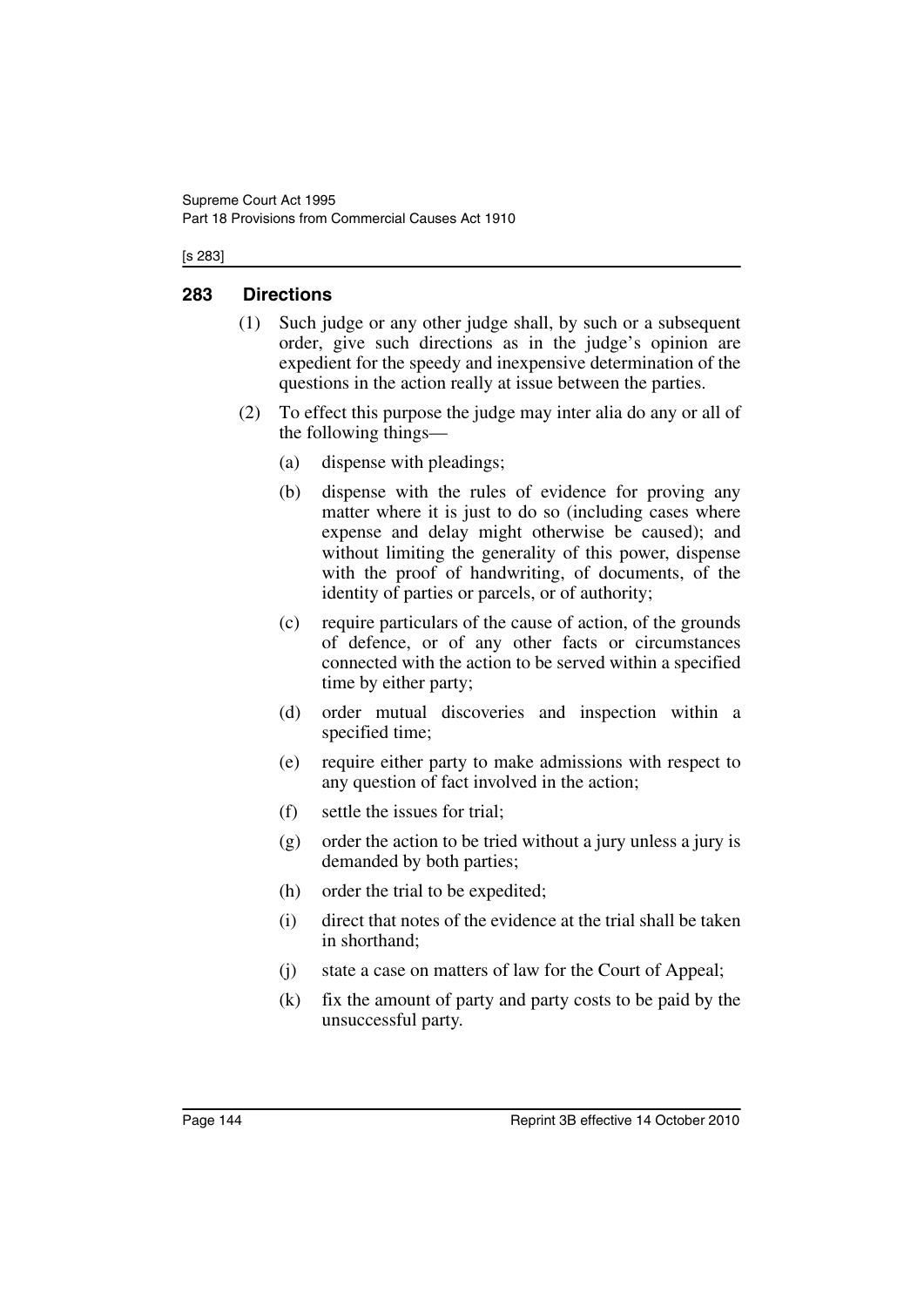[s 284]

# **284 Jury's verdict or judge's decision may be final**

The parties may, if they so desire, agree that the verdict of the jury or the decision of the judge in a commercial cause shall be final.

# **285 Commercial dispute concerning construction of document**

- (1) Where a commercial dispute has arisen concerning the construction of a document or its application to any facts, any party to the dispute may apply to a judge in chambers for the determination of the questions involved in the dispute notwithstanding that no commercial cause has been commenced.
- (2) A commercial dispute is a dispute which would be a commercial cause if made the subject of an action in the Supreme Court.
- (3) An application under this section may be made in a summary manner by originating summons returnable on 2 clear days notice, supported by affidavit.
- (4) Where it is necessary in the determination of a commercial dispute to decide any question of fact, the judge may decide the question forthwith or settle the issues for trial and give any consequential directions as if the matter was a commercial cause.
- (5) A determination of any issue of fact or of any question of law pursuant to this section shall be binding on all parties to the summons in the same manner as if the issue or question had been determined in a commercial cause.
- (6) Where on the hearing of an application under this section, the judge is of opinion that the dispute is not a commercial dispute but is a matter in which an application may be made under the Rules of the Supreme Court, order 64, rule 1A, 1B or 1BB the judge may proceed to determine the matter as if it was the subject of an application pursuant to such of the said rules as are applicable in the circumstances.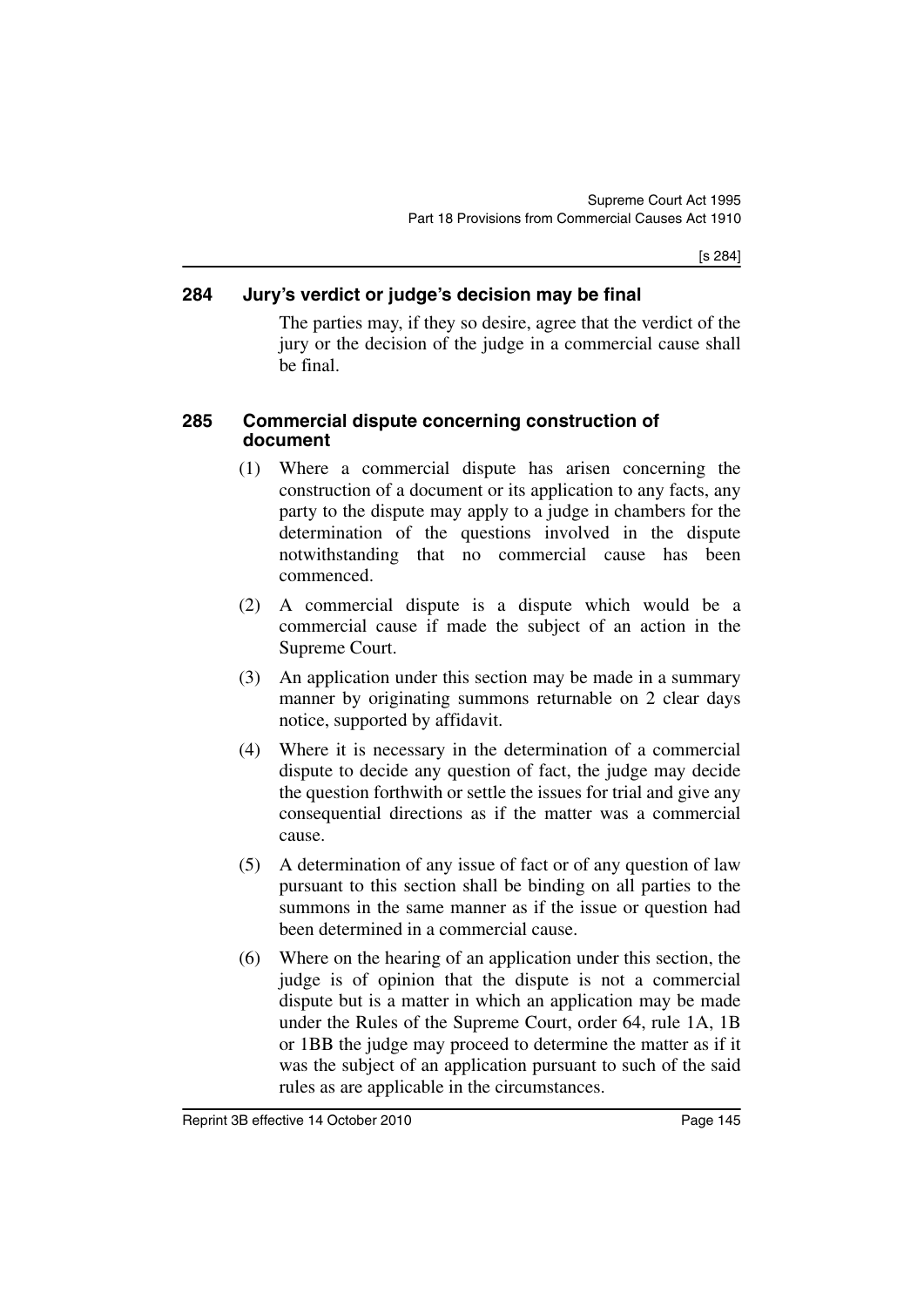#### [s 286]

*Editor's note*—

Rules of the Supreme Court—now see the *Supreme Court of Queensland Act 1991*, section 130.

# **Part 19** Provisions from Supreme Court **Act 1921**

# **Division 1 Districts etc.**

# **286 Constitution of districts etc.**

- (1) A regulation may—
	- (a) constitute Supreme Court districts, each of which shall consist of a Magistrates Court district or 2 or more contiguous Magistrates Courts districts;
	- (b) constitute at each place where sittings of the court are to be held in a district a Supreme Court registry with a proper court seal or stamp.
- (2) The chief justice is to decide—
	- (a) when and where the Supreme Court is to sit; and
	- (b) the way notice of when and where the Supreme Court is to sit may be given.
- (3) The Governor in Council may from time to time appoint a registrar and deputy sheriff and such and so many other officers as are necessary in and for every Supreme Court district constituted under subsection (1).
- (4) Unless or until otherwise prescribed, all existing districts and District Court registries constituted under and for the purposes of the repealed Acts, shall be deemed to have been constituted to be districts and registries for all purposes under this part, and shall continue subject to this part.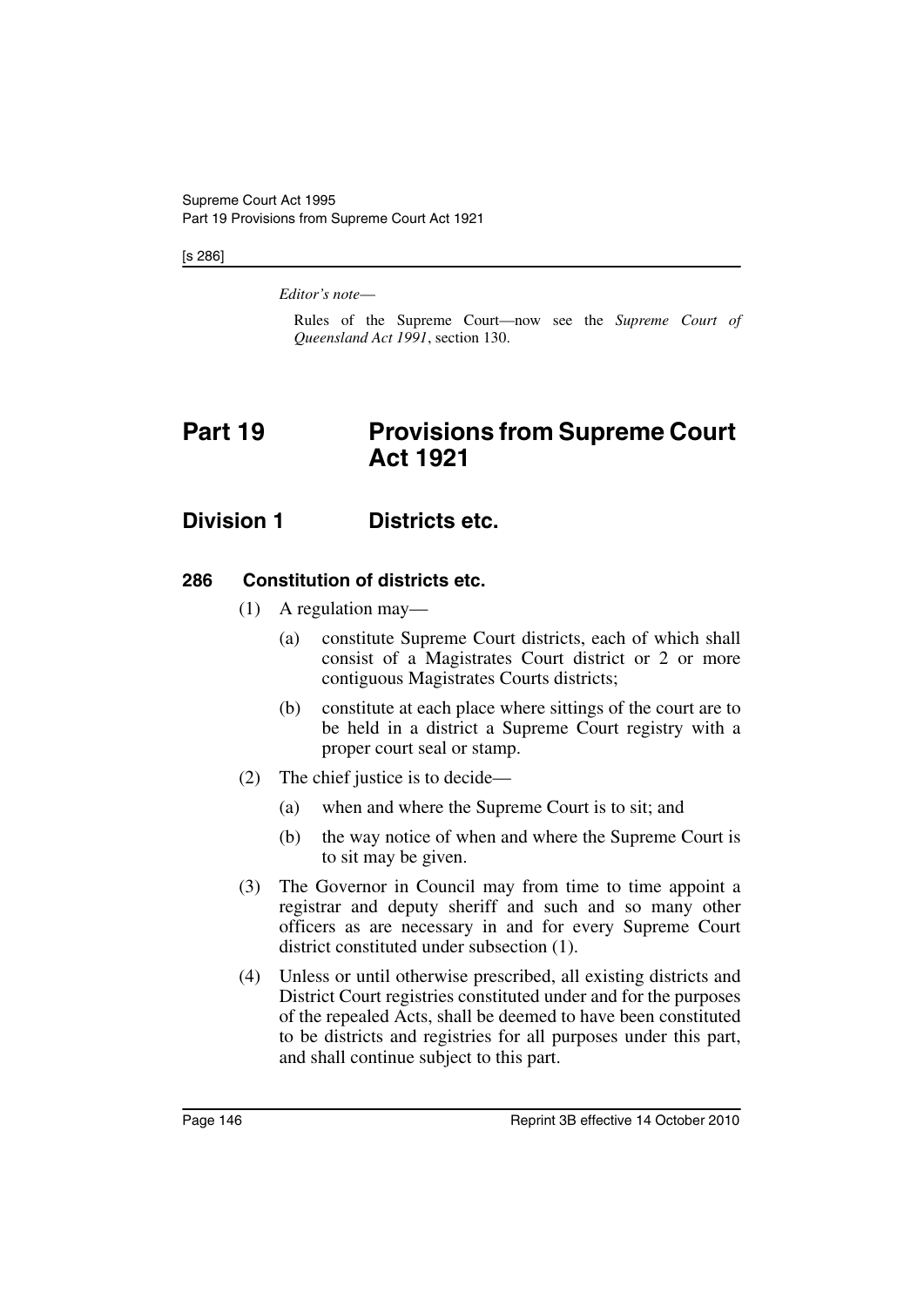(5) Registrars appointed to act in and for a district shall, in relation to proceedings in their respective registries, be registrars of the Supreme Court, and shall have all the powers, jurisdictions, and authorities of such registrars.

### **286A Magistrates Court registrar is Supreme Court registrar and deputy sheriff**

- (1) The registrar of the Magistrates Court for the Magistrates Court district in which the Supreme Court sits may perform the functions and exercise the powers of the registrar, and the deputy sheriff, of the Supreme Court for the Supreme Court district that is or includes the Magistrates Court district.
- (2) Subsection (1) applies whether or not a registrar, or deputy sheriff, of the Supreme Court for the Supreme Court district has been appointed.
- (3) In this section—

*registrar* of a Magistrates Court includes a person who is acting as the registrar.

# **287 Residence of particular judges**

The far northern judge, northern judge and central judge must respectively reside in the far northern district, northern district and central district.

# **Division 2 Civil causes and matters**

# **288 Civil jurisdiction**

Subject to this part, every civil cause or matter commenced in the Supreme Court shall be commenced in the prescribed registry, and all applications and other proceedings therein shall be made and carried on in such registry accordingly; such cause or matter shall be tried or heard in the district for which such registry has been constituted by or before a judge either alone or sitting with a jury.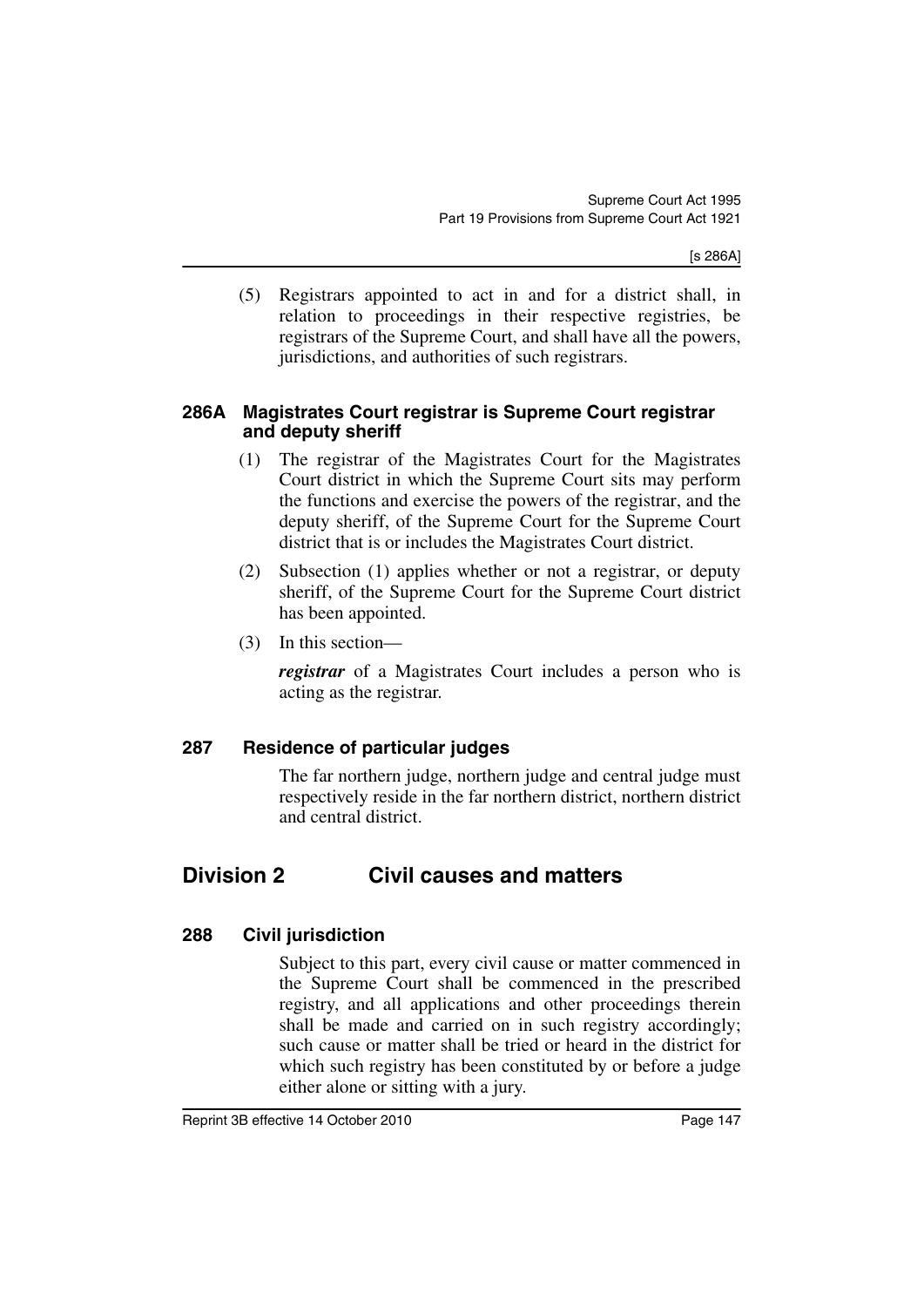#### [s 289]

# **289 Removal to another registry**

Any party may apply to a judge or registrar to have a cause or matter removed into another registry; and if it is made to appear to such judge or registrar that such cause or matter could be tried or heard more expeditiously, cheaply, conveniently, or advantageously in the district for which such other registry is constituted, such judge or registrar may remove the same to such other registry, and thereupon the proceedings shall be continued in such other registry and the cause or matter shall be tried or heard in such district.

# **290 Transmission of writ etc.**

In any such case the registrar of the registry in which the cause or matter was commenced shall transmit to the proper registrar a copy of the order, together with a copy of the writ of summons and of the pleadings (if any), and other documents as prescribed.

# **291 Proceedings on removal**

- (1) Any cause or matter so removed, and all subsequent proceedings therein, shall be tried and taken as if the cause or matter had originally been commenced in the registry to which it has been so removed.
- (2) The judge shall appoint a day for the trial or hearing, and notice of it shall be sent by the registrar, by post or otherwise, to the parties or their lawyers.
- (3) Where a jury is requested for the trial of the cause, the judge may direct the summoning of such jury for the day appointed for the trial, and such jury shall be summoned and shall attend accordingly.
- (4) In this section—

*lawyer* means an Australian lawyer who, under the *Legal Profession Act 2007*, may engage in legal practice in this State.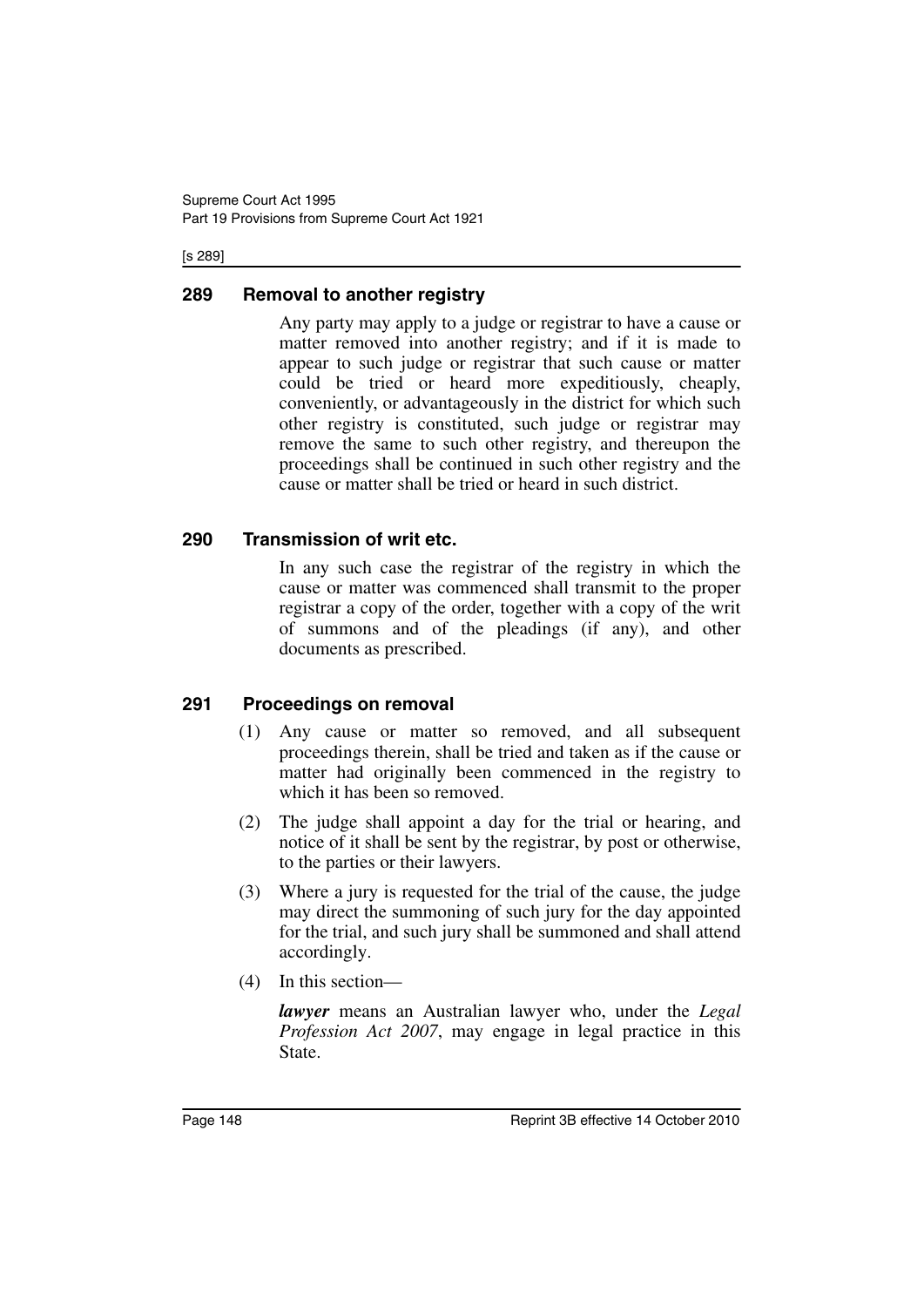[s 292]

### **292 Writs and appearance to be endorsed with statement of claim and defence**

Subject to this part, every writ of summons issued out of a registry shall be endorsed with or have annexed thereto a short statement of claim, and every appearance to such writ shall shortly state the defence, and unless by order of a judge no further pleadings shall be delivered.

# **293 Summons for directions to be issued by registrar**

Subject to this part, on the entry of an appearance to a writ of summons, a summons for directions shall be issued by the registrar, bringing the parties before the registrar, who may give all such directions upon such summons as the registrar thinks fit, and for such purposes such registrar shall have all the powers and authorities of a judge in chambers, or such registrar may refer the summons to a judge.

# **Part 20 Provisions from Supreme Court Acts Amendment Act (No. 2) 1958**

# **296 Saving**

This part shall apply so as not to limit or affect howsoever the operation and effect of section 260, or of the Criminal Code, sections 660 and 671F.

# **297 Hearing de novo when trial judge unable to continue**

(1) When after the commencement of the hearing of any cause or matter, civil or criminal, including any appeal before a judge, but before judgment in the cause or matter has been given, the judge dies or becomes incapable of continuing to sit or, in the case of a cause or matter which has been heard but judgment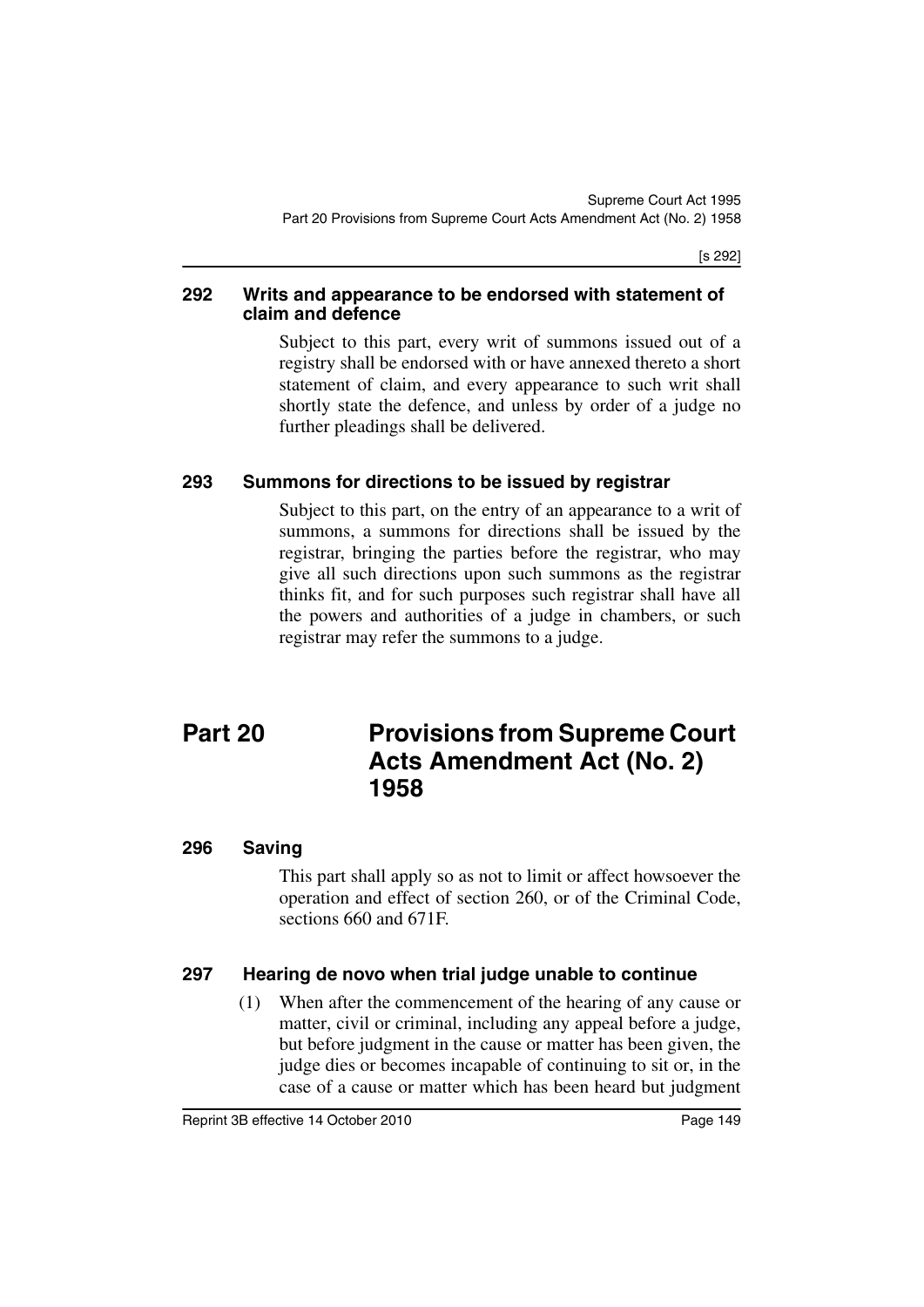[s 298]

wherein has not been given, of giving the judge's judgment, any party to the cause or matter may, upon giving 7 days notice to the other party or parties, apply to a judge for an order that the cause or matter be heard and determined de novo.

- (2) On an application under this section to a judge, that judge—
	- (a) if this section is applicable in the cause or matter by reason of the temporary incapacity of a judge—may, according as the judge deems fit, either adjourn the cause or matter as the judge deems necessary in order to enable the judge before whom the hearing thereof was commenced to give judgment and, if necessary for that purpose, to complete the hearing, or order the cause or matter to be heard and determined de novo; and
	- (b) in any other case—shall order the cause or matter to be heard and determined de novo.
- (3) When, pursuant to this section, a cause or matter is heard and determined de novo—
	- (a) the judge so hearing and determining the same may make such order as to the costs of the first hearing as the judge shall think fit; and
	- (b) the first hearing shall for all purposes, other than that set out in paragraph (a), be deemed a nullity.

# **298 Proof of incapacity of judge**

When proof of the temporary or permanent incapacity of a judge is necessary for a purpose of this part, the certificate of the chief justice or in the chief justice's absence that of the next senior judge that such judge is incapable as specified in the certificate shall be prima facie evidence of that fact.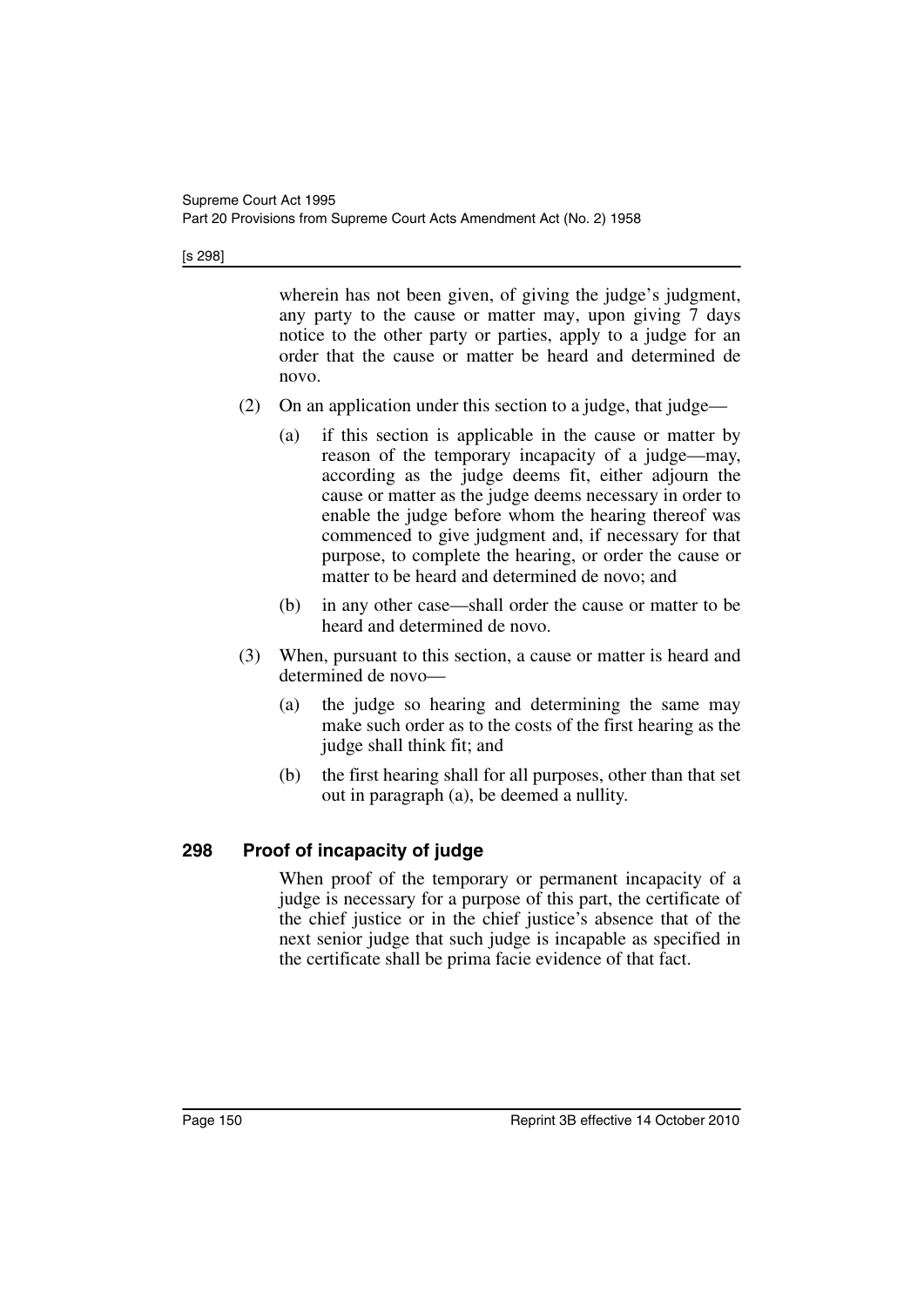# **Part 21 Miscellaneous**

# **299 Saving provisions**

Nothing in this part shall be construed to limit or affect the granting of probates or letters of administration or orders to administer in the registries at Brisbane, Rockhampton, and Townsville, respectively.

# **300 References to certain Acts and provisions**

- (1) In an Act or document, a reference to any of the following Acts may, if the context permits, be taken to be a reference to this Act, and a reference (whether express or implied) to a provision of any of the following Acts that was relocated to this Act may, if the context permits, be taken to be a reference to the corresponding provision of this Act—
	- *Supreme Court Constitution Amendment Act 1861*
	- *Common Law Pleading Act 1867*
	- *Common Law Practice Act 1867*
	- *Common Law Process Act 1867*
	- *Equity Act 1867*
	- *Interdict Act 1867*
	- *Writs of Dedimus Act 1871*
	- *Supreme Court Act 1874*
	- *Sheriff's Act 1875*
	- *Judicature Act 1876*
	- *Supreme Court Act 1892*
	- *Supreme Court Act 1893*
	- *Supreme Court Act 1895*
	- *Supreme Court Act 1899*
	- *Commercial Causes Act 1910*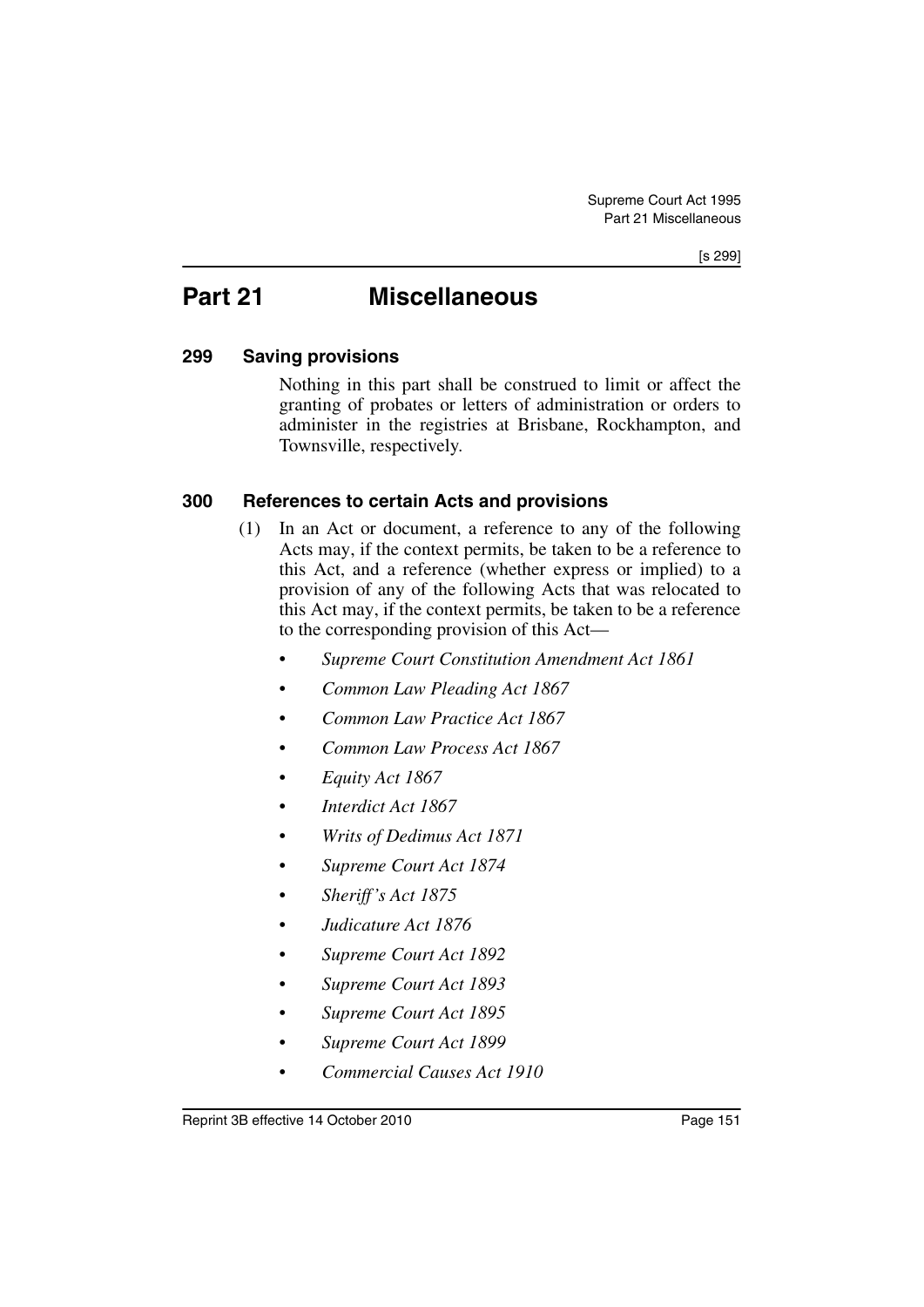#### [s 301]

- *Supreme Court Acts Amendment Act (No. 2) 1958*.
- (2) In an Act or document, a reference (whether express or implied) to a provision of the Supreme Court Acts (whether or not the reference includes a year or years), or a provision of either of the following Acts, that was relocated to this Act may, if the context permits, be taken to be a reference to this Act or the corresponding provision of this Act, as the case requires—
	- *Costs Act 1867*
	- *Supreme Court Act 1867*.
- (3) In an Act or document, a reference to the *Supreme Court Act 1921*, other than a reference to a provision of that Act that was relocated to the *Legal Practitioners Acts Amendment Act 1968*, is a reference to this Act.

# **301 Transitional provision—Guardianship and Administration Act 2000**

An appointment as committee of the person, or of the estate of a person, other than a child that is in force immediately before the amendment of section 201 by the *Guardianship and Administration Act 2000*, continues in force for 1 year after the commencement of this section as if the amendment had not been made.

### **302 Transitional provision for Justice and Other Legislation (Miscellaneous Provisions) Act 2002**

An appointment of a person under section 210 of this Act as in force immediately before the amendment of that section by the *Justice and Other Legislation (Miscellaneous Provisions) Act 2002*, section 61 continues to have effect as if that section had not been enacted.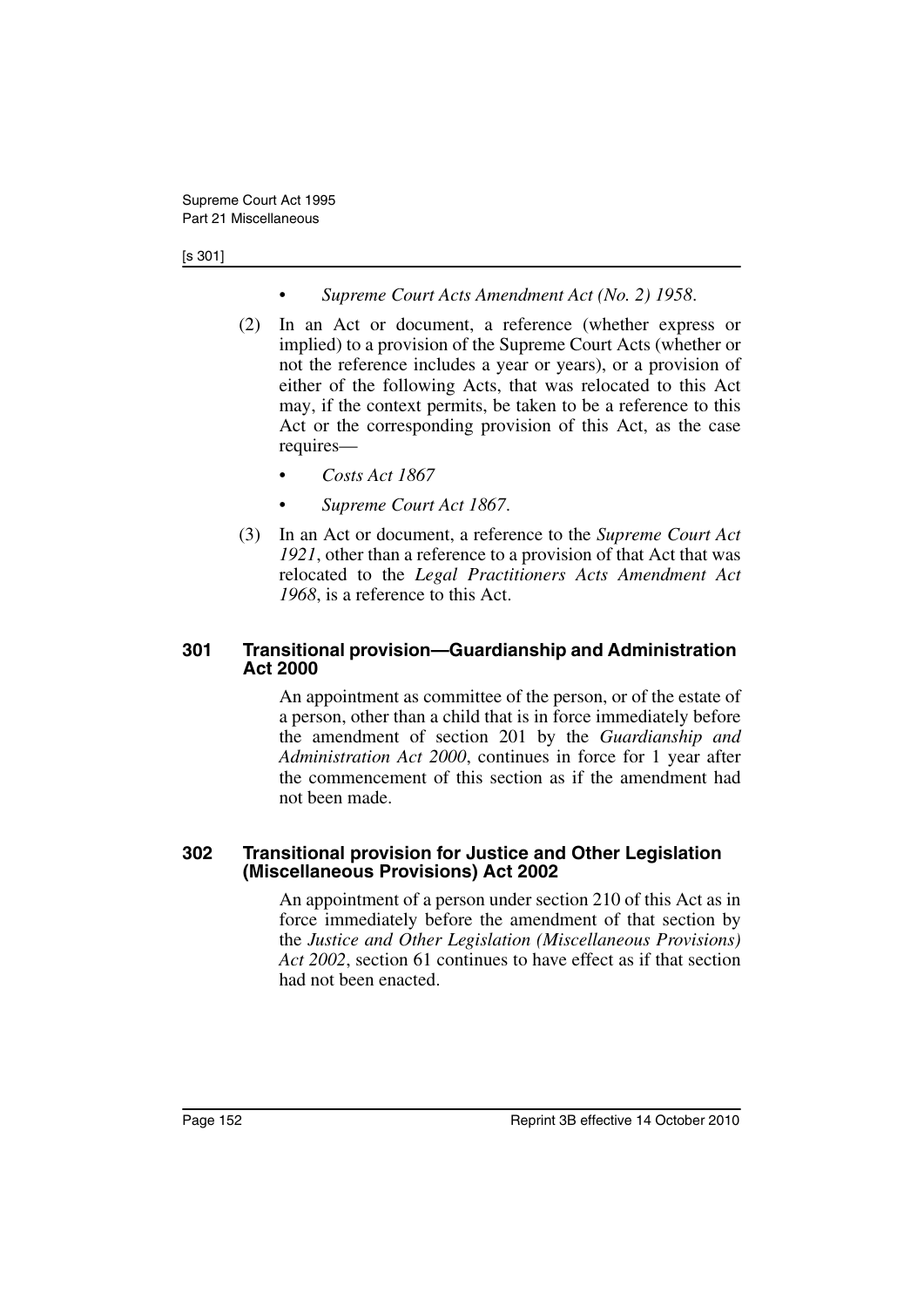# **303 Transitional provision for Discrimination Law Amendment Act 2002**

- (1) This section applies in relation to a death of a person that happens in the period of 1 year after the commencement of this section.
- (2) For applying section 18(1), the spouse of the deceased person includes a person who, although not legally married to the deceased person—
	- (a) lived with the person as the person's husband or wife for a continuous period of at least 1 year immediately before the commencement of this section; and
	- (b) continued to live with the person as the person's husband or wife until the deceased person died.

# **304 Transitional provision—Magistrates Court registrar acting as registrar**

- (1) This section applies if, before the commencement of this section, the registrar of the Magistrates Court for the Magistrates Court district in which the Supreme Court sits purported to perform the functions and exercise the powers of the registrar, or deputy sheriff, of the Supreme Court for the Supreme Court district that is or includes the Magistrates Court district.
- (2) Anything done or omitted to be done by the registrar is taken to have been done or omitted to be done by a registrar, or deputy sheriff, appointed under this Act.
- (3) In this section—

*registrar* of a Magistrates Court includes a person who is acting as the registrar.

# **305 Transitional provision for Justice and Other Legislation Amendment Act 2008, pt 29**

(1) This section applies if, immediately before the commencement of this section, a person held appointment as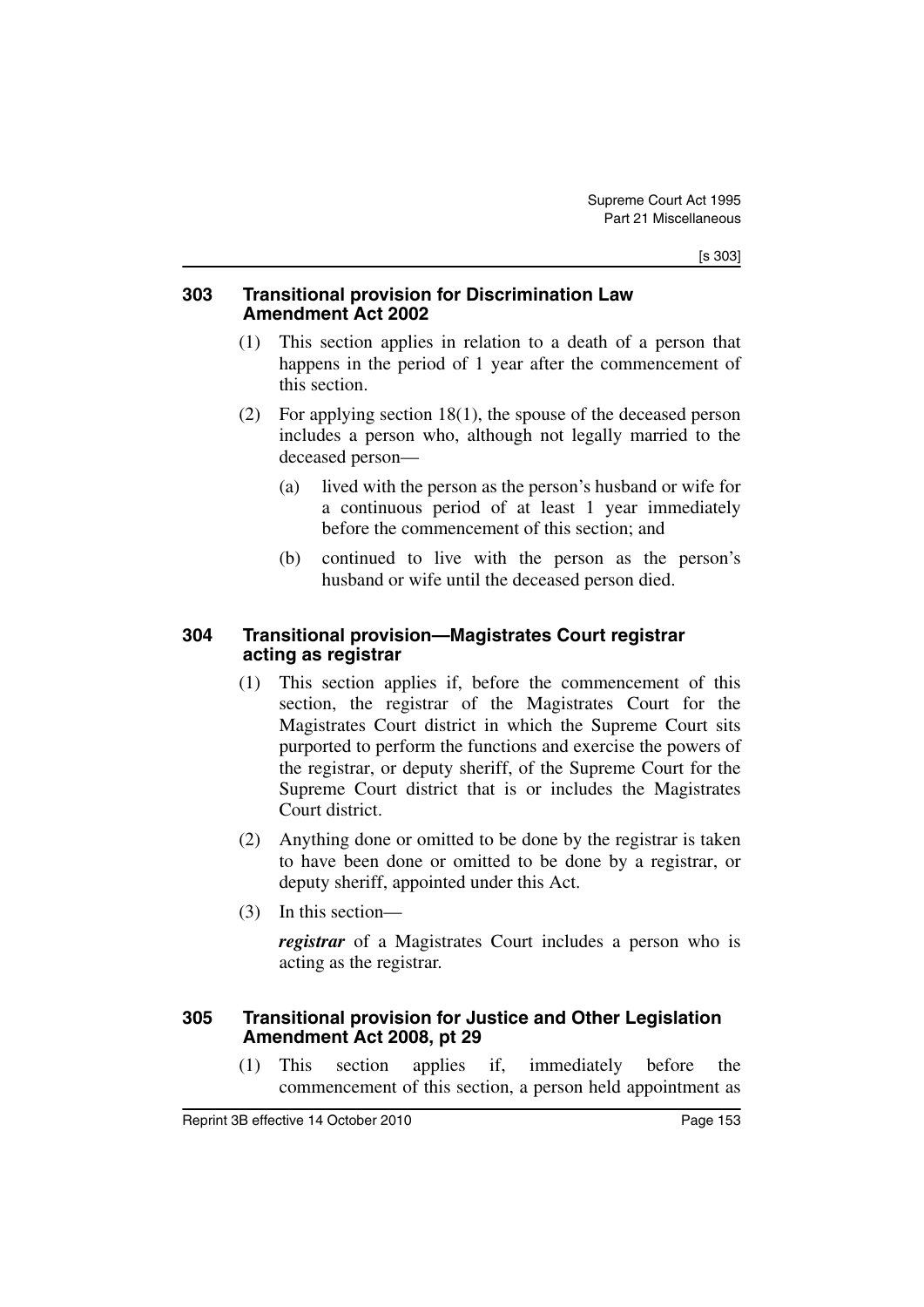#### [s 306]

a principal registrar, whether under this Act or under the *Public Service Act 2008* for the purposes of this Act.

(2) The person continues to hold appointment as a principal registrar under this Act after the commencement in accordance with the person's instrument of appointment.

### **306 Transitional provision for Justice and Other Legislation Amendment Act 2010**

- (1) To remove any doubt, it is declared that an appointment of an associate to a judge that is in force under section 210 immediately before the section is replaced by a new section 210 under the *Justice and Other Legislation Amendment Act 2010*, section 197 (Replacement of s 210), is taken, from the replacement, to continue in force as if it had been made by the Chief Justice under the new section 210.
- (2) This section does not limit the *Acts Interpretation Act 1954*, section 20B.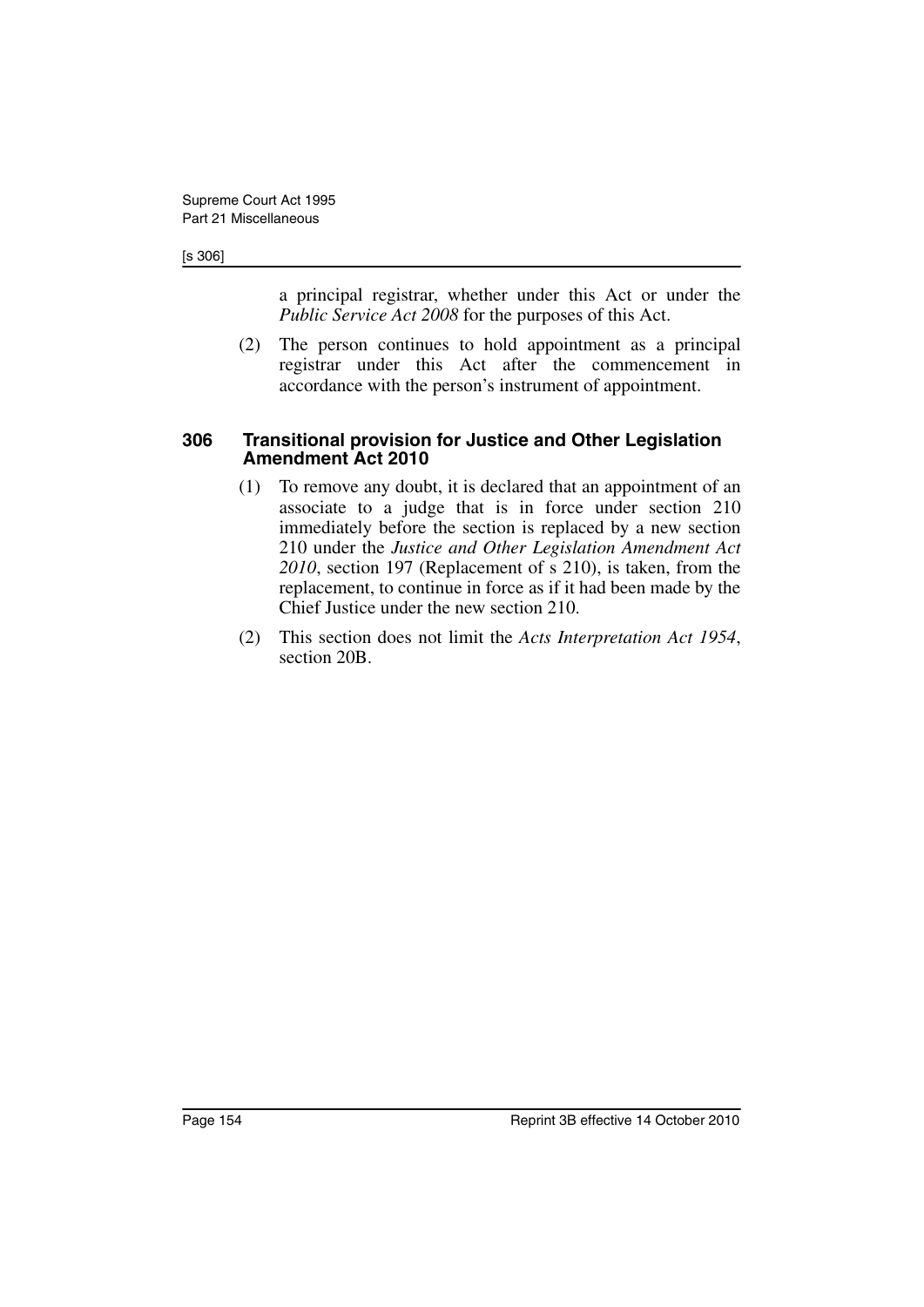# **Schedule 1 Central district**

section 266A

Commencing on the east coast at the mouth of the Kolan River, and bounded thence on the south by the northern watershed of that river westerly to Dawes Range; by that range and the range forming the northern and western watersheds of the Rawbelle River and its tributaries westerly and southerly to their junction with the southern watershed of Ross and Cracow Creeks; by that watershed westerly to the Dawson River; by that river downwards to Bigge's Range; by that range westerly to Carnarvon Range; by that range westerly to the Great Dividing Range; by that range westerly to the Warrego Range; by that range westerly to the Cheviot Range; by that range north-westerly and westerly to the confluence of the Thomson and Barcoo Rivers; by a line due west to the western boundary of the State; on the west by that boundary north to the 24th parallel of south latitude; on the north by that parallel easterly to its intersection with the east boundary of Ingledoun no. 3 block; by part of the east boundary of that block; by the northern boundaries of Ingledoun no. 1 and Walla Munda; by parts of the west and the north boundaries of Diamantina Lakes no. 3; by part of the west and the south boundaries of Diamantina Lakes no. 2; by the south boundary of Diamantina Plains; by the south and part of the east boundaries of Mayne Downs no. 4 to the 24th parallel of latitude; again by that parallel easterly to the range forming the eastern watershed of the Diamantina River and its tributaries; by that range northerly to the ranges forming the southern watershed of the Flinders River and its tributaries; by that range north-easterly to the 21st parallel of latitude; by that parallel easterly to the Great Dividing Range; by that range southerly to its junction with the southern watershed of the Cape River; by that watershed easterly to the confluence of the Belyando and Suttor Rivers; thence by the Suttor River upwards to its head in the Leichhardt Range; thence by that range and the northern watershed of Funnel Creek and its tributaries easterly and southerly to a spur forming the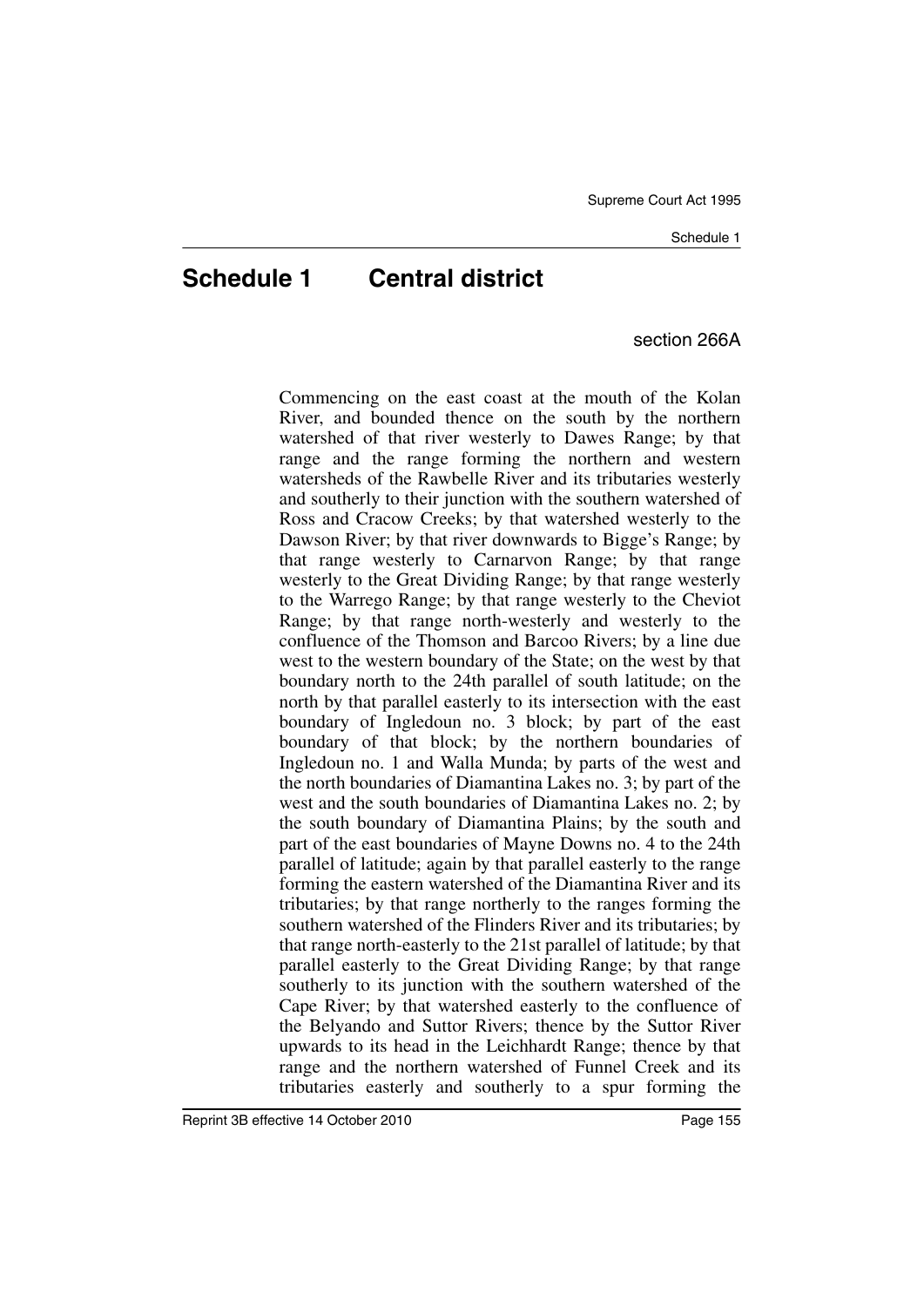#### Schedule 1

watershed separating the waters of Marion and Rocky Dam Creeks; thence by that watershed north-easterly to Cape Palmerston on the east coast of the State; thence by a line eastward to the eastern boundary of the State; thence on the east by that boundary southerly to Sandy Cape; and again on the south by a line westerly to the point of commencement;—inclusive of all islands adjacent thereto south of the latitude of Cape Palmerston and north of the latitude of Sandy Cape.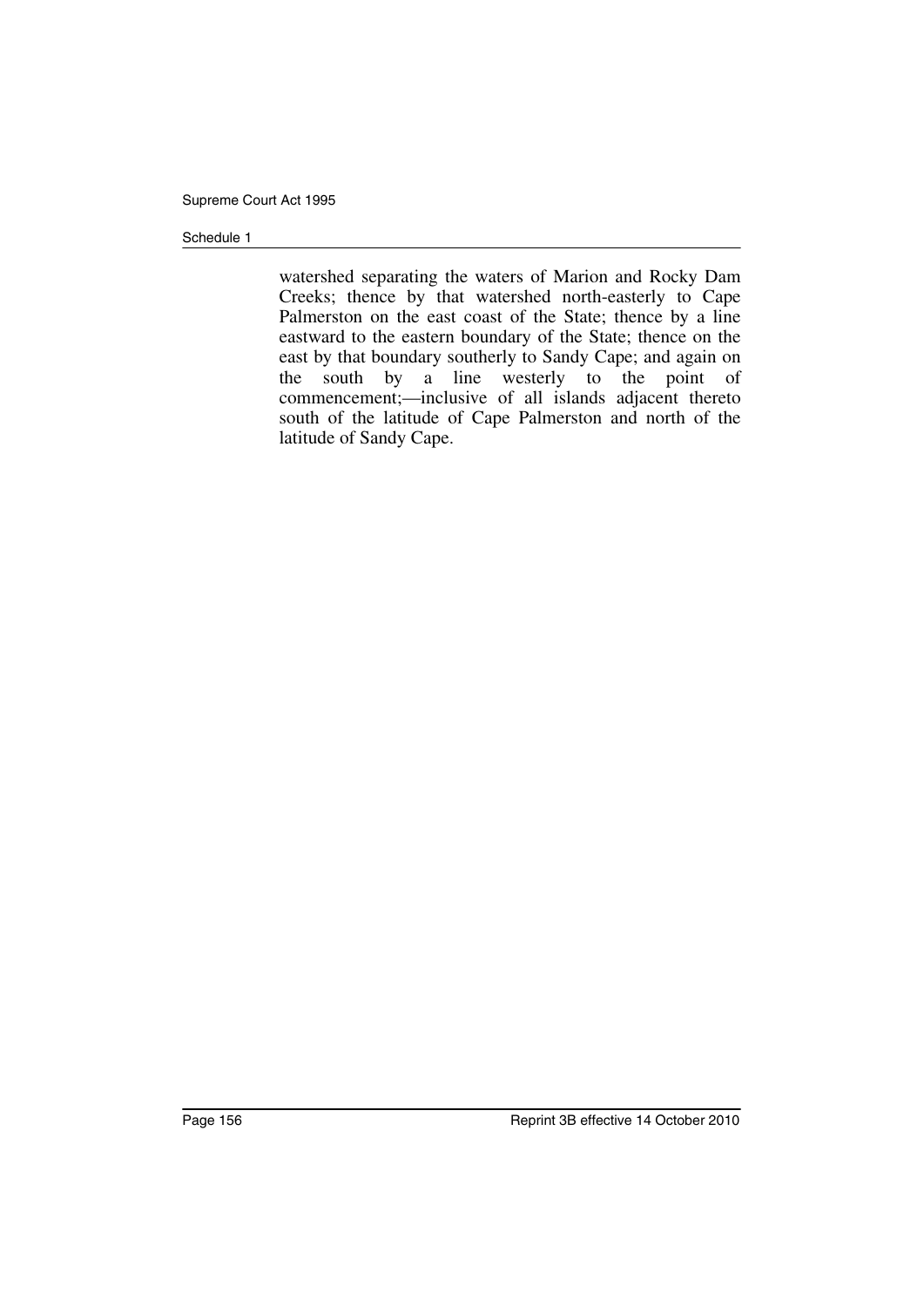# **Schedule 2 Northern district**

section 266A

Commencing on the east coast at Cape Palmerston, and bounded thence on the south by a line east to the eastern boundary of the State; thence on the east, north-east, north, and west by that boundary to the 24th parallel of south latitude; on the south by that parallel easterly to its intersection with the east boundary of Ingledoun no. 3 block; by part of the east boundary of that block; by the northern boundary of Ingledoun no. 1 and Walla Munda; by parts of the west and north boundaries of Diamantina Lakes no. 3; by part of the west and the south boundaries of Diamantina Lakes no. 2; by the south boundary of Diamantina Plains; by the south and part of the east boundaries of Mayne Downs no. 4 to the 24th parallel of latitude; again by that parallel easterly to the range forming the eastern watershed of the Diamantina River and its tributaries; by that range northerly to the range forming the southern watershed of the Flinders River and its tributaries; by that range north-easterly to the 21st parallel of latitude; by that parallel easterly to the Great Dividing Range; by that range southerly to its junction with the southern watershed of the Cape River; by that watershed easterly to the confluence of the Belyando and Suttor Rivers; thence by the Suttor River upwards to its head in the Leichhardt Range; thence by that range and the northern watershed of Funnel Creek and its tributaries easterly and southerly to its junction with a spur forming the watershed separating the waters of Marion and Rocky Dam Creeks; and thence by that watershed north-easterly to the point of commencement;—inclusive of all islands adjacent thereto north of the latitude of Cape Palmerston.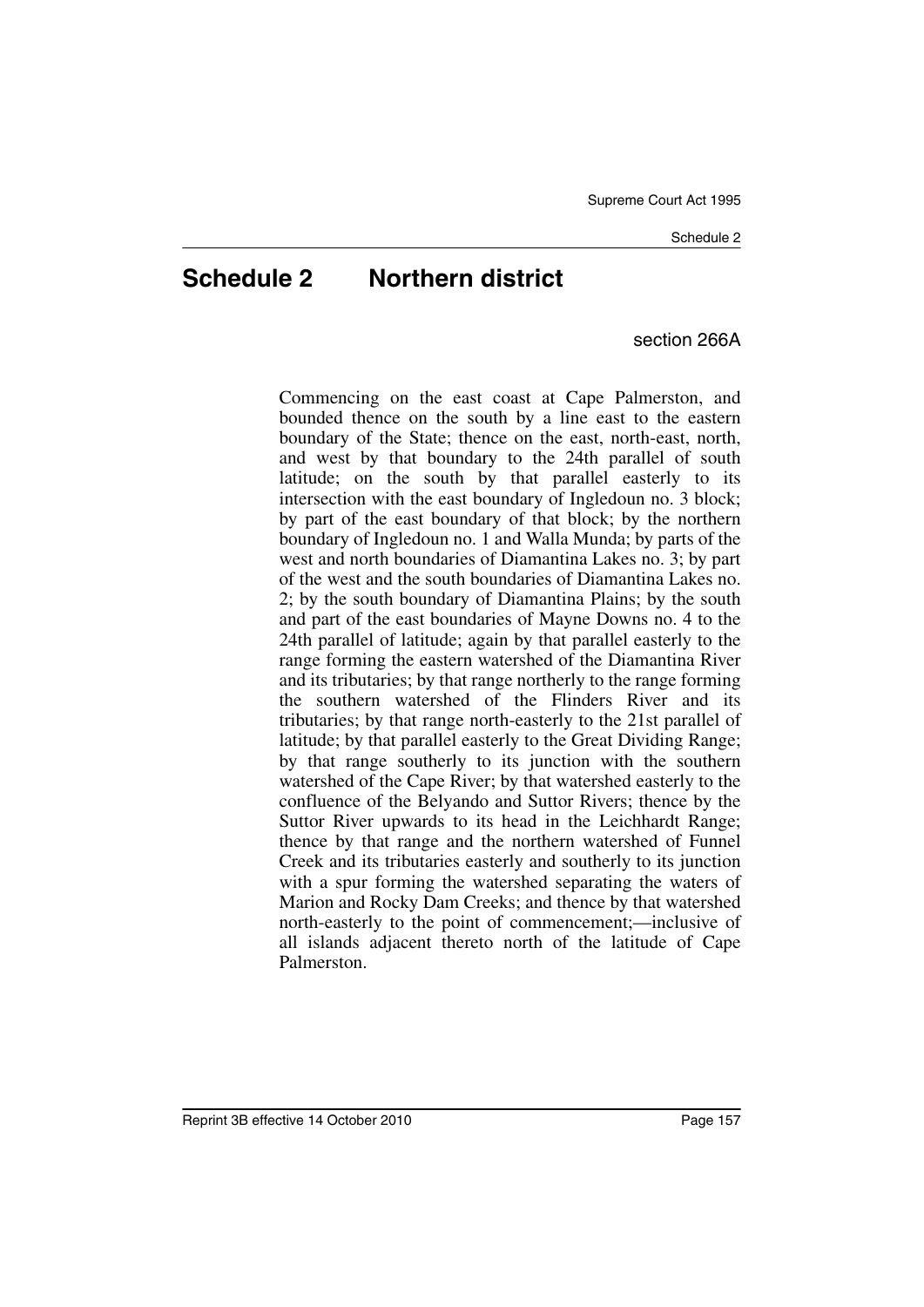#### Schedule 2

However, after the commencement of the *Courts Reform Amendment Act 1997*, section 82, the northern district does not include any part of the State comprised within the boundaries of the far northern district.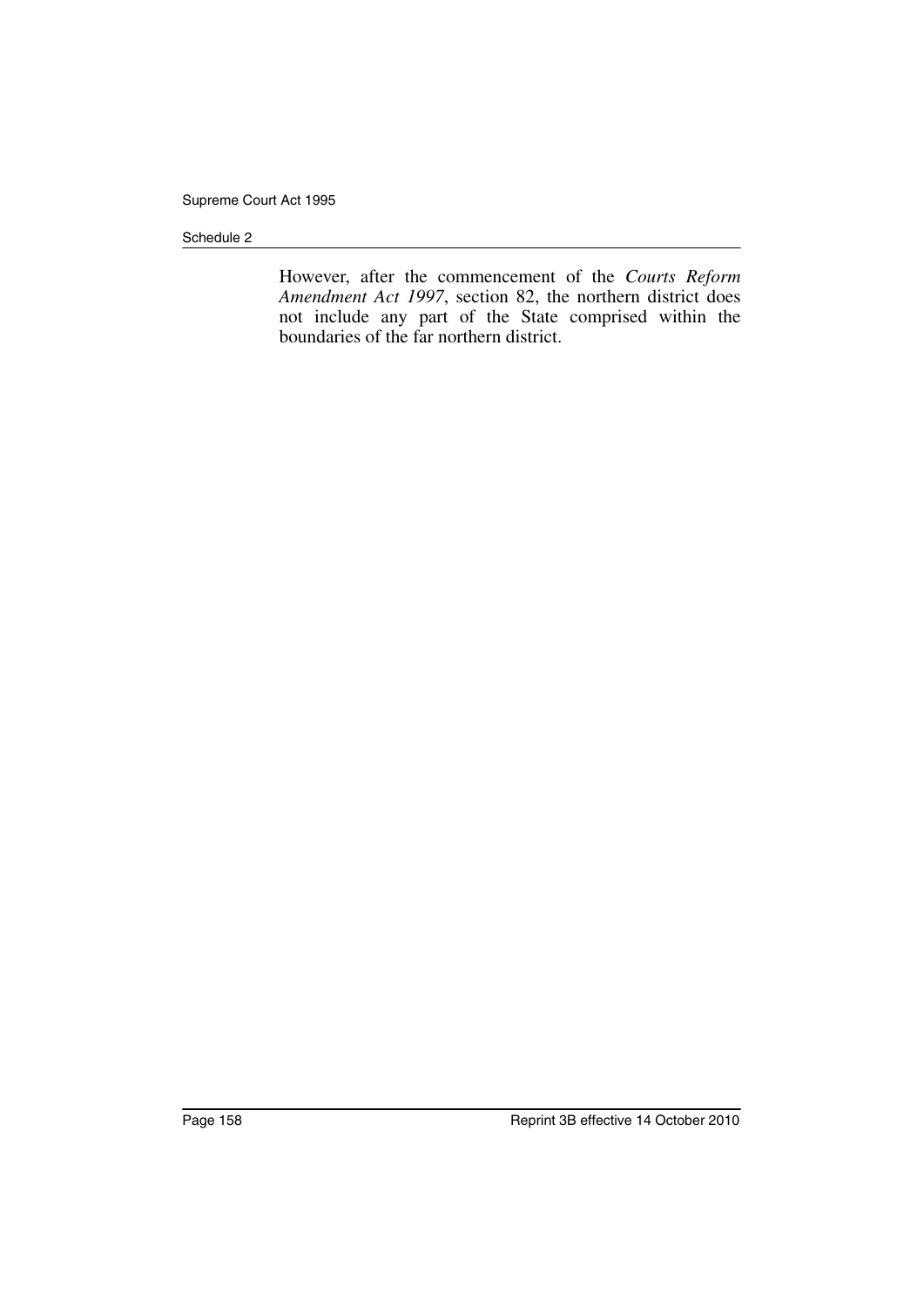Schedule 3

# **Schedule 3 Far northern district**

section 266A

The far northern district comprises the part of the State within the boundaries of the Supreme Court district containing Cairns as constituted from time to time under part 19.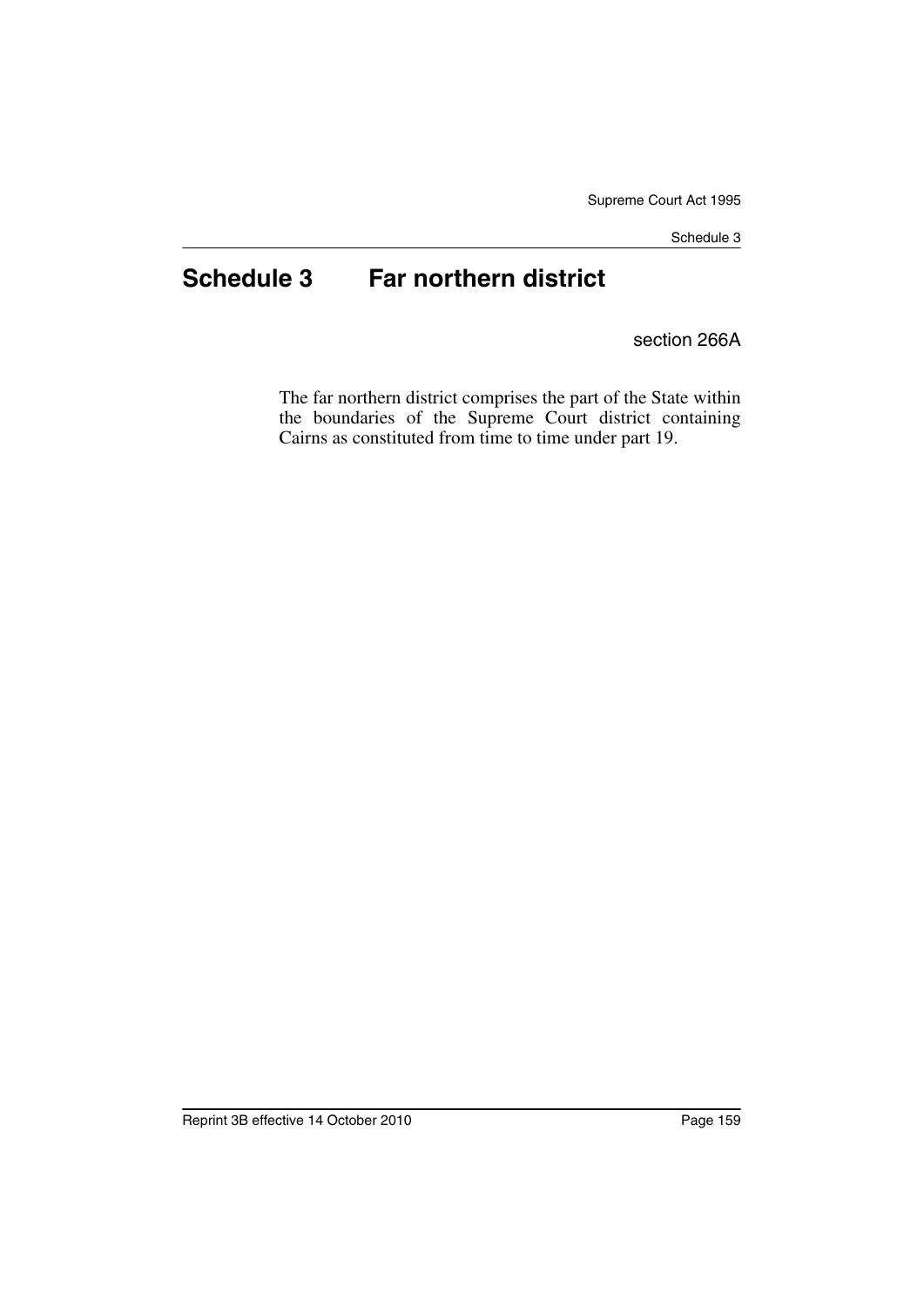# **Endnotes**

# **1 Index to endnotes**

|                | Page |
|----------------|------|
| 2              |      |
| $\mathfrak{Z}$ |      |
| $\overline{4}$ |      |
| 5 <sup>1</sup> |      |
| 6              |      |
| 7 <sup>7</sup> |      |
| 8              |      |
| 9              |      |

# <span id="page-161-1"></span>**2 Date to which amendments incorporated**

This is the reprint date mentioned in the Reprints Act 1992, section 5(c). Accordingly, this reprint includes all amendments that commenced operation on or before 14 October 2010. Future amendments of the Supreme Court Act 1995 may be made in accordance with this reprint under the Reprints Act 1992, section 49.

# <span id="page-161-0"></span>**3 Supreme Court 1995—historical context**

The Supreme Court Act 1995 was not enacted in 1995. It is, in part, a consolidation (see s 2) of provisions of the Supreme Court Act 1921 and provisions relocated from the following Acts—

- Supreme Court Constitution Amendment Act 1861
- Common Law Pleading Act 1867
- Common Law Practice Act 1867
- Common Law Process Act 1867
- Costs Act 1867
- Equity Act 1867
- Interdict Act 1867
- Supreme Court Act 1867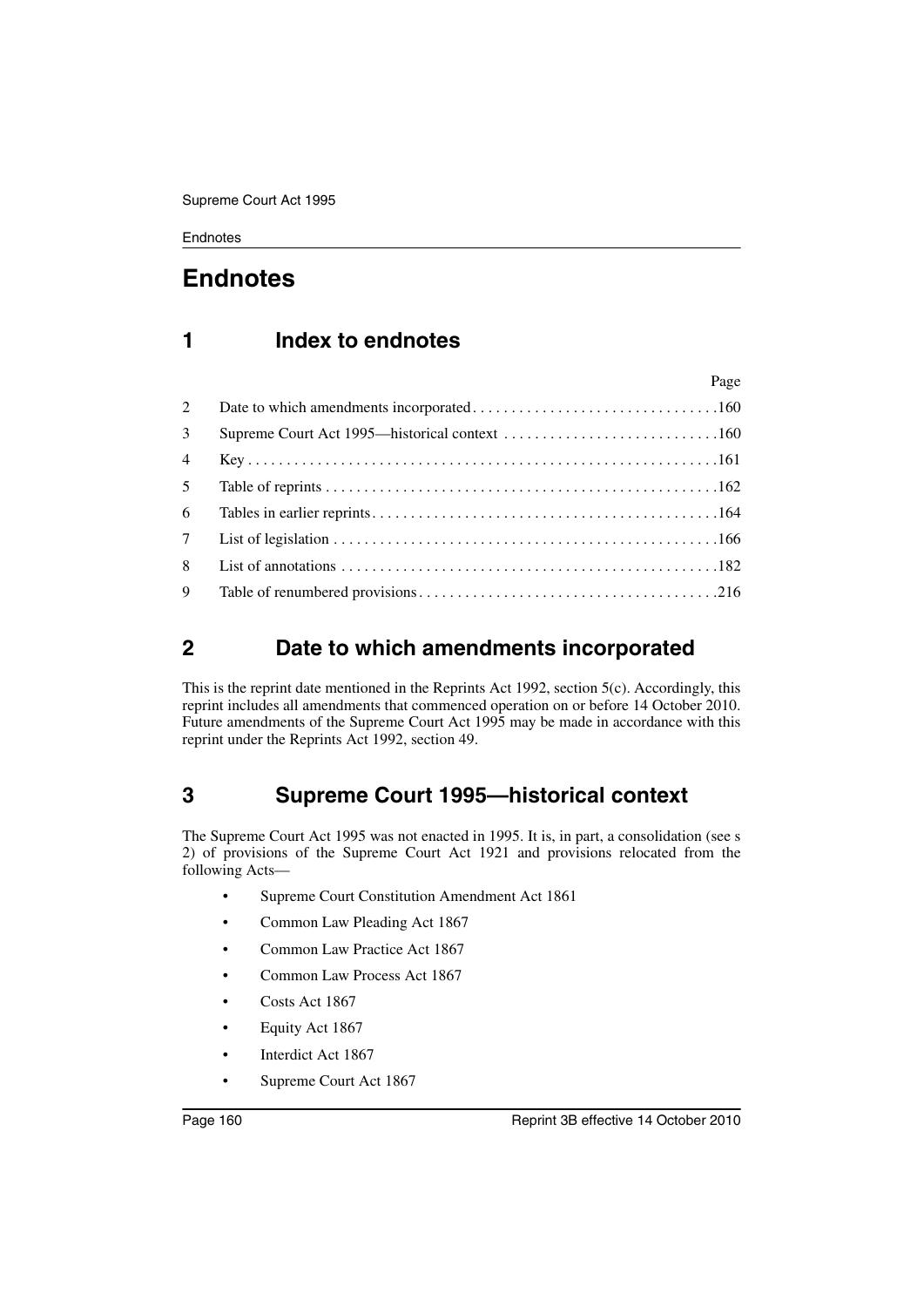- Writs of Dedimus Act 1871
- Supreme Court Act 1874
- Sheriff's Act 1875
- Judicature Act 1876
- Supreme Court Act 1892
- Supreme Court Act 1893
- Supreme Court Act 1895
- Supreme Court Act 1899
- Commercial Causes Act 1910
- Supreme Court Acts Amendment Act (No. 2) 1958.

# <span id="page-162-0"></span>**4 Key**

#### **Key to abbreviations in list of legislation and annotations**

| Key    |     | <b>Explanation</b>                  | Key        |     | <b>Explanation</b>                           |
|--------|-----|-------------------------------------|------------|-----|----------------------------------------------|
| AIA    | $=$ | <b>Acts Interpretation Act 1954</b> | (prev)     | $=$ | previously                                   |
| amd    | $=$ | amended                             | proc       | $=$ | proclamation                                 |
| amdt   | $=$ | amendment                           | prov       | $=$ | provision                                    |
| ch     | $=$ | chapter                             | pt         | $=$ | part                                         |
| def    | $=$ | definition                          | pubd       | $=$ | published                                    |
| div    | $=$ | division                            | R[X]       | $=$ | <b>Reprint No.</b> $[X]$                     |
| exp    | Ξ   | expires/expired                     | <b>RA</b>  | =   | <b>Reprints Act 1992</b>                     |
| gaz    | $=$ | gazette                             | reloc      | $=$ | relocated                                    |
| hdg    | $=$ | heading                             | renum      | $=$ | renumbered                                   |
| ins    | $=$ | inserted                            | rep        | $=$ | repealed                                     |
| lap    | $=$ | lapsed                              | (retro)    | $=$ | retrospectively                              |
| notfd  | $=$ | notified                            | rv         | $=$ | revised edition                              |
| num    | $=$ | numbered                            | s          | $=$ | section                                      |
| o in c | $=$ | order in council                    | sch        | $=$ | schedule                                     |
| om     | $=$ | omitted                             | sdiv       | $=$ | subdivision                                  |
| orig   | $=$ | original                            | <b>SIA</b> | $=$ | <b>Statutory Instruments Act 1992</b>        |
| p      | =   | page                                | <b>SIR</b> | =   | <b>Statutory Instruments Regulation 2002</b> |
| para   | $=$ | paragraph                           | SL         | =   | subordinate legislation                      |
| prec   | $=$ | preceding                           | sub        | $=$ | substituted                                  |
| pres   | $=$ | present                             | unnum      | =   | unnumbered                                   |
| prev   | $=$ | previous                            |            |     |                                              |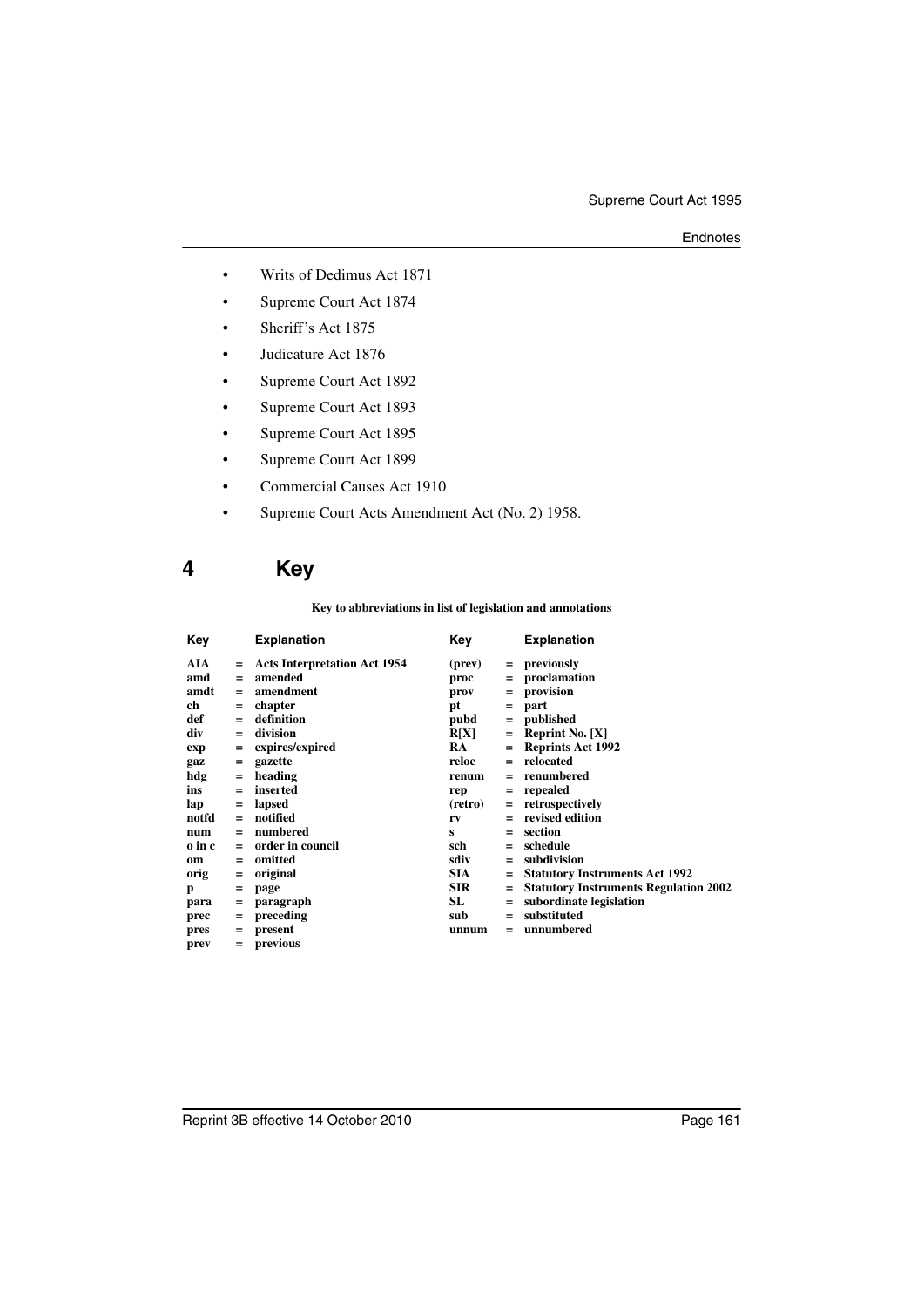# <span id="page-163-0"></span>**5 Table of reprints**

Reprints are issued for both future and past effective dates. For the most up-to-date table of reprints, see the reprint with the latest effective date.

If a reprint number includes a letter of the alphabet, the reprint was released in unauthorised, electronic form only.

| Reprint<br>No. | Amendments to       | Effective         | Reprint date          |
|----------------|---------------------|-------------------|-----------------------|
| 1              | 1995 Act No. 58     | 28 November 1995  | 8 December 1995       |
| 1A             | 1997 Act No. 38     | 1 September 1997  | 24 October 1997       |
| 1B             | 1997 Act No. 82     | 5 December 1997   | 11 December 1997      |
| 1C             | 1998 Act No. 20     | 1 July 1999       | 31 August 1999        |
| 1D             | 2000 Act No. 8      | 1 July 2000       | 28 July 2000          |
| 1E             | 2000 Act No. 58     | 17 November 2000  | 1 December 2000       |
| 2              | 2000 Act No. 58     | 17 November 2000  | 2 March 2001          |
| 2A             | 2001 Act No. 80     | 6 June 2002       | 20 June 2002          |
|                |                     |                   |                       |
| Reprint        | Amendments included | Effective         | Notes                 |
| No.            |                     |                   |                       |
| 2B             | 2002 Act No. 34     | 16 August 2002    |                       |
| 2C             | 2002 Act No. 74     | 1 April 2003      |                       |
| 2D             | 2003 Act No. 57     | 18 September 2003 |                       |
| 2E             | 2003 Act No. 77     | 8 December 2003   |                       |
| $2F_{IV}$      | 2004 Act No. 11     | 1 July 2004       |                       |
| 2G             | 2004 Act No. 43     | 11 April 2005     |                       |
| 2H             | 2007 Act No. 24     | 1 July 2007       | R2H withdrawn, see R3 |
| 3              |                     | 1 July 2007       |                       |
| 3A             | 2008 Act No. 59     | 25 November 2008  |                       |
| 3B             | 2010 Act No. 42     | 14 October 2010   |                       |

#### **Supreme Court Act 1995**

#### **Common Law Pleading Act 1867**

| Reprint<br>No. | Amendments to              | Effective        | Reprint date   |
|----------------|----------------------------|------------------|----------------|
|                | 1908 Act 8 Edw 7 No.<br>18 | 23 December 1908 | 11 August 1994 |

### **Common Law Practice Act 1867**

| Reprint<br>No. | Amendments to   | Effective      | Reprint date |
|----------------|-----------------|----------------|--------------|
|                | 1981 Act No. 87 | 1 January 1982 | 24 June 1994 |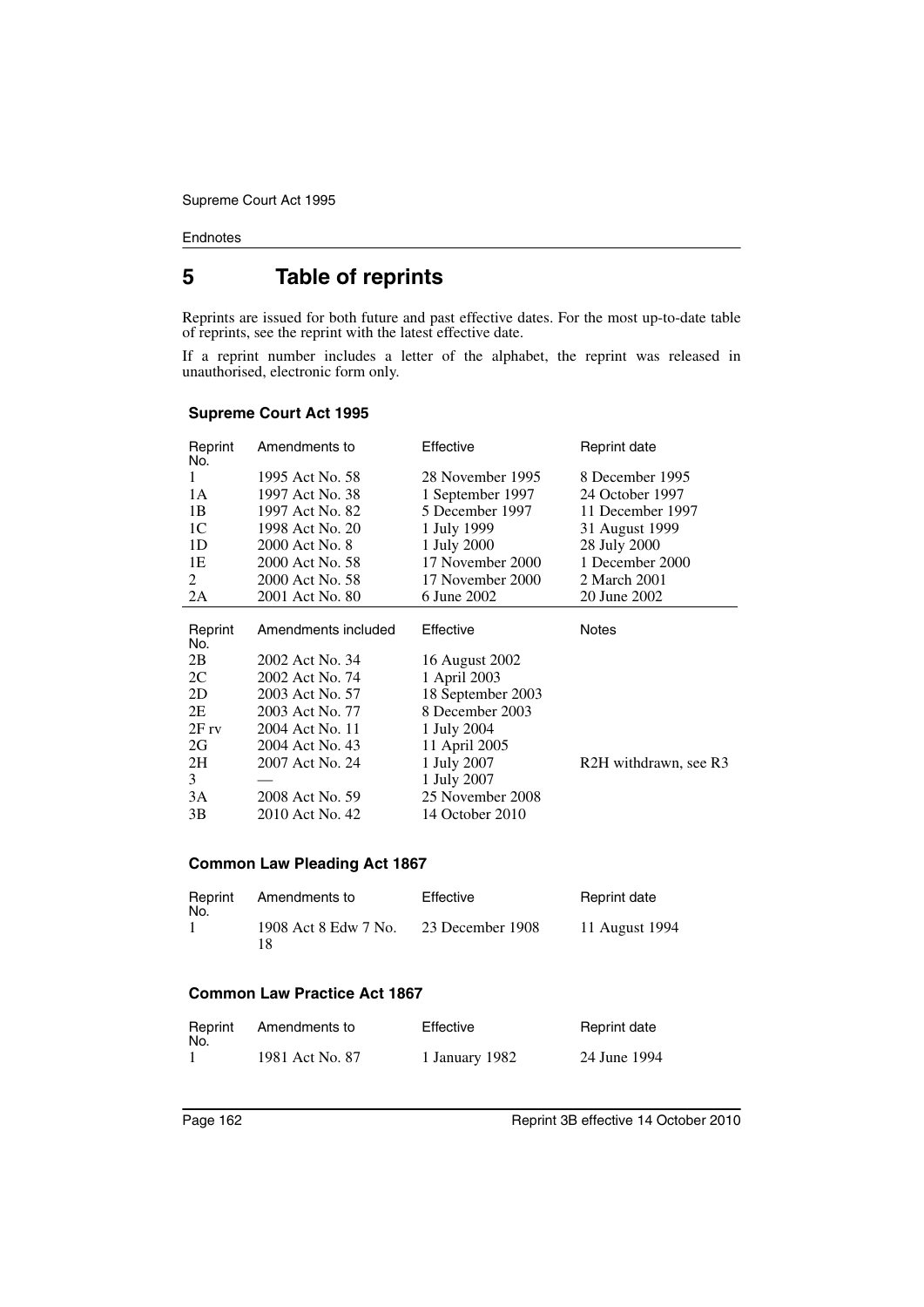### **Common Law Process Act 1867**

| Reprint<br>No.            | Amendments to                    | Effective        | Reprint date        |
|---------------------------|----------------------------------|------------------|---------------------|
| 1                         | 1972 Act No. 31                  | 1 July 1973      | 19 August 1994      |
| Costs Act 1867            |                                  |                  |                     |
| Reprint<br>No.            | Amendments to                    | Effective        | Reprint date        |
| 1                         | 1908 Act 8 Edw 7 No.<br>18       | 23 December 1908 | 19 July 1994        |
| <b>Equity Act 1867</b>    |                                  |                  |                     |
| Reprint                   | Amendments to                    | Effective        | Reprint date        |
| No.<br>1                  | 1991 Act No. 68                  | 14 December 1991 | 19 July 1994        |
| <b>Interdict Act 1867</b> |                                  |                  |                     |
| Reprint<br>No.            | Amendments to                    | Effective        | <b>Reprint date</b> |
| 1                         | 1973 Act No. 34                  | 26 April 1973    | 26 October 1994     |
|                           | <b>Writs of Dedimus Act 1871</b> |                  |                     |
| Reprint<br>No.            | Amendments to                    | Effective        | Reprint date        |
| 1                         | none                             | 13 June 1871     | 11 July 1994        |
| Sheriff's Act 1875        |                                  |                  |                     |
| Reprint<br>No.            | Amendments to                    | Effective        | <b>Reprint date</b> |
| 1                         | 1908 Act 8 Edw 7 No.<br>18       | 23 December 1908 | 17 January 1995     |
|                           | <b>Judicature Act 1876</b>       |                  |                     |
| Reprint                   | Amendments to                    | Effective        | Reprint date        |
| No.<br>1                  | 1991 Act No. 68                  | 14 December 1991 | 12 October 1994     |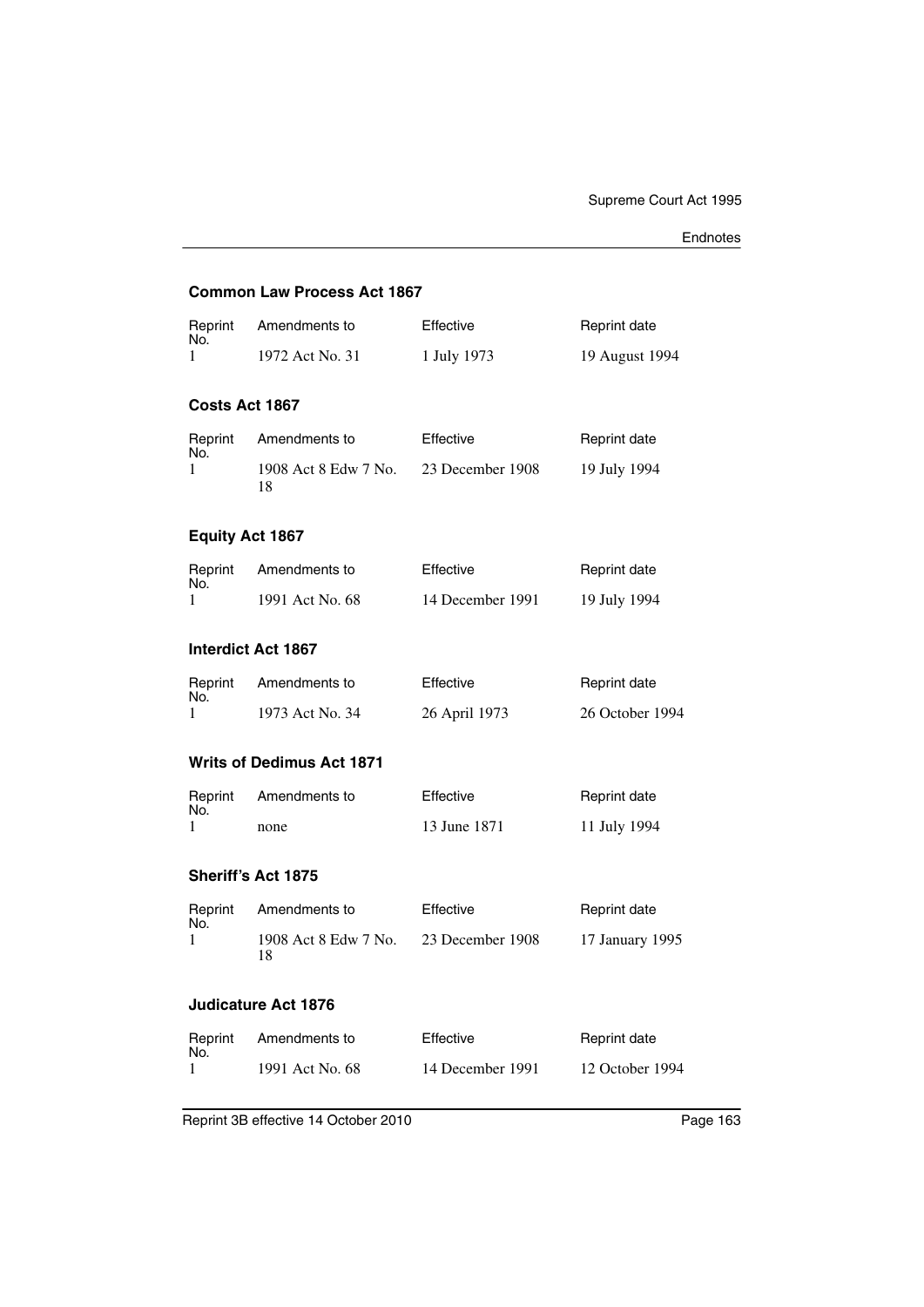#### **Commercial Causes Act 1910**

| Reprint<br>No. | Amendments to   | Effective        | Reprint date    |
|----------------|-----------------|------------------|-----------------|
|                | 1991 Act No. 68 | 14 December 1991 | 9 December 1994 |

# <span id="page-165-0"></span>**6 Tables in earlier reprints**

### **Supreme Court Act 1995**

| Name of table                     | Reprint No. |
|-----------------------------------|-------------|
| Changed names and titles          |             |
| Comparative legislation           |             |
| Corrected minor errors            | 1.2         |
| Obsolete and redundant provisions |             |

### **Common Law Pleading Act 1867**

| Name of table           | Reprint No. |
|-------------------------|-------------|
| Comparative legislation |             |
| Corrected minor errors  |             |
| Renumbered provisions   |             |

### **Common Law Practice Act 1867**

| Name of table                                     | Reprint No. |
|---------------------------------------------------|-------------|
| Changed names and titles                          |             |
| Comparative legislation<br>Corrected minor errors |             |
| Renumbered provisions                             |             |

### **Common Law Process Act 1867**

| Name of table                                                                                                     | Reprint No. |
|-------------------------------------------------------------------------------------------------------------------|-------------|
| Changed names and titles<br>Comparative legislation<br>Obsolete and redundant provisions<br>Renumbered provisions |             |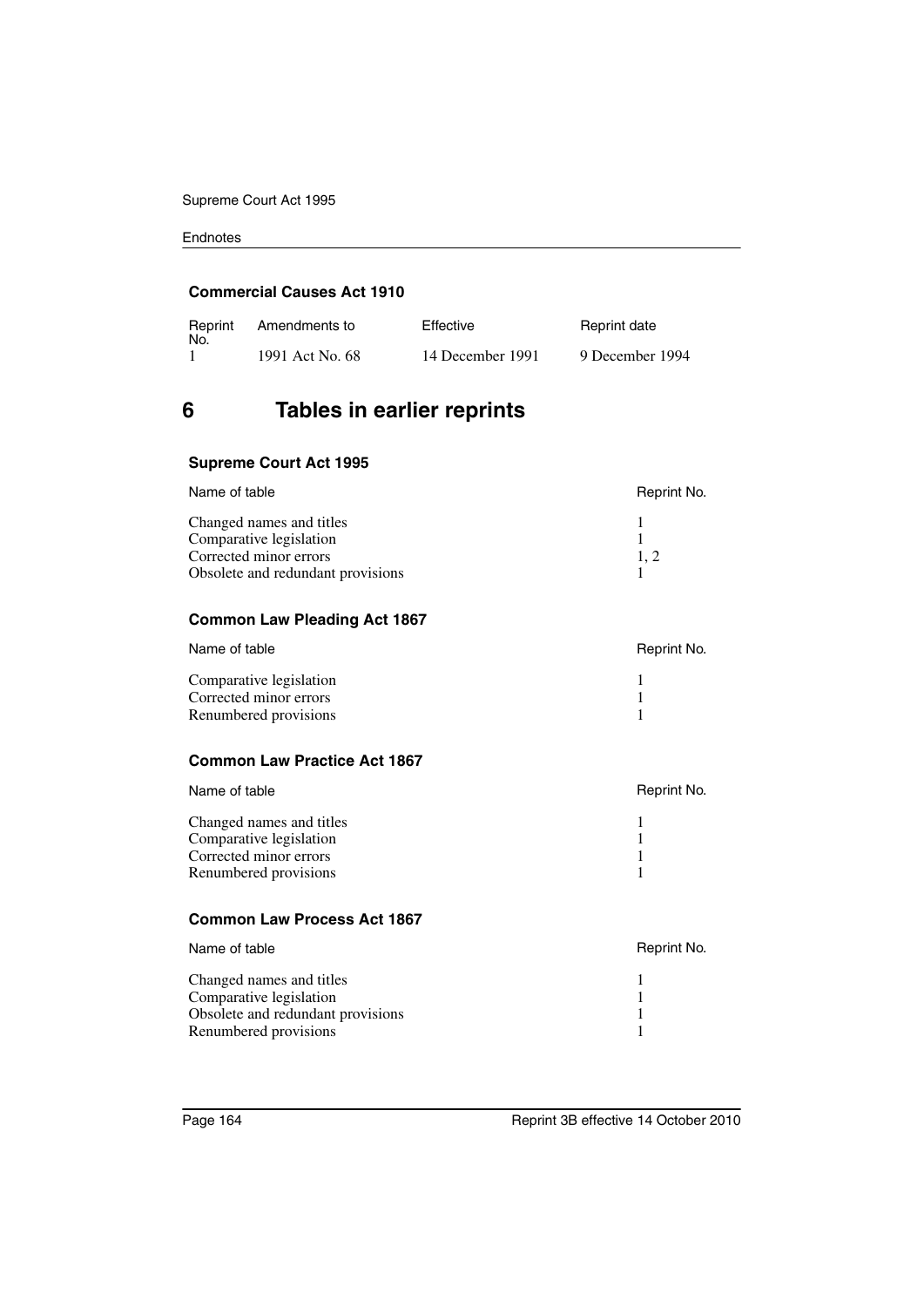| Endnotes |
|----------|
|----------|

### **Costs Act 1867**

| Reprint No. |
|-------------|
|             |
|             |
|             |
|             |

### **Equity Act 1867**

| Name of table            | Reprint No. |
|--------------------------|-------------|
| Changed names and titles |             |
| Comparative legislation  |             |
| Renumbered provisions    |             |

#### **Interdict Act 1867**

| Name of table                     | Reprint No. |
|-----------------------------------|-------------|
| Changed names and titles          |             |
| Comparative legislation           |             |
| Corrected minor errors            |             |
| Obsolete and redundant provisions |             |
| Renumbered provisions             |             |

# **Writs of Dedimus Act 1871**

| Name of table            | Reprint No. |
|--------------------------|-------------|
| Changed names and titles |             |

#### **Sheriff's Act 1875**

| Name of table                                     | Reprint No. |
|---------------------------------------------------|-------------|
| Changed names and titles<br>Renumbered provisions |             |

### **Judicature Act 1876**

| Name of table                     | Reprint No. |
|-----------------------------------|-------------|
| Comparative legislation           |             |
| Obsolete and redundant provisions |             |
| Renumbered provisions             |             |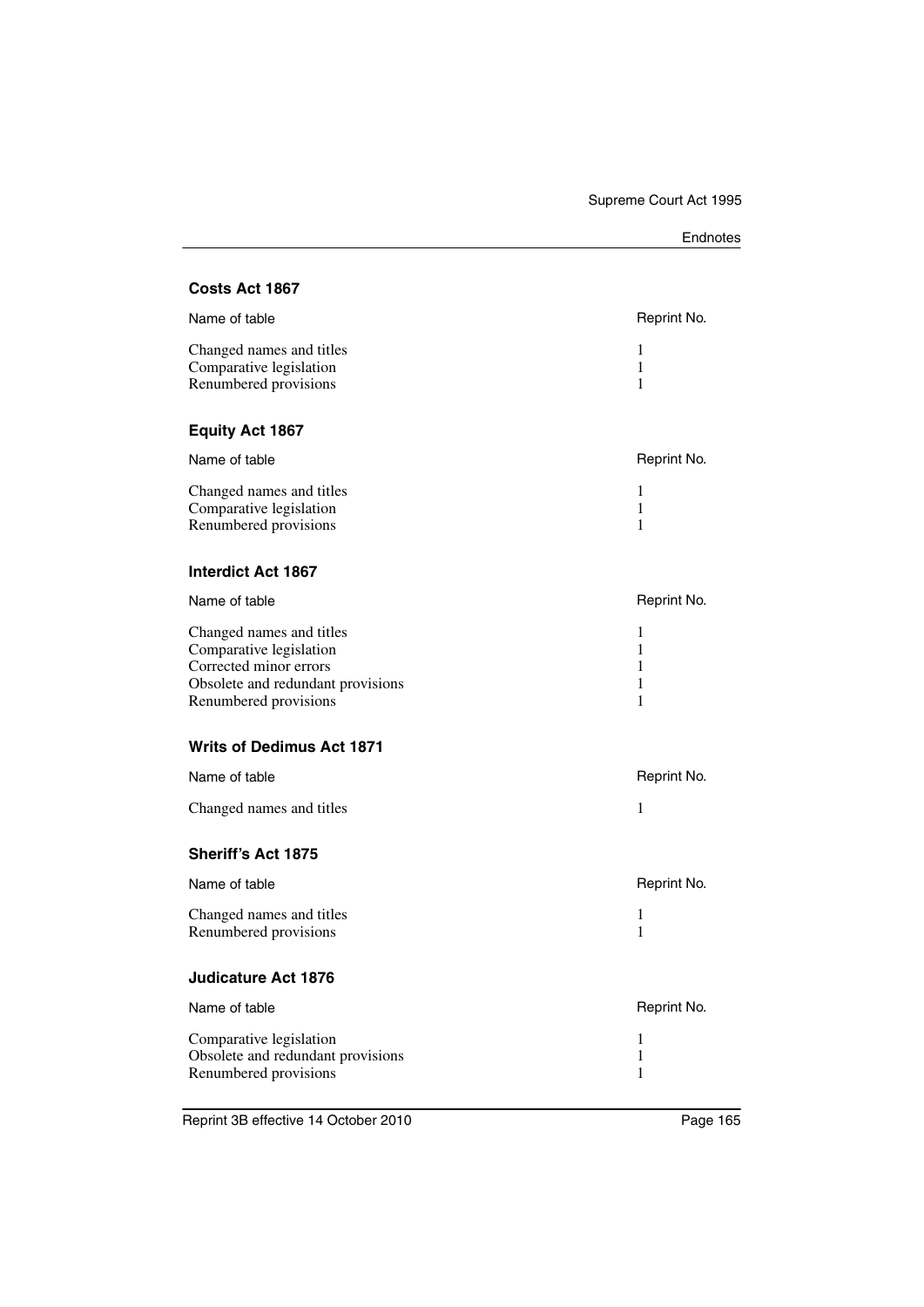#### **Commercial Causes Act 1910**

| Name of table                     | Reprint No. |
|-----------------------------------|-------------|
| Obsolete and redundant provisions |             |
| Renumbered provisions             |             |

# <span id="page-167-0"></span>**7 List of legislation**

**Supreme Court Act 1995 (prev Supreme Court Act 1921 12 Geo 5 No. 15)**

amending legislation—

- **Statute Law Revision Act (No. 2) 1995 No. 58 ss 1–2, 4 sch 1** date of assent 28 November 1995 commenced on date of assent
- **List of legislation to Supreme Court Constitution Amendment Act 1861 25 Vic No. 13—before relocation to the Supreme Court Act 1995**

**Supreme Court Constitution Amendment Act 1861 25 Vic No. 13** date of assent 7 August 1861 commenced on date of assent

amending legislation—

#### **Repealing Act 1867 31 Vic No. 39 s 2 sch**

date of assent 28 December 1867 commenced 31 December 1867 (see s 9)

#### **Statute Law Revision Act 1908 8 Edw 7 No. 18 s 2 sch 1** date of assent 23 December 1908

commenced on date of assent

#### **Statute Law Revision Act (No. 2) 1995 No. 58 ss 1–2, 4 sch 1**

date of assent 28 November 1995 commenced on date of assent

#### **List of legislation to Common Law Pleading Act 1867 31 Vic No. 5—before relocation to Supreme Court Act 1995**

**Common Law Pleading Act 1867 31 Vic No. 5** date of assent 26 November 1867 commenced 31 December 1867 (see s 63)

amending legislation—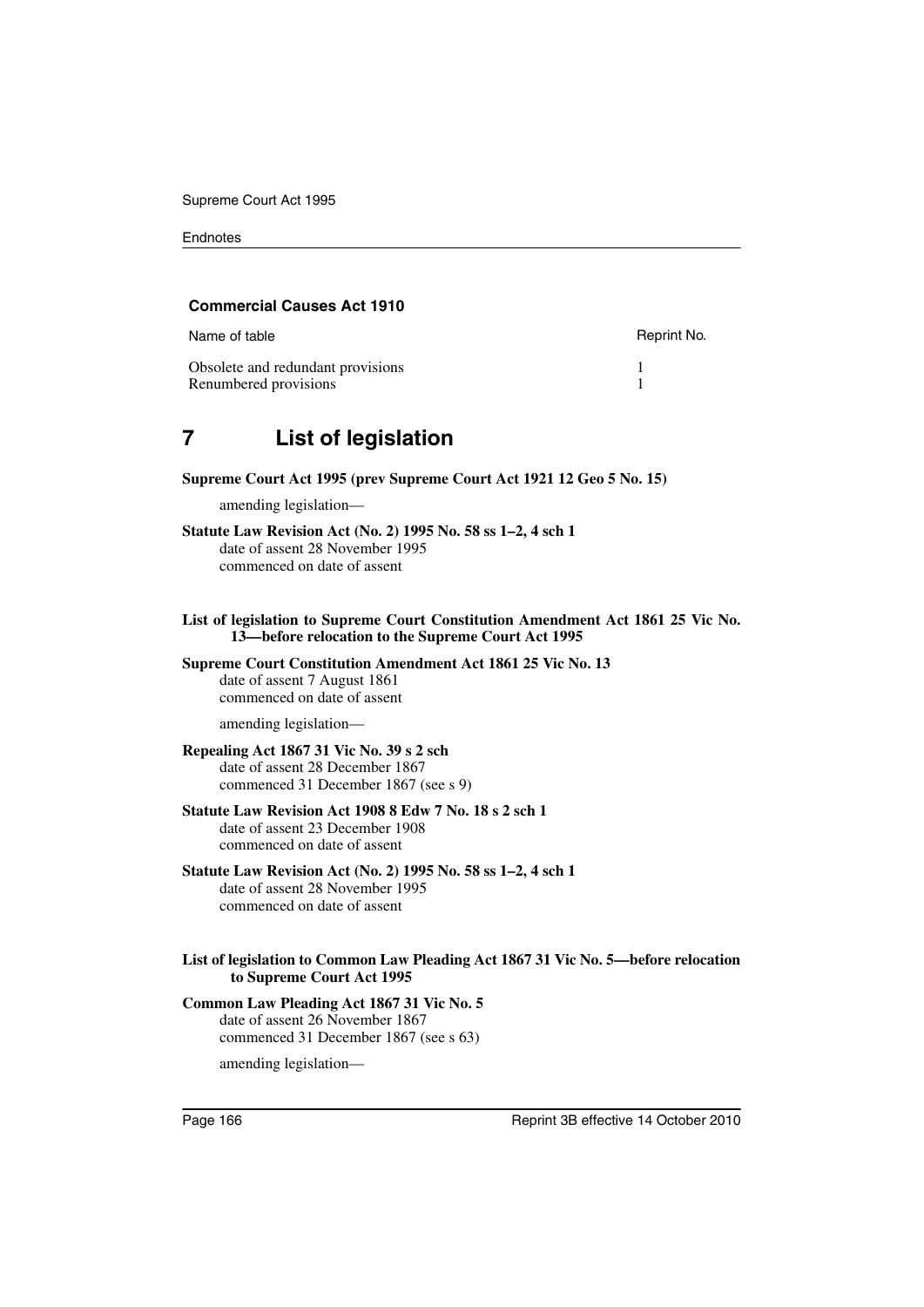| Defamation Act 1889 53 Vic No. 12 s 2 sch (prev Defamation Law of Queensland)<br>date of assent 11 October 1889<br>commenced on date of assent                             |
|----------------------------------------------------------------------------------------------------------------------------------------------------------------------------|
| Acts Citation Act 1903 3 Edw 7 No. 10 s 10 sch 3 (prev Acts Shortening Act<br><b>Amendment Act 1903)</b><br>date of assent 13 November 1903<br>commenced on date of assent |
| Statute Law Revision Act 1908 8 Edw 7 No. 18 s 2 sch 1<br>date of assent 23 December 1908<br>commenced on date of assent                                                   |
| Statute Law Revision Act (No. 2) 1995 No. 58 ss 1-2, 4 sch 1<br>date of assent 28 November 1995<br>commenced on date of assent                                             |
| List of legislation to Common Law Practice Act 1867 31 Vic No. 17-before<br>relocation to Supreme Court Act 1995                                                           |
| Common Law Practice Act 1867 31 Vic No. 17<br>date of assent 28 December 1867<br>commenced 31 December 1867 (see s 95)                                                     |
| amending legislation-                                                                                                                                                      |
| Sale of Goods Act 1896 60 Vic No. 6 s 60 sch<br>date of assent 7 September 1896<br>commenced 1 January 1897 (see s 2)                                                      |
| Acts Citation Act 1903 3 Edw 7 No. 10 s 10 sch 3 (prev Acts Shortening Act<br><b>Amendment Act 1903)</b><br>date of assent 13 November 1903<br>commenced on date of assent |
| Statute Law Revision Act 1908 8 Edw 7 No. 18 s 2 sch 1<br>date of assent 23 December 1908<br>commenced on date of assent                                                   |
| Common Law Practice Act Amendment Act 1915 6 Geo 5 No. 22<br>date of assent 14 December 1915<br>commenced on date of assent                                                |
| Common Law Practice Act Amendment Act 1940 4 Geo 6 No. 6<br>date of assent 16 October 1940<br>commenced on date of assent                                                  |
| Law Reform (Limitation of Actions) Act 1956 5 Eliz 2 No. 19 ss 6–7<br>date of assent 22 November 1956<br>commenced on date of assent                                       |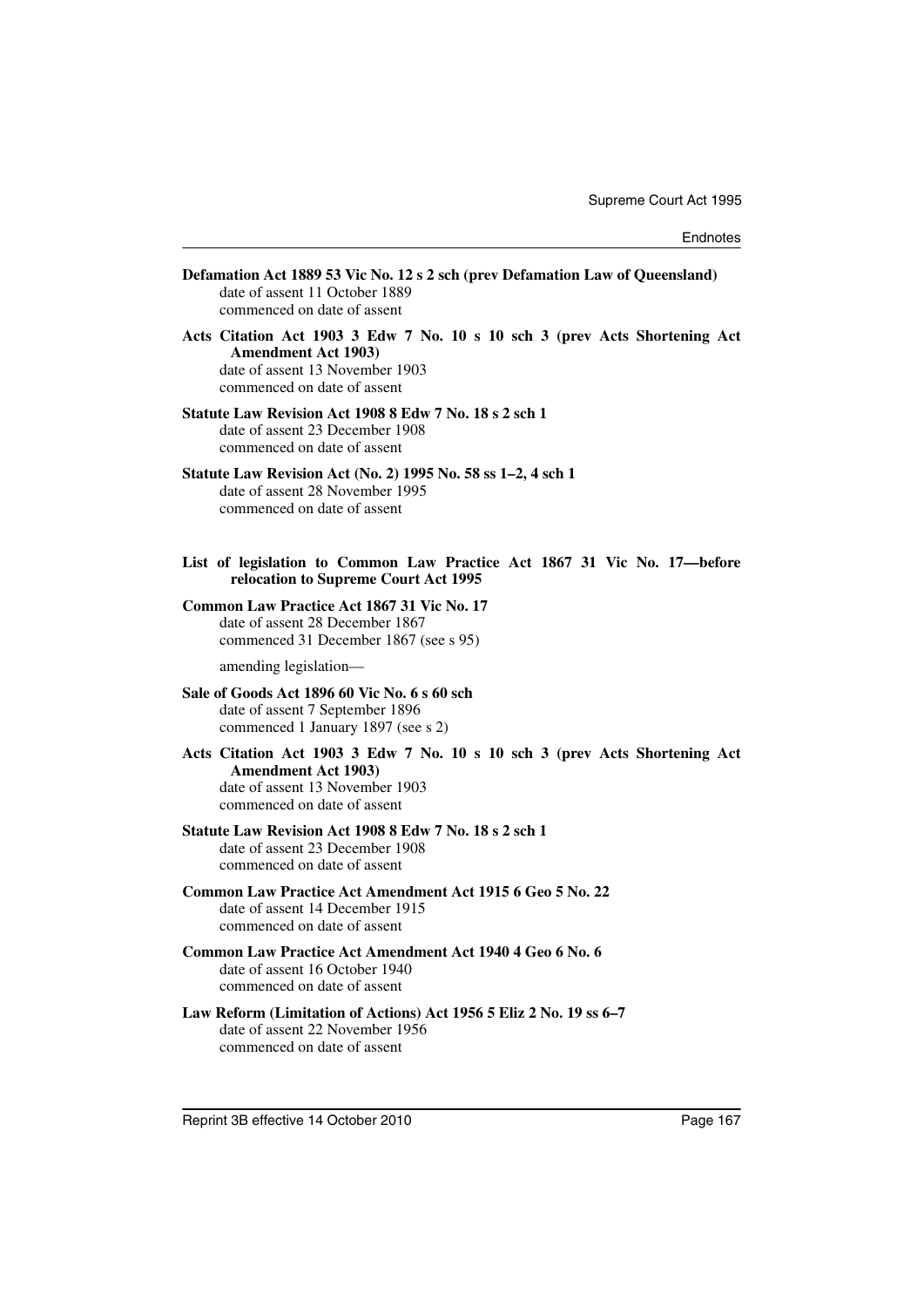| <b>Common Law Practice Act Amendment Act 1964 No. 38</b><br>date of assent 2 November 1964<br>commenced on date of assent                                                                                                |
|--------------------------------------------------------------------------------------------------------------------------------------------------------------------------------------------------------------------------|
| <b>Common Law Practice Act Amendment Act 1970 No. 44</b><br>date of assent 21 December 1970<br>commenced on date of assent                                                                                               |
| Common Law Practice Act Amendment Act 1972 No. 34<br>date of assent 21 December 1972<br>commenced on date of assent                                                                                                      |
| Property Law Act 1974 No. 76 s 3(2) sch 6 pt 3<br>date of assent 1 November 1974<br>commenced on date of assent                                                                                                          |
| Evidence Act 1977 No. 47 s 3(3) sch 1 pt C<br>date of assent 3 October 1977<br>commenced 1 January 1978 (see s $1(2)$ )                                                                                                  |
| <b>Common Law Practice Act Amendment Act 1978 No. 84</b><br>date of assent 15 December 1978<br>commenced on date of assent                                                                                               |
| Succession Act 1981 No. 69 s 3(1) sch 1<br>date of assent 7 October 1981<br>commenced 1 January 1982 (proc pubd gaz 19 December 1981 p 1622)                                                                             |
| Common Law Practice and Limitation of Actions Acts Amendment Act 1981 No. 87                                                                                                                                             |
| pt 2<br>date of assent 13 November 1981<br>commenced on date of assent                                                                                                                                                   |
| Common Law Practice and Workers' Compensation Amendment Act 1994 No. 85<br>pts $1-2$<br>date of assent 1 December 1994<br>ss 1–2 commenced on date of assent<br>remaining provisions commenced 17 October 1994 (see s 2) |
| Statute Law Revision Act (No. 2) 1995 No. 58 ss 1-2, 4 sch 1<br>date of assent 28 November 1995<br>commenced on date of assent                                                                                           |
| List of legislation to Common Law Process Act 1867 31 Vic No. 4-before relocation<br>to Supreme Court Act 1995                                                                                                           |
| Common Law Process Act 1867 31 Vic No. 4<br>date of assent 26 November 1867<br>commenced 31 December 1867 (see s 77)                                                                                                     |

amending legislation—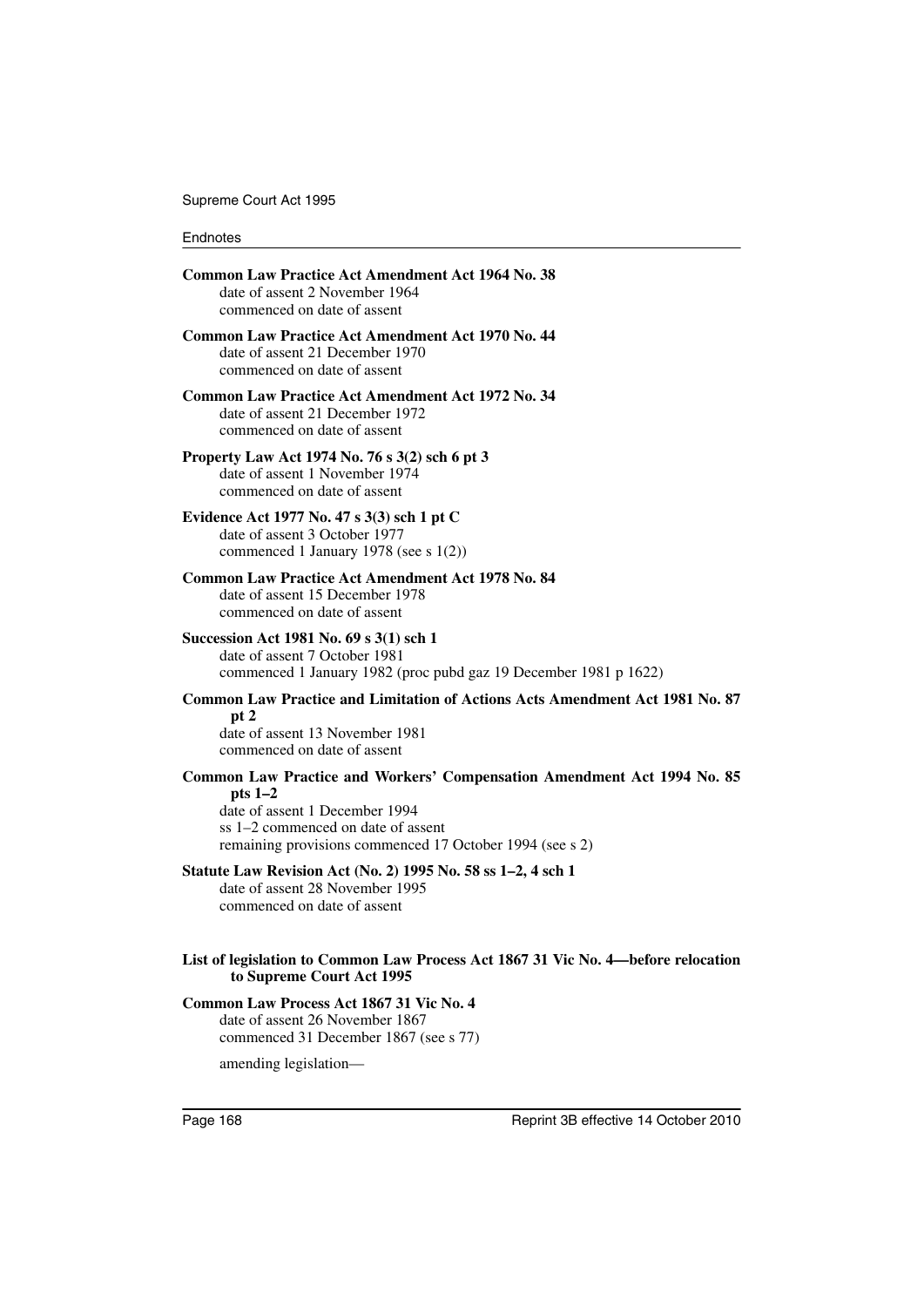| <b>Statute 36 Vic No. 1</b><br>date of assent 26 November 1867<br>commenced on date of assent                                                                                |
|------------------------------------------------------------------------------------------------------------------------------------------------------------------------------|
| Criminal Code Act 1899 63 Vic No. 9 s 3(2) sch 3<br>date of assent 28 November 1899<br>commenced on date of assent                                                           |
| Acts Citation Act 1903 3 Edw 7 No. 10 s 10 sch 3 (prev Acts Shortening Act<br><b>Amendment Act 1903)</b><br>date of assent 13 November 1903<br>commenced on date of assent   |
| Statute Law Revision Act 1908 8 Edw 7 No. 18 s 2 sch 1<br>date of assent 23 December 1908<br>commenced on date of assent                                                     |
| Australian Consular Officers' Notarial Powers and Evidence Act 1946 10 Geo 6 No.<br>43 s 5(ii)<br>date of assent 28 November 1946<br>commenced 28 November 1946 (see s 1(3)) |
| Evidence and Discovery Acts and Other Acts Amendment Act 1960 9 Eliz 2 No. 22 pt<br>3<br>date of assent 14 November 1960<br>commenced on date of assent                      |
| Metric Conversion Act 1972 No. 31 pt 2 sch 1<br>date of assent 21 December 1972<br>commenced 1 July 1973 (proc pubd gaz 16 June 1973 p 1460)                                 |
| Statute Law Revision Act (No. 2) 1995 No. 58 ss 1-2, 4 sch 1<br>date of assent 28 November 1995<br>commenced on date of assent                                               |
| List of legislation to Costs Act 1867 31 Vic No. 20—before relocation to Supreme<br><b>Court Act 1995</b>                                                                    |
| <b>Costs Act 1867 31 Vic No. 20</b><br>date of assent 28 December 1867<br>commenced 31 December 1867 (see s 37)                                                              |
| amending legislation-                                                                                                                                                        |
| Criminal Code Act 1899 63 Vic No. 9 s 3(2) sch 3<br>date of assent 28 November 1899<br>commenced on date of assent                                                           |
| Acts Citation Act 1903 3 Edw 7 No. 10 s 10 sch 3 (prev Acts Shortening Act<br><b>Amendment Act 1903)</b><br>date of assent 13 November 1903<br>commenced on date of assent   |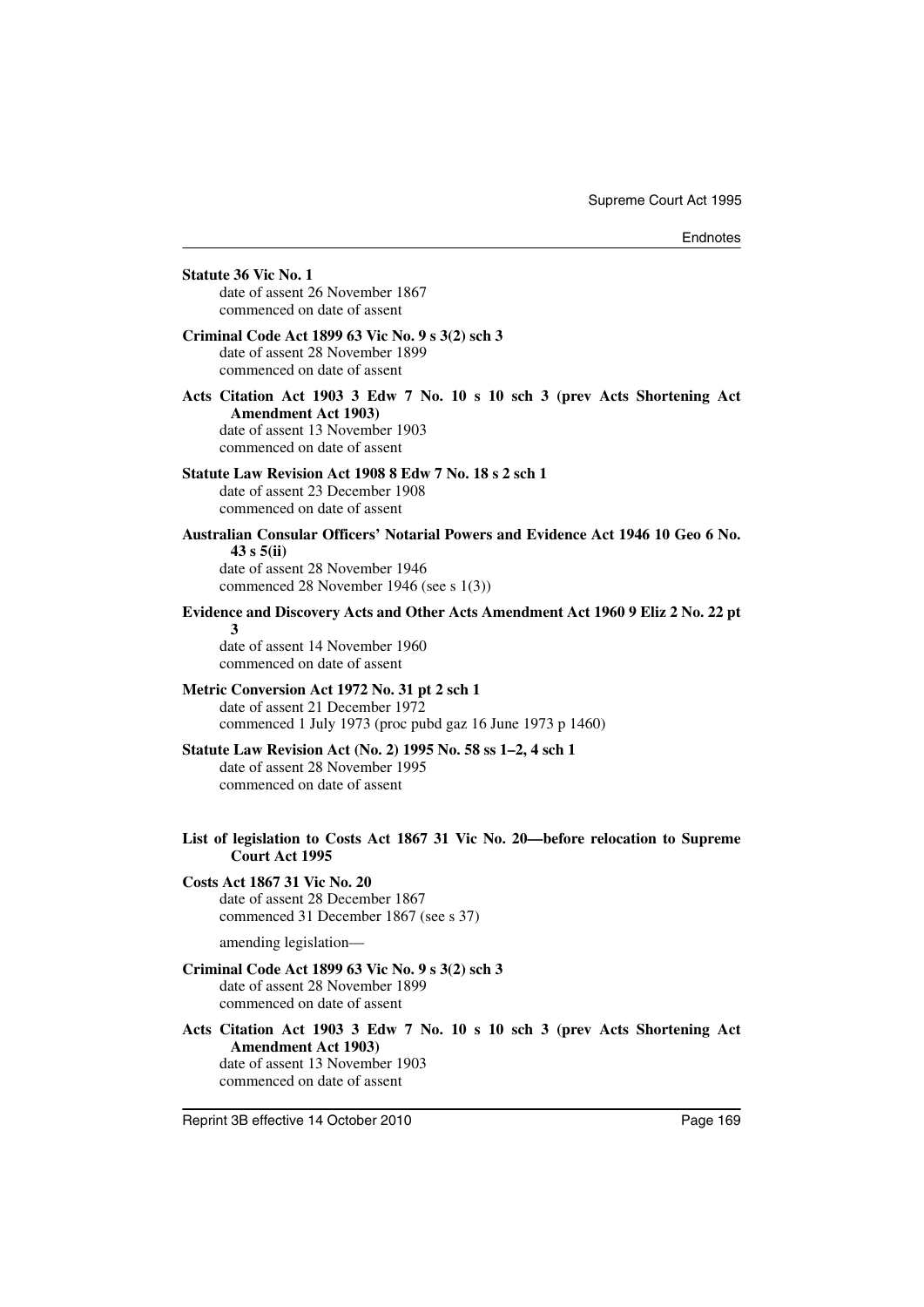Supreme Court Act 1995

#### Endnotes

|   | Statute Law Revision Act 1908 8 Edw 7 No. 18 s 2 sch 1<br>date of assent 23 December 1908<br>commenced on date of assent                                                              |
|---|---------------------------------------------------------------------------------------------------------------------------------------------------------------------------------------|
|   | Statute Law Revision Act (No. 2) 1995 No. 58 ss 1–2, 4 sch 1<br>date of assent 28 November 1995<br>commenced on date of assent                                                        |
|   | List of legislation to Equity Act 1867 31 Vic No. 18—before relocation to Supreme<br>Court Act 1995                                                                                   |
|   | <b>Equity Act 1867 31 Vic No. 18</b><br>date of assent 28 December 1867<br>commenced 31 December 1867 (see s 157)                                                                     |
|   | amending legislation-                                                                                                                                                                 |
|   | Supreme Court Funds Act 1895 59 Vic No. 7 s 4 sch<br>date of assent 24 September 1895<br>commenced 1 January 1896 (see s 2)                                                           |
|   | Criminal Code Act 1899 63 Vic No. 9 s 3(2) sch 3<br>date of assent 28 November 1899<br>commenced on date of assent                                                                    |
|   | Acts Citation Act 1903 3 Edw 7 No. 10 s 10 sch 3 (prev Acts Shortening Act<br><b>Amendment Act 1903)</b><br>date of assent 13 November 1903<br>commenced on date of assent            |
|   | Statute Law Revision Act 1908 8 Edw 7 No. 18 s 2 sch 1<br>date of assent 23 December 1908<br>commenced on date of assent                                                              |
|   | Australian Consular Officers' Notarial Powers and Evidence Act 1946 10 Geo 6 No.<br>43 s $5(iii)$ , (v)<br>date of assent 28 November 1946<br>commenced 28 November 1946 (see s 1(3)) |
|   | Evidence and Discovery Acts and Other Acts Amendment Act 1960 9 Eliz 2 No. 22 pt                                                                                                      |
| 3 | date of assent 14 November 1960<br>commenced on date of assent                                                                                                                        |
|   | Age of Majority Act 1974 No. 57 s 8 sch<br>date of assent 27 September 1974<br>commenced 1 March 1975 (proc pubd gaz 16 November 1974 p 1083)                                         |
|   | Property Law Act 1974 No. 76 s 3(2) sch 6 (this Act is amended, see amending<br>legislation below)<br>date of assent 1 November 1974<br>commenced 1 December 1975 (see s 1(2))        |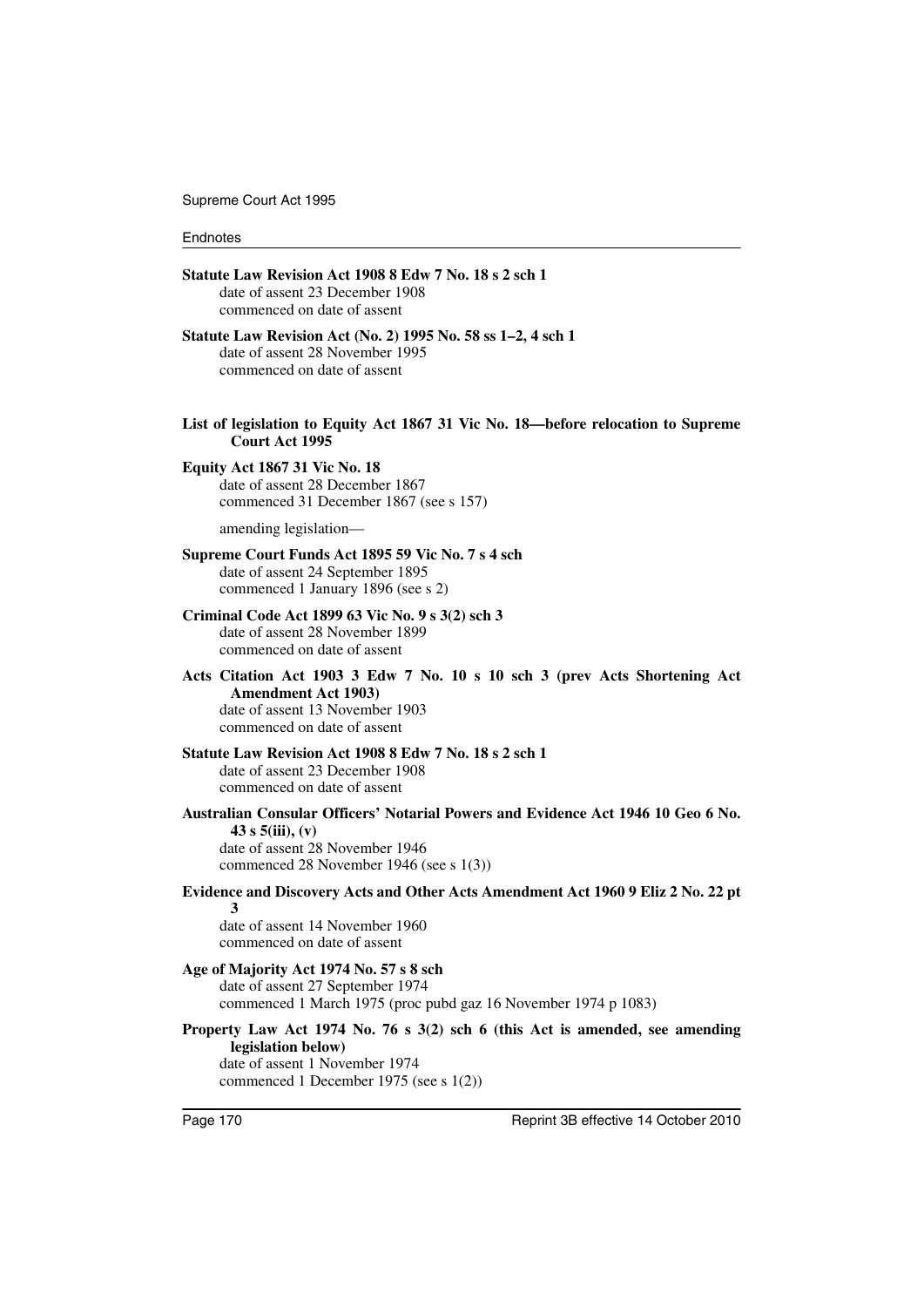amending legislation— **Property Law Act Amendment Act 1975 No. 57 s 21 (amends 1974 No. 76 above)** date of assent 27 November 1975 commenced on date of assent **Succession Act 1981 No. 69 s 3(1) sch 1** date of assent 7 October 1981 commenced 1 January 1982 (proc pubd gaz 19 December 1981 p 1622) **Statute Law (Miscellaneous Provisions) Act 1989 No. 103 s 3 sch** date of assent 25 October 1989 commenced on date of assent **Supreme Court of Queensland Act 1991 No. 68 ss 1–2, 111 sch 2** date of assent 24 October 1991 commenced 14 December 1991 (1991 SL No. 173) **Statute Law Revision Act (No. 2) 1995 No. 58 ss 1–2, 4 sch 1** date of assent 28 November 1995 commenced on date of assent **List of legislation to Interdict Act 1867 31 Vic No. 11—before relocation to Supreme Court Act 1995 Interdict Act 1867 31 Vic No. 11** date of assent 28 December 1867 commenced 31 December 1867 (see s 64) amending legislation— **Criminal Code Act 1899 63 Vic No. 9 s 3(2) sch 3** date of assent 28 November 1899 commenced on date of assent **Acts Citation Act 1903 3 Edw 7 No. 10 s 10 sch 3 (prev Acts Shortening Act Amendment Act 1903)** date of assent 13 November 1903 commenced on date of assent **Statute Law Revision Act 1908 8 Edw 7 No. 18 s 2 sch 1** date of assent 23 December 1908 commenced on date of assent **Arbitration Act 1973 No. 34 s 3(1) sch 1** date of assent 26 April 1973 commenced on date of assent **Statute Law Revision Act (No. 2) 1995 No. 58 ss 1–2, 4 sch 1** date of assent 28 November 1995 commenced on date of assent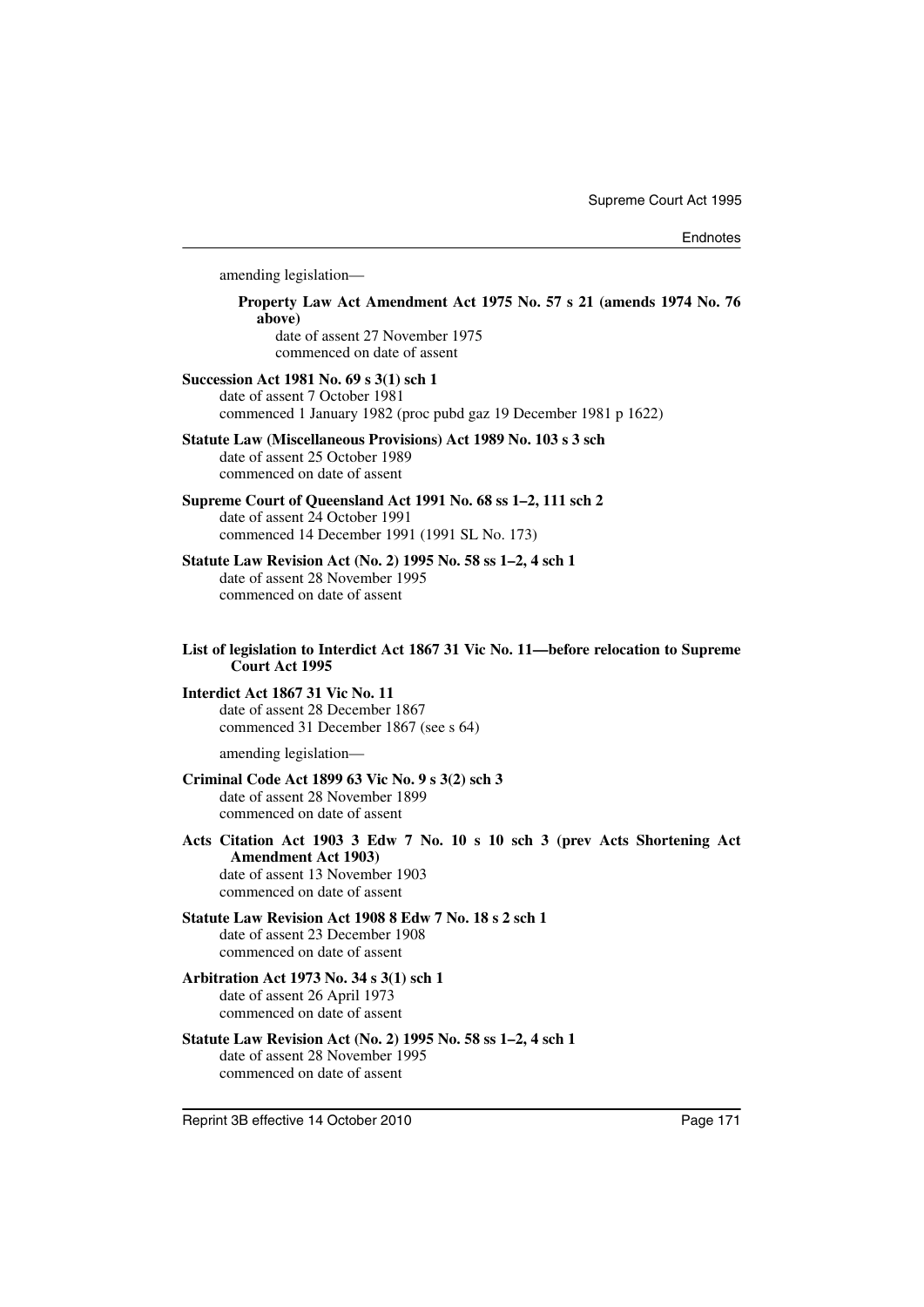Supreme Court Act 1995

#### Endnotes

| List of legislation to Supreme Court Act 1867 31 Vic No. 23—before relocation to<br><b>Supreme Court Act 1995</b>                                                                                                 |
|-------------------------------------------------------------------------------------------------------------------------------------------------------------------------------------------------------------------|
| Supreme Court Act 1867 31 Vic No. 23<br>date of assent 28 December 1867<br>commenced 31 December 1867 (see s 64)<br>Note—ss 40–42 relocated to Legal Practitioners Act 1995 pt 3 (see 1995 No. 58 s 4<br>sch $1)$ |
| amending legislation-                                                                                                                                                                                             |
| Supreme Court Act 1874 38 Vic No. 3 s 1<br>date of assent 30 June 1874<br>commenced on date of assent                                                                                                             |
| <b>Sheriff's Act 1875 39 Vic No. 3 s 1</b><br>date of assent 13 July 1875<br>commenced on date of assent                                                                                                          |
| Supreme Court Act 1895 59 Vic No. 21 s 3 sch 3<br>date of assent 19 December 1895<br>commenced on date of assent                                                                                                  |
| Criminal Code Act 1899 63 Vic No. 9 s 3(2) sch 3<br>date of assent 28 November 1899<br>commenced on date of assent                                                                                                |
| Acts Citation Act 1903 3 Edw 7 No. 10 s 10 sch 3 (prev Acts Shortening Act<br><b>Amendment Act 1903)</b><br>date of assent 13 November 1903<br>commenced on date of assent                                        |
| Statute Law Revision Act 1908 8 Edw 7 No. 18 s 2 sch 1<br>date of assent 23 December 1908<br>commenced on date of assent                                                                                          |
| Supreme Court Act 1921 12 Geo 5 No. 15 s 12(2)(iii)<br>date of assent 5 November 1921<br>commenced 31 March 1922 (proc pubd gaz 30 March 1922 p 999)                                                              |
| Supreme Court Acts Amendment Act 1960 9 Eliz 2 No. 37 s 4<br>date of assent 14 December 1960<br>commenced on date of assent                                                                                       |
| Supreme Court Acts Amendment Act 1965 No. 7 s 2<br>date of assent 8 April 1965<br>commenced on date of assent                                                                                                     |
| Supreme Court Act Amendment Act 1973 No. 50 s 2<br>date of assent 22 October 1973<br>commenced on date of assent                                                                                                  |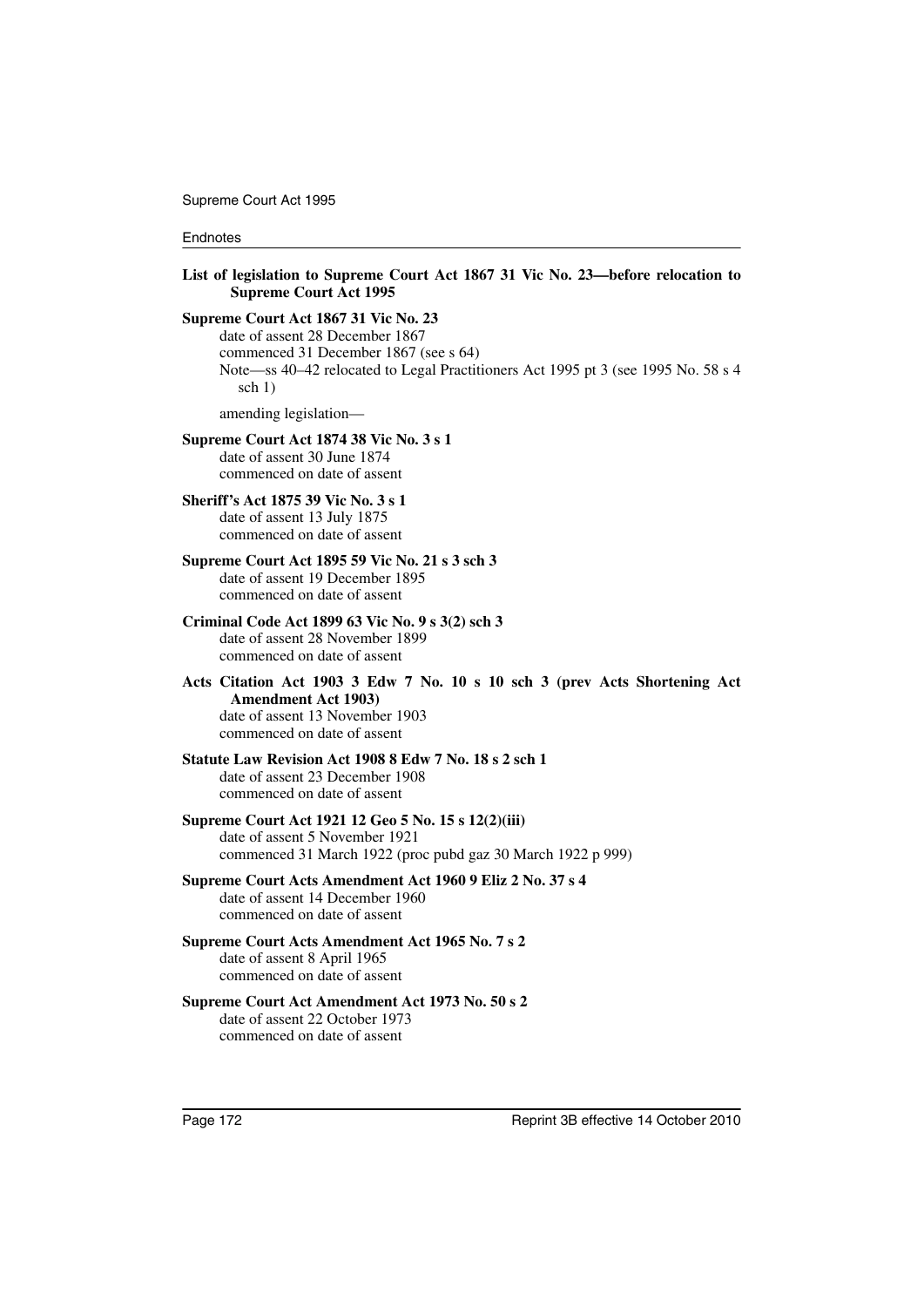| Supreme Court Acts Amendment Act 1980 No. 57 s 4<br>date of assent 30 September 1980<br>commenced 6 November 1980 (proc pubd gaz 1 November 1980 p 1039) |
|----------------------------------------------------------------------------------------------------------------------------------------------------------|
| Succession Act 1981 No. 69 s 3(1) sch 1<br>date of assent 7 October 1981<br>commenced 1 January 1982 (proc pubd gaz 19 December 1981 p 1622)             |
| Supreme Court Judges Appointment Act 1983 No. 6 s 6<br>date of assent 21 March 1983<br>commenced on date of assent                                       |
| Supreme Court Acts Amendment Act 1985 No. 51 s 3<br>date of assent 19 September 1985<br>commenced on date of assent                                      |
| Supreme Court Acts Amendment Act 1989 No. 57 s 3<br>date of assent 5 May 1989<br>commenced on date of assent                                             |
| Supreme Court of Queensland Act 1991 No. 68 ss 1-2, 111 sch 2<br>date of assent 24 October 1991<br>commenced 14 December 1991 (1991 SL No. 173)          |
| Justice Legislation (Miscellaneous Provisions) Act 1992 No. 40 pts 1, 5<br>date of assent 14 August 1992<br>commenced on date of assent                  |
| Supreme Court Legislation (Miscellaneous Provisions) Act 1993 No. 20 pts 1, 3<br>date of assent 28 May 1993<br>commenced on date of assent               |
| Statute Law Revision Act (No. 2) 1995 No. 58 ss 1-2, 4 sch 1<br>date of assent 28 November 1995<br>commenced on date of assent                           |
| List of legislation to Writs of Dedimus Act 1871 34 Vic No. 25—before relocation to<br><b>Supreme Court Act 1995</b>                                     |
| Writs of Dedimus Act 1871 34 Vic No. 25<br>date of assent 13 June 1871<br>commenced on date of assent                                                    |
| amending legislation-                                                                                                                                    |
| Statute Law Revision Act (No. 2) 1995 No. 58 ss 1-2, 4 sch 1<br>date of assent 28 November 1995<br>commenced on date of assent                           |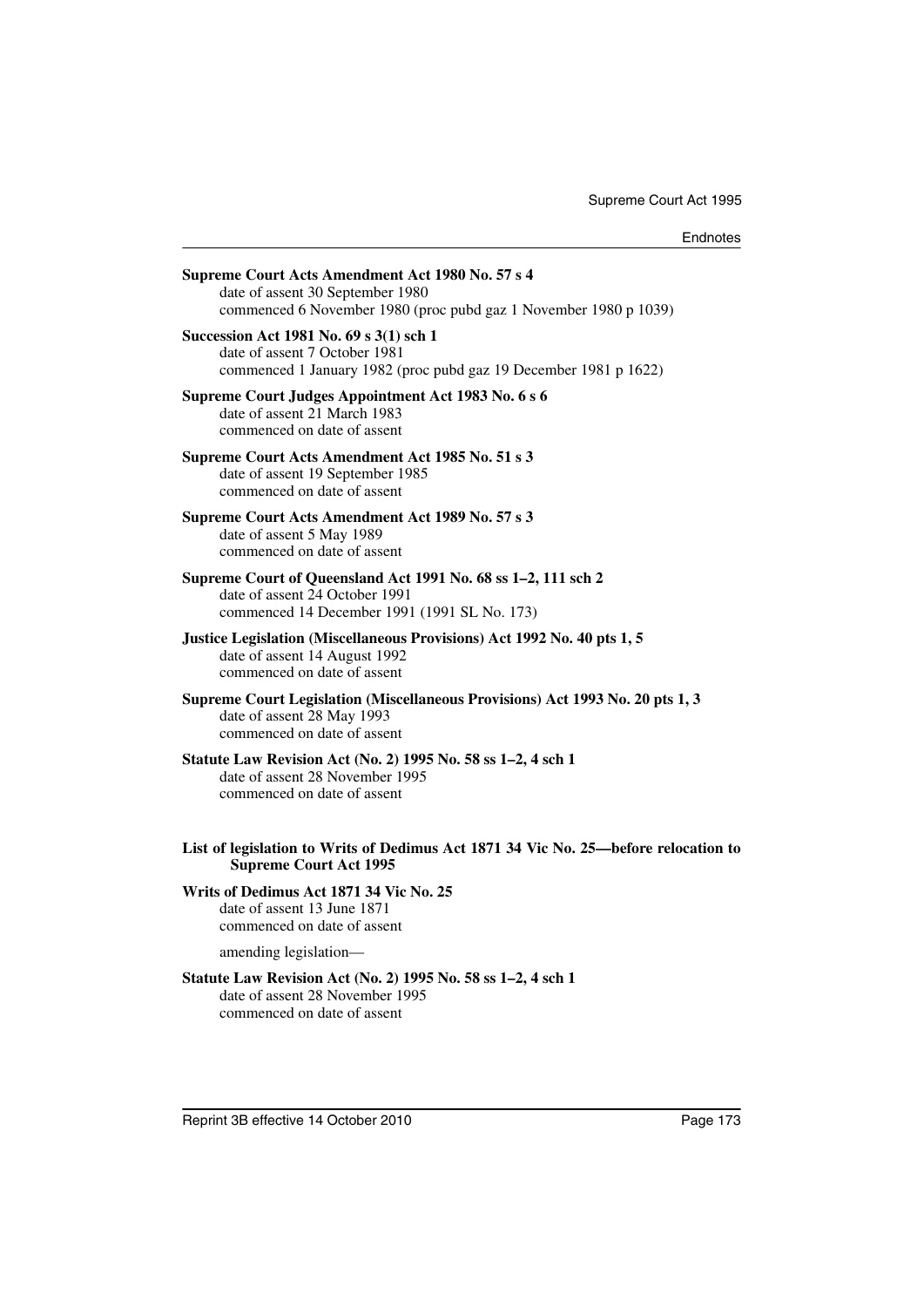Supreme Court Act 1995

#### **Endnotes**

**List of legislation to Supreme Court Act 1874 38 Vic No. 3—before relocation to Supreme Court Act 1995**

**Supreme Court Act 1874 38 Vic No. 3** date of assent 30 June 1874 commenced on date of assent

amending legislation—

#### **Legal Practitioners Act 1881 45 Vic No. 5 s 3**

date of assent 10 October 1881 commenced on date of assent

#### **Supreme Court Act 1889 53 Vic No. 17 s 4 sch**

date of assent 13 November 1889 commenced 1 December 1889 (see s 2)

#### **Prisons Act 1890 54 Vic No. 17 s 4 sch 1**

date of assent 25 November 1890 commenced 1 January 1891 (see s 3)

#### **Supreme Court Act 1892 55 Vic No. 37 s 3**

date of assent 14 April 1892 commenced on date of assent

#### **Supreme Court Act 1895 59 Vic No. 21 s 3 sch 3**

date of assent 19 December 1895 commenced on date of assent

# **Statute Law Revision Act 1908 8 Edw 7 No. 18 s 2 sch 1**

date of assent 23 December 1908 commenced on date of assent

#### **Supreme Court Acts Amendment Act 1944 9 Geo 6 No. 3 s 2(2)(i)** date of assent 14 December 1944 commenced on date of assent

**Judges (Pensions and Long Leave) Act 1957 6 Eliz 2 No. 38 ss 12–13 (prev Judges' Pensions Act 1957)** date of assent 17 December 1957

commenced on date of assent

**Supreme Court of Queensland Act 1991 No. 68 ss 1–2, 111 sch 2** date of assent 24 October 1991 commenced 14 December 1991 (1991 SL No. 173)

### **Statute Law Revision Act (No. 2) 1995 No. 58 ss 1–2, 4 sch 1** date of assent 28 November 1995

commenced on date of assent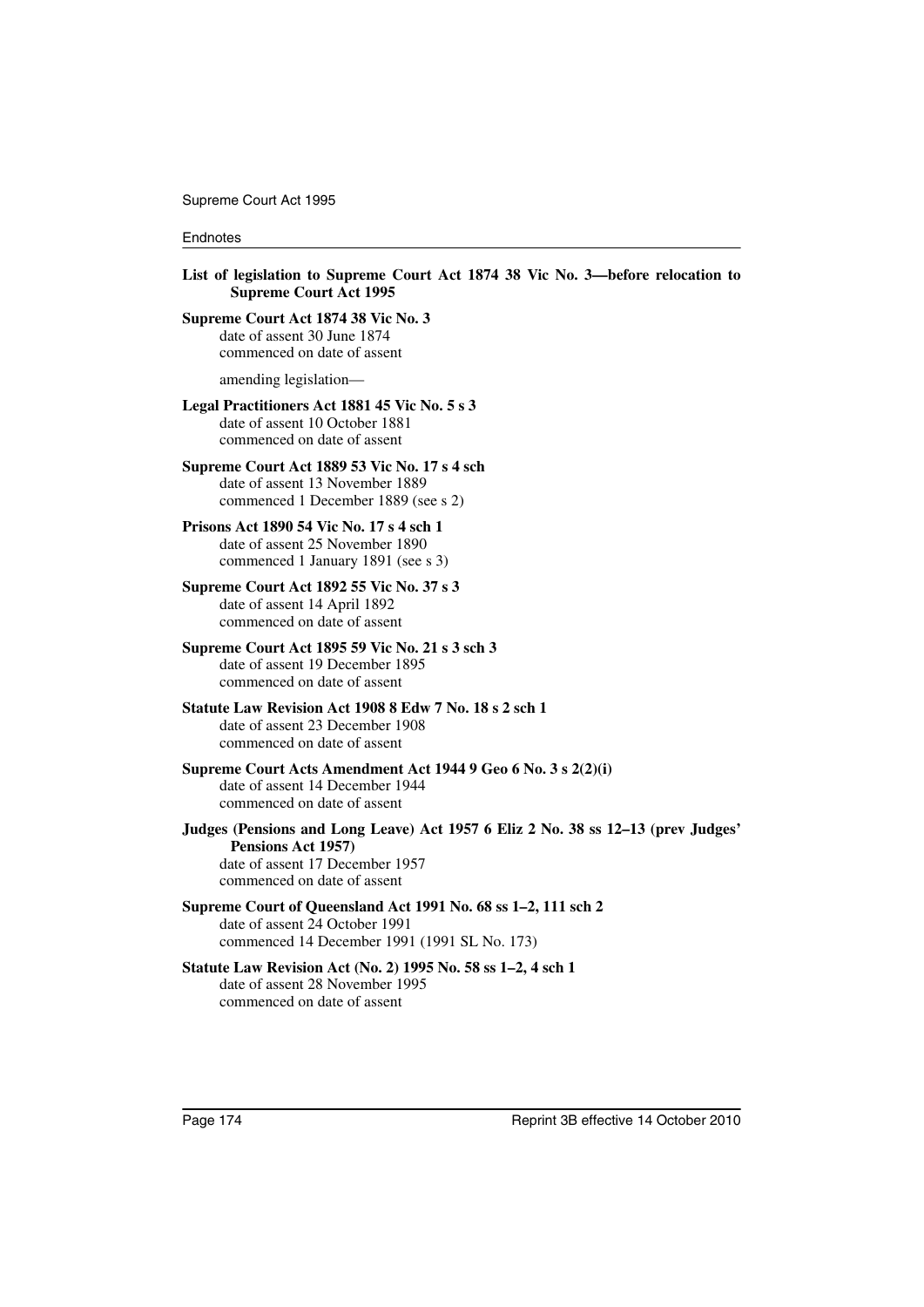**List of legislation to Sheriff's Act 1875 39 Vic No. 3—before relocation to Supreme Court Act 1995**

**Sheriff's Act 1875 39 Vic No. 3**

date of assent 13 July 1875 commenced on date of assent

amending legislation—

**Acts Citation Act 1903 3 Edw 7 No. 10 s 10 sch 3 (prev Acts Shortening Act Amendment Act 1903)** date of assent 13 November 1903

commenced on date of assent

### **Statute Law Revision Act 1908 8 Edw 7 No. 18 s 2 sch 1**

date of assent 23 December 1908 commenced on date of assent

**Statute Law Revision Act (No. 2) 1995 No. 58 ss 1–2, 4 sch 1** date of assent 28 November 1995 commenced on date of assent

**List of legislation to Judicature Act 1876 40 Vic No. 6—before relocation to Supreme Court Act 1995**

**Judicature Act 1876 40 Vic No. 6** date of assent 9 October 1876 commenced 1 January 1877 (see s 26)

amending legislation—

#### **Repealing Rules 1900 s 1 sch 1**

pubd gaz 17 October 1900 pp 1146–7 commenced 1 January 1901 (see s 5)

**Acts Citation Act 1903 3 Edw 7 No. 10 s 10 sch 3 (prev Acts Shortening Act Amendment Act 1903)** date of assent 13 November 1903

commenced on date of assent

#### **Statute Law Revision Act 1908 8 Edw 7 No. 18 s 2 sch 1** date of assent 23 December 1908 commenced on date of assent

#### **Supreme Court Act 1921 12 Geo 5 No. 15 s 12(2)(i)** date of assent 5 November 1921 commenced 31 March 1922 (proc pubd gaz 30 March 1922 p 999)

#### **Property Law Act 1974 No. 76 s 3(2) sch 6 pt 3** date of assent 1 November 1974 commenced 1 December 1975 (see s 1(2))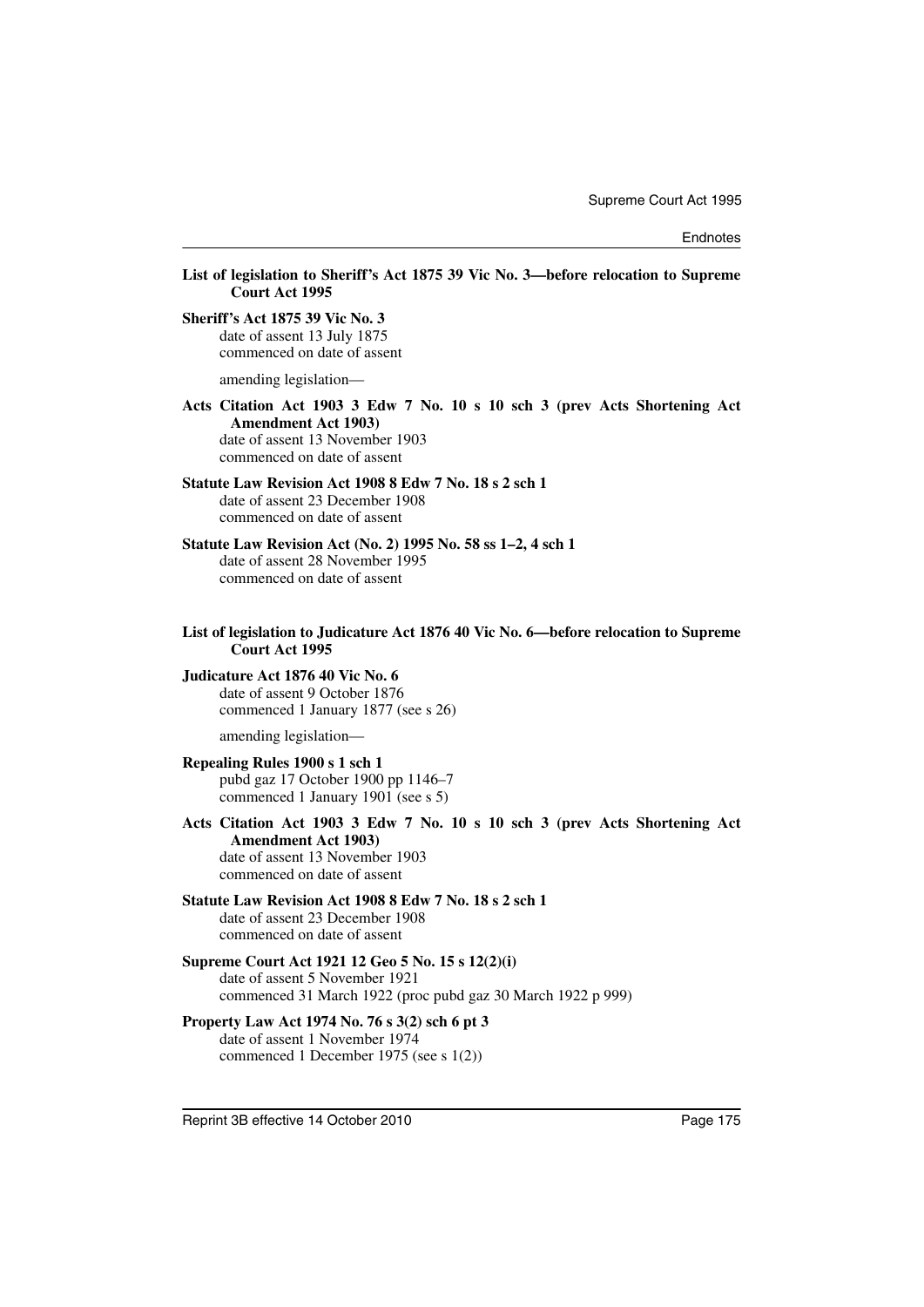Supreme Court Act 1995

#### Endnotes

| Supreme Court of Queensland Act 1991 No. 68 ss 1-2, 111 sch 2<br>date of assent 24 October 1991<br>commenced 14 December 1991 (1991 SL No. 173) |
|-------------------------------------------------------------------------------------------------------------------------------------------------|
| Statute Law Revision Act (No. 2) 1995 No. 58 ss 1-2, 4 sch 1<br>date of assent 28 November 1995<br>commenced on date of assent                  |
| List of legislation to Supreme Court Act 1892 55 Vic No. 37—before relocation to<br><b>Supreme Court Act 1995</b>                               |
| Supreme Court Act 1892 55 Vic No. 37<br>date of assent 14 April 1892<br>commenced on date of assent                                             |
| amending legislation-                                                                                                                           |
| Supreme Court Act 1893 57 Vic No. 17 ss 3-4<br>date of assent 18 October 1893<br>commenced on date of assent                                    |
| Supreme Court Act 1895 59 Vic No. 21 ss 17, 3 sch 3<br>date of assent 19 December 1895<br>commenced on date of assent                           |
| Supreme Court of Queensland Act 1991 No. 68 ss 1-2, 111 sch 2<br>date of assent 24 October 1991<br>commenced 14 December 1991 (1991 SL No. 173) |
| Statute Law Revision Act (No. 2) 1995 No. 58 ss 1-2, 4 sch 1<br>date of assent 28 November 1995<br>commenced on date of assent                  |
| List of legislation to Supreme Court Act 1893 57 Vic No. 17—before relocation to<br><b>Supreme Court Act 1995</b>                               |
| Supreme Court Act 1893 57 Vic No. 17<br>date of assent 18 October 1893<br>commenced on date of assent                                           |
| amending legislation-                                                                                                                           |
| Supreme Court Act 1895 59 Vic No. 21 s 17<br>date of assent 19 December 1895<br>commenced on date of assent                                     |
| Supreme Court of Queensland Act 1991 No. 68 ss 1-2, 111 sch 2<br>date of assent 24 October 1991<br>commenced 14 December 1991 (1991 SL No. 173) |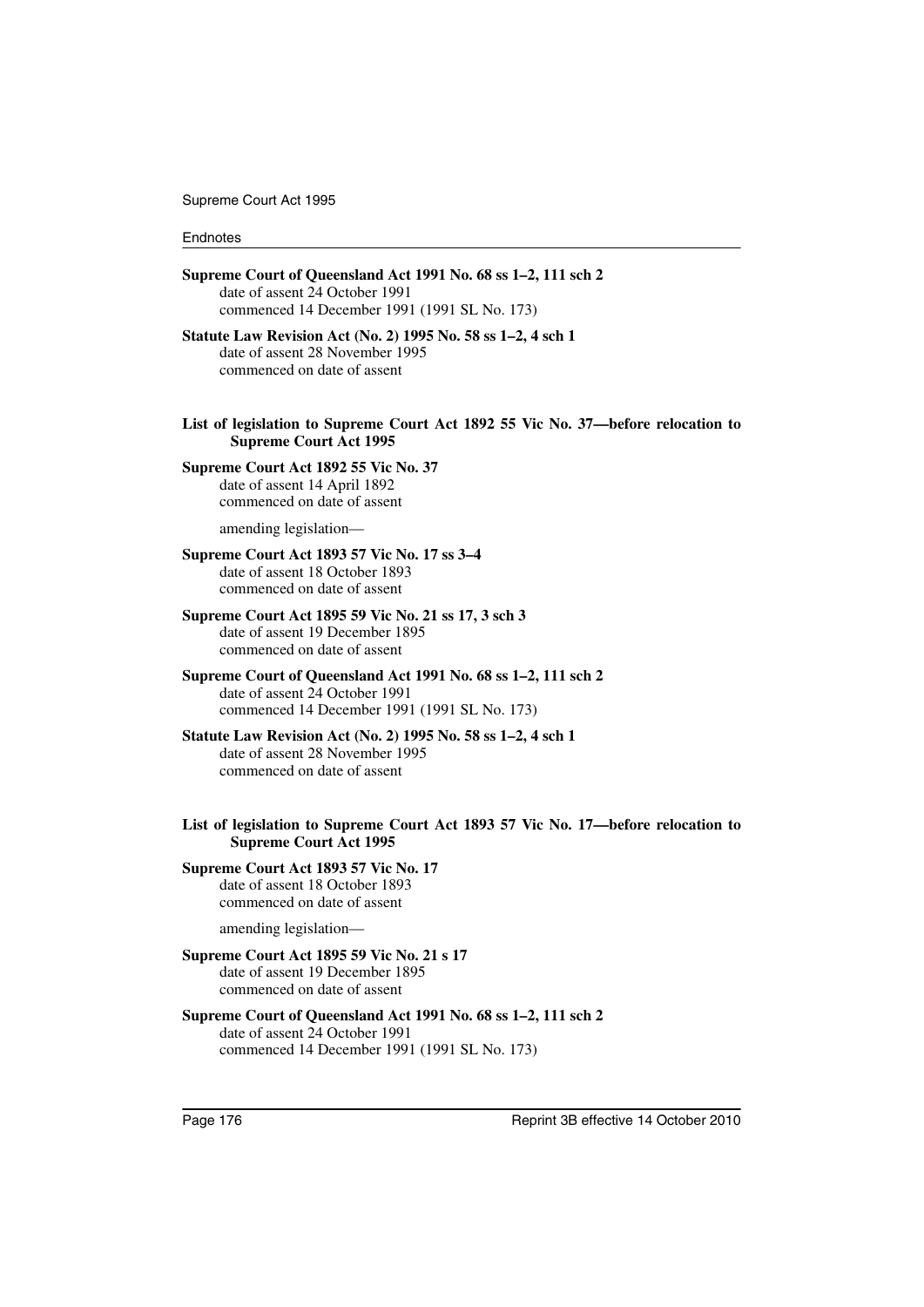| Statute Law Revision Act (No. 2) 1995 No. 58 ss 1-2, 4 sch 1<br>date of assent 28 November 1995<br>commenced on date of assent                      |
|-----------------------------------------------------------------------------------------------------------------------------------------------------|
|                                                                                                                                                     |
| List of legislation to Supreme Court Act 1895 59 Vic No. 21—before relocation to<br><b>Supreme Court Act 1995</b>                                   |
| Supreme Court Act 1895 59 Vic No. 21<br>date of assent 19 December 1895<br>commenced on date of assent                                              |
| amending legislation-                                                                                                                               |
| Supreme Court Act 1899 63 Vic No. 5 s 4<br>date of assent 3 November 1899<br>commenced on date of assent                                            |
| Central and Northern Districts Boundaries Act 1900 64 Vic No. 2 s 2<br>date of assent 18 September 1900<br>commenced on date of assent              |
| Supreme Court Acts Amendment Act 1903 3 Edw 7 No. 9 s 4<br>date of assent 13 November 1903<br>commenced on date of assent                           |
| Statute Law Revision Act 1908 8 Edw 7 No. 18 s 2 sch 1<br>date of assent 23 December 1908<br>commenced on date of assent                            |
| Supreme Court Act 1921 12 Geo 5 No. 15 s 12(2)(iv)<br>date of assent 5 November 1921<br>commenced 31 March 1922 (proc pubd gaz 30 March 1922 p 999) |
| Supreme Court of Queensland Act 1991 No. 68 ss 1-2, 111 sch 2<br>date of assent 24 October 1991<br>commenced 14 December 1991 (1991 SL No. 173)     |
| Statute Law Revision Act (No. 2) 1995 No. 58 ss 1-2, 4 sch 1<br>date of assent 28 November 1995<br>commenced on date of assent                      |
| List of legislation to Supreme Court Act 1899 63 Vic No. 5-before relocation to<br><b>Supreme Court Act 1995</b>                                    |
| Supreme Court Act 1899 63 Vic No. 5<br>date of assent 3 November 1899<br>commenced on date of assent                                                |

amending legislation—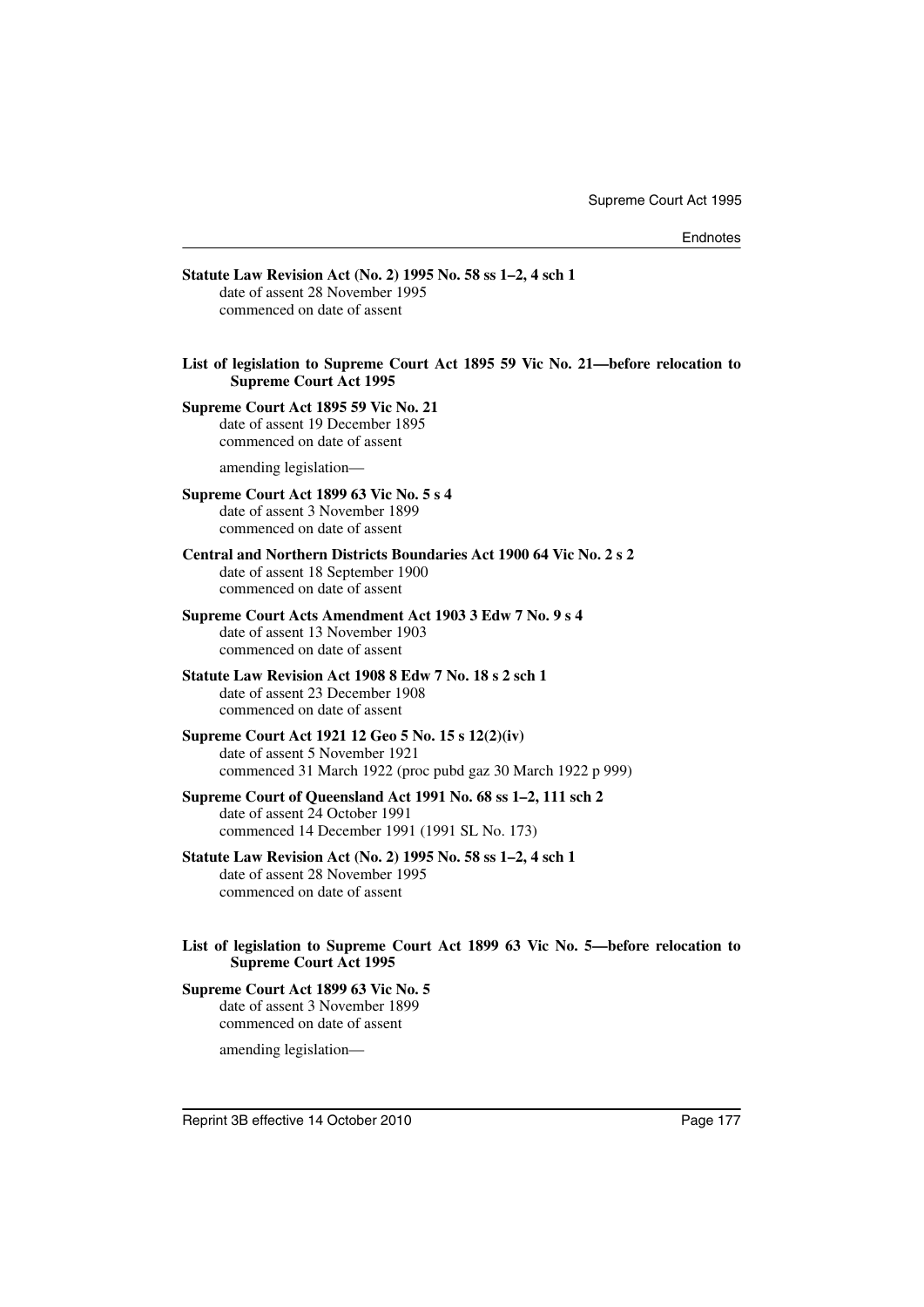Supreme Court Act 1995

### Endnotes

| Statute Law Revision Act 1908 8 Edw 7 No. 18 s 2 sch 1<br>date of assent 23 December 1908<br>commenced on date of assent                                                                                                                         |
|--------------------------------------------------------------------------------------------------------------------------------------------------------------------------------------------------------------------------------------------------|
| Statute Law Revision Act (No. 2) 1995 No. 58 ss 1–2, 4 sch 1<br>date of assent 28 November 1995<br>commenced on date of assent                                                                                                                   |
| List of legislation to Commercial Causes Act 1910 1 Geo 5 No. 23—before relocation<br>to Supreme Court Act 1995                                                                                                                                  |
| <b>Commercial Causes Act 1910 1 Geo 5 No. 23</b><br>date of assent 4 January 1911<br>commenced on date of assent                                                                                                                                 |
| amending legislation-                                                                                                                                                                                                                            |
| <b>Commercial Causes Act Amendment Act 1972 No. 15</b><br>date of assent 15 December 1972<br>commenced on date of assent                                                                                                                         |
| Supreme Court of Queensland Act 1991 No. 68 ss 1–2, 111 sch 2<br>date of assent 24 October 1991<br>commenced 14 December 1991 (1991 SL No. 173)                                                                                                  |
| Statute Law Revision Act (No. 2) 1995 No. 58 ss 1–2, 4 sch 1<br>date of assent 28 November 1995<br>commenced on date of assent                                                                                                                   |
| List of legislation to Supreme Court Act 1921 12 Geo 5 No. 15—before relocation to<br><b>Supreme Court Act 1995</b>                                                                                                                              |
| <b>Supreme Court Act 1921 12 Geo 5 No. 15</b><br>date of assent 5 November 1921<br>commenced 31 March 1922 (proc pubd gaz 30 March 1922 p 999)<br>Note—ss 10–10A relocated to Legal Practitioners Act 1995 pt 5 (see 1995 No. 58 s<br>$4$ sch 1) |
| amending legislation-                                                                                                                                                                                                                            |
| Industrial Arbitration Act Amendment Act 1925 16 Geo 5 No. 13 s 6 sch<br>date of assent 26 October 1925<br>commenced on date of assent                                                                                                           |
| Financial Emergency Act 1931 22 Geo 5 No. 1 s 6(2)(ii)<br>date of assent 29 June 1931<br>commenced 1 July 1931 (proc pubd gaz 30 June 1931 p 2505)                                                                                               |
| Legal Practitioners Act Amendment Act 1938 2 Geo 6 No. 20 s 7<br>date of assent 24 November 1938<br>commenced on date of assent                                                                                                                  |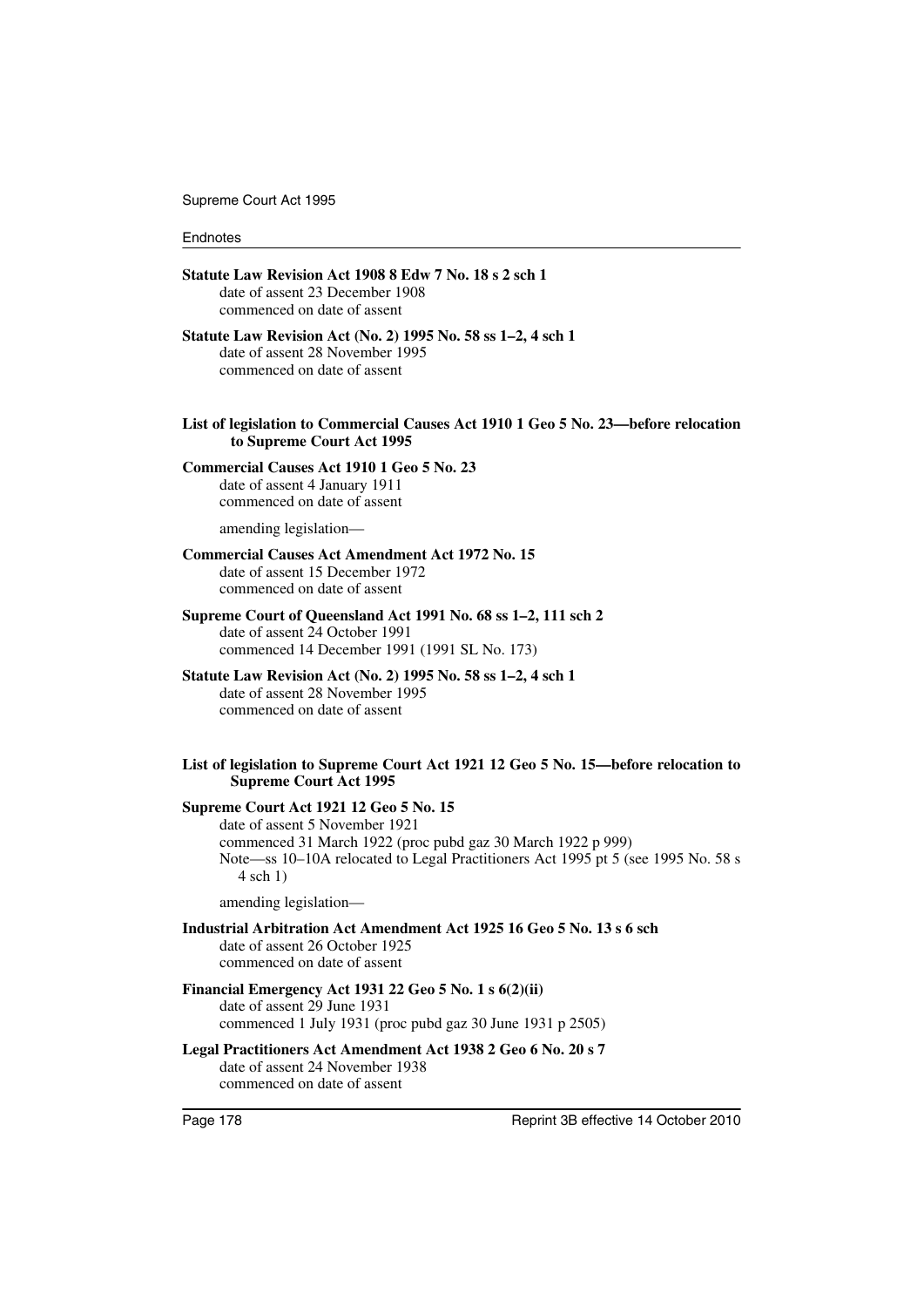| Supreme Court Act Amendment Act 1941 5 Geo 6 No. 11 s 2<br>date of assent 20 November 1941<br>commenced on date of assent                          |
|----------------------------------------------------------------------------------------------------------------------------------------------------|
| Supreme Court Acts Amendment Act 1944 9 Geo 6 No. 3 s 2(2)(ii)<br>date of assent 14 December 1944<br>commenced on date of assent                   |
| Supreme Court Acts Amendment Act 1946 10 Geo 6 No. 53 s 3<br>date of assent 9 December 1946<br>commenced on date of assent                         |
| Supreme Court Acts Amendment Act 1949 13 Geo 6 No. 42 s 3<br>date of assent 10 November 1949<br>commenced on date of assent                        |
| Supreme Court Acts Amendment Act 1952 1 Eliz 2 No. 30 s 3<br>date of assent 16 October 1952<br>commenced on date of assent                         |
| Supreme Court Acts and Another Act Amendment Act 1955 4 Eliz 2 No. 34 s 4<br>date of assent 24 November 1955<br>commenced on date of assent        |
| Supreme Court Acts Amendment Act (No. 2) 1955 4 Eliz 2 No. 35 s 5<br>date of assent 30 November 1955<br>commenced on date of assent                |
| District Courts Act 1958 7 Eliz 2 No. 66 s 4(1)<br>date of assent 16 December 1958<br>commenced 10 April 1959 (proc pubd gaz 10 April 1959 p 1939) |
| Supreme Court Acts Amendment Act 1961 10 Eliz 2 No. 4 s 3<br>date of assent 17 March 1961<br>commenced on date of assent                           |
| Supreme Court Acts Amendment Act (No. 2) 1963 No. 46 s 2<br>date of assent 20 December 1963<br>commenced on date of assent                         |
| Supreme Court Acts Amendment Act 1975 No. 3 s 3<br>date of assent 3 April 1975<br>commenced on date of assent                                      |
| Supreme Court Act Amendment Act 1979 No. 18 s 2<br>date of assent 15 May 1979<br>commenced on date of assent                                       |
| Supreme Court Acts Amendment Act 1982 No. 49 s 3<br>date of assent 22 October 1982<br>commenced on date of assent                                  |
|                                                                                                                                                    |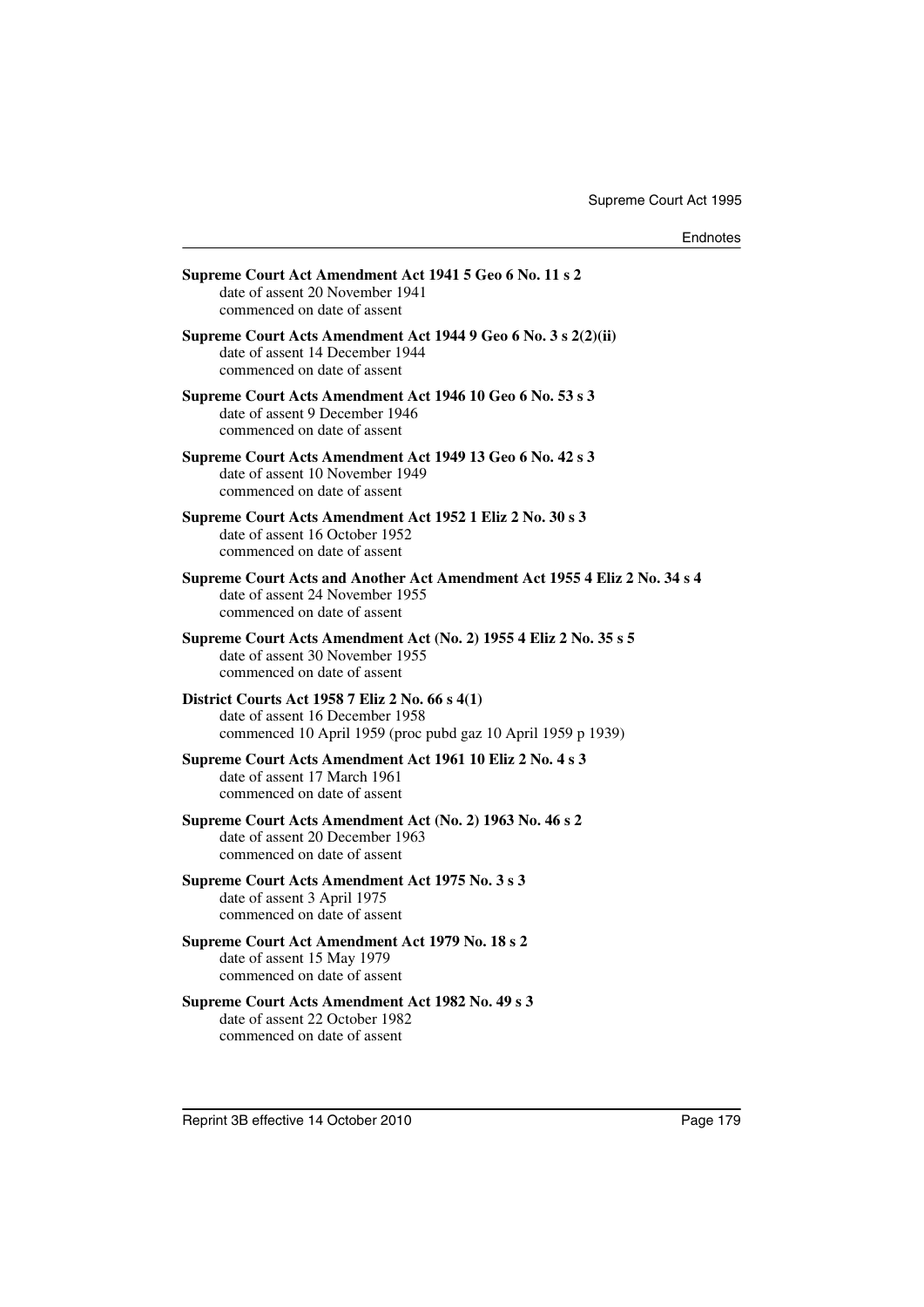#### Endnotes

| Supreme Court Judges Appointment Act 1983 No. 6 s 7<br>date of assent 21 March 1983<br>commenced on date of assent                                                                                                                                 |
|----------------------------------------------------------------------------------------------------------------------------------------------------------------------------------------------------------------------------------------------------|
| Supreme Court of Queensland Act 1991 No. 68 ss 1–2, 111 sch 2 (this Act is amended,<br>see amending legislation below)<br>date of assent 24 October 1991<br>commenced 14 December 1991 (1991 SL No. 173)                                           |
| amending legislation-                                                                                                                                                                                                                              |
| Justice and Attorney-General (Miscellaneous Provisions) Act 1995 No. 24 ss<br>1, 48 (amends 1991 No. 68 above)<br>date of assent 11 April 1995<br>s 1 commenced on date of assent<br>remaining provisions commenced 14 December 1991 (see s 48(2)) |
| Statute Law (Miscellaneous Provisions) Act (No. 2) 1992 No. 68 ss 1–3 sch 1<br>date of assent 7 December 1992<br>commenced on date of assent                                                                                                       |
| Justice and Attorney-General (Miscellaneous Provisions) Act 1994 No. 24 ss 1-3(1)<br>sch<br>date of assent 10 May 1994<br>commenced 30 May 1994 (1994 SL No. 168)                                                                                  |
| Statute Law Revision Act (No. 2) 1995 No. 58 ss 1-2, 4 sch 1<br>date of assent 28 November 1995<br>commenced on date of assent                                                                                                                     |
| List of legislation to Supreme Court Acts Amendment Act (No. 2) 1958 7 Eliz 2 No.<br>13-before relocation to Supreme Court Act 1995                                                                                                                |
| Supreme Court Acts Amendment Act (No. 2) 1958 7 Eliz 2 No. 13<br>date of assent 28 April 1958<br>commenced on date of assent                                                                                                                       |
| amending legislation-                                                                                                                                                                                                                              |
| Supreme Court of Queensland Act 1991 No. 68 ss 1-2, 111 sch 2<br>date of assent 24 October 1991<br>commenced 14 December 1991 (1991 SL No. 173)                                                                                                    |
| Statute Law Revision Act (No. 2) 1995 No. 58 ss 1-2, 4 sch 1<br>date of assent 28 November 1995<br>commenced on date of assent                                                                                                                     |

**List of legislation to Supreme Court Act 1995—after relocation of Supreme Court Constitution Amendment Act 1861 25 Vic No. 13, Common Law Pleading Act 1867 31 Vic No. 5, Common Law Practice Act 1867 31 Vic No. 17, Common**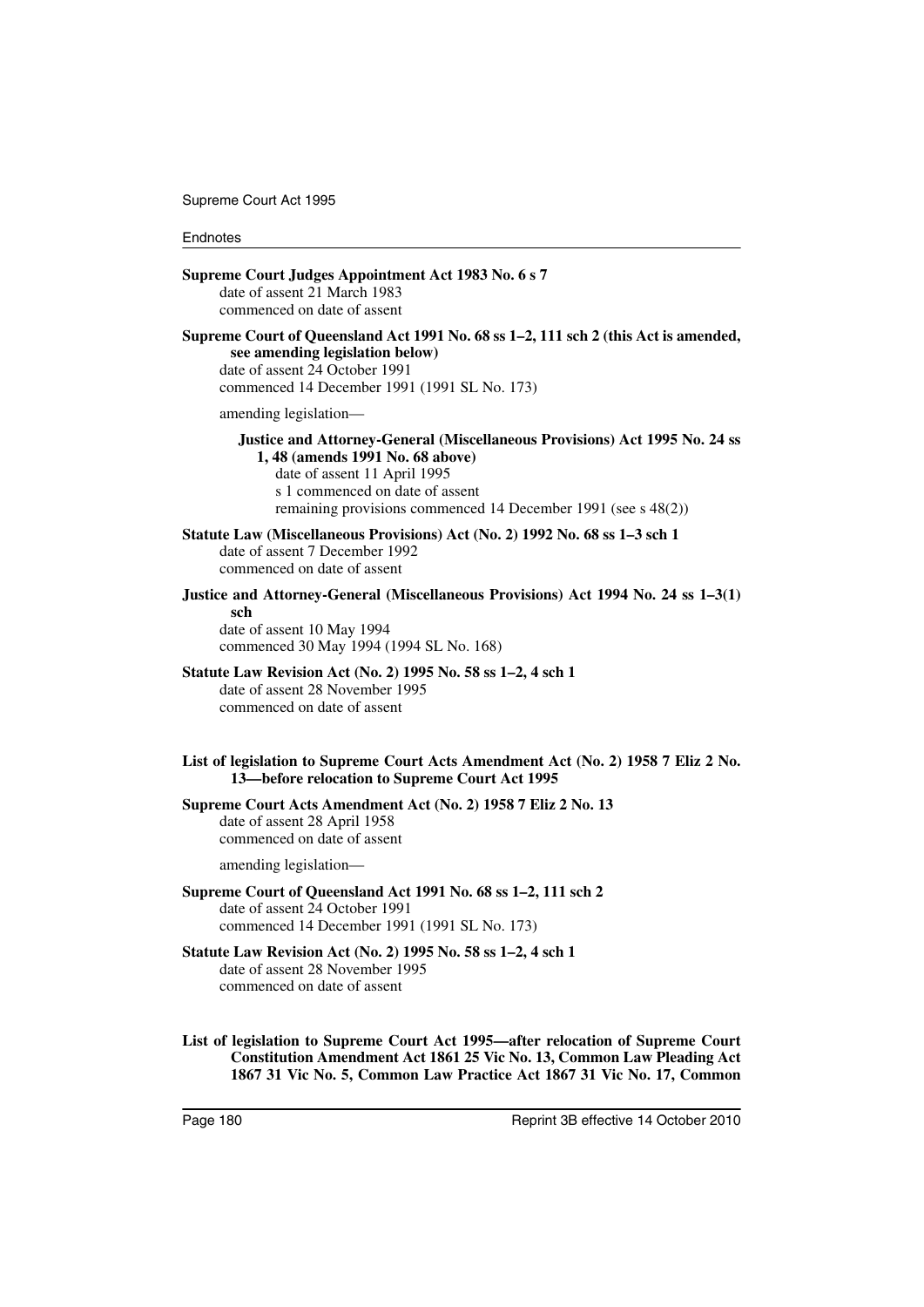**Law Process Act 1867 31 Vic No. 4, Costs Act 1867 31 Vic No. 20, Equity Act 1867 31 Vic No. 18, Interdict Act 1867 31 Vic No.11, Supreme Court Act 1867 31 Vic No. 23, Writs of Dedimus Act 1871 34 Vic No. 25, Supreme Court Act 1874 38 Vic No. 3, Sheriff's Act 1875 39 Vic No. 3, Judicature Act 1876 40 Vic No. 6, Supreme Court Act 1892 55 Vic No. 37, Supreme Court Act 1893 57 Vic No. 17, Supreme Court Act 1895 59 Vic No. 21, Supreme Court Act 1899 63 Vic No. 5, Commercial Causes Act 1910 1 Geo 5 No. 23, Supreme Court Act 1921 12 Geo 5 No.15, Supreme Court Acts Amendment Act (No. 2) 1958 7 Eliz 2 No. 13**

#### **Courts Reform Amendment Act 1997 No. 38 ss 1–2 pt 12**

date of assent 18 July 1997 ss 1–2 commenced on date of assent remaining provisions commenced 1 September 1997 (1997 SL No. 265)

## **Justice and Other Legislation (Miscellaneous Provisions) Act (No. 2) 1997 No. 82 ss 1–3, sch**

date of assent 5 December 1997 commenced on date of assent

#### **Civil Justice Reform Act 1998 No. 20 ss 1, 2(3), 27 sch 2**

date of assent 1 May 1998 ss 1–2 commenced on date of assent remaining provisions commenced 1 July 1999 (automatic commencement under AIA s 15DA(2) (1999 SL No. 70 s 2(3))

#### **Guardianship and Administration Act 2000 No. 8 ss 1–2, 263 sch 3**

date of assent 20 April 2000 ss 1–2 commenced on date of assent remaining provisions commenced 1 July 2000 (2000 SL No. 125)

## **Justice and Other Legislation (Miscellaneous Provisions) Act 2000 No. 58 ss 1–2 sch**

date of assent 17 November 2000 commenced on date of assent

#### **Constitution of Queensland 2001 No. 80 ss 1–2, 94 sch 2**

date of assent 3 December 2001 ss 1–2 commenced on date of assent remaining provisions commenced 6 June 2002 (see s 2)

#### **Justice and Other Legislation (Miscellaneous Provisions) Act 2002 No. 34 s 1, pt 16, s 60 sch 5**

date of assent 16 August 2002 commenced on date of assent

#### **Discrimination Law Amendment Act 2002 No. 74 pts 1, 12**

date of assent 13 December 2002 ss 1–2 commenced on date of assent remaining provisions commenced 1 April 2003 (2003 SL No. 51)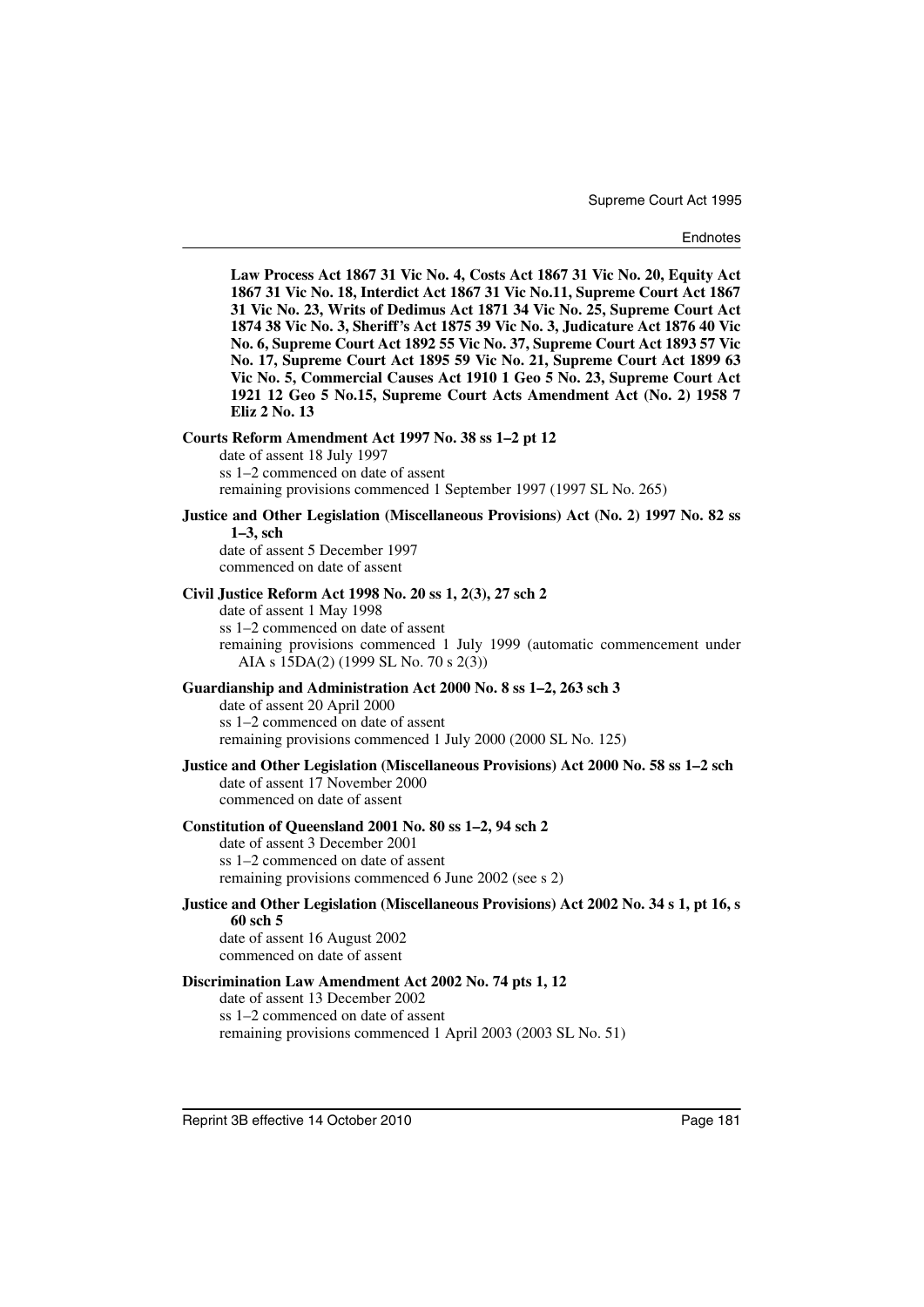| Child Protection (International Measures) Act 2003 No. 57 ss 1, 39(1) sch 2<br>date of assent 18 September 2003<br>commenced on date of assent                                                                                 |
|--------------------------------------------------------------------------------------------------------------------------------------------------------------------------------------------------------------------------------|
| Justice and Other Legislation Amendment Act 2003 No. 77 ss 1, 2(3), pt 24<br>date of assent 6 November 2003<br>ss 1–2 commenced on date of assent<br>remaining provisions commenced 8 December 2003 (2003 SL No. 310)          |
| Legal Profession Act 2003 No. 97 ss 1, 2(2), 380 sch 1<br>date of assent 3 December 2003<br>ss 1-2 commenced on date of assent<br>remaining provisions never proclaimed into force and rep 2004 No. 11 s 642                   |
| Legal Profession Act 2004 No. 11 ss 1, 2(2), 596 sch 1<br>date of assent 31 May 2004<br>ss 1-2 commenced on date of assent<br>remaining provisions commenced 1 July 2004 (2004 SL No. 106)                                     |
| Justice and Other Legislation Amendment Act 2004 No. 43 ss 1-2, pt 24<br>date of assent 18 November 2004<br>ss 1–2 commenced on date of assent<br>remaining provisions commenced 11 April 2005 (2005 SL No. 26)                |
| Legal Profession Act 2007 No. 24 ss 1-2, 770 sch 1<br>date of assent 28 May 2007<br>ss 1–2 commenced on date of assent<br>remaining provisions commenced 1 July 2007 (2007 SL No. 151)                                         |
| Justice and Other Legislation Amendment Act 2008 No. 59 s 1, pt 29, s 130 sch<br>date of assent 25 November 2008<br>commenced on date of assent                                                                                |
| Justice and Other Legislation Amendment Act 2010 No. 42 s 1, pt 33<br>date of assent 14 October 2010<br>commenced on date of assent                                                                                            |
| Personal Property Securities (Ancillary Provisions) Act 2010 No. 44 ss 1-2, ch 4 pt 49<br>date of assent 14 October 2010<br>ss 1–2 commenced on date of assent<br>remaining provisions not yet proclaimed into force (see s 2) |
| <b>List of annotations</b><br>8                                                                                                                                                                                                |

# **This reprint has been renumbered—see table of renumbered provisions in endnote 9.**

**Supreme Court Act 1995 (prev Supreme Court Act 1921 12 Geo 5 No. 15)**

**Long title** amd 1995 No. 58 s 4 sch 1; 2000 No. 58 s 2 sch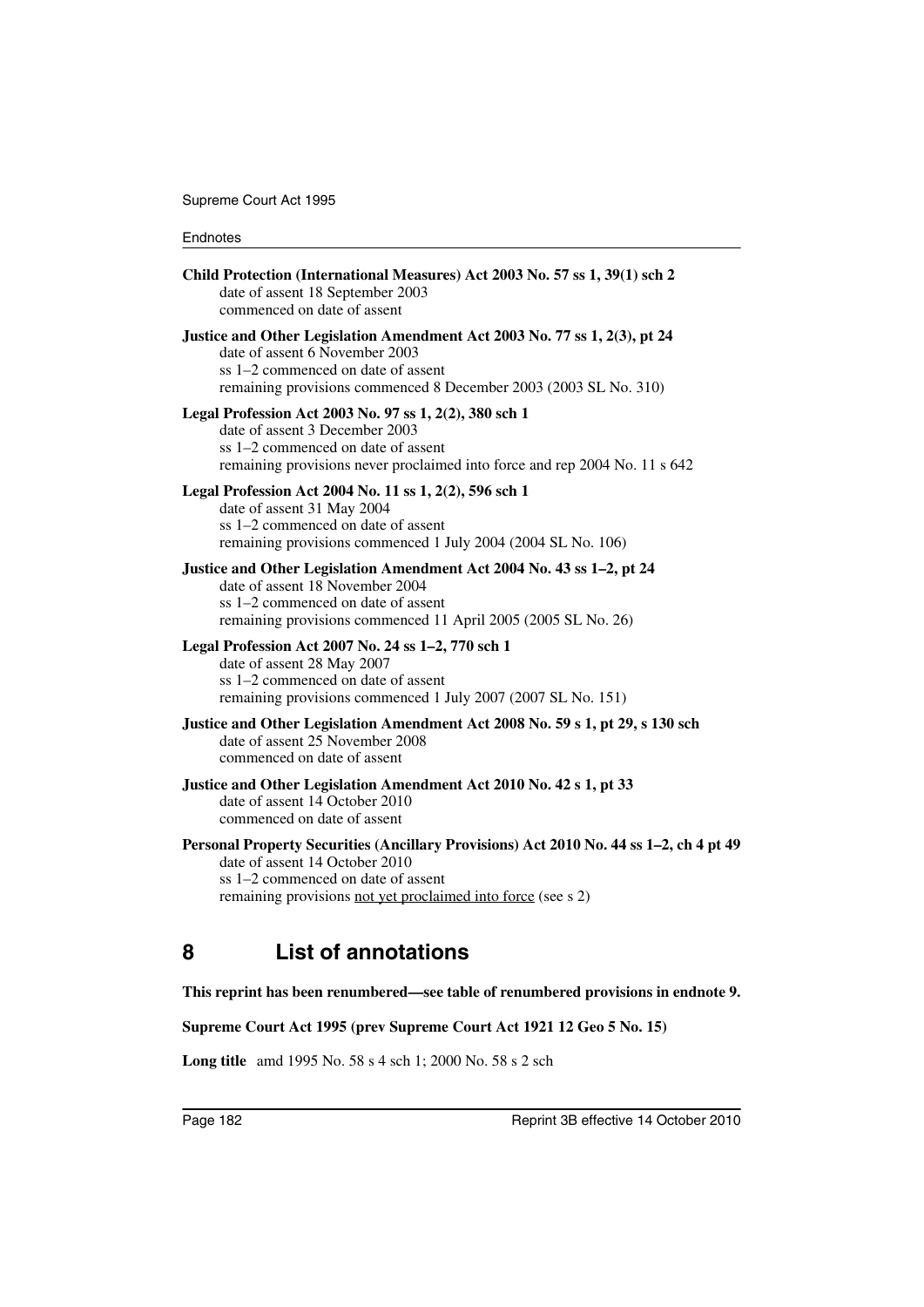## **PART 1—PRELIMINARY pt hdg** ins 1995 No. 58 s 4 sch 1 **Short title s 1** sub 1995 No. 58 s 4 sch 1 **Act is, in part, a consolidation prov hdg** sub 2000 No. 58 s 2 sch **s 2** ins 1995 No. 58 s 4 sch 1 amd 2000 No. 58 s 2 sch **Provision about the Child Protection (International Measures) Act 2003 s 2A** ins 2003 No. 57 s 39(1) sch 2 **PART 2—PROVISIONS FROM SUPREME COURT CONSTITUTION AMENDMENT ACT 1861 pt hdg** ins 1995 No. 58 s 4 sch 1 **Purpose of pt 2 s 3** (prev 1861 25 Vic No. 13 s 31) om 1867 31 Vic No. 39 s 2 sch ins 1995 No. 58 s 4 sch 1 reloc 1995 No. 58 s 4 sch 1 **Deeds etc. may be registered s 4** (prev 1861 25 Vic No. 13 s 32) amd 1995 No. 58 s 4 sch 1 reloc 1995 No. 58 s 4 sch 1 **As to examination of witnesses on interrogatories s 5** (prev 1861 25 Vic No. 13 s 49) amd 1995 No. 58 s 4 sch 1 reloc 1995 No. 58 s 4 sch 1 **Habeas corpus s 6** (prev 1861 25 Vic No. 13 s 63) reloc 1995 No. 58 s 4 sch 1 **PART 3—PROVISIONS FROM COMMON LAW PLEADING ACT 1867 pt hdg** ins 1995 No. 58 s 4 sch 1 **Division 1—Purpose of part div hdg** (prev 1867 31 Vic No. 5 div 1 hdg) ins 1995 No. 58 s 4 sch 1 reloc 1995 No. 58 s 4 sch 1 **Purpose of pt 3 s 7** (prev 1867 31 Vic No. 5 s 42) om 1903 8 Edw 7 No. 18 s 2 sch 1 ins 1995 No. 58 s 4 sch 1 reloc 1995 No. 58 s 4 sch 1 **Division 2—Payment div hdg** (prev 1867 31 Vic No. 5 div 2 hdg) ins 1995 No. 58 s 4 sch 1 reloc 1995 No. 58 s 4 sch 1 **Action of debt being brought on judgment after money paid such payment may be pleaded in bar the like in bonds s 8** (prev 1867 31 Vic No. 5 s 43) reloc 1995 No. 58 s 4 sch 1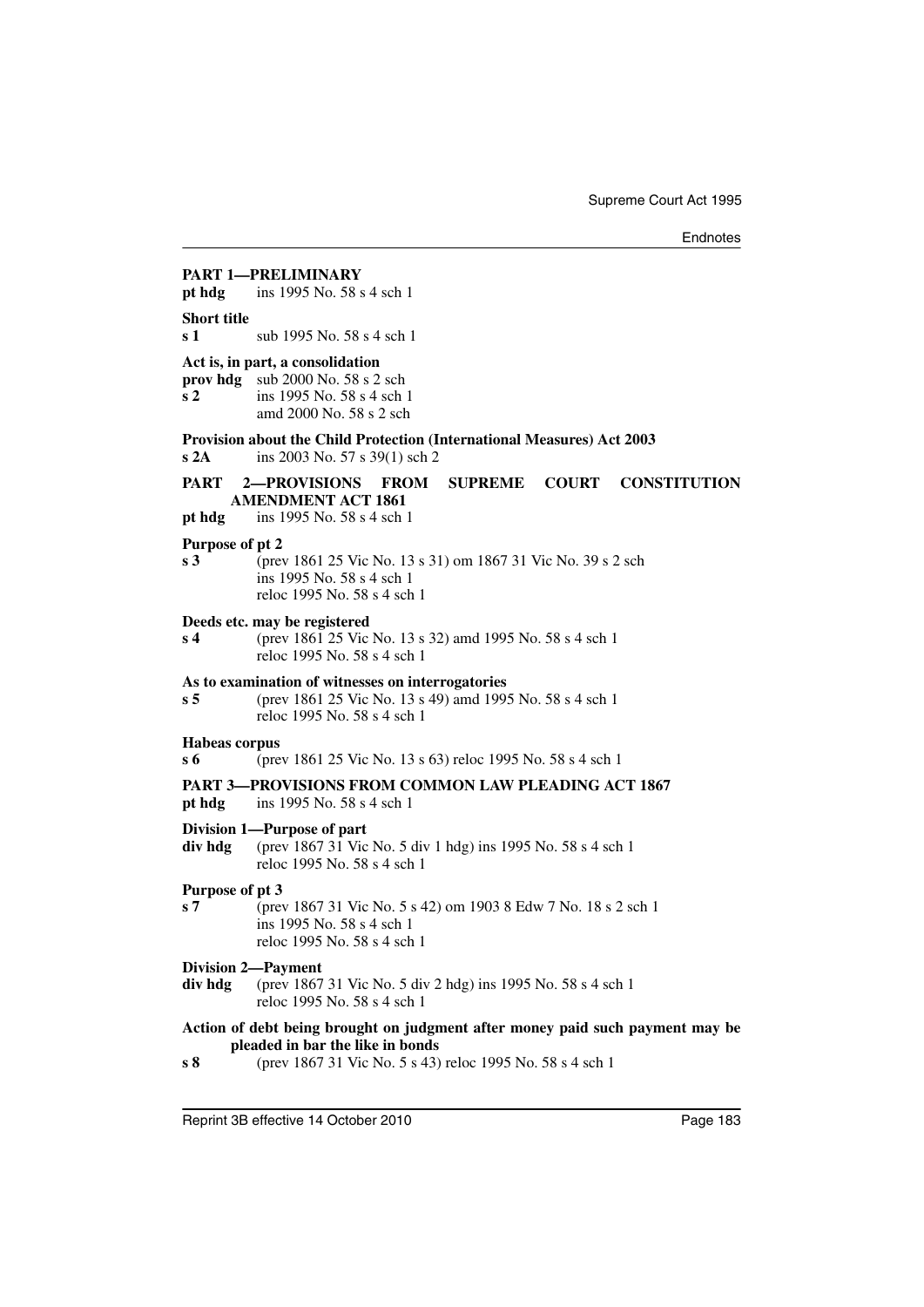| div hdg                      | Division 3-Payment into court<br>(prev 1867 31 Vic No. 5 div 3 hdg) ins 1995 No. 58 s 4 sch 1<br>reloc 1995 No. 58 s 4 sch 1                                                                              |
|------------------------------|-----------------------------------------------------------------------------------------------------------------------------------------------------------------------------------------------------------|
| s 9                          | Principal and interest on bonds payable into court<br>(prev 1867 31 Vic No. 5 s 44) reloc 1995 No. 58 s 4 sch 1                                                                                           |
| s 10                         | Payment into court in replevin<br>(prev 1867 31 Vic No. 5 s 46) reloc 1995 No. 58 s 4 sch 1                                                                                                               |
| s 11                         | Effect of such payment in replevin<br>(prev 1867 31 Vic No. 5 s 47) reloc 1995 No. 58 s 4 sch 1                                                                                                           |
| pt hdg                       | <b>PART 4—PROVISIONS FROM COMMON LAW PRACTICE ACT 1867</b><br>ins 1995 No. 58 s 4 sch 1                                                                                                                   |
| div hdg                      | Division 1-Purpose of part<br>(prev 1867 31 Vic No. 17 div 1 hdg) ins 1995 No. 58 s 4 sch 1<br>reloc 1995 No. 58 s 4 sch 1                                                                                |
| Purpose of pt 4<br>s 12      | (prev 1867 31 Vic No. 17 s 1) sub 1995 No. 58 s 4 sch 1<br>reloc 1995 No. 58 s 4 sch 1                                                                                                                    |
| div hdg                      | <b>Division 2-Interpretation</b><br>(prev 1867 31 Vic No. 5 div 2 hdg) ins 1995 No. 58 s 4 sch 1<br>reloc 1995 No. 58 s 4 sch 1                                                                           |
| Definitions for pt 4<br>s 13 | (prev 1867 31 Vic No. 17 s 2) amd 1970 No. 44 s 2<br>sub 1995 No. 58 s 4 sch 1<br>reloc 1995 No. 58 s 4 sch 1                                                                                             |
| div hdg                      | Division 3—Abolition of wager of law<br>(prev 1867 31 Vic No. 5 div 3 hdg) ins 1995 No. 58 s 4 sch 1<br>reloc 1995 No. 58 s 4 sch 1                                                                       |
| s 14                         | Wager of law abolished<br>(prev 1867 31 Vic No. 17 s 3) reloc 1995 No. 58 s 4 sch 1                                                                                                                       |
| div hdg                      | Division 4—Assessment of damages<br>(prev 1867 31 Vic No. 5 div 4 hdg) ins 1995 No. 58 s 4 sch 1<br>reloc 1995 No. 58 s 4 sch 1                                                                           |
| s 15                         | Loss of earnings and future earnings<br>(prev 1867 31 Vic No. 17 s 4) om 1908 8 Edw 7 No. 18 s 2 sch 1<br>ins 1978 No. 84 s 2<br>reloc 1995 No. 58 s 4 sch 1                                              |
| s 16                         | <b>Compensation for future loss to be discounted</b><br>(prev 1867 31 Vic No. 17 s 5) om 1908 8 Edw 7 No. 18 s 2 sch 1<br>ins 1981 No. 87 s 5<br>amd 1995 No. 58 s 4 sch 1<br>reloc 1995 No. 58 s 4 sch 1 |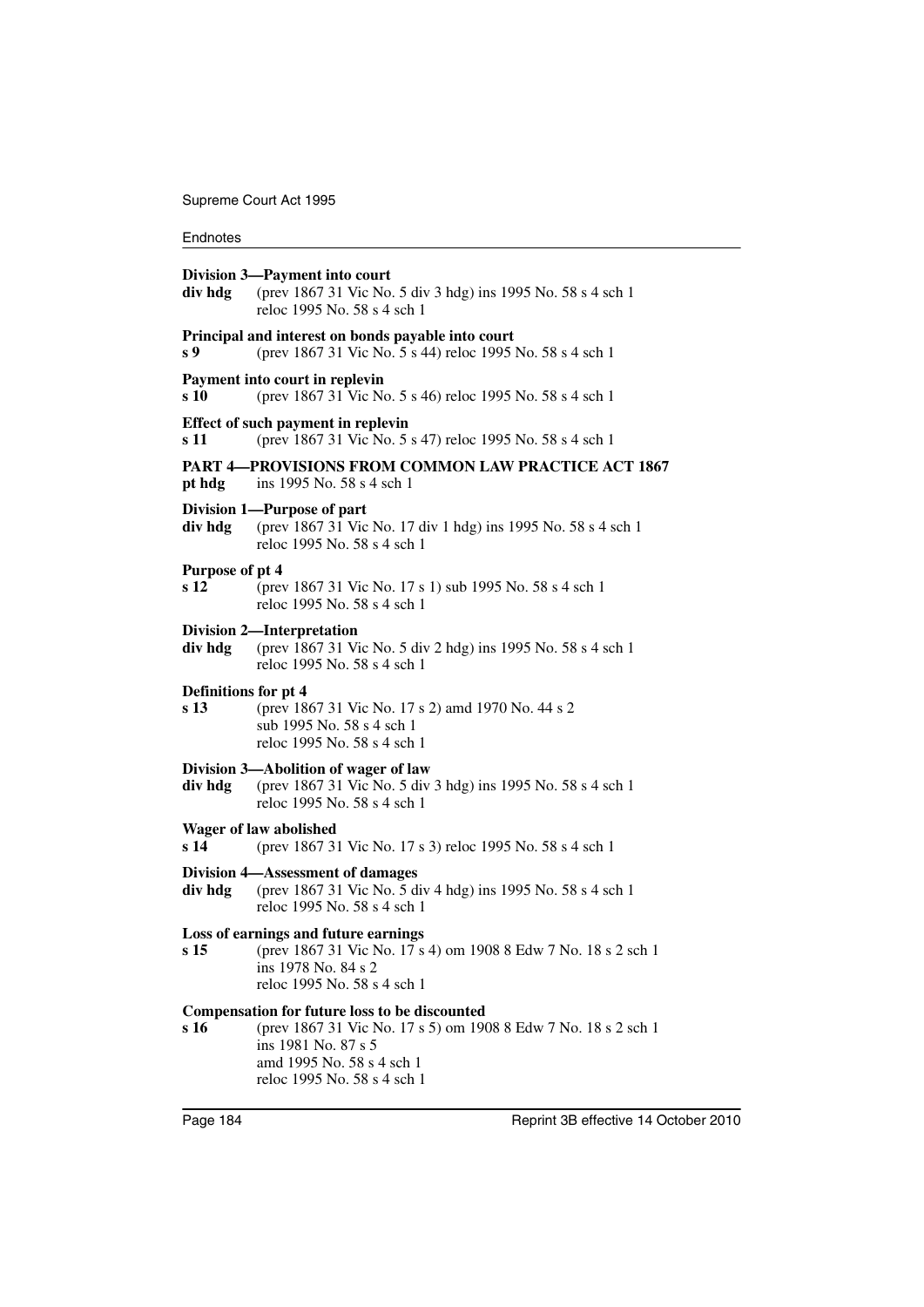| div hdg                                         | Division 5—Actions against and by executors<br>(prev 1867 31 Vic No. 5 div 5 hdg) ins 1995 No. 58 s 4 sch 1<br>reloc 1995 No. 58 s 4 sch 1                                                                          |
|-------------------------------------------------|---------------------------------------------------------------------------------------------------------------------------------------------------------------------------------------------------------------------|
| s 17                                            | Liability for death caused wrongfully<br>(prev 1867 31 Vic No. 17 s 12) reloc 1995 No. 58 s 4 sch 1                                                                                                                 |
| <b>Actions how brought</b><br>s 18              | (prev 1867 31 Vic No. 17 s 13) amd 1994 No. 85 s 5<br>reloc 1995 No. 58 s 4 sch 1<br>amd 2002 No. 74 s 83; 2004 No. 43 s 112                                                                                        |
| <b>Limitation of actions</b><br>s <sub>19</sub> | (prev 1867 31 Vic No. 17 s 14) amd 1956 5 Eliz 2 No. 19 s 6; 1981 No. 87 s 6<br>reloc 1995 No. 58 s 4 sch 1                                                                                                         |
| s20                                             | <b>Particulars of demand</b><br>(prev 1867 31 Vic No. 17 s 15) reloc 1995 No. 58 s 4 sch 1                                                                                                                          |
| s 21                                            | Where no action brought within 6 months by executor, then action may be brought<br>by persons beneficially interested<br>(prev 1867 31 Vic No. 17 s 15A) ins 1915 6 Geo 5 No. 22 s 2<br>reloc 1995 No. 58 s 4 sch 1 |
| s <sub>22</sub>                                 | Payment into court in one sum<br>(prev 1867 31 Vic No. 17 s 15B) ins 1915 6 Geo 5 No. 22 s 2<br>reloc 1995 No. 58 s 4 sch 1<br>amd 2004 No. 43 s 113                                                                |
| s <sub>23</sub>                                 | Exclusion of certain payments in assessment of damages<br>(prev 1867 31 Vic No. 17 s 15C) ins 1915 6 Geo 5 No. 22 s 2<br>sub 1972 No. 34 s 2<br>amd 1995 No. 58 s 4 sch 1<br>reloc 1995 No. 58 s 4 sch 1            |
| s23A                                            | Damages for spouse's benefit in wrongful death proceeding<br>ins 2004 No. 43 s 114                                                                                                                                  |
| s23B                                            | Damages for child's benefit in wrongful death proceeding<br>ins 2004 No. 43 s 114                                                                                                                                   |
| s23C                                            | Sections 23A and 23B do not limit<br>ins 2004 No. 43 s 114                                                                                                                                                          |
|                                                 | Transitional provision for Justice and Other Legislation Amendment Act 2004<br>$\mathbf{s}$ 23D ins 2004 No. 43 s 114                                                                                               |
| div hdg                                         | Division 6—Specific delivery of chattels<br>(prev 1867 31 Vic No. 5 div 6 hdg) ins 1995 No. 58 s 4 sch 1<br>reloc 1995 No. 58 s 4 sch 1                                                                             |
| prov hdg<br>s24                                 | Procedure after verdict for recovery of specific goods<br>sub 1995 No. 58 s 4 sch 1<br>(prev 1867 31 Vic No. 17 s 16) reloc 1995 No. 58 s 4 sch 1                                                                   |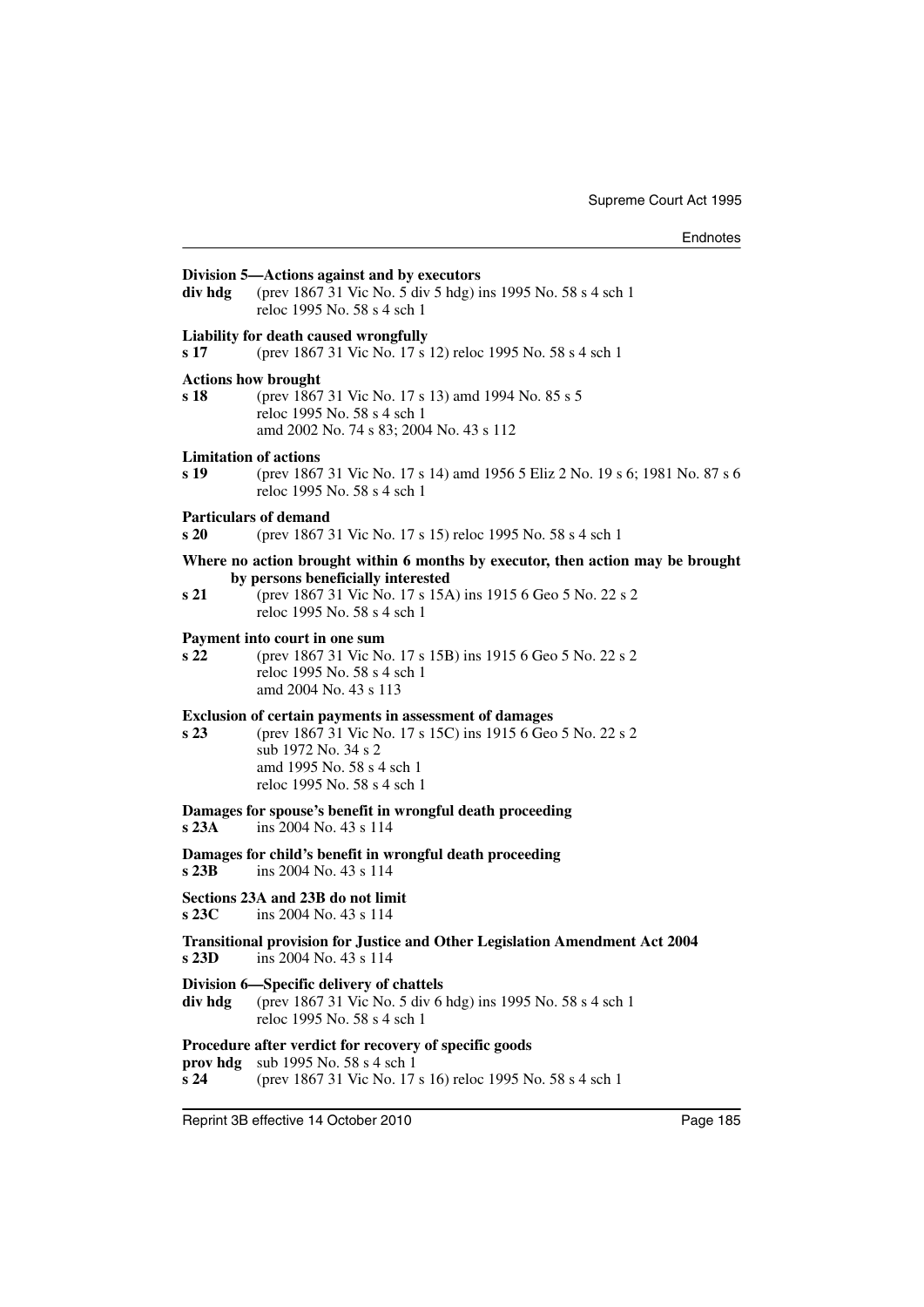## Endnotes

## **Specific delivery of chattels**

| s25                               | (prev 1867 31 Vic No. 17 s 17) reloc 1995 No. 58 s 4 sch 1                                                                                                                                                                                      |
|-----------------------------------|-------------------------------------------------------------------------------------------------------------------------------------------------------------------------------------------------------------------------------------------------|
| div hdg                           | Division 7—Execution on decrees and orders<br>(prev 1867 31 Vic No. 5 div 7 hdg) ins 1995 No. 58 s 4 sch 1<br>reloc 1995 No. 58 s 4 sch 1                                                                                                       |
| s26                               | Decrees and orders of courts of equity etc. to have effect of judgments<br>(prev 1867 31 Vic No. 17 s 19) reloc 1995 No. 58 s 4 sch 1                                                                                                           |
| div hdg                           | Division 8—Execution on foreign judgment<br>(prev 1867 31 Vic No. 5 div 8 hdg) ins 1995 No. 58 s 4 sch 1<br>reloc 1995 No. 58 s 4 sch 1                                                                                                         |
| s27                               | Memorial of judgment etc. under seal of Supreme Court of any other Australasian<br>colony filed in Supreme Court at Brisbane shall be a record thereof and<br>execution may issue<br>(prev 1867 31 Vic No. 17 s 20) reloc 1995 No. 58 s 4 sch 1 |
|                                   | <b>Particulars of memorial</b>                                                                                                                                                                                                                  |
| s <sub>28</sub>                   | (prev 1867 31 Vic No. 17 s 21) reloc 1995 No. 58 s 4 sch 1                                                                                                                                                                                      |
| s29                               | Mode of obtaining execution<br>(prev 1867 31 Vic No. 17 s 22) amd 1995 No. 58 s 4 sch 1<br>reloc 1995 No. 58 s 4 sch 1                                                                                                                          |
| div hdg                           | Division 9-Description of parties<br>(prev 1867 31 Vic No. 5 div 9 hdg) ins 1995 No. 58 s 4 sch 1<br>reloc 1995 No. 58 s 4 sch 1                                                                                                                |
| s <sub>30</sub>                   | Initials of names may be used in some cases<br>(prev 1867 31 Vic No. 17 s 23) reloc 1995 No. 58 s 4 sch 1                                                                                                                                       |
| s 31                              | Misnomer not to be pleaded in abatement<br>(prev 1867 31 Vic No. 17 s 24) amd 1995 No. 58 s 4 sch 1<br>reloc 1995 No. 58 s 4 sch 1                                                                                                              |
| div hdg                           | Division 10-Style of defendant<br>(prev 1867 31 Vic No. 5 div 10 hdg) ins 1995 No. 58 s 4 sch 1<br>reloc 1995 No. 58 s 4 sch 1                                                                                                                  |
| s 32                              | Copartnerships all of whose members are not known<br>(prev 1867 31 Vic No. 17 s 25) amd 1995 No. 58 s 4 sch 1<br>reloc 1995 No. 58 s 4 sch 1                                                                                                    |
| <b>Proviso</b><br>s <sub>33</sub> | (prev 1867 31 Vic No. 17 s 26) reloc 1995 No. 58 s 4 sch 1                                                                                                                                                                                      |
| div hdg                           | Division 11—Refusal to make affidavit<br>(prev 1867 31 Vic No. 5 div 11 hdg) ins 1995 No. 58 s 4 sch 1<br>reloc 1995 No. 58 s 4 sch 1                                                                                                           |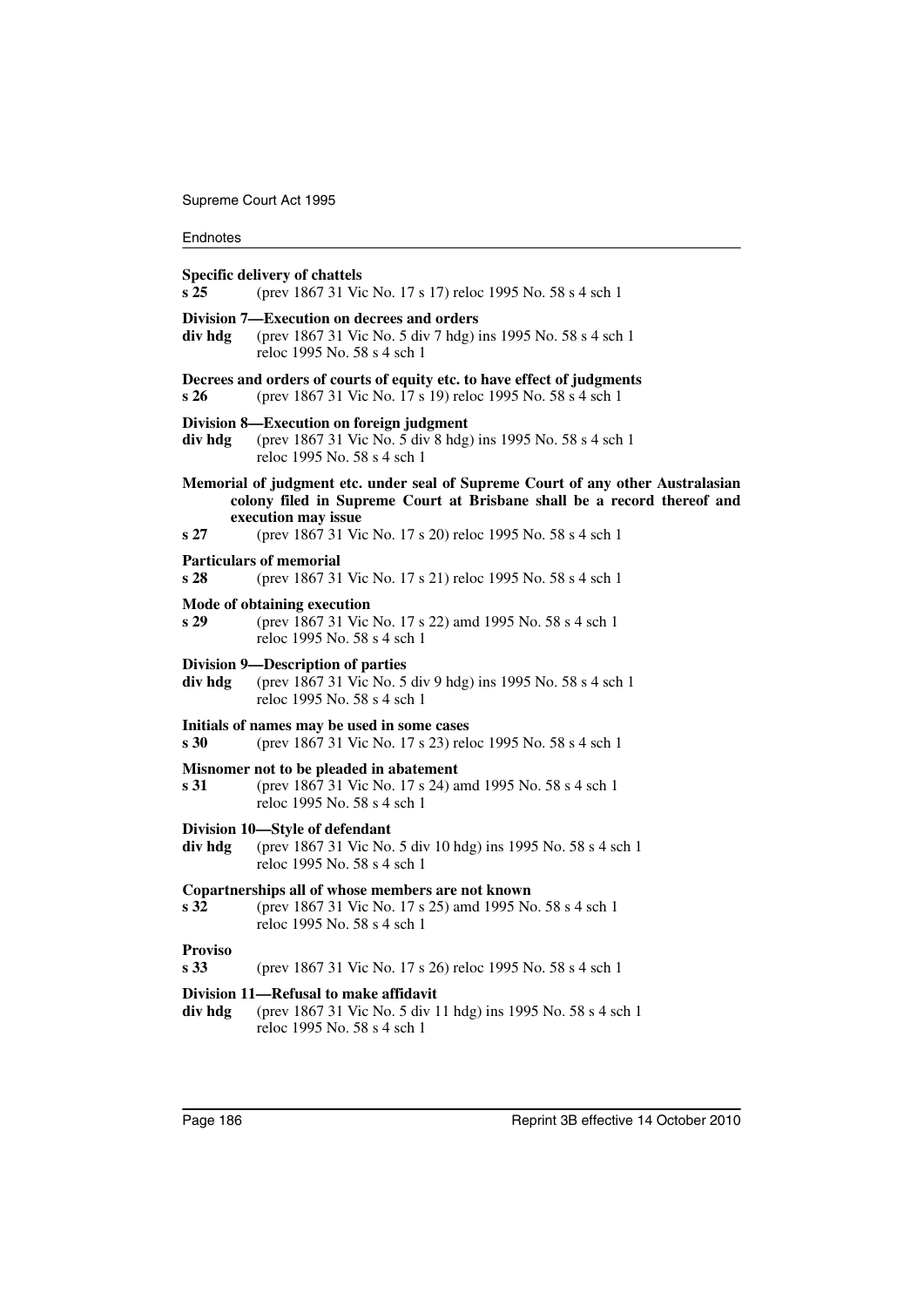| s 34             | Examination of person who refuses to make an affidavit<br>(prev 1867 31 Vic No. 17 s 40) reloc 1995 No. 58 s 4 sch 1                                                                                                               |
|------------------|------------------------------------------------------------------------------------------------------------------------------------------------------------------------------------------------------------------------------------|
| s 35             | Proceedings upon order for examination<br>(prev 1867 31 Vic No. 17 s 41) amd 1977 No. 47 s 3(3) sch 1 pt C<br>reloc 1995 No. 58 s 4 sch 1                                                                                          |
| div hdg          | Division 12-No new trial about stamp rulings<br>(prev 1867 31 Vic No. 5 div 12 hdg) ins 1995 No. 58 s 4 sch 1<br>reloc 1995 No. 58 s 4 sch 1                                                                                       |
| s 36             | No new trial for ruling as to stamp<br>(prev 1867 31 Vic No. 17 s 46) reloc 1995 No. 58 s 4 sch 1                                                                                                                                  |
| div hdg          | Division 13—Execution<br>(prev 1867 31 Vic No. 5 div 13 hdg) ins 1995 No. 58 s 4 sch 1<br>reloc 1995 No. 58 s 4 sch 1                                                                                                              |
| s 37             | Securities not realised to be relinquished if the person be taken in execution<br>(prev 1867 31 Vic No. 17 s 48) amd 1995 No. 58 s 4 sch 1<br>reloc 1995 No. 58 s 4 sch 1                                                          |
| div hdg          | <b>Division 14—Distringas</b><br>(prev 1867 31 Vic No. 5 div 14 hdg) ins 1995 No. 58 s 4 sch 1<br>reloc 1995 No. 58 s 4 sch 1                                                                                                      |
| s 38             | Stock and shares in public companies belonging to the debtor and standing in the<br>debtor's own name to be charged by order of a judge<br>(prev 1867 31 Vic No. 17 s 49) amd 1995 No. 58 s 4 sch 1<br>reloc 1995 No. 58 s 4 sch 1 |
| s 39             | Order of judge to be made in the first instance ex parte and on notice to the bank or<br>company etc. to operate as a distringas<br>(prev 1867 31 Vic No. 17 s 50) amd 1995 No. 58 s 4 sch 1<br>reloc 1995 No. 58 s 4 sch 1        |
| div hdg          | Division 15-Garnishment<br>(prev 1867 31 Vic No. 5 div 15 hdg) ins 1995 No. 58 s 4 sch 1<br>reloc 1995 No. 58 s 4 sch 1                                                                                                            |
| s 40             | Judge may refuse to interfere in proceeding to attach debts<br>(prev 1867 31 Vic No. 17 s 59) amd 1995 No. 58 s 4 sch 1<br>reloc 1995 No. 58 s 4 sch 1                                                                             |
| Division 16-View | div hdg (prev 1867 31 Vic No. 5 div 16 hdg) ins 1995 No. 58 s 4 sch 1<br>reloc 1995 No. 58 s 4 sch 1                                                                                                                               |
| s 41             | View by rule without writ<br>(prev 1867 31 Vic No. 17 s 62) reloc 1995 No. 58 s 4 sch 1                                                                                                                                            |
| div hdg          | Division 17—Inquiry before prothonotary<br>(prev 1867 31 Vic No. 5 div 17 hdg) ins 1995 No. 58 s 4 sch 1<br>reloc 1995 No. 58 s 4 sch 1                                                                                            |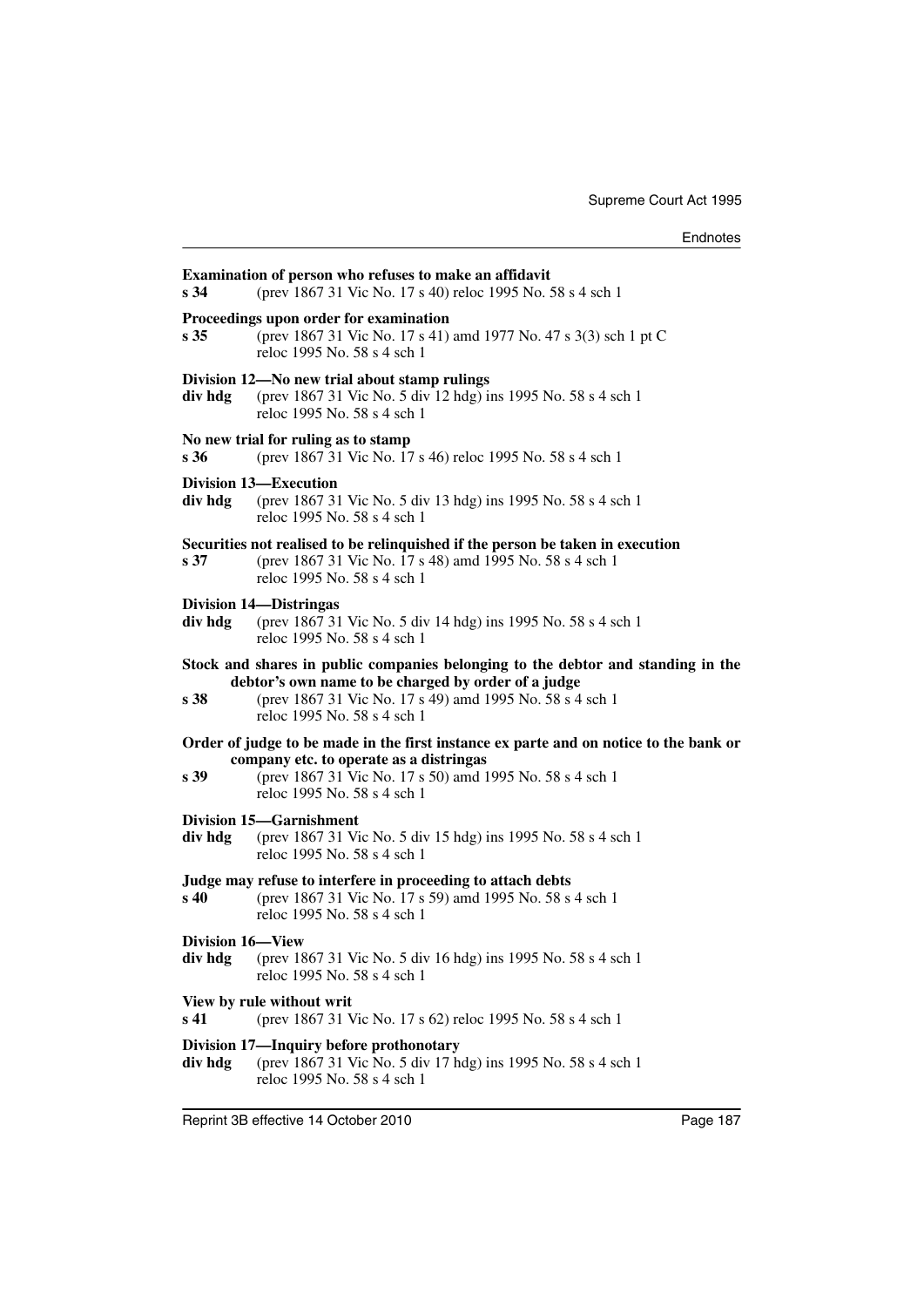| s 42                          | Inquiry of damages may be directed to take place before the prothonotary<br>(prev 1867 31 Vic No. 17 s 63) reloc 1995 No. 58 s 4 sch 1                     |
|-------------------------------|------------------------------------------------------------------------------------------------------------------------------------------------------------|
| div hdg                       | Division 18—Writs of trial and inquiry<br>(prev 1867 31 Vic No. 5 div 18 hdg) ins 1995 No. 58 s 4 sch 1<br>reloc 1995 No. 58 s 4 sch 1                     |
| No rule to compute<br>$s\,43$ | (prev 1867 31 Vic No. 17 s 64) reloc 1995 No. 58 s 4 sch 1                                                                                                 |
| s 44                          | Proceedings on return of writs of inquiry or trial<br>(prev 1867 31 Vic No. 17 s 66) amd 1995 No. 58 s 4 sch 1<br>reloc 1995 No. 58 s 4 sch 1              |
| s 45                          | Commissioner's notes of evidence etc.<br>(prev 1867 31 Vic No. 17 s 69) reloc 1995 No. 58 s 4 sch 1                                                        |
| div hdg                       | <b>Division 19-Precepts</b><br>(prev 1867 31 Vic No. 5 div 19 hdg) ins 1995 No. 58 s 4 sch 1<br>reloc 1995 No. 58 s 4 sch 1                                |
| s 46                          | Rule or order for summoning jury<br>(prev 1867 31 Vic No. 17 s 70) reloc 1995 No. 58 s 4 sch 1                                                             |
| div hdg                       | Division 20—Practice at the trial<br>(prev 1867 31 Vic No. 5 div 20 hdg) ins 1995 No. 58 s 4 sch 1<br>reloc 1995 No. 58 s 4 sch 1                          |
| s 47                          | Interest up to judgment<br>(prev 1867 31 Vic No. 17 s 72) sub 1972 No. 34 s 4<br>reloc 1995 No. 58 s 4 sch 1                                               |
| s 48                          | Interest on debt under judgment or order<br>(prev 1867 31 Vic No. 17 s 73) sub 1972 No. 34 s 5<br>amd 1995 No. 58 s 4 sch 1<br>reloc 1995 No. 58 s 4 sch 1 |
| s 49                          | Persons may be examined without a subpoena<br>(prev 1867 31 Vic No. 17 s 74) reloc 1995 No. 58 s 4 sch 1                                                   |
| s 50                          | Witnesses failing to attend<br>(prev 1867 31 Vic No. 17 s 75) sub 1964 No. 38 s 2<br>amd 1995 No. 58 s 4 sch 1<br>reloc 1995 No. 58 s 4 sch 1              |
| div hdg                       | Division 21-Trial without jury<br>(prev 1867 31 Vic No. 5 div 21 hdg) ins 1995 No. 58 s 4 sch 1<br>reloc 1995 No. 58 s 4 sch 1                             |
| s 51                          | Judge may by consent try questions of fact<br>(prev 1867 31 Vic No. 17 s 78) amd 1995 No. 58 s 4 sch 1<br>reloc 1995 No. 58 s 4 sch 1                      |
|                               |                                                                                                                                                            |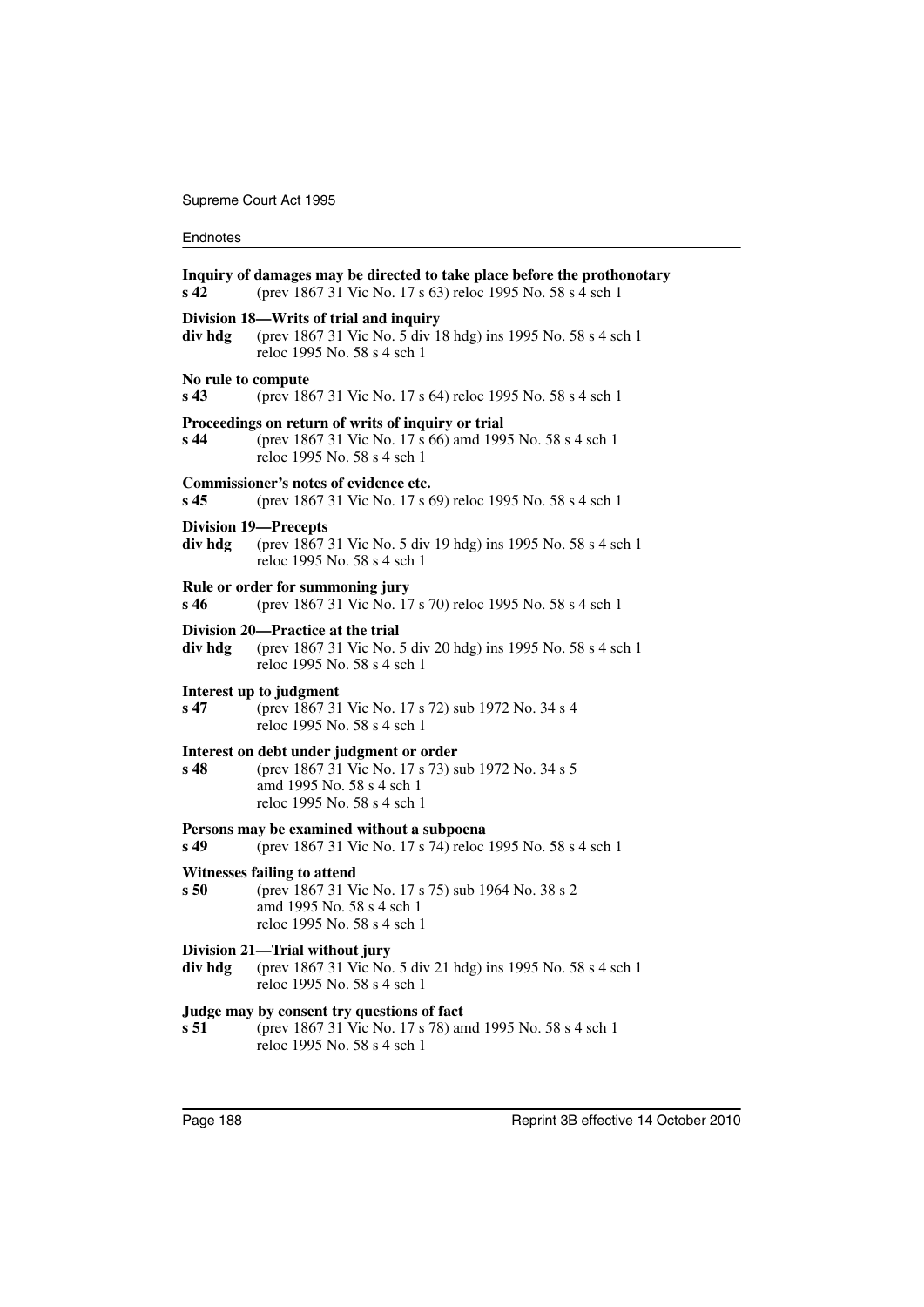|                   | Power to judge to direct arbitration at time of trial when issues of fact left to the<br>judge's decision                                                                                                      |
|-------------------|----------------------------------------------------------------------------------------------------------------------------------------------------------------------------------------------------------------|
| s <sub>52</sub>   | (prev 1867 31 Vic No. 17 s 79) amd 1995 No. 58 s 4 sch 1<br>reloc 1995 No. 58 s 4 sch 1                                                                                                                        |
| div hdg           | <b>Division 22-Amendment</b><br>(prev 1867 31 Vic No. 5 div 22 hdg) ins 1995 No. 58 s 4 sch 1<br>reloc 1995 No. 58 s 4 sch 1                                                                                   |
| Amendment<br>s 53 | (prev 1867 31 Vic No. 17 s 80) reloc 1995 No. 58 s 4 sch 1<br>amd 2002 No. 34 s 60 sch 5                                                                                                                       |
| s 54              | In cases where a variance shall appear between written or printed evidence and the<br>record the court may order the record to be amended<br>(prev 1867 31 Vic No. 17 s 81) reloc 1995 No. 58 s 4 sch 1        |
| s 55              | Amendments to be made in the record in certain cases<br>(prev 1867 31 Vic No. 17 s 82) reloc 1995 No. 58 s 4 sch 1                                                                                             |
| s 56              | <b>Amendments at trial</b><br>(prev 1867 31 Vic No. 17 s 83) reloc 1995 No. 58 s 4 sch 1                                                                                                                       |
| div hdg           | Division 23—Warrants of attorney<br>(prev 1867 31 Vic No. 5 div 23 hdg) ins 1995 No. 58 s 4 sch 1<br>reloc 1995 No. 58 s 4 sch 1                                                                               |
| s 57              | Warrants of attorney and cognovit actionem to be executed in the presence of an<br>attorney on behalf of the person<br>(prev 1867 31 Vic No. 17 s 84) amd 1995 No. 58 s 4 sch 1<br>reloc 1995 No. 58 s 4 sch 1 |
| s 58              | Warrant etc. not formally executed invalid<br>(prev 1867 31 Vic No. 17 s 85) reloc 1995 No. 58 s 4 sch 1                                                                                                       |
| s 59              | Warrants of attorney in personal actions to be filed within 21 days<br>(prev 1867 31 Vic No. 17 s 86) amd 1995 No. 58 s 4 sch 1<br>reloc 1995 No. 58 s 4 sch 1                                                 |
| s 60              | In what case warrant of attorney deemed fraudulent<br>(prev 1867 31 Vic No. 17 s 87) reloc 1995 No. 58 s 4 sch 1                                                                                               |
| div hdg           | Division 24—Cognovit<br>(prev 1867 31 Vic No. 5 div 24 hdg) ins 1995 No. 58 s 4 sch 1<br>reloc 1995 No. 58 s 4 sch 1                                                                                           |
| s 61              | Cognovit actionem to be filed in like manner or void against creditors<br>(prev 1867 31 Vic No. 17 s 88) amd 1995 No. 58 s 4 sch 1<br>reloc 1995 No. 58 s 4 sch 1                                              |
| div hdg           | Division 25—Warrants and cognovits<br>(prev 1867 31 Vic No. 5 div 25 hdg) ins 1995 No. 58 s 4 sch 1<br>reloc 1995 No. 58 s 4 sch 1                                                                             |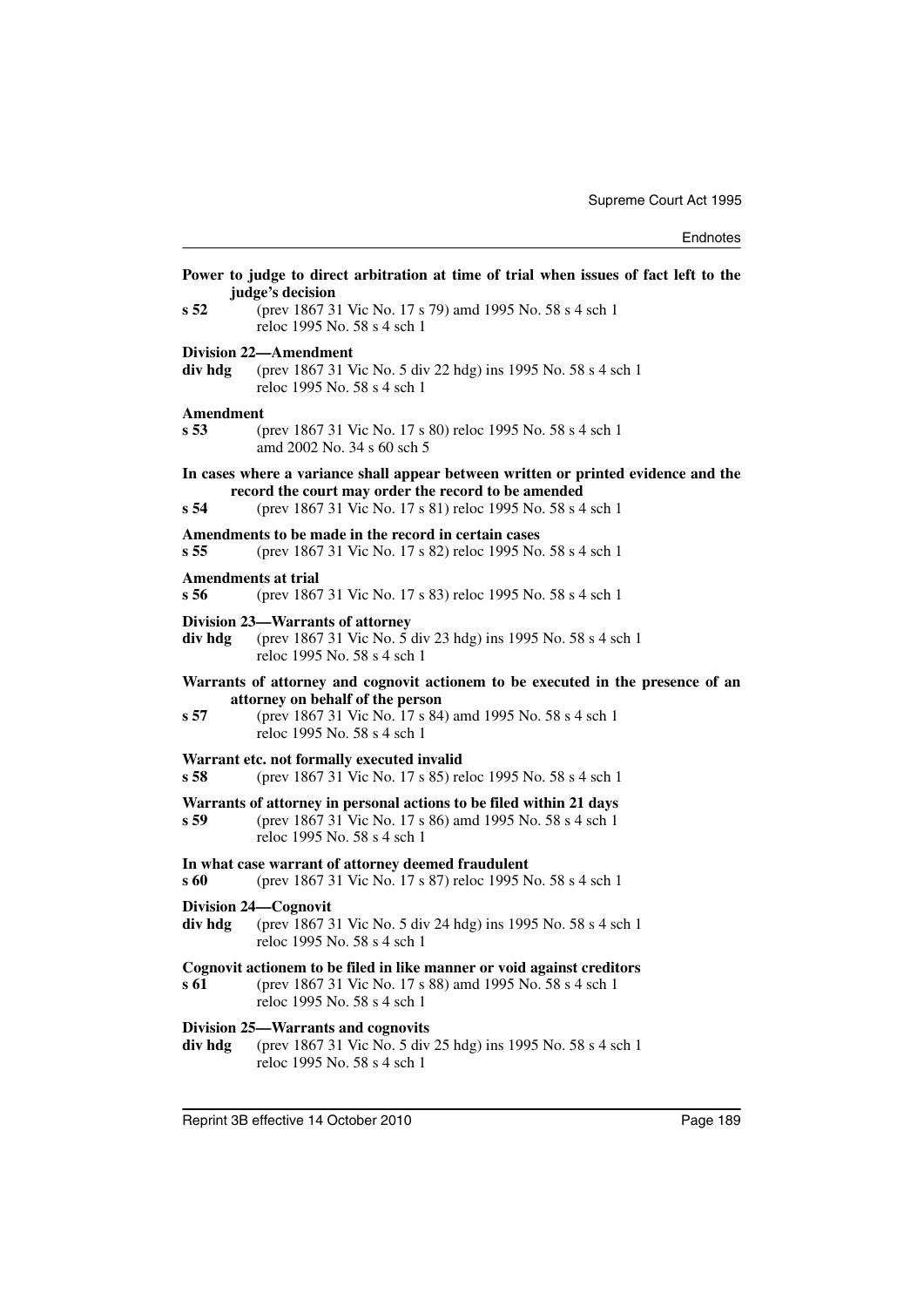| s 62                    | Defeasance of warrant of attorney etc. to be written on same paper<br>(prev 1867 31 Vic No. 17 s 89) reloc 1995 No. 58 s 4 sch 1                                                                                                                                                                      |
|-------------------------|-------------------------------------------------------------------------------------------------------------------------------------------------------------------------------------------------------------------------------------------------------------------------------------------------------|
|                         | Officer of court to keep a book containing list and particulars of each warrant of<br>attorney and cognovit                                                                                                                                                                                           |
| s 63                    | (prev 1867 31 Vic No. 17 s 90) amd 1995 No. 58 s 4 sch 1<br>reloc 1995 No. 58 s 4 sch 1                                                                                                                                                                                                               |
| s 64                    | Satisfaction entered on warrants of attorney and cognovits<br>(prev 1867 31 Vic No. 17 s 93) reloc 1995 No. 58 s 4 sch 1                                                                                                                                                                              |
| div hdg                 | <b>Division 26–Transitional</b><br>(prev 1867 31 Vic No. 5 div 26 hdg) ins 1995 No. 58 s 4 sch 1<br>reloc 1995 No. 58 s 4 sch 1<br>om 2002 No. 34 s 60 sch 5                                                                                                                                          |
| s 65                    | Application of amendments made by Common Law Practice and Workers'<br><b>Compensation Amendment Act 1994</b><br>(prev 1867 31 Vic No. 17 s 95) sub 1994 No. 85 s 7<br>reloc 1995 No. 58 s 4 sch 1<br>exp 17 October 1997 (see s 65(3))<br>AIA s 20A applies (see s $65(2)$ )                          |
| pt hdg                  | PART 5—PROVISIONS FROM COMMON LAW PROCESS ACT 1867<br>ins 1995 No. 58 s 4 sch 1                                                                                                                                                                                                                       |
| div hdg                 | Division 1—Purpose of part<br>(prev 1867 31 Vic No. 4 div 1 hdg) ins 1995 No. 58 s 4 sch 1<br>reloc 1995 No. 58 s 4 sch 1                                                                                                                                                                             |
| Purpose of pt 5<br>s 66 | (prev 1867 31 Vic No. 4 s 22) om 1908 8 Edw 7 No. 18 s 2 sch 1<br>ins 1995 No. 58 s 4 sch 1<br>reloc 1995 No. 58 s 4 sch 1                                                                                                                                                                            |
| div hdg                 | Division 2—Execution of writs on Sunday<br>(prev 1867 31 Vic No. 4 div 2 hdg) ins 1995 No. 58 s 4 sch 1<br>reloc 1995 No. 58 s 4 sch 1                                                                                                                                                                |
| s 67                    | Writs when executed on Sunday<br>(prev 1867 31 Vic No. 4 s 23) reloc 1995 No. 58 s 4 sch 1                                                                                                                                                                                                            |
| div hdg                 | Division 3-Affidavits sworn before a consul<br>(prev 1867 31 Vic No. 4 div 3 hdg) ins 1995 No. 58 s 4 sch 1<br>reloc 1995 No. 58 s 4 sch 1                                                                                                                                                            |
| s 68                    | Affidavits in certain cases may be sworn before a consul<br>(prev 1867 31 Vic No. 4 s 24) amd Statute 36 Vic No. 1 s 1; 1899 63 Vic No. 9<br>s 3(2) sch 3; 1946 10 Geo 6 No. 43 s 5(ii); 1960 9 Eliz 2 No. 22 s 7; 1995<br>No. 58 s 4 sch 1<br>reloc 1995 No. 58 s 4 sch 1<br>amd 2000 No. 58 s 2 sch |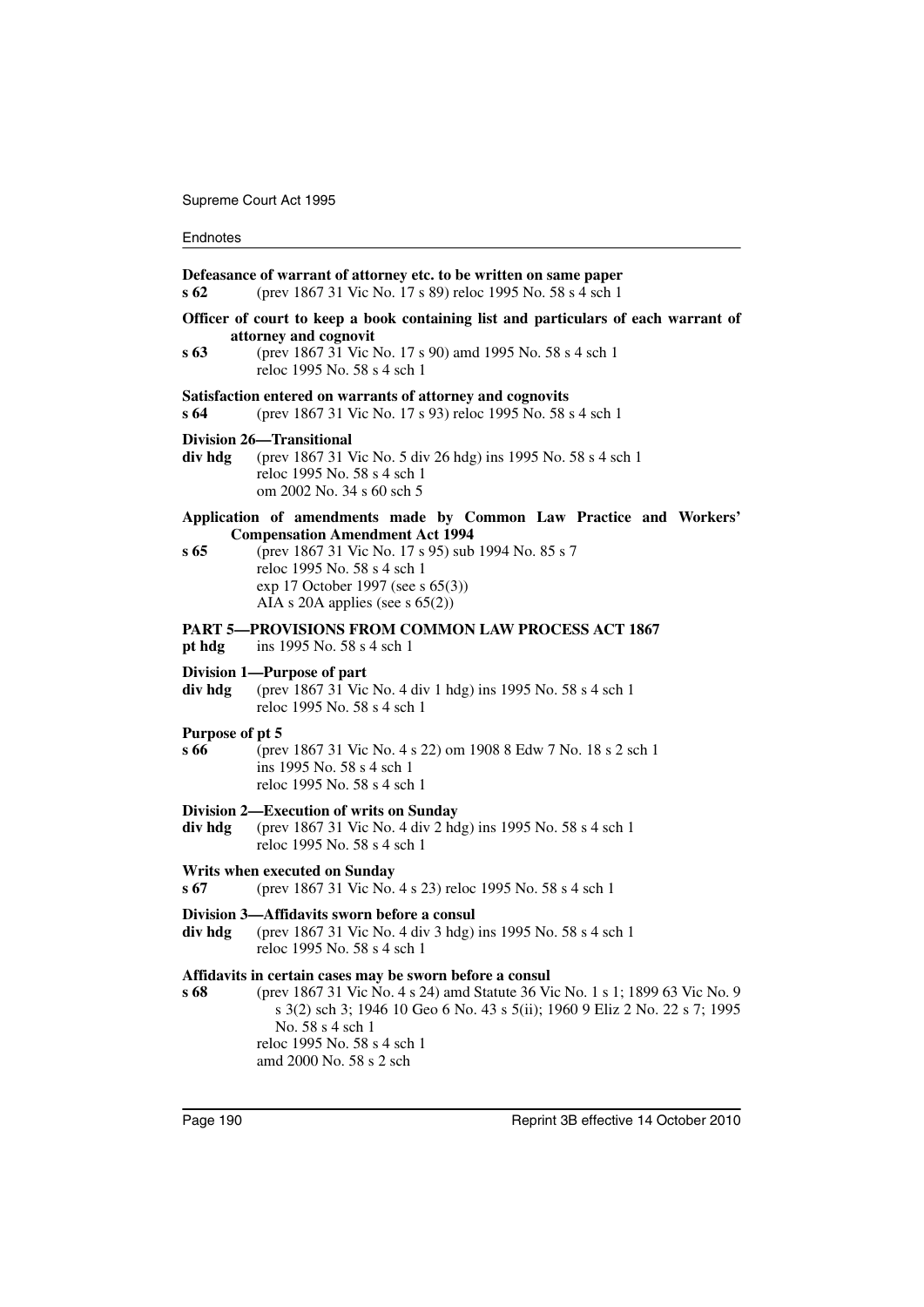|                                                          | Division 4—Meaning of absent defendants                                                                                                         |
|----------------------------------------------------------|-------------------------------------------------------------------------------------------------------------------------------------------------|
| div hdg                                                  | (prev 1867 31 Vic No. 4 div 4 hdg) ins 1995 No. 58 s 4 sch 1<br>reloc 1995 No. 58 s 4 sch 1                                                     |
|                                                          | If defendant shall be absent at the commencement of foreign attachment proceedings<br>to be sufficient                                          |
| s 69                                                     | (prev 1867 31 Vic No. 4 s 27) amd 1995 No. 58 s 4 sch 1<br>reloc 1995 No. 58 s 4 sch 1                                                          |
| The term "absence"                                       |                                                                                                                                                 |
| s 70                                                     | (prev 1867 31 Vic No. 4 s 28) amd 1995 No. 58 s 4 sch 1<br>reloc 1995 No. 58 s 4 sch 1                                                          |
| div hdg                                                  | Division 5—Proceedings against absent defendants<br>(prev 1867 31 Vic No. 4 div 5 hdg) ins 1995 No. 58 s 4 sch 1<br>reloc 1995 No. 58 s 4 sch 1 |
| Absent defendant                                         |                                                                                                                                                 |
| s 71                                                     | (prev 1867 31 Vic No. 4 s 29) amd 1995 No. 58 s 4 sch 1<br>reloc 1995 No. 58 s 4 sch 1                                                          |
|                                                          | Form of attachment and how served                                                                                                               |
| s 72                                                     | (prev 1867 31 Vic No. 4 s 30) amd 1995 No. 58 s 4 sch 1<br>reloc 1995 No. 58 s 4 sch 1                                                          |
|                                                          | Plaintiff to enter into a bond to account etc.                                                                                                  |
| s 73                                                     | (prev 1867 31 Vic No. 4 s 31) reloc 1995 No. 58 s 4 sch 1                                                                                       |
|                                                          | After judgment plaintiff may issue fieri-facias                                                                                                 |
| s 74                                                     | (prev 1867 31 Vic No. 4 s 32) amd 1995 No. 58 s 4 sch 1<br>reloc 1995 No. 58 s 4 sch 1                                                          |
|                                                          | Division 6—Proceeding in the action                                                                                                             |
| div hdg                                                  | (prev 1867 31 Vic No. 4 div 6 hdg) ins 1995 No. 58 s 4 sch 1<br>reloc 1995 No. 58 s 4 sch 1                                                     |
|                                                          | After attachment returned plaintiff may proceed in the action                                                                                   |
| s 75                                                     | (prev 1867 31 Vic No. 4 s 33) reloc 1995 No. 58 s 4 sch 1                                                                                       |
|                                                          | Division 7—Advertisement                                                                                                                        |
| div hdg                                                  | (prev 1867 31 Vic No. 4 div 7 hdg) ins 1995 No. 58 s 4 sch 1<br>reloc 1995 No. 58 s 4 sch 1                                                     |
| s 76                                                     | Public notice to be given<br>(prev 1867 31 Vic No. 4 s 34) reloc 1995 No. 58 s 4 sch 1                                                          |
|                                                          | <b>Division 8-The garnishees</b>                                                                                                                |
| div hdg                                                  | (prev 1867 31 Vic No. 4 div 8 hdg) ins 1995 No. 58 s 4 sch 1<br>reloc 1995 No. 58 s 4 sch 1                                                     |
| Property and debts bound from the time attachment served |                                                                                                                                                 |
| s 77                                                     | (prev 1867 31 Vic No. 4 s 35) reloc 1995 No. 58 s 4 sch 1                                                                                       |
| s 78                                                     | Inquiry as to property in garnishee's hand—attendance of parties<br>(prev 1867 31 Vic No. 4 s 36) reloc 1995 No. 58 s 4 sch 1                   |
|                                                          |                                                                                                                                                 |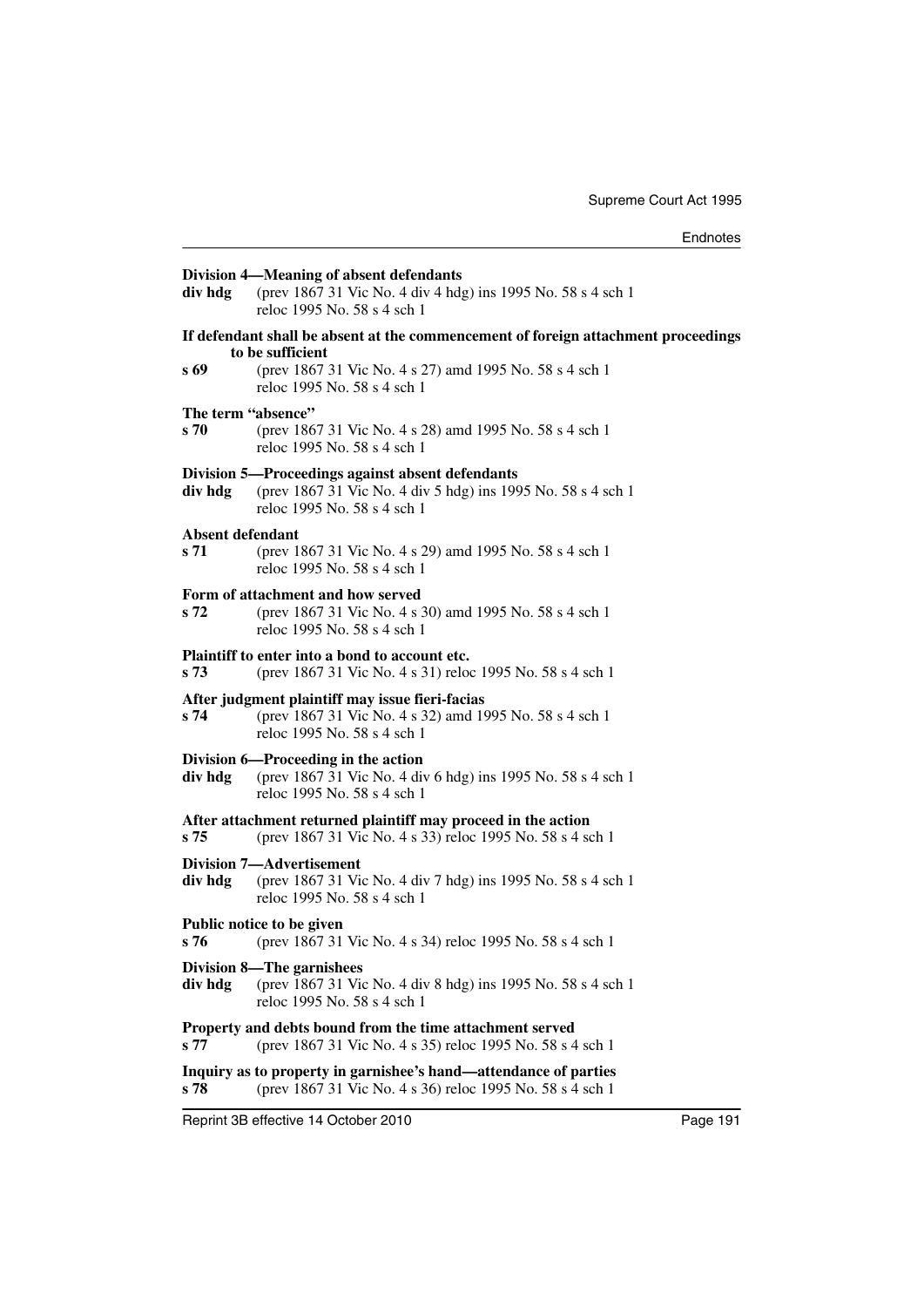| s 79             | Disposal of goods etc. by leave of court<br>(prev 1867 31 Vic No. 4 s 37) reloc 1995 No. 58 s 4 sch 1                                                                                                 |
|------------------|-------------------------------------------------------------------------------------------------------------------------------------------------------------------------------------------------------|
| s 80             | Court to determine what property is to continue subject to attachment<br>(prev 1867 31 Vic No. 4 s 38) amd 1995 No. 58 s 4 sch 1<br>reloc 1995 No. 58 s 4 sch 1                                       |
| prov hdg<br>s 81 | Property in possession of any codefendant or spouse<br>amd 2002 No. 74 s $84(1)$<br>(prev 1867 31 Vic No. 4 s 39) amd 1995 No. 58 s 4 sch 1<br>reloc 1995 No. 58 s 4 sch 1<br>amd 2002 No. 74 s 84(2) |
| s 82             | Attachment and execution may be pleaded in bar<br>(prev 1867 31 Vic No. 4 s 40) reloc 1995 No. 58 s 4 sch 1                                                                                           |
| div hdg          | Division 9-Defendant's rights<br>(prev 1867 31 Vic No. 4 div 9 hdg) ins 1995 No. 58 s 4 sch 1<br>reloc 1995 No. 58 s 4 sch 1                                                                          |
| s83              | Provision for dissolving foreign attachment<br>(prev 1867 31 Vic No. 4 s 41) reloc 1995 No. 58 s 4 sch 1                                                                                              |
| s 84             | Provision enabling absent defendant to come in and defend notwithstanding<br>judgment against absent defendant<br>(prev 1867 31 Vic No. 4 s 42) reloc 1995 No. 58 s 4 sch 1                           |
| div hdg          | <b>Division 10—Copartners</b><br>(prev 1867 31 Vic No. 4 div 10 hdg) ins 1995 No. 58 s 4 sch 1<br>reloc 1995 No. 58 s 4 sch 1                                                                         |
| s 85             | Provision in case of absent defendants sued as copartners<br>(prev 1867 31 Vic No. 4 s 43) reloc 1995 No. 58 s 4 sch 1                                                                                |
| s 86             | Similar provision where defendants not sued as copartners<br>(prev 1867 31 Vic No. 4 s 44) amd 1903 3 Edw 7 No. 10 s 10 sch 3<br>reloc 1995 No. 58 s 4 sch 1                                          |
| prov hdg<br>s 87 | Provisions to extend only to cases of contract<br>amd 1995 No. 58 s 4 sch 1<br>(prev 1867 31 Vic No. 4 s 45) amd 1995 No. 58 s 4 sch 1<br>reloc 1995 No. 58 s 4 sch 1                                 |
| div hdg          | Division 11-Attachment of goods<br>(prev 1867 31 Vic No. 4 div 11 hdg) ins 1995 No. 58 s 4 sch 1<br>reloc 1995 No. 58 s 4 sch 1                                                                       |
| s 88             | Attachment upon goods of absconding debtor<br>(prev 1867 31 Vic No. 4 s 46) amd 1995 No. 58 s 4 sch 1<br>reloc 1995 No. 58 s 4 sch 1                                                                  |
| div hdg          | Division 12-Capias ad respondendum<br>(prev 1867 31 Vic No. 4 div 12 hdg) ins 1995 No. 58 s 4 sch 1<br>reloc 1995 No. 58 s 4 sch 1                                                                    |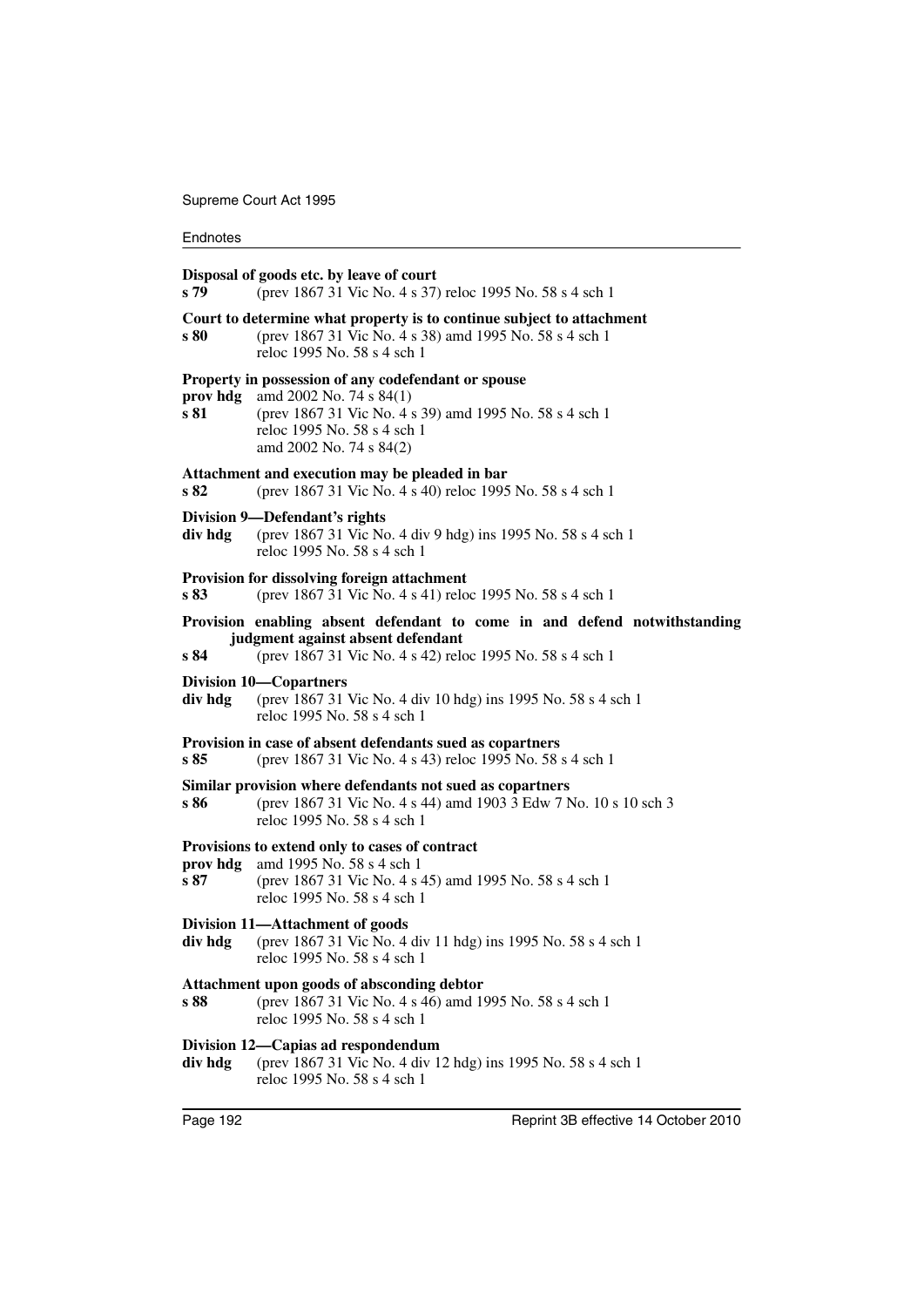| s 89             | Arrest on mesne process abolished except in certain cases<br>(prev 1867 31 Vic No. 4 s 47) reloc 1995 No. 58 s 4 sch 1                                                                                          |
|------------------|-----------------------------------------------------------------------------------------------------------------------------------------------------------------------------------------------------------------|
| prov hdg<br>s 90 | When person may be arrested or held to bail<br>sub 1995 No. 58 s 4 sch 1<br>(prev 1867 31 Vic No. 4 s 48) reloc 1995 No. 58 s 4 sch 1                                                                           |
| s 91             | Sheriff may proceed to arrest defendant—defendant to remain in custody until<br>defendant finds bail or makes deposit<br>(prev 1867 31 Vic No. 4 s 49) amd 1995 No. 58 s 4 sch 1<br>reloc 1995 No. 58 s 4 sch 1 |
| s 92             | Order may be made at any stage of the proceedings before final judgment<br>(prev 1867 31 Vic No. 4 s 50) reloc 1995 No. 58 s 4 sch 1                                                                            |
| div hdg          | Division 13-Discharge of prisoner<br>(prev 1867 31 Vic No. 4 div 13 hdg) ins 1995 No. 58 s 4 sch 1<br>reloc 1995 No. 58 s 4 sch 1                                                                               |
|                  | Defendant may apply for defendant's discharge forthwith-judge may discharge                                                                                                                                     |
| s 93             | defendant or not<br>(prev 1867 31 Vic No. 4 s 51) reloc 1995 No. 58 s 4 sch 1                                                                                                                                   |
| div hdg          | Division 14—Capias ad satisfaciendum<br>(prev 1867 31 Vic No. 4 div 14 hdg) ins 1995 No. 58 s 4 sch 1<br>reloc 1995 No. 58 s 4 sch 1                                                                            |
| s 94             | As to arrests on Supreme Court writs<br>(prev 1867 31 Vic No. 4 s 52) amd 1995 No. 58 s 4 sch 1<br>reloc 1995 No. 58 s 4 sch 1                                                                                  |
| s 95             | Writs of ca. sa. to fix bail<br>(prev 1867 31 Vic No. 4 s 53) reloc 1995 No. 58 s 4 sch 1                                                                                                                       |
| s 96             | Proceedings for charging in execution a person already in prison<br>(prev 1867 31 Vic No. 4 s 54) reloc 1995 No. 58 s 4 sch 1                                                                                   |
| div hdg          | Division 15-Discharge of prisoner<br>(prev 1867 31 Vic No. 4 div 15 hdg) ins 1995 No. 58 s 4 sch 1<br>reloc 1995 No. 58 s 4 sch 1                                                                               |
| s 97             | Sheriff or gaoler may discharge prisoner by authority of the attorney in the cause<br>(prev 1867 31 Vic No. 4 s 55) reloc 1995 No. 58 s 4 sch 1                                                                 |
| div hdg          | Division 16-Fieri-facias<br>(prev 1867 31 Vic No. 4 div 16 hdg) ins 1995 No. 58 s 4 sch 1<br>reloc 1995 No. 58 s 4 sch 1                                                                                        |
| prov hdg<br>s 98 | Sheriff empowered to seize moneys banknotes etc.<br>amd 1995 No. 58 s 4 sch 1<br>(prev 1867 31 Vic No. 4 s 56) amd 1995 No. 58 s 4 sch 1<br>reloc 1995 No. 58 s 4 sch 1                                         |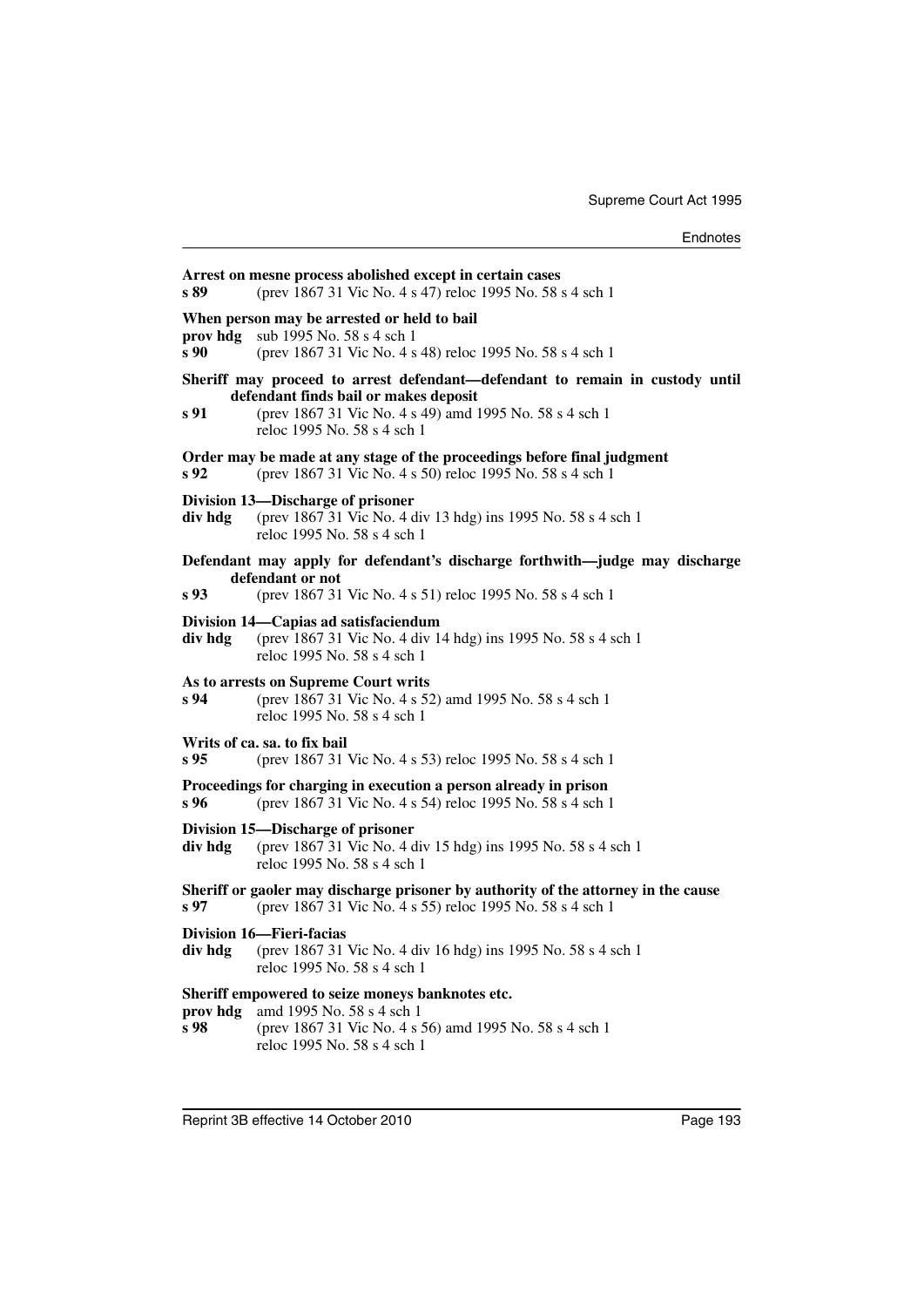| s 99              | Property of debtors liable to be sold in execution<br>(prev 1867 31 Vic No. 4 s 57) amd 1995 No. 58 s 4 sch 1<br>reloc 1995 No. 58 s 4 sch 1                                                  |
|-------------------|-----------------------------------------------------------------------------------------------------------------------------------------------------------------------------------------------|
| s 100             | Sheriff to execute deed of bargain and sale to purchaser<br>(prev 1867 31 Vic No. 4 s 58) reloc 1995 No. 58 s 4 sch 1                                                                         |
| s 101             | Sales of land by sheriff<br>(prev 1867 31 Vic No. 4 s 59) amd 1995 No. 58 s 4 sch 1<br>reloc 1995 No. 58 s 4 sch 1                                                                            |
| s 102             | Deeds of sale by sheriff<br>(prev 1867 31 Vic No. 4 s 60) reloc 1995 No. 58 s 4 sch 1                                                                                                         |
| s 103             | Sheriff may sell equities of redemption<br>(prev 1867 31 Vic No. 4 s 61) reloc 1995 No. 58 s 4 sch 1                                                                                          |
| div hdg           | Division 17—Special commissioners<br>(prev 1867 31 Vic No. 4 div 17 hdg) ins 1995 No. 58 s 4 sch 1<br>reloc 1995 No. 58 s 4 sch 1                                                             |
| s 104             | Chief justice to appoint commissioners in certain towns<br>(prev 1867 31 Vic No. 4 s 64) amd 1972 No. 31 s 6 sch 1; 1995 No. 58 s 4 sch<br>1                                                  |
|                   | reloc 1995 No. 58 s 4 sch 1                                                                                                                                                                   |
| s 105             | No writ of capias to issue unless upon proof that defendant is about to leave the<br>State—security to be given by the plaintiff<br>(prev 1867 31 Vic No. 4 s 65) reloc 1995 No. 58 s 4 sch 1 |
| s 106             | Memorandum by commissioner on writ of capias<br>(prev 1867 31 Vic No. 4 s 66) amd 1995 No. 58 s 4 sch 1<br>reloc 1995 No. 58 s 4 sch 1                                                        |
| prov hdg<br>s 107 | Writs of capias to be directed to special bailiff<br>amd 1995 No. 58 s 4 sch 1<br>(prev 1867 31 Vic No. 4 s 67) reloc 1995 No. 58 s 4 sch 1                                                   |
| s 108             | Copies of writs to be transmitted to Supreme Court in Brisbane<br>(prev 1867 31 Vic No. 4 s 68) reloc 1995 No. 58 s 4 sch 1                                                                   |
| s 109             | Bail to be taken by bailiff<br>(prev 1867 31 Vic No. 4 s 70) reloc 1995 No. 58 s 4 sch 1                                                                                                      |
| s 110             | Deposit in lieu of bail<br>(prev 1867 31 Vic No. 4 s 71) reloc 1995 No. 58 s 4 sch 1                                                                                                          |
| s 111             | Commissioners may issue writs of summons and subpoena to give evidence<br>(prev 1867 31 Vic No. 4 s 73) reloc 1995 No. 58 s 4 sch 1                                                           |
| pt hdg            | PART 6-PROVISIONS FROM COSTS ACT 1867<br>ins 1995 No. 58 s 4 sch 1                                                                                                                            |
| s 112             | Executors suing in right of the testator to pay costs<br>(prev 1867 31 Vic No. 20 s 1) reloc 1995 No. 58 s 4 sch 1                                                                            |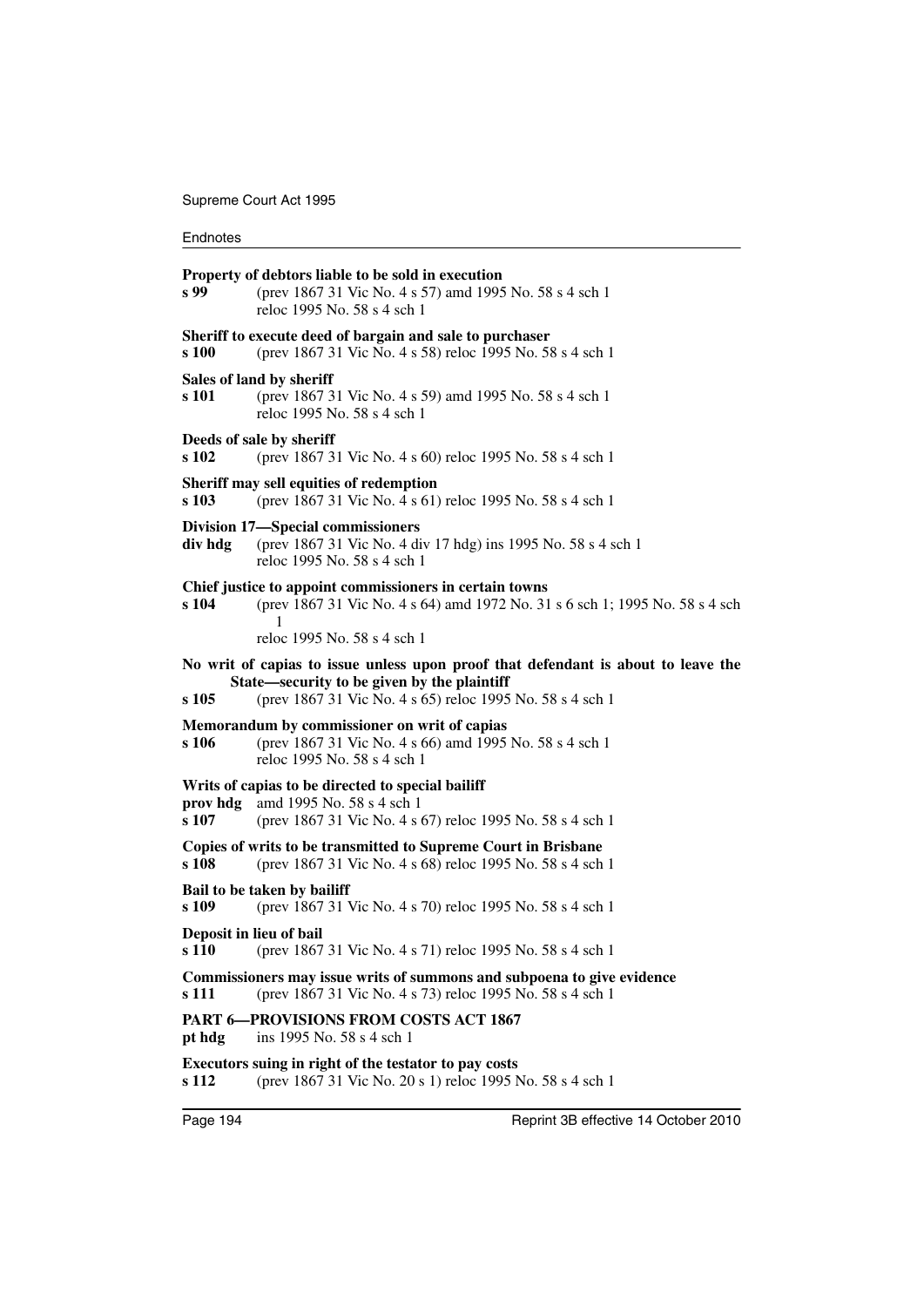| pt hdg                        | PART 7—PROVISIONS FROM EQUITY ACT 1867<br>ins 1995 No. 58 s 4 sch 1                                                                                                                        |
|-------------------------------|--------------------------------------------------------------------------------------------------------------------------------------------------------------------------------------------|
| div hdg                       | Division 1-Purpose of part<br>(prev 1867 31 Vic No. 18 div 1 hdg) ins 1995 No. 58 s 4 sch 1<br>reloc 1995 No. 58 s 4 sch 1                                                                 |
| Purpose of pt 7<br>s 113      | (prev 1867 31 Vic No. 18 s 1) amd 1991 No. 68 s 111 sch<br>sub 1995 No. 58 s 4 sch 1<br>reloc 1995 No. 58 s 4 sch 1                                                                        |
| div hdg                       | <b>Division 2-Interpretation</b><br>(prev 1867 31 Vic No. 18 div 2 hdg) ins 1995 No. 58 s 4 sch 1<br>reloc 1995 No. 58 s 4 sch 1                                                           |
| Definitions for pt 7<br>s 114 | (prev 1867 31 Vic No. 18 s 2) om 1908 8 Edw 7 No. 18 s 2 sch 1<br>ins 1995 No. 58 s 4 sch 1<br>reloc 1995 No. 58 s 4 sch 1                                                                 |
| div hdg                       | Division 3—Substituted service<br>(prev 1867 31 Vic No. 18 div 3 hdg) ins 1995 No. 58 s 4 sch 1<br>reloc 1995 No. 58 s 4 sch 1                                                             |
| s 115                         | Equity process to be served in parts beyond jurisdiction<br>(prev 1867 31 Vic No. 18 s 15) reloc 1995 No. 58 s 4 sch 1                                                                     |
| s 116                         | <b>Substitution of such service</b><br>(prev 1867 31 Vic No. 18 s 16) reloc 1995 No. 58 s 4 sch 1                                                                                          |
| s 117                         | Special order for absolute decree<br>(prev 1867 31 Vic No. 18 s 17) amd 1995 No. 58 s 4 sch 1<br>reloc 1995 No. 58 s 4 sch 1                                                               |
| div hdg                       | <b>Division 4-Joinder of parties</b><br>(prev 1867 31 Vic No. 18 div 4 hdg) ins 1995 No. 58 s 4 sch 1<br>reloc 1995 No. 58 s 4 sch 1                                                       |
| s 118                         | Court may proceed without representative of deceased person or may appoint one<br>(prev 1867 31 Vic No. 18 s 18) reloc 1995 No. 58 s 4 sch 1                                               |
| s 119                         | Court may decide between some of the parties without making other interested<br>persons parties<br>(prev 1867 31 Vic No. 18 s 20) amd 1995 No. 58 s 4 sch 1<br>reloc 1995 No. 58 s 4 sch 1 |
| s 120                         | <b>Objections for want of parties</b><br>(prev 1867 31 Vic No. 18 s 22) reloc 1995 No. 58 s 4 sch 1                                                                                        |
| div hdg                       | Division 5—Examination of defendants<br>(prev 1867 31 Vic No. 18 div 5 hdg) ins 1995 No. 58 s 4 sch 1<br>reloc 1995 No. 58 s 4 sch 1                                                       |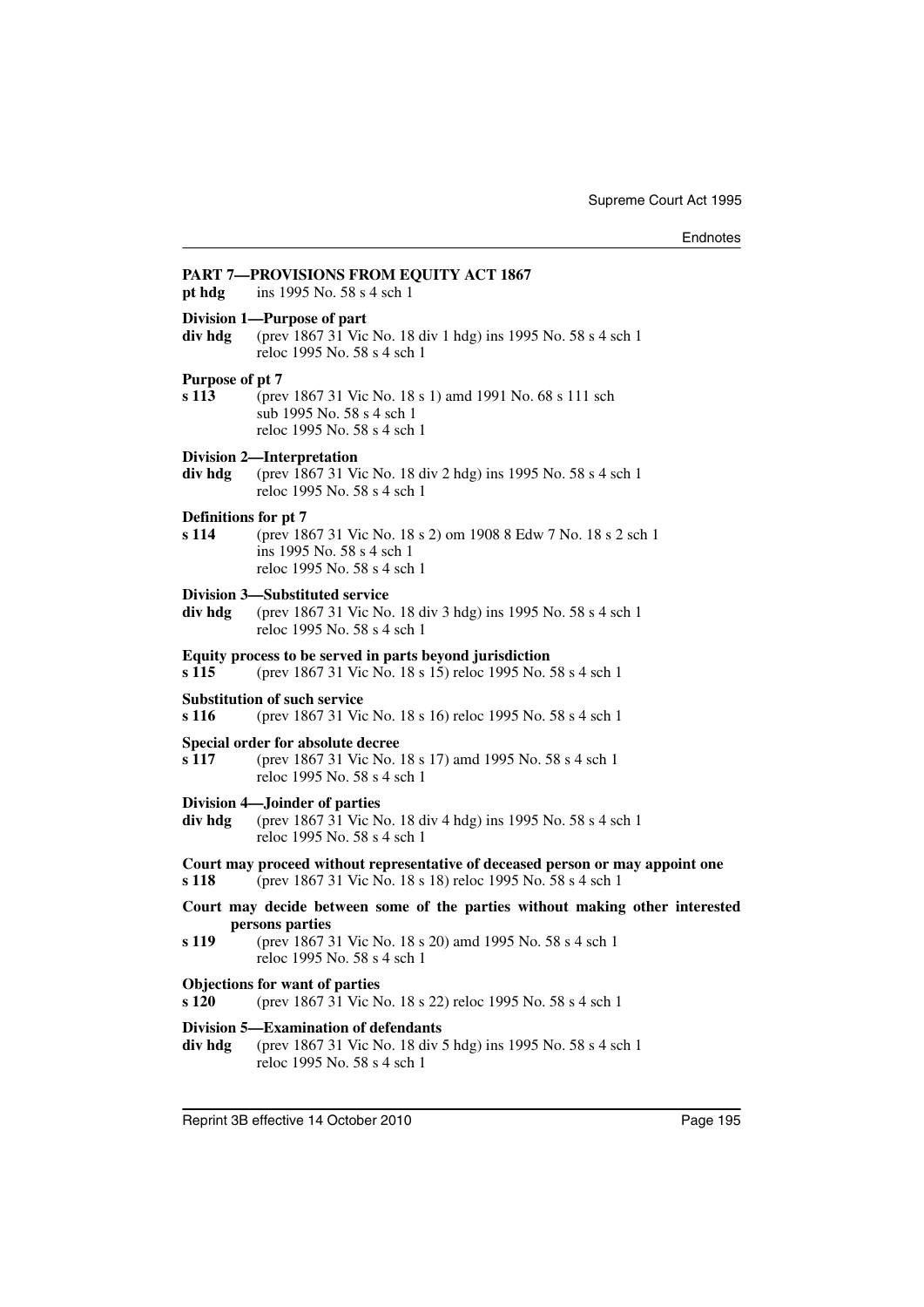|         | In the court of equity defendant may be examined on behalf of the plaintiff or any<br>codefendant                                                                                                                                   |
|---------|-------------------------------------------------------------------------------------------------------------------------------------------------------------------------------------------------------------------------------------|
| s 121   | (prev 1867 31 Vic No. 18 s 48) reloc 1995 No. 58 s 4 sch 1                                                                                                                                                                          |
| s 122   | <b>Limited commissions</b><br>(prev 1867 31 Vic No. 18 s 50) amd 1995 No. 58 s 4 sch 1<br>reloc 1995 No. 58 s 4 sch 1                                                                                                               |
| div hdg | Division 6—Evidence on motions, petitions etc.<br>(prev 1867 31 Vic No. 18 div 6 hdg) ins 1995 No. 58 s 4 sch 1<br>reloc 1995 No. 58 s 4 sch 1                                                                                      |
| s 123   | Any party in a cause may by subpoena require attendance of any witness<br>(prev 1867 31 Vic No. 18 s 51(1)) reloc 1995 No. 58 s 4 sch 1                                                                                             |
|         | Parties who have deposed by affidavit bound to attend for cross-examination if                                                                                                                                                      |
| s 124   | required<br>(prev 1867 31 Vic No. 18 s 51A (orig 1867 31 Vic No. 18 s 51(2)–(3))) renum<br>and reloc 1995 No. 58 s 4 sch 1                                                                                                          |
| div hdg | Division 7—Evidence taken out of the jurisdiction<br>(prev 1867 31 Vic No. 18 div 7 hdg) ins 1995 No. 58 s 4 sch 1<br>reloc 1995 No. 58 s 4 sch 1                                                                                   |
| s 125   | Pleas declarations etc. how to be sworn and taken in places out of this State<br>(prev 1867 31 Vic No. 18 s 53) amd 10 Geo 6 No. 43 s 5(iii); 1960 9 Eliz 2<br>No. 22 s 8<br>reloc 1995 No. 58 s 4 sch 1<br>amd 2000 No. 58 s 2 sch |
| div hdg | <b>Division 8–Scientific assistance</b><br>(prev 1867 31 Vic No. 18 div 8 hdg) ins 1995 No. 58 s 4 sch 1<br>reloc 1995 No. 58 s 4 sch 1                                                                                             |
| s 126   | Court in equity may obtain assistance of scientific persons and others<br>(prev 1867 31 Vic No. 18 s 54) reloc 1995 No. 58 s 4 sch 1                                                                                                |
| s 127   | Fees to such persons<br>(prev 1867 31 Vic No. 18 s 55) reloc 1995 No. 58 s 4 sch 1                                                                                                                                                  |
| div hdg | <b>Division 9—Declarations</b><br>(prev 1867 31 Vic No. 18 div 9 hdg) ins 1995 No. 58 s 4 sch 1<br>reloc 1995 No. 58 s 4 sch 1                                                                                                      |
| s 128   | Suit may be for declaratory order only<br>(prev 1867 31 Vic No. 18 s 73) reloc 1995 No. 58 s 4 sch 1                                                                                                                                |
| div hdg | <b>Division 10-Directions</b><br>(prev 1867 31 Vic No. 18 div 10 hdg) ins 1995 No. 58 s 4 sch 1<br>reloc 1995 No. 58 s 4 sch 1                                                                                                      |
|         | Where account required to be taken court may give special directions as to the mode<br>of taking same                                                                                                                               |

**s 129** (prev 1867 31 Vic No. 18 s 75) reloc 1995 No. 58 s 4 sch 1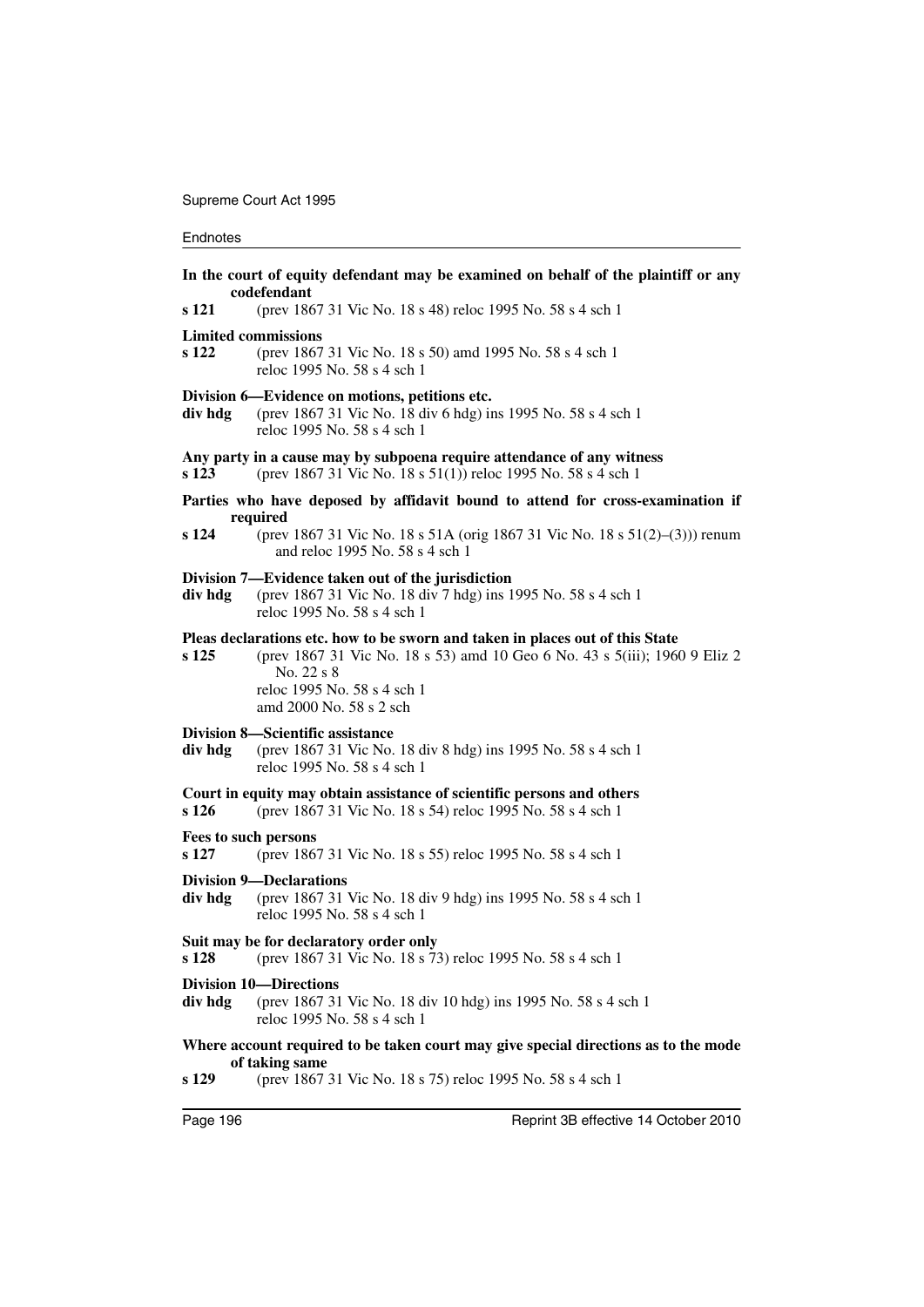|         | Where property is the subject of proceedings court may allow to parties the annual<br>income                                                                                                                                                                                                                         |
|---------|----------------------------------------------------------------------------------------------------------------------------------------------------------------------------------------------------------------------------------------------------------------------------------------------------------------------|
| s 130   | (prev 1867 31 Vic No. 18 s 77) reloc 1995 No. 58 s 4 sch 1                                                                                                                                                                                                                                                           |
| s 131   | Heir or devisee of real estate not to claim payment of mortgage out of personal assets<br>(prev 1867 31 Vic No. 18 s 78) amd 1995 No. 58 s 4 sch 1<br>reloc 1995 No. 58 s 4 sch 1                                                                                                                                    |
| div hdg | Division 11—Contempt<br>(prev 1867 31 Vic No. 18 div 11 hdg) ins 1995 No. 58 s 4 sch 1<br>reloc 1995 No. 58 s 4 sch 1                                                                                                                                                                                                |
| s 132   | Sheriff to keep a register of persons committed and report 4 times a year to the court<br>(prev 1867 31 Vic No. 18 s 120) reloc 1995 No. 58 s 4 sch 1                                                                                                                                                                |
| s 133   | Defendants brought into court by habeas corpus or in custody and refusing to enter<br>appearance court may enter it for them<br>(prev 1867 31 Vic No. 18 s 121) reloc 1995 No. 58 s 4 sch 1                                                                                                                          |
| s 134   | Any person in custody for contempt for not executing any deed etc. and after 2<br>months still refusing to execute court may order registrar to execute the same<br>(prev 1867 31 Vic No. 18 s 132) amd 1995 No. 58 s 4 sch 1<br>reloc 1995 No. 58 s 4 sch 1<br>amd 2004 No. 11 s 596 sch 1; 2007 No. 24 s 770 sch 1 |
| s 135   | A person committed for contempt for not delivering up books etc. any sequestrator<br>may seize the same<br>(prev 1867 31 Vic No. 18 s 133) amd 1995 No. 58 s 4 sch 1<br>reloc 1995 No. 58 s 4 sch 1                                                                                                                  |
| s 136   | Other cases of contempt court may order discharge upon terms<br>(prev 1867 31 Vic No. 18 s 134) reloc 1995 No. 58 s 4 sch 1                                                                                                                                                                                          |
| s 137   | A person committed for contempt omitting to apply for the person's discharge the<br>court may compulsorily discharge the person<br>(prev 1867 31 Vic No. 18 s 135) reloc 1995 No. 58 s 4 sch 1                                                                                                                       |
| div hdg | <b>Division 12-Insolvents</b><br>(prev 1867 31 Vic No. 18 div 12 hdg) ins 1995 No. 58 s 4 sch 1<br>reloc 1995 No. 58 s 4 sch 1                                                                                                                                                                                       |
| s 138   | Discharge of insolvent may extend to process for contempt in nonpayment of money<br>and to costs incurred by creditor but subject to taxation<br>(prev 1867 31 Vic No. 18 s 140) reloc 1995 No. 58 s 4 sch 1                                                                                                         |
| div hdg | <b>Division 13-Privilege</b><br>(prev 1867 31 Vic No. 18 div 13 hdg) ins 1995 No. 58 s 4 sch 1<br>reloc 1995 No. 58 s 4 sch 1                                                                                                                                                                                        |
| s 139   | Appearances may be put in for defendants having privilege of Parliament in court of<br>equity on return of process of sequestration<br>(prev 1867 31 Vic No. 18 s 142) reloc 1995 No. 58 s 4 sch 1<br>amd 2004 No. 11 s 596 sch 1; 2007 No. 24 s 770 sch 1                                                           |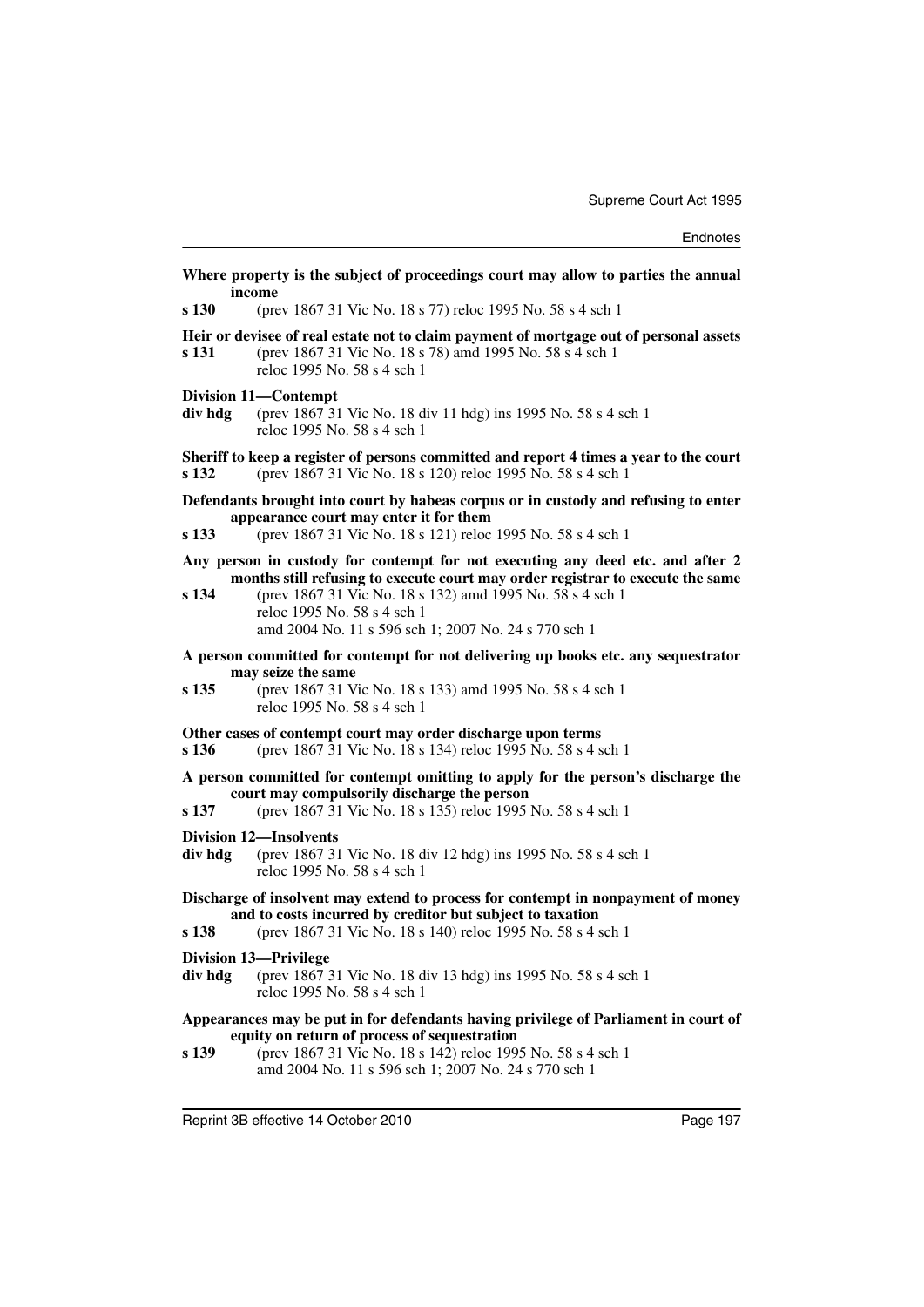| div hdg                  | Division 14—Attestations upon honour<br>(prev 1867 31 Vic No. 18 div 14 hdg) ins 1995 No. 58 s 4 sch 1<br>reloc 1995 No. 58 s 4 sch 1                                                                     |
|--------------------------|-----------------------------------------------------------------------------------------------------------------------------------------------------------------------------------------------------------|
| s 140                    | Commissioners and others may take attestations upon honour<br>(prev 1867 31 Vic No. 18 s 146) reloc 1995 No. 58 s 4 sch 1                                                                                 |
| div hdg                  | Division 15—Jurisdiction in infancy<br>(prev 1867 31 Vic No. 18 div 15 hdg) ins 1995 No. 58 s 4 sch 1<br>reloc 1995 No. 58 s 4 sch 1                                                                      |
| s 141                    | Mother petitioning may obtain access to mother's infant under regulations<br>(prev 1867 31 Vic No. 18 s 148) reloc 1995 No. 58 s 4 sch 1                                                                  |
| s 142                    | Orders may be enforced by process of contempt<br>(prev 1867 31 Vic No. 18 s 149) amd 1995 No. 58 s 4 sch 1<br>reloc 1995 No. 58 s 4 sch 1                                                                 |
| s <sub>143</sub>         | Unless in cases of adultery<br>(prev 1867 31 Vic No. 18 s 150) amd 1995 No. 58 s 4 sch 1<br>reloc 1995 No. 58 s 4 sch 1                                                                                   |
|                          | Infants may with the approbation of the Supreme Court make valid settlements or<br>contracts for settlements of their real and personal estate upon marriage                                              |
| s 144                    | (prev 1867 31 Vic No. 18 s 151) amd 1974 No. 57 s 8 sch<br>reloc 1995 No. 58 s 4 sch 1                                                                                                                    |
| s 145                    | In case infant die under age appointment etc. to be void<br>(prev 1867 31 Vic No. 18 s 152) amd 1995 No. 58 s 4 sch 1<br>reloc 1995 No. 58 s 4 sch 1                                                      |
| s 146                    | The sanction of the Supreme Court to be given upon petition<br>(prev 1867 31 Vic No. 18 s 153) reloc 1995 No. 58 s 4 sch 1                                                                                |
| s 147                    | Not to apply to males under 17 or females under 17 years of age<br>(prev 1867 31 Vic No. 18 s 154) amd 1974 No. 57 s 8 sch; 1989 No. 103 s 3<br>sch; 1995 No. 58 s 4 sch 1<br>reloc 1995 No. 58 s 4 sch 1 |
| s 148                    | Jurisdiction given to the primary judge in equity or 1 other judge in the primary<br>judge's absence or illness<br>(prev 1867 31 Vic No. 18 s 155) reloc 1995 No. 58 s 4 sch 1                            |
| pt hdg                   | <b>PART 8-PROVISIONS FROM INTERDICT ACT 1867</b><br>ins 1995 No. 58 s 4 sch 1                                                                                                                             |
| div hdg                  | Division 1-Purpose of part<br>(prev 1867 31 Vic No. 11 div 1 hdg) ins 1995 No. 58 s 4 sch 1<br>reloc 1995 No. 58 s 4 sch 1                                                                                |
| Purpose of pt 8<br>s 149 | (prev 1867 31 Vic No. 11 s 21) om 1973 No. 34 s 3(1) sch 1<br>ins 1995 No. 58 s 4 sch 1<br>reloc 1995 No. 58 s 4 sch 1                                                                                    |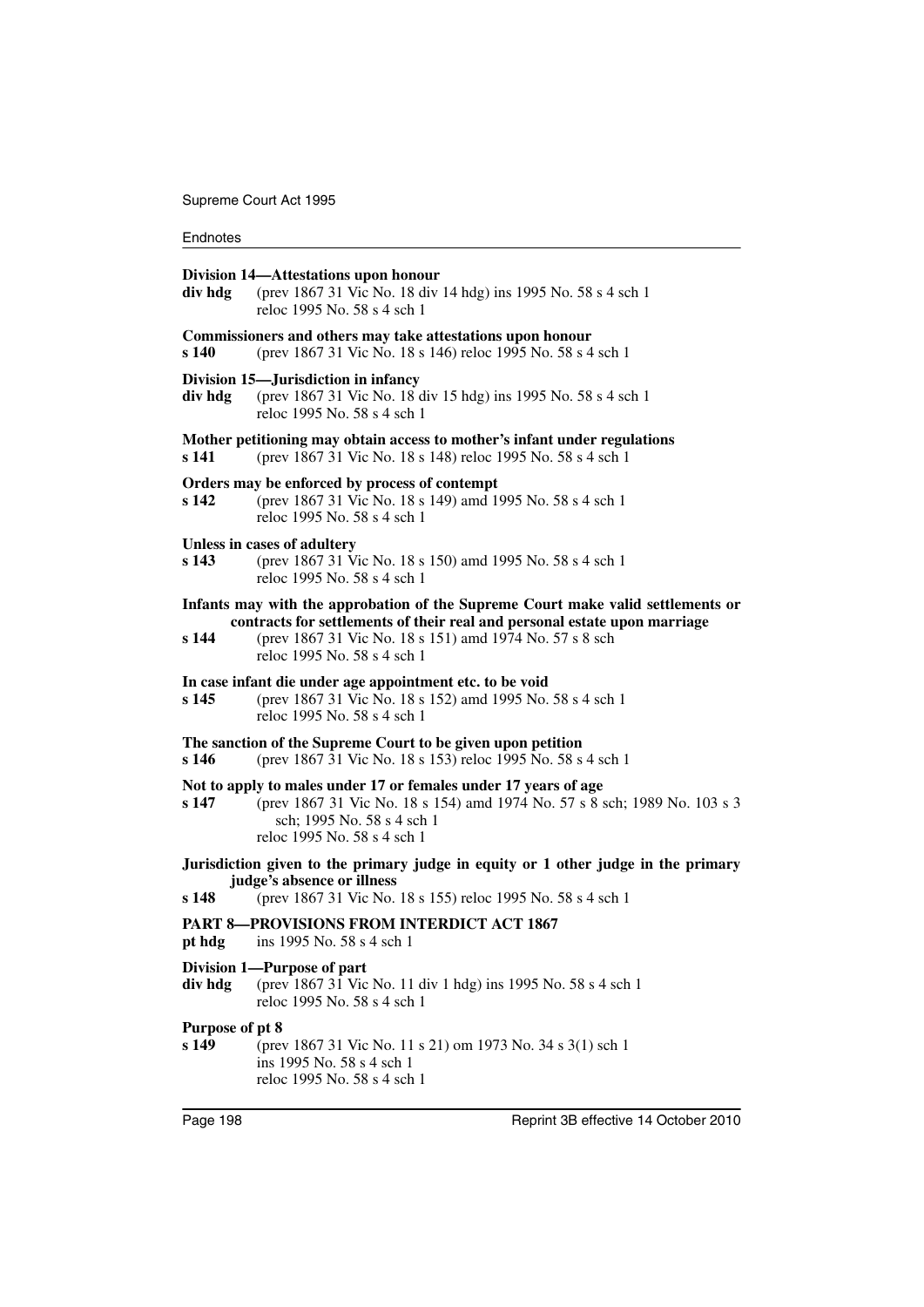**Division 2—Interpleader div hdg** (prev 1867 31 Vic No. 11 div 1A hdg) ins 1995 No. 58 s 4 sch 1 reloc 1995 No. 58 s 4 sch 1 **Action that may be taken by the court prov hdg** sub 1995 No. 58 s 4 sch 1 **s 150** (prev 1867 31 Vic No. 11 s 22) reloc 1995 No. 58 s 4 sch 1 **Judgment and decision to be final s 151** (prev 1867 31 Vic No. 11 s 23) reloc 1995 No. 58 s 4 sch 1 **If such third party shall not appear etc. the court may bar his or her claim against the original defendant s 152** (prev 1867 31 Vic No. 11 s 24) reloc 1995 No. 58 s 4 sch 1 **Proviso as to orders made by a single judge s 153** (prev 1867 31 Vic No. 11 s 25) amd 1995 No. 58 s 4 sch 1 reloc 1995 No. 58 s 4 sch 1 **If a judge thinks the matter more fit for the decision of the court the judge may refer it s 154** (prev 1867 31 Vic No. 11 s 26) reloc 1995 No. 58 s 4 sch 1 **Interpleader may be granted though titles have not a common origin s 155** (prev 1867 31 Vic No. 11 s 27) amd 1995 No. 58 s 4 sch 1 reloc 1995 No. 58 s 4 sch 1 **Power to court or judge to decide summarily in certain cases s 156** (prev 1867 31 Vic No. 11 s 28) reloc 1995 No. 58 s 4 sch 1 **Special case may be stated where facts undisputed s 157** (prev 1867 31 Vic No. 11 s 29) reloc 1995 No. 58 s 4 sch 1 **Proceedings on special cases s 158** (prev 1867 31 Vic No. 11 s 30) amd 1995 No. 58 s 4 sch 1 reloc 1995 No. 58 s 4 sch 1 **Judgment and decision when to be final s 159** (prev 1867 31 Vic No. 11 s 31) reloc 1995 No. 58 s 4 sch 1 **Division 3—Interpleader by sheriff div hdg** (prev 1867 31 Vic No. 11 div 2 hdg) ins 1995 No. 58 s 4 sch 1 reloc 1995 No. 58 s 4 sch 1 **For relief of sheriffs and other officers in execution of process against goods and chattels prov hdg** amd 1903 3 Edw 7 No. 10 s 10 sch 3 **s 160** (prev 1867 31 Vic No. 11 s 32) reloc 1995 No. 58 s 4 sch 1 **Court or judge may direct sale of goods seized in execution s 161** (prev 1867 31 Vic No. 11 s 33) reloc 1995 No. 58 s 4 sch 1 **Sheriff's costs s 162** (prev 1867 31 Vic No. 11 s 34) amd 1995 No. 58 s 4 sch 1 reloc 1995 No. 58 s 4 sch 1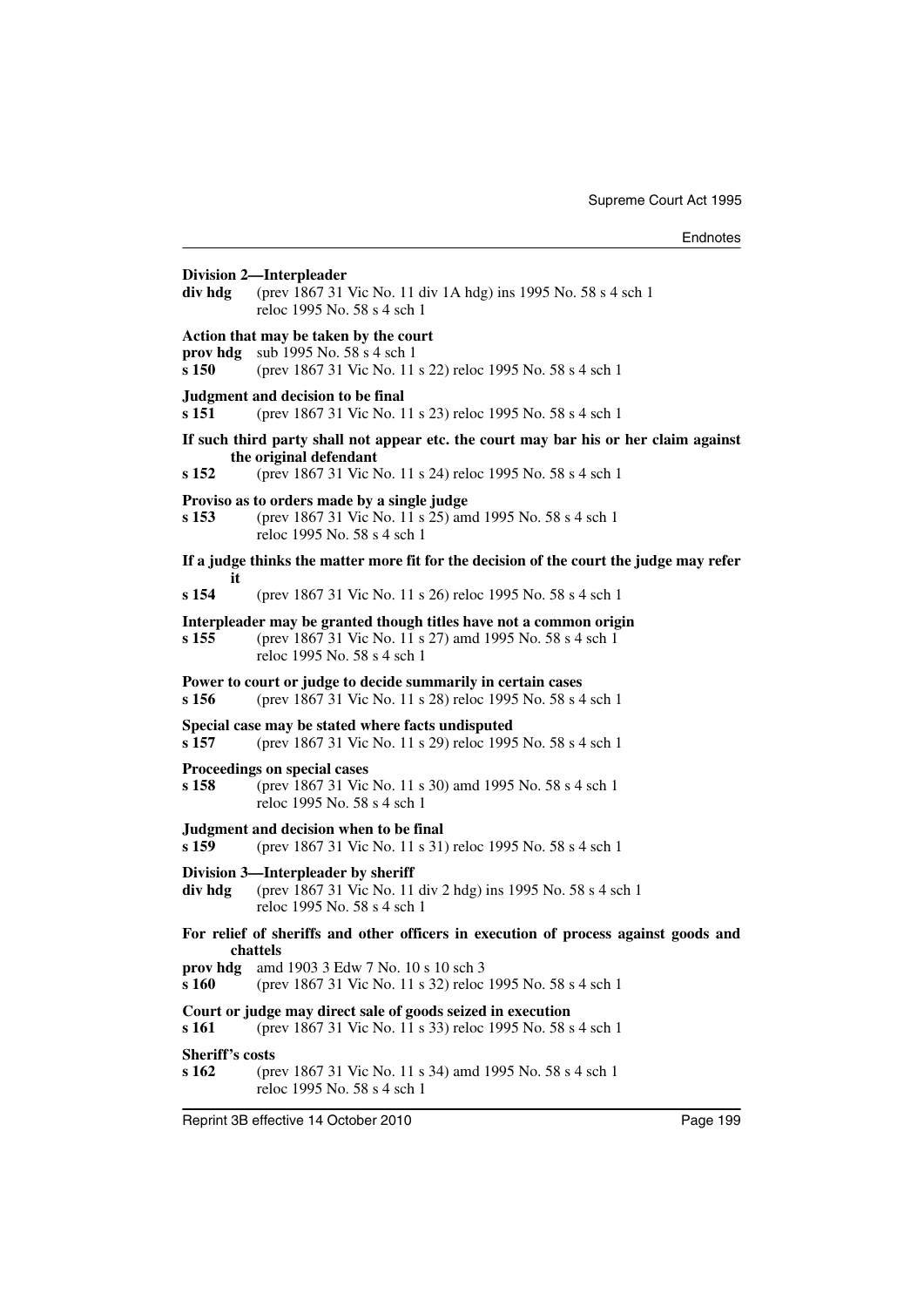| div hdg           | Division 4—Rules orders etc. in interpleader proceedings<br>(prev 1867 31 Vic No. 11 div 3 hdg) ins 1995 No. 58 s 4 sch 1<br>reloc 1995 No. 58 s 4 sch 1                                                              |
|-------------------|-----------------------------------------------------------------------------------------------------------------------------------------------------------------------------------------------------------------------|
|                   | Rules orders etc. made in interpleader proceedings may be entered of record and<br>made evidence                                                                                                                      |
| s 163             | (prev 1867 31 Vic No. 11 s 35) amd 1995 No. 58 s 4 sch 1<br>reloc 1995 No. 58 s 4 sch 1                                                                                                                               |
| div hdg           | Division 5—Prerogative writ of mandamus<br>(prev 1867 31 Vic No. 11 div 4 hdg) ins 1995 No. 58 s 4 sch 1<br>reloc 1995 No. 58 s 4 sch 1                                                                               |
| s 164             | Return to be made to first writ<br>(prev 1867 31 Vic No. 11 s 36) reloc 1995 No. 58 s 4 sch 1                                                                                                                         |
| prov hdg<br>s 165 | Procedure on return of writ<br>sub 1995 No. 58 s 4 sch 1<br>(prev 1867 31 Vic No. 11 s 37) reloc 1995 No. 58 s 4 sch 1                                                                                                |
|                   | Person against whom damages shall be recovered not liable to be sued in other                                                                                                                                         |
| s 166             | actions<br>(prev 1867 31 Vic No. 11 s 38) amd 1995 No. 58 s 4 sch 1<br>reloc 1995 No. 58 s 4 sch 1                                                                                                                    |
| s 167             | For protection of certain officers to whom writs of mandamus are directed<br>(prev 1867 31 Vic No. 11 s 39) reloc 1995 No. 58 s 4 sch 1                                                                               |
| s 168             | Proceedings not to abate by removal of officer<br>(prev 1867 31 Vic No. 11 s 40) amd 1995 No. 58 s 4 sch 1<br>reloc 1995 No. 58 s 4 sch 1                                                                             |
| s 169             | Costs to be in the discretion of the court<br>(prev 1867 31 Vic No. 11 s 41) reloc 1995 No. 58 s 4 sch 1                                                                                                              |
| s 170             | Proceedings for prerogative writ of mandamus accelerated<br>(prev 1867 31 Vic No. 11 s 42) reloc 1995 No. 58 s 4 sch 1                                                                                                |
| s 171             | The enactments herein relating to returns to writs of mandamus therein mentioned<br>and the proceedings thereon extended to all other writs of mandamus<br>(prev 1867 31 Vic No. 11 s 43) reloc 1995 No. 58 s 4 sch 1 |
| div hdg           | <b>Division 6-Action for mandamus</b><br>(prev 1867 31 Vic No. 11 div 5 hdg) ins 1995 No. 58 s 4 sch 1<br>reloc 1995 No. 58 s 4 sch 1                                                                                 |
| s 172             | Action for mandamus to enforce the performance of duties<br>(prev 1867 31 Vic No. 11 s 44) reloc 1995 No. 58 s 4 sch 1                                                                                                |
| s 173             | <b>Declaration in action for mandamus</b><br>(prev 1867 31 Vic No. 11 s 45) reloc 1995 No. 58 s 4 sch 1                                                                                                               |
| s 174             | Proceedings upon claim for mandamus<br>(prev 1867 31 Vic No. 11 s 46) reloc 1995 No. 58 s 4 sch 1                                                                                                                     |
|                   |                                                                                                                                                                                                                       |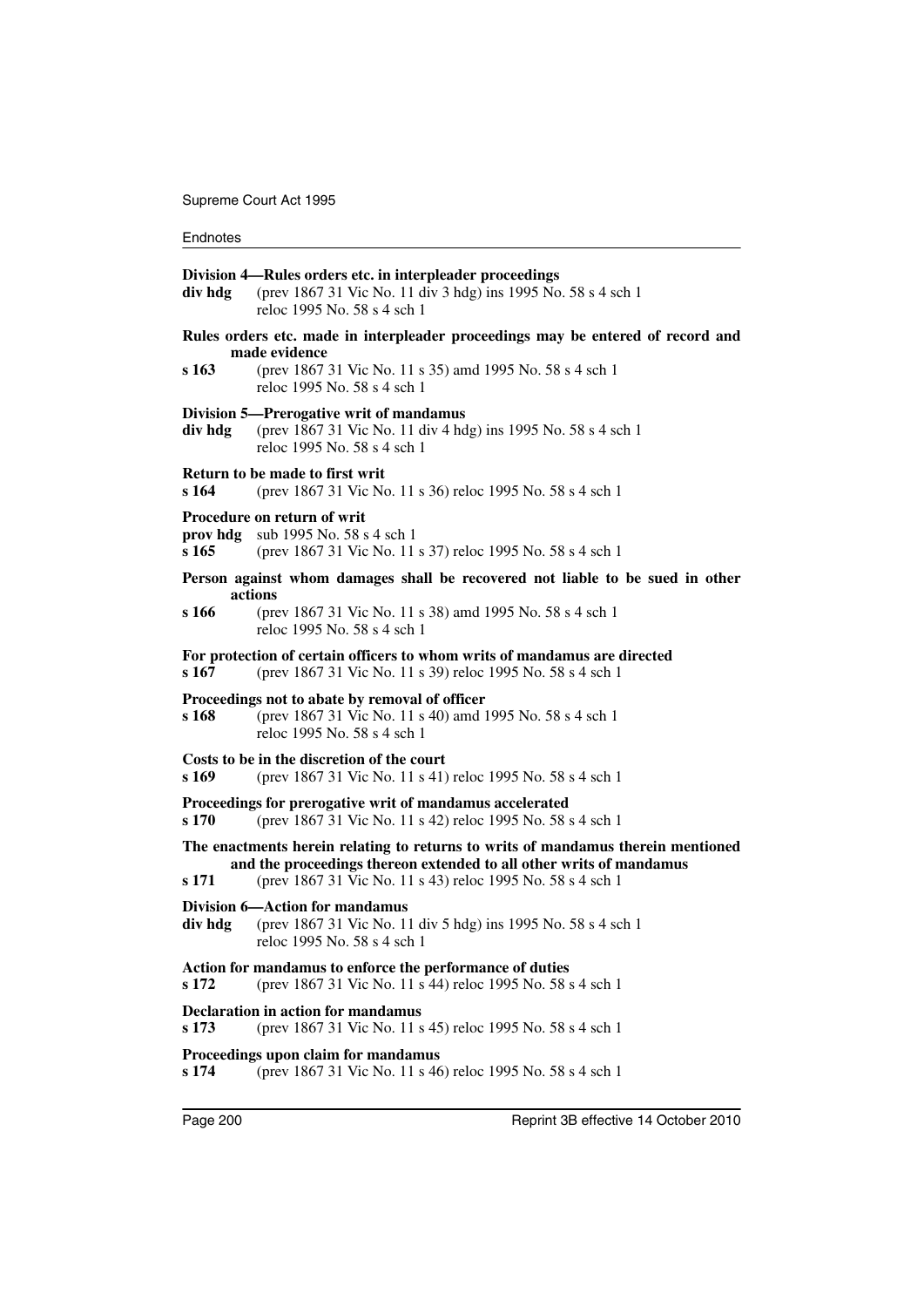| s 175                              | <b>Judgment and execution</b><br>(prev 1867 31 Vic No. 11 s 47) reloc 1995 No. 58 s 4 sch 1                                                                                  |
|------------------------------------|------------------------------------------------------------------------------------------------------------------------------------------------------------------------------|
| s 176                              | Form of peremptory writ<br>(prev 1867 31 Vic No. 11 s 48) reloc 1995 No. 58 s 4 sch 1                                                                                        |
| <b>Effect of mandamus</b><br>s 177 | (prev 1867 31 Vic No. 11 s 49) reloc 1995 No. 58 s 4 sch 1                                                                                                                   |
| s 178                              | The court may order the act to be done at the expense of the defendant<br>(prev 1867 31 Vic No. 11 s 50) reloc 1995 No. 58 s 4 sch 1                                         |
| s 179                              | Prerogative writ of mandamus preserved<br>(prev 1867 31 Vic No. 11 s 51) amd 1995 No. 58 s 4 sch 1<br>reloc 1995 No. 58 s 4 sch 1                                            |
| div hdg                            | Division 7-Injunction<br>(prev 1867 31 Vic No. 11 div 6 hdg) ins 1995 No. 58 s 4 sch 1<br>reloc 1995 No. 58 s 4 sch 1                                                        |
| s 180                              | Claim of writ of injunction<br>(prev 1867 31 Vic No. 11 s 52) reloc 1995 No. 58 s 4 sch 1                                                                                    |
| s 181                              | Form of writ of summons and endorsement thereon<br>(prev 1867 31 Vic No. 11 s 53) reloc 1995 No. 58 s 4 sch 1                                                                |
| s 182                              | Form of proceedings and of judgment<br>(prev 1867 31 Vic No. 11 s 54) reloc 1995 No. 58 s 4 sch 1                                                                            |
| s 183                              | Writ of injunction may be applied for at any stage of the cause<br>(prev 1867 31 Vic No. 11 s 55) reloc 1995 No. 58 s 4 sch 1                                                |
| s 184                              | Mode of enforcing writs of injunction against corporations<br>(prev 1867 31 Vic No. 11 s 56) reloc 1995 No. 58 s 4 sch 1                                                     |
| div hdg                            | Division 8—Costs of mandamus and injunctions<br>(prev 1867 31 Vic No. 11 div 7 hdg) ins 1995 No. 58 s 4 sch 1<br>reloc 1995 No. 58 s 4 sch 1                                 |
| s 185                              | Costs of writs of mandamus and injunctions may be included in writs<br>(prev 1867 31 Vic No. 11 s 57) amd 1995 No. 58 s 4 sch 1<br>reloc 1995 No. 58 s 4 sch 1               |
| div hdg                            | Division 9-Quo warranto<br>(prev 1867 31 Vic No. 11 div 8 hdg) ins 1995 No. 58 s 4 sch 1<br>reloc 1995 No. 58 s 4 sch 1                                                      |
|                                    | How information in the nature of quo warranto may be exhibited against such as<br>intrude etc. into offices etc.                                                             |
| s 186                              | (prev 1867 31 Vic No. 11 s 58) amd 1995 No. 58 s 4 sch 1<br>reloc 1995 No. 58 s 4 sch 1                                                                                      |
| s 187                              | Judgment of ouster shall be given against persons found guilty of usurpation etc.<br>(prev 1867 31 Vic No. 11 s 59) amd 1995 No. 58 s 4 sch 1<br>reloc 1995 No. 58 s 4 sch 1 |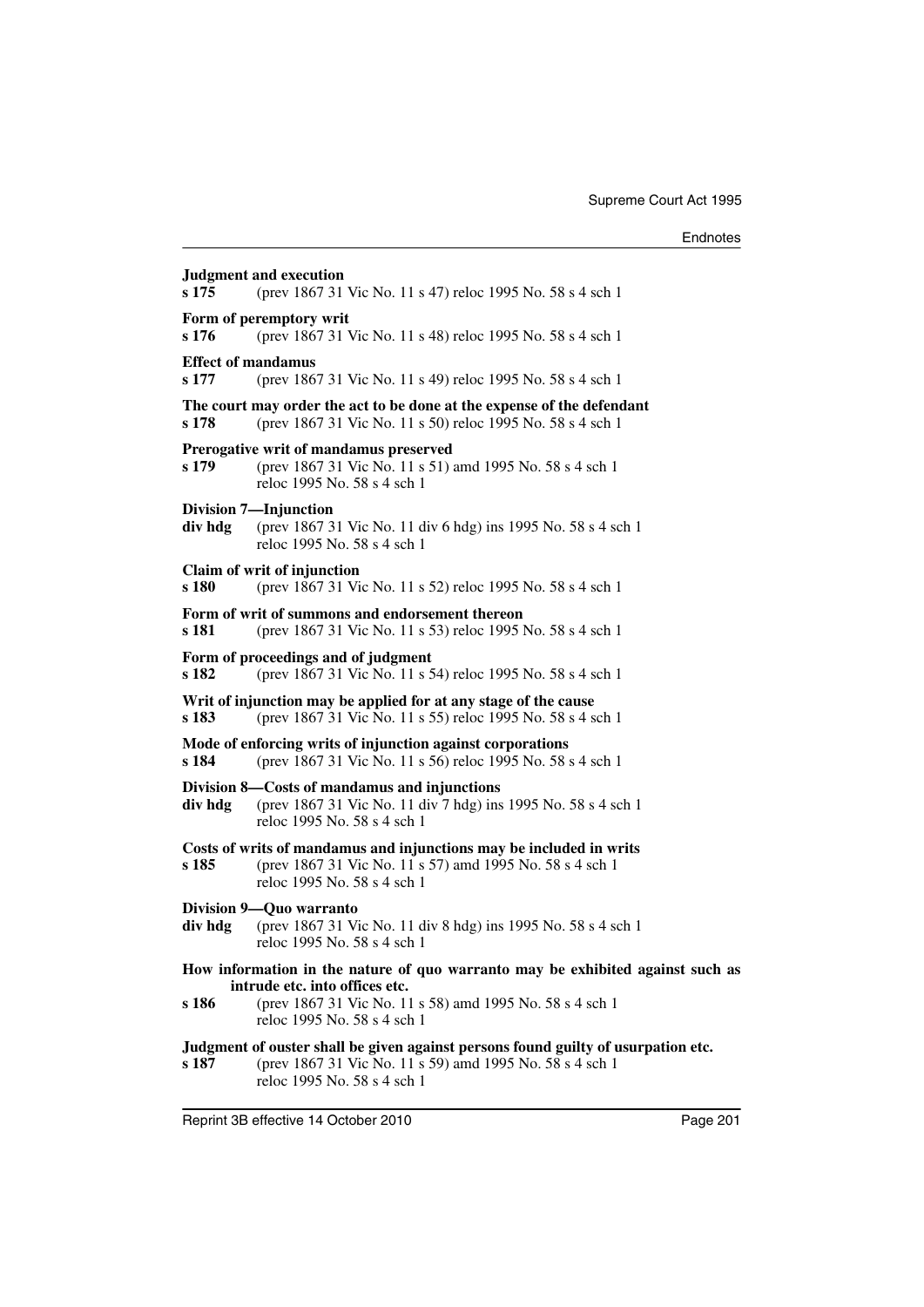#### **Endnotes**

#### **Division 10—Prohibition**

**div hdg** (prev 1867 31 Vic No. 11 div 9 hdg) ins 1995 No. 58 s 4 sch 1 reloc 1995 No. 58 s 4 sch 1

#### **Writs of prohibition**

- **prov hdg** sub 1995 No. 58 s 4 sch 1
- **s 188** (prev 1867 31 Vic No. 11 s 60) amd 1995 No. 58 s 4 sch 1 reloc 1995 No. 58 s 4 sch 1

#### **Division 11—General provision**

**div hdg** (prev 1867 31 Vic No. 11 div 10 hdg) ins 1995 No. 58 s 4 sch 1 reloc 1995 No. 58 s 4 sch 1

#### **Proceedings on prerogative writ of mandamus**

**s 189** (prev 1867 31 Vic No. 11 s 61) amd 1995 No. 58 s 4 sch 1 reloc 1995 No. 58 s 4 sch 1

#### **PART 9—PROVISIONS FROM SUPREME COURT ACT 1867**

**pt hdg** ins 1995 No. 58 s 4 sch 1

## **Division 1—Seals of the court**

**div hdg** (prev 1867 31 Vic No. 23 div 1 hdg) ins 1995 No. 58 s 4 sch 1 reloc 1995 No. 58 s 4 sch 1

#### **Court shall have and use seals**

- **prov hdg** amd 1991 No. 68 s 111 sch 2
- **s 190** (prev 1867 31 Vic No. 23 s 3) amd 1991 No. 68 s 111 sch 2 reloc 1995 No. 58 s 4 sch 1

#### **Judge's stamp**

**s 191** (prev 1867 31 Vic No. 23 s 4) reloc 1995 No. 58 s 4 sch 1

#### **Orders to be sealed**

**s 192** (prev 1867 31 Vic No. 23 s 5) reloc 1995 No. 58 s 4 sch 1

# **Judge's chamber seal**

**s 193** (prev 1867 31 Vic No. 23 s 6) reloc 1995 No. 58 s 4 sch 1

#### **Authority to be filed**

**s 194** (prev 1867 31 Vic No. 23 s 7) reloc 1995 No. 58 s 4 sch 1

#### **Division 2—Constitution of the court**

**div hdg** prev div 2 hdg (orig 1867 31 Vic No. 23 div 2 hdg) ins 1995 No. 58 s 4 sch 1 reloc 1995 No. 58 s 4 sch 1 om 2001 No. 80 s 94 sch 2 pres div 2 hdg (prev div 3 hdg (orig 1867 31 Vic No. 23 div 3 hdg)) ins 1995 No. 58 s 4 sch 1 reloc 1995 No. 58 s 4 sch 1 renum 2001 No. 80 s 94 sch 2

#### **Commission of judges**

**s 195** (prev 1867 31 Vic No. 23 s 9) amd 1995 No. 58 s 4 sch 1 reloc 1995 No. 58 s 4 sch 1 om 2001 No. 80 s 94 sch 2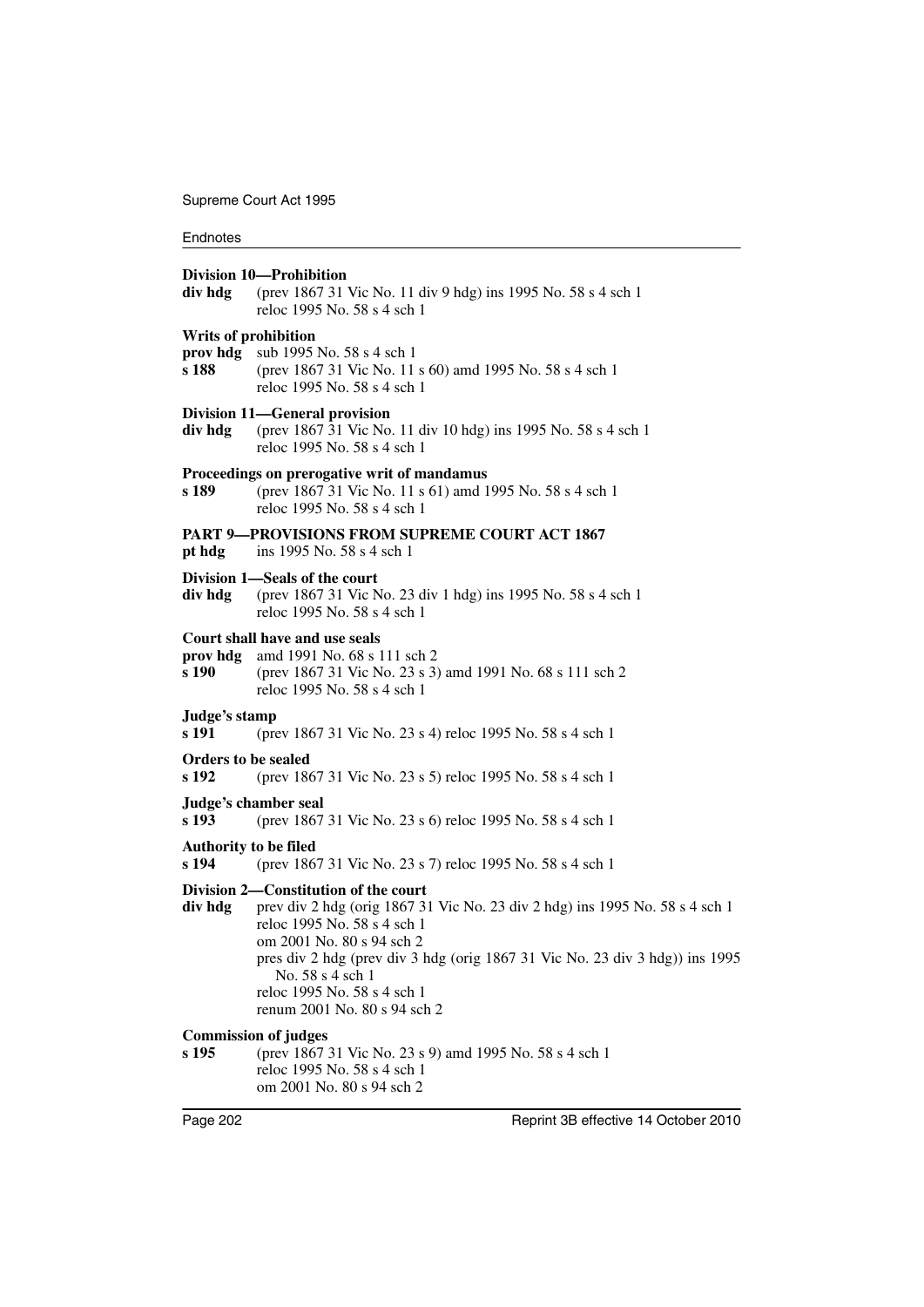| Judges' salaries               |                                                                                                                                                                                                                              |
|--------------------------------|------------------------------------------------------------------------------------------------------------------------------------------------------------------------------------------------------------------------------|
| s 196                          | (prev 1867 31 Vic No. 23 s 10) reloc 1995 No. 58 s 4 sch 1<br>om 2001 No. 80 s 94 sch 2                                                                                                                                      |
| s 197                          | Power of judges in vacation<br>(prev 1867 31 Vic No. 23 s 15) reloc 1995 No. 58 s 4 sch 1                                                                                                                                    |
| s 198                          | Proceedings to be dated and how tested<br>(prev 1867 31 Vic No. 23 s 17) amd 1991 No. 68 s 111 sch 2<br>reloc 1995 No. 58 s 4 sch 1                                                                                          |
| s 199                          | Laws of England to be applied in the administration of justice<br>(prev 1867 31 Vic No. 23 s 20) amd 1995 No. 58 s 4 sch 1<br>reloc 1995 No. 58 s 4 sch 1<br>om 2001 No. 80 s 94 sch 2                                       |
| s 200                          | Common law and general jurisdiction of the court—jurisdiction at common law<br>(prev 1867 31 Vic No. 23 s 21) reloc 1995 No. 58 s 4 sch 1<br>om 2001 No. 80 s 94 sch 2                                                       |
| s 201                          | <b>Equitable jurisdiction</b><br>(prev 1867 31 Vic No. 23 s 22) amd 1995 No. 58 s 4 sch 1<br>reloc 1995 No. 58 s 4 sch 1<br>amd 2000 No. 8 s 263 sch 3<br>om 2001 No. 80 s 94 sch 2                                          |
| div hdg                        | Division 3-Criminal jurisidiction<br>(prev div 6 hdg (orig 1867 31 Vic No. 23 div 6 hdg)) ins 1995 No. 58 s 4 sch 1<br>reloc 1995 No. 58 s 4 sch 1<br>renum 2001 No. 80 s 94 sch 2                                           |
| s 202                          | <b>Criminal jurisdiction</b><br>(prev 1867 31 Vic No. 23 s 24) reloc 1995 No. 58 s 4 sch 1<br>om 2001 No. 80 s 94 sch 2                                                                                                      |
| s 203                          | Proceeding by information<br>(prev 1867 31 Vic No. 23 s 25) amd 1995 No. 58 s 4 sch 1<br>reloc 1995 No. 58 s 4 sch 1                                                                                                         |
| <b>Error</b><br>s204           | (prev 1867 31 Vic No. 23 s 26) reloc 1995 No. 58 s 4 sch 1<br>amd 2002 No. 34 s 60 sch 5                                                                                                                                     |
| s 205                          | Attorney-General to issue warrant for discharge of prisoner against whom the<br><b>Attorney-General does not file information</b><br>(prev 1867 31 Vic No. 23 s 28) amd 1995 No. 58 s 4 sch 1<br>reloc 1995 No. 58 s 4 sch 1 |
| <b>Circuit Courts</b><br>s 206 | (prev 1867 31 Vic No. 23 s 30) amd 1995 No. 58 s 4 sch 1<br>reloc 1995 No. 58 s 4 sch 1<br>om 1998 No. 20 s 27 sch 2                                                                                                         |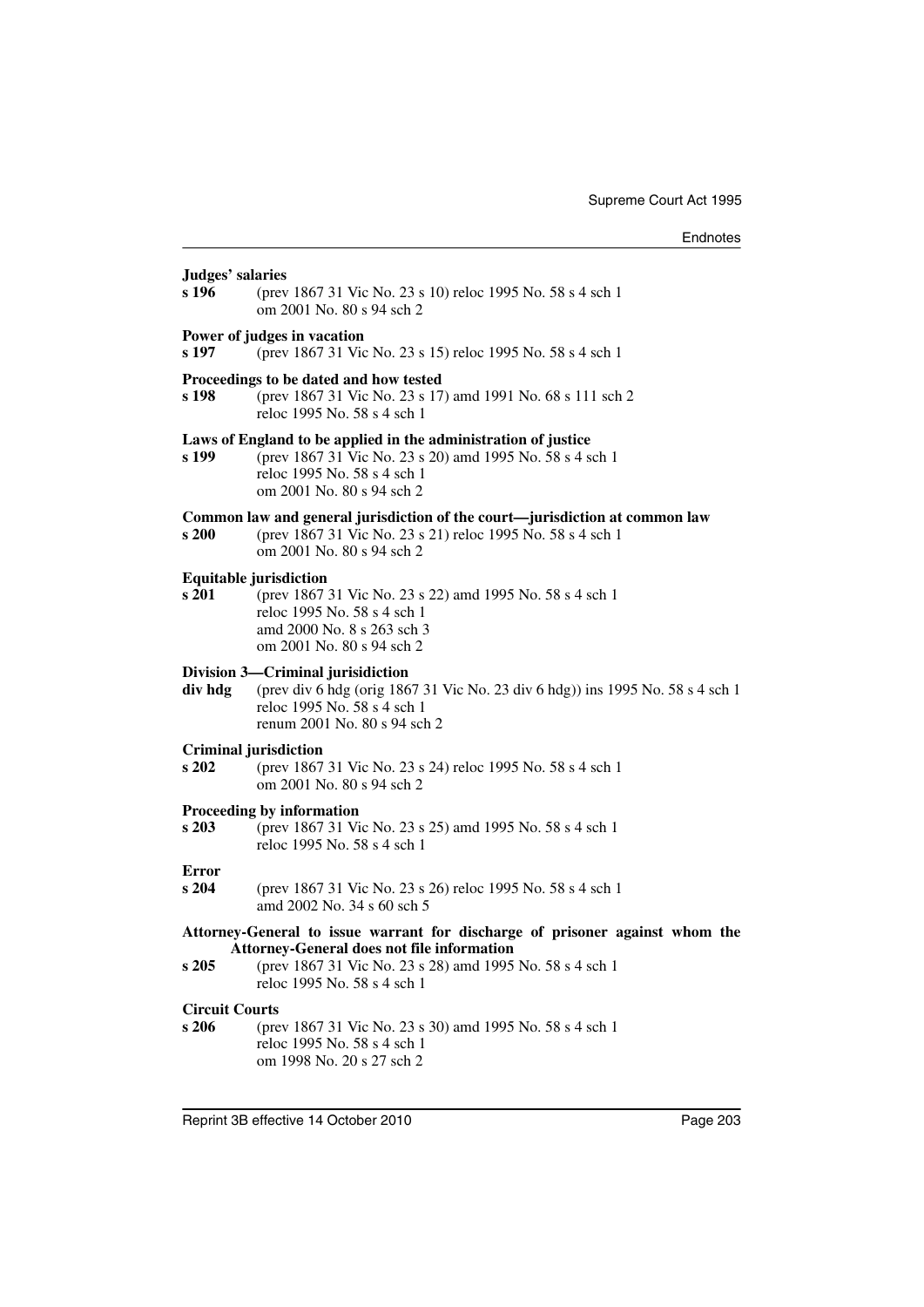#### **Endnotes**

#### **Opening Circuit Court**

**s 207** (prev 1867 31 Vic No. 23 s 31) amd 1995 No. 58 s 4 sch 1 reloc 1995 No. 58 s 4 sch 1 om 1998 No. 20 s 27 sch 2

#### **Division 4—Special commissions**

- **div hdg** prev div 4 hdg (orig 1867 31 Vic No. 23 div 4 hdg) ins 1995 No. 58 s 4 sch 1 reloc 1995 No. 58 s 4 sch 1 om 2001 No. 80 s 94 sch 2 pres div 4 hdg (prev div 8 hdg (orig 1867 31 Vic No. 23 div 8 hdg)) ins 1995 No. 58 s 4 sch 1 reloc 1995 No. 58 s 4 sch 1 renum 2001 No. 80 s 94 sch 2
- **Special commission may issue to 1 or more District Court judges enabling them to discharge duties of a judge of the Supreme Court at remote places**
- **prov hdg** amd 2002 No. 34 s 60 sch 5
- **s 208** (prev 1867 31 Vic No. 23 s 33) reloc 1995 No. 58 s 4 sch 1 amd 2002 No. 34 s 60 sch 5; 2004 No. 11 s 596 sch 1; 2007 No. 24 s 770 sch 1

#### **Division 5—Appearances**

div hdg prev div 5 hdg (orig 1867 31 Vic No. 23 div 5 hdg) ins 1995 No. 58 s 4 sch 1 reloc 1995 No. 58 s 4 sch 1 om 2001 No. 80 s 94 sch 2 pres div 5 hdg (prev div 9 hdg (orig 1867 31 Vic No. 23 div 9 hdg)) ins 1995 No. 58 s 4 sch 1 reloc 1995 No. 58 s 4 sch 1 renum 2001 No. 80 s 94 sch 2

#### **Appearance to be in person or by lawyer or person allowed by the judge**

**prov hdg** amd 2004 No. 11 s 596 sch 1 **s 209** (prev 1867 31 Vic No. 23 s 38A) ins 1973 No. 50 s 2 reloc 1995 No. 58 s 4 sch 1 amd 2004 No. 11 s 596 sch 1; 2007 No. 24 s 770 sch 1

#### **Division 6—Officers of the court**

**div hdg** (prev div 10 hdg (orig 1867 31 Vic No. 23 div 10 hdg)) ins 1995 No. 58 s 4 sch 1 reloc 1995 No. 58 s 4 sch 1

renum 2001 No. 80 s 94 sch 2

#### **Principal registrar and associates**

**prov hdg** sub 2008 No. 59 s 131(1)

**s 210** (prev 1867 31 Vic No. 23 s 39) amd 1991 No. 68 s 111 sch 2 reloc 1995 No. 58 s 4 sch 1 amd 1998 No. 20 s 27 sch 2 sub 2002 No. 34 s 61 amd 2008 No. 59 ss 131(2), 130 sch sub 2010 No. 42 s 197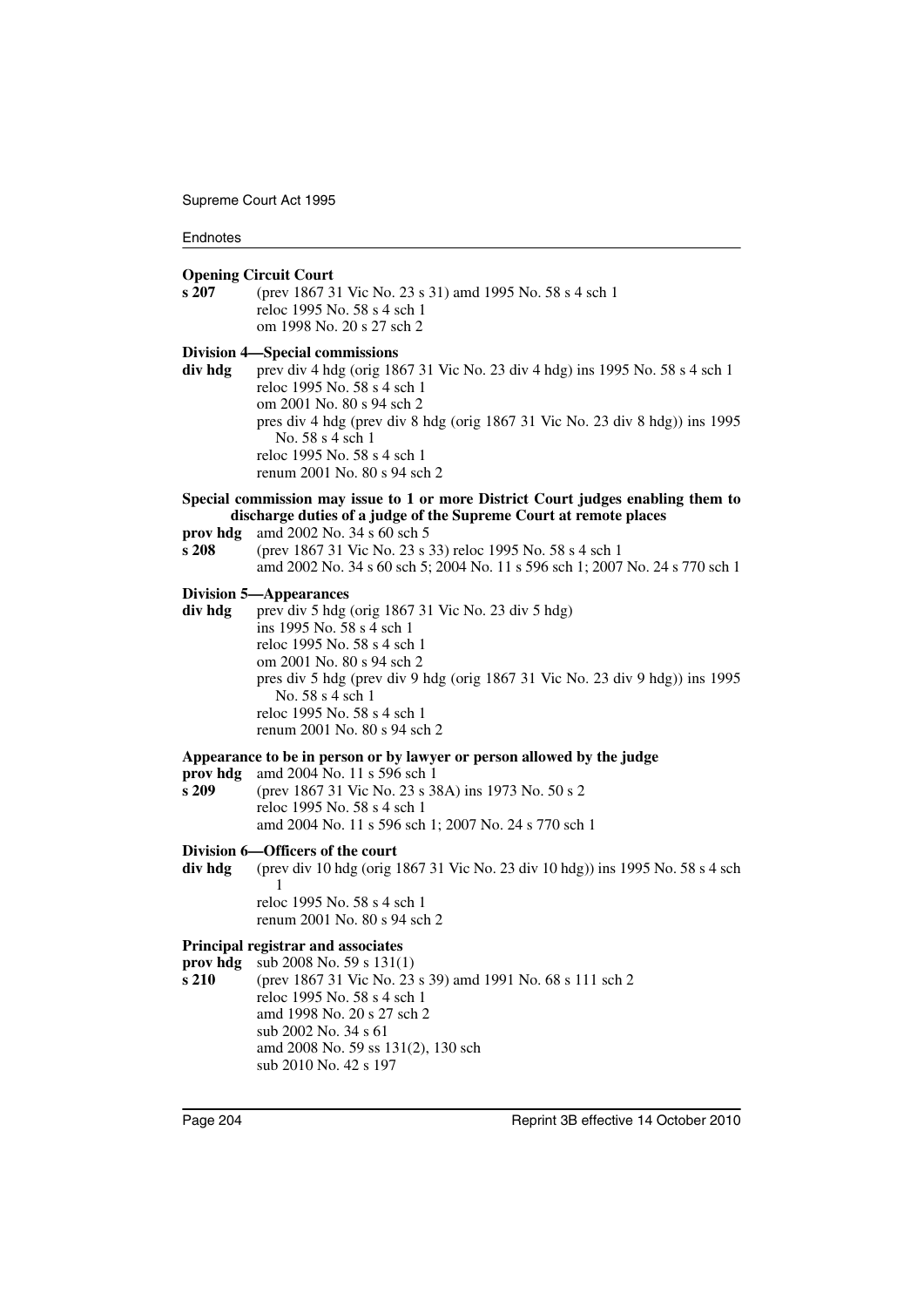| s 210A                                        | Other registrars and officers<br>ins 2008 No. 59 s 132                                                                                                                                                                                                                                                           |
|-----------------------------------------------|------------------------------------------------------------------------------------------------------------------------------------------------------------------------------------------------------------------------------------------------------------------------------------------------------------------|
| <b>Division 7-Masters</b><br>div hdg          | prev div 7 hdg (orig 1867 31 Vic No. 23 div 7 hdg)<br>ins 1995 No. 58 s 4 sch 1<br>reloc 1995 No. 58 s 4 sch 1<br>om 1998 No. 20 s 27 sch 2<br>pres div 7 hdg (prev div 11 hdg (orig 1867 31 Vic No. 23 div 11 hdg)) ins 1995<br>No. 58 s 4 sch 1<br>reloc 1995 No. 58 s 4 sch 1<br>renum 2001 No. 80 s 94 sch 2 |
| <b>Masters</b><br>s 211                       | (prev 1867 31 Vic No. 23 s 39A) ins 1980 No. 57 s 4<br>amd 1985 No. 51 s 3; 1989 No. 57 s 3; 1991 No. 68 s 111 sch 2; 1992 No. 40<br>s 162; 1995 No. 58 s 4 sch 1<br>reloc 1995 No. 58 s 4 sch 1<br>amd 2002 No. 34 s 60 sch 5; 2004 No. 11 s 596 sch 1; 2007 No. 24 s 770 sch 1                                 |
| div hdg                                       | <b>Division 8-The sheriff</b><br>(prev div 12 hdg (prev 1867 31 Vic No. 23 div 12 hdg)) ins 1995 No. 58 s 4<br>sch 1<br>reloc 1995 No. 58 s 4 sch 1<br>renum 2001 No. 80 s 94 sch 2                                                                                                                              |
| <b>Sheriff</b><br>prov hdg<br>s 212           | sub 1995 No. 58 s 4 sch 1<br>(prev 1867 31 Vic No. 23 s 43) amd 1875 39 Vic No. 3 s 1; 1995 No. 58 s 4<br>sch 1<br>reloc 1995 No. 58 s 4 sch 1<br>amd 2008 No. 59 s 133                                                                                                                                          |
| <b>Deputy sheriffs</b><br>prov hdg<br>s 213   | sub 1995 No. 58 s 4 sch 1<br>(prev 1867 31 Vic No. 23 s 3) amd 1995 No. 58 s 4 sch 1<br>reloc 1995 No. 58 s 4 sch 1<br>amd 2008 No. 59 s 134                                                                                                                                                                     |
| <b>District sheriffs</b><br>prov hdg<br>s 214 | sub 1995 No. 58 s 4 sch 1<br>(prev 1867 31 Vic No. 23 s 45) amd 1995 No. 58 s 4 sch 1<br>reloc 1995 No. 58 s 4 sch 1<br>om 2008 No. 59 s 135                                                                                                                                                                     |
| s 215                                         | <b>Sheriff's recognisances</b><br>(prev 1867 31 Vic No. 23 s 46) reloc 1995 No. 58 s 4 sch 1<br>om 1997 No. 38 s 79                                                                                                                                                                                              |
| s 216                                         | Sheriff may sell property without taking out an auctioneer's licence<br>(prev 1867 31 Vic No. 23 s 48) reloc 1995 No. 58 s 4 sch 1                                                                                                                                                                               |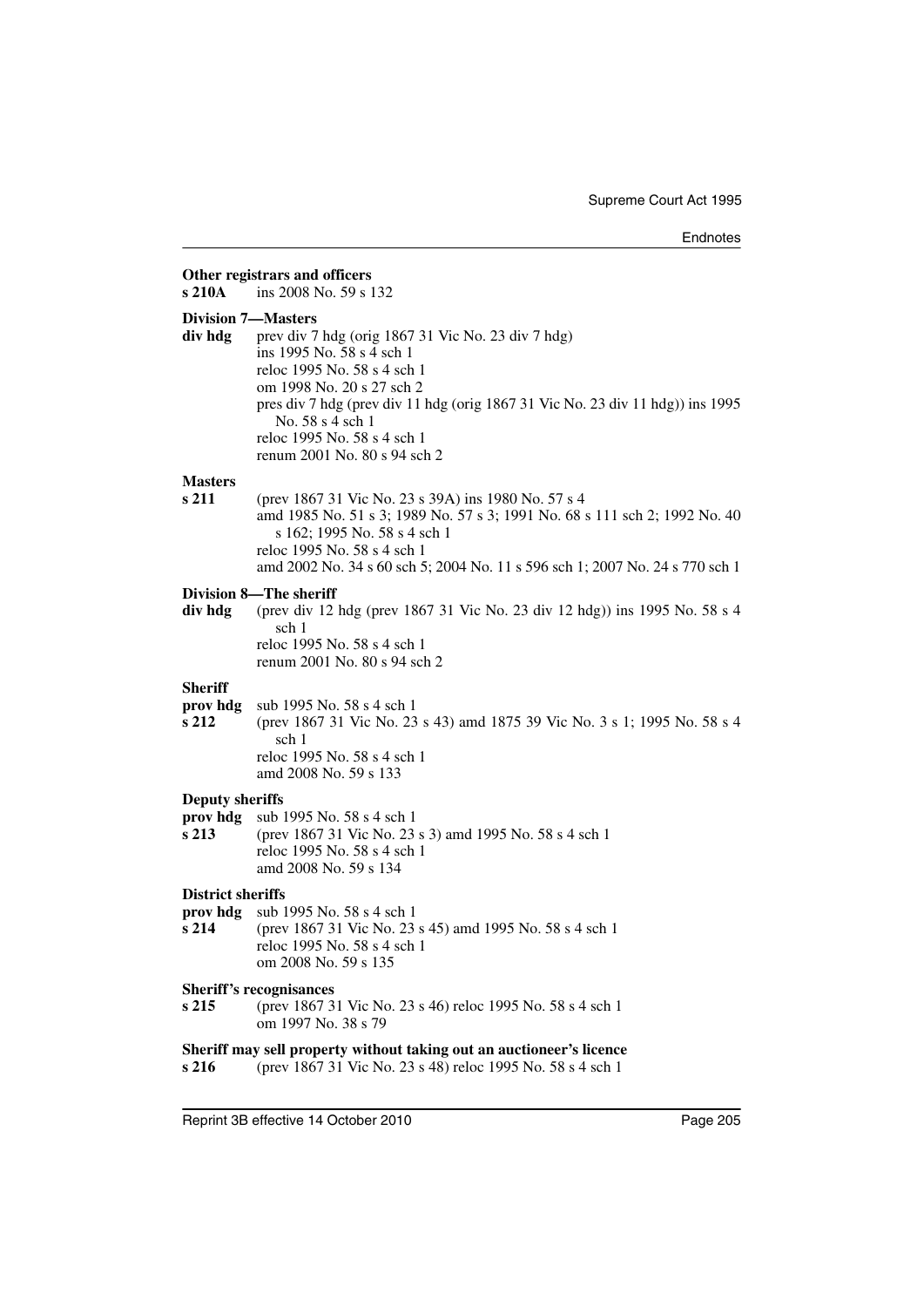| s 217                           | Sheriff may act as justice of peace<br>(prev 1867 31 Vic No. 23 s 49) reloc 1995 No. 58 s 4 sch 1                                                                                 |
|---------------------------------|-----------------------------------------------------------------------------------------------------------------------------------------------------------------------------------|
| s 218                           | Deposit for expenses to be made with the sheriff<br>(prev 1867 31 Vic No. 23 s 51) reloc 1995 No. 58 s 4 sch 1                                                                    |
| Division 9—Costs<br>div hdg     | (prev div 13 hdg (orig 1867 31 Vic No. 23 div 13 hdg)) ins 1995 No. 58 s 4 sch<br>1                                                                                               |
|                                 | reloc 1995 No. 58 s 4 sch 1<br>renum 2001 No. 80 s 94 sch 2                                                                                                                       |
| s 219                           | Fees of officers of court to be paid to Her Majesty<br>(prev 1867 31 Vic No. 23 s 54) reloc 1995 No. 58 s 4 sch 1<br>amd 2004 No. 11 s 596 sch 1; 2007 No. 24 s 770 sch 1         |
| s 220                           | <b>Commissioners of Supreme Court may receive fees</b><br>(prev 1867 31 Vic No. 23 s 57) reloc 1995 No. 58 s 4 sch 1                                                              |
| s 221                           | <b>Power to award costs</b><br>(prev 1867 31 Vic No. 23 s 58) reloc 1995 No. 58 s 4 sch 1<br>amd 2002 No. 34 s 62                                                                 |
| div hdg                         | Division 10—Effect of decrees, rules and orders<br>(prev div 14 hdg (orig 1867 31 Vic No. 23 div 14 hdg)) ins 1995 No. 58 s 4 sch<br>1                                            |
|                                 | reloc 1995 No. 58 s 4 sch 1<br>renum 2001 No. 80 s 94 sch 2                                                                                                                       |
| s 222                           | Decrees rules and orders to have effect of judgments<br>(prev 1867 31 Vic No. 23 s 59) reloc 1995 No. 58 s 4 sch 1                                                                |
| div hdg                         | Division 11—Change of venue<br>(prev div 15 hdg (orig 1867 31 Vic No. 23 div 15 hdg)) ins 1995 No. 58 s 4 sch<br>1<br>reloc 1995 No. 58 s 4 sch 1<br>renum 2001 No. 80 s 94 sch 2 |
| <b>Change of venue</b><br>s 223 | (prev 1867 31 Vic No. 23 s 60) reloc 1995 No. 58 s 4 sch 1                                                                                                                        |
| div hdg                         | Division 12—Questions of fact<br>(prev div 16 hdg (orig 1867 31 Vic No. 23 div 16 hdg)) ins 1995 No. 58 s 4 sch<br>1                                                              |
|                                 | reloc 1995 No. 58 s 4 sch 1<br>renum 2001 No. 80 s 94 sch 2                                                                                                                       |
| s 224                           | Power of court to direct trial of feigned issues<br>(prev 1867 31 Vic No. 23 s 61) reloc 1995 No. 58 s 4 sch 1                                                                    |
| s 225                           | Feigned issues and new trials<br>(prev 1867 31 Vic No. 23 s 62) reloc 1995 No. 58 s 4 sch 1                                                                                       |
|                                 |                                                                                                                                                                                   |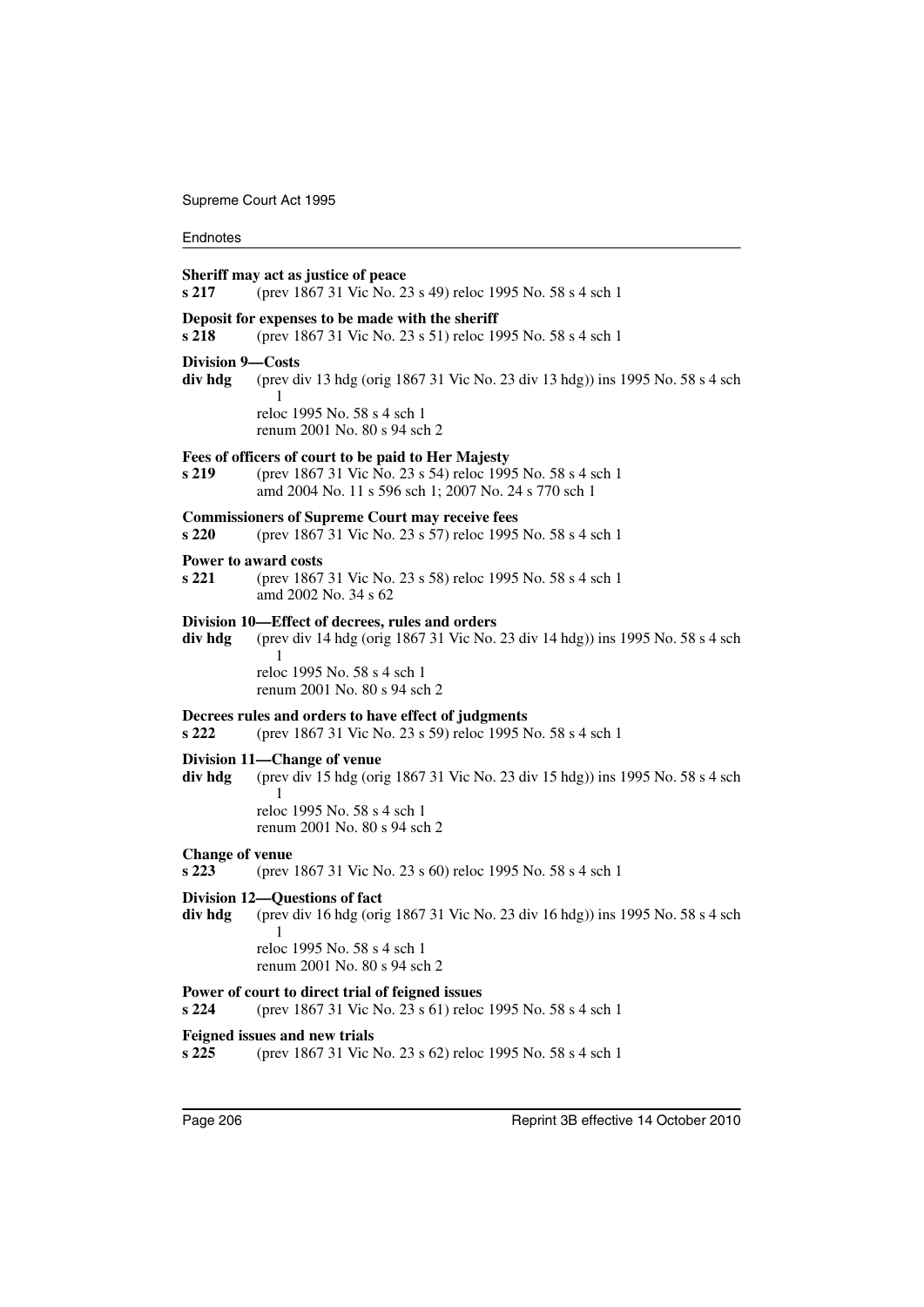| pt hdg                    | <b>PART 10-PROVISIONS FROM WRITS OF DEDIMUS ACT 1871</b><br>ins 1995 No. 58 s 4 sch 1                                                                                                         |
|---------------------------|-----------------------------------------------------------------------------------------------------------------------------------------------------------------------------------------------|
| s 226                     | Writs of dedimus potestatem and commissions for affidavits may be issued and<br>executed outside the State<br>(prev 1871 34 Vic No. 25 s 1) reloc 1995 No. 58 s 4 sch 1                       |
| pt hdg                    | <b>PART 11-PROVISIONS FROM SUPREME COURT ACT 1874</b><br>ins 1995 No. 58 s 4 sch 1                                                                                                            |
| prov hdg<br>s 227         | Salaries to be charged on consolidated fund<br>amd 1957 6 Eliz 2 No. 38 s 13<br>(prev 1874 38 Vic No. 3 s 6) amd 1957 6 Eliz 2 No. 38 s 13<br>reloc 1995 No. 58 s 4 sch 1                     |
| s 228                     | Supreme Court to be court of error<br>(prev 1874 38 Vic No. 3 s 10) reloc 1995 No. 58 s 4 sch 1                                                                                               |
| s 229                     | Power to amend defects or errors<br>(prev 1874 38 Vic No. 3 s 11) reloc 1995 No. 58 s 4 sch 1                                                                                                 |
| s 230                     | New trials only where substantial wrong occasioned<br>(prev 1874 38 Vic No. 3 s 13) reloc 1995 No. 58 s 4 sch 1                                                                               |
| pt hdg                    | <b>PART 12-PROVISIONS FROM SHERIFF'S ACT 1875</b><br>ins 1995 No. 58 s 4 sch 1                                                                                                                |
| Purpose of pt 12<br>s 231 | (prev 1875 39 Vic No. 3 s 1) om 1908 8 Edw 7 No. 18 s 2 sch 1<br>ins 1995 No. 58 s 4 sch 1<br>reloc 1995 No. 58 s 4 sch 1                                                                     |
| s 232                     | <b>Appointment of bailiffs</b><br>(prev 1875 39 Vic No. 3 s 2) reloc 1995 No. 58 s 4 sch 1<br>amd 1997 No. 38 s 80<br>sub 2008 No. 59 s 136                                                   |
| s 233                     | Officers so appointed to be deemed sheriff's officers<br>(prev 1875 39 Vic No. 3 s 3) amd 1995 No. 58 s 4 sch 1<br>reloc 1995 No. 58 s 4 sch 1                                                |
| s234                      | Persons aggrieved by acts of officers may sue the sheriff by that name and not<br>personally—mode of payment of damages recovered<br>(prev 1875 39 Vic No. 3 s 4) reloc 1995 No. 58 s 4 sch 1 |
| s 235                     | Power to appoint person to execute process where sheriff ought not to execute<br>(prev 1875 39 Vic No. 3 s 5) reloc 1995 No. 58 s 4 sch 1                                                     |
| s 236                     | Power to appoint special bailiff<br>(prev 1875 39 Vic No. 3 s 6) reloc 1995 No. 58 s 4 sch 1                                                                                                  |
| s 237                     | Action of debt not to lie on escape of debtor<br>(prev 1875 39 Vic No. 3 s 7) amd 1995 No. 58 s 4 sch 1<br>reloc 1995 No. 58 s 4 sch 1                                                        |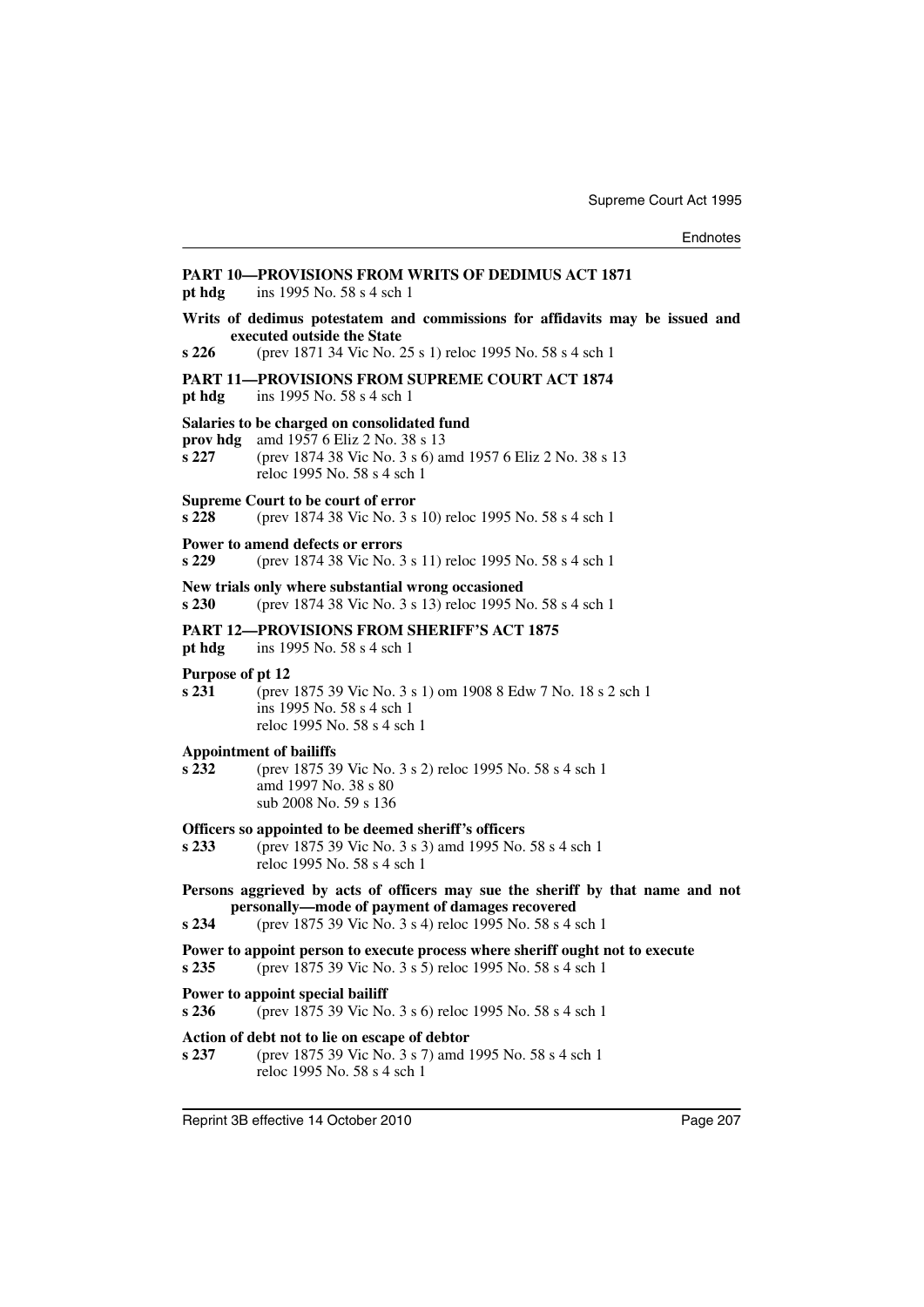#### **Jurisdiction and accountability of sheriff**

**prov hdg** sub 1997 No. 38 s 81(1) **s 238** (prev 1875 39 Vic No. 3 s 8) amd 1995 No. 58 s 4 sch 1 reloc 1995 No. 58 s 4 sch 1 amd 1997 No. 38 s 81(2)–(4)

#### **Sheriff and officers personally accountable for their own acts or defaults**

**s 239** (prev 1875 39 Vic No. 3 s 9) reloc 1995 No. 58 s 4 sch 1

#### **PART 13—PROVISIONS FROM JUDICATURE ACT 1876**

**pt hdg** ins 1995 No. 58 s 4 sch 1

#### **Purpose of pt 13**

**s 240** (prev 1876 40 No. 6 s 1A) ins 1995 No. 58 s 4 sch 1 reloc 1995 No. 58 s 4 sch 1

#### **Definitions for pt 13**

- **prov hdg** sub 1995 No. 58 s 4 sch 1
- **s 241** (prev 1876 40 Vic No. 6 s 1) amd 1995 No. 58 s 4 sch 1 def **"existing"** amd 1995 No. 58 s 4 sch 1 reloc 1995 No. 58 s 4 sch 1

#### **Rules of law to apply to all courts**

**s 242** (prev 1876 40 Vic No. 6 s 2) amd 1995 No. 58 s 4 sch 1 reloc 1995 No. 58 s 4 sch 1

#### **Provision for saving of existing procedure of courts when not inconsistent with this part or rules of court**

**s 243** (prev 1876 40 Vic No. 6 s 3) amd 1995 No. 58 s 4 sch 1 reloc 1995 No. 58 s 4 sch 1

#### **Law and equity to be administered in all suits by Supreme Court**

**s 244** (prev 1876 40 Vic No. 6 s 4) amd 1995 No. 58 s 4 sch 1 reloc 1995 No. 58 s 4 sch 1

#### **Estates of persons deceased to be administered as in insolvency**

**s 245** (prev 1876 40 Vic No. 6 s 5(1)–(7)) amd 1903 3 Edw 7 No. 10 s 10 sch 3; 1974 No. 76 s 3(2) sch 6 pt 3; 1995 No. 58 s 4 sch 1 reloc 1995 No. 58 s 4 sch 1

#### **Writs of mandamus and injunction may be granted and receivers appointed in all cases when just or convenient**

**s 246** (prev 1876 40 Vic No. 6 s 5A (orig 1876 40 Vic No. 6 s 5(8))) renum and reloc 1995 No. 58 s 4 sch 1

#### **In cases of collision rules of admiralty to prevail**

**s 247** (prev 1876 40 Vic No. 6 s 5B (orig 1876 40 Vic No. 6 s 5(9))) renum and reloc 1995 No. 58 s 4 sch 1

## **In questions relating to infants rules of equity to prevail**

**s 248** (prev 1876 40 Vic No. 6 s 5C (orig 1876 40 Vic No. 6 s 5(10))) renum and reloc 1995 No. 58 s 4 sch 1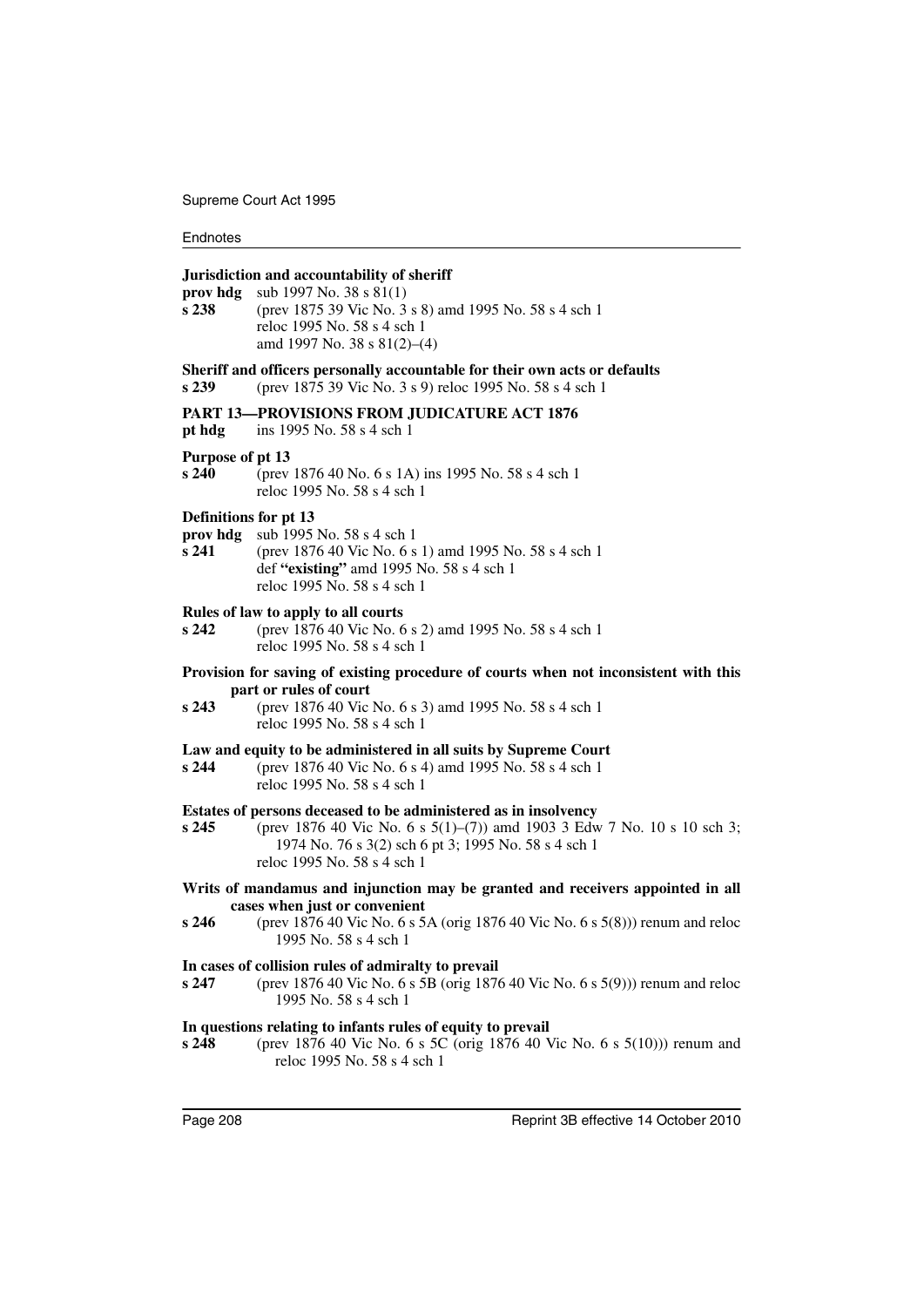| s 249                                                                                              | Rules of equity to prevail where any conflict between them and rules of law<br>(prev 1876 40 Vic No. 6 s 5D (orig 1876 40 Vic No. 6 s 5(11))) renum and<br>reloc 1995 No. 58 s 4 sch 1 |
|----------------------------------------------------------------------------------------------------|----------------------------------------------------------------------------------------------------------------------------------------------------------------------------------------|
| s 250                                                                                              | Powers of 1 or more judges<br>(prev 1876 40 Vic No. 6 s 6) amd 1991 No. 68 s 111 sch 2; 1995 No. 58 s 4<br>sch 1<br>reloc 1995 No. 58 s 4 sch 1                                        |
| Cases and points may be reserved for or directed to be argued before the Court of<br><b>Appeal</b> |                                                                                                                                                                                        |
| prov hdg<br>s 251                                                                                  | amd 1991 No. 68 s 111 sch 2<br>(prev 1876 40 Vic No. 6 s 7) amd 1991 No. 68 s 111 sch 2<br>reloc 1995 No. 58 s 4 sch 1                                                                 |
| prov hdg<br>s 252                                                                                  | Motions for new trials to be heard by Court of Appeal<br>amd 1991 No. 68 s 111 sch 2<br>(prev 1876 40 Vic No. 6 s 8) amd 1991 No. 68 s 111 sch 2<br>reloc 1995 No. 58 s 4 sch 1        |
| s253                                                                                               | What orders shall not be subject to appeal<br>(prev 1876 40 Vic No. 6 s 9) reloc 1995 No. 58 s 4 sch 1                                                                                 |
| s 254                                                                                              | As to appeals from orders made by single judge<br>(prev 1876 40 Vic No. 6 s 10) amd 1991 No. 68 s 111 sch 2<br>reloc 1995 No. 58 s 4 sch 1                                             |
| $s$ 255                                                                                            | Referees and assessors<br>(prev 1876 40 Vic No. 6 s 11) reloc 1995 No. 58 s 4 sch 1                                                                                                    |
| s 256                                                                                              | Power to direct trials before referees<br>(prev 1876 40 Vic No. 6 s 12) reloc 1995 No. 58 s 4 sch 1                                                                                    |
| s 257                                                                                              | Power of referees and effect of their finding<br>(prev 1876 40 Vic No. 6 s 13) amd 1995 No. 58 s 4 sch 1<br>reloc 1995 No. 58 s 4 sch 1                                                |
| s <sub>258</sub>                                                                                   | Powers of court with respect to proceedings before referees<br>(prev 1876 40 Vic No. 6 s 14) reloc 1995 No. 58 s 4 sch 1                                                               |
| s 259                                                                                              | Duty of judge and jury<br>(prev 1876 40 Vic No. 6 s 15) reloc 1995 No. 58 s 4 sch 1                                                                                                    |
| pt hdg                                                                                             | <b>PART 14—PROVISIONS FROM SUPREME COURT ACT 1892</b><br>ins 1995 No. 58 s 4 sch 1                                                                                                     |
| s 260                                                                                              | <b>Motions for judgment</b><br>(prev 1892 55 Vic No. 37 s 9) amd 1991 No. 68 s 111 sch 2<br>reloc 1995 No. 58 s 4 sch 1                                                                |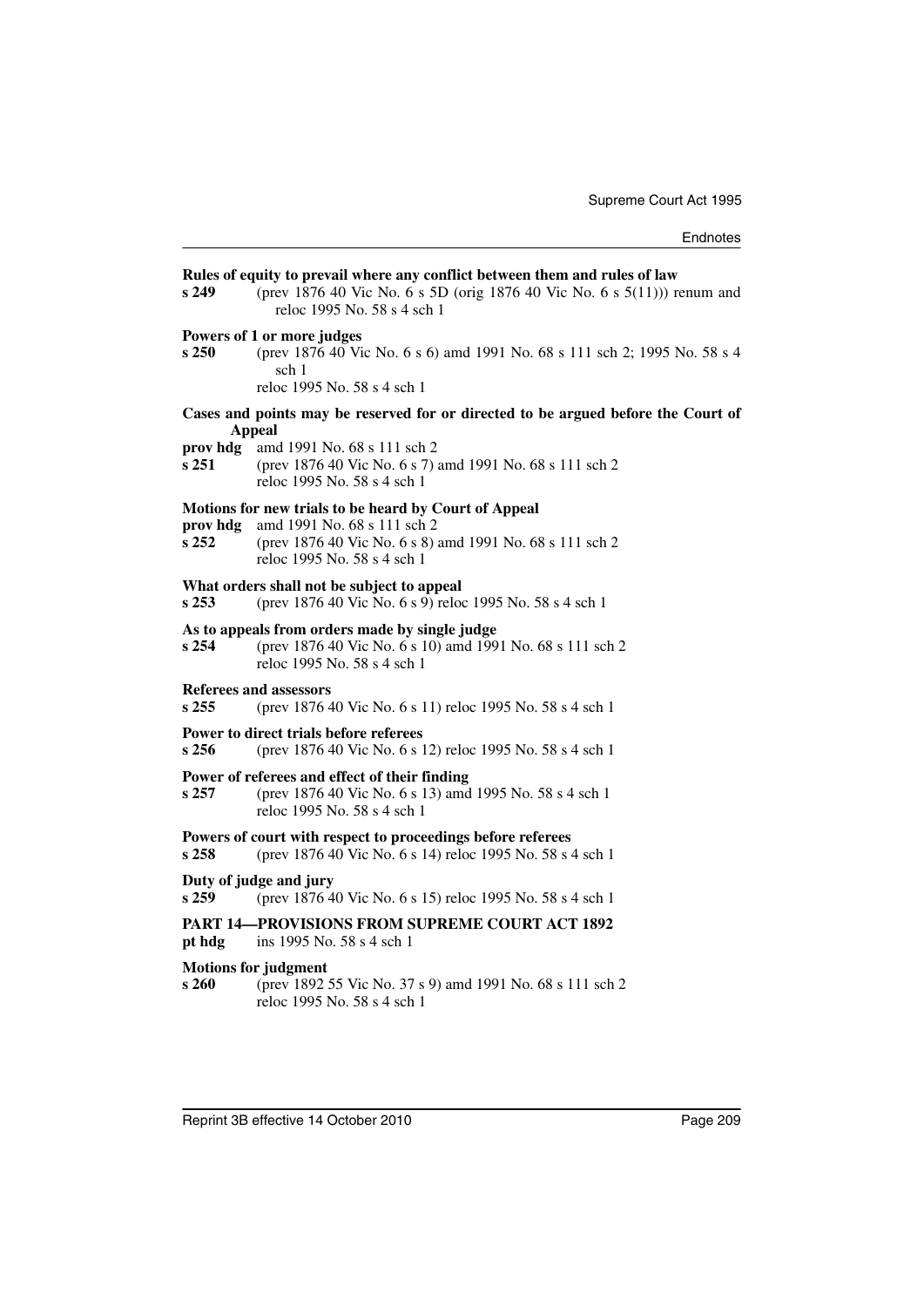#### **Hearing of cases in chambers**

**prov hdg** sub 1995 No. 58 s 4 sch 1 **s 261** (prev 1892 55 Vic No. 37 s 15) amd 1995 No. 58 s 4 sch 1 reloc 1995 No. 58 s 4 sch 1 amd 2004 No. 11 s 596 sch 1; 2007 No. 24 s 770 sch 1

#### **PART 15—PROVISIONS FROM SUPREME COURT ACT 1893**

**pt hdg** ins 1995 No. 58 s 4 sch 1 om 1998 No. 20 s 27 sch 2

#### **Definitions for pt 15**

- **prov hdg** sub 1995 No. 58 s 4 sch 1
- **s 262** (prev 1893 57 Vic No. 17 s 2) amd 1995 No. 58 s 4 sch 1 def **"cause"** sub 1995 No. 58 s 4 sch 1 def **"matter"** sub 1995 No. 58 s 4 sch 1 def **"sheriff"** amd 1895 59 Vic No. 21 s 17 reloc 1995 No. 58 s 4 sch 1 om 1998 No. 20 s 27 sch 2

#### **When it is certified to the judges that there is no business at a Circuit Court a judge need not attend**

**s 263** (prev 1893 57 Vic No. 17 s 5) amd 1895 59 Vic No. 21 s 17; 1995 No. 58 s 4 sch 1 reloc 1995 No. 58 s 4 sch 1 om 1998 No. 20 s 27 sch 2

#### **Jurors to be warned not to attend**

**s 264** (prev 1893 57 Vic No. 17 s 6) reloc 1995 No. 58 s 4 sch 1 om 1998 No. 20 s 27 sch 2

#### **Discharge of jurors**

**s 265** (prev 1893 57 Vic No. 17 s 7) reloc 1995 No. 58 s 4 sch 1 om 1998 No. 20 s 27 sch 2

## **PART 16—PROVISIONS FROM SUPREME COURT ACT 1895**

**pt hdg** ins 1995 No. 58 s 4 sch 1

## **Definitions for pt 16**

**prov hdg** sub 1995 No. 58 s 4 sch 1

**s 266** (prev 1895 59 Vic No. 21 s 2) amd 1995 No. 58 s 4 sch 1 reloc 1995 No. 58 s 4 sch 1 def **"Central Court"** ins 1997 No. 38 s 82(2) def **"central district"** om 1997 No. 38 s 82(1) def **"Far Northern Court"** ins 1997 No. 38 s 82(2) def **"Northern Court"** ins 1997 No. 38 s 82(2) def **"northern district"** om 1997 No. 38 s 82(1) def **"the Central Court"** amd 1995 No. 58 s 4 sch 1 om 1997 No. 38 s 82(1) def **"the Northern Court"** amd 1995 No. 58 s 4 sch 1 om 1997 No. 38 s 82(1)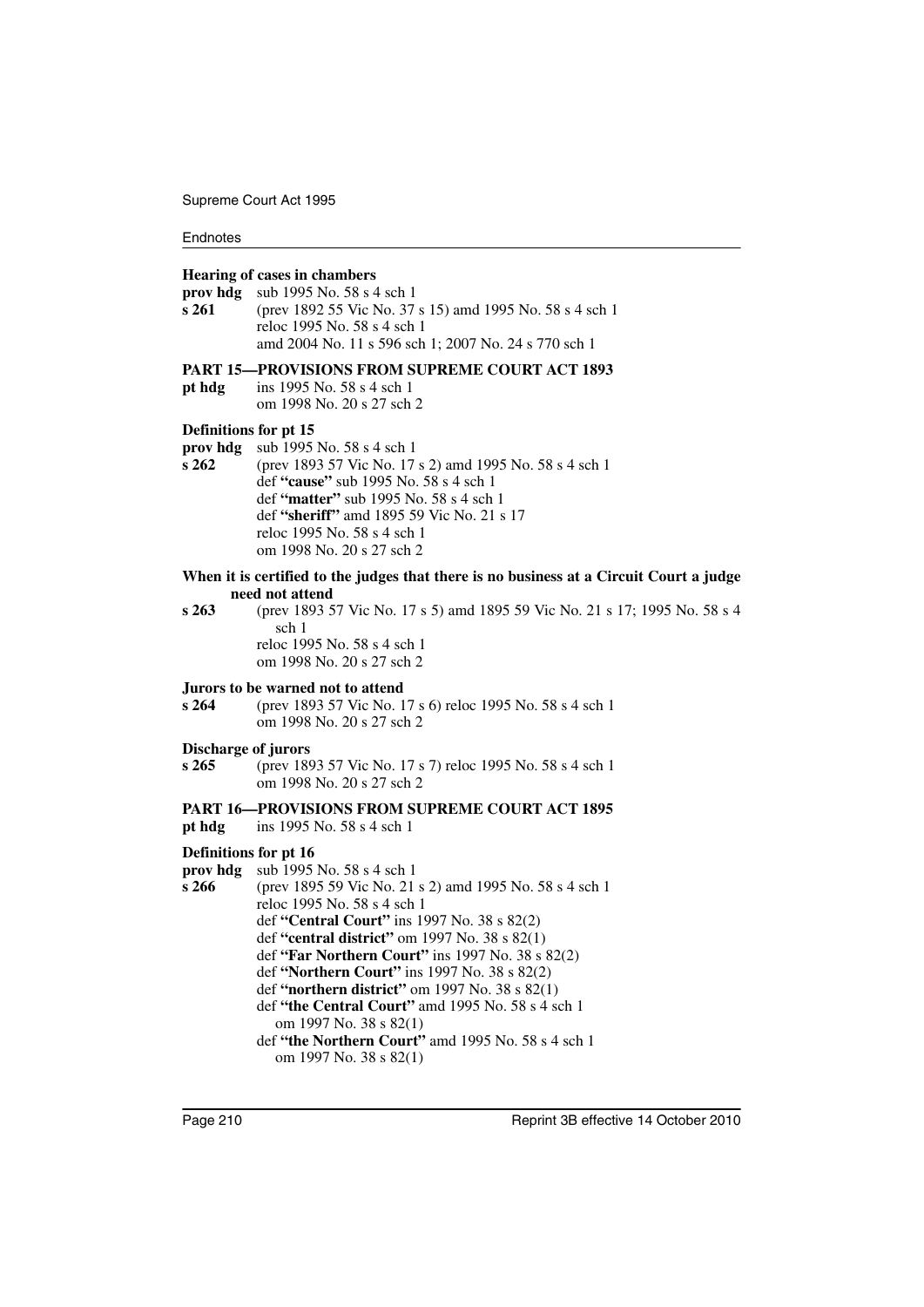#### **Central, northern and far northern districts**

**s 266A** ins 1997 No. 38 s 83

#### **Sittings in central, northern and far northern districts**

**prov hdg** sub 1997 No. 38 s 84(1)

**s 267** (prev 1895 59 Vic No. 21 s 4) amd 1995 No. 58 s 4 sch 1 reloc 1995 No. 58 s 4 sch 1 amd 1997 No. 38 s 84(2)–(5)

#### **Jurisdiction etc. of judges sitting in Central, Northern and Far Northern Courts**

**prov hdg** sub 1997 No. 38 s 85(1)

**s 268** (prev 1895 59 Vic No. 21 s 5) reloc 1995 No. 58 s 4 sch 1 amd 1997 No. 38 s 85(2)–(3)

#### **Central, northern and far northern judges**

**s 269** (prev 1895 59 Vic No. 21 s 6) amd 1995 No. 58 s 4 sch 1 reloc 1995 No. 58 s 4 sch 1 sub 1997 No. 38 s 86

#### **Transfer of judge**

**s 270** (prev 1895 59 Vic No. 21 s 6A (orig 1895 59 Vic No. 21 s 6(3))) renum and reloc 1995 No. 58 s 4 sch 1

amd 1997 No. 38 s 87

#### **Central judge and northern judge defined**

**s 271** (prev 1895 59 Vic No. 21 s 7) amd 1995 No. 58 s 4 sch 1 reloc 1995 No. 58 s 4 sch 1 om 1997 No. 38 s 88

#### **General jurisdiction of central judge, northern judge and far northern judge**

**prov hdg** sub 1997 No. 38 s 89(1)

**s 272** (prev 1895 59 Vic No. 21 s 8) amd 1995 No. 58 s 4 sch 1 reloc 1995 No. 58 s 4 sch 1 amd 1997 No. 38 s 89(2); 2002 No. 34 s 60 sch 5

# **Officers may be appointed**<br>s 273 (prev 1895 59 Vi

**s 273** (prev 1895 59 Vic No. 21 s 9) amd 1899 63 Vic No. 5 s 4; 1995 No. 58 s 4 sch 1 reloc 1995 No. 58 s 4 sch 1

amd 1997 No. 38 s 90; 2008 No. 59 s 137

#### **Duties and status of central, northern and far northern sheriffs**

**s 273A** ins 1997 No. 38 s 91

#### **Causes may be transferred**

**s 274** (prev 1895 59 Vic No. 21 s 10) amd 1995 No. 58 s 4 sch 1 reloc 1995 No. 58 s 4 sch 1 amd 1997 No. 38 s 92

### **Construction of Acts in which Brisbane is mentioned**

**s 275** (prev 1895 59 Vic No. 21 s 11) amd 1995 No. 58 s 4 sch 1 reloc 1995 No. 58 s 4 sch 1 amd 1997 No. 38 s 93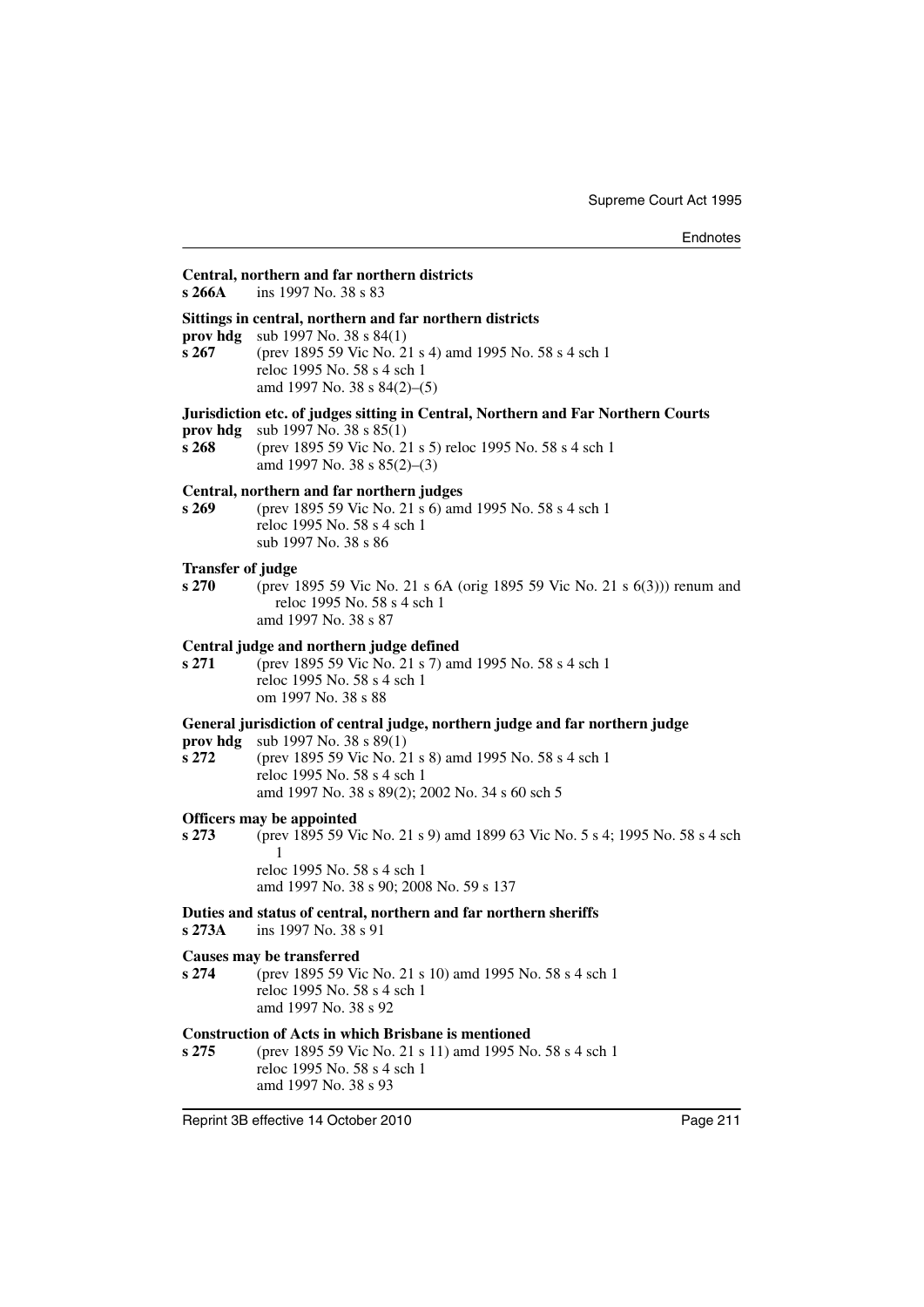#### **Endnotes**

#### **Process where returnable**

**s 276** (prev 1895 59 Vic No. 21 s 12) reloc 1995 No. 58 s 4 sch 1 amd 1997 No. 38 s 94

#### **Performance of duties of registrar within central and northern districts**

**prov hdg** sub 1995 No. 58 s 4 sch 1

**s 277** (prev 1895 59 Vic No. 21 s 17) amd 1903 3 Edw 7 No. 9 s 4 reloc 1995 No. 58 s 4 sch 1 amd 1997 No. 38 s 95 om 2002 No. 34 s 60 sch 5

**Transitional—references to northern district and Northern Court s 277A** ins 1997 No. 38 s 96

#### **PART 17—PROVISIONS FROM SUPREME COURT ACT 1899**

**pt hdg** ins 1995 No. 58 s 4 sch 1 om 1997 No. 38 s 97

## **Jurisdiction of registrars in the absence of central or northern judge**

**s 278** (prev 1899 63 Vic No. 5 s 2) reloc 1995 No. 58 s 4 sch 1 om 1997 No. 38 s 97

### **PART 18—PROVISIONS FROM COMMERCIAL CAUSES ACT 1910**

**pt hdg** ins 1995 No. 58 s 4 sch 1

#### **Purposes of pt 18**

**s 279** (prev 1910 1 Geo 5 No. 23 s 1) sub 1995 No. 58 s 4 sch 1 reloc 1995 No. 58 s 4 sch 1

#### **Definitions for pt 18**

- **prov hdg** sub 1995 No. 58 s 4 sch 1
- **s 280** (prev 1910 1 Geo 5 No. 23 s 2) amd 1995 No. 58 s 4 sch 1 def **"commercial causes"** sub 1972 No. 15 s 2 reloc 1995 No. 58 s 4 sch 1

# **A list of commercial causes to be kept**<br>**s 281** (prev 1910 1 Geo 5 No. 23 s

**s 281** (prev 1910 1 Geo 5 No. 23 s 3) amd 1995 No. 58 s 4 sch 1 reloc 1995 No. 58 s 4 sch 1

#### **Either party may apply to have action placed on such list**

**s 282** (prev 1910 1 Geo 5 No. 23 s 4(1)–(2)) reloc 1995 No. 58 s 4 sch 1

#### **Directions**

**s 283** (prev 1910 1 Geo 5 No. 23 s 4A (orig 1910 1 Geo 5 No. 23 s 4(4)–(5))) amd 1972 No. 15 s 3; 1991 No. 68 s 111 sch 2 reloc 1995 No. 58 s 4 sch 1

#### **Jury's verdict or judge's decision may be final**

**s 284** (prev 1910 1 Geo 5 No. 23 s 5) reloc 1995 No. 58 s 4 sch 1

#### **Commercial dispute concerning construction of document**

**s 285** (prev 1910 1 Geo 5 No. 23 s 6A) ins 1972 No. 15 s 4 reloc 1995 No. 58 s 4 sch 1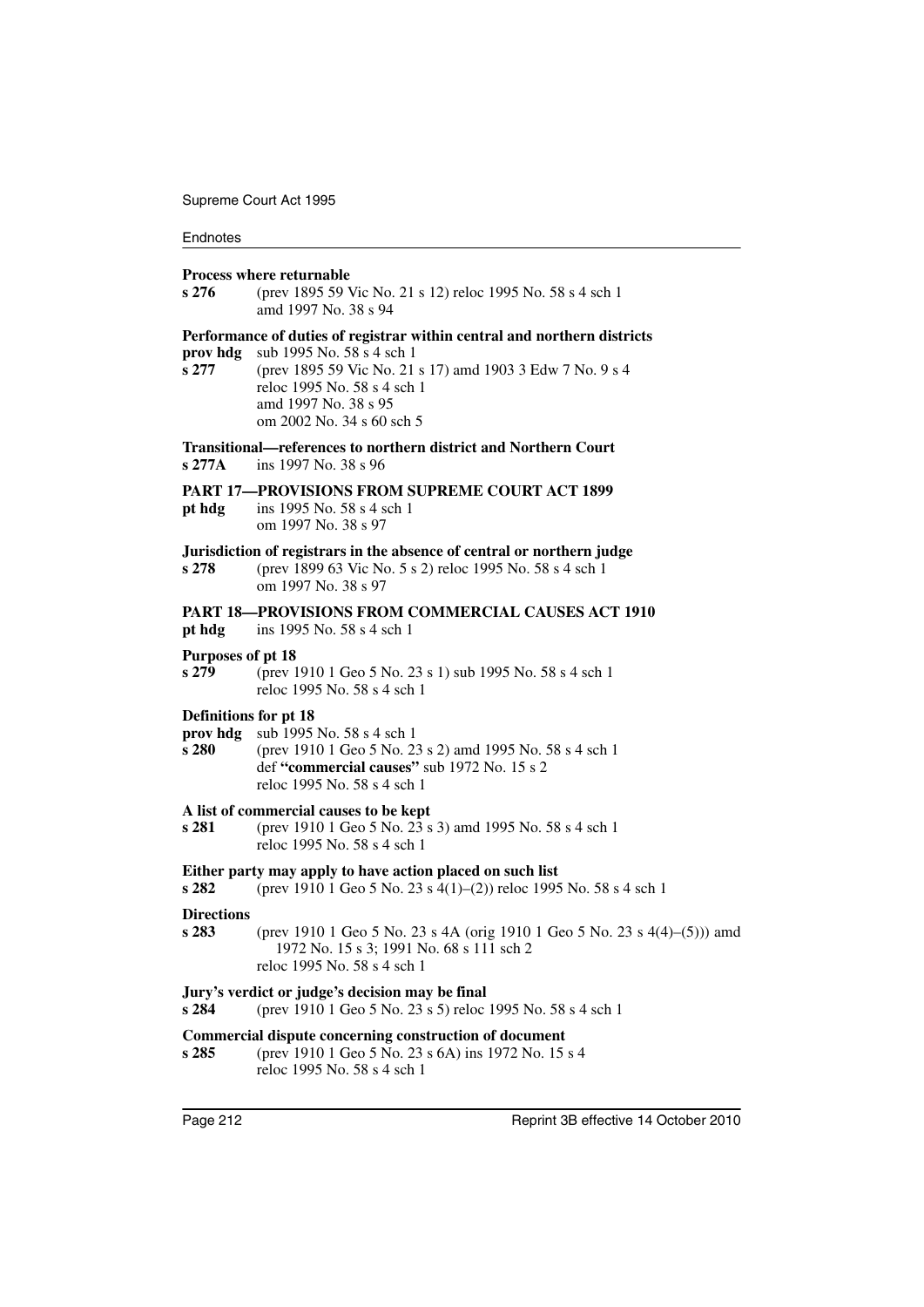## **PART 19—PROVISIONS FROM SUPREME COURT ACT 1921**

**pt hdg** ins 1995 No. 58 s 4 sch 1

#### **Interpretation**

**s 2** def **"This Act"** om 1994 No. 24 s 3(1) sch om 1995 No. 58 s 4 sch 1

#### **Abolition of District Courts**

**hdg (prec s 3)** impliedly om 1991 No. 68 s 111 sch 2

### **Repeal of District Courts Acts**

**s 3** amd 1958 7 Eliz 2 No. 66 s 4(1) om 1991 No. 68 s 111 sch 2

**Judges**

**hdg (prec s 4)** om 1991 No. 68 s 111 sch 2

#### **Commission to President of Court of Industrial Arbitration**

**s 4** amd 1925 16 Geo 5 No. 13 s 6 sch; 1931 22 Geo 5 No. 1 s 6(2)(ii); 1944 9 Geo 6 No. 3 s 2(2)(ii); 1946 10 Geo 6 No. 53 s 3; 1949 13 Geo 6 No. 42 s 3; 1952 1 Eliz 2 No. 30 s 3; 1955 4 Eliz 2 No. 35 s 5; 1961 10 Eliz 2 No. 4 s 3; 1975 No. 3 s 3; 1982 No. 49 s 3; 1983 No. 6 s 7 om 1991 No. 68 s 111 sch 2

#### **Constitution of Full Court, &c.**

**s 5** om 1991 No. 68 s 111 sch 2

#### **Districts etc.**

**hdg (prec s 6)** om 1995 No. 58 s 4 sch 1

**Division 1—Districts etc. div hdg** ins 1995 No. 58 s 4 sch 1

#### **Constitution of districts etc.**

**s 286** amd 1941 5 Geo 6 No. 11 s 2; 1992 No. 68 s 3 sch 1; 1995 No. 58 s 4 sch 1; 2002 No. 34 s 63

**Magistrates Court registrar is Supreme Court registrar and deputy sheriff s 286A** ins 2003 No. 77 s 117

#### **Residence of particular judges**

**s 287** amd 1963 No. 46 s 2; 1991 No. 68 s 111 sch 2 (as amd 1995 No. 24 s 48); 1995 No. 58 s 4 sch 1; 1997 No. 38 s 98 sub 2002 No. 34 s 60 sch 5

**Civil causes and matters**

**hdg (prec s 8)** om 1995 No. 58 s 4 sch 1

#### **Division 2—Civil causes and matters div hdg** ins 1995 No. 58 s 4 sch 1

#### **Civil jurisdiction**

**s 288** amd 1995 No. 58 s 4 sch 1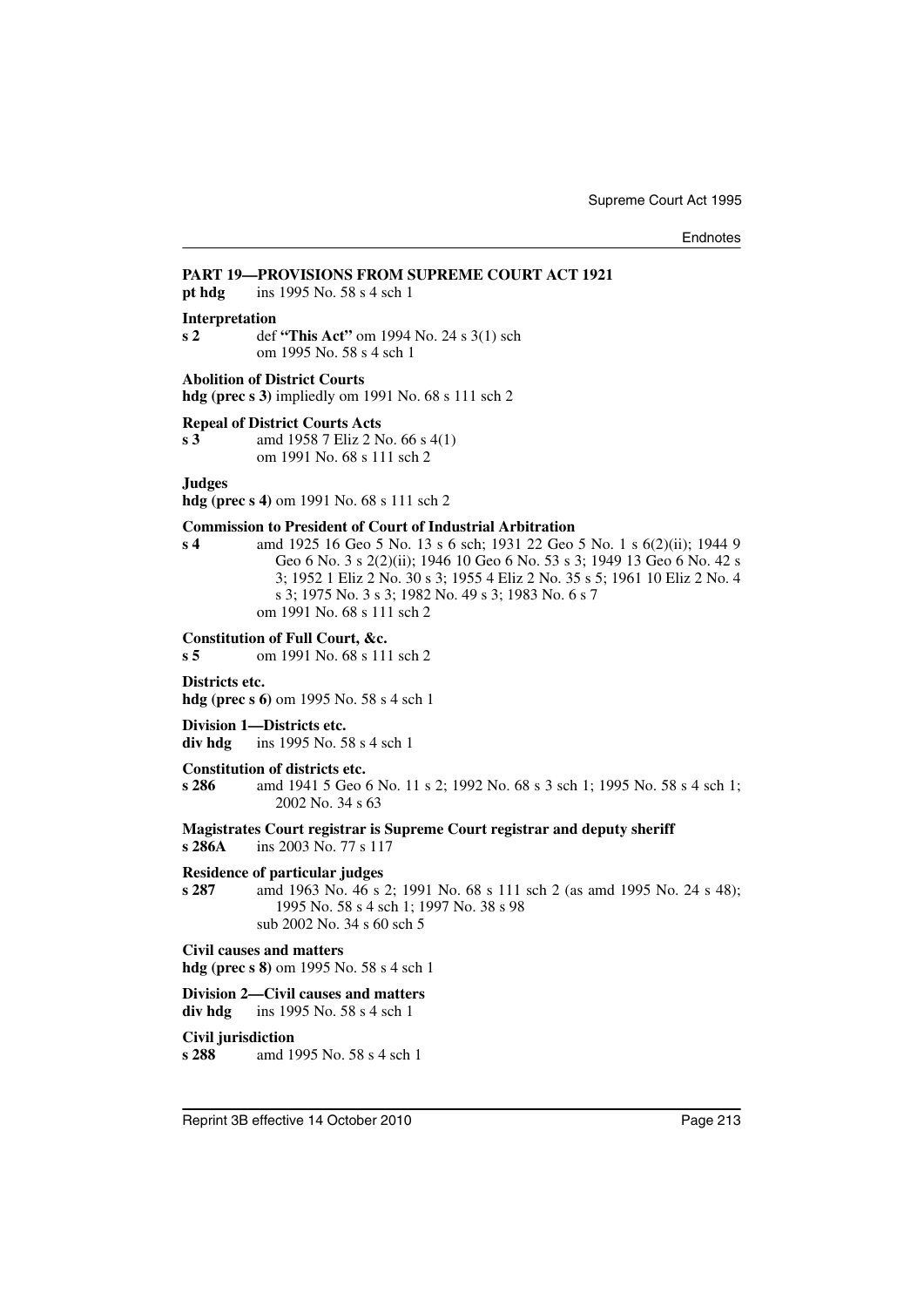#### **Endnotes**

# **Removal to another registry s 289** (prev s 8A (orig s 8(1)(a))) renum 1995 No. 58 s 4 sch 1 **Transmission of writ etc. s 290** (prev s 8B (orig s 8(1)(b))) renum 1995 No. 58 s 4 sch 1 **Proceedings on removal s 291** (prev s 8C (orig s 8(1)(c))) renum 1995 No. 58 s 4 sch 1 amd 2004 No. 11 s 596 sch 1; 2007 No. 24 s 770 sch 1 **Writs and appearance to be endorsed with statement of claim and defence s 292** (prev s 9A (orig s 9(i))) amd 1995 No. 58 s 4 sch 1 renum 1995 No. 58 s 4 sch 1 **Summons for directions to be issued by registrar**<br>**s** 293 (prev s 9B (prig s 9(ii))) and 1995 No. 5 **s 293** (prev s 9B (orig s 9(ii))) amd 1995 No. 58 s 4 sch 1 renum 1995 No. 58 s 4 sch 1 **Counsel hdg (prec s 10)** om 1995 No. 58 s 4 sch 1 **Admission of certain solicitors as barristers s 10** reloc to Legal Practitioners Act 1995 pt 5 by 1995 No. 58 s 4 sch 1 **Admission of certain barristers as solicitors s 10A** ins 1938 2 Geo 6 No. 20 s 7 amd 1955 4 Eliz 2 No. 34 s 4; 1979 No. 18 s 2 reloc to Legal Practitioners Act 1995 pt 5 by 1995 No. 58 s 4 sch 1 **Rules of court hdg (prec s 11)** om 1995 No. 58 s 4 sch 1 **Division 3—Rules of court div hdg** ins 1995 No. 58 s 4 sch 1 exp 1 July 1996 (see s 295) **Rules of court s 294** amd 1994 No. 24 s 3(1) sch; 1995 No. 58 s 4 sch 1 exp 1 July 1996 (see s 295) **Expiry of division**<br>**s** 295 ins 199 **s 295** ins 1995 No. 58 s 4 sch 1 exp 1 July 1996 (see s 295) **Consequential amendments**<br>s 12 om R1 (see RA s) **s 12** om R1 (see RA s 40) **PART 20—PROVISIONS FROM SUPREME COURT ACTS AMENDMENT ACT (No. 2) 1958 pt hdg** ins 1995 No. 58 s 4 sch 1 **Saving s 296** (prev 1958 7 Eliz 2 No. 13 s 3) amd 1995 No. 58 s 4 sch 1 reloc 1995 No. 58 s 4 sch 1 amd 2002 No. 34 s 60 sch 5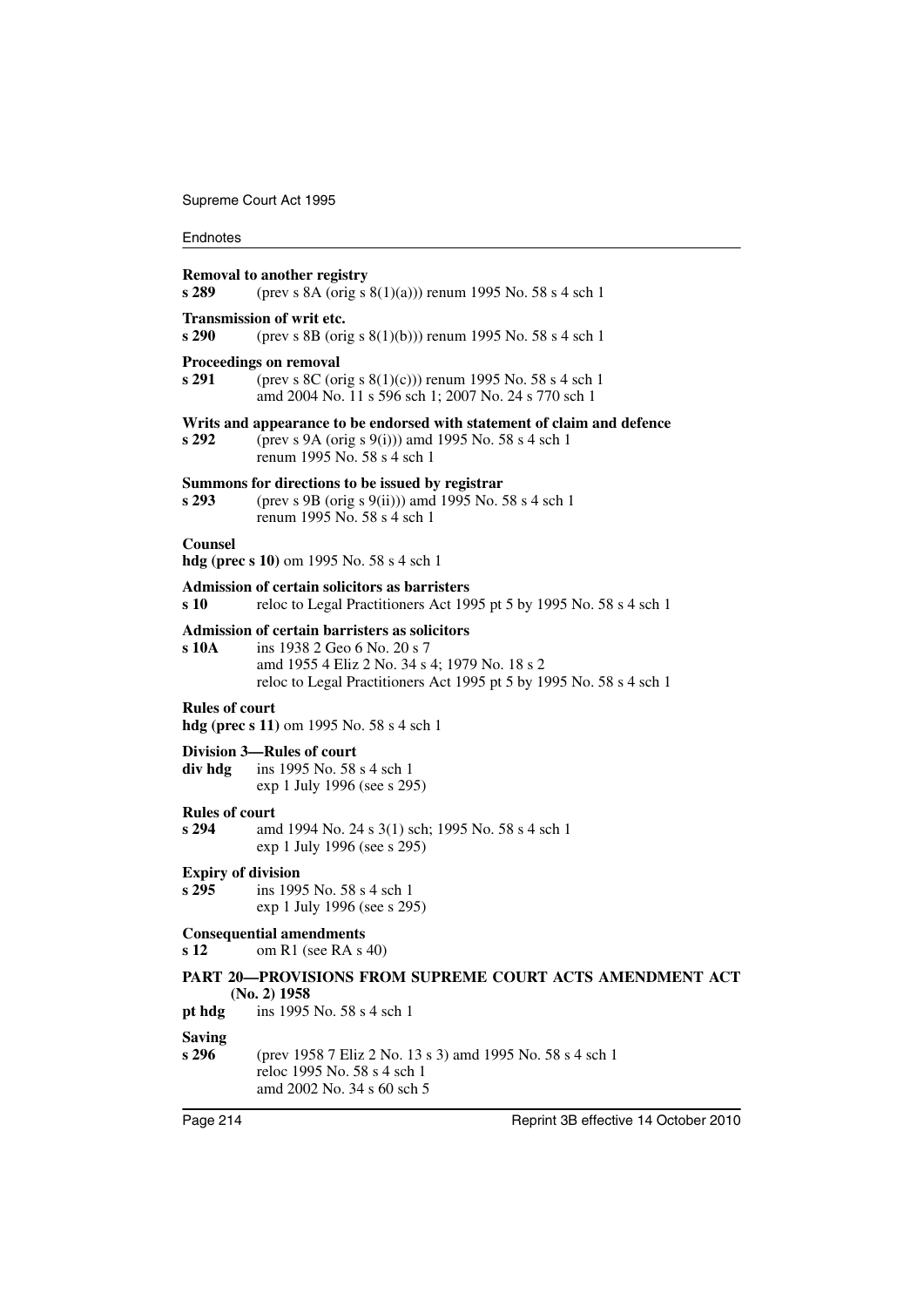| s 297                             | Hearing de novo when trial judge unable to continue<br>(prev 1958 7 Eliz 2 No. 13 s 5) reloc 1995 No. 58 s 4 sch 1                                                               |
|-----------------------------------|----------------------------------------------------------------------------------------------------------------------------------------------------------------------------------|
| s 298                             | Proof of incapacity of judge<br>(prev 1958 7 Eliz 2 No. 13 s 6) amd 1995 No. 58 s 4 sch 1<br>reloc 1995 No. 58 s 4 sch 1                                                         |
| pt hdg                            | <b>PART 21-MISCELLANEOUS</b><br>ins 1995 No. 58 s 4 sch 1                                                                                                                        |
| <b>Saving provisions</b><br>s 299 | amd 1994 No. 24 s 3(1) sch; 1995 No. 58 s 4 sch 1                                                                                                                                |
| s 300                             | References to certain Acts and provisions<br>ins 1995 No. 58 s 4 sch 1<br>amd 1997 No. 82 s 3 sch                                                                                |
| s 301                             | Transitional provision-Guardianship and Administration Act 2000<br>ins 2000 No. 8 s 263 sch 3                                                                                    |
| s 302                             | <b>Transitional provision for Justice and Other Legislation (Miscellaneous Provisions)</b><br><b>Act 2002</b><br>ins 2002 No. 34 s 64                                            |
| s 303                             | <b>Transitional provision for Discrimination Law Amendment Act 2002</b><br>ins 2002 No. 74 s 85                                                                                  |
| s 304                             | Transitional provision—Magistrates Court registrar acting as registrar<br>ins 2003 No. 77 s 118                                                                                  |
| s 305                             | Transitional provision for Justice and Other Legislation Amendment Act 2008, pt 29<br>ins 2008 No. 59 s 138                                                                      |
| s 306                             | Transitional provision for Justice and Other Legislation Amendment Act 2010<br>ins 2010 No. 42 s 198                                                                             |
| s 15                              | Numbering and renumbering of Act<br>ins 1995 No. 58 s 4 sch 1<br>om R1 (see RA s 37)                                                                                             |
|                                   | <b>SCHEDULE 1-CENTRAL DISTRICT</b><br>(prev 1895 59 Vic No. 21 sch 1) sub 1900 64 Vic No. 2 s 2<br>reloc 1995 No. 58 s 4 sch 1<br>amd 2002 No. 34 s 60 sch 5                     |
|                                   | <b>SCHEDULE 2-NORTHERN DISTRICT</b><br>(prev 1895 59 Vic No. 21 sch 2) sub 1900 64 Vic No. 2 s 2)<br>reloc 1995 No. 58 s 4 sch 1<br>amd 1997 No. 38 s 99; 2002 No. 34 s 60 sch 5 |
|                                   | <b>SCHEDULE 3-FAR NORTHERN DISTRICT</b><br>ins 1997 No. 38 s 100                                                                                                                 |
|                                   |                                                                                                                                                                                  |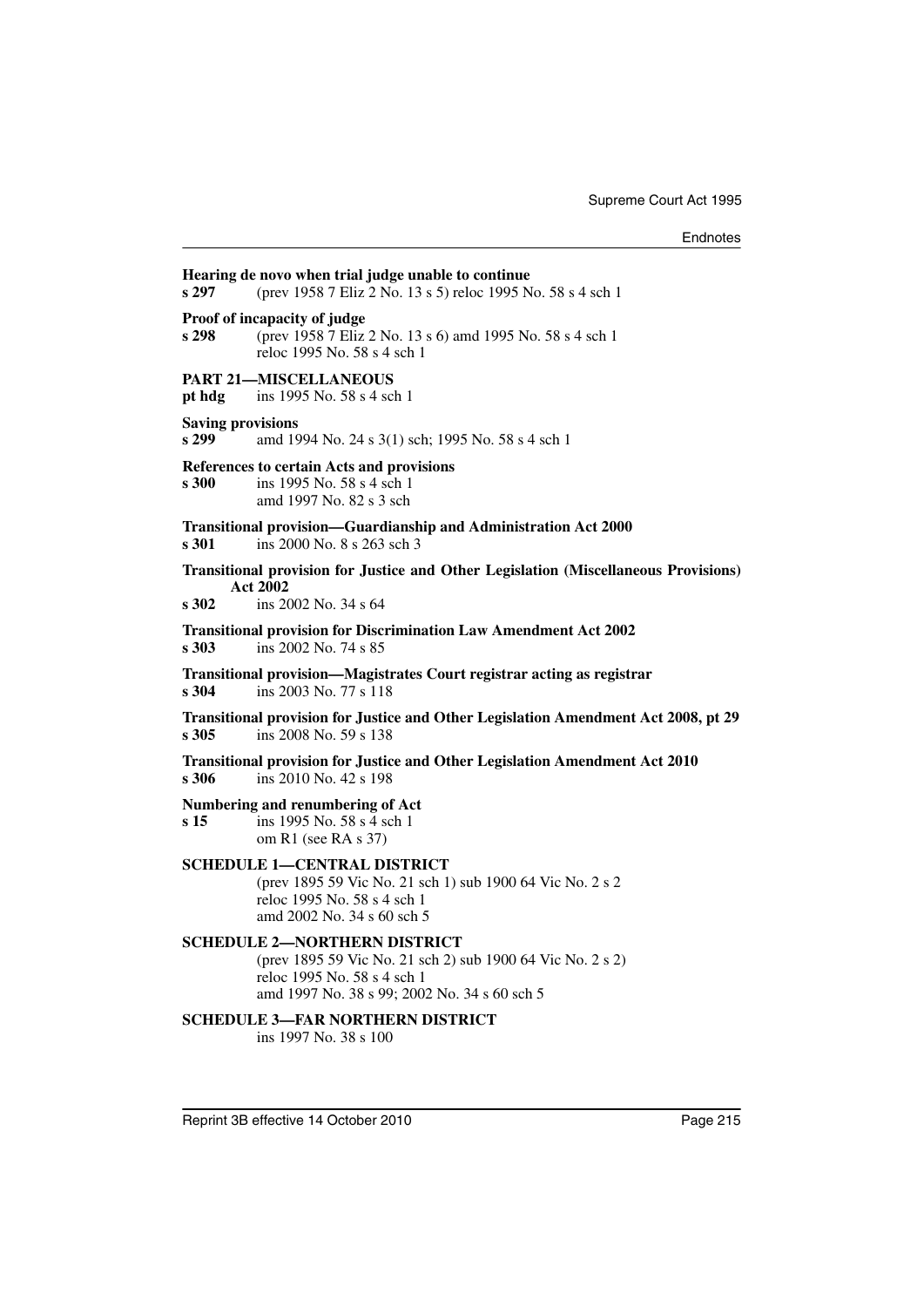# **9 Table of renumbered provisions**

# TABLE OF RENUMBERED PROVISIONS [Reprint No. 1]

under the Reprints Act 1992 s 43 as required by the Supreme Court Act 1995 s 15

Previous **Renumbered** as

| PART 1-PRELIMINARY                                                             |
|--------------------------------------------------------------------------------|
|                                                                                |
| PART 2-PROVISIONS FROM SUPREME COURT<br><b>CONSTITUTION AMENDMENT ACT 1861</b> |
|                                                                                |
|                                                                                |
|                                                                                |
| PART 3-PROVISIONS FROM COMMON LAW<br>PLEADING ACT 1867                         |
|                                                                                |
|                                                                                |
|                                                                                |
|                                                                                |
|                                                                                |
| PART 4-PROVISIONS FROM COMMON LAW<br>PRACTICE ACT 1867                         |
|                                                                                |
|                                                                                |
|                                                                                |
|                                                                                |
|                                                                                |
|                                                                                |
|                                                                                |
|                                                                                |
|                                                                                |
|                                                                                |
|                                                                                |
|                                                                                |
|                                                                                |
|                                                                                |
|                                                                                |
|                                                                                |
|                                                                                |
|                                                                                |
|                                                                                |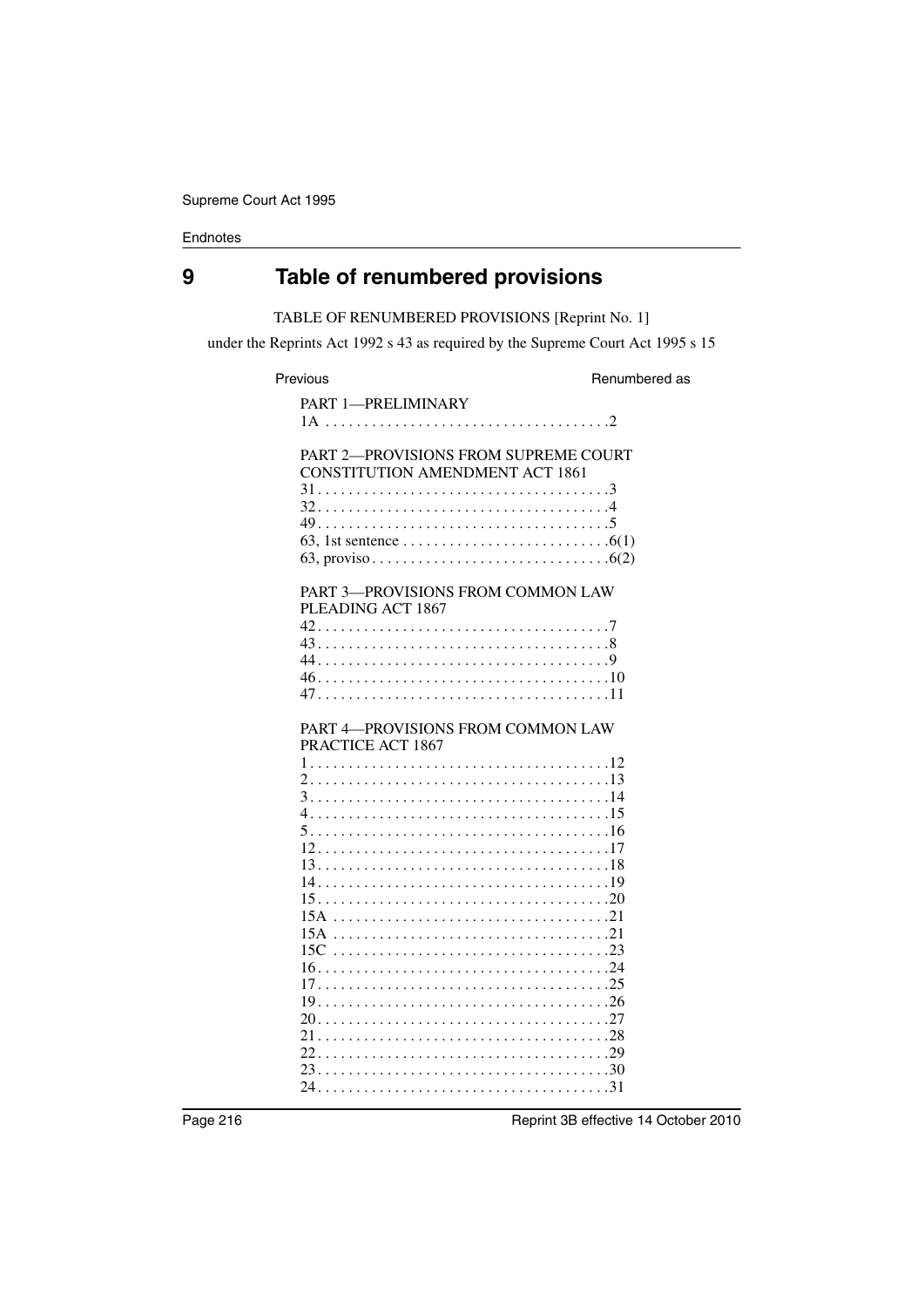| Previous                          | Renumbered as |
|-----------------------------------|---------------|
|                                   |               |
|                                   |               |
|                                   |               |
|                                   |               |
|                                   |               |
|                                   |               |
|                                   |               |
|                                   |               |
|                                   |               |
|                                   |               |
|                                   |               |
|                                   |               |
|                                   |               |
|                                   |               |
|                                   |               |
|                                   |               |
|                                   |               |
|                                   |               |
|                                   |               |
|                                   |               |
|                                   |               |
|                                   |               |
|                                   |               |
|                                   |               |
|                                   |               |
|                                   |               |
|                                   |               |
|                                   |               |
|                                   |               |
|                                   |               |
|                                   |               |
|                                   |               |
|                                   |               |
| PART 5-PROVISIONS FROM COMMON LAW |               |
| PROCESS ACT 1867                  |               |
|                                   |               |
|                                   |               |
|                                   |               |
|                                   |               |
|                                   |               |
|                                   |               |
|                                   |               |
|                                   |               |
|                                   |               |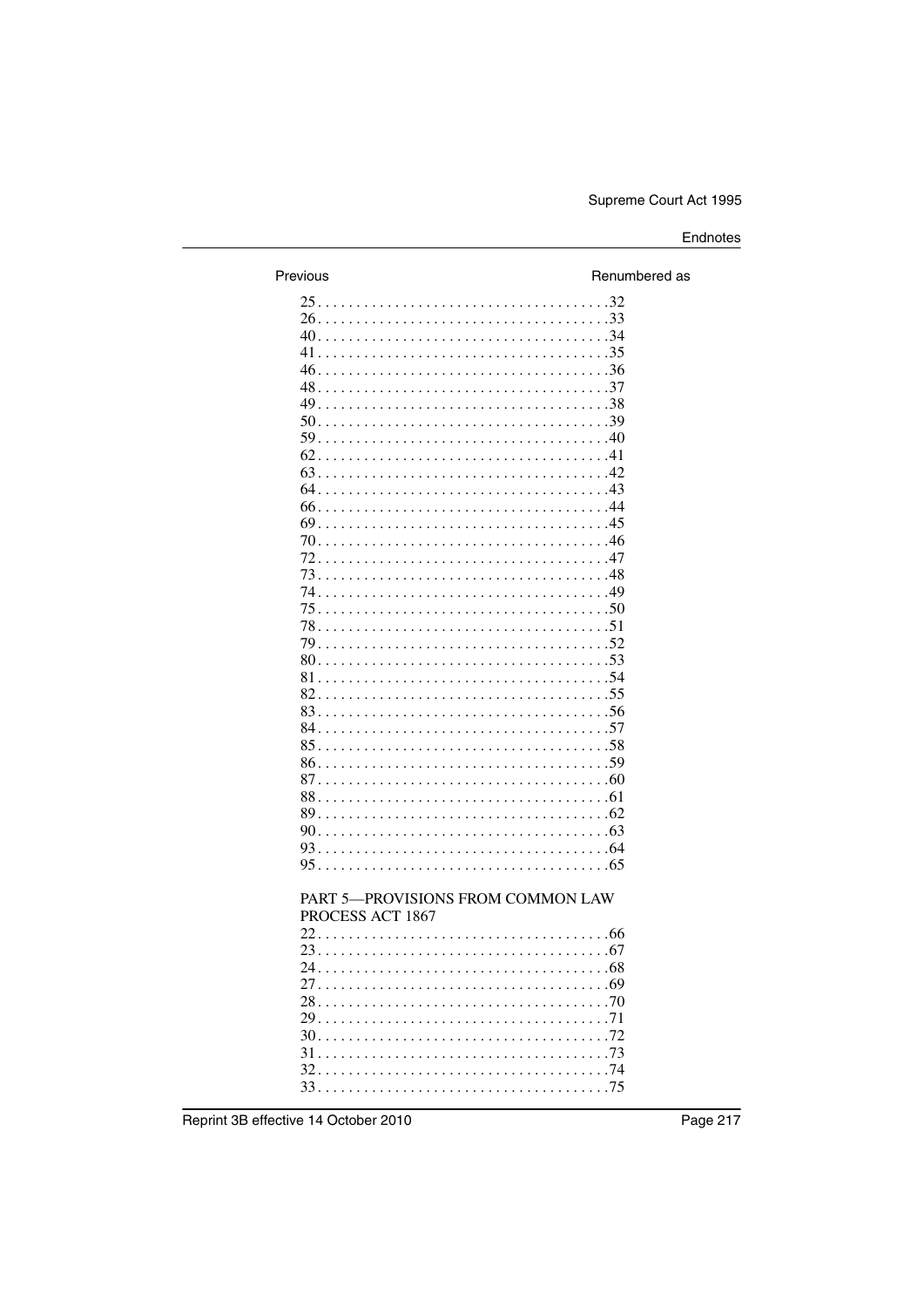| Previous                               | Renumbered as |
|----------------------------------------|---------------|
|                                        |               |
|                                        |               |
|                                        |               |
|                                        |               |
|                                        |               |
|                                        |               |
|                                        |               |
|                                        |               |
|                                        |               |
|                                        |               |
|                                        |               |
|                                        |               |
|                                        |               |
|                                        |               |
|                                        |               |
|                                        |               |
|                                        |               |
|                                        |               |
|                                        |               |
|                                        |               |
|                                        |               |
|                                        |               |
|                                        |               |
|                                        |               |
|                                        |               |
|                                        |               |
|                                        |               |
|                                        |               |
|                                        |               |
|                                        |               |
|                                        |               |
|                                        |               |
|                                        |               |
|                                        |               |
| PART 6-PROVISIONS FROM COSTS ACT 1867  |               |
|                                        |               |
|                                        |               |
| PART 7-PROVISIONS FROM EQUITY ACT 1867 |               |
|                                        |               |
|                                        |               |
|                                        |               |
|                                        |               |
| $18 \t\t 118$                          |               |
|                                        |               |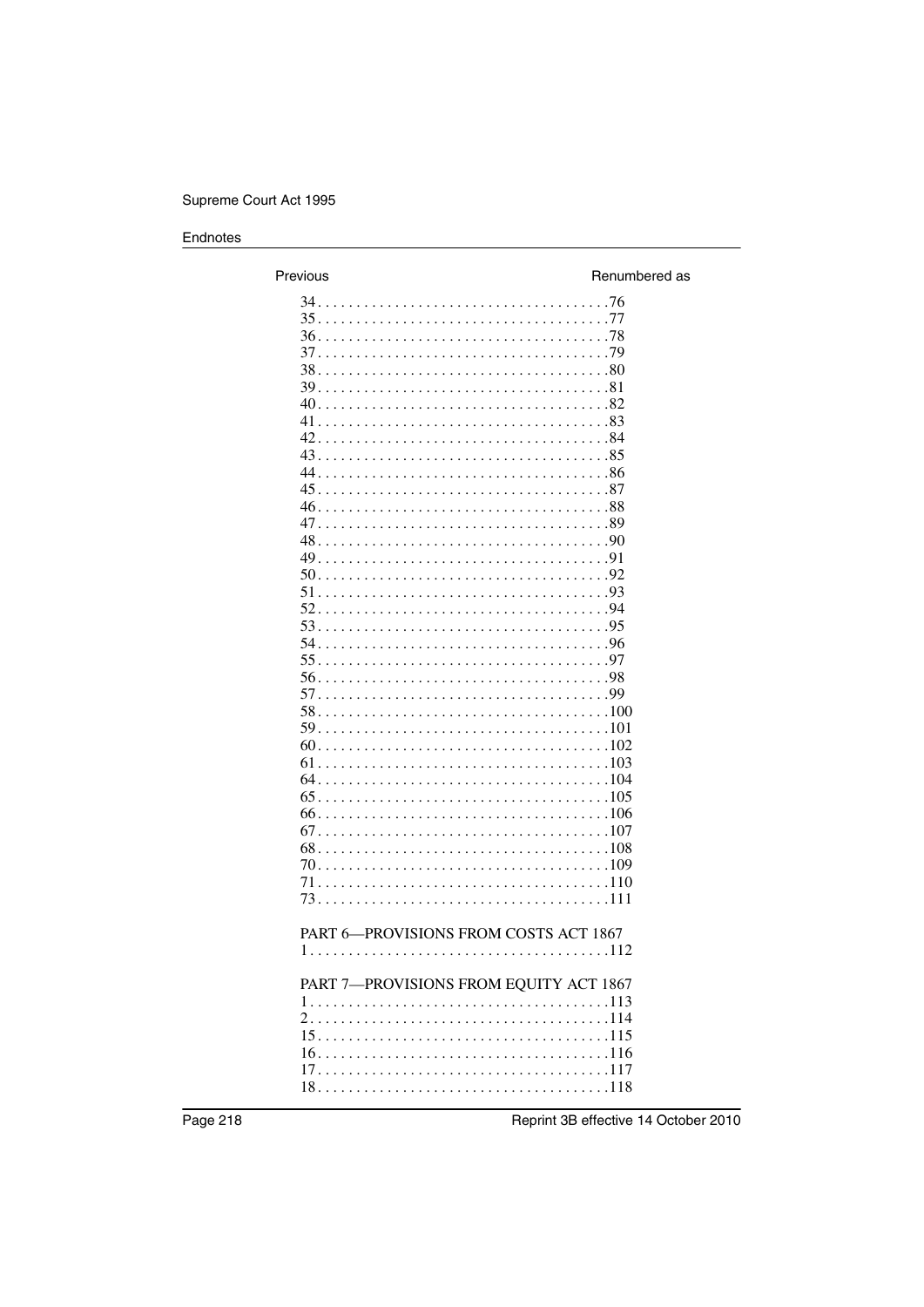| Previous                                  | Renumbered as |
|-------------------------------------------|---------------|
|                                           |               |
|                                           |               |
|                                           |               |
|                                           |               |
|                                           |               |
|                                           |               |
|                                           |               |
|                                           |               |
|                                           |               |
|                                           |               |
|                                           |               |
|                                           |               |
|                                           |               |
|                                           |               |
|                                           |               |
|                                           |               |
|                                           |               |
|                                           |               |
|                                           |               |
|                                           |               |
|                                           |               |
|                                           |               |
|                                           |               |
|                                           |               |
|                                           |               |
|                                           |               |
|                                           |               |
|                                           |               |
|                                           |               |
|                                           |               |
| PART 8-PROVISIONS FROM INTERDICT ACT 1867 |               |
|                                           |               |
|                                           |               |
|                                           |               |
|                                           |               |
|                                           |               |
|                                           |               |
|                                           |               |
|                                           |               |
|                                           |               |
|                                           |               |
|                                           |               |
| $31. 159$                                 |               |
| Division 2 Division 3                     |               |
|                                           |               |
|                                           |               |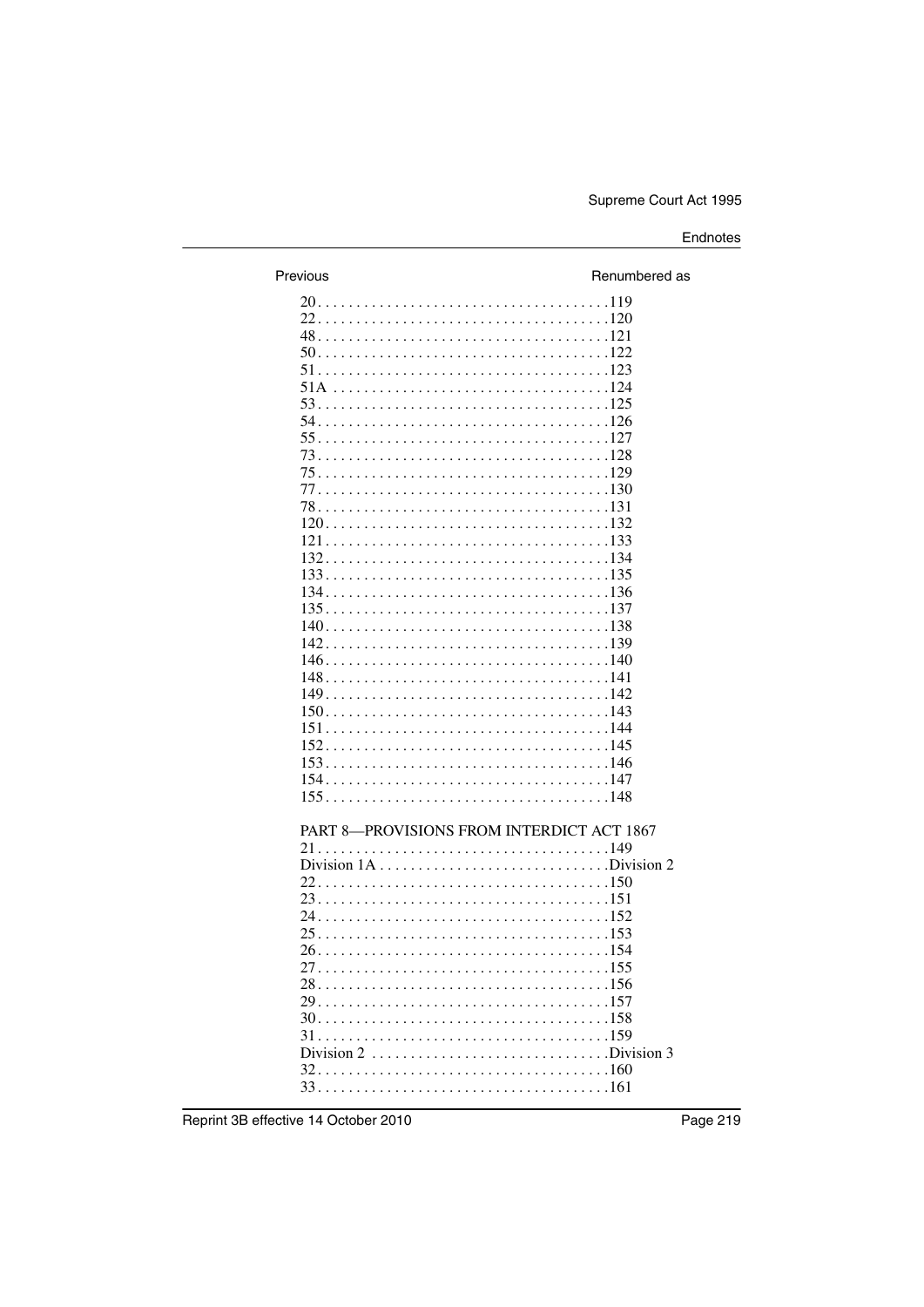| Previous                                                                                       | Renumbered as |
|------------------------------------------------------------------------------------------------|---------------|
| Division 3 Division 4                                                                          |               |
|                                                                                                |               |
|                                                                                                |               |
|                                                                                                |               |
|                                                                                                |               |
|                                                                                                |               |
|                                                                                                |               |
|                                                                                                |               |
|                                                                                                |               |
|                                                                                                |               |
|                                                                                                |               |
|                                                                                                |               |
|                                                                                                |               |
|                                                                                                |               |
|                                                                                                |               |
| Division $7 \ldots \ldots \ldots \ldots \ldots \ldots \ldots \ldots$ . Division 8              |               |
| Division 8 Division 9                                                                          |               |
|                                                                                                |               |
|                                                                                                |               |
| Division $10$ , Division $11$                                                                  |               |
| <b>PART 9-PROVISIONS FROM SUPREME COURT</b>                                                    |               |
| <b>ACT 1867</b>                                                                                |               |
|                                                                                                |               |
| 4, 2nd sentence $\ldots \ldots \ldots \ldots \ldots \ldots \ldots \ldots \ldots 191(2)$        |               |
|                                                                                                |               |
| 9, 1st sentence $\ldots \ldots \ldots \ldots \ldots \ldots \ldots \ldots \ldots \ldots$ 195(1) |               |
|                                                                                                |               |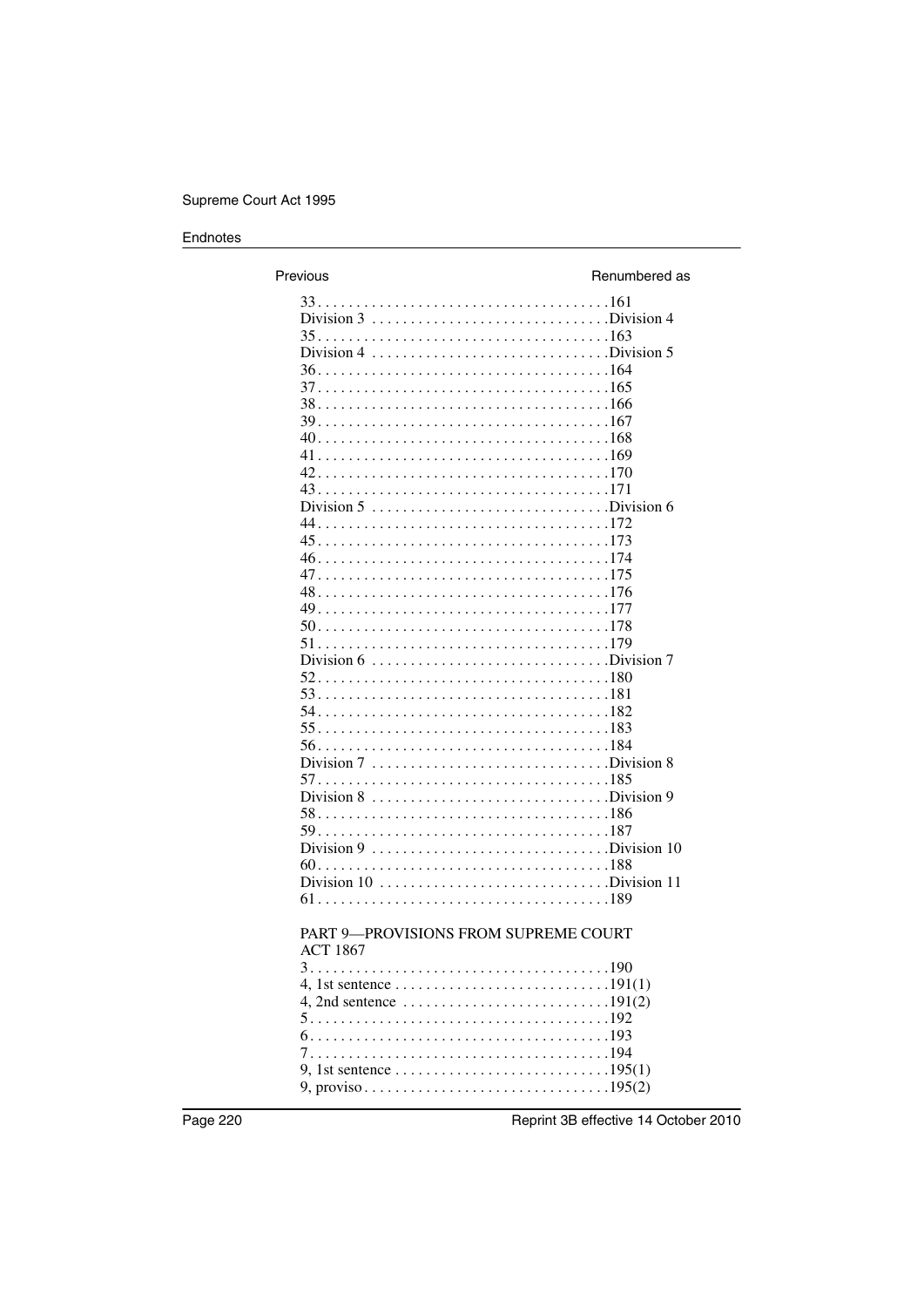| Previous                                                                                        | Renumbered as |
|-------------------------------------------------------------------------------------------------|---------------|
|                                                                                                 |               |
|                                                                                                 |               |
|                                                                                                 |               |
|                                                                                                 |               |
| 20, 1st sentence $\ldots \ldots \ldots \ldots \ldots \ldots \ldots \ldots \ldots 199(1)$        |               |
|                                                                                                 |               |
|                                                                                                 |               |
|                                                                                                 |               |
|                                                                                                 |               |
|                                                                                                 |               |
|                                                                                                 |               |
|                                                                                                 |               |
|                                                                                                 |               |
|                                                                                                 |               |
|                                                                                                 |               |
|                                                                                                 |               |
|                                                                                                 |               |
| $30(1A)$ , 5th sentence 206(6)                                                                  |               |
|                                                                                                 |               |
| 31, 1st sentence $\ldots \ldots \ldots \ldots \ldots \ldots \ldots \ldots \ldots \ldots 207(1)$ |               |
|                                                                                                 |               |
|                                                                                                 |               |
|                                                                                                 |               |
|                                                                                                 |               |
| 38A, 3rd sentence 209(3)                                                                        |               |
|                                                                                                 |               |
|                                                                                                 |               |
|                                                                                                 |               |
|                                                                                                 |               |
|                                                                                                 |               |
|                                                                                                 |               |
|                                                                                                 |               |
|                                                                                                 |               |
|                                                                                                 |               |
|                                                                                                 |               |
|                                                                                                 |               |
|                                                                                                 |               |
|                                                                                                 |               |
|                                                                                                 |               |
|                                                                                                 |               |
|                                                                                                 |               |
|                                                                                                 |               |
|                                                                                                 |               |
|                                                                                                 |               |
|                                                                                                 |               |
| $39A(10(b) \ldots \ldots \ldots \ldots \ldots \ldots \ldots \ldots \ldots \ldots 211(16)$       |               |
|                                                                                                 |               |
|                                                                                                 |               |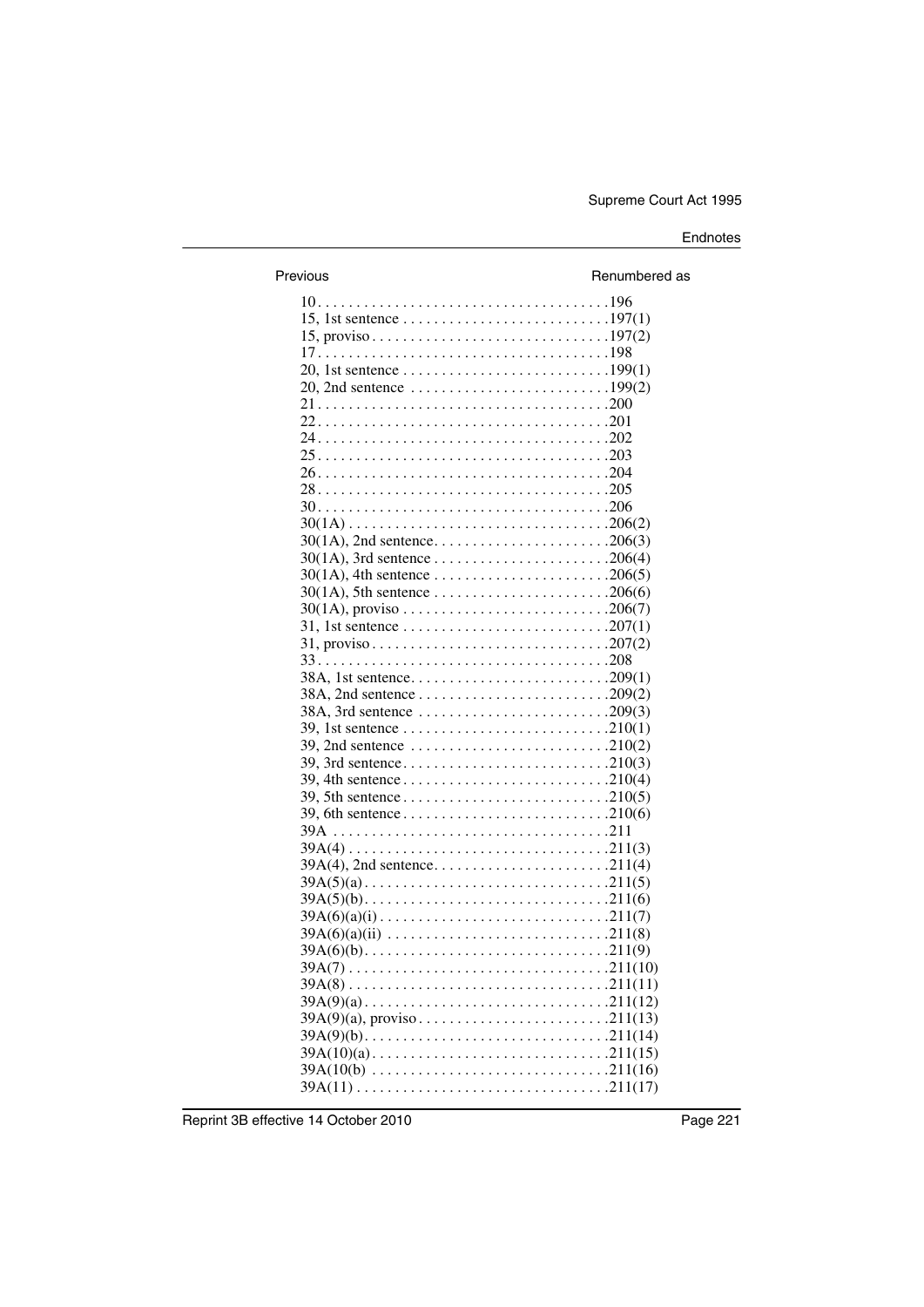| Previous                                                                                                                | Renumbered as |
|-------------------------------------------------------------------------------------------------------------------------|---------------|
|                                                                                                                         |               |
| PART 10-PROVISIONS FROM WRITS OF DEDIMUS<br><b>ACT 1871</b><br>PART 11-PROVISIONS FROM SUPREME COURT<br><b>ACT 1874</b> |               |
| 6, 2nd sentence $\ldots \ldots \ldots \ldots \ldots \ldots \ldots \ldots \ldots \ldots 227(2)$                          |               |
| PART 12-PROVISIONS FROM SHERIFF'S ACT 1875                                                                              |               |
| PART 13-PROVISIONS FROM JUDICATURE<br><b>ACT 1876</b>                                                                   |               |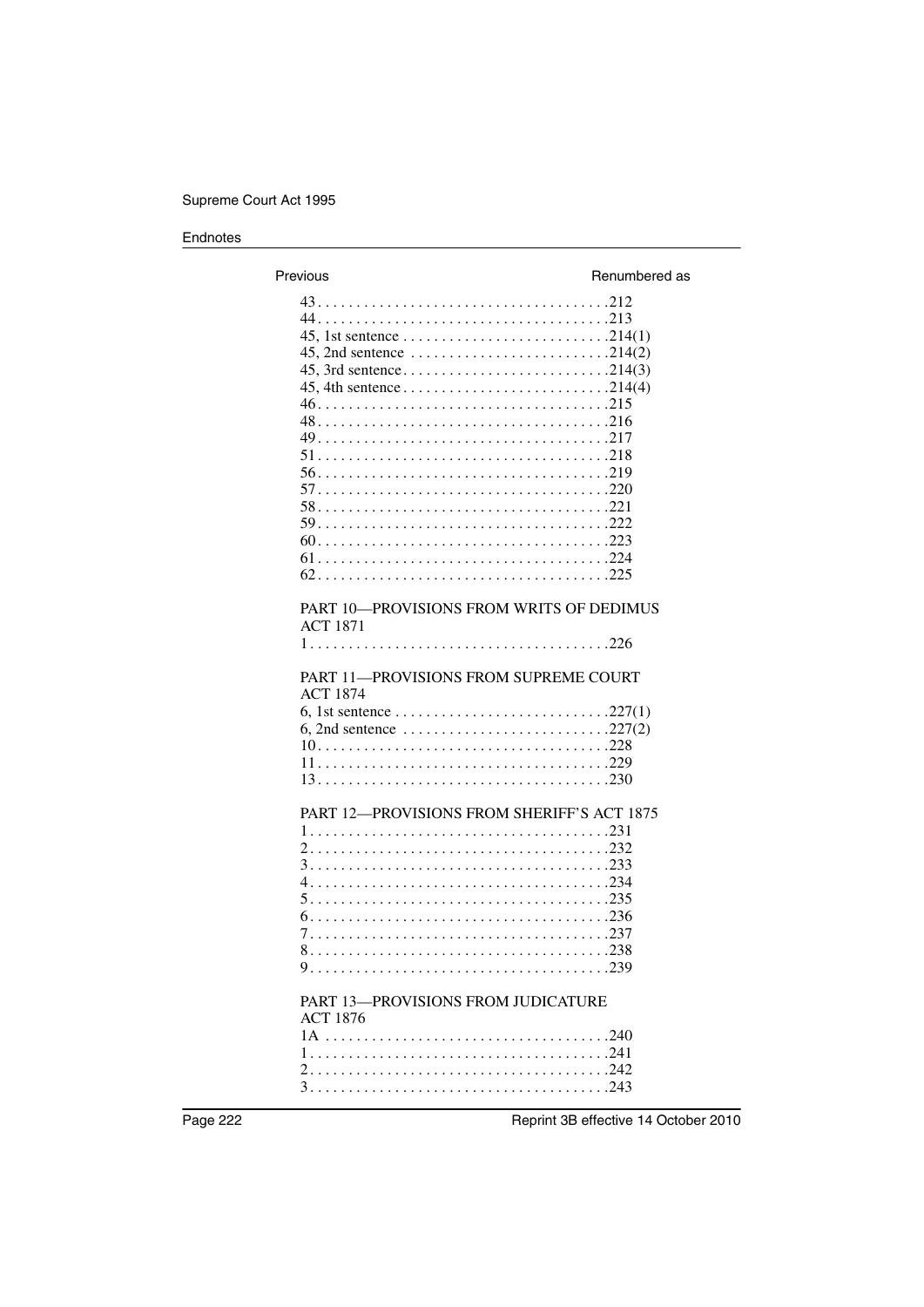| Previous                                                 | Renumbered as |
|----------------------------------------------------------|---------------|
|                                                          |               |
|                                                          |               |
|                                                          |               |
|                                                          |               |
|                                                          |               |
|                                                          |               |
|                                                          |               |
|                                                          |               |
|                                                          |               |
|                                                          |               |
|                                                          |               |
|                                                          |               |
|                                                          |               |
|                                                          |               |
|                                                          |               |
|                                                          |               |
|                                                          |               |
|                                                          |               |
|                                                          |               |
|                                                          |               |
|                                                          |               |
| PART 14-PROVISIONS FROM SUPREME COURT<br><b>ACT 1892</b> |               |
|                                                          |               |
|                                                          |               |
| PART 15-PROVISIONS FROM SUPREME COURT<br><b>ACT 1893</b> |               |
|                                                          |               |
| PART 16-PROVISIONS FROM SUPREME COURT<br><b>ACT 1895</b> |               |
|                                                          |               |
|                                                          |               |
|                                                          |               |
|                                                          |               |
|                                                          |               |
|                                                          |               |
|                                                          |               |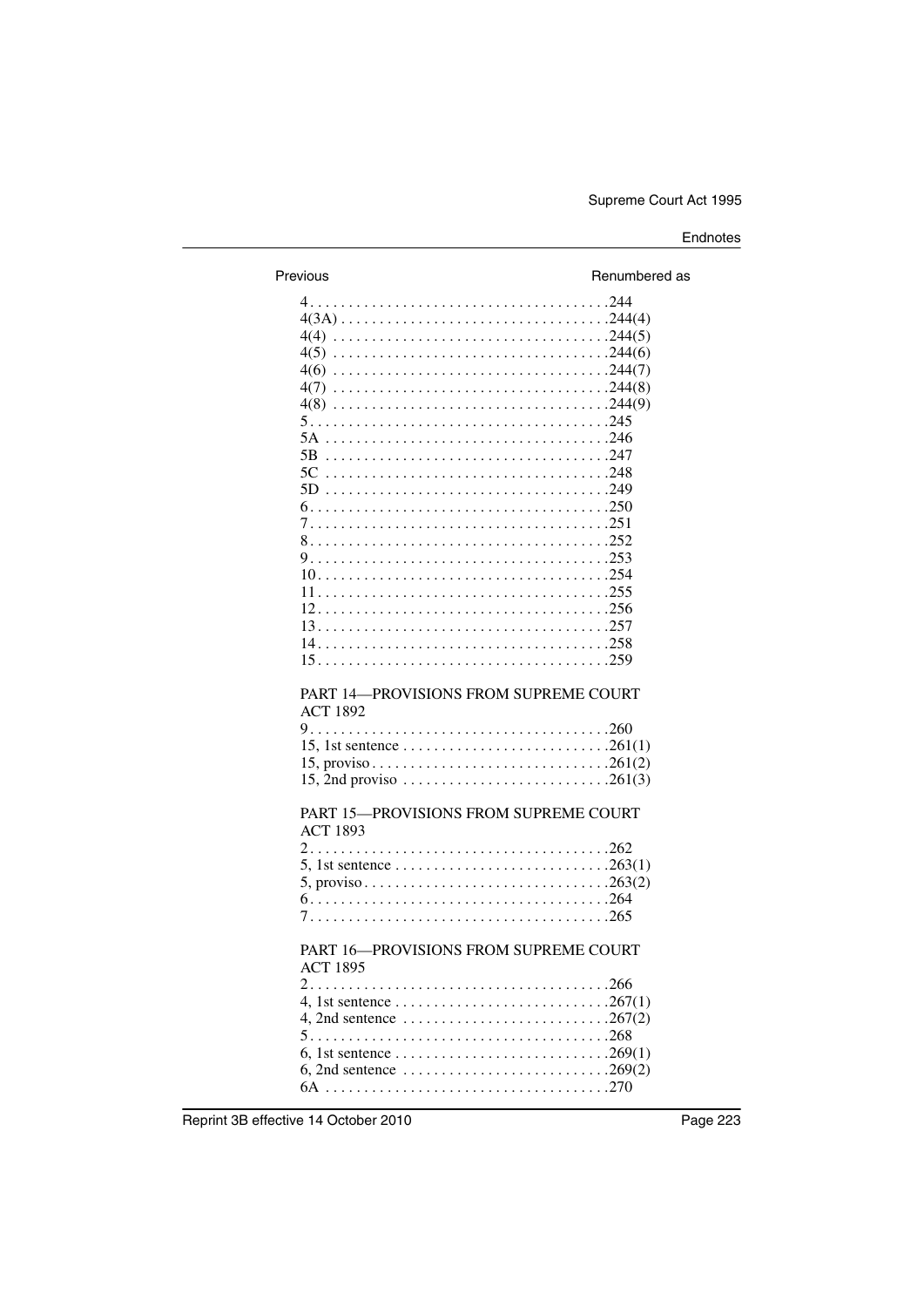| Previous                                                                                       | Renumbered as |
|------------------------------------------------------------------------------------------------|---------------|
|                                                                                                |               |
|                                                                                                |               |
|                                                                                                |               |
|                                                                                                |               |
|                                                                                                |               |
|                                                                                                |               |
|                                                                                                |               |
|                                                                                                |               |
|                                                                                                |               |
| 12, 2nd sentence $\ldots \ldots \ldots \ldots \ldots \ldots \ldots \ldots \ldots 276(2)$       |               |
|                                                                                                |               |
|                                                                                                |               |
|                                                                                                |               |
| PART 17-PROVISIONS FROM SUPREME COURT                                                          |               |
| <b>ACT 1899</b>                                                                                |               |
|                                                                                                |               |
|                                                                                                |               |
|                                                                                                |               |
|                                                                                                |               |
|                                                                                                |               |
| PART 18-PROVISIONS FROM COMMERCIAL<br><b>CAUSES ACT 1910</b>                                   |               |
|                                                                                                |               |
|                                                                                                |               |
|                                                                                                |               |
|                                                                                                |               |
|                                                                                                |               |
|                                                                                                |               |
|                                                                                                |               |
| PART 19-PROVISIONS FROM SUPREME COURT<br><b>ACT 1921</b>                                       |               |
|                                                                                                |               |
|                                                                                                |               |
|                                                                                                |               |
|                                                                                                |               |
|                                                                                                |               |
|                                                                                                |               |
|                                                                                                |               |
| 7, 1st sentence $\ldots \ldots \ldots \ldots \ldots \ldots \ldots \ldots \ldots \ldots 287(1)$ |               |
|                                                                                                |               |
|                                                                                                |               |
|                                                                                                |               |
|                                                                                                |               |
|                                                                                                |               |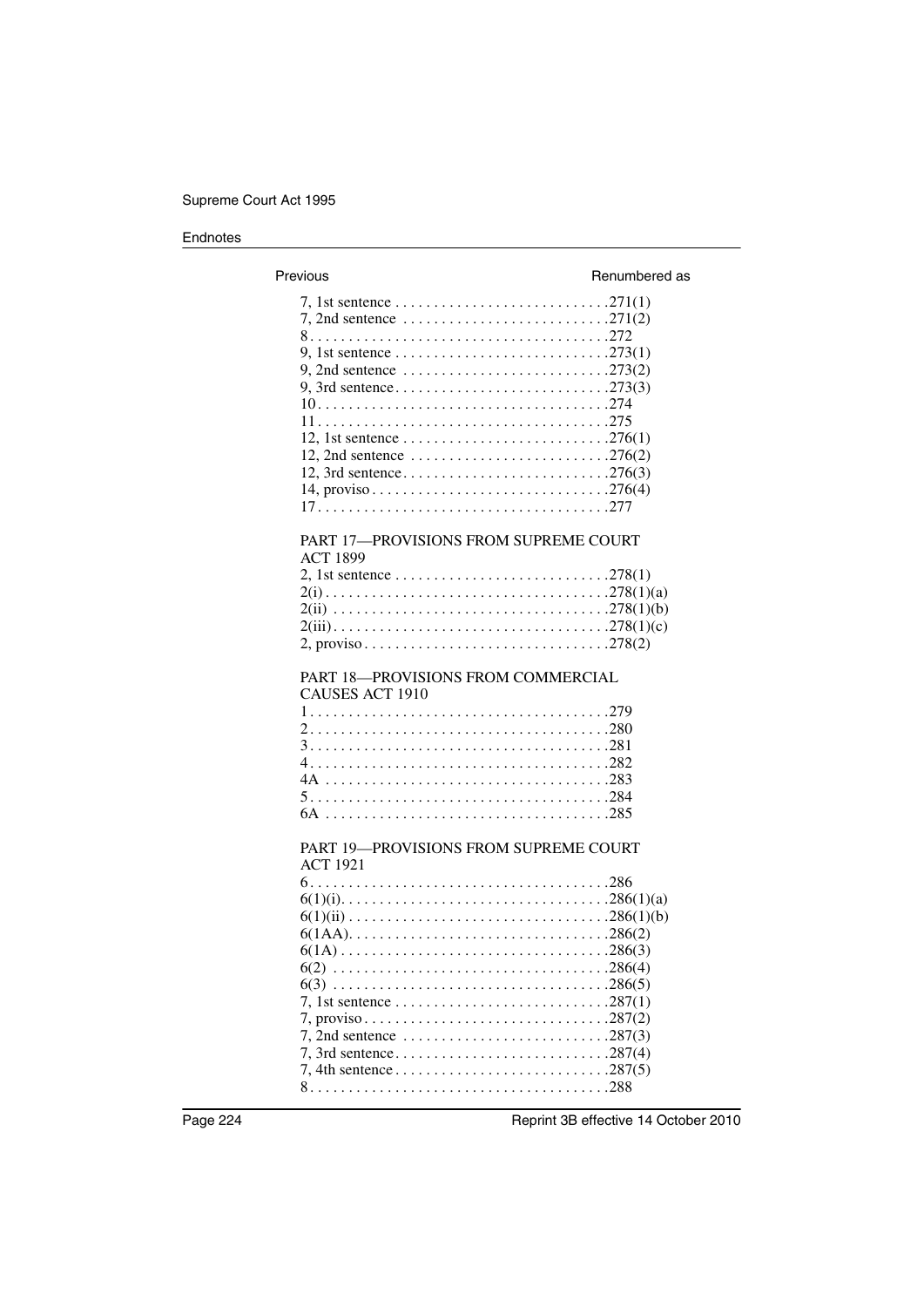| Previous                                                                                                         | Renumbered as |
|------------------------------------------------------------------------------------------------------------------|---------------|
|                                                                                                                  |               |
|                                                                                                                  |               |
|                                                                                                                  |               |
|                                                                                                                  |               |
|                                                                                                                  |               |
|                                                                                                                  |               |
|                                                                                                                  |               |
|                                                                                                                  |               |
|                                                                                                                  |               |
|                                                                                                                  |               |
|                                                                                                                  |               |
| $11(2)(iii)$ , 1st unnum para 294(2)(d)                                                                          |               |
| $11(2)(iii)$ , 2nd unnum para 294(2)(e)                                                                          |               |
|                                                                                                                  |               |
|                                                                                                                  |               |
|                                                                                                                  |               |
|                                                                                                                  |               |
|                                                                                                                  |               |
|                                                                                                                  |               |
|                                                                                                                  |               |
|                                                                                                                  |               |
|                                                                                                                  |               |
|                                                                                                                  |               |
| $11(2)(ix)(a) \ldots \ldots \ldots \ldots \ldots \ldots \ldots \ldots \ldots \ldots \ldots \ldots 294(2)(0)(i)$  |               |
| $11(2)(ix)(b) \ldots \ldots \ldots \ldots \ldots \ldots \ldots \ldots \ldots \ldots \ldots \ldots 294(2)(0)(ii)$ |               |
|                                                                                                                  |               |
|                                                                                                                  |               |
|                                                                                                                  |               |
|                                                                                                                  |               |
|                                                                                                                  |               |
|                                                                                                                  |               |
| $11(2)(xii)$ , 1st unnum para, 1st unnum para 294(2)(u)(i)                                                       |               |
| $11(2)(xii)$ , 1st unnum para, 2nd unnum para294(2)(u)(ii)                                                       |               |
| $11(2)(xii)$ , 1st unnum para, 3rd unnum para 294(2)(u)(iii)                                                     |               |
| $11(2)(xii)$ , 1st unnum para, 4th unnum para 294(2)(u)(iv)                                                      |               |
|                                                                                                                  |               |
|                                                                                                                  |               |
|                                                                                                                  |               |
|                                                                                                                  |               |
|                                                                                                                  |               |
|                                                                                                                  |               |
|                                                                                                                  |               |
| $11(2)(xix)$ , 1st unnum para 294(2)(zc)                                                                         |               |
| $11(2)(xix)$ , 2nd unnum para294(2)(zd)                                                                          |               |
|                                                                                                                  |               |
|                                                                                                                  |               |